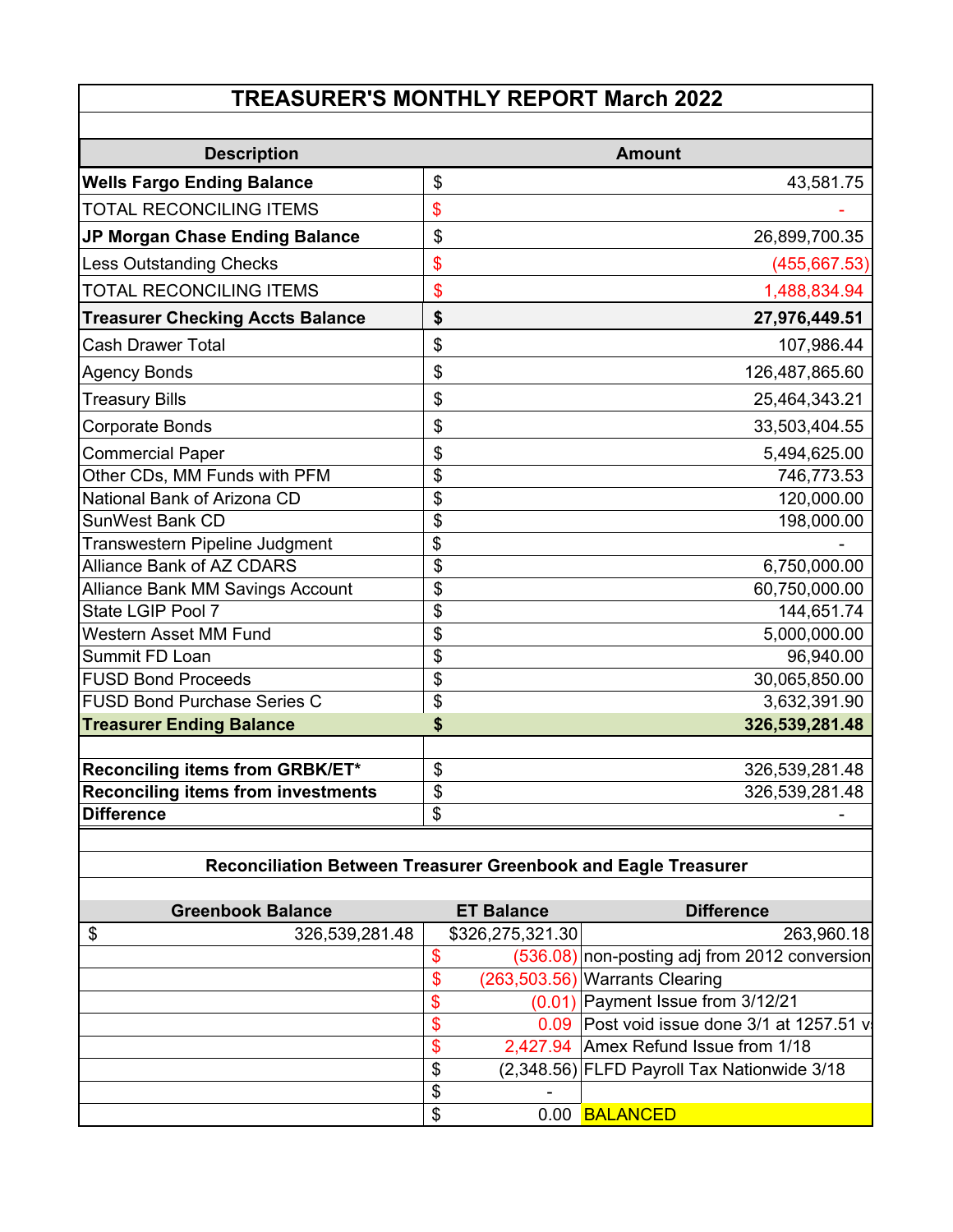

#### **COUNTY FUNDS 3/1/2022 - 3/31/2022**

| <b>Account Name</b>                                 | <b>Beginning</b><br><b>Balance</b> | <b>Receipts</b> | <b>Transfers</b> | <b>Disbursed</b>         | <b>Ending</b><br><b>Balance</b> |
|-----------------------------------------------------|------------------------------------|-----------------|------------------|--------------------------|---------------------------------|
| 100100 General County                               | \$32,763,693.16                    | \$5,263,395.01  | (\$6,217,158.93) |                          | \$31,809,929.24                 |
| 100200 Emp Benefit Trust                            | (\$176,717.22)                     | $\sim$          | (\$2,606.63)     | $\blacksquare$           | (\$179,323.85)                  |
| 100400 Self Insured Trust                           | \$324,511.65                       | \$32.02         | (\$71,070.00)    |                          | \$253,473.67                    |
| 100500 Vacation/Sick Leave Liability                | \$95,071.28                        | \$9.38          |                  |                          | \$95,080.66                     |
| 100600 Revenue Shortfall/Non Dept'l                 | \$8,111,259.61                     | \$800.45        |                  |                          | \$8,112,060.06                  |
| 100700 FINANCIAL MANAGEMENT SYSTEM                  | \$1,011,654.10                     | \$99.87         | (\$3,145.00)     | $\blacksquare$           | \$1,008,608.97                  |
| 101599 PSPRS Contingency Reserve Fund               | \$750,084.18                       | \$74.69         |                  |                          | \$750,158.87                    |
| 101600 GF Computer Lease/Buy Project                | (\$203,704.16)                     | $\sim$          | (\$95.79)        | $\blacksquare$           | $(\$203,799.95)$                |
| 102000 Law Enforcement Retention Program            | \$479,372.83                       | \$47.73         | (\$39,976.43)    |                          | \$439,444.13                    |
| 103500 CDBG Wms Senior Center Van                   | \$0.31                             |                 |                  | $\overline{a}$           | \$0.31                          |
| 105000 Forest Service Fees                          | \$1,420,169.14                     | \$140.14        | \$64,000.00      | $\overline{a}$           | \$1,484,309.28                  |
| 105100 FOREST FEES REVOLVING LOAN FUND              | \$2,357,473.77                     | \$232.64        |                  | $\blacksquare$           | \$2,357,706.41                  |
| 105200 Title III Forest Fees                        | \$201,966.03                       | \$19.93         |                  |                          | \$201,985.96                    |
| 105599 Comm Dev Federal Grants                      | (\$203,761.00)                     |                 |                  | $\overline{\phantom{a}}$ | (\$203,761.00)                  |
| 106899 BJA COVID-19 Emergency Funding               | (\$57,581.50)                      |                 | (\$135.87)       |                          | (\$57,717.37)                   |
| 106999 ACESF Grant                                  | (\$46,437.31)                      |                 |                  | $\blacksquare$           | (\$46,437.31)                   |
| 107199 American Rescue Plan                         | \$13,859,125.73                    | \$1,382.78      | (\$183,532.37)   |                          | \$13,676,976.14                 |
| 107200 Transformative Learning Center Private Grant | \$8,593.87                         | \$0.85          |                  | $\blacksquare$           | \$8,594.72                      |
| 107400 County School Fund                           | \$604,371.14                       | \$42,829.26     | (\$96,321.15)    |                          | \$550,879.25                    |
| 110000 Haz Mat - Emergency Services                 | \$5,365.69                         |                 |                  | $\blacksquare$           | \$5,365.69                      |
| 110100 EMERGENCY SERVICES-SUPPLIES                  | (\$18,381.40)                      |                 |                  |                          | (\$18,381.40)                   |
| 110200 State & Local Assist/PW                      | (\$232,673.26)                     |                 | (\$31,725.09)    | $\blacksquare$           | (\$264,398.35)                  |
| 111999 Attorney General LE Funding Program          | \$240.81                           |                 |                  |                          | \$240.81                        |
| 112099 Sheriff Private Grants                       | \$8,845.95                         | \$0.38          | (\$8,385.96)     | $\blacksquare$           | \$460.37                        |
| 113399 Flood Control Federal Grants                 | (\$400.00)                         |                 | (\$42,555.25)    |                          | (\$42,955.25)                   |
| 114599 Vehicle License Tax                          | \$136,900.30                       | \$33,126.90     | (\$17,996.48)    | $\blacksquare$           | \$152,030.72                    |
| 115000 Special District Manager                     | (\$3.60)                           |                 | (\$2,647.30)     | $\overline{\phantom{a}}$ | (\$2,650.90)                    |
| 115200 Kachina Village General Funds                | \$5,540.19                         | \$0.55          |                  | $\blacksquare$           | \$5,540.74                      |
| 116099 Superior Court Federal Grants                | (\$5,110.00)                       |                 |                  |                          | (\$5,110.00)                    |
| 120499 Court Security Improvements                  | (\$1,375.00)                       |                 |                  | $\blacksquare$           | (\$1,375.00)                    |
| 124999 Parks Partnership Projects                   | \$694,400.06                       | \$30,285.46     |                  |                          | \$724,685.52                    |
| 125099 State Grants - P&R                           | (\$1,499.18)                       |                 |                  |                          | (\$1,499.18)                    |
| 125100 Sheriffs Outside Pay                         | (\$8,634.98)                       |                 |                  | $\overline{a}$           | (\$8,634.98)                    |
| 125199 Miller Natural Resource Management           | \$521,178.90                       | \$51.89         |                  | $\blacksquare$           | \$521,230.79                    |
| 125200 Cannibus Eradication                         | \$111.70                           |                 |                  |                          | \$111.70                        |
| 125400 Metro Unit                                   | \$47,072.25                        | \$14,662.77     | (\$19,722.50)    | $\blacksquare$           | \$42,012.52                     |
| 125500 Boat Patrol                                  | \$101,361.89                       | \$21,437.11     | (\$10,367.10)    | $\overline{a}$           | \$112,431.90                    |
| 125599 Dependency AZ Title IV-E Public Defender     | \$140,438.89                       | \$21,023.86     | (\$841.23)       |                          | \$160,621.52                    |
| 125699 Dependency AZ Title IV-E Legal Defender      | \$118,101.45                       | \$20,199.39     | (\$4,053.70)     |                          | \$134,247.14                    |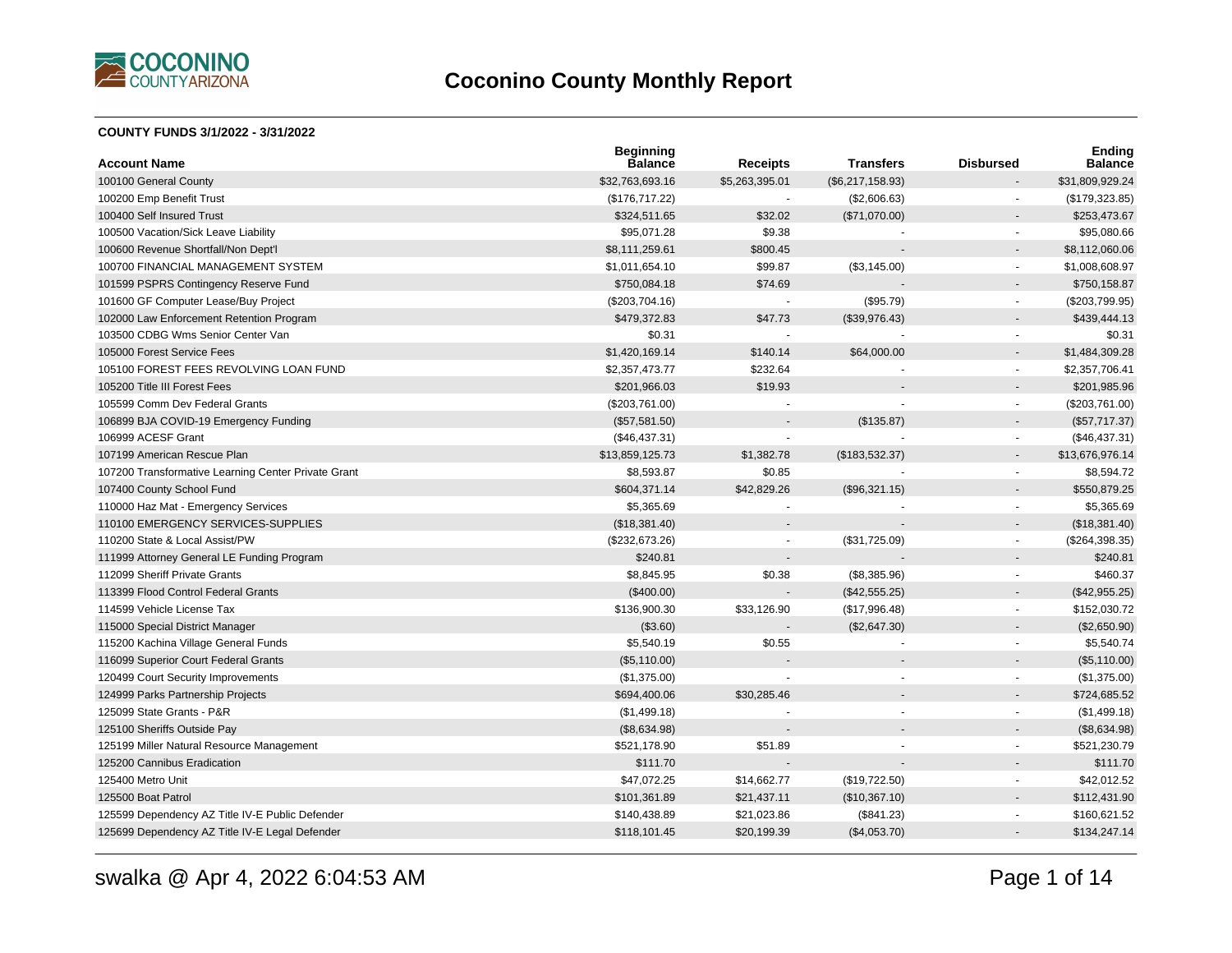

| <b>COUNTY FUNDS 3/1/2022 - 3/31/2022</b>             |                  |                      |                      |                          |                  |
|------------------------------------------------------|------------------|----------------------|----------------------|--------------------------|------------------|
| 126300 Sheriff's Office Donations                    | \$30,493.11      | \$3.01               |                      |                          | \$30,496.12      |
| 126400 Sheriff State Grants                          | \$0.03           |                      |                      |                          | \$0.03           |
| 126900 GOV OFC HGWY SAFETY GRANTS                    | (\$2,495.88)     |                      |                      | $\sim$                   | (\$2,495.88)     |
| 127000 COPS More Civilian                            | \$0.01           |                      |                      |                          | \$0.01           |
| 127200 Jail Improvement/Enhanc                       | \$293,967.10     | \$12,549.36          | (\$5,585.25)         | $\blacksquare$           | \$300,931.21     |
| 127400 Inmate Welfare                                | \$558,523.52     | \$14,589.67          | (\$15, 158.98)       |                          | \$557,954.21     |
| 127500 BJALLEBG                                      | (\$4,592.06)     |                      | (\$1,897.27)         | $\sim$                   | (\$6,489.33)     |
| 128300 RATE Gang Task Force                          | \$6,852.41       | \$0.63               |                      |                          | \$6,853.04       |
| 128400 Protective Vest Grant                         | \$767.25         |                      |                      |                          | \$767.25         |
| 128700 Tactical Team Equipment-State Homeland Securi | (\$169.45)       |                      | (\$1,621.81)         |                          | (\$1,791.26)     |
| 129400 DUI Impound Fees                              | \$24,997.33      | \$152.46             |                      | $\sim$                   | \$25,149.79      |
| 129800 Officers Safety Equipment                     | \$101,566.96     | \$10.02              | (\$12,945.28)        |                          | \$88,631.70      |
| 129900 Officer Equipment ARS 41-1724                 | \$4,066.05       | \$0.40               |                      |                          | \$4,066.45       |
| 131599 Federal Grants                                | \$654,551.42     | \$60,063.47          | (\$162,606.32)       |                          | \$552,008.57     |
| 131699 State Grants                                  | \$363,086.86     | \$79,989.30          | (\$85,679.38)        | $\sim$                   | \$357,396.78     |
| 131799 Private Grants                                | \$40,682.11      |                      |                      |                          | \$40,682.11      |
| 131899 Health District                               | \$2,825,822.72   | \$152,704.57         | (\$2,978,527.29)     | $\overline{\phantom{a}}$ |                  |
| 131999 WIOA                                          | (\$323,483.80)   |                      | (\$94,587.88)        | $\sim$                   | (\$418,071.68)   |
| 132099 Community Services                            | \$89,155.89      | \$274.60             |                      | $\overline{\phantom{a}}$ | \$89,430.49      |
| 132199 ADOH Housing                                  | \$77,986.49      | \$7,445.91           | (\$31,686.56)        | $\sim$                   | \$53,745.84      |
| 132299 Senior Services                               | (\$356,662.90)   | \$20,044.55          | (\$70,280.00)        | $\blacksquare$           | (\$406,898.35)   |
| 132399 Home Care                                     | (\$89,745.49)    | \$346.00             | (\$13,275.91)        |                          | (\$102,675.40)   |
| 132499 Social Services                               | (\$588,502.00)   | \$92,091.28          | (\$148,657.01)       | $\blacksquare$           | (\$645,067.73)   |
| 132599 Individual Development Acct                   | \$12,782.79      | \$2.98               |                      |                          | \$12,785.77      |
| 132699 Career Center                                 | \$10,234.51      |                      |                      | $\mathbf{r}$             | \$10,234.51      |
| 132799 Self-funded Programs                          | \$165,628.63     | \$5,518.89           | (\$21,300.10)        | $\overline{\phantom{a}}$ | \$149,847.42     |
| 132899 COVID-19 Grants                               | (\$2,641,094.00) | \$54.00              | (\$362,389.69)       | $\blacksquare$           | (\$3,003,429.69) |
| 132999 Justice Reinvestment ARS 3682863              | \$69,442.06      | \$6.91               |                      |                          | \$69,448.97      |
| 133099 County COVID-19 Response                      | \$105,030.72     | \$35,821.89          | (\$77,603.21)        | $\blacksquare$           | \$63,249.40      |
| 133100 Health                                        | \$170,098.82     | \$265,100.62         | \$3,471,401.88       |                          | \$3,906,601.32   |
| 133800 Local Regis & Stat                            | (\$150.00)       |                      |                      | $\overline{\phantom{a}}$ | (\$150.00)       |
| 134200 AZ Nutrition Network/Hlth                     | (\$100.00)       |                      |                      |                          | (\$100.00)       |
| 136500 FTF NUTRITION ED & OBESITY PREVENTION         | \$99.68          |                      | $\ddot{\phantom{1}}$ |                          | \$99.68          |
| 137000 FTF - Navajo County Subcontract               | \$120.19         |                      |                      |                          | \$120.19         |
| 140300 Weed & Seed                                   | \$0.01           | $\ddot{\phantom{1}}$ | $\sim$               | $\sim$                   | \$0.01           |
| 141000 TANF Case Mgmt                                | \$0.01           |                      |                      |                          | \$0.01           |
| 141099 County Admin Private Grants                   |                  | \$100,000.00         | $\blacksquare$       | $\blacksquare$           | \$100,000.00     |
| 141199 County Admin Federal Grants                   | (\$144.61)       |                      |                      |                          | (\$144.61)       |
| 142300 Home Delivered Meals                          | \$0.34           |                      |                      |                          | \$0.34           |
| 142400 Emergency Services                            | \$466.00         |                      |                      |                          | \$466.00         |
| 142700 Home Program                                  | (\$13,024.67)    |                      |                      |                          | (\$13,024.67)    |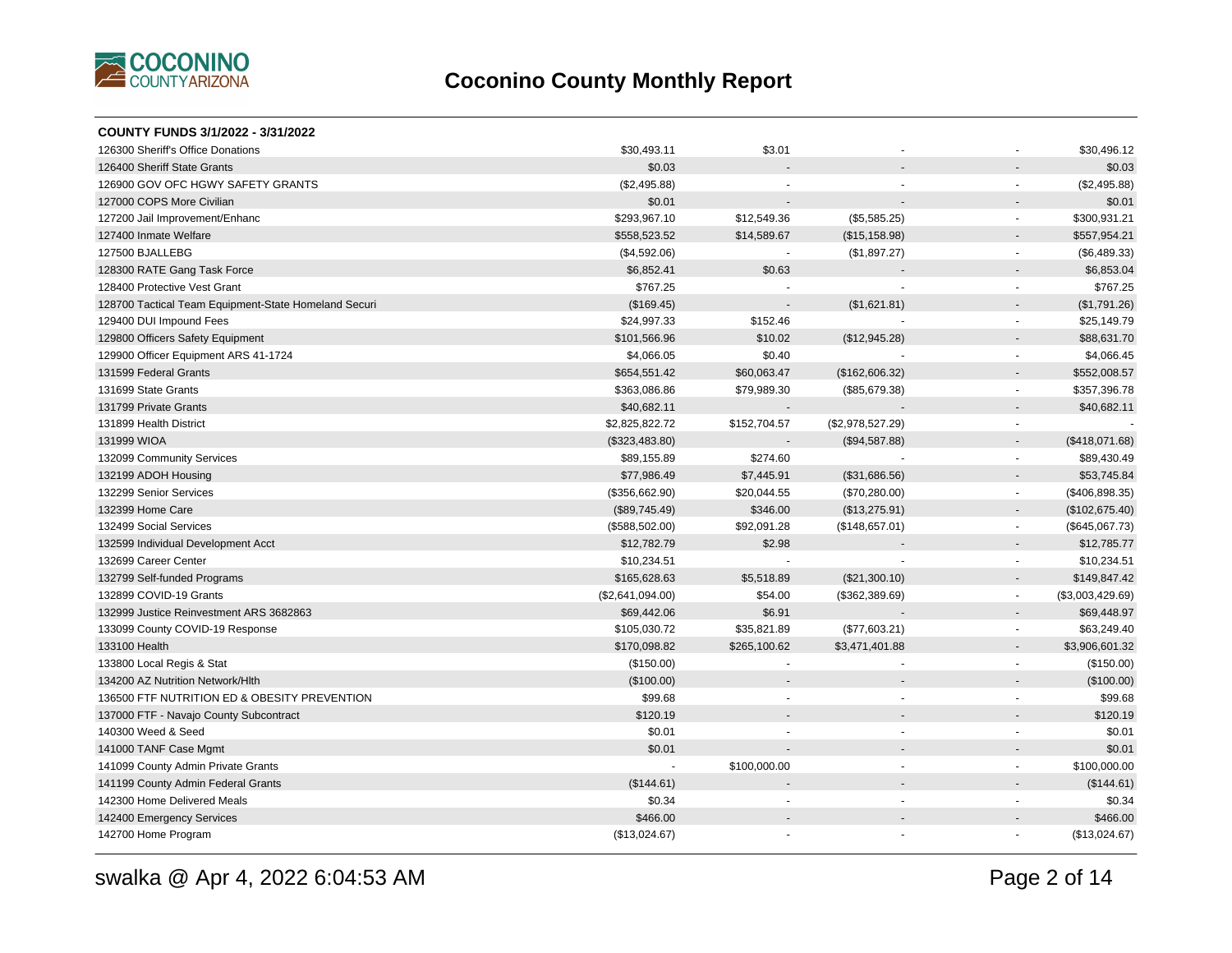

| <b>COUNTY FUNDS 3/1/2022 - 3/31/2022</b>             |                |                |                |                          |                 |
|------------------------------------------------------|----------------|----------------|----------------|--------------------------|-----------------|
| 143200 EECBG Energy Efficiency & Conversion Block Gr | \$26,625.92    |                |                |                          | \$26,625.92     |
| 145200 Family Counseling                             | \$843.34       | \$0.31         | (\$1,040.00)   |                          | (\$196.35)      |
| 145300 Juvenile Probation Svc                        | \$137,348.96   | \$171.17       | (\$3,950.02)   |                          | \$133,570.11    |
| 145500 CASA                                          | (\$18,608.28)  |                | (\$14,435.75)  | $\sim$                   | (\$33,044.03)   |
| 145800 Juvenile AmeriCorps Grant                     | \$0.03         |                |                |                          | \$0.03          |
| 145900 Juv Treatment Svcs                            | \$98,872.12    | \$52.50        | (\$55,727.23)  | $\blacksquare$           | \$43,197.39     |
| 146100 JCRF Step Up Proctor House                    | \$255.64       | \$0.03         |                |                          | \$255.67        |
| 146200 Diversion Consequences Juv                    | (\$7,960.88)   | $\blacksquare$ | (\$5,768.00)   | $\blacksquare$           | (\$13,728.88)   |
| 146300 Juvenile Probation State Aid                  | (\$23,933.78)  |                | (\$9,759.36)   | $\sim$                   | (\$33,693.14)   |
| 146400 USDA Food Grant                               | \$3,611.63     | \$380.34       |                | $\sim$                   | \$3,991.97      |
| 146500 DOC Status Offender                           | \$0.02         |                |                |                          | \$0.02          |
| 146600 Property Crime Class                          | \$2.40         |                |                | $\sim$                   | \$2.40          |
| 146800 Diversion Intake Juv                          | (\$98,121.83)  |                | (\$46,993.15)  |                          | (\$145, 114.98) |
| 147100 Detention Enhancement                         | \$239.64       | \$0.02         |                | $\blacksquare$           | \$239.66        |
| 147400 JVRIA Juv                                     | (\$2,109.68)   | \$7,161.00     | (\$2,038.27)   |                          | \$3,013.05      |
| 147500 Juv Diversion Fees                            | \$114,661.91   | \$752.34       | (\$407.78)     | $\sim$                   | \$115,006.47    |
| 147700 Juvenile Accountability Incentive Block Grant | \$106.24       |                |                |                          | \$106.24        |
| 147900 Juvenile Court Unclaimed Funds                | \$27,579.50    |                |                |                          | \$27,579.50     |
| 148000 DCPI Grant                                    | \$66.95        | \$0.01         |                |                          | \$66.96         |
| 148400 Emancipation Administrative Costs Funds       | \$79.76        | \$0.01         |                |                          | \$79.77         |
| 148500 Probation Fees Over \$40.00                   | \$139,939.30   | \$53.14        |                |                          | \$139,992.44    |
| 148600 Diversion Fees Over \$40.00                   | \$72,521.04    | \$463.16       |                |                          | \$72,984.20     |
| 148700 JCRF - Day Night Program                      | \$8.89         |                |                |                          | \$8.89          |
| 148800 JCRF-Juvenile Step Up Mentoring Prgm          | \$0.42         |                |                | $\sim$                   | \$0.42          |
| 149000 CASA VOCA                                     | (\$13,220.76)  | \$13,658.00    | (\$6,548.40)   | $\sim$                   | (\$6,111.16)    |
| 149200 PIC Act                                       | \$53,436.43    | \$5.27         |                | $\overline{\phantom{a}}$ | \$53,441.70     |
| 149400 JCRF STEP UP TRANSITION SCHOOL                | \$186.91       | \$0.02         |                |                          | \$186.93        |
| 149600 Juvenile IPS                                  | (\$69,343.12)  |                | (\$49,382.11)  | $\blacksquare$           | (\$118,725.23)  |
| 149700 JCEF PROBATION SURCHARGE-STANDARD SUPPLE      | \$0.30         |                |                |                          | \$0.30          |
| 149800 JCEF PROBATION SURCHARGE-INTENSIVE PROB       | \$0.22         |                |                |                          | \$0.22          |
| 152100 Adult Probation State Enhancement Fund        | (\$270,828.72) | \$403,570.00   | (\$101,338.06) | $\blacksquare$           | \$31,403.22     |
| 152400 IPS (Intensive Prob Adult)                    | (\$174,730.47) | \$274,667.00   | (\$83,571.51)  | $\overline{a}$           | \$16,365.02     |
| 152500 Work Furlough Program                         | \$63,238.94    | \$6.27         | (\$440.52)     |                          | \$62,804.69     |
| 153000 Interstate Compact Program                    | \$4,755.18     | \$342.48       | (\$29.48)      | $\blacksquare$           | \$5,068.18      |
| 153100 Drug Treatment & Eda Prob                     | \$3,330.76     | \$26,234.00    | (\$8,918.27)   | $\overline{\phantom{a}}$ | \$20,646.49     |
| 154500 Deferred ProsecA prob                         | (\$11,187.54)  | \$3,895.15     | (\$12,902.52)  | $\blacksquare$           | (\$20, 194.91)  |
| 154700 Comm Punish ProA Prob                         | \$10,537.63    | \$56,555.28    | (\$14,564.05)  | $\blacksquare$           | \$52,528.86     |
| 154800 Probation SvcsA prob                          | \$185,570.23   | \$25,034.93    | (\$30,477.97)  | $\blacksquare$           | \$180,127.19    |
| 155200 JCEF Time Pmt Sup Ct local                    | \$78,920.09    | \$2,117.81     |                |                          | \$81,037.90     |
| 155600 Fill the Gap Sup Crt                          | \$214,019.17   | \$53.46        | (\$34,578.61)  | $\sim$                   | \$179,494.02    |
| 155700 Model Court Sup Crt                           | (\$6,816.07)   |                | (\$2,645.82)   |                          | (\$9,461.89)    |
|                                                      |                |                |                |                          |                 |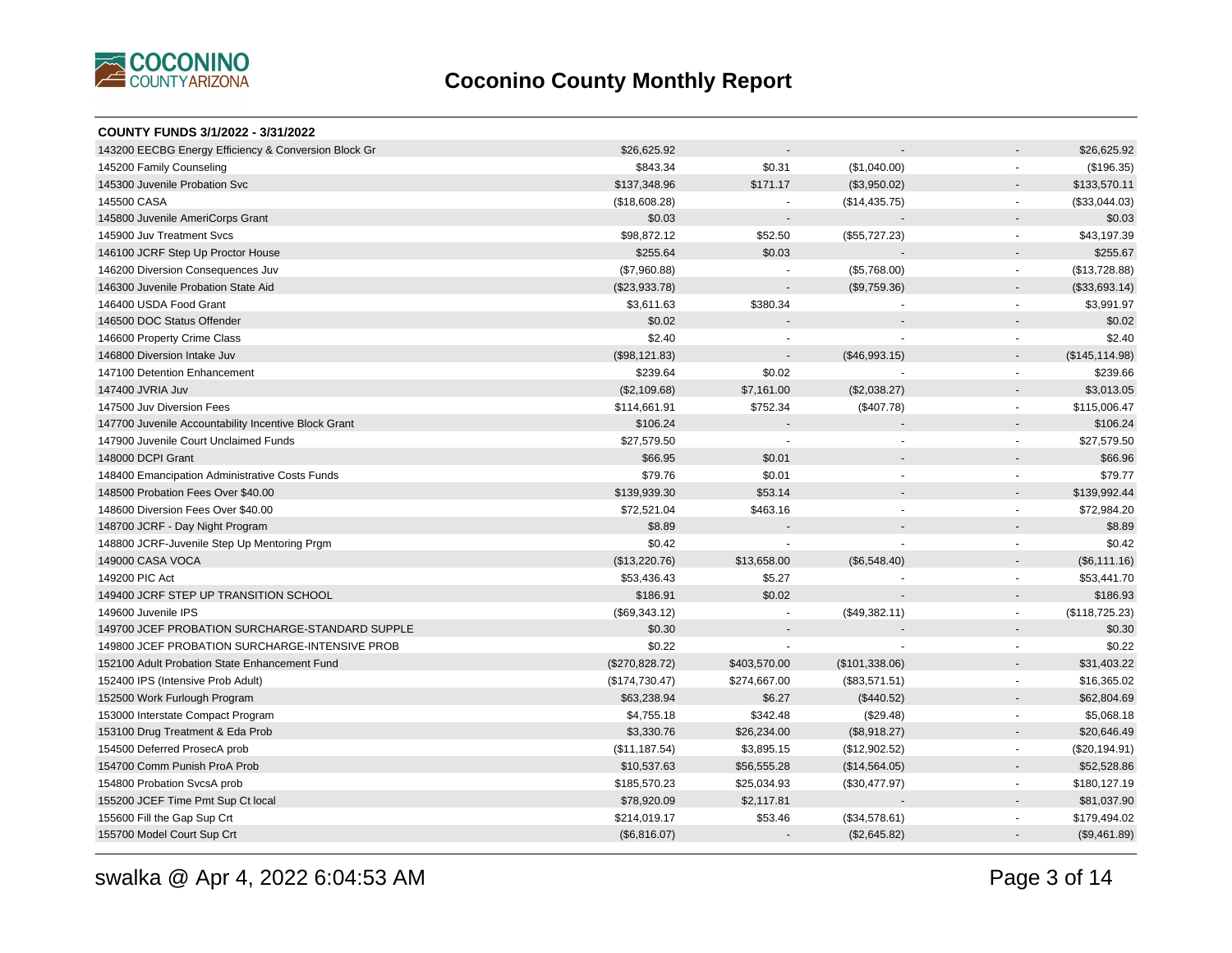

| COUNTY FUNDS 3/1/2022 - 3/31/2022               |                |             |                |                                          |
|-------------------------------------------------|----------------|-------------|----------------|------------------------------------------|
| 155800 ND Case Processing                       | (\$6,406.12)   |             | (\$2,409.58)   | (\$8,815.70)                             |
| 156200 Probate Enhancement Fees                 | (\$8,247.66)   | \$5,201.62  | (\$3,313.46)   | (\$6,359.50)                             |
| 156300 Drug Court Expansion Grant               | \$0.18         |             |                | \$0.18                                   |
| 156500 Adult Drug Court Grant - FY07 Only       | (\$38,542.24)  | \$31,034.00 |                | (\$7,508.24)                             |
| 156700 Arizona License Plate Grant              | \$1,094.20     |             |                | \$1,094.20<br>$\blacksquare$             |
| 156900 Forest Highlands Foundation              | $(\$20.30)$    |             |                | $(\$20.30)$                              |
| 157199 PSPRS Contingency Debt Service           | (\$286,095.67) |             |                | (\$286,095.67)<br>$\sim$                 |
| 157800 ADR Grant Ct Admin                       | (\$26,666.50)  |             | (\$3,745.18)   | (\$30,411.68)                            |
| 157900 COURT ENHANCEMENT FUND-SUPERIOR COURT    | \$299,628.12   | \$34,213.59 | (\$35,682.76)  | \$298,158.95                             |
| 158500 Conciliation Court                       | \$54,713.13    | \$5,104.76  | (\$5,170.20)   | \$54,647.69<br>$\overline{\phantom{a}}$  |
| 158600 Drug Enforcement Admin                   | (\$8,266.91)   | $\sim$      | (\$3,937.52)   | (\$12,204.43)<br>$\blacksquare$          |
| 158900 Law Library                              | \$22,679.27    | \$4,268.87  | (\$40,643.95)  | (\$13,695.81)                            |
| 160300 JCEF Time Pmt-Flag JP local              | \$133,997.73   | \$1,364.26  |                | \$135,361.99                             |
| 160400 JCEF Time Pmt-Fred JP local              | \$33,676.59    | \$61.02     |                | \$33,737.61                              |
| 160500 JCEF Time Pmt-Page JP local              | \$19,485.87    | \$297.86    | $\blacksquare$ | \$19,783.73<br>$\overline{\phantom{a}}$  |
| 160600 JCEF Time Pmt-Wms JP local               | \$53,671.59    | \$430.57    |                | \$54,102.16                              |
| 161000 Local Fill The Gap                       | \$154,785.95   | \$18,461.01 | $\blacksquare$ | \$173,246.96<br>$\sim$                   |
| 161200 ACJC FLAG IMPROVEMENT GRANT              | (\$13,257.85)  |             |                | (\$13,257.85)<br>$\sim$                  |
| 162400 CPAF/Flag JC                             | \$0.09         |             |                | \$0.09<br>$\blacksquare$                 |
| 162500 COURT ENHANCEMENT FUND-FLAGSTAFF JUSTICE | \$170,718.35   | \$16,224.90 | (\$23,757.45)  | \$163,185.80<br>$\overline{a}$           |
| 162600 COURT ENHANCEMENT FUND-FREDONIA JUSTICE  | \$145,796.43   | \$477.00    | (\$2,002.16)   | \$144,271.27<br>$\sim$                   |
| 162700 COURT ENHANCEMENT FUND-PAGE JUSTICE COUR | \$96,873.52    | \$2,809.20  | (\$27,518.38)  | \$72,164.34                              |
| 162800 COURT ENHANCEMENT FUND-WILLIAMS JUSTICE  | \$234,207.63   | \$2,742.04  | (\$6,057.23)   | \$230,892.44<br>$\blacksquare$           |
| 162900 Court Security Improvements              | \$42,493.20    | \$4.28      |                | \$42,497.48<br>$\blacksquare$            |
| 163000 \$1 Judicial Productivity Units Fee      | \$108,676.74   | \$1,283.95  |                | \$109,960.69<br>$\overline{a}$           |
| 163400 County Space Plan                        | \$2,749,914.93 | \$4,272.33  | (\$1,462.22)   | \$2,752,725.04<br>$\sim$                 |
| 163700 Asset Repair & Replacement               | \$808,237.03   | \$80.19     | (\$5,973.05)   | \$802,344.17<br>$\sim$                   |
| 163800 Capital Projects Phase II                | \$1,649.23     | \$0.16      |                | \$1,649.39                               |
| 164000 Huffer Lane Escrow                       | \$443,901.81   | \$43.81     |                | \$443,945.62<br>$\blacksquare$           |
| 168100 Public Defender Training                 | \$53,502.32    | \$5.27      | (\$509.00)     | \$52,998.59                              |
| 168300 Fees for Services PD                     | \$2,458.85     | \$0.24      | (\$5,202.04)   | (\$2,742.95)<br>$\overline{\phantom{a}}$ |
| 169100 FTG-Aid Indigent Defense Legal Def       | \$6,460.24     | \$7,928.64  |                | \$14,388.88                              |
| 169200 Fees for Services LD                     | \$60,767.20    | \$6.00      |                | \$60,773.20<br>$\sim$                    |
| 169300 Public Defender Training                 | \$4,433.48     | \$546.55    |                | \$4,980.03                               |
| 171000 SPOUSAL MAINTENANCE FUND                 | \$1,931.37     | \$166.44    |                | \$2,097.81<br>$\overline{\phantom{a}}$   |
| 171100 DES IV-D Grant                           | (\$50,961.42)  | \$780.75    | \$56,617.47    | \$6,436.80                               |
| 172100 Integrated Family Court                  | \$5,149.27     | \$82.86     |                | \$5,232.13<br>$\blacksquare$             |
| 172200 Forfeiture Funds Clerk                   | \$1,139.32     | \$0.11      |                | \$1,139.43                               |
| 172300 Storage/Retrieval Clerk                  | \$16,206.53    | \$1,513.18  |                | \$17,719.71                              |
| 172600 Heritage Fund Grant                      | \$2,596.98     |             |                | \$2,596.98                               |
| 172800 County Fair                              | \$744,099.78   | \$74.16     | (\$20,771.66)  | \$723,402.28                             |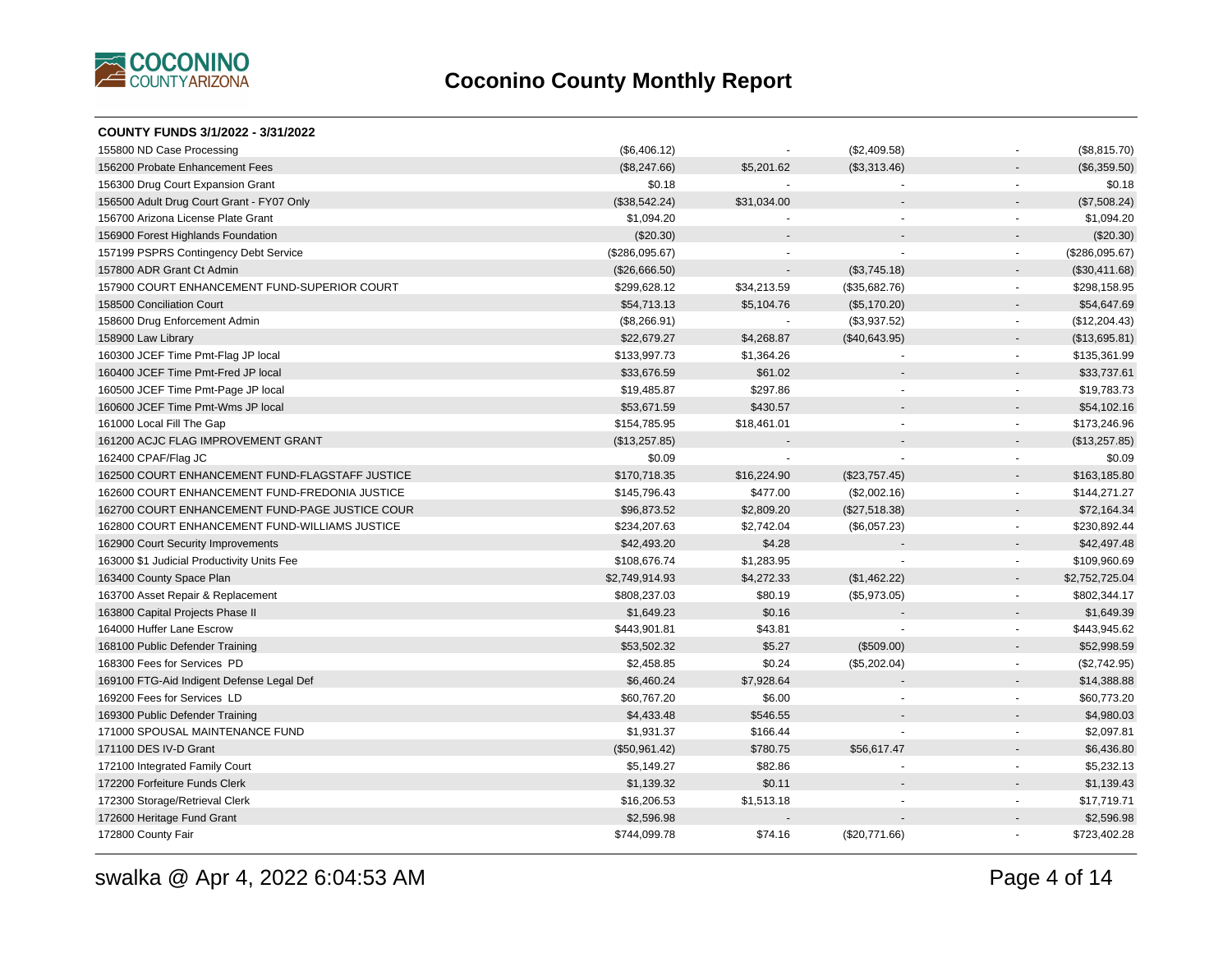

| COUNTY FUNDS 3/1/2022 - 3/31/2022                  |                  |                |                  |                   |                  |
|----------------------------------------------------|------------------|----------------|------------------|-------------------|------------------|
| 172900 County Racing                               | \$0.52           |                |                  |                   | \$0.52           |
| 173000 Parks & Rec-Doney Park                      | \$0.30           |                |                  |                   | \$0.30           |
| 173700 Forest Highlands #5 Trail Contrib           | \$0.04           |                |                  |                   | \$0.04           |
| 173900 Parks Capital Projects                      | \$1,671,762.32   | \$32,757.48    | $\sim$           |                   | \$1,704,519.80   |
| 174000 Parks & Open Space DS                       | \$4,761.12       | \$101.53       |                  |                   | \$4,862.65       |
| 174300 Non- Interest Bearing P&R ASP Grant #680501 | \$2,331.40       |                | ÷.               | $\sim$            | \$2,331.40       |
| 174700 AZGF Supplemental Agreement                 | \$10.17          |                |                  |                   | \$10.17          |
| 174800 RTP Grant-Ft Tuthill Trail System           | \$2,785.88       | $\blacksquare$ | $(\$200.00)$     | $\sim$            | \$2,585.88       |
| 174900 LWCF Grant-Bike Park and Restroom           | (\$547,977.06)   |                |                  |                   | (\$547,977.06)   |
| 175100 Pretrial Intervention                       | \$77,811.31      | \$7.75         |                  |                   | \$77,819.06      |
| 175200 Attorney Enhancement                        | \$275,104.84     | \$23.19        |                  |                   | \$275,128.03     |
| 175300 VRIA-Atty Vic Rights                        | (\$21,998.48)    | \$19,350.00    | (\$9,882.06)     | $\sim$            | (\$12,530.54)    |
| 175500 Anti Racketeering                           | \$429,869.98     | \$1,595.20     |                  |                   | \$431,465.18     |
| 175700 DRUG PROSECUTION GRANT                      | (\$28,652.09)    | \$6,784.97     | (\$9,086.72)     |                   | (\$30,953.84)    |
| 176000 Victim Restitution-Atty                     | \$118,570.10     | \$1,788.31     |                  |                   | \$120,358.41     |
| 176300 Victim Restitutions Interest                | \$8,053.00       | \$0.79         |                  | $\blacksquare$    | \$8,053.79       |
| 178000 Crim Just Records Impv Proj/Atty            | \$7,300.74       |                | (\$2,471.63)     |                   | \$4,829.11       |
| 178100 State Aid to Count Attnys                   | \$12,545.60      | \$1.71         | (\$5,656.00)     | $\sim$            | \$6,891.31       |
| 178200 Federal Anti Racketeering                   | \$424,306.42     |                |                  |                   | \$424,306.42     |
| 179300 VOCA                                        | (\$9,534.05)     | \$3,520.00     | (\$4,495.82)     | $\sim$            | (\$10,509.87)    |
| 179400 Victim Comp-Atty                            | (\$11,636.56)    | \$450.00       |                  |                   | (\$11,186.56)    |
| 179900 Bad Check Prosec-Atty                       | \$4,472.68       | \$0.44         |                  | $\blacksquare$    | \$4,473.12       |
| 181800 Recorder Storage & Retrieval                | \$545,590.07     | \$10,172.41    | (\$2,045.12)     | $\sim$            | \$553,717.36     |
| 181900 Recorder Storage & Retrieval/Voter Tabul    | (\$79,641.04)    |                | (\$2,628.67)     |                   | (\$82,269.71)    |
| 182000 HAVA Block Grant                            | \$149,243.76     | \$3.03         | (\$39,989.18)    |                   | \$109,257.61     |
| 182100 Voter Tabulation System Replacement         | \$309,413.81     | \$30.53        |                  | $\sim$            | \$309,444.34     |
| 184000 Road Maintenance Sales Tax                  | \$14,831,103.86  | \$892,389.57   | (\$58,087.25)    |                   | \$15,665,406.18  |
| 184100 Road                                        | \$29,420,134.00  | \$1,048,626.43 | (\$1,255,433.81) | $\sim$            | \$29,213,326.62  |
| 184300 Forest Highlands Wetland Project            | \$1,309.93       | \$0.13         |                  |                   | \$1,310.06       |
| 184400 Forest Highlands Wetland Investment         | \$72,014.19      | ÷,             |                  | $\sim$            | \$72,014.19      |
| 184700 Mechanical Services                         | \$1,434,315.54   | \$20,196.14    | (\$124, 826.30)  |                   | \$1,329,685.38   |
| 184900 Solid Waste                                 | (\$14,719.40)    | \$670.00       | (\$28,816.14)    | $\sim$            | (\$42,865.54)    |
| 185000 DOMESTIC PREPAREDNESS PROGRAM-WEAPONS OF    | \$0.68           |                |                  |                   | \$0.68           |
| 185100 COMMUNITY EMERGENCY RESPONSE TEAM-CERT      | \$78.57          |                |                  |                   | \$78.57          |
| 187900 Career Center Workforce Investment Act      | (\$0.38)         |                |                  |                   | (\$0.38)         |
| 189500 Career Center JTPA Coconino Co              | \$0.09           |                |                  |                   | \$0.09           |
| 195000 Assessor Storage & Retrieval                | \$5,335.24       |                | (\$4,392.50)     |                   | \$942.74         |
| 195500 Treasurer Taxpayer's Info Fund              | \$164,578.27     | \$1,161.63     | (\$2,211.53)     |                   | \$163,528.37     |
| 199800 Salary & Exp Clearing                       | \$282,534.02     |                | \$10,677,805.87  | (\$10,336,175.76) | \$624,164.13     |
| <b>COUNTY FUNDS TOTAL:</b>                         | \$120,514,444.52 | \$9,290,908.14 | \$1,209,791.05   | (\$10,336,175.76) | \$120,678,967.95 |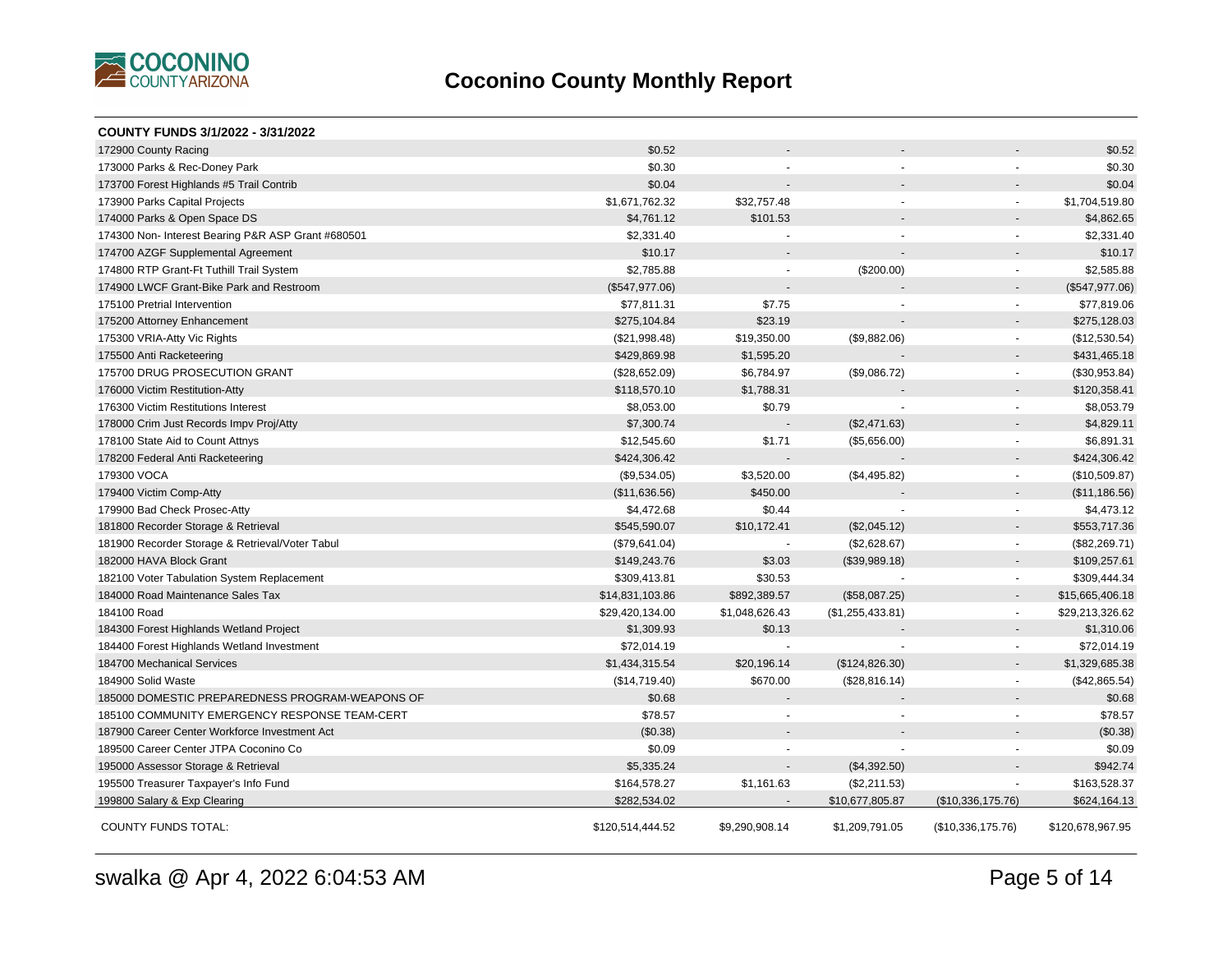

#### **FLAGSTAFF SD 1 3/1/2022 - 3/31/2022**

| <b>Account Name</b>                              | <b>Beginning</b><br><b>Balance</b> | <b>Receipts</b> | <b>Transfers</b> | <b>Disbursed</b>  | <b>Ending</b><br><b>Balance</b> |
|--------------------------------------------------|------------------------------------|-----------------|------------------|-------------------|---------------------------------|
| 200100 Flagstaff SD1 Operations                  | \$14,164,803.40                    | \$2,452,451.45  | \$5,027,689.32   | (\$13,998,789.18) | \$7,646,154.99                  |
| 200115 Flagstaff SD1 Bond Rdm/Debt Svc           | \$5,609,732.10                     | \$268,639.24    |                  | (\$150.00)        | \$5,878,221.34                  |
| 200120 Flagstaff SD1 Non Levy                    | \$2,622,846.06                     | \$3,737,641.32  | (\$1,918,371.29) |                   | \$4,442,116.09                  |
| 200137 Flagstaff SD1 Bond Bldg Fund Ser C(2008)  | \$31,891.90                        | $\sim$          |                  | ÷                 | \$31,891.90                     |
| 200138 Flagstaff SD1 Bond Bldg Fund Ser A (2019) | (\$1,451,205.37)                   |                 |                  |                   | (\$1,451,205.37)                |
| 200139 Flagstaff SD1 Bond Bldg Fund Ser B (2017) | \$10,341,318.86                    | $\omega$        | (\$2,063,406.12) | $\blacksquare$    | \$8,277,912.74                  |
| 200150 Classroom Site-Flagstaff SD1              | \$5,461,736.68                     | \$634,178.73    | (\$519,551.52)   |                   | \$5,576,363.89                  |
| 200170 Flagstaf SD#1 Desegregation Funds         | \$1,481,259.67                     | \$69,308.22     |                  |                   | \$1,550,567.89                  |
| FLAGSTAFF SD 1 TOTAL:                            | \$38,262,383.30                    | \$7,162,218.96  | \$526,360.39     | (\$13,998,939.18) | \$31,952,023.47                 |
| WILLIAMS SD 2 3/1/2022 - 3/31/2022               |                                    |                 |                  |                   |                                 |
| <b>Account Name</b>                              | <b>Beginning</b><br><b>Balance</b> | <b>Receipts</b> | <b>Transfers</b> | <b>Disbursed</b>  | <b>Ending</b><br><b>Balance</b> |
| 200200 Williams SD2 OPERATIONS                   | \$3,728,507.13                     | \$183,780.53    | \$326,586.62     | $(\$802,023.96)$  | \$3,436,850.32                  |
| 200215 Williams SD2 Bond Rdm/Debt Svc            | \$172.66                           | \$1.80          |                  |                   | \$174.46                        |
| 200220 Williams SD2 Non Levy                     | \$3,422,236.59                     | \$191,635.16    | (\$280,282.32)   |                   | \$3,333,589.43                  |
| 200250 Classroom Site Williams SD2               | \$359,599.78                       | \$53,384.49     |                  |                   | \$412,984.27                    |
| <b>WILLIAMS SD 2 TOTAL:</b>                      | \$7,510,516.16                     | \$428,801.98    | \$46,304.30      | $(\$802,023.96)$  | \$7,183,598.48                  |
|                                                  |                                    |                 |                  |                   |                                 |
| GRAND CANYON SD 4 3/1/2022 - 3/31/2022           |                                    |                 |                  |                   |                                 |
| <b>Account Name</b>                              | <b>Beginning</b><br><b>Balance</b> | <b>Receipts</b> | <b>Transfers</b> | <b>Disbursed</b>  | Ending<br><b>Balance</b>        |
| 200400 Grand Canyon SD4 OPERATIONS               | \$2,590,084.77                     | \$114,629.79    | \$254,020.90     | (\$908,648.53)    | \$2,050,086.93                  |
| 200405 ASAE 1% CAP ADJ                           | (\$27,229.98)                      | (\$19.36)       |                  | $\sim$            | (\$27, 249.34)                  |
| 200415 Grand Canyon SD4 Bond Rdm/Debt Svc        | \$2,218.93                         |                 |                  |                   | \$2,218.93                      |
| 200420 Grand Canyon SD4 Non Levy                 | \$987,542.20                       | \$146,438.38    | (\$168, 105.28)  | $\blacksquare$    | \$965,875.30                    |
| 200445 Grand Canyon SD4 Deficiencies Correction  | \$113.20                           |                 |                  |                   | \$113.20                        |
| 200450 Classroom Site-Grand Canyon SD4           | \$109,880.89                       | \$24,103.03     | (\$11,312.09)    | $\blacksquare$    | \$122,671.83                    |
| <b>GRAND CANYON SD 4 TOTAL:</b>                  | \$3,662,610.01                     | \$285,151.84    | \$74,603.53      | (\$908,648.53)    | \$3,113,716.85                  |
| CHEVELON SD 5 3/1/2022 - 3/31/2022               |                                    |                 |                  |                   |                                 |
|                                                  | <b>Beginning</b>                   |                 |                  |                   | Ending                          |
| <b>Account Name</b>                              | <b>Balance</b>                     | <b>Receipts</b> | <b>Transfers</b> | <b>Disbursed</b>  | <b>Balance</b>                  |
| 200500 Chevelon SD5 OPERATIONS                   | \$481,110.73                       | \$25,050.76     | \$92.00          | (\$66, 812.02)    | \$439,441.47                    |
| 200520 Chevelon SD5 Non levy                     | \$185,750.30                       | \$18.50         | (\$92.00)        |                   | \$185,676.80                    |
| CHEVELON SD 5 TOTAL:                             | \$666,861.03                       | \$25,069.26     | \$0.00           | (\$66, 812.02)    | \$625,118.27                    |
| FREDONIA SD 6 3/1/2022 - 3/31/2022               |                                    |                 |                  |                   |                                 |
| <b>Account Name</b>                              | <b>Beginning</b><br><b>Balance</b> | <b>Receipts</b> | Transfers        | <b>Disbursed</b>  | Ending<br><b>Balance</b>        |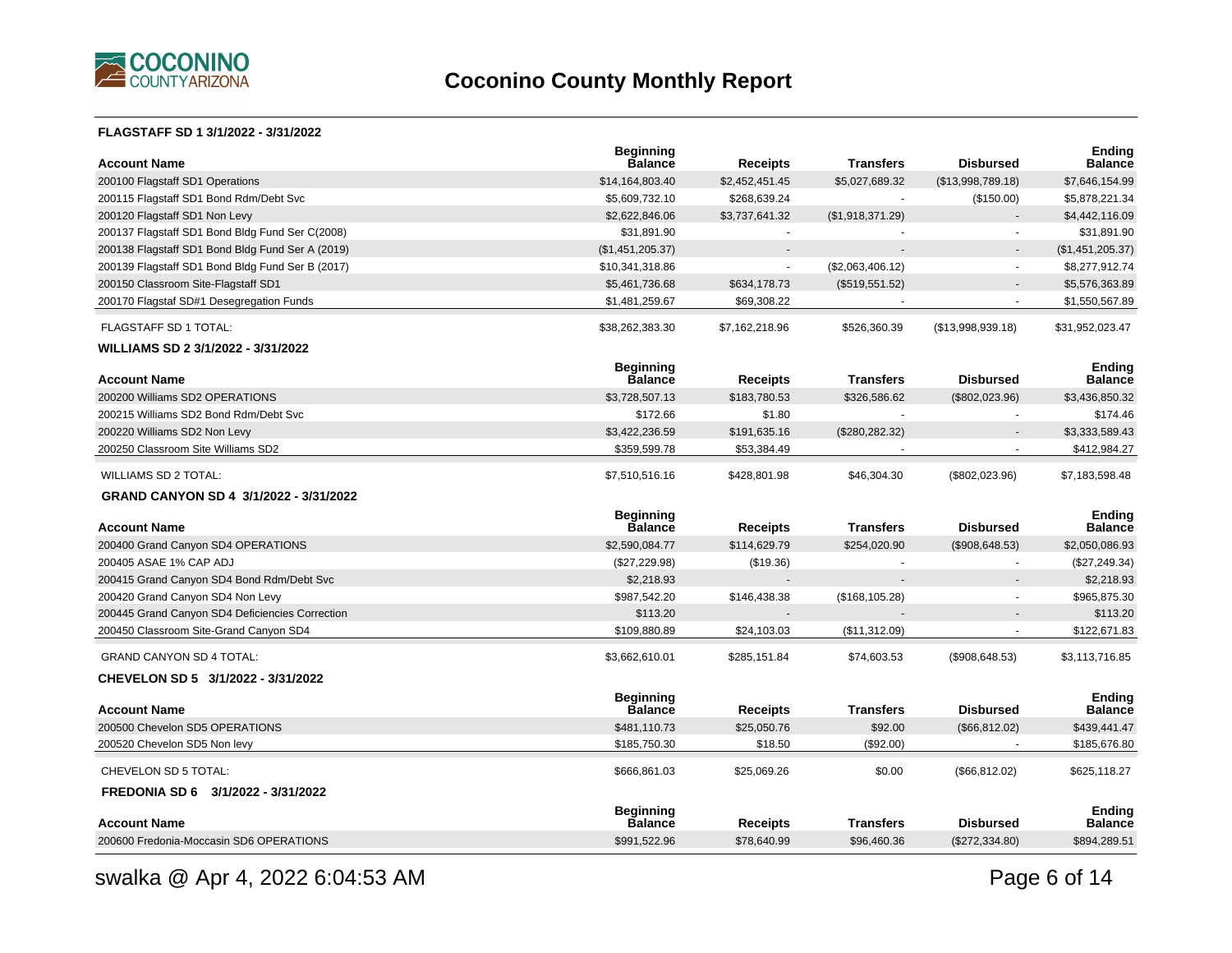

| FREDONIA SD 6 3/1/2022 - 3/31/2022              |                                    |                 |                  |                  |                                 |
|-------------------------------------------------|------------------------------------|-----------------|------------------|------------------|---------------------------------|
| 200620 Fredonia-Moccasin SD6 Non Levy           | \$2,306,866.43                     | \$26,807.60     | (\$49,888.36)    |                  | \$2,283,785.67                  |
| 200650 Classroom Site-Fredonia Moccasin SD6     | \$125,204.02                       | \$18,189.73     | (\$3,248.94)     |                  | \$140,144.81                    |
| <b>FREDONIA SD 6 TOTAL:</b>                     | \$3,423,593.41                     | \$123,638.32    | \$43,323.06      | (\$272,334.80)   | \$3,318,219.99                  |
| PAGE SD 8 3/1/2022 - 3/31/2022                  |                                    |                 |                  |                  |                                 |
|                                                 | <b>Beginning</b>                   |                 |                  |                  | <b>Ending</b>                   |
| <b>Account Name</b>                             | Balance                            | <b>Receipts</b> | <b>Transfers</b> | <b>Disbursed</b> | <b>Balance</b>                  |
| 200800 Page SD8 OPERATIONS                      | \$5,082,308.21<br>\$991.47         | \$879,254.49    | \$2,014,775.80   | (\$2,576,925.08) | \$5,399,413.42<br>\$991.47      |
| 200815 Page SD8 Bond Rdm/Debt Svc               |                                    |                 |                  |                  |                                 |
| 200820 Page SD8 Non Levy                        | \$6,715,930.31<br>\$2,563,631.38   | \$1,918,230.71  | (\$1,194,498.65) |                  | \$7,439,662.37                  |
| 200850 Classroom Site-Page SD8                  |                                    | \$167,543.79    | (\$55,179.81)    |                  | \$2,675,995.36                  |
| PAGE SD 8 TOTAL:                                | \$14,362,861.37                    | \$2,965,028.99  | \$765,097.34     | (\$2,576,925.08) | \$15,516,062.62                 |
| MAINE SD 10 3/1/2022 - 3/31/2022                |                                    |                 |                  |                  |                                 |
|                                                 | <b>Beginning</b>                   |                 |                  |                  | <b>Ending</b>                   |
| <b>Account Name</b>                             | <b>Balance</b>                     | <b>Receipts</b> | <b>Transfers</b> | <b>Disbursed</b> | <b>Balance</b>                  |
| 201000 Maine Consolidated SD10 OPERATIONS       | \$439,037.46                       | \$91,224.12     | \$57,767.90      | (\$203,991.81)   | \$384,037.67                    |
| 201020 Maine Consolidated SD10 Non Levy         | \$100,610.88                       | \$42,178.11     | (\$29,180.58)    | $\sim$           | \$113,608.41                    |
| 201050 Classroom Site-Maine Consolidated SD10   | \$31,215.25                        | \$10,688.58     | (\$542.40)       |                  | \$41,361.43                     |
| 201055 Maine Consolidated SD10 New School Facil | \$6,561.62                         | \$0.65          |                  |                  | \$6,562.27                      |
| MAINE SD 10 TOTAL:                              | \$577,425.21                       | \$144,091.46    | \$28,044.92      | (\$203,991.81)   | \$545,569.78                    |
| TUBA CITY SD 15 3/1/2022 - 3/31/2022            |                                    |                 |                  |                  |                                 |
| <b>Account Name</b>                             | <b>Beginning</b><br><b>Balance</b> | <b>Receipts</b> | <b>Transfers</b> | <b>Disbursed</b> | <b>Ending</b><br><b>Balance</b> |
| 201500 Tuba City SD15 Levy                      | \$3,025,009.33                     | \$594,253.81    | \$1,934,492.22   | (\$2,564,152.91) | \$2,989,602.45                  |
| 201515 Tuba City SD15 Bond Rdm/Debt Svc         | \$1,699.25                         | \$237.22        |                  |                  | \$1,936.47                      |
| 201520 Tuba City SD15 Non Levy                  | \$29,735,207.43                    | \$1,158,993.33  | (\$1,282,379.88) |                  | \$29.611.820.88                 |
| 201550 Classroom Site-Tuba City SD15            | \$1,514,565.10                     | \$101,221.25    | (\$30,597.22)    |                  | \$1,585,189.13                  |
| TUBA CITY SD 15 TOTAL:                          | \$34,276,481.11                    | \$1,854,705.61  | \$621,515.12     | (\$2,564,152.91) | \$34,188,548.93                 |
| SCHOOL SUPERINTENDENT 3/1/2022 - 3/31/2022      |                                    |                 |                  |                  |                                 |
| <b>Account Name</b>                             | <b>Beginning</b><br>Balance        | <b>Receipts</b> | <b>Transfers</b> | <b>Disbursed</b> | <b>Ending</b><br><b>Balance</b> |
| 202150 Classroom Site-Esperanza                 | \$225,190.70                       | \$6,899.72      |                  |                  | \$232,090.42                    |
| 202190 CCRASD                                   | \$3,368,601.69                     | \$113,969.05    | \$76,111.36      | (\$219,567.95)   | \$3,339,114.15                  |
| 202500 State Equalization                       | \$2,585,760.15                     | \$273,885.94    | (\$2,312,769.00) |                  | \$546,877.09                    |
|                                                 |                                    |                 |                  |                  |                                 |
| SCHOOL SUPERINTENDENT TOTAL:                    | \$6,179,552.54                     | \$394,754.71    | (\$2,236,657.64) | (\$219,567.95)   | \$4,118,081.66                  |
| CAVIAT 3/1/2022 - 3/31/2022                     |                                    |                 |                  |                  |                                 |
| <b>Account Name</b>                             | <b>Beginning</b><br><b>Balance</b> | Receipts        | <b>Transfers</b> | <b>Disbursed</b> | Ending<br>Balance               |
| 202200 CAVIAT                                   | \$4,749,597.04                     | \$140,686.36    | \$131,408.98     | (\$76,921.43)    | \$4,944,770.95                  |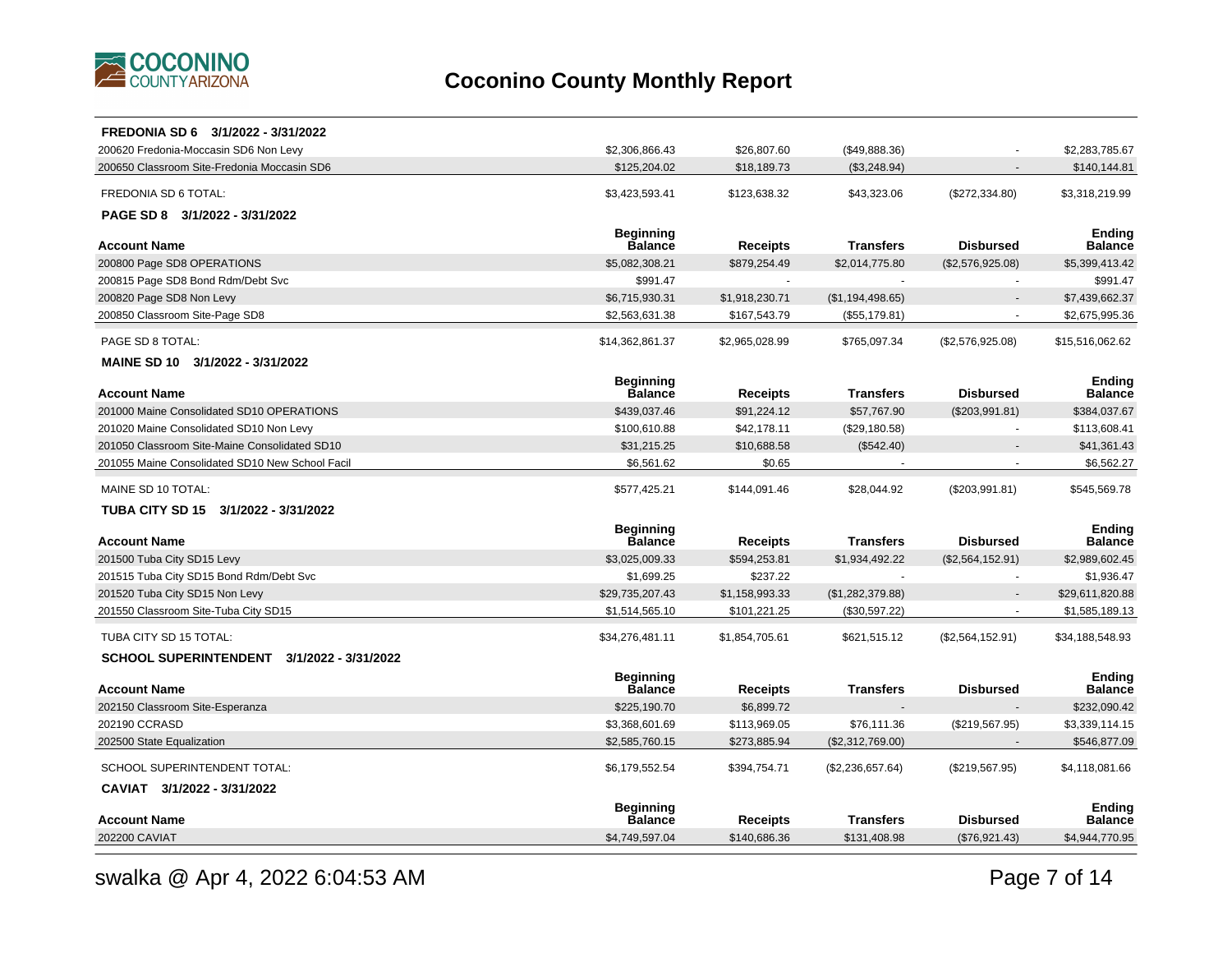

| CAVIAT 3/1/2022 - 3/31/2022                   |                                    |                |                          |                  |                                 |
|-----------------------------------------------|------------------------------------|----------------|--------------------------|------------------|---------------------------------|
| <b>CAVIAT TOTAL:</b>                          | \$4,749,597.04                     | \$140,686.36   | \$131,408.98             | (\$76,921.43)    | \$4,944,770.95                  |
| COMMUNITY COLLEGE 3/1/2022 - 3/31/2022        |                                    |                |                          |                  |                                 |
|                                               | <b>Beginning</b>                   |                |                          |                  | Ending                          |
| <b>Account Name</b>                           | Balance                            | Receipts       | <b>Transfers</b>         | <b>Disbursed</b> | <b>Balance</b>                  |
| 204000 Coconino Community College             | \$32,993,930.95                    | \$285,439.95   |                          |                  | \$33,279,370.90                 |
| <b>COMMUNITY COLLEGE TOTAL:</b>               | \$32,993,930.95                    | \$285,439.95   | \$0.00                   | \$0.00           | \$33,279,370.90                 |
| FIRE DISTRICTS 3/1/2022 - 3/31/2022           |                                    |                |                          |                  |                                 |
| <b>Account Name</b>                           | <b>Beginning</b><br><b>Balance</b> | Receipts       | <b>Transfers</b>         | <b>Disbursed</b> | <b>Ending</b><br><b>Balance</b> |
| 300100 Fire District Assistance Tax           | \$2,540.16                         | \$64,194.71    |                          | (\$65,296.45)    | \$1,438.42                      |
| 300200 Blue Ridge FD                          | \$553,983.28                       | (\$251,460.26) |                          | (\$87,574.95)    | \$214,948.07                    |
| 300210 Blue Ridge FD Cash Reserve Acct        | \$836,444.92                       |                | \$300,000.00             |                  | \$1,136,444.92                  |
| 300300 Summit FD                              | \$1,405,095.22                     | \$159,423.34   |                          | (\$409, 287.70)  | \$1,155,230.86                  |
| 300305 Summit FD - Capital Fund               | \$127,277.48                       | \$11,412.54    |                          |                  | \$138,690.02                    |
| 300310 Summit FD - Westside Capital Fund      | \$420,414.71                       | \$41.86        |                          |                  | \$420,456.57                    |
| 300315 Summit FD Debt Service Fund            | \$174,951.45                       | \$10,096.86    |                          |                  | \$185,048.31                    |
| 300320 Summit FD - Emergency Account          | \$161,360.77                       | \$16.07        |                          |                  | \$161,376.84                    |
| 300340 Summit FD Wildland Fund                | \$258,359.02                       | \$98.67        |                          | (\$1.88)         | \$258,455.81                    |
| 300360 Summit FD PSPRS Contingency Reserve    | \$2,137,473.30                     |                | $\overline{\phantom{a}}$ | $\sim$           | \$2,137,473.30                  |
| 300500 Forest Lakes FD                        | \$422,374.90                       | \$59,865.20    |                          | (\$71,991.77)    | \$410,248.33                    |
| 300700 Junipine FD                            | \$18,908.16                        | \$1,745.64     | $\overline{\phantom{a}}$ | (\$2,190.60)     | \$18,463.20                     |
| 300800 Highlands FD                           | \$2,163,775.88                     | \$155,587.02   |                          | (\$229, 196.63)  | \$2,090,166.27                  |
| 300810 Highlands FD PSPRS Contingency Reserve | \$1,000,000.00                     |                | $\sim$                   |                  | \$1,000,000.00                  |
| 300820 Highlands FD Capital Fund              | \$620,440.90                       | \$61.78        |                          |                  | \$620,502.68                    |
| 300850 BEAR JAW INTERAGENCY FUND              | \$2,113,284.11                     |                | $\sim$                   | (\$3,146.50)     | \$2,110,137.61                  |
| 300900 Kaibab Estates West FD                 | \$90,025.26                        | \$1,908.42     |                          | (\$18,409.71)    | \$73,523.97                     |
| 301000 Mormon Lake FD                         | \$171,750.29                       | \$23,372.73    |                          | (\$29,813.41)    | \$165,309.61                    |
| 301050 Mormon Lake FD Capital Fund            | \$68,450.29                        | \$7.73         |                          |                  | \$68,458.02                     |
| 301500 Pinewood FD                            | \$1,184,125.84                     | \$114,145.63   | $\overline{\phantom{a}}$ | (\$266,449.24)   | \$1,031,822.23                  |
| 301520 Pinewood FD - Building Fund            | \$37,921.35                        | \$75,517.78    |                          |                  | \$113,439.13                    |
| 301600 Sherwood Forest FD                     | \$361,060.89                       | \$6,196.34     | $\blacksquare$           | (\$17,768.50)    | \$349,488.73                    |
| 301700 Woods FD                               | \$15,434.55                        | \$234.20       |                          |                  | \$15,668.75                     |
| 301701 Woods FD Capital Fund                  | \$20,353.25                        | \$2.03         | $\overline{\phantom{a}}$ |                  | \$20,355.28                     |
| 302000 Greenehaven FD                         | \$408,831.86                       | \$2,963.05     |                          | (\$4,247.15)     | \$407,547.76                    |
| 302100 Tusayan FD                             | \$167,204.55                       | \$40,153.75    | $\sim$                   | (\$77,972.04)    | \$129,386.26                    |
| 302101 Tusayan FD Reserve Fund                | \$49,866.97                        | \$4.97         |                          |                  | \$49,871.94                     |
| 302200 PONDEROSA FIRE DISTRICT                | \$719,875.90                       | \$49,738.09    |                          | (\$83,928.14)    | \$685,685.85                    |
| 302300 Westwood Estates FD                    | \$60,374.82                        | \$3,518.82     |                          |                  | \$63,893.64                     |
| 302310 Westwood FD Emergency Fund             | \$2,044.58                         | \$0.20         |                          |                  | \$2,044.78                      |
| 302600 Flagstaff Ranch FD                     | \$685,723.75                       | \$11,289.72    |                          | (\$27,976.95)    | \$669,036.52                    |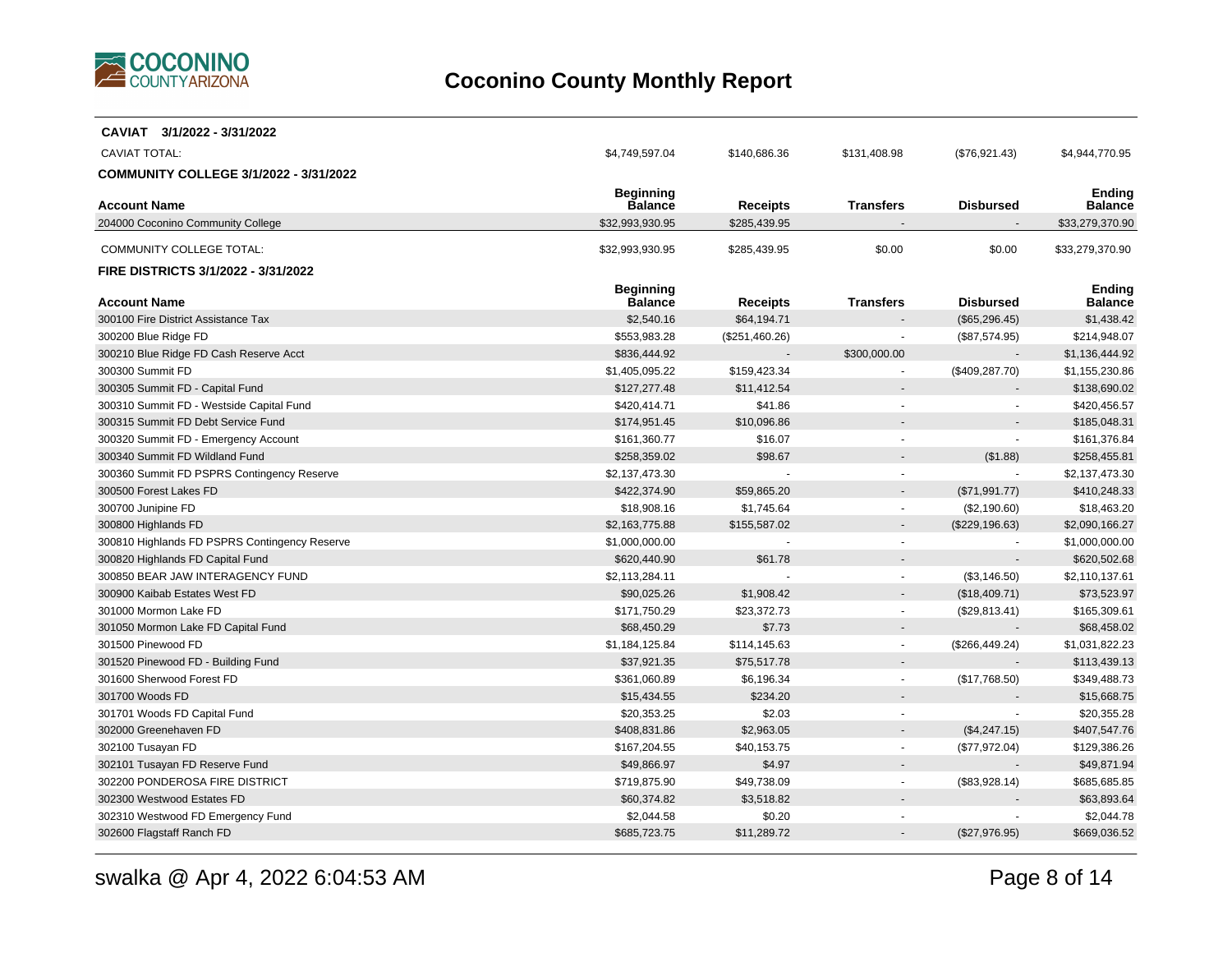

| <b>FIRE DISTRICTS 3/1/2022 - 3/31/2022</b>         |                             |                 |                  |                  |                                 |
|----------------------------------------------------|-----------------------------|-----------------|------------------|------------------|---------------------------------|
| 303000 FEMA GRANT #2/FOREST LAKES FD               | \$456.36                    |                 |                  |                  | \$456.36                        |
| 303300 Lockett Ranches FD                          | \$63,617.88                 | \$13,995.35     |                  |                  | \$77,613.23                     |
| 304200 Ponderosa FD - Capital Fund                 | \$90,627.48                 | \$9.02          |                  |                  | \$90,636.50                     |
| 304201 Ponderosa FD - Station 82                   | \$326,996.55                | \$30,150.85     |                  |                  | \$357,147.40                    |
| FIRE DISTRICTS TOTAL:                              | \$16,941,426.68             | \$584,292.11    | \$300,000.00     | (\$1,395,251.62) | \$16,430,467.17                 |
| SPECIAL/IMPROVEMENT DISTRICTS 3/1/2022 - 3/31/2022 |                             |                 |                  |                  |                                 |
| <b>Account Name</b>                                | <b>Beginning</b><br>Balance | <b>Receipts</b> | <b>Transfers</b> | <b>Disbursed</b> | <b>Ending</b><br><b>Balance</b> |
| 400100 County Flood Control                        | \$440,524.04                | \$321,773.09    | (\$137,047.87)   |                  | \$625,249.26                    |
| 400200 County Library                              | \$1,068,003.85              | \$164,175.82    |                  |                  | \$1,232,179.67                  |
| 400300 Forest Lakes Domestic Water                 | \$718,180.08                | \$17,502.72     |                  | (\$12,551.96)    | \$723,130.84                    |
| 400400 Majestic View Domestic Water                | \$145,476.00                | \$1,788.74      |                  |                  | \$147,264.74                    |
| 400500 KVID Water Debt Svc                         | \$55,484.54                 | \$5.52          |                  |                  | \$55,490.06                     |
| 400600 KVID Sewer Debt Svc                         | \$13,922.35                 | \$1.39          |                  |                  | \$13,923.74                     |
| 400700 KVIDPAVING-DEBTSERV92                       | \$647.77                    |                 | (\$647.77)       |                  |                                 |
| 400800 Kachina Trail Debt Svc                      | \$855.71                    |                 | (\$855.71)       |                  |                                 |
| 401200 Pinewood Sanitary Debt Svc                  | \$1,605.32                  | \$0.16          |                  |                  | \$1,605.48                      |
| 401201 Pinewood Sanitary District Op               | \$218,210.93                | \$226,367.98    |                  | (\$164,900.41)   | \$279,678.50                    |
| 401210 PSD WIFA Loan Repayment                     | \$6,322.56                  | \$4,007.95      |                  |                  | \$10,330.51                     |
| 401220 PSD WIFA Repair-Replacement                 | \$33,549.53                 | \$444.54        |                  |                  | \$33,994.07                     |
| 401230 Pinewood Const Imp                          | \$1,036.07                  | \$50,000.00     |                  | (\$24.12)        | \$51,011.95                     |
| 401400 Tusayan Special District                    | \$29,776.02                 | \$1,173.15      | (\$829.37)       |                  | \$30,119.80                     |
| 401700 Kachina CID                                 | \$1,971.76                  | \$0.20          |                  |                  | \$1,971.96                      |
| 401900 Kachina Utilities                           | \$3,234,340.25              | \$156,674.14    |                  | (\$72,039.28)    | \$3,318,975.11                  |
| 402000 Kachina Sewer Investment                    | \$73,003.63                 |                 |                  |                  | \$73,003.63                     |
| 402700 Jail District Operations                    | \$9,210,954.56              | \$1,548,834.11  | (\$896,631.73)   | $\sim$           | \$9,863,156.94                  |
| 403200 Jail Dist. Repair & Replacement             | \$11,567,969.84             |                 | (\$56,495.31)    |                  | \$11,511,474.53                 |
| 403300 Detention Officers Retention Program        | \$1,100,782.79              | \$109.60        | (\$34,072.77)    | $\sim$           | \$1,066,819.62                  |
| 404800 Linda Lane Debt Service                     | \$7,228.64                  |                 | (\$7,228.64)     |                  |                                 |
| 408100 Toho Tolani Reserve                         | \$362,344.21                | \$36.08         |                  | $\blacksquare$   | \$362,380.29                    |
| 408200 Toho Tolani Construction                    | (\$71,245.92)               |                 |                  |                  | (\$71, 245.92)                  |
| 408400 Toho Tolani Debt Service                    | (\$100,774.33)              |                 |                  |                  | (\$100,774.33)                  |
| 409500 Anasazi Trails CID Construction             | \$42,992.18                 | $\blacksquare$  | (\$42,992.18)    |                  |                                 |
| 409700 Anasazi Trails Debt Service                 | \$32,989.70                 |                 | (\$32,989.70)    |                  |                                 |
| SPECIAL/IMPROVEMENT DISTRICTS TOTAL:               | \$28,196,152.08             | \$2,492,895.19  | (\$1,209,791.05) | (\$249,515.77)   | \$29,229,740.45                 |
| <b>HOSPITAL DISTRICTS 3/1/2022 - 3/31/2022</b>     |                             |                 |                  |                  |                                 |
|                                                    | <b>Beginning</b>            |                 |                  |                  | <b>Ending</b>                   |
| <b>Account Name</b>                                | <b>Balance</b>              | <b>Receipts</b> | <b>Transfers</b> | <b>Disbursed</b> | Balance                         |
| 500100 Williams Hospital M & O                     | \$2,063,620.87              | \$41,173.55     |                  | (\$3,732.05)     | \$2,101,062.37                  |
| 500102 Williams Hospital Capital Outlay            | \$17.27                     |                 |                  |                  | \$17.27                         |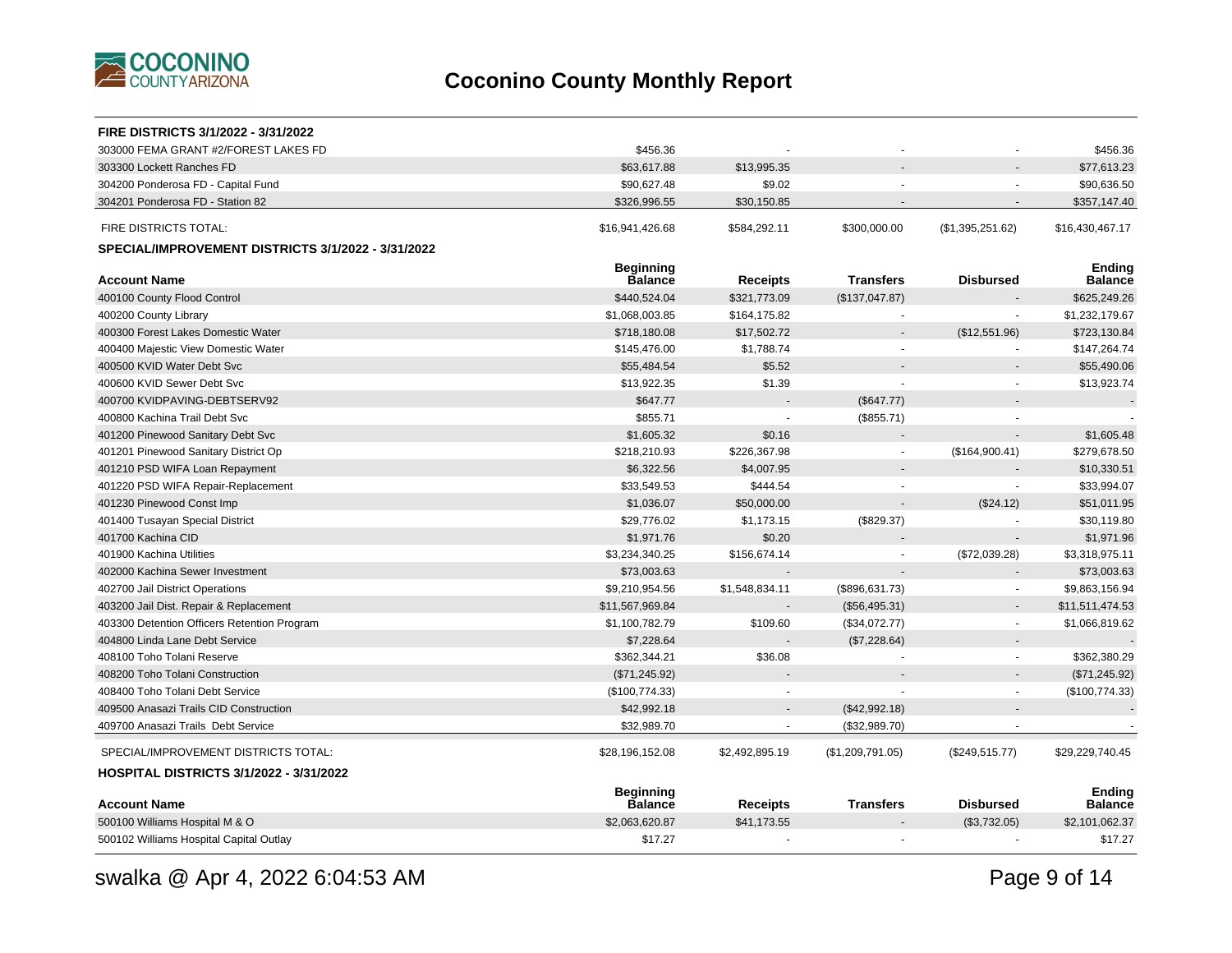

| <b>HOSPITAL DISTRICTS 3/1/2022 - 3/31/2022</b>         |                  |                 |                          |                          |                 |
|--------------------------------------------------------|------------------|-----------------|--------------------------|--------------------------|-----------------|
| 500115 Williams Hospital Debt Svc                      | \$716.06         | \$0.07          |                          |                          | \$716.13        |
| 500200 Page Hospital Op                                | \$15,353,055.12  | \$70,099.63     |                          | $\sim$                   | \$15,423,154.75 |
| <b>HOSPITAL DISTRICTS TOTAL:</b>                       | \$17,417,409.32  | \$111,273.25    | \$0.00                   | (\$3,732.05)             | \$17,524,950.52 |
| NAIPTA 3/1/2022 - 3/31/2022                            |                  |                 |                          |                          |                 |
|                                                        | <b>Beginning</b> |                 |                          |                          | Ending          |
| <b>Account Name</b>                                    | <b>Balance</b>   | <b>Receipts</b> | <b>Transfers</b>         | <b>Disbursed</b>         | Balance         |
| 500300 NAIPTA                                          | \$2,898,970.28   | \$321,625.03    |                          | (\$1,113,145.92)         | \$2,107,449.39  |
| NAIPTA TOTAL:                                          | \$2,898,970.28   | \$321,625.03    | \$0.00                   | (\$1,113,145.92)         | \$2,107,449.39  |
| STATE OF ARIZONA 3/1/2022 - 3/31/2022                  |                  |                 |                          |                          |                 |
|                                                        | <b>Beginning</b> |                 |                          |                          | <b>Ending</b>   |
| <b>Account Name</b>                                    | <b>Balance</b>   | <b>Receipts</b> | <b>Transfers</b>         | <b>Disbursed</b>         | <b>Balance</b>  |
|                                                        |                  |                 |                          |                          |                 |
| <b>STATE/COURT FINES AND FEES 3/1/2022 - 3/31/2022</b> |                  |                 |                          |                          |                 |
|                                                        | <b>Beginning</b> |                 |                          |                          | <b>Ending</b>   |
| <b>Account Name</b>                                    | Balance          | Receipts        | <b>Transfers</b>         | <b>Disbursed</b>         | Balance         |
| 601100 Child Abuse                                     | \$452.33         | \$521.83        |                          | (\$452.33)               | \$521.83        |
| 601150 Confidential Address Fund                       |                  | \$89.69         |                          |                          | \$89.69         |
| 601201 Domestic Violence Service Fund                  | \$2,313.01       | \$2,507.26      |                          | (\$2,313.01)             | \$2,507.26      |
| 601250 Domestic Violence Shelter Fund                  | \$95.00          | \$95.00         |                          | (\$95.00)                | \$95.00         |
| 601270 2011 Addl Assessment Fee \$8 GITEM/PSEF         | \$2,089.40       | \$5,275.10      |                          | (\$2,089.40)             | \$5,275.10      |
| 601271 \$4 ASSESSMENT- COUNTY SHERIFF                  | (\$27,223.75)    | \$211.13        | $\overline{\phantom{a}}$ | $\blacksquare$           | (\$27,012.62)   |
| 601272 \$4 ASSESSMENT - DPS                            | \$42,597.18      | \$2,286.33      |                          |                          | \$44,883.51     |
| 601273 \$4 ASSESSMENT - MVD/ADOT                       | \$66.21          | \$11.40         | $\sim$                   | $\overline{\phantom{a}}$ | \$77.61         |
| 601274 \$4 ASSESSMENT - GAME AND FISH                  | \$2,680.84       | \$60.94         |                          |                          | \$2,741.78      |
| 601276 \$4 ASSESSMENT - PAGE POLICE                    | \$119.37         | \$5.74          | $\overline{\phantom{a}}$ | $\blacksquare$           | \$125.11        |
| 601277 \$4 ASSESSMENT - NAVAJO DIV PUB SAFETY          | \$49.02          |                 |                          |                          | \$49.02         |
| 601278 \$4 ASSESSMENT - REGISTRAR CONTRACTORS          | \$15.27          | \$0.09          | $\sim$                   | $\sim$                   | \$15.36         |
| 601279 \$4 ASSESSMENT - ANIMAL CONTROL                 | \$41.22          | \$0.97          |                          |                          | \$42.19         |
| 601280 \$4 ASSESSMENT - HUALAPAI POLICE                | \$2.60           | \$0.30          |                          |                          | \$2.90          |
| 601282 \$4 ASSESSMENT - NAU POLICE                     | \$1,546.95       | \$47.21         |                          |                          | \$1,594.16      |
| 601283 \$4 ASSESSMENT - CITY OF FLAGSTAFF POLICE       | \$345.39         | \$24.46         |                          |                          | \$369.85        |
| 601284 \$4 ASSESSMENT - City of Sedona PD              | \$8.88           |                 |                          |                          | \$8.88          |
| 601290 \$4 Assessment - BNSF Railway                   | \$7.78           |                 |                          |                          | \$7.78          |
| 601293 \$4 ASSESSMENT - US DEPT OF INTERIOR, BIA       | \$5.25           |                 |                          |                          | \$5.25          |
| 601294 \$4 ASSESSMENT - ATTORNEY GENERAL TOBACCO ENFO  | \$19.00          | \$7.60          |                          | ÷.                       | \$26.60         |
| 601296 \$4 ASSESSMENT - COUNTY ATTORNEY                |                  | \$0.02          |                          |                          | \$0.02          |
| 601300 DUI Abatement Fnd/JC                            | \$47.50          | \$528.20        |                          | (\$47.50)                | \$528.20        |
| 601501 Resource Center Fund                            | \$303.73         | \$350.67        |                          | (\$303.73)               | \$350.67        |
| 601600 Criminal Enhancement                            | \$18,786.58      | \$36,078.94     |                          | (\$18,786.58)            | \$36,078.94     |
| 601700 Drug & Gang Enforcement                         | \$2,512.24       | \$1,950.28      |                          | (\$2,512.24)             | \$1,950.28      |

Page 10 of 14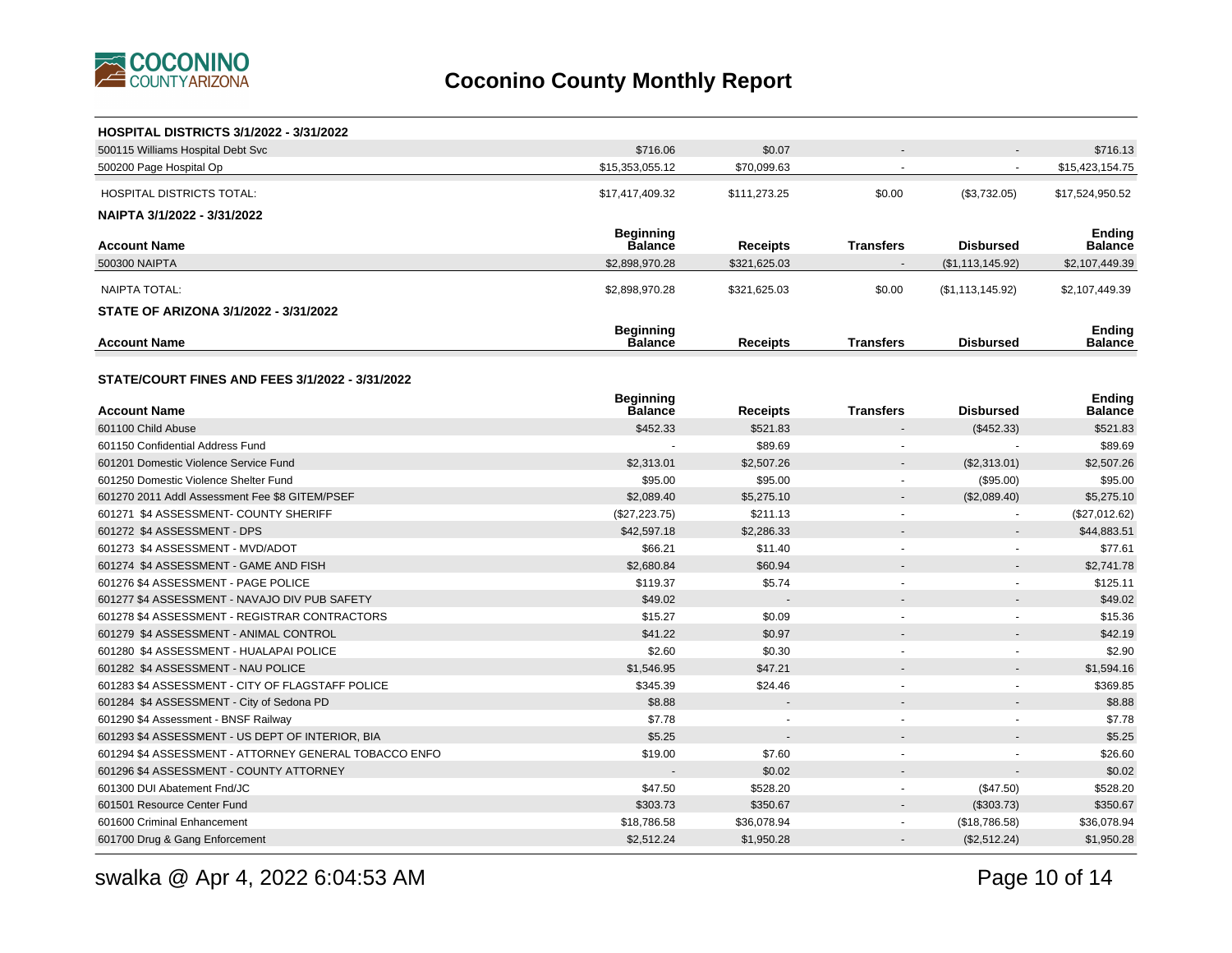

| STATE/COURT FINES AND FEES 3/1/2022 - 3/31/2022  |              |             |                                          |              |
|--------------------------------------------------|--------------|-------------|------------------------------------------|--------------|
| 601800 Mobile Home Relocation                    | \$6.04       | \$33.95     | (\$6.04)                                 | \$33.95      |
| 601900 Medical Svcs Enhanc- Clerk of Sup Crt     | \$449.18     | \$338.58    | (\$449.18)                               | \$338.58     |
| 601901 Medical Svcs Enhanc - Flagstaff JP        |              | \$6,340.47  | $\overline{\phantom{a}}$                 | \$6,340.47   |
| 601902 Medical Svcs Enhanc - Fredonia JP         | \$340.72     | \$192.68    | (\$340.72)<br>$\sim$                     | \$192.68     |
| 601903 Medical Svcs Enhanc - Page JP             | \$2,697.37   | \$1,887.52  | (\$2,697.37)<br>$\blacksquare$           | \$1,887.52   |
| 601904 Medical Svcs Enhanc - Williams JP         | \$2,176.42   | \$2,183.75  | (\$2,176.42)<br>$\overline{\phantom{a}}$ | \$2,183.75   |
| 602000 Confidential Intermediary                 | \$60.76      | \$70.14     | (\$60.76)<br>$\blacksquare$              | \$70.14      |
| 602200 Judicial Coll Enhanc Sup Ct               | \$4,482.77   | \$5,169.35  | (\$4,482.77)<br>$\overline{\phantom{a}}$ | \$5,169.35   |
| 602201 JCEF Flagstaff JP                         |              | \$1,365.17  | $\blacksquare$                           | \$1,365.17   |
| 602202 JCEF Fredonia JP                          | \$11.26      | \$4.31      | (\$11.26)<br>$\blacksquare$              | \$4.31       |
| 602203 JCEF Page JP                              | \$103.43     | \$128.66    | (\$103.43)<br>$\blacksquare$             | \$128.66     |
| 602204 JCEF Williams JP                          | \$98.52      | \$828.74    | (\$98.52)<br>$\blacksquare$              | \$828.74     |
| 602700 JCEF Time Pmt Sup Ct                      | \$145.11     | \$148.20    | (\$145.11)<br>$\sim$                     | \$148.20     |
| 602701 JCEF Time Pmt Flag JP                     |              | \$1,528.10  | $\sim$                                   | \$1,528.10   |
| 602702 JCEF Time Pmt Fred JP                     | \$117.00     | \$104.00    | (\$117.00)<br>$\blacksquare$             | \$104.00     |
| 602703 JCEF Time Pmt Page JP                     | \$658.83     | \$457.12    | (\$658.83)                               | \$457.12     |
| 602704 JCEF Time Pmt Wms JP                      | \$598.00     |             | (\$598.00)<br>$\sim$                     |              |
| 603200 Altern Dispute Resol Sup Ct               | \$84.30      | \$97.21     | (\$84.30)<br>$\overline{\phantom{a}}$    | \$97.21      |
| 603201 ADR Flag JP                               |              | \$159.05    | $\sim$                                   | \$159.05     |
| 603202 ADR Fred JP                               | \$1.31       | \$0.50      | (\$1.31)<br>$\overline{\phantom{a}}$     | \$0.50       |
| 603203 ADR Page JP                               | \$12.05      | \$14.97     | (\$12.05)<br>$\blacksquare$              | \$14.97      |
| 603204 ADR Williams JP                           | \$11.49      | \$16.13     | (\$11.49)                                | \$16.13      |
| 603900 Williams Community Facility               | \$559.52     | \$195.65    | (\$559.52)<br>$\overline{\phantom{a}}$   | \$195.65     |
| 604000 Minimum School Tax                        | \$41,531.00  | \$80,297.65 | (\$41,531.00)<br>$\blacksquare$          | \$80,297.65  |
| 604100 Victims Rights Assist Clerk               | \$1,021.60   | \$798.00    | (\$1,021.60)<br>$\overline{\phantom{a}}$ | \$798.00     |
| 604150 Victim's Rights Enforcement               | \$615.71     | \$1,347.58  | (\$615.71)<br>$\blacksquare$             | \$1,347.58   |
| 604160 DPS Forensics Fund                        | \$2,027.94   | \$4,291.44  | (\$2,027.94)<br>$\sim$                   | \$4,291.44   |
| 604200 Elected Officials' Retirement             | \$135.96     | \$7,917.04  | (\$6,029.59)<br>$\overline{\phantom{a}}$ | \$2,023.41   |
| 604300 Clean Elections Sup Court                 | \$404.95     | \$373.05    | (\$404.95)<br>$\blacksquare$             | \$373.05     |
| 604301 Clean Elections Flag JC                   |              | \$5,171.68  | $\overline{\phantom{a}}$                 | \$5,171.68   |
| 604302 Clean Elections Fredonia JC               | \$275.86     | \$146.62    | (\$275.86)<br>$\blacksquare$             | \$146.62     |
| 604303 Clean Elections Page JC                   | \$2,194.48   | \$1,529.90  | (\$2,194.48)<br>$\sim$                   | \$1,529.90   |
| 604304 Clean Elections Williams JC               | \$1,758.85   | \$1,768.95  | (\$1,758.85)<br>$\overline{\phantom{a}}$ | \$1,768.95   |
| 604600 \$4 Peace Officer Training Equipment Fund | \$1,201.43   | \$2,586.70  | (\$1,201.43)<br>$\sim$                   | \$2,586.70   |
| 604700 Victim's Rights Fund 12-116.08            | \$5,280.02   | \$3,574.01  | (\$1,444.51)<br>$\blacksquare$           | \$7,409.52   |
| 604750 Victim Compensation Fund 12-116.08        | (\$2,966.56) | \$2,150.16  | (\$868.95)<br>$\blacksquare$             | (\$1,685.35) |
| 604801 State Fill The Gap - Flagstaff JP         |              | \$3,411.88  | $\blacksquare$                           | \$3,411.88   |
| 604802 State Fill The Gap - Fredonia JP          | \$183.49     | \$97.56     | (\$183.49)<br>$\overline{\phantom{a}}$   | \$97.56      |
| 604803 State Fill The Gap- Page JP               | \$1,452.35   | \$1,016.32  | (\$3,941.23)<br>$\sim$                   | (\$1,472.56) |
| 604804 State Fill The Gap - Williams JP          | \$1,169.35   | \$1,175.87  | (\$1,169.35)<br>$\overline{\phantom{a}}$ | \$1,175.87   |
| 604900 JCEF-ST PROBATION SERVICES-FLAG JC        |              | \$8,765.68  | $\sim$                                   | \$8,765.68   |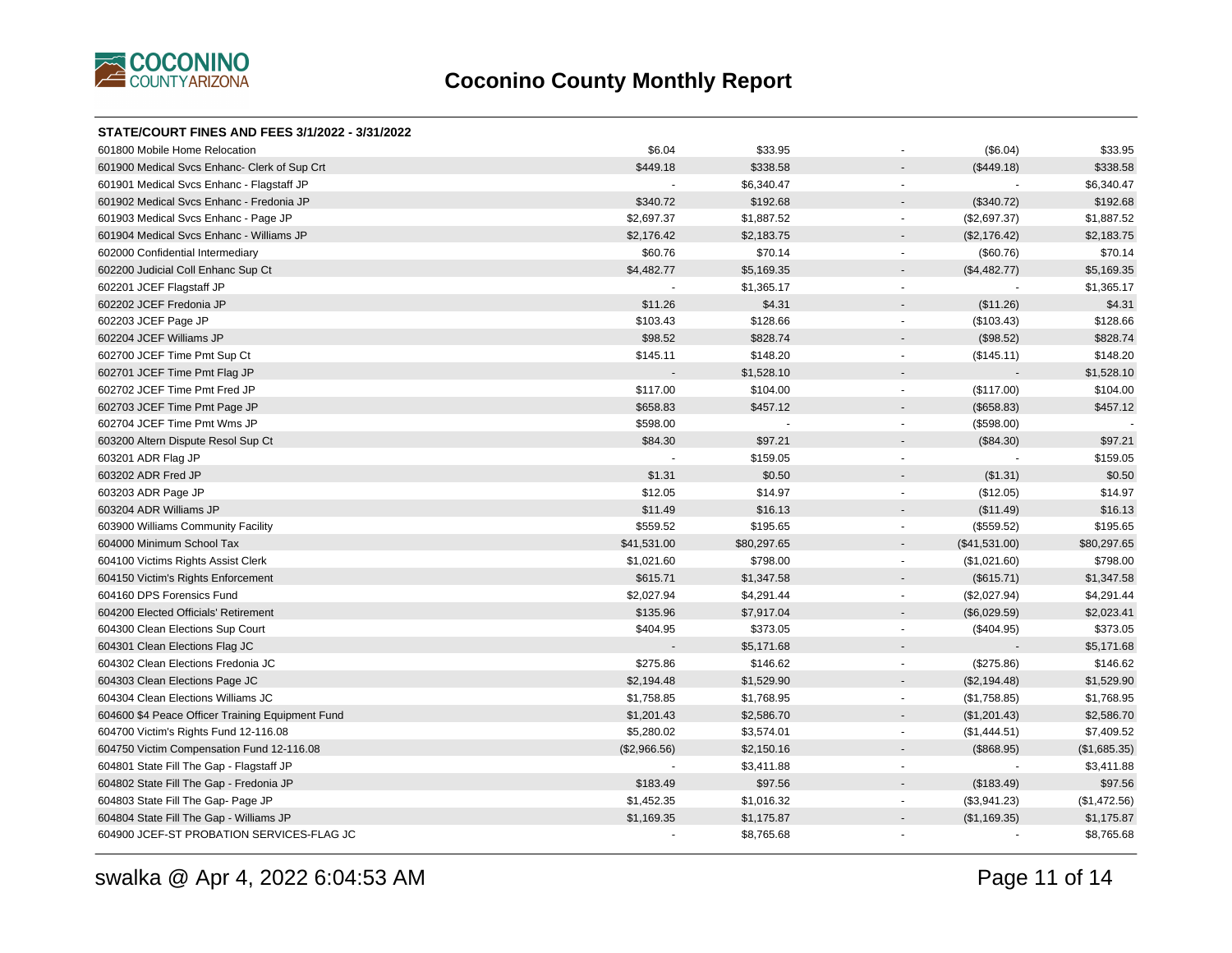

| <b>STATE/COURT FINES AND FEES 3/1/2022 - 3/31/2022</b> |                  |                 |                  |                  |                |
|--------------------------------------------------------|------------------|-----------------|------------------|------------------|----------------|
| 605000 JCEF-ST PROBATION SERVICES-FREDONIA JC          | \$473.83         | \$250.73        |                  | (\$473.83)       | \$250.73       |
| 605100 JCEF-ST PROBATION SERVICES-PAGE JC              | \$2,488.88       | \$1,844.97      |                  |                  | \$4,333.85     |
| 605150 Cty Page Probation Services Fee                 | \$1,950.00       |                 |                  |                  | \$1,950.00     |
| 605200 JCEF-ST PROBATION SERVICES-WMS JC               | \$2,258.53       | \$2,386.43      | $\blacksquare$   | (\$2,258.53)     | \$2,386.43     |
| 605300 DNA PENALTY ASSMT-FLAG JC                       |                  | \$338.44        |                  |                  | \$338.44       |
| 605400 DNA PENALTY ASSMT-FREDONIA JC                   | \$6.33           | \$18.33         | $\sim$           | (\$6.33)         | \$18.33        |
| 605500 DNA PENALTY ASSMT-PAGE JC                       | \$137.71         | \$17.32         |                  | (\$137.71)       | \$17.32        |
| 605600 DNA PENALTY ASSMT-WMS JC                        | \$119.85         | \$166.16        |                  | (\$119.85)       | \$166.16       |
| 605900 ARIZONA LENGTHY TRIAL FUND                      | \$598.50         | \$669.75        |                  | (\$598.50)       | \$669.75       |
| 606000 PCOF-PRISON CONST & OPERATIONS FUND-FLAG        |                  | \$8,742.90      |                  |                  | \$8,742.90     |
| 606200 PCOF-PRISON CONST & OPERATIONS FUND-PAGE        | \$665.00         | \$165.30        |                  | (\$665.00)       | \$165.30       |
| 606300 PCOF-PRISON CONST & OPERATIONS FUND-WILL        | \$431.51         | \$589.00        | $\sim$           | (\$431.51)       | \$589.00       |
| 606400 PCOF-PRISON CONST & OPERATIONS FUND-CLER        | \$1,509.29       | \$5,760.54      |                  | (\$1,509.29)     | \$5,760.54     |
| 606500 XTRA DUI ASSESSMENT                             | $\sim$           | \$960.75        | $\sim$           |                  | \$960.75       |
| 606600 CONSTABLE ETHICS COMMITTEE                      | \$19.00          | \$232.75        |                  | (\$19.00)        | \$232.75       |
| 606900 Public Safety Equipment Fund Flagstaff          |                  | \$6,727.94      | $\sim$           |                  | \$6,727.94     |
| 606902 Public Safety Equipment Fund Page               | \$475.00         | \$4.75          |                  | (\$475.00)       | \$4.75         |
| 606903 Public Safety Equipment Fund Williams           | \$627.00         | \$427.50        |                  | (\$627.00)       | \$427.50       |
| 607000 Citing Agency A.R.S. 28-4139 Suspended Licens   | \$47.50          |                 |                  |                  | \$47.50        |
|                                                        |                  |                 |                  |                  |                |
| STATE/COURT FINES AND FEES TOTAL:                      | \$127,589.44     | \$227,041.06    | \$0.00           | (\$111, 204.36)  | \$243,426.14   |
| <b>MUNICIPAL FUNDS 3/1/2022 - 3/31/2022</b>            |                  |                 |                  |                  |                |
|                                                        | <b>Beginning</b> |                 |                  |                  | Ending         |
| <b>Account Name</b>                                    | Balance          | <b>Receipts</b> | <b>Transfers</b> | <b>Disbursed</b> | <b>Balance</b> |
| 600200 City of Flagstaff                               | \$303,303.09     | \$446,356.99    |                  | (\$303,303.09)   | \$446,356.99   |
| 600250 FLAG DWTN REV DIST                              | \$686.00         | \$3,015.50      |                  | (\$686.00)       | \$3,015.50     |
| 600300 City of Williams                                | \$7,813.61       | \$21,803.57     |                  | (\$7,813.61)     | \$21,803.57    |
| 600601 City of Sedona Flood Control                    | (\$8,017.22)     |                 |                  |                  | (\$8,017.22)   |
| 600700 Sedona FD                                       | \$83,401.77      | \$158,405.21    |                  | (\$83,401.77)    | \$158,405.21   |
| MUNICIPAL FUNDS TOTAL:                                 | \$387,187.25     | \$629,581.27    | \$0.00           | (\$395,204.47)   | \$621,564.05   |
| BI-COUNTY FUNDS 3/1/2022 - 3/31/2022                   |                  |                 |                  |                  |                |
|                                                        | <b>Beginning</b> |                 |                  |                  | Endina         |
| <b>Account Name</b>                                    | <b>Balance</b>   | Receipts        | <b>Transfers</b> | <b>Disbursed</b> | <b>Balance</b> |
| 600800 Valley Academy Ed Dist                          | \$1,641.30       | \$3,124.23      |                  | (\$1,641.30)     | \$3,124.23     |
| 600801 Mountain Institute Joint Tech JTED              | \$128.07         | \$51.90         | $\overline{a}$   | (\$128.07)       | \$51.90        |
| 600802 Northeast AZ Tech Inst of Voc Ed                | \$72.09          | \$3.69          |                  | (\$72.09)        | \$3.69         |
| 600900 Sedona SD9 OPERATIONS                           | \$23,586.38      | \$44,278.48     | $\sim$           | (\$23,586.38)    | \$44,278.48    |
| 600911 Sedona SD9-K-12 OVERRRIDE                       | \$3,766.04       | \$7,110.80      | $\sim$           | (\$3,766.04)     | \$7,110.80     |
| 600980 Sedona SD9-BI-COUNTY TAX REPAYMENT              | \$13.69          |                 | $\sim$           |                  | \$13.69        |
| 600985 Sedona SD9-REDEMPTION & INTEREST                | \$26,229.88      | \$49,100.77     |                  | (\$26,229.88)    | \$49,100.77    |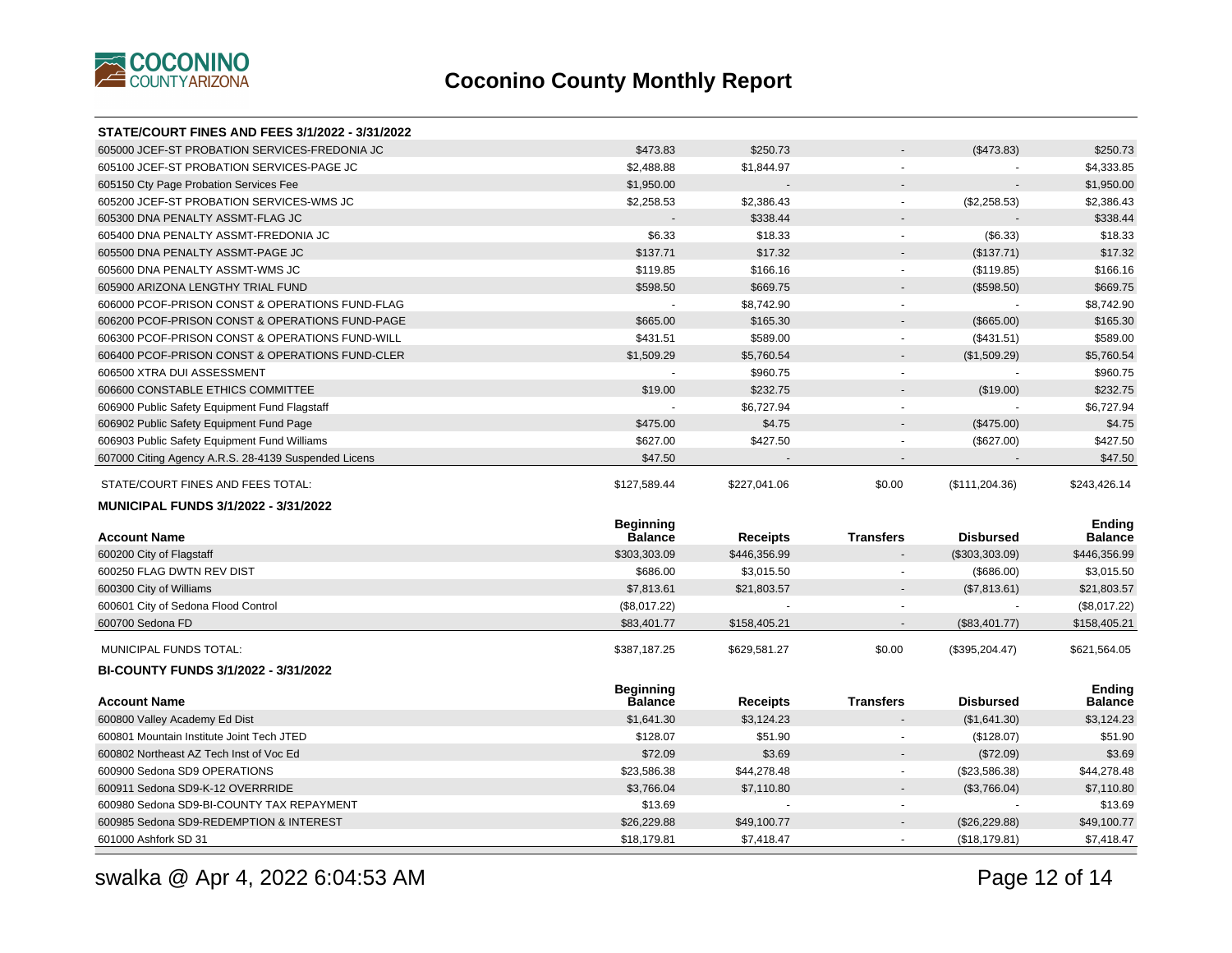

| BI-COUNTY FUNDS 3/1/2022 - 3/31/2022           |                                    |                          |                          |                          |                                 |
|------------------------------------------------|------------------------------------|--------------------------|--------------------------|--------------------------|---------------------------------|
| <b>BI-COUNTY FUNDS TOTAL:</b>                  | \$73,617.26                        | \$111,088.34             | \$0.00                   | (\$73,603.57)            | \$111,102.03                    |
| TREASURER FUNDS 3/1/2022 - 3/31/2022           |                                    |                          |                          |                          |                                 |
| <b>Account Name</b>                            | <b>Beginning</b><br><b>Balance</b> | <b>Receipts</b>          | <b>Transfers</b>         | <b>Disbursed</b>         | <b>Ending</b><br><b>Balance</b> |
| 147800 Juvenile Suspension                     | \$26,687.79                        | \$2.66                   | $\sim$                   | $\sim$                   | \$26,690.45                     |
| 700200 Treasurer's Suspense                    | \$11,990.75                        | $\overline{\phantom{0}}$ | $\overline{\phantom{a}}$ | $\sim$                   | \$11,990.75                     |
| 700400 Tax Lien Redemption Prepayment Suspense | \$9,040.00                         | \$400.00                 | $\sim$                   | $\overline{\phantom{a}}$ | \$9,440.00                      |
| 700500 Treasurer's Deed Suspense               | \$724.23                           | $\sim$                   | $\overline{\phantom{a}}$ | $\blacksquare$           | \$724.23                        |
| 700800 JP Suspension                           | \$78,737.12                        | $\sim$                   | $\overline{\phantom{a}}$ | $\blacksquare$           | \$78,737.12                     |
| 701000 Trustee Sale Excess Monies              | \$231,746.49                       | $\overline{\phantom{0}}$ |                          | $\blacksquare$           | \$231,746.49                    |
| 701200 Cash Over/Short                         | \$2,255.26                         | $\overline{\phantom{a}}$ | $\overline{\phantom{a}}$ | $\overline{\phantom{a}}$ | \$2,255.26                      |
| <b>TREASURER FUNDS TOTAL:</b>                  | \$361,181.64                       | \$402.66                 | \$0.00                   | \$0.00                   | \$361,584.30                    |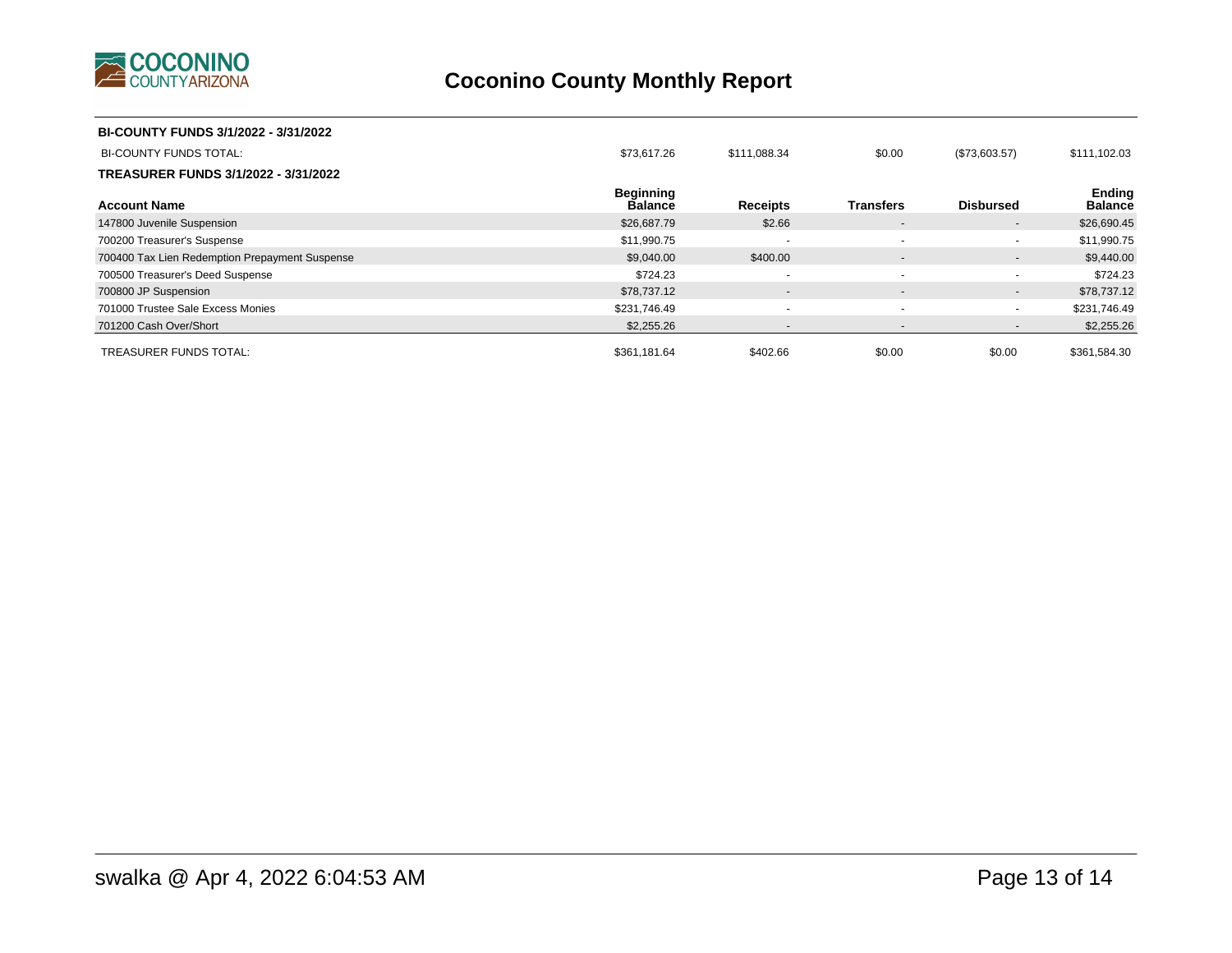

| GRAND TOTALS | \$333,583,790.60 | \$27,578,694.49 | \$300,000.00 | (\$35,368,151.19) | \$326,094,333.90 |
|--------------|------------------|-----------------|--------------|-------------------|------------------|
|              |                  |                 |              |                   |                  |
|              |                  |                 |              |                   |                  |

\_\_\_\_\_\_\_\_\_\_\_\_\_\_\_\_\_\_\_\_\_\_\_\_\_\_\_\_\_\_\_\_\_\_\_\_\_\_\_\_\_\_\_\_\_\_\_\_\_\_\_\_\_\_\_\_\_\_\_\_\_\_\_\_\_\_\_\_\_\_\_

I, Sarah Benatar, TREASURER AND EX OFFICIO TAX COLLECTOR OF COCONINO COUNTY, STATE<br>OF ARIZONA, DO SOLEMNLY SWEAR THAT THE REPORT HEREWITH SUBMITTED IS A TRUE AND<br>CORRECT STATEMENT OF TRANSACTIONS OF MY OFFICE FOR THE MONTH 1, 2022, AND THAT THE BALANCE OR OVERDRAFTS AS HEREIN INDICATED ARE THE TRUE AND CORRECT BALANCE OR OVERDRAFTS AS OF THE CLOSE OF BUSINESS, MARCH 31, 2022.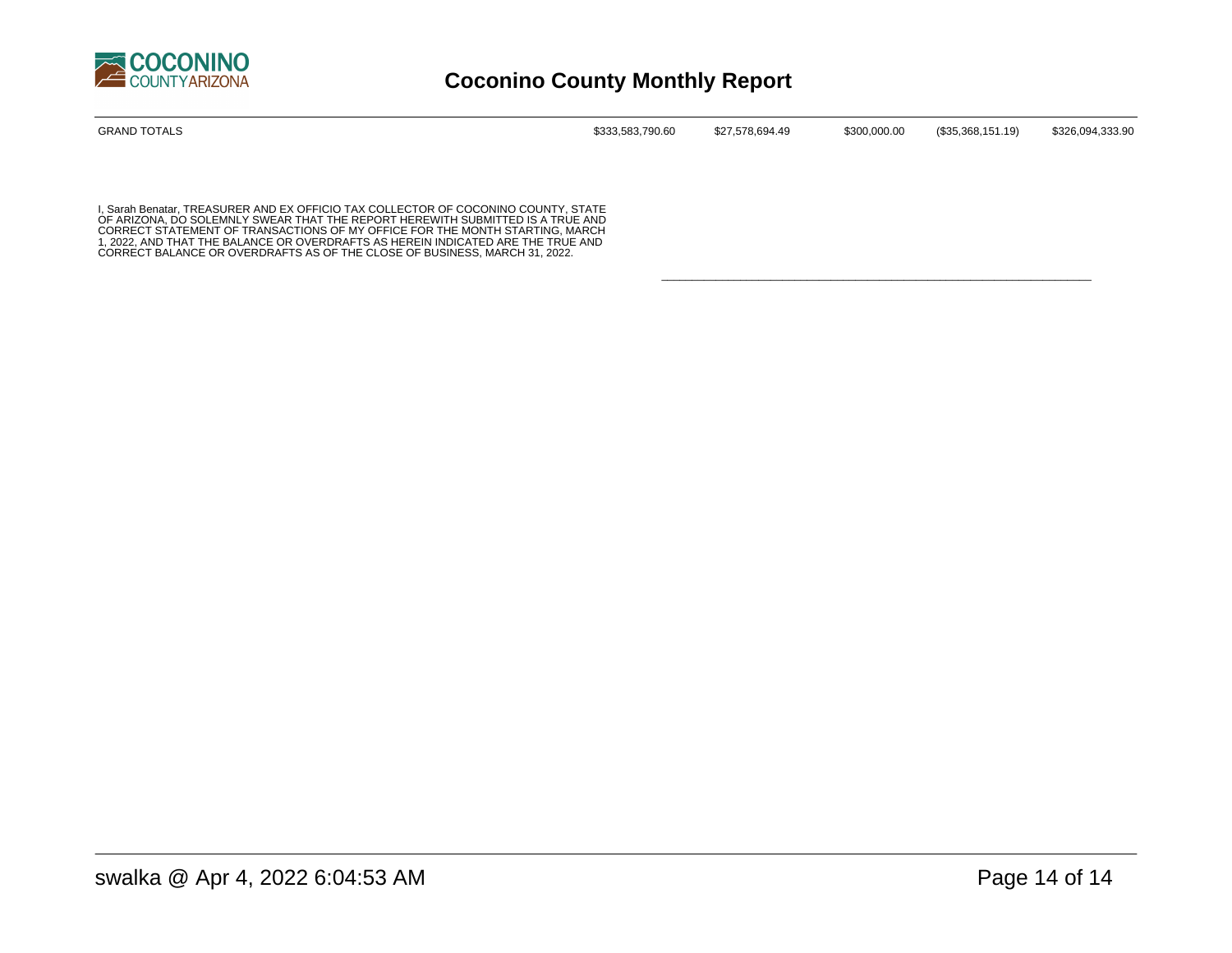

| Fund Id | Fund Name                                                | Tax<br>Year | <b>Type</b> | Tax          | Interest    | Misc     | Tax<br>Abatement | Interest<br>Abatement | Total        |
|---------|----------------------------------------------------------|-------------|-------------|--------------|-------------|----------|------------------|-----------------------|--------------|
| 02000   | <b>COCONINO</b><br><b>COUNTY</b>                         | 2006        | T           | \$5.11       | \$29.77     | \$0.00   | \$0.00           | \$0.00                | \$34.88      |
| 02000   | COCONINO<br>COUNTY                                       | 2007        | T           | \$8.08       | \$284.92    | \$0.00   | \$0.00           | \$0.00                | \$293.00     |
| 02000   | <b>COCONINO</b><br><b>COUNTY</b>                         | 2008        | Τ           | \$9.85       | \$581.72    | \$0.00   | \$0.00           | \$0.00                | \$591.57     |
| 02000   | COCONINO<br>COUNTY                                       | 2009        | т           | \$10.69      | \$817.19    | \$0.00   | \$0.00           | \$0.00                | \$827.88     |
| 02000   | <b>COCONINO</b><br><b>COUNTY</b>                         | 2010        | Τ           | \$3.14       | \$458.32    | \$0.00   | \$0.00           | \$0.00                | \$461.46     |
| 02000   | COCONINO<br>COUNTY                                       | 2011        | т           | \$3.63       | \$238.97    | \$0.00   | \$0.00           | \$0.00                | \$242.60     |
| 02000   | <b>COCONINO</b><br><b>COUNTY</b>                         | 2012        | Τ           | \$4.03       | \$221.39    | \$0.00   | \$0.00           | \$0.00                | \$225.42     |
| 02000   | COCONINO<br>COUNTY                                       | 2013        | т           | \$18.42      | \$627.13    | \$0.00   | \$0.00           | \$0.00                | \$645.55     |
| 02000   | <b>COCONINO</b><br><b>COUNTY</b>                         | 2014        | Τ           | \$21.29      | \$533.59    | \$0.00   | \$0.00           | \$0.00                | \$554.88     |
| 02000   | COCONINO<br>COUNTY                                       | 2015        | т           | \$27.23      | \$752.52    | \$0.00   | (\$7.26)         | \$0.00                | \$772.49     |
| 02000   | <b>COCONINO</b><br><b>COUNTY</b>                         | 2016        | Τ           | \$46.00      | \$868.78    | \$0.00   | (\$6.38)         | \$0.00                | \$908.40     |
| 02000   | COCONINO<br>COUNTY                                       | 2017        | т           | \$75.35      | \$977.85    | \$0.00   | (\$6.58)         | \$0.00                | \$1,046.62   |
| 02000   | <b>COCONINO</b><br><b>COUNTY</b>                         | 2018        | T           | \$241.17     | \$581.76    | \$0.00   | (\$6.79)         | \$0.00                | \$816.14     |
| 02000   | COCONINO<br>COUNTY                                       | 2019        | т           | \$305.20     | \$784.51    | \$0.00   | (\$6.58)         | \$0.00                | \$1,083.13   |
| 02000   | <b>COCONINO</b><br><b>COUNTY</b>                         | 2020        | Τ           | \$642.31     | \$1,046.64  | (\$0.03) | (\$2,180.77)     | $(\$937.36)$          | (\$1,429.21) |
| 02000   | COCONINO<br>COUNTY                                       | 2021        | т           | \$333,310.64 | \$25,700.70 | \$0.01   | \$1.83           | (\$3.59)              | \$359,009.59 |
| 02000   | Total for fund                                           |             |             | \$334,732.14 | \$34,505.76 | (\$0.02) | (\$2,212.53)     | $(\$940.95)$          | \$366,084.40 |
| 02001   | <b>STATE SCHOOL</b><br><b>TAX</b><br><b>EQUALIZATION</b> | 2006        | T           | \$0.00       | \$0.00      | \$0.00   | \$0.00           | \$0.00                | \$0.00       |
| 02001   | <b>STATE SCHOOL</b><br>TAX<br><b>EQUALIZATION</b>        | 2007        | Τ           | \$0.00       | \$0.00      | \$0.00   | \$0.00           | \$0.00                | \$0.00       |
| 02001   | <b>STATE SCHOOL</b><br>TAX<br><b>EQUALIZATION</b>        | 2008        | т           | \$0.00       | \$0.00      | \$0.00   | \$0.00           | \$0.00                | \$0.00       |
| 02001   | <b>STATE SCHOOL</b><br>TAX<br><b>EQUALIZATION</b>        | 2009        | T           | \$8.89       | \$0.00      | \$0.00   | \$0.00           | \$0.00                | \$8.89       |
| 02001   | <b>STATE SCHOOL</b><br>TAX                               | 2010        | T           | \$2.83       | \$0.00      | \$0.00   | \$0.00           | \$0.00                | \$2.83       |
| 02001   | <b>EQUALIZATION</b><br>ST SCHL                           | 2011        | Τ           | \$3.58       | \$0.00      | \$0.00   | \$0.00           | \$0.00                | \$3.58       |
| 02001   | <b>EQUALIZATION</b><br>STATE SCHOOL                      | 2012        | Τ           | \$4.21       | \$0.00      | \$0.00   | \$0.00           | \$0.00                | \$4.21       |
|         | TAX<br><b>EQUALIZATION</b>                               |             |             |              |             |          |                  |                       |              |
| 02001   | <b>STATE SCHOOL</b><br>TAX<br><b>EQUALIZATION</b>        | 2013        | Τ           | \$17.27      | \$0.00      | \$0.00   | \$0.00           | \$0.00                | \$17.27      |
| 02001   | STATE SCHOOL<br>TAX<br><b>EQUALIZATION</b>               | 2014        | Τ           | \$19.15      | \$0.00      | \$0.00   | \$0.00           | \$0.00                | \$19.15      |
| 02001   | <b>STATE SCHOOL</b><br>TAX<br><b>EQUALIZATION</b>        | 2015        | Τ           | \$24.00      | \$0.00      | \$0.00   | (\$6.40)         | \$0.00                | \$17.60      |
| 02001   | <b>STATE SCHOOL</b><br>TAX<br>EQUALIZATION               | 2016        | Τ           | \$39.80      | \$0.00      | \$0.00   | (\$5.52)         | \$0.00                | \$34.28      |
| 02001   | <b>STATE SCHOOL</b><br>TAX<br><b>EQUALIZATION</b>        | 2017        | Τ           | \$64.68      | \$0.00      | \$0.00   | (\$5.64)         | \$0.00                | \$59.04      |
| 02001   | <b>STATE SCHOOL</b><br>TAX                               | 2018        | Τ           | \$204.59     | \$0.00      | \$0.00   | (\$5.76)         | \$0.00                | \$198.83     |
| 02001   | EQUALIZATION<br><b>STATE SCHOOL</b>                      | 2019        | Τ           | \$257.45     | \$0.00      | \$0.00   | (\$5.55)         | \$0.00                | \$251.90     |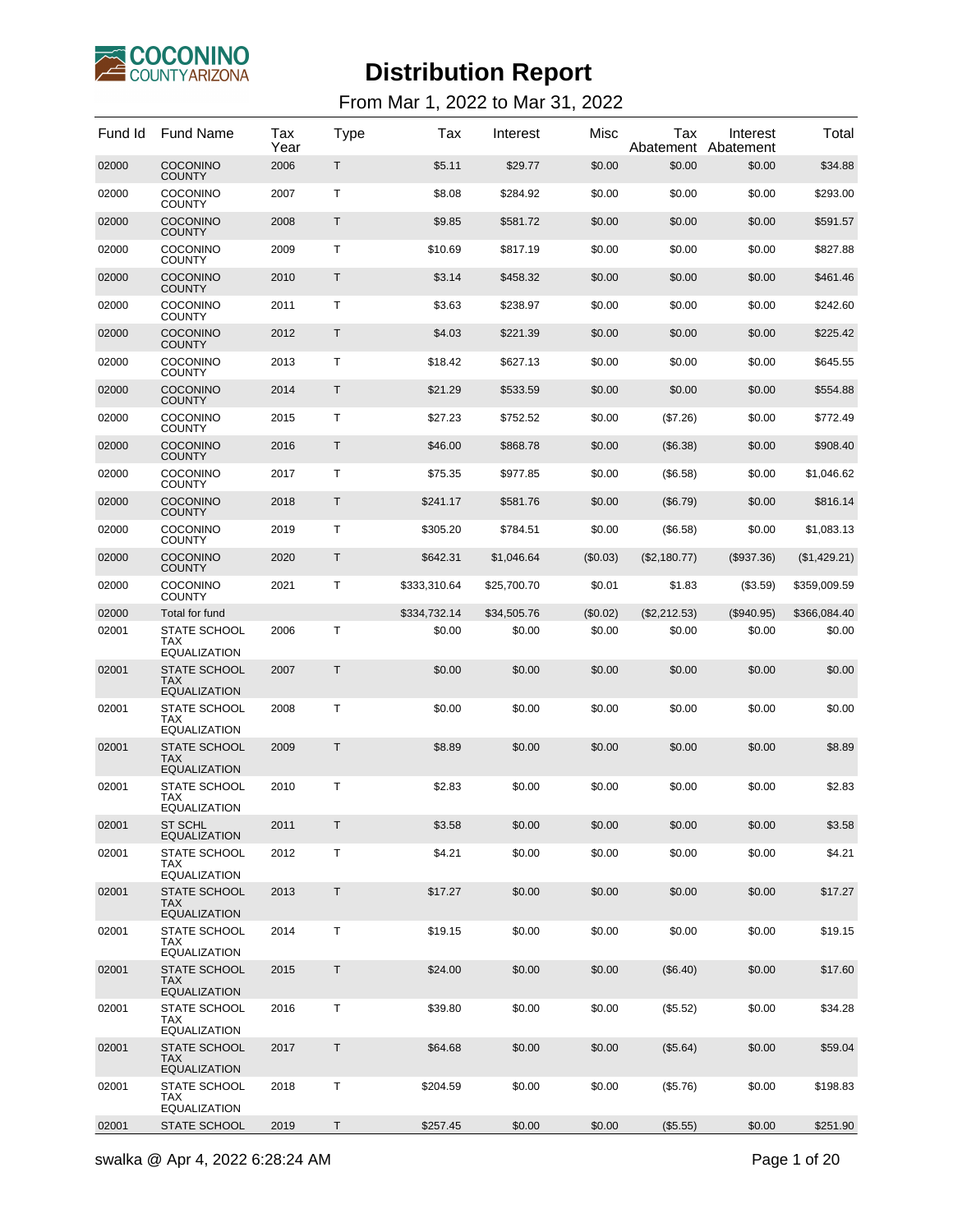

| Fund Id | <b>Fund Name</b>                                         | Tax<br>Year | Type    | Tax          | Interest | Misc   | Tax          | Interest<br>Abatement Abatement | Total        |
|---------|----------------------------------------------------------|-------------|---------|--------------|----------|--------|--------------|---------------------------------|--------------|
|         | <b>TAX</b><br><b>EQUALIZATION</b>                        |             |         |              |          |        |              |                                 |              |
| 02001   | <b>STATE SCHOOL</b><br><b>TAX</b><br><b>EQUALIZATION</b> | 2020        | Т       | \$537.14     | \$0.00   | \$0.00 | (\$1,823.53) | \$0.00                          | (\$1,286.39) |
| 02001   | <b>STATE SCHOOL</b><br>TAX<br><b>EQUALIZATION</b>        | 2021        | T       | \$274,305.42 | \$0.00   | \$0.00 | \$1.53       | \$0.00                          | \$274,306.95 |
| 02001   | Total for fund                                           |             |         | \$275,489.01 | \$0.00   | \$0.00 | (\$1,850.87) | \$0.00                          | \$273,638.14 |
| 03000   | <b>MOBILE HOME</b><br><b>RELOCATION</b><br><b>FUND</b>   | 2006        | Τ       | \$5.18       | \$0.00   | \$0.00 | \$0.00       | \$0.00                          | \$5.18       |
| 03000   | MOBILE HOME<br><b>RELOCATION</b><br><b>FUND</b>          | 2007        | т       | \$8.61       | \$0.00   | \$0.00 | \$0.00       | \$0.00                          | \$8.61       |
| 03000   | <b>MOBILE HOME</b><br><b>RELOCATION</b><br><b>FUND</b>   | 2008        | Т       | \$9.15       | \$0.00   | \$0.00 | \$0.00       | \$0.00                          | \$9.15       |
| 03000   | MOBILE HOME<br><b>RELOCATION</b><br><b>FUND</b>          | 2009        | Т       | \$9.15       | \$0.00   | \$0.00 | \$0.00       | \$0.00                          | \$9.15       |
| 03000   | <b>MOBILE HOME</b><br><b>RELOCATION</b><br><b>FUND</b>   | 2010        | Τ       | \$0.00       | \$0.00   | \$0.00 | \$0.00       | \$0.00                          | \$0.00       |
| 03000   | MOBILE HOME<br><b>RELOCATION</b>                         | 2014        | т       | \$1.86       | \$0.00   | \$0.00 | \$0.00       | \$0.00                          | \$1.86       |
| 03000   | <b>MOBILE HOME</b><br><b>RELOCATION</b>                  | 2015        | Τ       | \$0.00       | \$0.00   | \$0.00 | \$0.00       | \$0.00                          | \$0.00       |
| 03000   | Total for fund                                           |             |         | \$33.95      | \$0.00   | \$0.00 | \$0.00       | \$0.00                          | \$33.95      |
| 04151   | <b>CITY OF</b><br><b>FLAGSTAFF</b>                       | 2006        | Τ       | \$8.39       | \$0.00   | \$0.00 | \$0.00       | \$0.00                          | \$8.39       |
| 04151   | CITY OF<br><b>FLAGSTAFF</b>                              | 2007        | Τ       | \$13.19      | \$0.00   | \$0.00 | \$0.00       | \$0.00                          | \$13.19      |
| 04151   | <b>CITY OF</b><br><b>FLAGSTAFF</b>                       | 2008        | Τ       | \$13.33      | \$0.00   | \$0.00 | \$0.00       | \$0.00                          | \$13.33      |
| 04151   | CITY OF<br><b>FLAGSTAFF</b>                              | 2009        | Τ       | \$12.83      | \$0.00   | \$0.00 | \$0.00       | \$0.00                          | \$12.83      |
| 04151   | <b>CITY OF</b><br><b>FLAGSTAFF</b>                       | 2010        | Τ       | \$0.00       | \$0.00   | \$0.00 | \$0.00       | \$0.00                          | \$0.00       |
| 04151   | CITY OF<br><b>FLAGSTAFF</b>                              | 2017        | Τ       | \$6.06       | \$0.00   | \$0.00 | \$0.00       | \$0.00                          | \$6.06       |
| 04151   | <b>CITY OF</b><br><b>FLAGSTAFF</b>                       | 2018        | Τ       | \$221.32     | \$0.00   | \$0.00 | \$0.00       | \$0.00                          | \$221.32     |
| 04151   | CITY OF<br><b>FLAGSTAFF</b>                              | 2019        | Τ       | \$168.42     | \$0.00   | \$0.00 | \$0.00       | \$0.00                          | \$168.42     |
| 04151   | <b>CITY OF</b><br>FLAGSTAFF                              | 2020        | Τ       | \$147.82     | \$0.00   | \$0.00 | $(\$42.65)$  | \$0.00                          | \$105.17     |
| 04151   | CITY OF<br>FLAGSTAFF                                     | 2021        | т       | \$210.683.70 | \$0.00   | \$0.00 | \$0.00       | \$0.00                          | \$210,683.70 |
| 04151   | Total for fund                                           |             |         | \$211,275.06 | \$0.00   | \$0.00 | (\$42.65)    | \$0.00                          | \$211,232.41 |
| 04152   | <b>TOWN OF</b><br><b>FREDONIA</b>                        | 2020        | т       | \$0.00       | \$0.00   | \$0.00 | \$0.00       | \$0.00                          | \$0.00       |
| 04152   | <b>TOWN OF</b><br><b>FREDONIA</b>                        | 2021        | Τ       | \$0.00       | \$0.00   | \$0.00 | \$0.00       | \$0.00                          | \$0.00       |
| 04152   | Total for fund                                           |             |         | \$0.00       | \$0.00   | \$0.00 | \$0.00       | \$0.00                          | \$0.00       |
| 04153   | <b>CITY OF WILLIAMS</b>                                  | 2020        | T       | \$308.76     | \$0.00   | \$0.00 | \$0.00       | \$0.00                          | \$308.76     |
| 04153   | <b>CITY OF WILLIAMS</b>                                  | 2021        | Τ       | \$21,494.81  | \$0.00   | \$0.00 | \$0.00       | \$0.00                          | \$21,494.81  |
| 04153   | Total for fund                                           |             |         | \$21,803.57  | \$0.00   | \$0.00 | \$0.00       | \$0.00                          | \$21,803.57  |
| 04156   | CITY OF PAGE                                             | 2017        | т       | \$0.00       | \$0.00   | \$0.00 | \$0.00       | \$0.00                          | \$0.00       |
| 04156   | CITY OF PAGE                                             | 2018        | T       | \$0.00       | \$0.00   | \$0.00 | \$0.00       | \$0.00                          | \$0.00       |
| 04156   | CITY OF PAGE                                             | 2019        | Τ       | \$0.00       | \$0.00   | \$0.00 | \$0.00       | \$0.00                          | \$0.00       |
| 04156   | CITY OF PAGE                                             | 2020        | $\sf T$ | \$0.00       | \$0.00   | \$0.00 | \$0.00       | \$0.00                          | \$0.00       |
| 04156   | CITY OF PAGE                                             | 2021        | Τ       | \$0.00       | \$0.00   | \$0.00 | \$0.00       | \$0.00                          | \$0.00       |
| 04156   | Total for fund                                           |             |         | \$0.00       | \$0.00   | \$0.00 | \$0.00       | \$0.00                          | \$0.00       |
| 04158   | CITY OF SEDONA                                           | 2021        | т       | \$0.00       | \$0.00   | \$0.00 | \$0.00       | \$0.00                          | \$0.00       |
| 04158   | Total for fund                                           |             |         | \$0.00       | \$0.00   | \$0.00 | \$0.00       | \$0.00                          | \$0.00       |
| 04159   | <b>TOWN OF</b><br><b>TUSAYAN</b>                         | 2021        | Τ       | \$0.00       | \$0.00   | \$0.00 | \$0.00       | \$0.00                          | \$0.00       |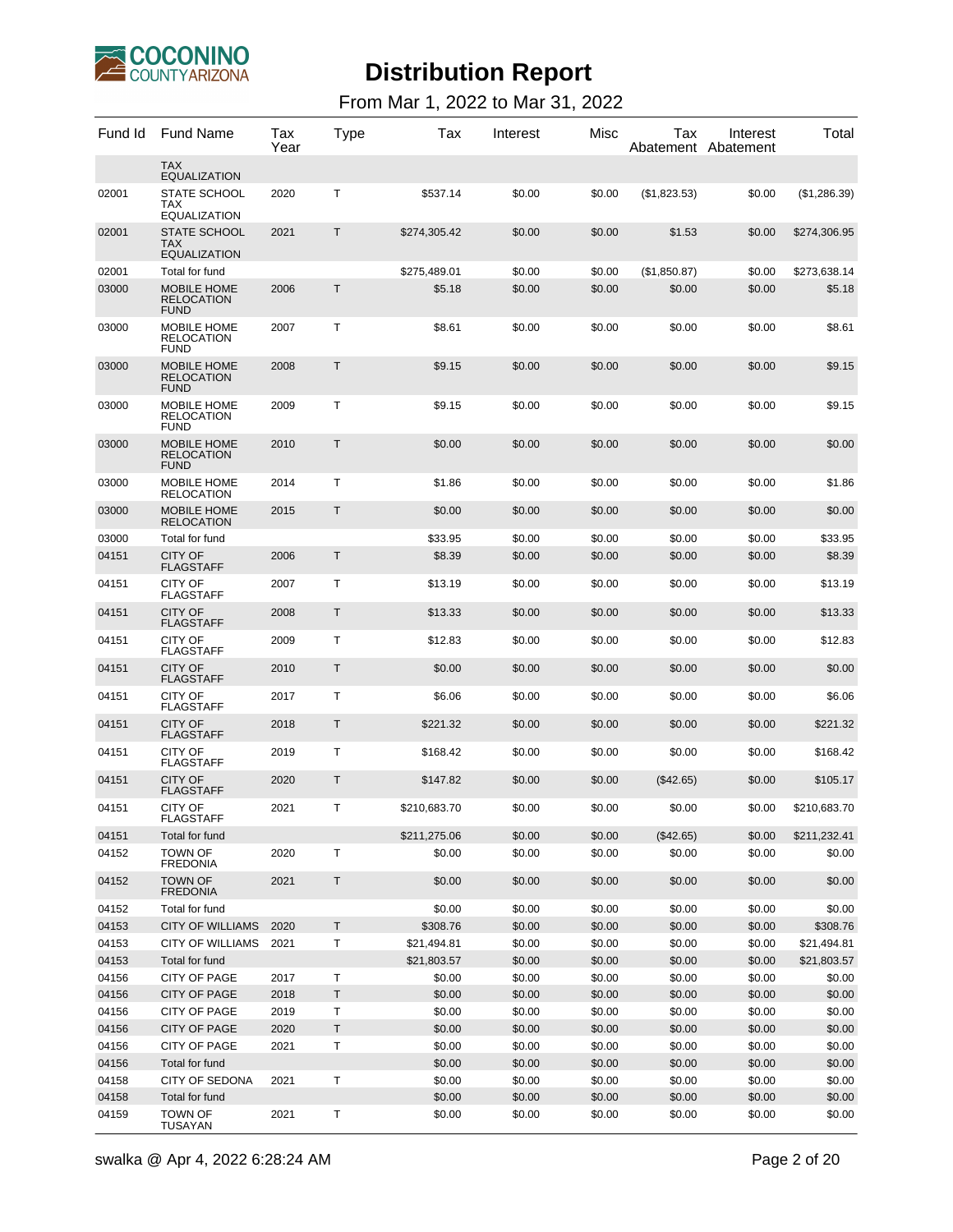

| Fund Id              | <b>Fund Name</b>                     | Tax<br>Year  | Type             | Tax                | Interest         | Misc             | Tax                    | Interest<br>Abatement Abatement | Total                 |
|----------------------|--------------------------------------|--------------|------------------|--------------------|------------------|------------------|------------------------|---------------------------------|-----------------------|
| 04159                | Total for fund                       |              |                  | \$0.00             | \$0.00           | \$0.00           | \$0.00                 | \$0.00                          | \$0.00                |
| 07001                | <b>FLAGSTAFF SD#1</b>                | 2006         | т                | \$48.66            | \$0.00           | \$0.00           | \$0.00                 | \$0.00                          | \$48.66               |
| 07001                | FLAGSTAFF SD #1                      | 2007         | T.               | \$64.23            | \$0.00           | \$0.00           | \$0.00                 | \$0.00                          | \$64.23               |
| 07001                | <b>FLAGSTAFF SD#1</b>                | 2008         | Τ                | \$70.78            | \$0.00           | \$0.00           | \$0.00                 | \$0.00                          | \$70.78               |
| 07001                | <b>FLAGSTAFF SD#1</b>                | 2009         | $\mathsf T$      | \$72.12            | \$0.00           | \$0.00           | \$0.00                 | \$0.00                          | \$72.12               |
| 07001                | FLAGSTAFF SD #1                      | 2010         | Т                | \$12.21            | \$0.00           | \$0.00           | \$0.00                 | \$0.00                          | \$12.21               |
| 07001                | SD#1 FLAGSTAFF                       | 2011         | T                | \$12.46            | \$0.00           | \$0.00           | \$0.00                 | \$0.00                          | \$12.46               |
| 07001                | SD#1 FLAGSTAFF                       | 2012         | т                | \$12.15            | \$0.00           | \$0.00           | \$0.00                 | \$0.00                          | \$12.15               |
| 07001                | SD#1 FLAGSTAFF                       | 2013         | T                | \$13.37            | \$0.00           | \$0.00           | \$0.00                 | \$0.00                          | \$13.37               |
| 07001                | SD#1 FLAGSTAFF                       | 2014         | Τ                | \$27.08            | \$0.00           | \$0.00           | \$0.00                 | \$0.00                          | \$27.08               |
| 07001                | SD#1 FLAGSTAFF                       | 2015         | $\mathsf T$      | \$16.76            | \$0.00           | \$0.00           | (\$53.87)              | \$0.00                          | (\$37.11)             |
| 07001                | SD#1 FLAGSTAFF                       | 2016         | Т                | \$159.58           | \$0.00           | \$0.00           | (\$48.08)              | \$0.00                          | \$111.50              |
| 07001                | SD#1 FLAGSTAFF                       | 2017         | T                | \$180.47           | \$0.00           | \$0.00           | (\$46.44)              | \$0.00                          | \$134.03              |
| 07001                | SD#1 FLAGSTAFF                       | 2018         | т                | \$1,026.06         | \$0.00           | \$0.00           | $(\$46.39)$            | \$0.00                          | \$979.67              |
| 07001                | SD#1 FLAGSTAFF                       | 2019         | T.               | \$818.95           | \$0.00           | \$0.00           | (\$45.11)              | \$0.00                          | \$773.84              |
| 07001                | SD#1 FLAGSTAFF                       | 2020         | Τ                | \$980.37           | \$0.00           | \$0.00           | (\$14,762.98)          | \$0.00                          | (\$13,782.61)         |
| 07001                | SD#1 FLAGSTAFF                       | 2021         | $\mathsf T$      | \$1,555,458.69     | \$0.00           | \$0.00           | \$113.61               |                                 | \$0.00 \$1,555,572.30 |
| 07001                | Total for fund                       |              |                  | \$1,558,973.94     | \$0.00           | \$0.00           | (\$14,889.26)          |                                 | \$0.00 \$1,544,084.68 |
| 07001_S              | <b>FLAGSTAFF SD#1</b>                | 2006         | Τ                | (\$17.19)          | \$0.00           | \$0.00           | \$0.00                 | \$0.00                          | (\$17.19)             |
| 07001_S              | FLAGSTAFF SD #1                      | 2007         | т                | (\$23.40)          | \$0.00           | \$0.00           | \$0.00                 | \$0.00                          | (\$23.40)             |
| 07001_S              | <b>FLAGSTAFF SD#1</b>                | 2008         | T                | (\$26.24)          | \$0.00           | \$0.00           | \$0.00                 | \$0.00                          | (\$26.24)             |
| 07001_S              | <b>FLAGSTAFF SD#1</b>                | 2009         | Τ                | (\$23.68)          | \$0.00           | \$0.00           | \$0.00                 | \$0.00                          | (\$23.68)             |
| 07001_S              | <b>FLAGSTAFF SD#1</b>                | 2010         | $\mathsf T$      | \$0.00             | \$0.00           | \$0.00           | \$0.00                 | \$0.00                          | \$0.00                |
| 07001_S              | SD#1 FLAGSTAFF                       | 2017         | Т                | (\$13.94)          | \$0.00           | \$0.00           | \$0.00                 | \$0.00                          | (\$13.94)             |
| 07001_S              | SD#1 FLAGSTAFF                       | 2019         | T                | (\$9.28)           | \$0.00           | \$0.00           | \$0.00                 | \$0.00                          | (\$9.28)              |
| 07001_S              | SD#1 FLAGSTAFF                       | 2020         | Т                | (\$132.82)         | \$0.00           | \$0.00           | \$0.00                 | \$0.00                          | (\$132.82)            |
| 07001_S              | SD#1 FLAGSTAFF                       | 2021         | T.               | (\$206,905.65)     | \$0.00           | \$0.00           | (\$341.53)             | \$0.00                          | (\$207, 247.18)       |
| 07001_S              | Total for fund                       |              |                  | (\$207, 152.20)    | \$0.00           | \$0.00           | (\$341.53)             | \$0.00                          | (\$207,493.73)        |
| 07001 SE<br>07001 SE | SD#1<br><b>DESEGREGATION</b><br>SD#1 | 2019<br>2020 | $\mathsf T$<br>T | \$37.95<br>\$44.28 | \$0.00<br>\$0.00 | \$0.00<br>\$0.00 | (\$2.09)<br>(\$666.63) | \$0.00<br>\$0.00                | \$35.86<br>(\$622.35) |
|                      | <b>DESEGREGATION</b>                 |              |                  |                    |                  |                  |                        |                                 |                       |
| 07001_SE             | Total for fund                       |              |                  | \$82.23            | \$0.00           | \$0.00           | (\$668.72)             | \$0.00                          | (\$586.49)            |
| 07002                | <b>WILLIAMS SD#2</b>                 | 2008         | Т                | \$9.29             | \$0.00           | \$0.00           | \$0.00                 | \$0.00                          | \$9.29                |
| 07002                | <b>WILLIAMS SD#2</b>                 | 2009         | T                | \$10.38            | \$0.00           | \$0.00           | \$0.00                 | \$0.00                          | \$10.38               |
| 07002                | <b>WILLIAMS SD#2</b>                 | 2010         | Т                | \$13.55            | \$0.00           | \$0.00           | \$0.00                 | \$0.00                          | \$13.55               |
| 07002                | SD#2 WILLIAMS                        | 2011         | T                | \$15.67            | \$0.00           | \$0.00           | \$0.00                 | \$0.00                          | \$15.67               |
| 07002                | SD#2 WILLIAMS                        | 2012         | Τ                | \$18.54            | \$0.00           | \$0.00           | \$0.00                 | \$0.00                          | \$18.54               |
| 07002                | SD#2 WILLIAMS                        | 2013         | $\mathsf T$      | \$92.81            | \$0.00           | \$0.00           | \$0.00                 | \$0.00                          | \$92.81               |
| 07002                | SD#2 WILLIAMS                        | 2014         | т                | \$61.01            | \$0.00           | \$0.00           | \$0.00                 | \$0.00                          | \$61.01               |
| 07002                | SD#2 WILLIAMS                        | 2015         | Τ                | \$108.32           | \$0.00           | \$0.00           | \$0.00                 | \$0.00                          | \$108.32              |
| 07002                | SD#2 WILLIAMS                        | 2016         | Т                | \$101.66           | \$0.00           | \$0.00           | \$0.00                 | \$0.00                          | \$101.66              |
| 07002                | SD#2 WILLIAMS                        | 2017         | Τ                | \$122.44           | \$0.00           | \$0.00           | \$0.00                 | \$0.00                          | \$122.44              |
| 07002                | SD#2 WILLIAMS                        | 2018         | $\top$           | \$131.20           | \$0.00           | \$0.00           | \$0.00                 | \$0.00                          | \$131.20              |
| 07002                | SD#2 WILLIAMS                        | 2019         | $\sf T$          | \$204.70           | \$0.00           | \$0.00           | \$0.00                 | \$0.00                          | \$204.70              |
| 07002                | SD#2 WILLIAMS                        | 2020         | Т                | \$1,618.44         | \$0.00           | \$0.00           | \$0.00                 | \$0.00                          | \$1,618.44            |
| 07002                | SD#2 WILLIAMS                        | 2021         | $\sf T$          | \$106,454.90       | \$0.00           | \$0.00           | \$0.00                 | \$0.00                          | \$106,454.90          |
| 07002                | Total for fund                       |              |                  | \$108,962.91       | \$0.00           | \$0.00           | \$0.00                 | \$0.00                          | \$108,962.91          |
| 07002_S              | SD#2 WILLIAMS                        | 2020         | Τ                | (\$109.40)         | \$0.00           | \$0.00           | \$0.00                 | \$0.00                          | (\$109.40)            |
| 07002_S              | SD#2 WILLIAMS                        | 2021         | Т                | (\$9,212.87)       | \$0.00           | \$0.00           | \$0.00                 | \$0.00                          | (\$9,212.87)          |
| 07002_S              | Total for fund                       |              |                  | (\$9,322.27)       | \$0.00           | \$0.00           | \$0.00                 | \$0.00                          | (\$9,322.27)          |
| 07004                | SD#4 GRAND<br>CANYON                 | 2021         | т                | \$43,779.60        | \$0.00           | \$0.00           | \$0.00                 | \$0.00                          | \$43,779.60           |
| 07004                | Total for fund                       |              |                  | \$43,779.60        | \$0.00           | \$0.00           | \$0.00                 | \$0.00                          | \$43,779.60           |
| 07004_AS<br>AE       | SD#4 GRAND<br>CANYON                 | 2021         | $\top$           | (\$19.36)          | \$0.00           | \$0.00           | \$0.00                 | \$0.00                          | (\$19.36)             |
| 07004_AS<br>AE       | Total for fund                       |              |                  | (\$19.36)          | \$0.00           | \$0.00           | \$0.00                 | \$0.00                          | (\$19.36)             |
| 07004_S              | SD#4 GRAND                           | 2021         | T                | (\$24.24)          | \$0.00           | \$0.00           | \$0.00                 | \$0.00                          | (\$24.24)             |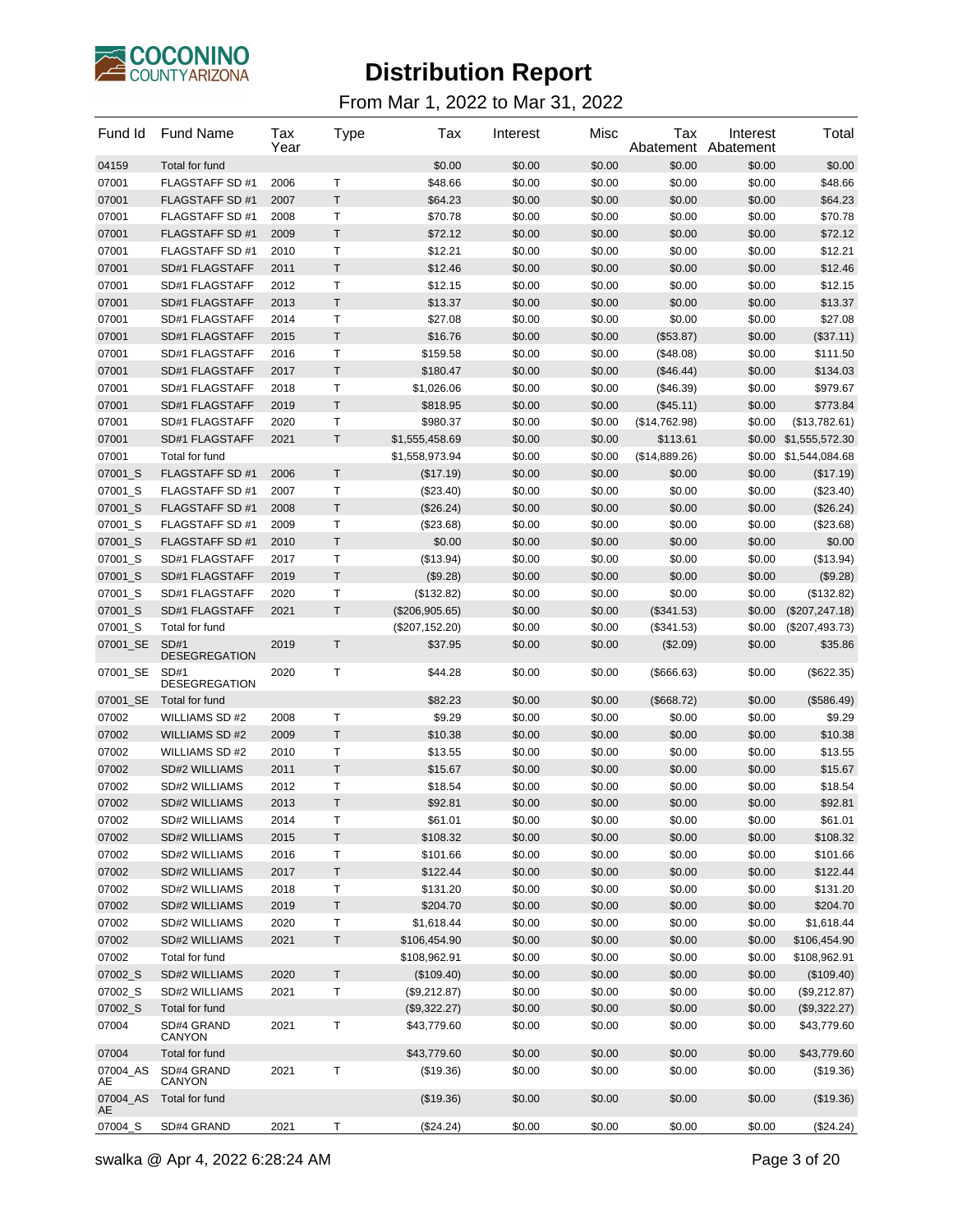

| Fund Id | <b>Fund Name</b>                     | Tax<br>Year | Type        | Tax          | Interest | Misc   | Tax        | Interest<br>Abatement Abatement | Total        |
|---------|--------------------------------------|-------------|-------------|--------------|----------|--------|------------|---------------------------------|--------------|
|         | <b>CANYON</b>                        |             |             |              |          |        |            |                                 |              |
| 07004 S | Total for fund                       |             |             | (\$24.24)    | \$0.00   | \$0.00 | \$0.00     | \$0.00                          | (\$24.24)    |
| 07005   | SD#5 CHEVELON<br><b>BUTTE</b>        | 2021        | т           | \$23,081.62  | \$0.00   | \$0.00 | \$0.00     | \$0.00                          | \$23,081.62  |
| 07005   | Total for fund                       |             |             | \$23,081.62  | \$0.00   | \$0.00 | \$0.00     | \$0.00                          | \$23,081.62  |
| 07005_S | SD#5 CHEVELON<br><b>BUTTE</b>        | 2021        | т           | (\$1,017.18) | \$0.00   | \$0.00 | \$0.00     | \$0.00                          | (\$1,017.18) |
| 07005_S | Total for fund                       |             |             | (\$1,017.18) | \$0.00   | \$0.00 | \$0.00     | \$0.00                          | (\$1,017.18) |
| 07006   | <b>SD#6 FREDONIA</b>                 | 2020        | Т           | \$1.88       | \$0.00   | \$0.00 | \$0.00     | \$0.00                          | \$1.88       |
| 07006   | <b>SD#6 FREDONIA</b>                 | 2021        | T           | \$28,423.28  | \$0.00   | \$0.00 | \$0.00     | \$0.00                          | \$28,423.28  |
| 07006   | Total for fund                       |             |             | \$28,425.16  | \$0.00   | \$0.00 | \$0.00     | \$0.00                          | \$28,425.16  |
| 07006_S | <b>SD#6 FREDONIA</b>                 | 2021        | T           | (\$1,042.69) | \$0.00   | \$0.00 | \$0.00     | \$0.00                          | (\$1,042.69) |
| 07006_S | Total for fund                       |             |             | (\$1,042.69) | \$0.00   | \$0.00 | \$0.00     | \$0.00                          | (\$1,042.69) |
| 07009   | SD#9 SEDONA OAK 2021<br><b>CREEK</b> |             | Т           | \$51,094.06  | \$0.00   | \$0.00 | \$0.00     | \$0.00                          | \$51,094.06  |
| 07009   | Total for fund                       |             |             | \$51,094.06  | \$0.00   | \$0.00 | \$0.00     | \$0.00                          | \$51,094.06  |
| 07009 S | SD#9 SEDONA OAK 2021<br><b>CREEK</b> |             | T           | (\$6,815.58) | \$0.00   | \$0.00 | \$0.00     | \$0.00                          | (\$6,815.58) |
| 07009_S | Total for fund                       |             |             | (\$6,815.58) | \$0.00   | \$0.00 | \$0.00     | \$0.00                          | (\$6,815.58) |
| 07010   | SD#10 MAINE                          | 2013        | T.          | \$27.61      | \$0.00   | \$0.00 | \$0.00     | \$0.00                          | \$27.61      |
| 07010   | SD#10 MAINE                          | 2014        | Т           | \$87.72      | \$0.00   | \$0.00 | \$0.00     | \$0.00                          | \$87.72      |
| 07010   | SD#10 MAINE                          | 2015        | Τ           | \$100.60     | \$0.00   | \$0.00 | \$0.00     | \$0.00                          | \$100.60     |
| 07010   | SD#10 MAINE                          | 2016        | Т           | \$105.22     | \$0.00   | \$0.00 | \$0.00     | \$0.00                          | \$105.22     |
| 07010   | SD#10 MAINE                          | 2017        | T           | \$96.35      | \$0.00   | \$0.00 | \$0.00     | \$0.00                          | \$96.35      |
| 07010   | SD#10 MAINE                          | 2018        | Т           | \$95.71      | \$0.00   | \$0.00 | \$0.00     | \$0.00                          | \$95.71      |
| 07010   | SD#10 MAINE                          | 2019        | T.          | \$93.50      | \$0.00   | \$0.00 | \$0.00     | \$0.00                          | \$93.50      |
| 07010   | SD#10 MAINE                          | 2020        | Т           | \$93.49      | \$0.00   | \$0.00 | \$0.00     | \$0.00                          | \$93.49      |
| 07010   | SD#10 MAINE                          | 2021        | T           | \$49,012.51  | \$0.00   | \$0.00 | \$0.00     | \$0.00                          | \$49,012.51  |
| 07010   | Total for fund                       |             |             | \$49,712.71  | \$0.00   | \$0.00 | \$0.00     | \$0.00                          | \$49,712.71  |
| 07010_S | SD#10 MAINE                          | 2013        | Τ           | (\$6.65)     | \$0.00   | \$0.00 | \$0.00     | \$0.00                          | (\$6.65)     |
| 07010_S | SD#10 MAINE                          | 2014        | Т           | (\$20.54)    | \$0.00   | \$0.00 | \$0.00     | \$0.00                          | (\$20.54)    |
| 07010_S | SD#10 MAINE                          | 2015        | T           | (\$31.18)    | \$0.00   | \$0.00 | \$0.00     | \$0.00                          | (\$31.18)    |
| 07010_S | SD#10 MAINE                          | 2016        | Т           | (\$34.02)    | \$0.00   | \$0.00 | \$0.00     | \$0.00                          | (\$34.02)    |
| 07010_S | SD#10 MAINE                          | 2017        | Τ           | (\$34.78)    | \$0.00   | \$0.00 | \$0.00     | \$0.00                          | (\$34.78)    |
| 07010_S | SD#10 MAINE                          | 2018        | Т           | (\$34.12)    | \$0.00   | \$0.00 | \$0.00     | \$0.00                          | (\$34.12)    |
| 07010_S | SD#10 MAINE                          | 2019        | T           | (\$32.36)    | \$0.00   | \$0.00 | \$0.00     | \$0.00                          | (\$32.36)    |
| 07010_S | SD#10 MAINE                          | 2020        | Т           | (\$32.00)    | \$0.00   | \$0.00 | \$0.00     | \$0.00                          | (\$32.00)    |
| 07010_S | SD#10 MAINE                          | 2021        | T.          | (\$3,943.18) | \$0.00   | \$0.00 | \$0.00     | \$0.00                          | (\$3,943.18) |
| 07010 S | Total for fund                       |             |             | (\$4,168.83) | \$0.00   | \$0.00 | \$0.00     | \$0.00                          | (\$4,168.83) |
| 07015   | SD#15 TUBA CITY                      | 2017        | T           | \$0.00       | \$0.00   | \$0.00 | \$0.00     | \$0.00                          | \$0.00       |
| 07015   | SD#15 TUBA CITY                      | 2018        | Τ           | \$0.00       | \$0.00   | \$0.00 | \$0.00     | \$0.00                          | \$0.00       |
| 07015   | SD#15 TUBA CITY                      | 2021        | $\mathsf T$ | \$0.00       | \$0.00   | \$0.00 | \$0.00     | \$0.00                          | \$0.00       |
| 07015   | Total for fund                       |             |             | \$0.00       | \$0.00   | \$0.00 | \$0.00     | \$0.00                          | \$0.00       |
| 07016   | SD#8 PAGE                            | 2017        | Τ           | \$36.68      | \$0.00   | \$0.00 | \$0.00     | \$0.00                          | \$36.68      |
| 07016   | SD#8 PAGE                            | 2018        | т           | \$350.27     | \$0.00   | \$0.00 | \$0.00     | \$0.00                          | \$350.27     |
| 07016   | SD#8 PAGE                            | 2019        | Τ           | \$1,077.25   | \$0.00   | \$0.00 | \$0.00     | \$0.00                          | \$1,077.25   |
| 07016   | SD#8 PAGE                            | 2020        | T           | \$1,874.63   | \$0.00   | \$0.00 | \$0.00     | \$0.00                          | \$1,874.63   |
| 07016   | SD#8 PAGE                            | 2021        | Τ           | \$296,911.12 | \$0.00   | \$0.00 | (\$60.28)  | \$0.00                          | \$296,850.84 |
| 07016   | Total for fund                       |             |             | \$300,249.95 | \$0.00   | \$0.00 | (\$60.28)  | \$0.00                          | \$300,189.67 |
| 07016_S | SD#8 PAGE                            | 2019        | Τ           | (\$24.68)    | \$0.00   | \$0.00 | \$0.00     | \$0.00                          | (\$24.68)    |
| 07016_S | SD#8 PAGE                            | 2020        | Т           | (\$25.12)    | \$0.00   | \$0.00 | \$0.00     | \$0.00                          | (\$25.12)    |
| 07016_S | SD#8 PAGE                            | 2021        | Τ           | (\$7,145.66) | \$0.00   | \$0.00 | \$25.95    | \$0.00                          | (\$7,119.71) |
| 07016_S | Total for fund                       |             |             | (\$7,195.46) | \$0.00   | \$0.00 | \$25.95    | \$0.00                          | (\$7,169.51) |
| 07031   | SD#31 ASH FORK                       | 2020        | T           | \$47.01      | \$0.00   | \$0.00 | \$0.00     | \$0.00                          | \$47.01      |
| 07031   | SD#31 ASH FORK                       | 2021        | Т           | \$7,826.55   | \$0.00   | \$0.00 | (\$132.05) | \$0.00                          | \$7,694.50   |
| 07031   | Total for fund                       |             |             | \$7,873.56   | \$0.00   | \$0.00 | (\$132.05) | \$0.00                          | \$7,741.51   |
| 07031_S | SD#31 ASH FORK                       | 2021        | $\top$      | (\$352.58)   | \$0.00   | \$0.00 | \$29.54    | \$0.00                          | (\$323.04)   |
| 07031_S | Total for fund                       |             |             | (\$352.58)   | \$0.00   | \$0.00 | \$29.54    | \$0.00                          | (\$323.04)   |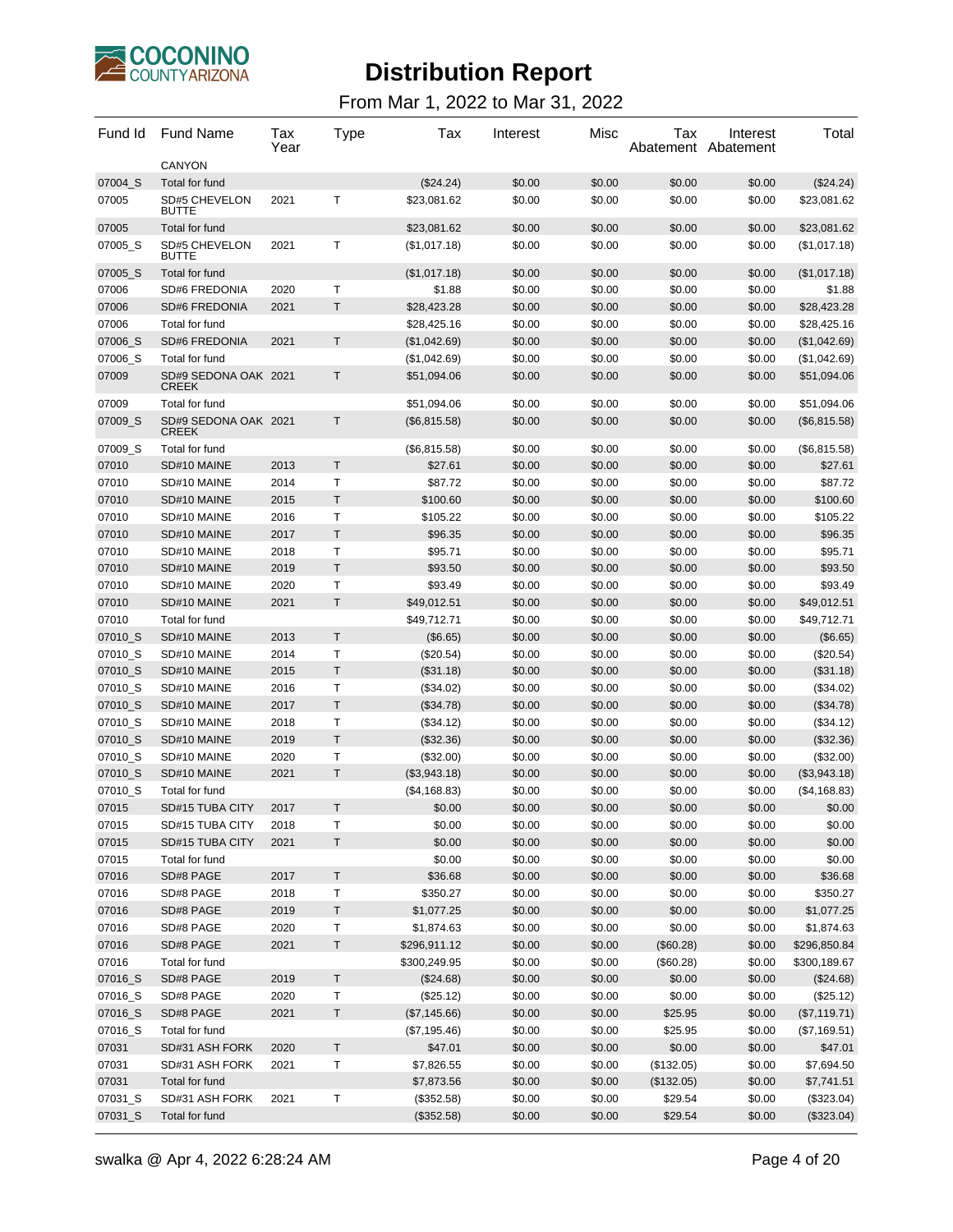

| Fund Id | <b>Fund Name</b>                                      | Tax<br>Year | <b>Type</b> | Tax           | Interest | Misc   | Tax          | Interest<br>Abatement Abatement | Total         |
|---------|-------------------------------------------------------|-------------|-------------|---------------|----------|--------|--------------|---------------------------------|---------------|
| 07990   | SD#5 MINIMUM<br><b>SCHOOL TAX</b>                     | 2021        | т           | \$28,509.11   | \$0.00   | \$0.00 | \$0.00       | \$0.00                          | \$28,509.11   |
| 07990   | Total for fund                                        |             |             | \$28,509.11   | \$0.00   | \$0.00 | \$0.00       | \$0.00                          | \$28,509.11   |
| 07990_S | SD#5 MINIMUM<br><b>SCHOOL TAX</b>                     | 2021        | T           | (\$1,256.92)  | \$0.00   | \$0.00 | \$0.00       | \$0.00                          | (\$1,256.92)  |
| 07990 S | Total for fund                                        |             |             | (\$1,256.92)  | \$0.00   | \$0.00 | \$0.00       | \$0.00                          | (\$1,256.92)  |
| 07991   | SD#9 MINIMUM<br><b>SCHOOL TAX</b>                     | 2021        | т           | \$61,210.39   | \$0.00   | \$0.00 | \$0.00       | \$0.00                          | \$61,210.39   |
| 07991   | Total for fund                                        |             |             | \$61,210.39   | \$0.00   | \$0.00 | \$0.00       | \$0.00                          | \$61,210.39   |
| 07991 S | SD#9 MINIMUM<br>SCHOOL TAX                            | 2021        | Τ           | (\$8, 164.93) | \$0.00   | \$0.00 | \$0.00       | \$0.00                          | (\$8, 164.93) |
| 07991_S | Total for fund                                        |             |             | (\$8,164.93)  | \$0.00   | \$0.00 | \$0.00       | \$0.00                          | (\$8,164.93)  |
| 08150   | <b>COMMUNITY</b><br><b>COLLEGE</b>                    | 2006        | Τ           | \$4.35        | \$0.00   | \$0.00 | \$0.00       | \$0.00                          | \$4.35        |
| 08150   | <b>COMMUNITY</b><br><b>COLLEGE</b>                    | 2007        | T           | \$6.85        | \$0.00   | \$0.00 | \$0.00       | \$0.00                          | \$6.85        |
| 08150   | <b>COMMUNITY</b><br><b>COLLEGE</b>                    | 2008        | T           | \$8.28        | \$0.00   | \$0.00 | \$0.00       | \$0.00                          | \$8.28        |
| 08150   | <b>COMMUNITY</b><br><b>COLLEGE</b>                    | 2009        | T           | \$9.05        | \$0.00   | \$0.00 | \$0.00       | \$0.00                          | \$9.05        |
| 08150   | <b>COMMUNITY</b><br><b>COLLEGE</b>                    | 2010        | т           | \$2.66        | \$0.00   | \$0.00 | \$0.00       | \$0.00                          | \$2.66        |
| 08150   | <b>COMMUNITY</b><br><b>COLLEGE</b>                    | 2011        | T           | \$3.07        | \$0.00   | \$0.00 | \$0.00       | \$0.00                          | \$3.07        |
| 08150   | <b>COMMUNITY</b><br><b>COLLEGE</b>                    | 2012        | T           | \$3.46        | \$0.00   | \$0.00 | \$0.00       | \$0.00                          | \$3.46        |
| 08150   | <b>COMMUNITY</b><br><b>COLLEGE</b>                    | 2013        | T           | \$15.64       | \$0.00   | \$0.00 | \$0.00       | \$0.00                          | \$15.64       |
| 08150   | <b>COMMUNITY</b><br><b>COLLEGE</b>                    | 2014        | т           | \$18.02       | \$0.00   | \$0.00 | \$0.00       | \$0.00                          | \$18.02       |
| 08150   | <b>COMMUNITY</b><br><b>COLLEGE</b>                    | 2015        | Τ           | \$23.11       | \$0.00   | \$0.00 | (\$6.16)     | \$0.00                          | \$16.95       |
| 08150   | <b>COMMUNITY</b><br><b>COLLEGE</b>                    | 2016        | T           | \$38.99       | \$0.00   | \$0.00 | (\$5.41)     | \$0.00                          | \$33.58       |
| 08150   | <b>COMMUNITY</b><br><b>COLLEGE</b>                    | 2017        | T           | \$63.91       | \$0.00   | \$0.00 | (\$5.57)     | \$0.00                          | \$58.34       |
| 08150   | <b>COMMUNITY</b><br><b>COLLEGE</b>                    | 2018        | т           | \$204.59      | \$0.00   | \$0.00 | (\$5.76)     | \$0.00                          | \$198.83      |
| 08150   | <b>COMMUNITY</b><br><b>COLLEGE</b>                    | 2019        | Τ           | \$258.93      | \$0.00   | \$0.00 | (\$5.58)     | \$0.00                          | \$253.35      |
| 08150   | <b>COMMUNITY</b><br><b>COLLEGE</b>                    | 2020        | T           | \$544.90      | \$0.00   | \$0.00 | (\$1,849.90) | \$0.00                          | (\$1,305.00)  |
| 08150   | <b>COMMUNITY</b><br><b>COLLEGE</b>                    | 2021        | T.          | \$282,734.46  | \$0.00   | \$0.00 | \$1.58       | \$0.00                          | \$282,736.04  |
| 08150   | Total for fund                                        |             |             | \$283,940.27  | \$0.00   | \$0.00 | (\$1,876.80) | \$0.00                          | \$282,063.47  |
| 10375   | <b>WILLIAMS</b><br><b>HOSPITAL</b><br><b>DISTRICT</b> | 2008        | Τ           | \$5.22        | \$0.00   | \$0.00 | \$0.00       | \$0.00                          | \$5.22        |
| 10375   | <b>WILLIAMS</b><br><b>HOSPITAL</b><br><b>DISTRICT</b> | 2009        | T           | \$6.14        | \$0.00   | \$0.00 | \$0.00       | \$0.00                          | \$6.14        |
| 10375   | <b>WILLIAMS</b><br><b>HOSPITAL</b><br><b>DISTRICT</b> | 2010        | T           | \$6.49        | \$0.00   | \$0.00 | \$0.00       | \$0.00                          | \$6.49        |
| 10375   | <b>HOSP DIST</b><br><b>WILLIAMS</b>                   | 2011        | Τ           | \$6.28        | \$0.00   | \$0.00 | \$0.00       | \$0.00                          | \$6.28        |
| 10375   | <b>HOSP DIST</b><br><b>WILLIAMS</b>                   | 2012        | Τ           | \$6.30        | \$0.00   | \$0.00 | \$0.00       | \$0.00                          | \$6.30        |
| 10375   | <b>HOSP DIST</b><br><b>WILLIAMS</b>                   | 2013        | Τ           | \$26.08       | \$0.00   | \$0.00 | \$0.00       | \$0.00                          | \$26.08       |
| 10375   | <b>HOSP DIST</b><br><b>WILLIAMS</b>                   | 2014        | Τ           | \$14.37       | \$0.00   | \$0.00 | \$0.00       | \$0.00                          | \$14.37       |
| 10375   | <b>HOSP DIST</b><br><b>WILLIAMS</b>                   | 2015        | Τ           | \$26.24       | \$0.00   | \$0.00 | \$0.00       | \$0.00                          | \$26.24       |
| 10375   | <b>HOSP DIST</b><br><b>WILLIAMS</b>                   | 2016        | Τ           | \$24.76       | \$0.00   | \$0.00 | \$0.00       | \$0.00                          | \$24.76       |
| 10375   | <b>HOSP DIST</b><br><b>WILLIAMS</b>                   | 2017        | Τ           | \$37.90       | \$0.00   | \$0.00 | \$0.00       | \$0.00                          | \$37.90       |
| 10375   | <b>HOSP DIST</b>                                      | 2018        | Τ           | \$40.35       | \$0.00   | \$0.00 | \$0.00       | \$0.00                          | \$40.35       |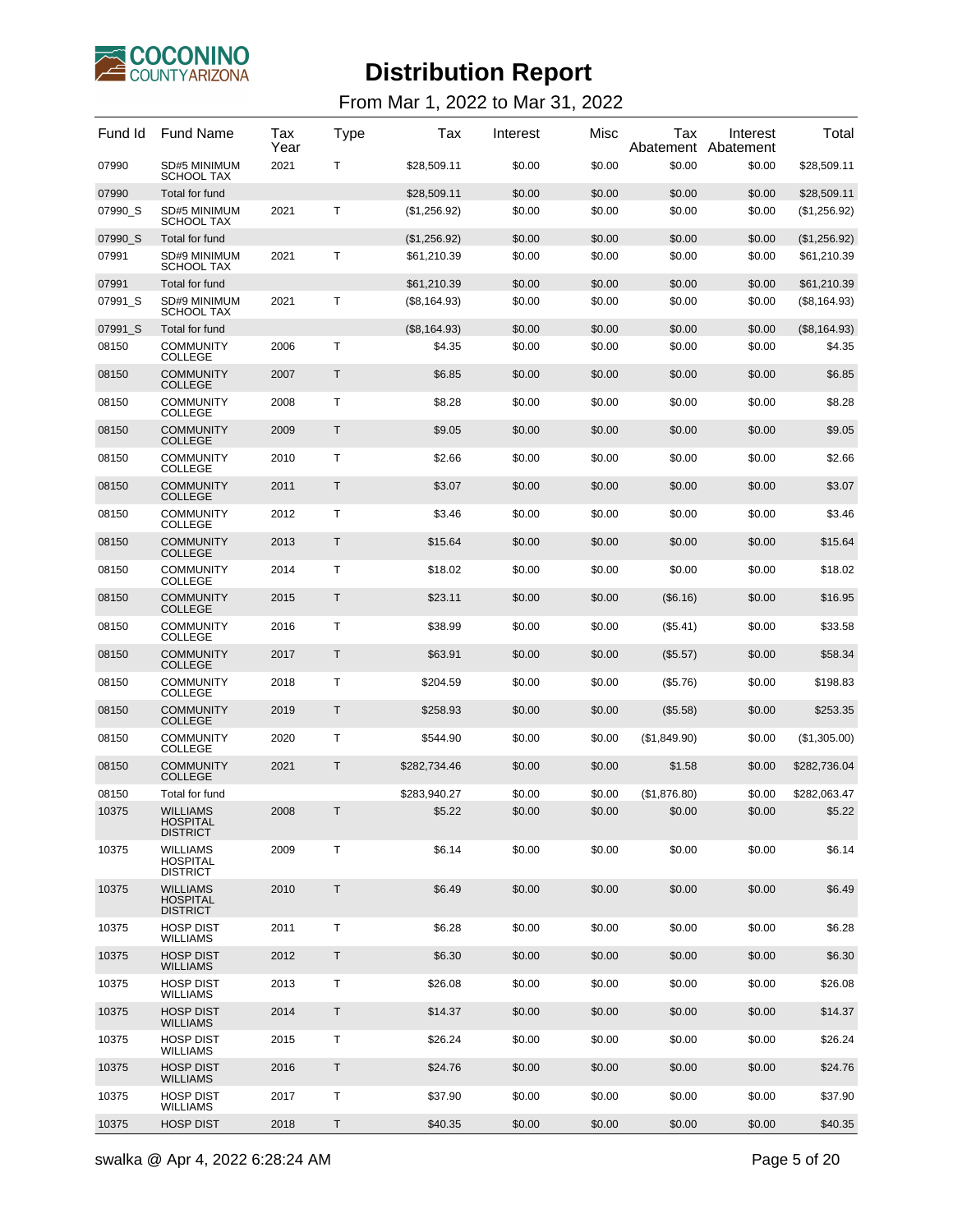

| Fund Id        | <b>Fund Name</b>                        | Tax<br>Year  | <b>Type</b>       | Tax                          | Interest         | Misc                       | Tax                  | Interest<br>Abatement Abatement | Total                     |
|----------------|-----------------------------------------|--------------|-------------------|------------------------------|------------------|----------------------------|----------------------|---------------------------------|---------------------------|
| 10375          | <b>WILLIAMS</b><br><b>HOSP DIST</b>     | 2019         | $\mathsf{T}$      | \$81.54                      | \$0.00           | \$0.00                     | \$0.00               | \$0.00                          | \$81.54                   |
| 10375          | <b>WILLIAMS</b><br><b>HOSP DIST</b>     | 2020         | T                 | \$622.62                     | \$0.00           | \$0.00                     | \$0.00               | \$0.00                          | \$622.62                  |
|                | <b>WILLIAMS</b>                         |              |                   |                              |                  |                            |                      |                                 |                           |
| 10375          | <b>HOSP DIST</b><br><b>WILLIAMS</b>     | 2021         | $\mathsf{T}$      | \$40,088.98                  | \$0.00           | \$0.00                     | $(\$23.86)$          | \$0.00                          | \$40,065.12               |
| 10375          | Total for fund                          |              |                   | \$40,993.27                  | \$0.00           | \$0.00                     | $(\$23.86)$          | \$0.00                          | \$40,969.41               |
| 10376          | <b>HOSP DIST PAGE</b>                   | 2017         | Т                 | \$8.86                       | \$0.00           | \$0.00                     | \$0.00               | \$0.00                          | \$8.86                    |
| 10376          | <b>HOSP DIST PAGE</b>                   | 2018         | T                 | \$95.21                      | \$0.00           | \$0.00                     | \$0.00               | \$0.00                          | \$95.21                   |
| 10376          | <b>HOSP DIST PAGE</b>                   | 2019         | Τ                 | \$306.54                     | \$0.00           | \$0.00                     | \$0.00               | \$0.00                          | \$306.54                  |
| 10376          | <b>HOSP DIST PAGE</b>                   | 2020         | $\mathsf T$       | \$549.63                     | \$0.00           | \$0.00                     | \$0.00               | \$0.00                          | \$549.63                  |
| 10376          | <b>HOSP DIST PAGE</b>                   | 2021         | Т                 | \$67,625.56                  | \$0.00           | \$0.00                     | (\$12.97)            | \$0.00                          | \$67,612.59               |
| 10376          | Total for fund                          |              |                   | \$68,585.80                  | \$0.00           | \$0.00                     | (\$12.97)            | \$0.00                          | \$68,572.83               |
| 11201          | <b>FD SEDONA</b>                        | 2020         | Т                 | \$0.00                       | \$0.00           | $(\$7.11)$                 | \$0.00               | \$0.00                          | (\$7.11)                  |
| 11201          | <b>FD SEDONA</b>                        | 2021         | T                 | \$155,512.89                 | \$0.00           | \$2,899.43                 | \$0.00               | \$0.00                          | \$158,412.32              |
| 11201          | Total for fund                          |              |                   | \$155,512.89                 | \$0.00           | \$2,892.32                 | \$0.00               | \$0.00                          | \$158,405.21              |
| 11206          | <b>FD SUMMIT</b>                        | 2019         | T.                | \$16.87                      | \$0.00           | \$0.00                     | \$0.00               | \$0.00                          | \$16.87                   |
| 11206          | <b>FD SUMMIT</b>                        | 2020         | $\mathsf{T}$<br>T | \$195.03                     | \$0.00           | (\$28.73)                  | \$0.00               | \$0.00                          | \$166.30                  |
| 11206          | <b>FD SUMMIT</b>                        | 2021         |                   | \$157,532.02                 | \$0.00           | \$11,866.03<br>\$11,837.30 | \$5.15               | \$0.00                          | \$169,403.20              |
| 11206<br>11240 | Total for fund                          |              | $\mathsf{T}$      | \$157,743.92                 | \$0.00           |                            | \$5.15               | \$0.00                          | \$169,586.37              |
|                | FD HIGHLANDS<br>FD HIGHLANDS            | 2020         | $\mathsf{T}$      | \$0.00                       | \$0.00           | (\$28.73)<br>\$11,872.57   | \$0.00               | \$0.00                          | (\$28.73)<br>\$142,921.75 |
| 11240<br>11240 | Total for fund                          | 2021         |                   | \$130,947.45<br>\$130,947.45 | \$0.00<br>\$0.00 | \$11,843.84                | \$101.73<br>\$101.73 | \$0.00<br>\$0.00                | \$142,893.02              |
| 11241          | FD PINEWOOD                             | 2015         | $\mathsf{T}$      | \$1.87                       | \$0.00           | \$0.00                     | \$0.00               | \$0.00                          | \$1.87                    |
| 11241          | FD PINEWOOD                             | 2016         | T                 | \$108.65                     | \$0.00           | \$0.00                     | \$0.00               | \$0.00                          | \$108.65                  |
| 11241          | FD PINEWOOD                             | 2017         | Τ                 | \$120.39                     | \$0.00           | \$0.00                     | \$0.00               | \$0.00                          | \$120.39                  |
| 11241          | FD PINEWOOD                             | 2020         | T                 | \$0.00                       | \$0.00           | (\$28.73)                  | \$0.00               | \$0.00                          | (\$28.73)                 |
| 11241          | FD PINEWOOD                             | 2021         | Τ                 | \$101,945.99                 | \$0.00           | \$11,872.57                | \$0.00               | \$0.00                          | \$113,818.56              |
| 11241          | Total for fund                          |              |                   | \$102,176.90                 | \$0.00           | \$11,843.84                | \$0.00               | \$0.00                          | \$114,020.74              |
| 11242          | FD FOREST LAKES                         | 2020         | $\mathsf{T}$      | \$0.00                       | \$0.00           | (\$9.24)                   | \$0.00               | \$0.00                          | (\$9.24)                  |
| 11242          | <b>ESTATES</b><br>FD FOREST LAKES       | 2021         | $\mathsf{T}$      | \$33,059.62                  | \$0.00           | \$4,018.62                 | \$0.00               | \$0.00                          | \$37,078.24               |
|                | <b>ESTATES</b>                          |              |                   |                              |                  |                            |                      |                                 |                           |
| 11242          | Total for fund                          |              |                   | \$33,059.62                  | \$0.00           | \$4,009.38                 | \$0.00               | \$0.00                          | \$37,069.00               |
| 11246          | FD GREENEHAVEN 2020                     |              | T                 | \$0.00                       | \$0.00           | (\$2.77)                   | \$0.00               | \$0.00                          | (\$2.77)                  |
| 11246          | FD GREENEHAVEN 2021                     |              | Т                 | \$1,662.24                   | \$0.00           | \$1,263.18                 | \$0.00               | \$0.00                          | \$2,925.42                |
| 11246          | Total for fund                          |              |                   | \$1,662.24                   | \$0.00           | \$1,260.41                 | \$0.00               | \$0.00                          | \$2,922.65                |
| 11247<br>11247 | FD MORMON LAKE<br>FD MORMON LAKE        | 2020<br>2021 | Т<br>T.           | \$0.00<br>\$8,162.49         | \$0.00<br>\$0.00 | (\$3.48)                   | \$0.00<br>\$0.00     | \$0.00<br>\$0.00                | (\$3.48)                  |
| 11247          | Total for fund                          |              |                   | \$8,162.49                   | \$0.00           | \$1,511.89                 | \$0.00               | \$0.00                          | \$9,674.38<br>\$9,670.90  |
| 11249          | FD SHERWOOD                             | 2020         | T                 | \$0.00                       | \$0.00           | \$1,508.41<br>(\$2.05)     | \$0.00               | \$0.00                          | (\$2.05)                  |
| 11249          | <b>FOREST EST</b><br>FD SHERWOOD        | 2021         | Τ                 | \$5,097.12                   | \$0.00           | \$890.11                   | \$0.00               | \$0.00                          | \$5,987.23                |
|                | <b>FOREST EST</b>                       |              |                   |                              |                  |                            |                      |                                 |                           |
| 11249          | Total for fund                          |              |                   | \$5,097.12                   | \$0.00           | \$888.06                   | \$0.00               | \$0.00                          | \$5,985.18                |
| 11250          | FD THE WOODS                            | 2020         | т                 | \$0.00                       | \$0.00           | (\$0.17)                   | \$0.00               | \$0.00                          | (\$0.17)                  |
| 11250          | FD THE WOODS                            | 2021         | $\mathsf T$       | \$160.85                     | \$0.00           | \$71.99                    | \$0.00               | \$0.00                          | \$232.84                  |
| 11250          | Total for fund                          |              |                   | \$160.85                     | \$0.00           | \$71.82                    | \$0.00               | \$0.00                          | \$232.67                  |
| 11251          | FD KAIBAB<br><b>ESTATES WEST</b>        | 2020         | T                 | \$0.00                       | \$0.00           | (\$1.01)                   | \$0.00               | \$0.00                          | (\$1.01)                  |
| 11251          | <b>FD KAIBAB</b><br><b>ESTATES WEST</b> | 2021         | Τ                 | \$1,387.21                   | \$0.00           | \$438.51                   | \$0.00               | \$0.00                          | \$1,825.72                |
| 11251          | Total for fund                          |              |                   | \$1,387.21                   | \$0.00           | \$437.50                   | \$0.00               | \$0.00                          | \$1,824.71                |
| 11523          | FD BLUE RIDGE                           | 2020         | Т                 | \$0.00                       | \$0.00           | (\$13.50)                  | \$0.00               | \$0.00                          | (\$13.50)                 |
| 11523          | FD BLUE RIDGE                           | 2021         | T                 | \$38,663.44                  | \$0.00           | \$5,883.92                 | \$0.00               | \$0.00                          | \$44,547.36               |
| 11523          | Total for fund                          |              |                   | \$38,663.44                  | \$0.00           | \$5,870.42                 | \$0.00               | \$0.00                          | \$44,533.86               |
| 11524          | <b>FD JUNIPINE</b>                      | 2020         | Τ                 | \$191.95                     | \$0.00           | (\$0.69)                   | \$0.00               | \$0.00                          | \$191.26                  |
| 11524          | FD JUNIPINE                             | 2021         | $\top$            | \$1,264.48                   | \$0.00           | \$287.98                   | \$0.00               | \$0.00                          | \$1,552.46                |
| 11524          | Total for fund                          |              |                   | \$1,456.43                   | \$0.00           | \$287.29                   | \$0.00               | \$0.00                          | \$1,743.72                |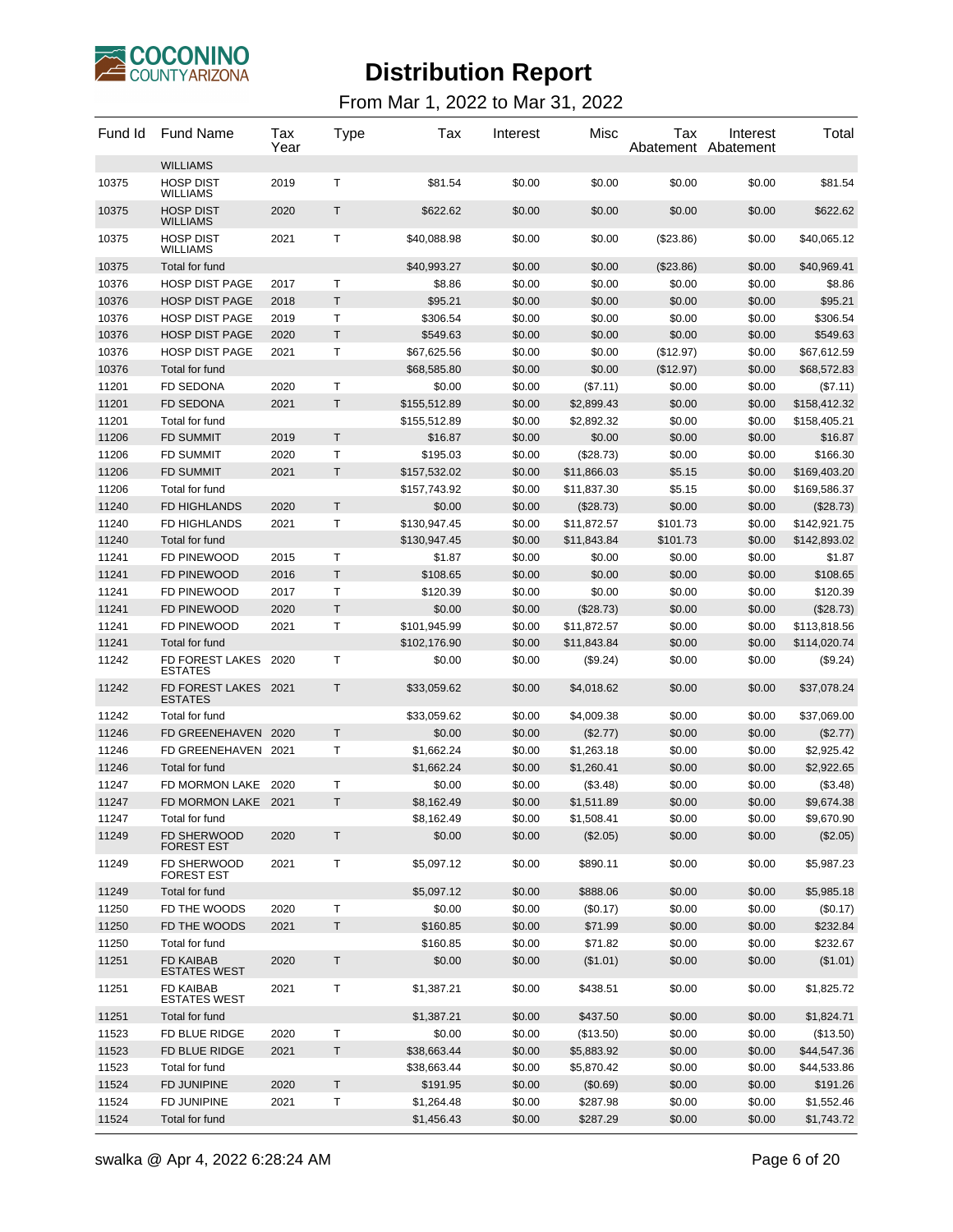

| Fund Id | <b>Fund Name</b>                               | Tax<br>Year | Type        | Tax         | Interest | Misc       | Tax           | Interest<br>Abatement Abatement | Total         |
|---------|------------------------------------------------|-------------|-------------|-------------|----------|------------|---------------|---------------------------------|---------------|
| 11525   | <b>FD TUSAYAN</b>                              | 2020        | т           | \$0.00      | \$0.00   | (\$6.88)   | \$0.00        | \$0.00                          | (\$6.88)      |
| 11525   | <b>FD TUSAYAN</b>                              | 2021        | T.          | \$12.891.26 | \$0.00   | \$3,135.04 | \$0.00        | \$0.00                          | \$16,026.30   |
| 11525   | Total for fund                                 |             |             | \$12,891.26 | \$0.00   | \$3,128.16 | \$0.00        | \$0.00                          | \$16,019.42   |
| 11526   | <b>FD PONDEROSA</b>                            | 2020        | T           | \$0.00      | \$0.00   | (\$12.46)  | (\$12,475.54) | \$0.00                          | (\$12,488.00) |
| 11526   | <b>FD PONDEROSA</b>                            | 2021        | Τ           | \$48,276.64 | \$0.00   | \$6,113.00 | \$0.00        | \$0.00                          | \$54,389.64   |
| 11526   | Total for fund                                 |             |             | \$48,276.64 | \$0.00   | \$6,100.54 | (\$12,475.54) | \$0.00                          | \$41,901.64   |
| 11527   | FD WESTWOOD<br><b>ESTATES</b>                  | 2020        | т           | \$0.00      | \$0.00   | $(\$1.04)$ | \$0.00        | \$0.00                          | (\$1.04)      |
| 11527   | FD WESTWOOD<br><b>ESTATES</b>                  | 2021        | Τ           | \$3,099.95  | \$0.00   | \$412.33   | \$0.00        | \$0.00                          | \$3,512.28    |
| 11527   | Total for fund                                 |             |             | \$3,099.95  | \$0.00   | \$411.29   | \$0.00        | \$0.00                          | \$3,511.24    |
| 11528   | <b>FD FLAGSTAFF</b><br><b>RANCH</b>            | 2020        | Τ           | \$0.00      | \$0.00   | $(\$4.41)$ | \$0.00        | \$0.00                          | (\$4.41)      |
| 11528   | <b>FD FLAGSTAFF</b><br><b>RANCH</b>            | 2021        | т           | \$9,438.33  | \$0.00   | \$1,786.78 | \$0.00        | \$0.00                          | \$11,225.11   |
| 11528   | Total for fund                                 |             |             | \$9,438.33  | \$0.00   | \$1,782.37 | \$0.00        | \$0.00                          | \$11,220.70   |
| 11529   | FD LOCKETT<br><b>RANCHES</b>                   | 2020        | т           | \$0.00      | \$0.00   | (\$2.22)   | \$0.00        | \$0.00                          | (\$2.22)      |
| 11529   | <b>FD LOCKETT</b><br><b>RANCHES</b>            | 2021        | Τ           | \$12,865.30 | \$0.00   | \$1,125.74 | \$0.00        | \$0.00                          | \$13,991.04   |
| 11529   | Total for fund                                 |             |             | \$12,865.30 | \$0.00   | \$1,123.52 | \$0.00        | \$0.00                          | \$13,988.82   |
| 11900   | <b>FIRE DISTRICT</b><br><b>ASSISTANCE FUND</b> | 2006        | Τ           | \$1.11      | \$0.00   | \$0.00     | \$0.00        | \$0.00                          | \$1.11        |
| 11900   | <b>FIRE DISTRICT</b><br><b>ASSISTANCE FUND</b> | 2007        | Τ           | \$1.84      | \$0.00   | \$0.00     | \$0.00        | \$0.00                          | \$1.84        |
| 11900   | <b>FIRE DISTRICT</b><br><b>ASSISTANCE FUND</b> | 2008        | Τ           | \$2.39      | \$0.00   | \$0.00     | \$0.00        | \$0.00                          | \$2.39        |
| 11900   | <b>FIRE DISTRICT</b><br><b>ASSISTANCE FUND</b> | 2009        | Τ           | \$2.67      | \$0.00   | \$0.00     | \$0.00        | \$0.00                          | \$2.67        |
| 11900   | <b>FIRE DISTRICT</b><br><b>ASSISTANCE FUND</b> | 2010        | Τ           | \$0.91      | \$0.00   | \$0.00     | \$0.00        | \$0.00                          | \$0.91        |
| 11900   | <b>FD ASSISTANCE</b><br><b>FUND</b>            | 2011        | т           | \$0.97      | \$0.00   | \$0.00     | \$0.00        | \$0.00                          | \$0.97        |
| 11900   | <b>FD ASSISTANCE</b><br><b>FUND</b>            | 2012        | Τ           | \$0.99      | \$0.00   | \$0.00     | \$0.00        | \$0.00                          | \$0.99        |
| 11900   | <b>FD ASSISTANCE</b><br><b>FUND</b>            | 2013        | Τ           | \$3.50      | \$0.00   | \$0.00     | \$0.00        | \$0.00                          | \$3.50        |
| 11900   | <b>FD ASSISTANCE</b><br><b>FUND</b>            | 2014        | Τ           | \$3.76      | \$0.00   | \$0.00     | \$0.00        | \$0.00                          | \$3.76        |
| 11900   | <b>FD ASSISTANCE</b><br><b>FUND</b>            | 2015        | Τ           | \$4.75      | \$0.00   | \$0.00     | (\$1.27)      | \$0.00                          | \$3.48        |
| 11900   | <b>FD ASSISTANCE</b><br><b>FUND</b>            | 2016        | Τ           | \$7.93      | \$0.00   | \$0.00     | (\$1.10)      | \$0.00                          | \$6.83        |
| 11900   | <b>FD ASSISTANCE</b><br><b>FUND</b>            | 2017        | T           | \$13.26     | \$0.00   | \$0.00     | (\$1.16)      | \$0.00                          | \$12.10       |
| 11900   | FD ASSISTANCE<br><b>FUND</b>                   | 2018        | $\mathsf T$ | \$43.15     | \$0.00   | \$0.00     | (\$1.21)      | \$0.00                          | \$41.94       |
| 11900   | FD ASSISTANCE<br><b>FUND</b>                   | 2019        | т           | \$56.39     | \$0.00   | \$0.00     | (\$1.22)      | \$0.00                          | \$55.17       |
| 11900   | <b>FD ASSISTANCE</b><br><b>FUND</b>            | 2020        | Τ           | \$121.34    | \$0.00   | \$0.00     | (\$412.01)    | \$0.00                          | (\$290.67)    |
| 11900   | FD ASSISTANCE<br><b>FUND</b>                   | 2021        | т           | \$64,345.64 | \$0.00   | \$0.00     | \$0.36        | \$0.00                          | \$64,346.00   |
| 11900   | Total for fund                                 |             |             | \$64,610.60 | \$0.00   | \$0.00     | (\$417.61)    | \$0.00                          | \$64,192.99   |
| 14900   | COCONINO CO<br>LIBRARY DIS #77-<br>58          | 2006        | т           | \$2.11      | \$0.00   | \$0.00     | \$0.00        | \$0.00                          | \$2.11        |
| 14900   | COCONINO CO<br>LIBRARY DIS #77-<br>58          | 2007        | Τ           | \$4.07      | \$0.00   | \$0.00     | \$0.00        | \$0.00                          | \$4.07        |
| 14900   | COCONINO CO<br>LIBRARY DIS #77-<br>58          | 2008        | Τ           | \$5.65      | \$0.00   | \$0.00     | \$0.00        | \$0.00                          | \$5.65        |
| 14900   | COCONINO CO<br>LIBRARY DIS #77-<br>58          | 2009        | Τ           | \$6.98      | \$0.00   | \$0.00     | \$0.00        | \$0.00                          | \$6.98        |
| 14900   | COCONINO CO<br>LIBRARY DIS #77-                | 2010        | Τ           | \$2.34      | \$0.00   | \$0.00     | \$0.00        | \$0.00                          | \$2.34        |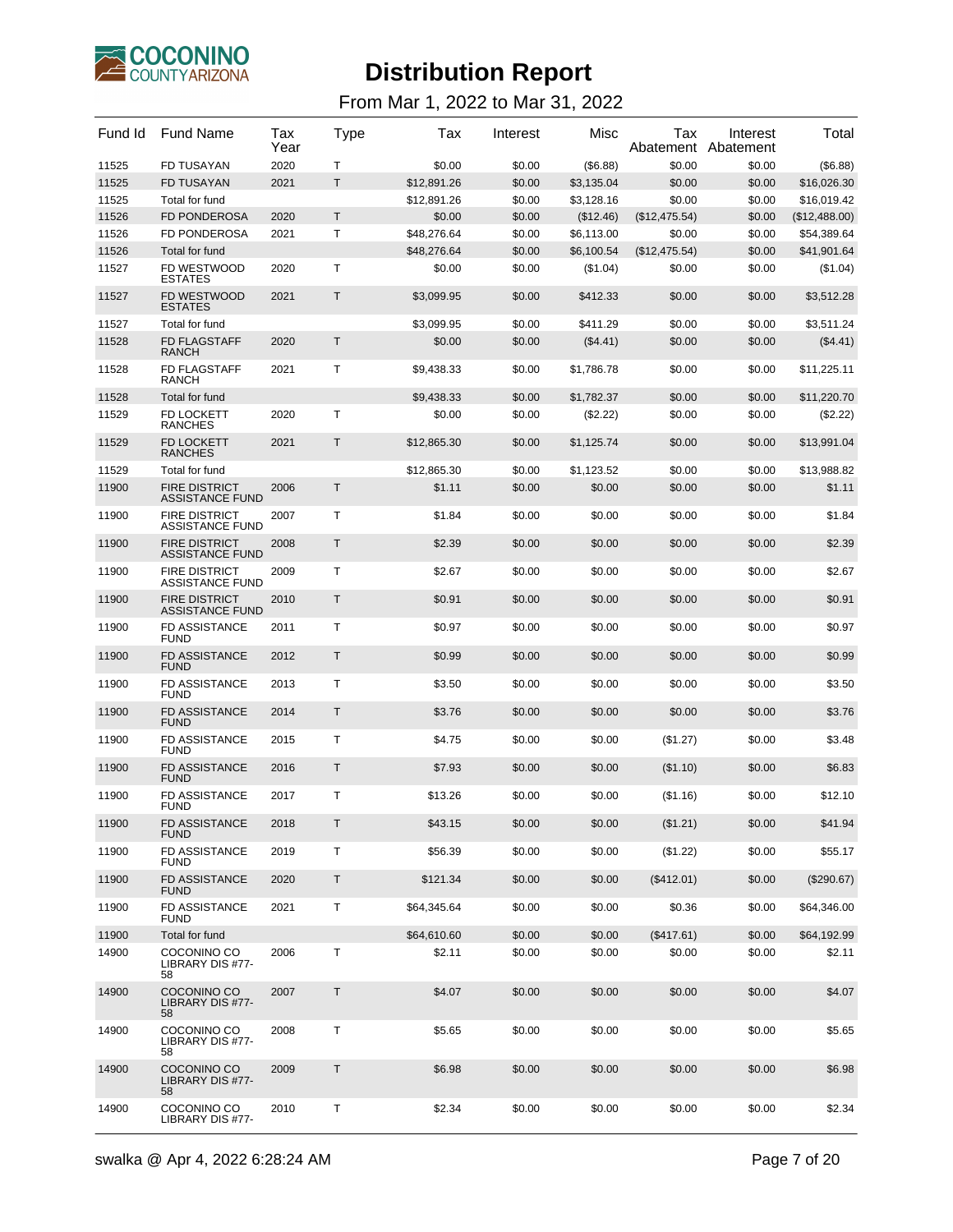

| Fund Id | <b>Fund Name</b><br>58                             | Tax<br>Year | Type         | Tax          | Interest | Misc   | Tax          | Interest<br>Abatement Abatement | Total        |
|---------|----------------------------------------------------|-------------|--------------|--------------|----------|--------|--------------|---------------------------------|--------------|
| 14900   | <b>LIBRARY DISTRICT</b>                            | 2011        | T.           | \$2.34       | \$0.00   | \$0.00 | \$0.00       | \$0.00                          | \$2.34       |
| 14900   | LIBRARY DISTRICT                                   | 2012        | Τ            | \$2.33       | \$0.00   | \$0.00 | \$0.00       | \$0.00                          | \$2.33       |
| 14900   | LIBRARY DISTRICT 2013                              |             | T.           | \$8.93       | \$0.00   | \$0.00 | \$0.00       | \$0.00                          | \$8.93       |
| 14900   | <b>LIBRARY DISTRICT</b>                            | 2014        | $\mathsf{T}$ | \$9.61       | \$0.00   | \$0.00 | \$0.00       | \$0.00                          | \$9.61       |
| 14900   | LIBRARY DISTRICT 2015                              |             | Τ            | \$12.14      | \$0.00   | \$0.00 | (\$3.24)     | \$0.00                          | \$8.90       |
| 14900   | LIBRARY DISTRICT 2016                              |             | Τ            | \$20.29      | \$0.00   | \$0.00 | (\$2.82)     | \$0.00                          | \$17.47      |
| 14900   | LIBRARY DISTRICT 2017                              |             | T            | \$33.90      | \$0.00   | \$0.00 | (\$2.96)     | \$0.00                          | \$30.94      |
| 14900   | LIBRARY DISTRICT 2018                              |             | Τ            | \$110.28     | \$0.00   | \$0.00 | (\$3.10)     | \$0.00                          | \$107.18     |
| 14900   | LIBRARY DISTRICT 2019                              |             | T.           | \$144.12     | \$0.00   | \$0.00 | (\$3.11)     | \$0.00                          | \$141.01     |
| 14900   | <b>LIBRARY DISTRICT</b>                            | 2020        | $\mathsf{T}$ | \$310.20     | \$0.00   | \$0.00 | (\$1,053.09) | \$0.00                          | (\$742.89)   |
| 14900   | LIBRARY DISTRICT 2021                              |             | T            | \$164,467.35 | \$0.00   | \$0.00 | \$0.92       | \$0.00                          | \$164,468.27 |
| 14900   | Total for fund                                     |             |              | \$165,142.64 | \$0.00   | \$0.00 | (\$1,067.40) | \$0.00                          | \$164,075.24 |
| 15000   | <b>COCONINO</b><br><b>COUNTY FCD #84-</b><br>41    | 2008        | T            | \$1.10       | \$0.00   | \$0.00 | \$0.00       | \$0.00                          | \$1.10       |
| 15000   | <b>COCONINO</b><br>COUNTY FCD #84-<br>41           | 2009        | Τ            | \$1.97       | \$0.00   | \$0.00 | \$0.00       | \$0.00                          | \$1.97       |
| 15000   | <b>COCONINO</b><br><b>COUNTY FCD #84-</b><br>41    | 2010        | T            | \$1.97       | \$0.00   | \$0.00 | \$0.00       | \$0.00                          | \$1.97       |
| 15000   | <b>FLOOD CONTROL</b><br><b>DIST</b>                | 2011        | T            | \$3.94       | \$0.00   | \$0.00 | \$0.00       | \$0.00                          | \$3.94       |
| 15000   | <b>FLOOD CONTROL</b><br><b>DIST</b>                | 2012        | T            | \$3.94       | \$0.00   | \$0.00 | \$0.00       | \$0.00                          | \$3.94       |
| 15000   | <b>FLOOD CONTROL</b><br><b>DIST</b>                | 2013        | T            | \$12.10      | \$0.00   | \$0.00 | \$0.00       | \$0.00                          | \$12.10      |
| 15000   | <b>FLOOD CONTROL</b><br><b>DIST</b>                | 2014        | T            | \$7.26       | \$0.00   | \$0.00 | \$0.00       | \$0.00                          | \$7.26       |
| 15000   | <b>FLOOD CONTROL</b><br><b>DIST</b>                | 2015        | T            | \$12.14      | \$0.00   | \$0.00 | (\$5.06)     | \$0.00                          | \$7.08       |
| 15000   | <b>FLOOD CONTROL</b><br><b>DIST</b>                | 2016        | T            | \$11.46      | \$0.00   | \$0.00 | (\$4.40)     | \$0.00                          | \$7.06       |
| 15000   | <b>FLOOD CONTROL</b><br><b>DIST</b>                | 2017        | T            | \$13.78      | \$0.00   | \$0.00 | (\$4.62)     | \$0.00                          | \$9.16       |
| 15000   | <b>FLOOD CONTROL</b><br><b>DIST</b>                | 2018        | T            | \$8.16       | \$0.00   | \$0.00 | (\$2.20)     | \$0.00                          | \$5.96       |
| 15000   | <b>FLOOD CONTROL</b><br><b>DIST</b>                | 2019        | T            | \$15.08      | \$0.00   | \$0.00 | (\$2.78)     | \$0.00                          | \$12.30      |
| 15000   | <b>FLOOD CONTROL</b><br><b>DIST</b>                | 2020        | T            | \$30.45      | \$0.00   | \$0.00 | (\$15.88)    | \$0.00                          | \$14.57      |
| 15000   | <b>FLOOD CONTROL</b><br><b>DIST</b>                | 2021        | $\mathsf{T}$ | \$164,671.65 | \$0.00   | \$0.00 | \$3.75       | \$0.00                          | \$164,675.40 |
| 15000   | Total for fund                                     |             |              | \$164,795.00 | \$0.00   | \$0.00 | (\$31.19)    | \$0.00                          | \$164,763.81 |
| 17250   | <b>WID FOREST</b><br><b>LAKES ESTATES</b><br>#71-5 | 2021        | T            | \$17,431.75  | \$0.00   | \$0.00 | \$0.00       | \$0.00                          | \$17,431.75  |
| 17250   | Total for fund                                     |             |              | \$17,431.75  | \$0.00   | \$0.00 | \$0.00       | \$0.00                          | \$17,431.75  |
| 20001   | <b>FLAG DWTN REV</b><br><b>DIST</b>                | 2021        | Τ            | \$3,015.50   | \$0.00   | \$0.00 | \$0.00       | \$0.00                          | \$3,015.50   |
| 20001   | Total for fund                                     |             |              | \$3,015.50   | \$0.00   | \$0.00 | \$0.00       | \$0.00                          | \$3,015.50   |
| 20001SD | <b>FLAG DWTN REV</b><br><b>DIST</b>                | 2021        | Т            | \$0.00       | \$0.00   | \$0.00 | \$0.00       | \$0.00                          | \$0.00       |
| 20001SD | Total for fund                                     |             |              | \$0.00       | \$0.00   | \$0.00 | \$0.00       | \$0.00                          | \$0.00       |
| 23900   | <b>RES NAVAJO</b><br><b>INDIAN</b>                 | 2017        | Τ            | \$0.00       | \$0.00   | \$0.00 | \$0.00       | \$0.00                          | \$0.00       |
| 23900   | <b>RES NAVAJO</b><br><b>INDIAN</b>                 | 2018        | T            | \$0.00       | \$0.00   | \$0.00 | \$0.00       | \$0.00                          | \$0.00       |
| 23900   | <b>RES NAVAJO</b><br><b>INDIAN</b>                 | 2020        | Τ            | \$0.00       | \$0.00   | \$0.00 | \$0.00       | \$0.00                          | \$0.00       |
| 23900   | <b>RES NAVAJO</b><br><b>INDIAN</b>                 | 2021        | T            | \$0.00       | \$0.00   | \$0.00 | \$0.00       | \$0.00                          | \$0.00       |
| 23900   | Total for fund                                     |             |              | \$0.00       | \$0.00   | \$0.00 | \$0.00       | \$0.00                          | \$0.00       |
| 28267   | TUSAYAN SPECIAL 2021<br>SLID #87-48                |             | Τ            | \$1,170.14   | \$0.00   | \$0.00 | \$0.00       | \$0.00                          | \$1,170.14   |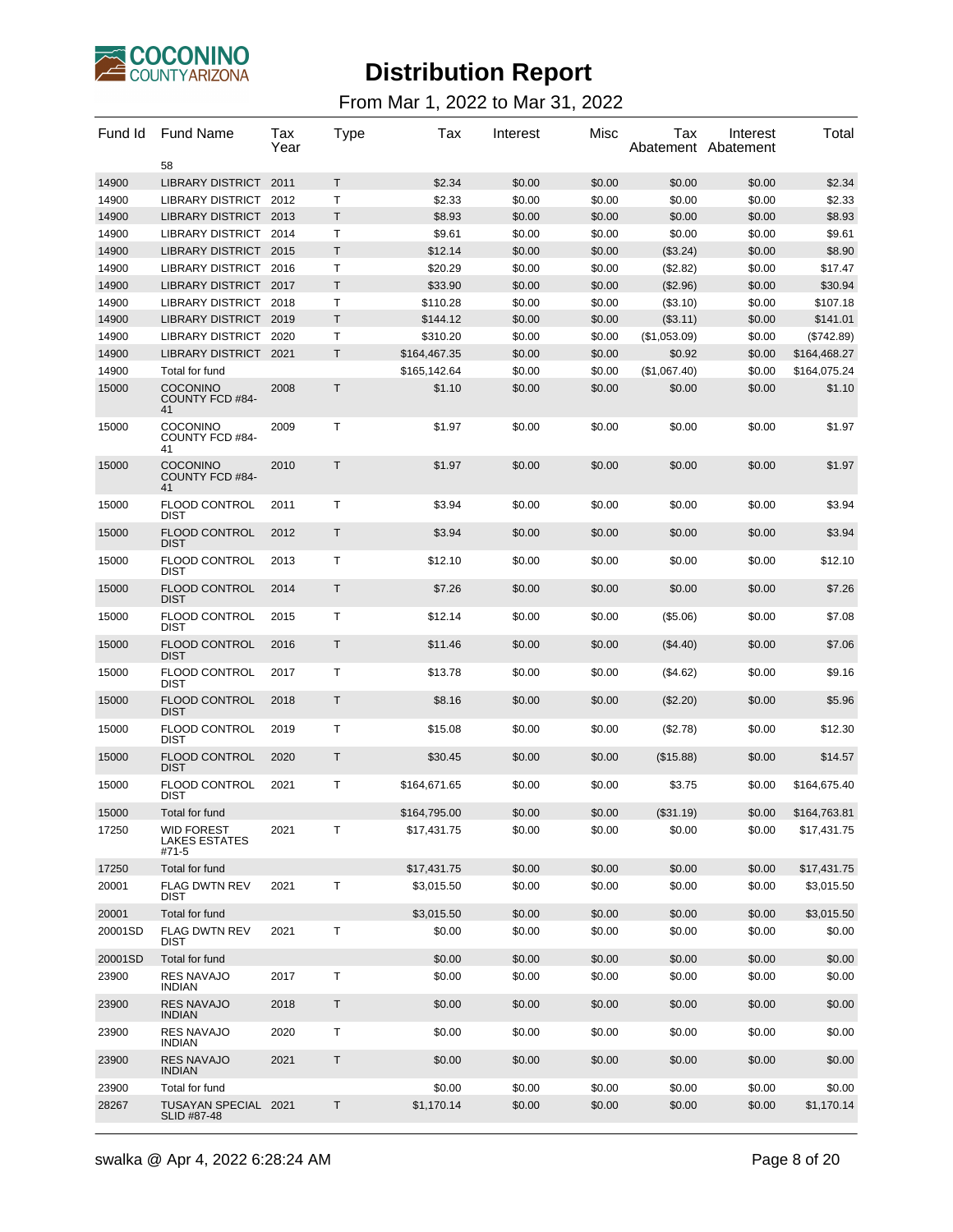

| Fund Id | <b>Fund Name</b>                                            | Tax<br>Year | Type        | Tax          | Interest | Misc   | Tax          | Interest<br>Abatement Abatement | Total        |
|---------|-------------------------------------------------------------|-------------|-------------|--------------|----------|--------|--------------|---------------------------------|--------------|
| 28267   | Total for fund                                              |             |             | \$1,170.14   | \$0.00   | \$0.00 | \$0.00       | \$0.00                          | \$1,170.14   |
| 28267SD | TUSAYAN SLID #87- 2021<br>48                                |             | T           | \$0.00       | \$0.00   | \$0.00 | \$0.00       | \$0.00                          | \$0.00       |
| 28267SD | Total for fund                                              |             |             | \$0.00       | \$0.00   | \$0.00 | \$0.00       | \$0.00                          | \$0.00       |
| 28268   | <b>WILLIAMS COM</b><br><b>FAC DIST</b>                      | 2021        | Т           | \$195.65     | \$0.00   | \$0.00 | \$0.00       | \$0.00                          | \$195.65     |
| 28268   | Total for fund                                              |             |             | \$195.65     | \$0.00   | \$0.00 | \$0.00       | \$0.00                          | \$195.65     |
| 28279   | <b>CID-TOHO TOLANI</b>                                      | 2021        | т           | \$0.00       | \$0.00   | \$0.00 | \$0.00       | \$0.00                          | \$0.00       |
| 28279   | Total for fund                                              |             |             | \$0.00       | \$0.00   | \$0.00 | \$0.00       | \$0.00                          | \$0.00       |
| 28283   | <b>CID-N STARDUST</b><br><b>ANTELOPE</b>                    | 2021        | Т           | \$0.00       | \$0.00   | \$0.00 | \$0.00       | \$0.00                          | \$0.00       |
| 28283   | Total for fund                                              |             |             | \$0.00       | \$0.00   | \$0.00 | \$0.00       | \$0.00                          | \$0.00       |
| 28285   | <b>WID-MAJESTIC</b><br><b>VIEW DOMESTIC</b>                 | 2021        | T           | \$1,774.29   | \$0.00   | \$0.00 | \$0.00       | \$0.00                          | \$1,774.29   |
| 28285   | Total for fund                                              |             |             | \$1,774.29   | \$0.00   | \$0.00 | \$0.00       | \$0.00                          | \$1,774.29   |
| 28285SD | <b>WID-MAJESTIC</b><br><b>VIEW DOMESTIC</b>                 | 2021        | T           | \$0.00       | \$0.00   | \$0.00 | \$0.00       | \$0.00                          | \$0.00       |
| 28285SD | Total for fund                                              |             |             | \$0.00       | \$0.00   | \$0.00 | \$0.00       | \$0.00                          | \$0.00       |
| 28287   | CID-ANASAZI TRAIL 2021                                      |             | Т           | \$0.00       | \$0.00   | \$0.00 | \$0.00       | \$0.00                          | \$0.00       |
| 28287   | Total for fund                                              |             |             | \$0.00       | \$0.00   | \$0.00 | \$0.00       | \$0.00                          | \$0.00       |
| 28288   | <b>WID-BADGER</b><br><b>CREEK</b>                           | 2021        | Τ           | \$0.00       | \$0.00   | \$0.00 | \$0.00       | \$0.00                          | \$0.00       |
| 28288   | Total for fund                                              |             |             | \$0.00       | \$0.00   | \$0.00 | \$0.00       | \$0.00                          | \$0.00       |
| 28289   | <b>WID-BLUE RIDGE</b><br><b>DOMESTIC</b>                    | 2021        | Τ           | \$0.00       | \$0.00   | \$0.00 | \$0.00       | \$0.00                          | \$0.00       |
| 28289   | Total for fund                                              |             |             | \$0.00       | \$0.00   | \$0.00 | \$0.00       | \$0.00                          | \$0.00       |
| 29999   | PUBLIC HEALTH<br><b>SERVICE DISTRICT</b>                    | 2010        | T           | \$2.46       | \$0.00   | \$0.00 | \$0.00       | \$0.00                          | \$2.46       |
| 29999   | PUB HEALTH<br><b>SERVICE</b>                                | 2011        | т           | \$2.46       | \$0.00   | \$0.00 | \$0.00       | \$0.00                          | \$2.46       |
| 29999   | PUB HEALTH<br><b>SERVICE</b>                                | 2012        | Т           | \$2.46       | \$0.00   | \$0.00 | \$0.00       | \$0.00                          | \$2.46       |
| 29999   | PUB HEALTH<br><b>SERVICE</b>                                | 2013        | т           | \$8.73       | \$0.00   | \$0.00 | \$0.00       | \$0.00                          | \$8.73       |
| 29999   | PUB HEALTH<br><b>SERVICE</b>                                | 2014        | Τ           | \$9.41       | \$0.00   | \$0.00 | \$0.00       | \$0.00                          | \$9.41       |
| 29999   | PUB HEALTH<br><b>SERVICE</b>                                | 2015        | т           | \$11.87      | \$0.00   | \$0.00 | ( \$3.16)    | \$0.00                          | \$8.71       |
| 29999   | PUB HEALTH<br><b>SERVICE</b>                                | 2016        | Т           | \$19.86      | \$0.00   | \$0.00 | $(\$2.76)$   | \$0.00                          | \$17.10      |
| 29999   | PUB HEALTH<br><b>SERVICE</b>                                | 2017        | т           | \$33.17      | \$0.00   | \$0.00 | (\$2.89)     | \$0.00                          | \$30.28      |
| 29999   | PUB HEALTH<br><b>SERVICE</b>                                | 2018        | Τ           | \$107.89     | \$0.00   | \$0.00 | $(\$3.04)$   | \$0.00                          | \$104.85     |
| 29999   | PUB HEALTH<br><b>SERVICE</b>                                | 2019        | т           | \$140.96     | \$0.00   | \$0.00 | (\$3.04)     | \$0.00                          | \$137.92     |
| 29999   | PUB HEALTH<br><b>SERVICE</b>                                | 2020        | Τ           | \$303.40     | \$0.00   | \$0.00 | (\$1,030.01) | \$0.00                          | (\$726.61)   |
| 29999   | PUB HEALTH<br><b>SERVICE</b>                                | 2021        | т           | \$160,863.94 | \$0.00   | \$0.00 | \$0.91       | \$0.00                          | \$160,864.85 |
| 29999   | Total for fund                                              |             |             | \$161,506.61 | \$0.00   | \$0.00 | (\$1,043.99) | \$0.00                          | \$160,462.62 |
| 30001   | <b>TINIOL</b><br><b>VOCATIONAL TECH</b><br><b>INSTITUTE</b> | 2006        | т           | \$0.55       | \$0.00   | \$0.00 | \$0.00       | \$0.00                          | \$0.55       |
| 30001   | <b>JOINT</b><br><b>VOCATIONAL TECH</b><br><b>INSTITUTE</b>  | 2007        | Τ           | \$0.92       | \$0.00   | \$0.00 | \$0.00       | \$0.00                          | \$0.92       |
| 30001   | <b>JOINT</b><br><b>VOCATIONAL TECH</b><br><b>INSTITUTE</b>  | 2008        | Т           | \$1.23       | \$0.00   | \$0.00 | \$0.00       | \$0.00                          | \$1.23       |
| 30001   | <b>JOINT</b><br><b>VOCATIONAL TECH</b><br><b>INSTITUTE</b>  | 2009        | $\mathsf T$ | \$1.47       | \$0.00   | \$0.00 | \$0.00       | \$0.00                          | \$1.47       |
| 30001   | JOINT<br><b>VOCATIONAL TECH</b><br><b>INSTITUTE</b>         | 2010        | т           | \$0.49       | \$0.00   | \$0.00 | \$0.00       | \$0.00                          | \$0.49       |
| 30001   | JTED-CAVIAT                                                 | 2011        | Τ           | \$0.49       | \$0.00   | \$0.00 | \$0.00       | \$0.00                          | \$0.49       |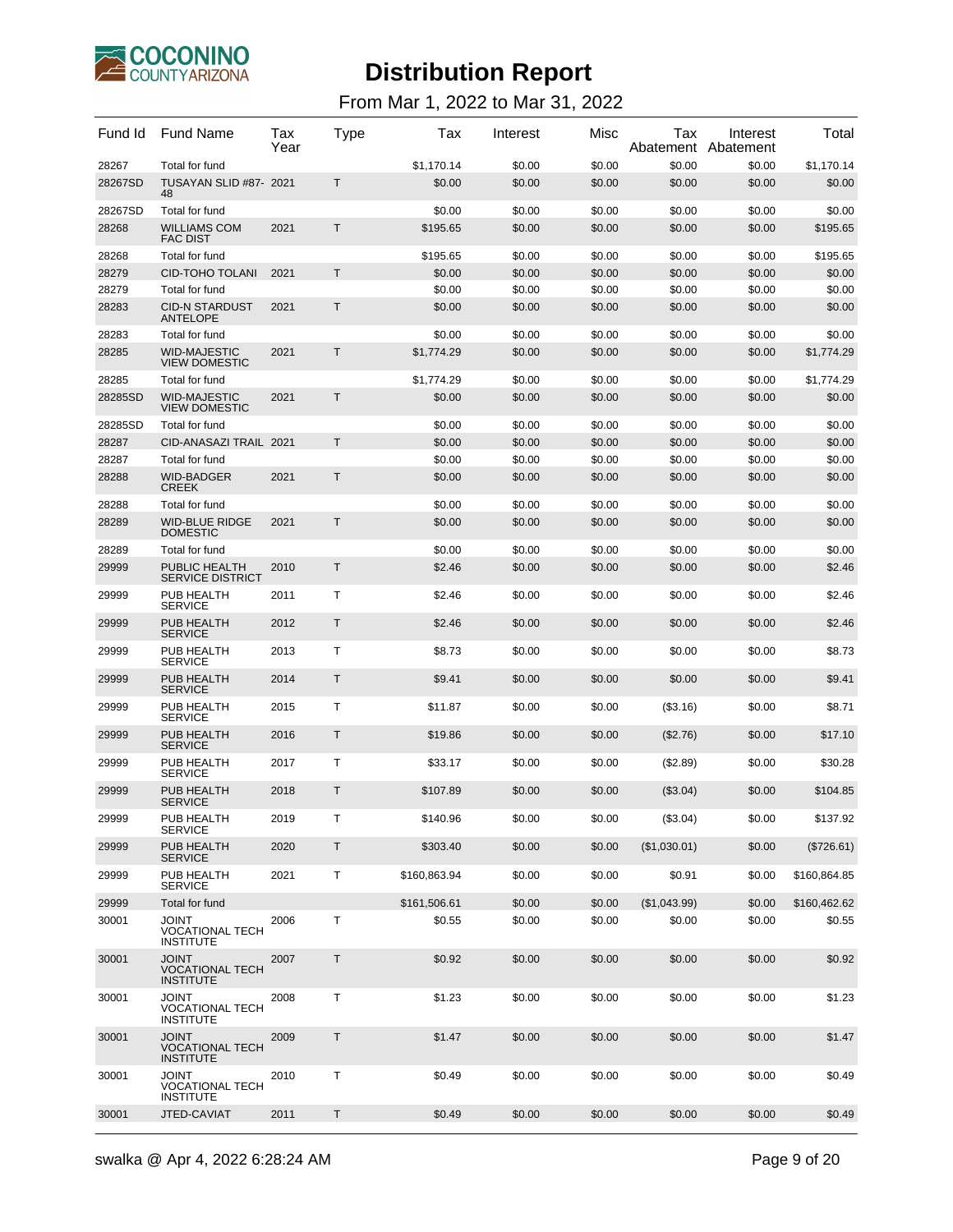

| Fund Id        | <b>Fund Name</b>                                       | Tax<br>Year | Type | Tax         | Interest | Misc   | Tax        | Interest<br>Abatement Abatement | Total       |
|----------------|--------------------------------------------------------|-------------|------|-------------|----------|--------|------------|---------------------------------|-------------|
| 30001          | JTED-CAVIAT                                            | 2012        | т    | \$0.49      | \$0.00   | \$0.00 | \$0.00     | \$0.00                          | \$0.49      |
| 30001          | JTED-CAVIAT                                            | 2013        | T.   | \$1.51      | \$0.00   | \$0.00 | \$0.00     | \$0.00                          | \$1.51      |
| 30001          | JTED-CAVIAT                                            | 2014        | Т    | \$1.10      | \$0.00   | \$0.00 | \$0.00     | \$0.00                          | \$1.10      |
| 30001          | JTED-CAVIAT                                            | 2015        | T.   | \$1.56      | \$0.00   | \$0.00 | (\$0.63)   | \$0.00                          | \$0.93      |
| 30001          | JTED-CAVIAT                                            | 2016        | Τ    | \$3.10      | \$0.00   | \$0.00 | (\$0.55)   | \$0.00                          | \$2.55      |
| 30001          | JTED-CAVIAT                                            | 2017        | Т    | \$4.23      | \$0.00   | \$0.00 | (\$0.58)   | \$0.00                          | \$3.65      |
| 30001          | JTED-CAVIAT                                            | 2018        | T    | \$19.32     | \$0.00   | \$0.00 | (\$0.61)   | \$0.00                          | \$18.71     |
| 30001          | JTED-CAVIAT                                            | 2019        | T    | \$27.28     | \$0.00   | \$0.00 | (\$0.61)   | \$0.00                          | \$26.67     |
| 30001          | JTED-CAVIAT                                            | 2020        | Т    | \$59.45     | \$0.00   | \$0.00 | (\$206.00) | \$0.00                          | (\$146.55)  |
| 30001          | JTED-CAVIAT                                            | 2021        | T.   | \$27,256.52 | \$0.00   | \$0.00 | \$1.07     | \$0.00                          | \$27,257.59 |
| 30001          | <b>Total for fund</b>                                  |             |      | \$27,379.71 | \$0.00   | \$0.00 | (\$207.91) | \$0.00                          | \$27,171.80 |
| 30002          | JTED-VALLEY<br>ACAD                                    | 2021        | T    | \$3,124.23  | \$0.00   | \$0.00 | \$0.00     | \$0.00                          | \$3,124.23  |
| 30002          | Total for fund                                         |             |      | \$3,124.23  | \$0.00   | \$0.00 | \$0.00     | \$0.00                          | \$3,124.23  |
| 30003          | JTED-NATIVE                                            | 2017        | T.   | \$1.49      | \$0.00   | \$0.00 | \$0.00     | \$0.00                          | \$1.49      |
| 30003          | JTED-NATIVE                                            | 2018        | Т    | \$1.34      | \$0.00   | \$0.00 | \$0.00     | \$0.00                          | \$1.34      |
| 30003          | JTED-NATIVE                                            | 2021        | T.   | \$0.86      | \$0.00   | \$0.00 | \$0.00     | \$0.00                          | \$0.86      |
| 30003          | Total for fund                                         |             |      | \$3.69      | \$0.00   | \$0.00 | \$0.00     | \$0.00                          | \$3.69      |
| 30004          | CCRASD #99                                             | 2008        | T    | \$0.23      | \$0.00   | \$0.00 | \$0.00     | \$0.00                          | \$0.23      |
| 30004          | CCRASD #99                                             | 2009        | т    | \$0.00      | \$0.00   | \$0.00 | \$0.00     | \$0.00                          | \$0.00      |
| 30004          | CCRASD #99                                             | 2010        | T    | \$0.00      | \$0.00   | \$0.00 | \$0.00     | \$0.00                          | \$0.00      |
| 30004          | RURAL ACCOMOD<br><b>SCHOOL</b><br><b>RURAL ACCOMOD</b> | 2011        | т    | \$0.00      | \$0.00   | \$0.00 | \$0.00     | \$0.00                          | \$0.00      |
| 30004<br>30004 | <b>SCHOOL</b><br><b>RURAL ACCOMOD</b>                  | 2012        | Τ    | \$0.00      | \$0.00   | \$0.00 | \$0.00     | \$0.00                          | \$0.00      |
|                | <b>SCHOOL</b>                                          | 2013        | Τ    | \$0.00      | \$0.00   | \$0.00 | \$0.00     | \$0.00                          | \$0.00      |
| 30004          | RURAL ACCOMOD<br><b>SCHOOL</b>                         | 2014        | Τ    | \$0.00      | \$0.00   | \$0.00 | \$0.00     | \$0.00                          | \$0.00      |
| 30004          | RURAL ACCOMOD<br><b>SCHOOL</b>                         | 2015        | Τ    | \$0.00      | \$0.00   | \$0.00 | \$0.00     | \$0.00                          | \$0.00      |
| 30004          | RURAL ACCOMOD<br><b>SCHOOL</b>                         | 2016        | Τ    | \$0.00      | \$0.00   | \$0.00 | \$0.00     | \$0.00                          | \$0.00      |
| 30004          | RURAL ACCOMOD<br><b>SCHOOL</b>                         | 2017        | Τ    | \$0.00      | \$0.00   | \$0.00 | \$0.00     | \$0.00                          | \$0.00      |
| 30004          | RURAL ACCOMOD<br><b>SCHOOL</b>                         | 2018        | Τ    | \$0.00      | \$0.00   | \$0.00 | \$0.00     | \$0.00                          | \$0.00      |
| 30004          | RURAL ACCOMOD<br><b>SCHOOL</b>                         | 2019        | Τ    | \$0.00      | \$0.00   | \$0.00 | \$0.00     | \$0.00                          | \$0.00      |
| 30004          | RURAL ACCOMOD<br><b>SCHOOL</b>                         | 2020        | Τ    | \$0.00      | \$0.00   | \$0.00 | \$0.00     | \$0.00                          | \$0.00      |
| 30004          | RURAL ACCOMOD<br><b>SCHOOL</b>                         | 2021        | т    | \$0.00      | \$0.00   | \$0.00 | \$0.00     | \$0.00                          | \$0.00      |
| 30004          | Total for fund                                         |             |      | \$0.23      | \$0.00   | \$0.00 | \$0.00     | \$0.00                          | \$0.23      |
| 30005          | JTED-MOUNTAIN<br><b>INSTIT</b>                         | 2020        | т    | \$0.32      | \$0.00   | \$0.00 | \$0.00     | \$0.00                          | \$0.32      |
| 30005          | JTED-MOUNTAIN<br><b>INSTIT</b>                         | 2021        | T    | \$52.46     | \$0.00   | \$0.00 | (\$0.88)   | \$0.00                          | \$51.58     |
| 30005          | Total for fund                                         |             |      | \$52.78     | \$0.00   | \$0.00 | (\$0.88)   | \$0.00                          | \$51.90     |
| 33206          | FD SUMMIT BOND                                         | 2019        | T    | \$1.23      | \$0.00   | \$0.00 | \$0.00     | \$0.00                          | \$1.23      |
| 33206          | <b>FD SUMMIT BOND</b>                                  | 2020        | Τ    | \$13.27     | \$0.00   | \$0.00 | \$0.00     | \$0.00                          | \$13.27     |
| 33206          | FD SUMMIT BOND                                         | 2021        | T    | \$10,082.03 | \$0.00   | \$0.00 | \$0.33     | \$0.00                          | \$10,082.36 |
| 33206          | Total for fund                                         |             |      | \$10,096.53 | \$0.00   | \$0.00 | \$0.33     | \$0.00                          | \$10,096.86 |
| 52000          | <b>COCONINO</b><br><b>COUNTY</b>                       | 2006        | T    | \$0.00      | \$0.00   | \$0.00 | \$0.00     | \$0.00                          | \$0.00      |
| 52000          | <b>COCONINO</b><br><b>COUNTY</b>                       | 2007        | Τ    | \$0.00      | \$0.00   | \$0.00 | \$0.00     | \$0.00                          | \$0.00      |
| 52000          | COCONINO<br><b>COUNTY</b>                              | 2008        | T    | \$0.00      | \$0.00   | \$0.00 | \$0.00     | \$0.00                          | \$0.00      |
| 52000          | <b>COCONINO</b><br><b>COUNTY</b>                       | 2009        | Τ    | \$0.00      | \$0.00   | \$0.00 | \$0.00     | \$0.00                          | \$0.00      |
| 52000          | COCONINO<br><b>COUNTY</b>                              | 2010        | Τ    | \$0.00      | \$0.00   | \$0.00 | \$0.00     | \$0.00                          | \$0.00      |
| 52000          | COCONINO                                               | 2011        | т    | \$0.00      | \$0.00   | \$0.00 | \$0.00     | \$0.00                          | \$0.00      |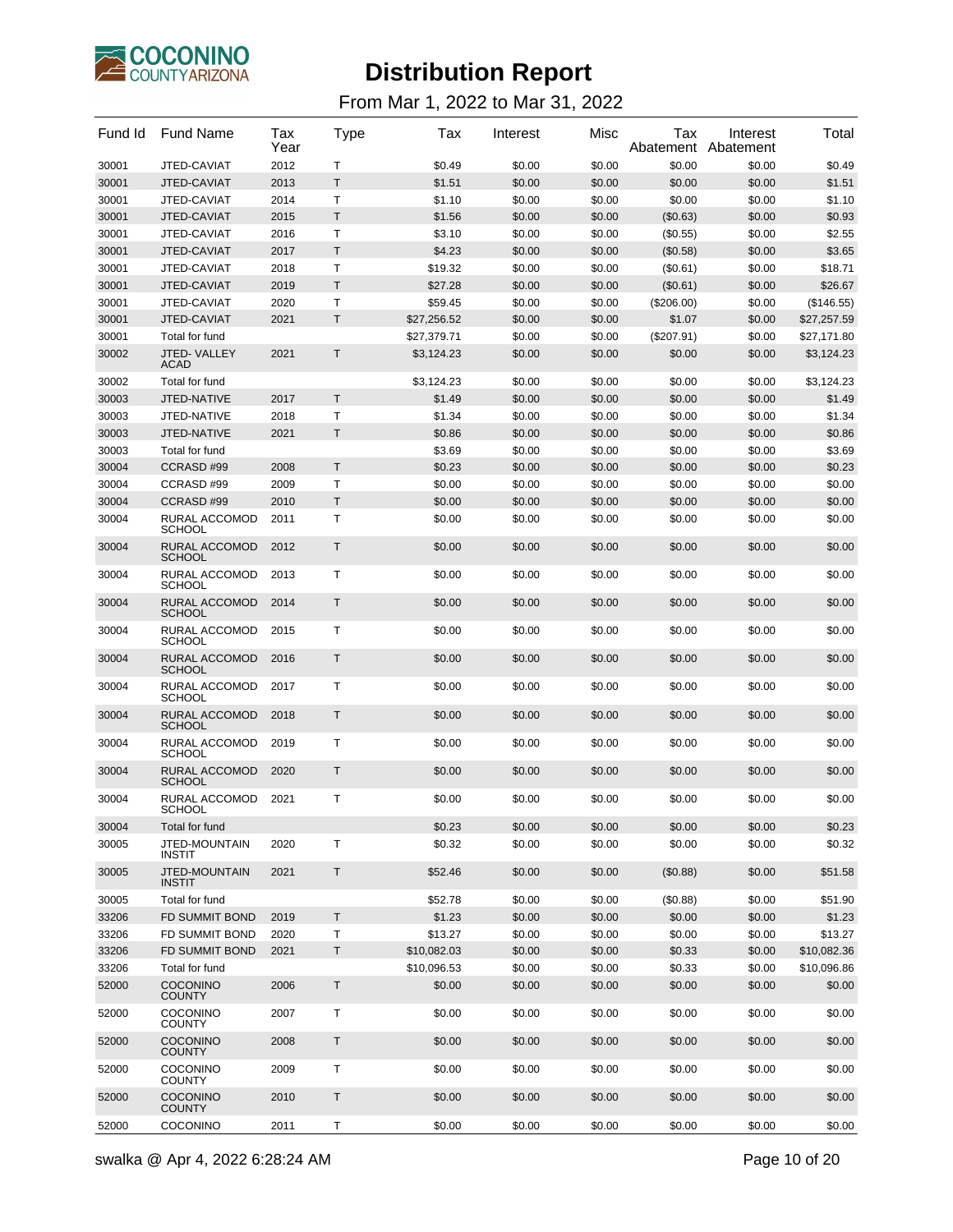

| Fund Id | <b>Fund Name</b>                                         | Tax<br>Year | Type   | Tax    | Interest | Misc   | Tax    | Interest<br>Abatement Abatement | Total  |
|---------|----------------------------------------------------------|-------------|--------|--------|----------|--------|--------|---------------------------------|--------|
|         | <b>COUNTY</b>                                            |             |        |        |          |        |        |                                 |        |
| 52000   | <b>COCONINO</b><br><b>COUNTY</b>                         | 2012        | T      | \$0.00 | \$0.00   | \$0.00 | \$0.00 | \$0.00                          | \$0.00 |
| 52000   | <b>COCONINO</b><br><b>COUNTY</b>                         | 2013        | Т      | \$0.00 | \$0.00   | \$0.00 | \$0.00 | \$0.00                          | \$0.00 |
| 52000   | <b>COCONINO</b><br><b>COUNTY</b>                         | 2014        | Τ      | \$0.00 | \$0.00   | \$0.00 | \$0.00 | \$0.00                          | \$0.00 |
| 52000   | <b>COCONINO</b><br><b>COUNTY</b>                         | 2015        | Т      | \$0.00 | \$0.00   | \$0.00 | \$0.00 | \$0.00                          | \$0.00 |
| 52000   | <b>COCONINO</b><br><b>COUNTY</b>                         | 2016        | Τ      | \$0.00 | \$0.00   | \$0.00 | \$0.00 | \$0.00                          | \$0.00 |
| 52000   | <b>COCONINO</b><br><b>COUNTY</b>                         | 2017        | Т      | \$0.00 | \$0.00   | \$0.00 | \$0.00 | \$0.00                          | \$0.00 |
| 52000   | <b>COCONINO</b><br><b>COUNTY</b>                         | 2018        | Τ      | \$0.00 | \$0.00   | \$0.00 | \$0.00 | \$0.00                          | \$0.00 |
| 52000   | <b>COCONINO</b><br><b>COUNTY</b>                         | 2019        | Т      | \$0.00 | \$0.00   | \$0.00 | \$0.00 | \$0.00                          | \$0.00 |
| 52000   | <b>COCONINO</b><br><b>COUNTY</b>                         | 2020        | Τ      | \$0.00 | \$0.00   | \$0.00 | \$0.00 | \$0.00                          | \$0.00 |
| 52000   | <b>COCONINO</b><br><b>COUNTY</b>                         | 2021        | Т      | \$0.00 | \$0.00   | \$0.00 | \$0.00 | \$0.00                          | \$0.00 |
| 52000   | Total for fund                                           |             |        | \$0.00 | \$0.00   | \$0.00 | \$0.00 | \$0.00                          | \$0.00 |
| 52001   | <b>STATE SCHOOL</b><br><b>TAX</b><br>EQUALIZATION        | 2006        | Т      | \$0.00 | \$0.00   | \$0.00 | \$0.00 | \$0.00                          | \$0.00 |
| 52001   | <b>STATE SCHOOL</b><br>TAX<br><b>EQUALIZATION</b>        | 2007        | Τ      | \$0.00 | \$0.00   | \$0.00 | \$0.00 | \$0.00                          | \$0.00 |
| 52001   | <b>STATE SCHOOL</b><br><b>TAX</b><br><b>EQUALIZATION</b> | 2008        | Т      | \$0.00 | \$0.00   | \$0.00 | \$0.00 | \$0.00                          | \$0.00 |
| 52001   | <b>STATE SCHOOL</b><br><b>TAX</b><br><b>EQUALIZATION</b> | 2009        | T      | \$0.00 | \$0.00   | \$0.00 | \$0.00 | \$0.00                          | \$0.00 |
| 52001   | <b>STATE SCHOOL</b><br><b>TAX</b><br><b>EQUALIZATION</b> | 2010        | Т      | \$0.00 | \$0.00   | \$0.00 | \$0.00 | \$0.00                          | \$0.00 |
| 52001   | <b>ST SCHL</b><br><b>EQUALIZATION</b>                    | 2011        | Τ      | \$0.00 | \$0.00   | \$0.00 | \$0.00 | \$0.00                          | \$0.00 |
| 52001   | <b>STATE SCHOOL</b><br><b>TAX</b><br>EQUALIZATION        | 2012        | т      | \$0.00 | \$0.00   | \$0.00 | \$0.00 | \$0.00                          | \$0.00 |
| 52001   | <b>STATE SCHOOL</b><br><b>TAX</b><br><b>EQUALIZATION</b> | 2013        | Τ      | \$0.00 | \$0.00   | \$0.00 | \$0.00 | \$0.00                          | \$0.00 |
| 52001   | <b>STATE SCHOOL</b><br>TAX                               | 2014        | т      | \$0.00 | \$0.00   | \$0.00 | \$0.00 | \$0.00                          | \$0.00 |
| 52001   | <b>EQUALIZATION</b><br>STATE SCHOOL                      | 2015        | Т      | \$0.00 | \$0.00   | \$0.00 | \$0.00 | \$0.00                          | \$0.00 |
|         | <b>TAX</b><br><b>EQUALIZATION</b>                        |             |        |        |          |        |        |                                 |        |
| 52001   | STATE SCHOOL<br>TAX<br>EQUALIZATION                      | 2016        | Τ      | \$0.00 | \$0.00   | \$0.00 | \$0.00 | \$0.00                          | \$0.00 |
| 52001   | STATE SCHOOL<br><b>TAX</b><br><b>EQUALIZATION</b>        | 2017        | Τ      | \$0.00 | \$0.00   | \$0.00 | \$0.00 | \$0.00                          | \$0.00 |
| 52001   | STATE SCHOOL<br><b>TAX</b><br>EQUALIZATION               | 2018        | т      | \$0.00 | \$0.00   | \$0.00 | \$0.00 | \$0.00                          | \$0.00 |
| 52001   | <b>STATE SCHOOL</b><br><b>TAX</b><br><b>EQUALIZATION</b> | 2019        | Τ      | \$0.00 | \$0.00   | \$0.00 | \$0.00 | \$0.00                          | \$0.00 |
| 52001   | STATE SCHOOL<br>TAX<br><b>EQUALIZATION</b>               | 2020        | Τ      | \$0.00 | \$0.00   | \$0.00 | \$0.00 | \$0.00                          | \$0.00 |
| 52001   | <b>STATE SCHOOL</b><br><b>TAX</b><br><b>EQUALIZATION</b> | 2021        | $\top$ | \$0.00 | \$0.00   | \$0.00 | \$0.00 | \$0.00                          | \$0.00 |
| 52001   | Total for fund                                           |             |        | \$0.00 | \$0.00   | \$0.00 | \$0.00 | \$0.00                          | \$0.00 |
| 54151   | CITY OF<br><b>FLAGSTAFF</b>                              | 2006        | $\top$ | \$9.28 | \$0.00   | \$0.00 | \$0.00 | \$0.00                          | \$9.28 |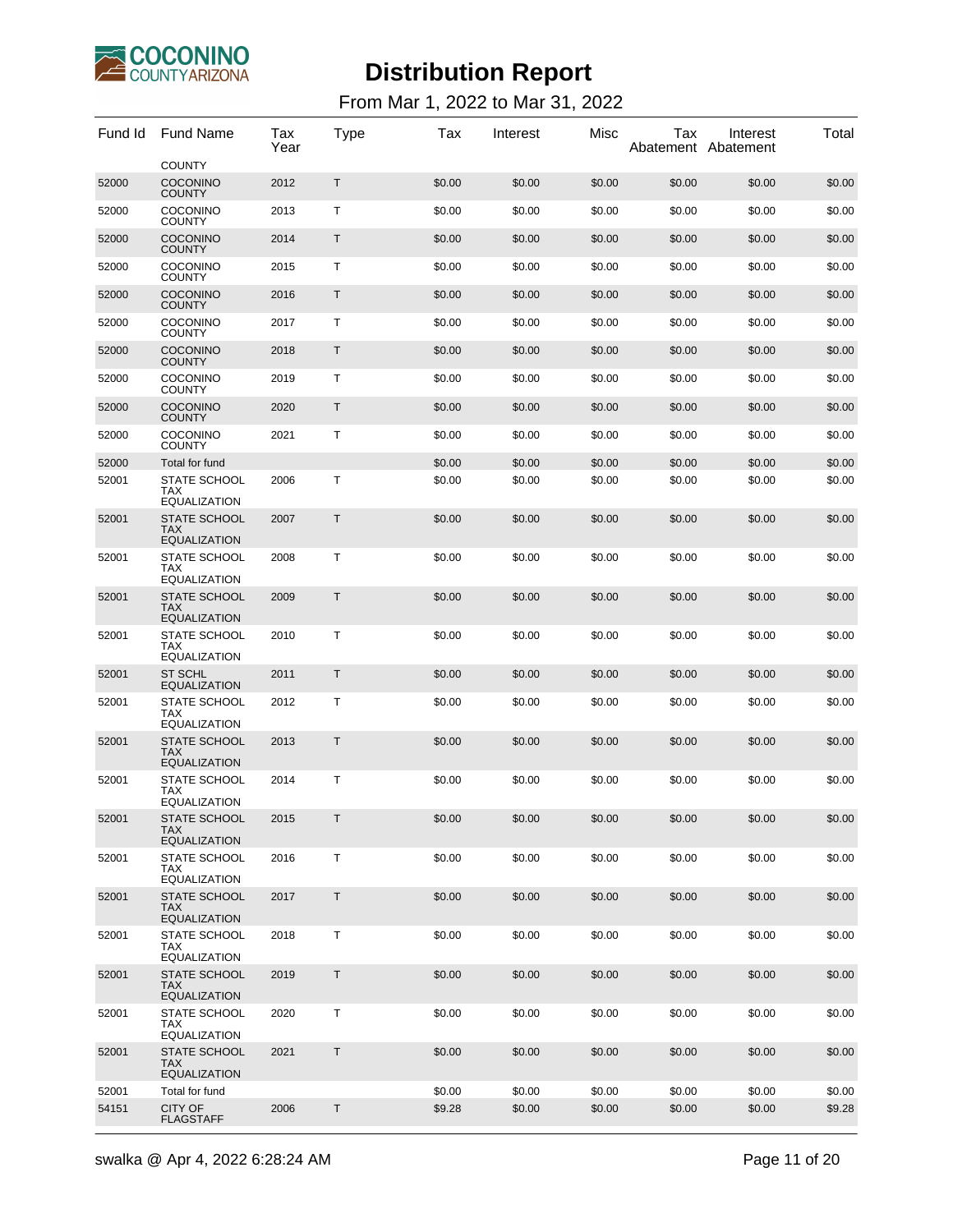

| Fund Id | <b>Fund Name</b>                   | Tax<br>Year | Type         | Tax          | Interest | Misc   | Tax<br>Abatement | Interest<br>Abatement | Total        |
|---------|------------------------------------|-------------|--------------|--------------|----------|--------|------------------|-----------------------|--------------|
| 54151   | <b>CITY OF</b><br><b>FLAGSTAFF</b> | 2007        | Т            | \$15.43      | \$0.00   | \$0.00 | \$0.00           | \$0.00                | \$15.43      |
| 54151   | <b>CITY OF</b><br><b>FLAGSTAFF</b> | 2008        | Т            | \$16.40      | \$0.00   | \$0.00 | \$0.00           | \$0.00                | \$16.40      |
| 54151   | <b>CITY OF</b><br><b>FLAGSTAFF</b> | 2009        | Т            | \$16.40      | \$0.00   | \$0.00 | \$0.00           | \$0.00                | \$16.40      |
| 54151   | <b>CITY OF</b><br><b>FLAGSTAFF</b> | 2010        | Τ            | \$0.00       | \$0.00   | \$0.00 | \$0.00           | \$0.00                | \$0.00       |
| 54151   | <b>CITY OF</b><br><b>FLAGSTAFF</b> | 2017        | Т            | \$6.16       | \$0.00   | \$0.00 | \$0.00           | \$0.00                | \$6.16       |
| 54151   | <b>CITY OF</b><br><b>FLAGSTAFF</b> | 2018        | Т            | \$222.17     | \$0.00   | \$0.00 | \$0.00           | \$0.00                | \$222.17     |
| 54151   | <b>CITY OF</b><br><b>FLAGSTAFF</b> | 2019        | Т            | \$177.61     | \$0.00   | \$0.00 | \$0.00           | \$0.00                | \$177.61     |
| 54151   | <b>CITY OF</b><br><b>FLAGSTAFF</b> | 2020        | Τ            | \$157.46     | \$0.00   | \$0.00 | $(\$45.43)$      | \$0.00                | \$112.03     |
| 54151   | <b>CITY OF</b><br><b>FLAGSTAFF</b> | 2021        | Т            | \$234,549.10 | \$0.00   | \$0.00 | \$0.00           | \$0.00                | \$234,549.10 |
| 54151   | Total for fund                     |             |              | \$235,170.01 | \$0.00   | \$0.00 | (\$45.43)        | \$0.00                | \$235,124.58 |
| 54152   | <b>TOWN OF</b><br><b>FREDONIA</b>  | 2020        | Т            | \$0.00       | \$0.00   | \$0.00 | \$0.00           | \$0.00                | \$0.00       |
| 54152   | <b>TOWN OF</b><br><b>FREDONIA</b>  | 2021        | $\mathsf{T}$ | \$0.00       | \$0.00   | \$0.00 | \$0.00           | \$0.00                | \$0.00       |
| 54152   | Total for fund                     |             |              | \$0.00       | \$0.00   | \$0.00 | \$0.00           | \$0.00                | \$0.00       |
| 54153   | <b>CITY OF WILLIAMS</b>            | 2020        | $\mathsf{T}$ | \$0.00       | \$0.00   | \$0.00 | \$0.00           | \$0.00                | \$0.00       |
| 54153   | <b>CITY OF WILLIAMS</b>            | 2021        | Т            | \$0.00       | \$0.00   | \$0.00 | \$0.00           | \$0.00                | \$0.00       |
| 54153   | Total for fund                     |             |              | \$0.00       | \$0.00   | \$0.00 | \$0.00           | \$0.00                | \$0.00       |
| 54156   | <b>CITY OF PAGE</b>                | 2017        | Т            | \$0.00       | \$0.00   | \$0.00 | \$0.00           | \$0.00                | \$0.00       |
| 54156   | <b>CITY OF PAGE</b>                | 2018        | Τ            | \$0.00       | \$0.00   | \$0.00 | \$0.00           | \$0.00                | \$0.00       |
| 54156   | CITY OF PAGE                       | 2019        | т            | \$0.00       | \$0.00   | \$0.00 | \$0.00           | \$0.00                | \$0.00       |
| 54156   | <b>CITY OF PAGE</b>                | 2020        | T            | \$0.00       | \$0.00   | \$0.00 | \$0.00           | \$0.00                | \$0.00       |
| 54156   | CITY OF PAGE                       | 2021        | Т            | \$0.00       | \$0.00   | \$0.00 | \$0.00           | \$0.00                | \$0.00       |
| 54156   | Total for fund                     |             |              | \$0.00       | \$0.00   | \$0.00 | \$0.00           | \$0.00                | \$0.00       |
| 54158   | <b>CITY OF SEDONA</b>              | 2021        | Т            | \$0.00       | \$0.00   | \$0.00 | \$0.00           | \$0.00                | \$0.00       |
| 54158   | Total for fund                     |             |              | \$0.00       | \$0.00   | \$0.00 | \$0.00           | \$0.00                | \$0.00       |
| 54159   | <b>TOWN OF</b><br><b>TUSAYAN</b>   | 2021        | Τ            | \$0.00       | \$0.00   | \$0.00 | \$0.00           | \$0.00                | \$0.00       |
| 54159   | Total for fund                     |             |              | \$0.00       | \$0.00   | \$0.00 | \$0.00           | \$0.00                | \$0.00       |
| 57001   | SD #1 BUDGET<br><b>OVERRIDES</b>   | 2006        | Т            | \$6.08       | \$0.00   | \$0.00 | \$0.00           | \$0.00                | \$6.08       |
| 57001   | SD #1 BUDGET<br><b>OVERRIDES</b>   | 2007        | Τ            | \$8.86       | \$0.00   | \$0.00 | \$0.00           | \$0.00                | \$8.86       |
| 57001   | SD #1 BUDGET<br><b>OVERRIDES</b>   | 2008        | т            | \$11.10      | \$0.00   | \$0.00 | \$0.00           | \$0.00                | \$11.10      |
| 57001   | SD #1 BUDGET<br><b>OVERRIDES</b>   | 2009        | Τ            | \$9.13       | \$0.00   | \$0.00 | \$0.00           | \$0.00                | \$9.13       |
| 57001   | SD #1 BUDGET<br><b>OVERRIDES</b>   | 2010        | т            | \$2.48       | \$0.00   | \$0.00 | \$0.00           | \$0.00                | \$2.48       |
| 57001   | SD#1 BUDGET<br><b>OVERRIDES</b>    | 2011        | T            | \$2.68       | \$0.00   | \$0.00 | \$0.00           | \$0.00                | \$2.68       |
| 57001   | SD#1 BUDGET<br><b>OVERRIDES</b>    | 2012        | Τ            | \$2.67       | \$0.00   | \$0.00 | \$0.00           | \$0.00                | \$2.67       |
| 57001   | SD#1 BUDGET<br><b>OVERRIDES</b>    | 2013        | T            | \$2.37       | \$0.00   | \$0.00 | \$0.00           | \$0.00                | \$2.37       |
| 57001   | SD#1 BUDGET<br><b>OVERRIDES</b>    | 2014        | Τ            | \$5.05       | \$0.00   | \$0.00 | \$0.00           | \$0.00                | \$5.05       |
| 57001   | SD#1 BUDGET<br><b>OVERRIDES</b>    | 2015        | T            | \$2.86       | \$0.00   | \$0.00 | (\$9.20)         | \$0.00                | (\$6.34)     |
| 57001   | SD#1 BUDGET<br><b>OVERRIDES</b>    | 2016        | Τ            | \$26.96      | \$0.00   | \$0.00 | (\$8.12)         | \$0.00                | \$18.84      |
| 57001   | SD#1 BUDGET<br><b>OVERRIDES</b>    | 2017        | T            | \$32.01      | \$0.00   | \$0.00 | (\$8.24)         | \$0.00                | \$23.77      |
| 57001   | SD#1 BUDGET<br><b>OVERRIDES</b>    | 2018        | Τ            | \$190.03     | \$0.00   | \$0.00 | (\$8.59)         | \$0.00                | \$181.44     |
| 57001   | SD#1 BUDGET<br><b>OVERRIDES</b>    | 2019        | Τ            | \$147.31     | \$0.00   | \$0.00 | (\$8.11)         | \$0.00                | \$139.20     |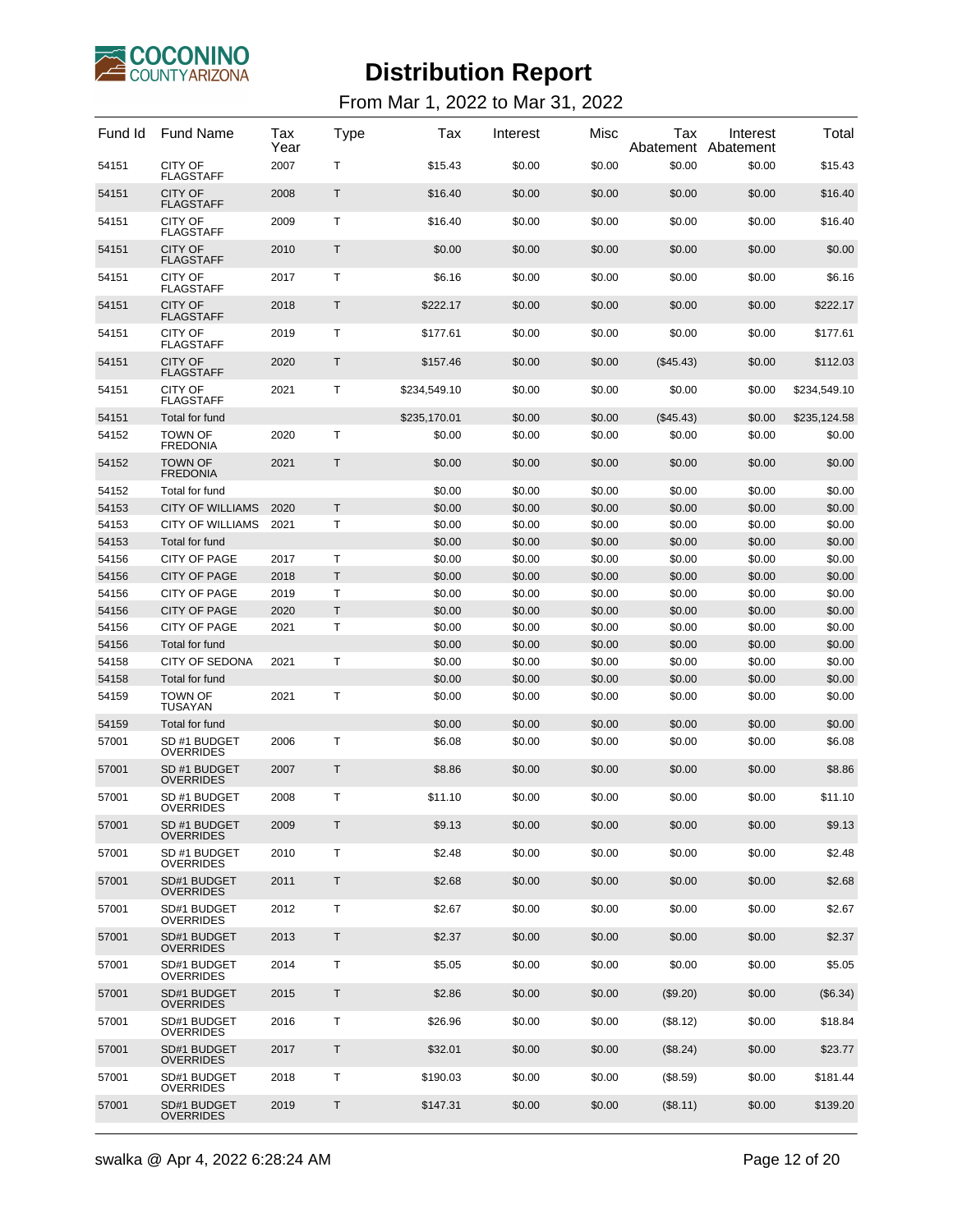

| Fund Id  | <b>Fund Name</b>                             | Tax<br>Year | Type | Tax          | Interest | Misc   | Tax          | Interest<br>Abatement Abatement | Total        |
|----------|----------------------------------------------|-------------|------|--------------|----------|--------|--------------|---------------------------------|--------------|
| 57001    | SD#1 BUDGET<br><b>OVERRIDES</b>              | 2020        | т    | \$174.76     | \$0.00   | \$0.00 | (\$2,631.47) | \$0.00                          | (\$2,456.71) |
| 57001    | SD#1 BUDGET<br><b>OVERRIDES</b>              | 2021        | Т    | \$260,818.96 | \$0.00   | \$0.00 | \$19.05      | \$0.00                          | \$260,838.01 |
| 57001    | Total for fund                               |             |      | \$261,443.31 | \$0.00   | \$0.00 | (\$2,654.68) | \$0.00                          | \$258,788.63 |
| 57001 SE | SD#1<br><b>DESEGREGATION</b>                 | 2018        | Τ    | \$49.53      | \$0.00   | \$0.00 | (\$2.24)     | \$0.00                          | \$47.29      |
| 57001_SE | SD#1<br><b>DESEGREGATION -</b><br>DO NOT USE | 2019        | Τ    | \$0.00       | \$0.00   | \$0.00 | \$0.00       | \$0.00                          | \$0.00       |
| 57001 SE | SD#1<br><b>DESEGREGATION</b>                 | 2021        | Τ    | \$69,110.56  | \$0.00   | \$0.00 | \$5.04       | \$0.00                          | \$69,115.60  |
| 57001_SE | Total for fund                               |             |      | \$69,160.09  | \$0.00   | \$0.00 | \$2.80       | \$0.00                          | \$69,162.89  |
| 57002    | SD #2 BUDGET<br><b>OVERRIDES</b>             | 2008        | Τ    | \$1.53       | \$0.00   | \$0.00 | \$0.00       | \$0.00                          | \$1.53       |
| 57002    | SD #2 BUDGET<br><b>OVERRIDES</b>             | 2009        | т    | \$1.63       | \$0.00   | \$0.00 | \$0.00       | \$0.00                          | \$1.63       |
| 57002    | SD #2 BUDGET<br><b>OVERRIDES</b>             | 2010        | Τ    | \$1.77       | \$0.00   | \$0.00 | \$0.00       | \$0.00                          | \$1.77       |
| 57002    | SD#2 BUDGET<br><b>OVERRIDES</b>              | 2011        | т    | \$1.97       | \$0.00   | \$0.00 | \$0.00       | \$0.00                          | \$1.97       |
| 57002    | SD#2 BUDGET<br><b>OVERRIDES</b>              | 2012        | Τ    | \$2.03       | \$0.00   | \$0.00 | \$0.00       | \$0.00                          | \$2.03       |
| 57002    | SD#2 BUDGET<br><b>OVERRIDES</b>              | 2013        | т    | \$9.24       | \$0.00   | \$0.00 | \$0.00       | \$0.00                          | \$9.24       |
| 57002    | SD#2 BUDGET<br><b>OVERRIDES</b>              | 2014        | Τ    | \$5.57       | \$0.00   | \$0.00 | \$0.00       | \$0.00                          | \$5.57       |
| 57002    | SD#2 BUDGET<br><b>OVERRIDES</b>              | 2015        | т    | \$10.80      | \$0.00   | \$0.00 | \$0.00       | \$0.00                          | \$10.80      |
| 57002    | SD#2 BUDGET<br><b>OVERRIDES</b>              | 2016        | Τ    | \$9.89       | \$0.00   | \$0.00 | \$0.00       | \$0.00                          | \$9.89       |
| 57002    | SD#2 BUDGET<br><b>OVERRIDES</b>              | 2017        | т    | \$12.18      | \$0.00   | \$0.00 | \$0.00       | \$0.00                          | \$12.18      |
| 57002    | SD#2 BUDGET<br><b>OVERRIDES</b>              | 2018        | Τ    | \$13.90      | \$0.00   | \$0.00 | \$0.00       | \$0.00                          | \$13.90      |
| 57002    | SD#2 BUDGET<br><b>OVERRIDES</b>              | 2019        | т    | \$20.97      | \$0.00   | \$0.00 | \$0.00       | \$0.00                          | \$20.97      |
| 57002    | SD#2 BUDGET<br><b>OVERRIDES</b>              | 2020        | Τ    | \$157.74     | \$0.00   | \$0.00 | \$0.00       | \$0.00                          | \$157.74     |
| 57002    | SD#2 BUDGET<br><b>OVERRIDES</b>              | 2021        | т    | \$9,946.34   | \$0.00   | \$0.00 | \$0.00       | \$0.00                          | \$9,946.34   |
| 57002    | Total for fund                               |             |      | \$10,195.56  | \$0.00   | \$0.00 | \$0.00       | \$0.00                          | \$10.195.56  |
| 57004    | SD#4 BUDGET<br><b>OVERRIDES</b>              | 2021        | т    | \$3,640.84   | \$0.00   | \$0.00 | \$0.00       | \$0.00                          | \$3,640.84   |
| 57004    | Total for fund                               |             |      | \$3,640.84   | \$0.00   | \$0.00 | \$0.00       | \$0.00                          | \$3,640.84   |
| 57005    | SD#5 BUDGET<br><b>OVERRIDES</b>              | 2021        | т    | \$0.00       | \$0.00   | \$0.00 | \$0.00       | \$0.00                          | \$0.00       |
| 57005    | Total for fund                               |             |      | \$0.00       | \$0.00   | \$0.00 | \$0.00       | \$0.00                          | \$0.00       |
| 57006    | SD#6 BUDGET<br><b>OVERRIDES</b>              | 2020        | T.   | \$0.00       | \$0.00   | \$0.00 | \$0.00       | \$0.00                          | \$0.00       |
| 57006    | SD#6 BUDGET<br><b>OVERRIDES</b>              | 2021        | T    | \$0.00       | \$0.00   | \$0.00 | \$0.00       | \$0.00                          | \$0.00       |
| 57006    | Total for fund                               |             |      | \$0.00       | \$0.00   | \$0.00 | \$0.00       | \$0.00                          | \$0.00       |
| 57009    | SD#9 BUDGET<br><b>OVERRIDES</b>              | 2021        | T    | \$7,110.80   | \$0.00   | \$0.00 | \$0.00       | \$0.00                          | \$7,110.80   |
| 57009    | Total for fund                               |             |      | \$7,110.80   | \$0.00   | \$0.00 | \$0.00       | \$0.00                          | \$7,110.80   |
| 57010    | SD#10 BUDGET<br><b>OVERRIDES</b>             | 2013        | T    | \$0.00       | \$0.00   | \$0.00 | \$0.00       | \$0.00                          | \$0.00       |
| 57010    | SD#10 BUDGET<br><b>OVERRIDES</b>             | 2014        | т    | \$0.00       | \$0.00   | \$0.00 | \$0.00       | \$0.00                          | \$0.00       |
| 57010    | SD#10 BUDGET<br><b>OVERRIDES</b>             | 2015        | Τ    | \$0.00       | \$0.00   | \$0.00 | \$0.00       | \$0.00                          | \$0.00       |
| 57010    | SD#10 BUDGET<br><b>OVERRIDES</b>             | 2016        | т    | \$0.00       | \$0.00   | \$0.00 | \$0.00       | \$0.00                          | \$0.00       |
| 57010    | SD#10 BUDGET<br><b>OVERRIDES</b>             | 2017        | Τ    | \$0.00       | \$0.00   | \$0.00 | \$0.00       | \$0.00                          | \$0.00       |
| 57010    | SD#10 BUDGET<br><b>OVERRIDES</b>             | 2018        | т    | \$0.00       | \$0.00   | \$0.00 | \$0.00       | \$0.00                          | \$0.00       |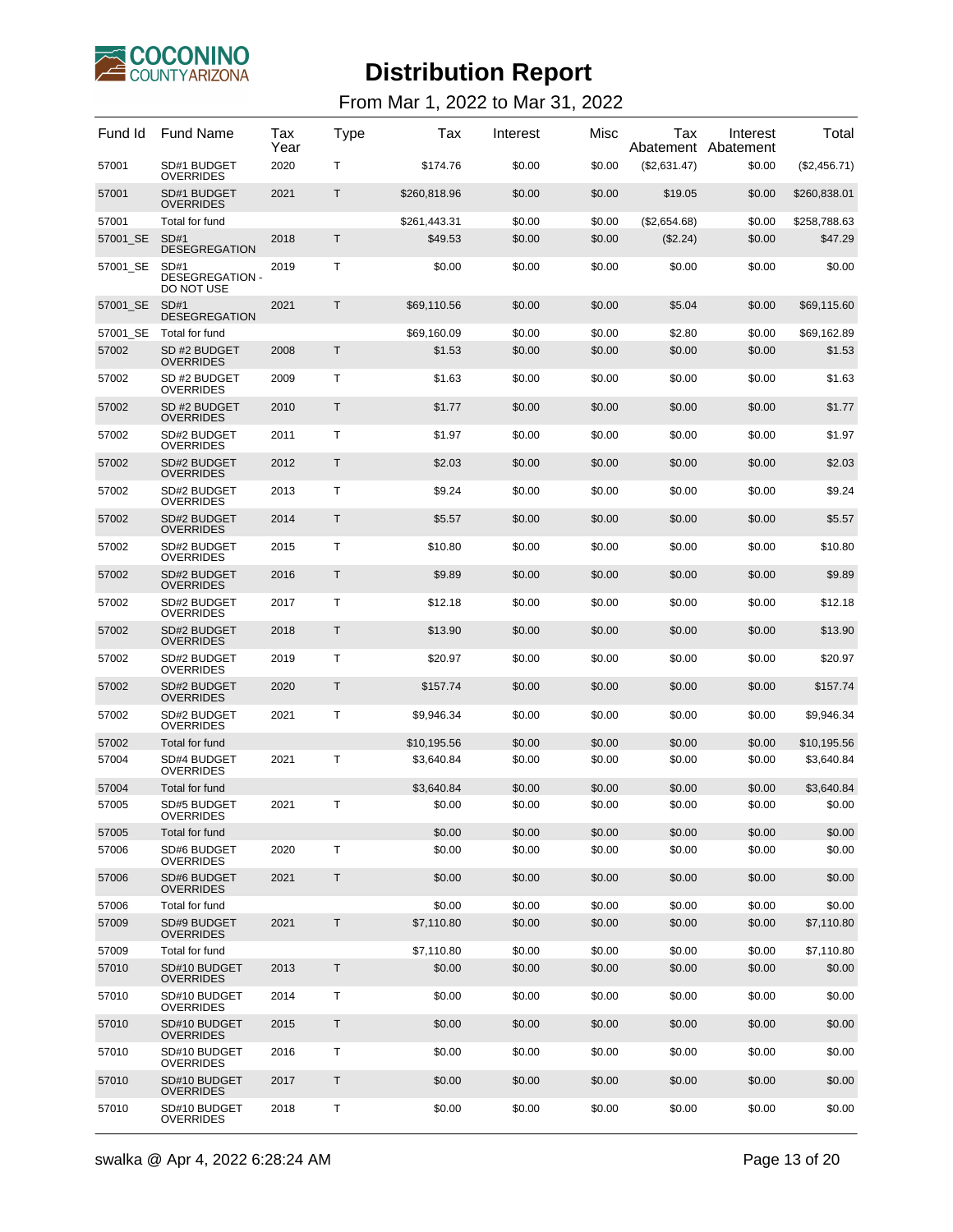

| Fund Id | <b>Fund Name</b>                   | Tax<br>Year | Type         | Tax     | Interest | Misc   | Tax<br>Abatement | Interest<br>Abatement | Total   |
|---------|------------------------------------|-------------|--------------|---------|----------|--------|------------------|-----------------------|---------|
| 57010   | SD#10 BUDGET<br><b>OVERRIDES</b>   | 2019        | Τ            | \$0.00  | \$0.00   | \$0.00 | \$0.00           | \$0.00                | \$0.00  |
| 57010   | SD#10 BUDGET<br><b>OVERRIDES</b>   | 2020        | Т            | \$0.00  | \$0.00   | \$0.00 | \$0.00           | \$0.00                | \$0.00  |
| 57010   | SD#10 BUDGET<br><b>OVERRIDES</b>   | 2021        | Τ            | \$0.00  | \$0.00   | \$0.00 | \$0.00           | \$0.00                | \$0.00  |
| 57010   | Total for fund                     |             |              | \$0.00  | \$0.00   | \$0.00 | \$0.00           | \$0.00                | \$0.00  |
| 57015   | SD#15 BUDGET<br><b>OVERRIDES</b>   | 2017        | $\mathsf{T}$ | \$0.00  | \$0.00   | \$0.00 | \$0.00           | \$0.00                | \$0.00  |
| 57015   | SD#15 BUDGET<br><b>OVERRIDES</b>   | 2018        | Т            | \$0.00  | \$0.00   | \$0.00 | \$0.00           | \$0.00                | \$0.00  |
| 57015   | SD#15 BUDGET<br><b>OVERRIDES</b>   | 2021        | T            | \$0.00  | \$0.00   | \$0.00 | \$0.00           | \$0.00                | \$0.00  |
| 57015   | Total for fund                     |             |              | \$0.00  | \$0.00   | \$0.00 | \$0.00           | \$0.00                | \$0.00  |
| 57016   | SD#8 BUDGET<br><b>OVERRIDES</b>    | 2017        | $\mathsf{T}$ | \$0.00  | \$0.00   | \$0.00 | \$0.00           | \$0.00                | \$0.00  |
| 57016   | SD#8 BUDGET<br><b>OVERRIDES</b>    | 2018        | Т            | \$0.00  | \$0.00   | \$0.00 | \$0.00           | \$0.00                | \$0.00  |
| 57016   | SD#8 BUDGET<br><b>OVERRIDES</b>    | 2019        | Τ            | \$0.00  | \$0.00   | \$0.00 | \$0.00           | \$0.00                | \$0.00  |
| 57016   | SD#8 BUDGET<br><b>OVERRIDES</b>    | 2020        | Т            | \$0.00  | \$0.00   | \$0.00 | \$0.00           | \$0.00                | \$0.00  |
| 57016   | SD#8 BUDGET<br><b>OVERRIDES</b>    | 2021        | $\mathsf{T}$ | \$0.00  | \$0.00   | \$0.00 | \$0.00           | \$0.00                | \$0.00  |
| 57016   | Total for fund                     |             |              | \$0.00  | \$0.00   | \$0.00 | \$0.00           | \$0.00                | \$0.00  |
| 57031   | SD#31 BUDGET<br><b>OVERRIDES</b>   | 2020        | $\mathsf{T}$ | \$0.00  | \$0.00   | \$0.00 | \$0.00           | \$0.00                | \$0.00  |
| 57031   | SD#31 BUDGET<br><b>OVERRIDES</b>   | 2021        | Т            | \$0.00  | \$0.00   | \$0.00 | \$0.00           | \$0.00                | \$0.00  |
| 57031   | Total for fund                     |             |              | \$0.00  | \$0.00   | \$0.00 | \$0.00           | \$0.00                | \$0.00  |
| 57990   | SD#5 MINIMUM<br><b>SCHOOL TAX</b>  | 2021        | Т            | \$0.00  | \$0.00   | \$0.00 | \$0.00           | \$0.00                | \$0.00  |
| 57990   | Total for fund                     |             |              | \$0.00  | \$0.00   | \$0.00 | \$0.00           | \$0.00                | \$0.00  |
| 57991   | SD#9 MINIMUM<br><b>SCHOOL TAX</b>  | 2021        | Т            | \$0.00  | \$0.00   | \$0.00 | \$0.00           | \$0.00                | \$0.00  |
| 57991   | Total for fund                     |             |              | \$0.00  | \$0.00   | \$0.00 | \$0.00           | \$0.00                | \$0.00  |
| 58150   | <b>COMMUNITY</b><br><b>COLLEGE</b> | 2006        | $\mathsf{T}$ | \$1.50  | \$0.00   | \$0.00 | \$0.00           | \$0.00                | \$1.50  |
| 58150   | <b>COMMUNITY</b><br><b>COLLEGE</b> | 2007        | Τ            | \$2.12  | \$0.00   | \$0.00 | \$0.00           | \$0.00                | \$2.12  |
| 58150   | <b>COMMUNITY</b><br><b>COLLEGE</b> | 2008        | Т            | \$2.44  | \$0.00   | \$0.00 | \$0.00           | \$0.00                | \$2.44  |
| 58150   | <b>COMMUNITY</b><br><b>COLLEGE</b> | 2009        | Τ            | \$2.64  | \$0.00   | \$0.00 | \$0.00           | \$0.00                | \$2.64  |
| 58150   | <b>COMMUNITY</b><br><b>COLLEGE</b> | 2010        | T            | \$0.94  | \$0.00   | \$0.00 | \$0.00           | \$0.00                | \$0.94  |
| 58150   | <b>COMMUNITY</b><br><b>COLLEGE</b> | 2011        | Т            | \$1.06  | \$0.00   | \$0.00 | \$0.00           | \$0.00                | \$1.06  |
| 58150   | <b>COMMUNITY</b><br><b>COLLEGE</b> | 2012        | Τ            | \$1.03  | \$0.00   | \$0.00 | \$0.00           | \$0.00                | \$1.03  |
| 58150   | <b>COMMUNITY</b><br><b>COLLEGE</b> | 2013        | Τ            | \$4.35  | \$0.00   | \$0.00 | \$0.00           | \$0.00                | \$4.35  |
| 58150   | <b>COMMUNITY</b><br><b>COLLEGE</b> | 2014        | Τ            | \$4.76  | \$0.00   | \$0.00 | \$0.00           | \$0.00                | \$4.76  |
| 58150   | <b>COMMUNITY</b><br><b>COLLEGE</b> | 2015        | T            | \$5.90  | \$0.00   | \$0.00 | (\$1.57)         | \$0.00                | \$4.33  |
| 58150   | <b>COMMUNITY</b><br><b>COLLEGE</b> | 2016        | Τ            | \$10.36 | \$0.00   | \$0.00 | (\$1.44)         | \$0.00                | \$8.92  |
| 58150   | <b>COMMUNITY</b><br><b>COLLEGE</b> | 2017        | Τ            | \$17.61 | \$0.00   | \$0.00 | (\$1.53)         | \$0.00                | \$16.08 |
| 58150   | <b>COMMUNITY</b><br>COLLEGE        | 2018        | Τ            | \$52.54 | \$0.00   | \$0.00 | (\$1.48)         | \$0.00                | \$51.06 |
| 58150   | <b>COMMUNITY</b><br><b>COLLEGE</b> | 2019        | T            | \$0.00  | \$0.00   | \$0.00 | \$0.00           | \$0.00                | \$0.00  |
| 58150   | <b>COMMUNITY</b><br><b>COLLEGE</b> | 2020        | Τ            | \$0.00  | \$0.00   | \$0.00 | \$0.00           | \$0.00                | \$0.00  |
| 58150   | <b>COMMUNITY</b><br><b>COLLEGE</b> | 2021        | Τ            | \$0.00  | \$0.00   | \$0.00 | \$0.00           | \$0.00                | \$0.00  |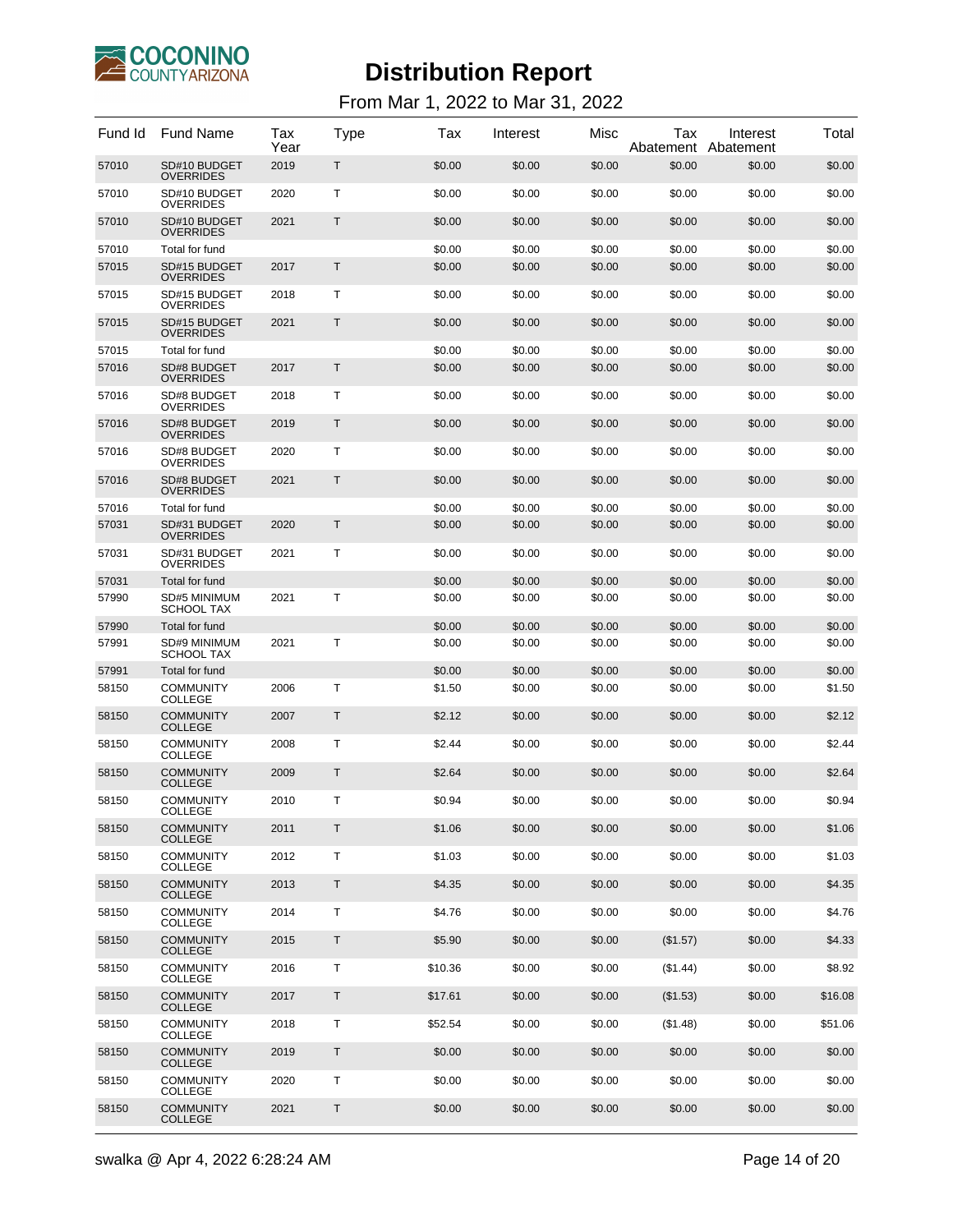

| Fund Id | <b>Fund Name</b>              | Tax<br>Year | Type | Tax      | Interest | Misc   | Tax      | Interest<br>Abatement Abatement | Total    |
|---------|-------------------------------|-------------|------|----------|----------|--------|----------|---------------------------------|----------|
| 58150   | Total for fund                |             |      | \$107.25 | \$0.00   | \$0.00 | (\$6.02) | \$0.00                          | \$101.23 |
| 67001   | SD #1 CLASS A<br><b>BONDS</b> | 2006        | T    | \$10.73  | \$0.00   | \$0.00 | \$0.00   | \$0.00                          | \$10.73  |
| 67001   | SD #1 CLASS A<br><b>BONDS</b> | 2007        | т    | \$14.90  | \$0.00   | \$0.00 | \$0.00   | \$0.00                          | \$14.90  |
| 67001   | SD #1 CLASS A<br><b>BONDS</b> | 2008        | T    | \$12.85  | \$0.00   | \$0.00 | \$0.00   | \$0.00                          | \$12.85  |
| 67001   | SD #1 CLASS A<br><b>BONDS</b> | 2009        | т    | \$7.98   | \$0.00   | \$0.00 | \$0.00   | \$0.00                          | \$7.98   |
| 67001   | SD #1 CLASS A<br><b>BONDS</b> | 2010        | T    | \$1.04   | \$0.00   | \$0.00 | \$0.00   | \$0.00                          | \$1.04   |
| 67001   | SD#1 CLASS A<br><b>BONDS</b>  | 2011        | т    | \$0.00   | \$0.00   | \$0.00 | \$0.00   | \$0.00                          | \$0.00   |
| 67001   | SD#1 CLASS A<br><b>BONDS</b>  | 2012        | T    | \$0.00   | \$0.00   | \$0.00 | \$0.00   | \$0.00                          | \$0.00   |
| 67001   | SD#1 CLASS A<br><b>BONDS</b>  | 2013        | т    | \$0.00   | \$0.00   | \$0.00 | \$0.00   | \$0.00                          | \$0.00   |
| 67001   | SD#1 CLASS A<br><b>BONDS</b>  | 2014        | T    | \$0.00   | \$0.00   | \$0.00 | \$0.00   | \$0.00                          | \$0.00   |
| 67001   | SD#1 CLASS A<br><b>BONDS</b>  | 2015        | т    | \$0.00   | \$0.00   | \$0.00 | \$0.00   | \$0.00                          | \$0.00   |
| 67001   | SD#1 CLASS A<br><b>BONDS</b>  | 2016        | T    | \$0.00   | \$0.00   | \$0.00 | \$0.00   | \$0.00                          | \$0.00   |
| 67001   | SD#1 CLASS A<br><b>BONDS</b>  | 2017        | т    | \$0.00   | \$0.00   | \$0.00 | \$0.00   | \$0.00                          | \$0.00   |
| 67001   | SD#1 CLASS A<br><b>BONDS</b>  | 2018        | T    | \$0.00   | \$0.00   | \$0.00 | \$0.00   | \$0.00                          | \$0.00   |
| 67001   | SD#1 CLASS A<br><b>BONDS</b>  | 2019        | т    | \$0.00   | \$0.00   | \$0.00 | \$0.00   | \$0.00                          | \$0.00   |
| 67001   | SD#1 CLASS A<br><b>BONDS</b>  | 2020        | T    | \$0.00   | \$0.00   | \$0.00 | \$0.00   | \$0.00                          | \$0.00   |
| 67001   | SD#1 CLASS A<br><b>BONDS</b>  | 2021        | Т    | \$0.00   | \$0.00   | \$0.00 | \$0.00   | \$0.00                          | \$0.00   |
| 67001   | Total for fund                |             |      | \$47.50  | \$0.00   | \$0.00 | \$0.00   | \$0.00                          | \$47.50  |
| 67002   | SD #2 CLASS A<br><b>BONDS</b> | 2008        | т    | \$1.80   | \$0.00   | \$0.00 | \$0.00   | \$0.00                          | \$1.80   |
| 67002   | SD #2 CLASS A<br><b>BONDS</b> | 2009        | Τ    | \$0.00   | \$0.00   | \$0.00 | \$0.00   | \$0.00                          | \$0.00   |
| 67002   | SD #2 CLASS A<br><b>BONDS</b> | 2010        | т    | \$0.00   | \$0.00   | \$0.00 | \$0.00   | \$0.00                          | \$0.00   |
| 67002   | SD#2 CLASS A<br><b>BONDS</b>  | 2011        | Τ    | \$0.00   | \$0.00   | \$0.00 | \$0.00   | \$0.00                          | \$0.00   |
| 67002   | SD#2 CLASS A<br><b>BONDS</b>  | 2012        | Τ    | \$0.00   | \$0.00   | \$0.00 | \$0.00   | \$0.00                          | \$0.00   |
| 67002   | SD#2 CLASS A<br><b>BONDS</b>  | 2013        | Τ    | \$0.00   | \$0.00   | \$0.00 | \$0.00   | \$0.00                          | \$0.00   |
| 67002   | SD#2 CLASS A<br><b>BONDS</b>  | 2014        | т    | \$0.00   | \$0.00   | \$0.00 | \$0.00   | \$0.00                          | \$0.00   |
| 67002   | SD#2 CLASS A<br><b>BONDS</b>  | 2015        | Τ    | \$0.00   | \$0.00   | \$0.00 | \$0.00   | \$0.00                          | \$0.00   |
| 67002   | SD#2 CLASS A<br><b>BONDS</b>  | 2016        | Τ    | \$0.00   | \$0.00   | \$0.00 | \$0.00   | \$0.00                          | \$0.00   |
| 67002   | SD#2 CLASS A<br><b>BONDS</b>  | 2017        | T    | \$0.00   | \$0.00   | \$0.00 | \$0.00   | \$0.00                          | \$0.00   |
| 67002   | SD#2 CLASS A<br><b>BONDS</b>  | 2018        | Τ    | \$0.00   | \$0.00   | \$0.00 | \$0.00   | \$0.00                          | \$0.00   |
| 67002   | SD#2 CLASS A<br><b>BONDS</b>  | 2019        | T    | \$0.00   | \$0.00   | \$0.00 | \$0.00   | \$0.00                          | \$0.00   |
| 67002   | SD#2 CLASS A<br><b>BONDS</b>  | 2020        | Т    | \$0.00   | \$0.00   | \$0.00 | \$0.00   | \$0.00                          | \$0.00   |
| 67002   | SD#2 CLASS A<br><b>BONDS</b>  | 2021        | T    | \$0.00   | \$0.00   | \$0.00 | \$0.00   | \$0.00                          | \$0.00   |
| 67002   | Total for fund                |             |      | \$1.80   | \$0.00   | \$0.00 | \$0.00   | \$0.00                          | \$1.80   |
| 67004   | SD#4 CLASS A<br><b>BONDS</b>  | 2021        | T    | \$0.00   | \$0.00   | \$0.00 | \$0.00   | \$0.00                          | \$0.00   |
| 67004   | Total for fund                |             |      | \$0.00   | \$0.00   | \$0.00 | \$0.00   | \$0.00                          | \$0.00   |
| 67005   | SD#5 CLASS A<br><b>BONDS</b>  | 2021        | T    | \$0.00   | \$0.00   | \$0.00 | \$0.00   | \$0.00                          | \$0.00   |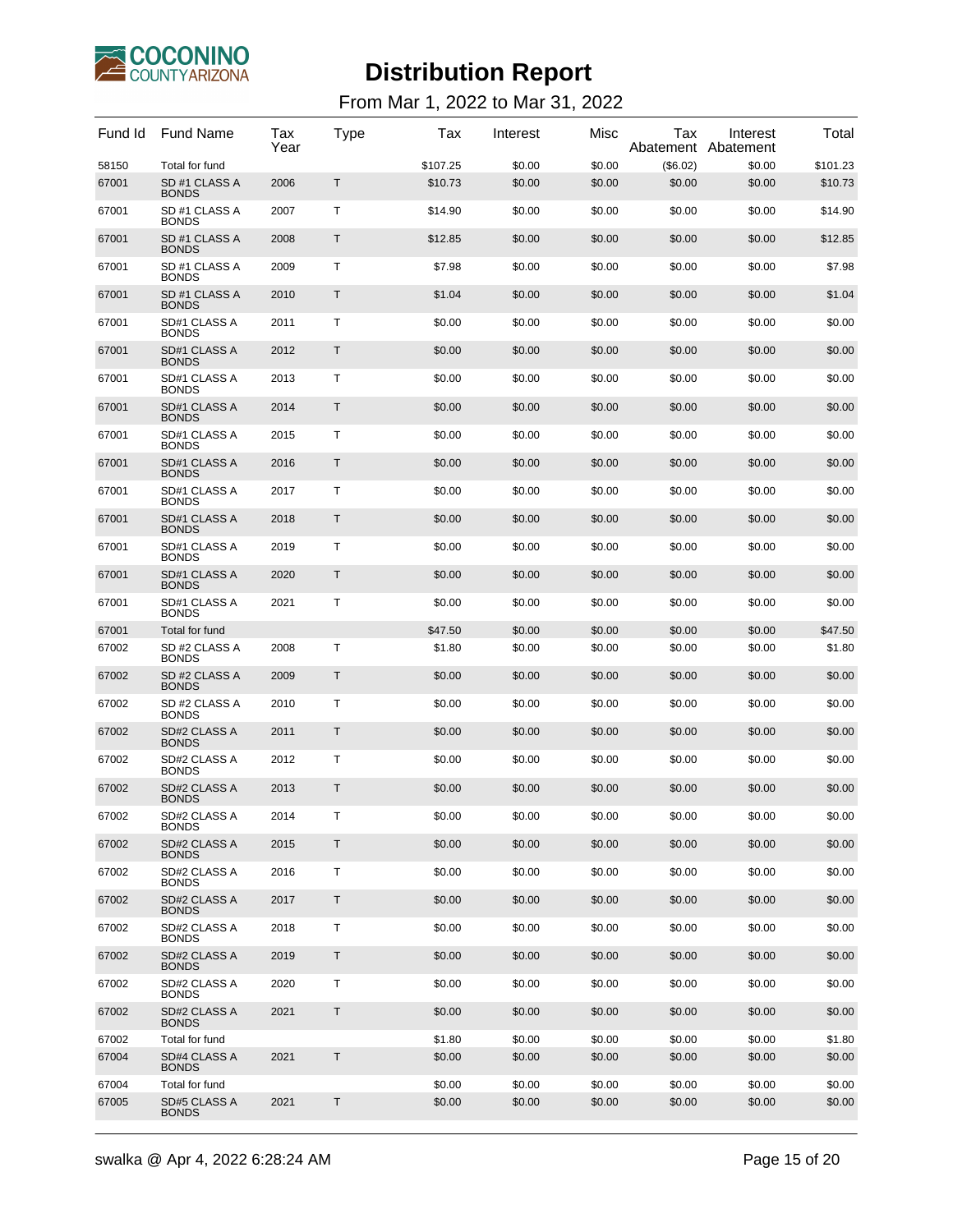

| Fund Id | <b>Fund Name</b>              | Tax<br>Year | Type         | Tax    | Interest | Misc   | Tax<br>Abatement | Interest<br>Abatement | Total  |
|---------|-------------------------------|-------------|--------------|--------|----------|--------|------------------|-----------------------|--------|
| 67005   | Total for fund                |             |              | \$0.00 | \$0.00   | \$0.00 | \$0.00           | \$0.00                | \$0.00 |
| 67006   | SD#6 CLASS A<br><b>BONDS</b>  | 2020        | Τ            | \$0.00 | \$0.00   | \$0.00 | \$0.00           | \$0.00                | \$0.00 |
| 67006   | SD#6 CLASS A<br><b>BONDS</b>  | 2021        | Τ            | \$0.00 | \$0.00   | \$0.00 | \$0.00           | \$0.00                | \$0.00 |
| 67006   | Total for fund                |             |              | \$0.00 | \$0.00   | \$0.00 | \$0.00           | \$0.00                | \$0.00 |
| 67009   | SD#9 CLASS A<br><b>BONDS</b>  | 2021        | Т            | \$0.00 | \$0.00   | \$0.00 | \$0.00           | \$0.00                | \$0.00 |
| 67009   | Total for fund                |             |              | \$0.00 | \$0.00   | \$0.00 | \$0.00           | \$0.00                | \$0.00 |
| 67010   | SD#10 CLASS A<br><b>BONDS</b> | 2013        | $\mathsf{T}$ | \$0.00 | \$0.00   | \$0.00 | \$0.00           | \$0.00                | \$0.00 |
| 67010   | SD#10 CLASS A<br><b>BONDS</b> | 2014        | $\mathsf{T}$ | \$0.00 | \$0.00   | \$0.00 | \$0.00           | \$0.00                | \$0.00 |
| 67010   | SD#10 CLASS A<br><b>BONDS</b> | 2015        | Т            | \$0.00 | \$0.00   | \$0.00 | \$0.00           | \$0.00                | \$0.00 |
| 67010   | SD#10 CLASS A<br><b>BONDS</b> | 2016        | $\mathsf{T}$ | \$0.00 | \$0.00   | \$0.00 | \$0.00           | \$0.00                | \$0.00 |
| 67010   | SD#10 CLASS A<br><b>BONDS</b> | 2017        | $\mathsf{T}$ | \$0.00 | \$0.00   | \$0.00 | \$0.00           | \$0.00                | \$0.00 |
| 67010   | SD#10 CLASS A<br><b>BONDS</b> | 2018        | $\mathsf{T}$ | \$0.00 | \$0.00   | \$0.00 | \$0.00           | \$0.00                | \$0.00 |
| 67010   | SD#10 CLASS A<br><b>BONDS</b> | 2019        | Т            | \$0.00 | \$0.00   | \$0.00 | \$0.00           | \$0.00                | \$0.00 |
| 67010   | SD#10 CLASS A<br><b>BONDS</b> | 2020        | $\mathsf{T}$ | \$0.00 | \$0.00   | \$0.00 | \$0.00           | \$0.00                | \$0.00 |
| 67010   | SD#10 CLASS A<br><b>BONDS</b> | 2021        | $\mathsf{T}$ | \$0.00 | \$0.00   | \$0.00 | \$0.00           | \$0.00                | \$0.00 |
| 67010   | Total for fund                |             |              | \$0.00 | \$0.00   | \$0.00 | \$0.00           | \$0.00                | \$0.00 |
| 67015   | SD#15 CLASS A<br><b>BONDS</b> | 2017        | Τ            | \$0.00 | \$0.00   | \$0.00 | \$0.00           | \$0.00                | \$0.00 |
| 67015   | SD#15 CLASS A<br><b>BONDS</b> | 2018        | T            | \$0.00 | \$0.00   | \$0.00 | \$0.00           | \$0.00                | \$0.00 |
| 67015   | SD#15 CLASS A<br><b>BONDS</b> | 2021        | Т            | \$0.00 | \$0.00   | \$0.00 | \$0.00           | \$0.00                | \$0.00 |
| 67015   | Total for fund                |             |              | \$0.00 | \$0.00   | \$0.00 | \$0.00           | \$0.00                | \$0.00 |
| 67016   | SD#8 CLASS A<br><b>BONDS</b>  | 2017        | Т            | \$0.00 | \$0.00   | \$0.00 | \$0.00           | \$0.00                | \$0.00 |
| 67016   | SD#8 CLASS A<br><b>BONDS</b>  | 2018        | Т            | \$0.00 | \$0.00   | \$0.00 | \$0.00           | \$0.00                | \$0.00 |
| 67016   | SD#8 CLASS A<br><b>BONDS</b>  | 2019        | Т            | \$0.00 | \$0.00   | \$0.00 | \$0.00           | \$0.00                | \$0.00 |
| 67016   | SD#8 CLASS A<br><b>BONDS</b>  | 2020        | Т            | \$0.00 | \$0.00   | \$0.00 | \$0.00           | \$0.00                | \$0.00 |
| 67016   | SD#8 CLASS A<br><b>BONDS</b>  | 2021        | Т            | \$0.00 | \$0.00   | \$0.00 | \$0.00           | \$0.00                | \$0.00 |
| 67016   | Total for fund                |             |              | \$0.00 | \$0.00   | \$0.00 | \$0.00           | \$0.00                | \$0.00 |
| 67031   | SD#31 CLASS A<br><b>BONDS</b> | 2020        | т            | \$0.00 | \$0.00   | \$0.00 | \$0.00           | \$0.00                | \$0.00 |
| 67031   | SD#31 CLASS A<br><b>BONDS</b> | 2021        | T            | \$0.00 | \$0.00   | \$0.00 | \$0.00           | \$0.00                | \$0.00 |
| 67031   | Total for fund                |             |              | \$0.00 | \$0.00   | \$0.00 | \$0.00           | \$0.00                | \$0.00 |
| 77001   | SD #1 CLASS B<br><b>BONDS</b> | 2006        | T            | \$0.00 | \$0.00   | \$0.00 | \$0.00           | \$0.00                | \$0.00 |
| 77001   | SD #1 CLASS B<br><b>BONDS</b> | 2007        | Τ            | \$0.00 | \$0.00   | \$0.00 | \$0.00           | \$0.00                | \$0.00 |
| 77001   | SD #1 CLASS B<br><b>BONDS</b> | 2008        | T            | \$0.00 | \$0.00   | \$0.00 | \$0.00           | \$0.00                | \$0.00 |
| 77001   | SD #1 CLASS B<br><b>BONDS</b> | 2009        | Τ            | \$0.00 | \$0.00   | \$0.00 | \$0.00           | \$0.00                | \$0.00 |
| 77001   | SD #1 CLASS B<br><b>BONDS</b> | 2010        | Τ            | \$0.00 | \$0.00   | \$0.00 | \$0.00           | \$0.00                | \$0.00 |
| 77001   | SD#1 CLASS B<br><b>BONDS</b>  | 2011        | Τ            | \$1.40 | \$0.00   | \$0.00 | \$0.00           | \$0.00                | \$1.40 |
| 77001   | SD#1 CLASS B<br><b>BONDS</b>  | 2012        | Τ            | \$1.38 | \$0.00   | \$0.00 | \$0.00           | \$0.00                | \$1.38 |
| 77001   | SD#1 CLASS B<br><b>BONDS</b>  | 2013        | Τ            | \$1.67 | \$0.00   | \$0.00 | \$0.00           | \$0.00                | \$1.67 |
| 77001   | SD#1 CLASS B                  | 2014        | Τ            | \$4.41 | \$0.00   | \$0.00 | \$0.00           | \$0.00                | \$4.41 |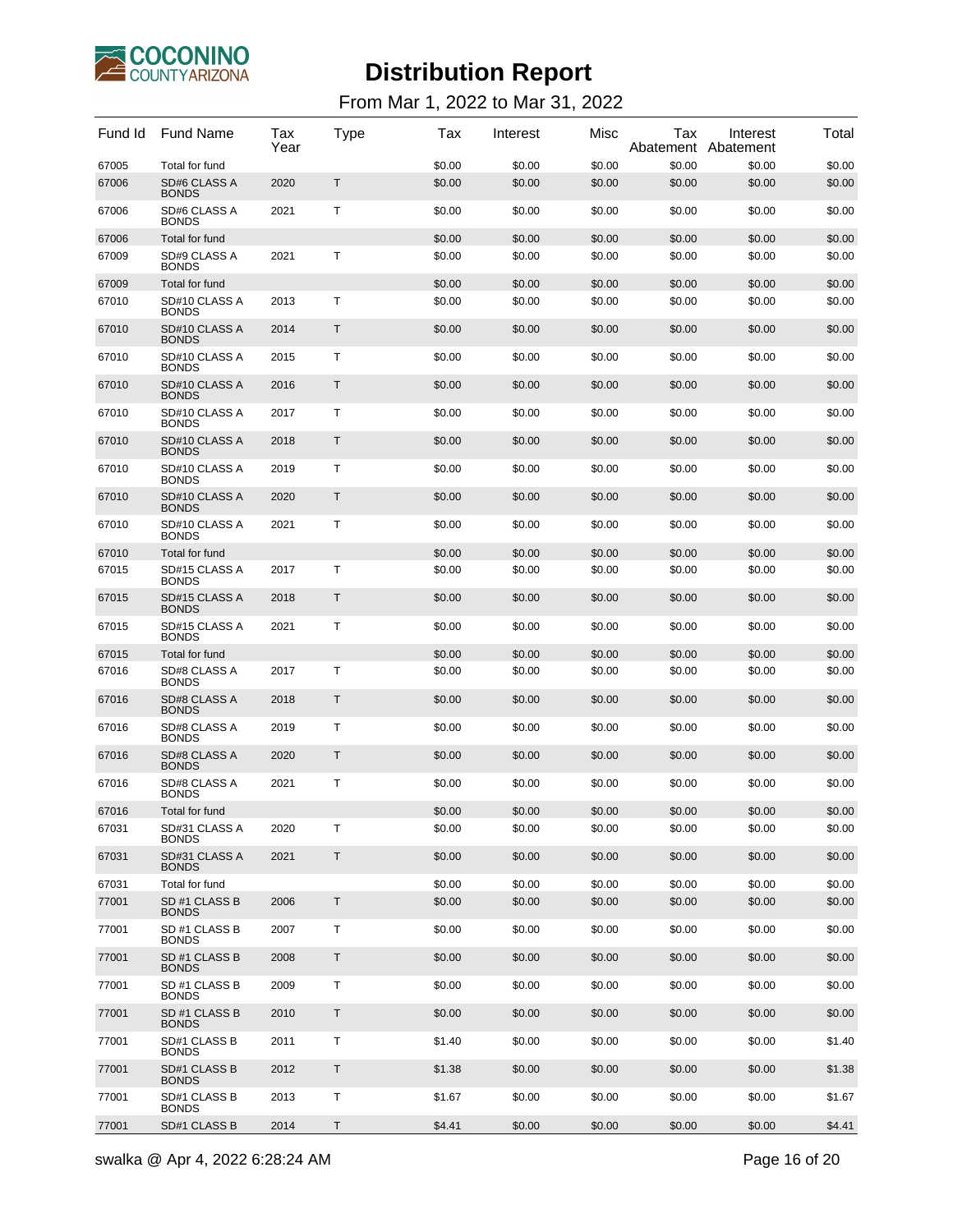

| Fund Id | <b>Fund Name</b>                    | Tax<br>Year | <b>Type</b> | Tax          | Interest | Misc   | Tax            | Interest<br>Abatement Abatement | Total        |
|---------|-------------------------------------|-------------|-------------|--------------|----------|--------|----------------|---------------------------------|--------------|
|         | <b>BONDS</b>                        |             |             |              |          |        |                |                                 |              |
| 77001   | SD#1 CLASS B<br><b>BONDS</b>        | 2015        | т           | \$1.78       | \$0.00   | \$0.00 | (\$5.71)       | \$0.00                          | (\$3.93)     |
| 77001   | SD#1 CLASS B<br><b>BONDS</b>        | 2016        | Τ           | \$16.11      | \$0.00   | \$0.00 | (\$4.85)       | \$0.00                          | \$11.26      |
| 77001   | SD#1 CLASS B<br><b>BONDS</b>        | 2017        | т           | \$18.70      | \$0.00   | \$0.00 | (\$4.82)       | \$0.00                          | \$13.88      |
| 77001   | SD#1 CLASS B<br><b>BONDS</b>        | 2018        | Т           | \$117.98     | \$0.00   | \$0.00 | $($ \$5.33)    | \$0.00                          | \$112.65     |
| 77001   | SD#1 CLASS B<br><b>BONDS</b>        | 2019        | т           | \$125.65     | \$0.00   | \$0.00 | (\$6.92)       | \$0.00                          | \$118.73     |
| 77001   | SD#1 CLASS B<br><b>BONDS</b>        | 2020        | Т           | \$149.88     | \$0.00   | \$0.00 | $(\$2,256.96)$ | \$0.00                          | (\$2,107.08) |
| 77001   | SD#1 CLASS B<br><b>BONDS</b>        | 2021        | т           | \$269,868.60 | \$0.00   | \$0.00 | \$19.71        | \$0.00                          | \$269,888.31 |
| 77001   | Total for fund                      |             |             | \$270,307.56 | \$0.00   | \$0.00 | (\$2,264.88)   | \$0.00                          | \$268,042.68 |
| 77002   | SD #2 CLASS B<br><b>BONDS</b>       | 2008        | Т           | \$0.00       | \$0.00   | \$0.00 | \$0.00         | \$0.00                          | \$0.00       |
| 77002   | SD #2 CLASS B<br><b>BONDS</b>       | 2009        | T           | \$0.00       | \$0.00   | \$0.00 | \$0.00         | \$0.00                          | \$0.00       |
| 77002   | SD #2 CLASS B<br><b>BONDS</b>       | 2010        | Т           | \$0.00       | \$0.00   | \$0.00 | \$0.00         | \$0.00                          | \$0.00       |
| 77002   | SD#2 CLASS B<br><b>BONDS</b>        | 2011        | T           | \$0.00       | \$0.00   | \$0.00 | \$0.00         | \$0.00                          | \$0.00       |
| 77002   | SD#2 CLASS B<br><b>BONDS</b>        | 2012        | Т           | \$0.00       | \$0.00   | \$0.00 | \$0.00         | \$0.00                          | \$0.00       |
| 77002   | <b>SD#2 CLASS B</b><br><b>BONDS</b> | 2013        | T           | \$0.00       | \$0.00   | \$0.00 | \$0.00         | \$0.00                          | \$0.00       |
| 77002   | SD#2 CLASS B<br><b>BONDS</b>        | 2014        | Т           | \$0.00       | \$0.00   | \$0.00 | \$0.00         | \$0.00                          | \$0.00       |
| 77002   | <b>SD#2 CLASS B</b><br><b>BONDS</b> | 2015        | T           | \$0.00       | \$0.00   | \$0.00 | \$0.00         | \$0.00                          | \$0.00       |
| 77002   | SD#2 CLASS B<br><b>BONDS</b>        | 2016        | т           | \$0.00       | \$0.00   | \$0.00 | \$0.00         | \$0.00                          | \$0.00       |
| 77002   | <b>SD#2 CLASS B</b><br><b>BONDS</b> | 2017        | T           | \$0.00       | \$0.00   | \$0.00 | \$0.00         | \$0.00                          | \$0.00       |
| 77002   | SD#2 CLASS B<br><b>BONDS</b>        | 2018        | Т           | \$0.00       | \$0.00   | \$0.00 | \$0.00         | \$0.00                          | \$0.00       |
| 77002   | <b>SD#2 CLASS B</b><br><b>BONDS</b> | 2019        | T           | \$0.00       | \$0.00   | \$0.00 | \$0.00         | \$0.00                          | \$0.00       |
| 77002   | SD#2 CLASS B<br><b>BONDS</b>        | 2020        | Т           | \$0.00       | \$0.00   | \$0.00 | \$0.00         | \$0.00                          | \$0.00       |
| 77002   | SD#2 CLASS B<br><b>BONDS</b>        | 2021        | T           | \$0.00       | \$0.00   | \$0.00 | \$0.00         | \$0.00                          | \$0.00       |
| 77002   | Total for fund                      |             |             | \$0.00       | \$0.00   | \$0.00 | \$0.00         | \$0.00                          | \$0.00       |
| 77004   | <b>SD#4 CLASS B</b><br><b>BONDS</b> | 2021        | Τ           | \$0.00       | \$0.00   | \$0.00 | \$0.00         | \$0.00                          | \$0.00       |
| 77004   | Total for fund                      |             |             | \$0.00       | \$0.00   | \$0.00 | \$0.00         | \$0.00                          | \$0.00       |
| 77005   | <b>SD#5 CLASS B</b><br><b>BONDS</b> | 2021        | T           | \$0.00       | \$0.00   | \$0.00 | \$0.00         | \$0.00                          | \$0.00       |
| 77005   | Total for fund                      |             |             | \$0.00       | \$0.00   | \$0.00 | \$0.00         | \$0.00                          | \$0.00       |
| 77006   | <b>SD#6 CLASS B</b><br><b>BONDS</b> | 2020        | $\mathsf T$ | \$0.00       | \$0.00   | \$0.00 | \$0.00         | \$0.00                          | \$0.00       |
| 77006   | SD#6 CLASS B<br><b>BONDS</b>        | 2021        | $\mathsf T$ | \$0.00       | \$0.00   | \$0.00 | \$0.00         | \$0.00                          | \$0.00       |
| 77006   | Total for fund                      |             |             | \$0.00       | \$0.00   | \$0.00 | \$0.00         | \$0.00                          | \$0.00       |
| 77009   | SD#9 CLASS B<br><b>BONDS</b>        | 2021        | т           | \$49,100.77  | \$0.00   | \$0.00 | \$0.00         | \$0.00                          | \$49,100.77  |
| 77009   | Total for fund                      |             |             | \$49,100.77  | \$0.00   | \$0.00 | \$0.00         | \$0.00                          | \$49,100.77  |
| 77010   | SD#10 CLASS B<br><b>BONDS</b>       | 2013        | Т           | \$0.00       | \$0.00   | \$0.00 | \$0.00         | \$0.00                          | \$0.00       |
| 77010   | SD#10 CLASS B<br><b>BONDS</b>       | 2014        | Τ           | \$0.00       | \$0.00   | \$0.00 | \$0.00         | \$0.00                          | \$0.00       |
| 77010   | SD#10 CLASS B<br><b>BONDS</b>       | 2015        | т           | \$0.00       | \$0.00   | \$0.00 | \$0.00         | \$0.00                          | \$0.00       |
| 77010   | SD#10 CLASS B<br><b>BONDS</b>       | 2016        | Τ           | \$0.00       | \$0.00   | \$0.00 | \$0.00         | \$0.00                          | \$0.00       |
| 77010   | SD#10 CLASS B                       | 2017        | т           | \$0.00       | \$0.00   | \$0.00 | \$0.00         | \$0.00                          | \$0.00       |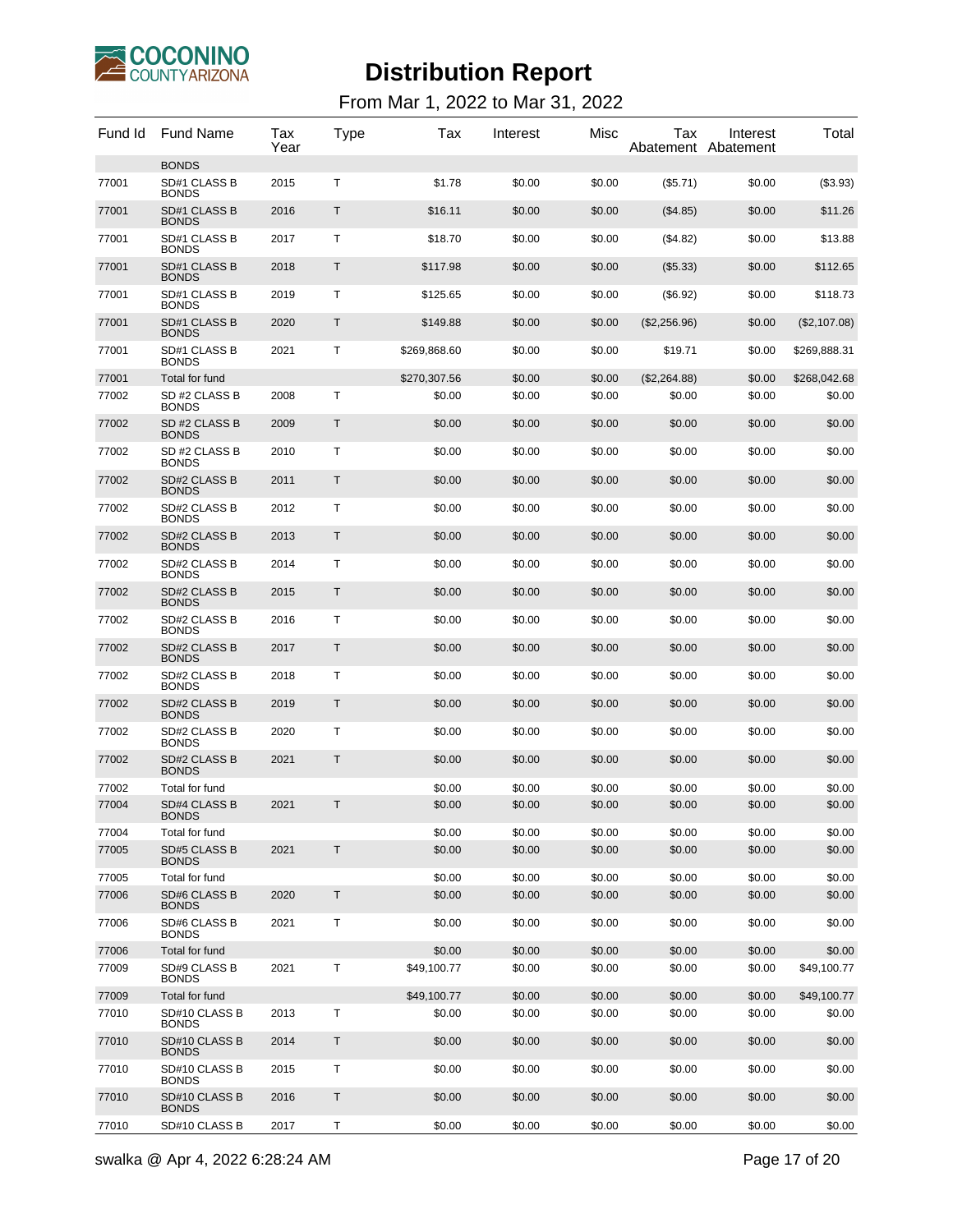

| Fund Id | <b>Fund Name</b>                              | Tax<br>Year | Type         | Tax         | Interest | Misc   | Tax        | Interest<br>Abatement Abatement | Total       |
|---------|-----------------------------------------------|-------------|--------------|-------------|----------|--------|------------|---------------------------------|-------------|
| 77010   | <b>BONDS</b><br>SD#10 CLASS B                 | 2018        | Τ            | \$0.00      | \$0.00   | \$0.00 | \$0.00     | \$0.00                          | \$0.00      |
| 77010   | <b>BONDS</b><br>SD#10 CLASS B<br><b>BONDS</b> | 2019        | т            | \$0.00      | \$0.00   | \$0.00 | \$0.00     | \$0.00                          | \$0.00      |
| 77010   | SD#10 CLASS B<br><b>BONDS</b>                 | 2020        | Τ            | \$0.00      | \$0.00   | \$0.00 | \$0.00     | \$0.00                          | \$0.00      |
| 77010   | SD#10 CLASS B<br><b>BONDS</b>                 | 2021        | т            | \$0.00      | \$0.00   | \$0.00 | \$0.00     | \$0.00                          | \$0.00      |
| 77010   | Total for fund                                |             |              | \$0.00      | \$0.00   | \$0.00 | \$0.00     | \$0.00                          | \$0.00      |
| 77015   | SD#15 CLASS B<br><b>BONDS</b>                 | 2017        | T            | \$124.01    | \$0.00   | \$0.00 | \$0.00     | \$0.00                          | \$124.01    |
| 77015   | SD#15 CLASS B<br><b>BONDS</b>                 | 2018        | T            | \$113.21    | \$0.00   | \$0.00 | \$0.00     | \$0.00                          | \$113.21    |
| 77015   | SD#15 CLASS B<br><b>BONDS</b>                 | 2021        | Т            | \$0.00      | \$0.00   | \$0.00 | \$0.00     | \$0.00                          | \$0.00      |
| 77015   | Total for fund                                |             |              | \$237.22    | \$0.00   | \$0.00 | \$0.00     | \$0.00                          | \$237.22    |
| 77016   | SD#8 CLASS B<br><b>BONDS</b>                  | 2017        | т            | \$0.00      | \$0.00   | \$0.00 | \$0.00     | \$0.00                          | \$0.00      |
| 77016   | SD#8 CLASS B<br><b>BONDS</b>                  | 2018        | Τ            | \$0.00      | \$0.00   | \$0.00 | \$0.00     | \$0.00                          | \$0.00      |
| 77016   | SD#8 CLASS B<br><b>BONDS</b>                  | 2019        | т            | \$0.00      | \$0.00   | \$0.00 | \$0.00     | \$0.00                          | \$0.00      |
| 77016   | SD#8 CLASS B<br><b>BONDS</b>                  | 2020        | Т            | \$0.00      | \$0.00   | \$0.00 | \$0.00     | \$0.00                          | \$0.00      |
| 77016   | SD#8 CLASS B<br><b>BONDS</b>                  | 2021        | т            | \$0.00      | \$0.00   | \$0.00 | \$0.00     | \$0.00                          | \$0.00      |
| 77016   | Total for fund                                |             |              | \$0.00      | \$0.00   | \$0.00 | \$0.00     | \$0.00                          | \$0.00      |
| 77031   | SD#31 CLASS B<br><b>BONDS</b>                 | 2020        | т            | \$0.00      | \$0.00   | \$0.00 | \$0.00     | \$0.00                          | \$0.00      |
| 77031   | SD#31 CLASS B<br><b>BONDS</b>                 | 2021        | Т            | \$0.00      | \$0.00   | \$0.00 | \$0.00     | \$0.00                          | \$0.00      |
| 77031   | Total for fund                                |             |              | \$0.00      | \$0.00   | \$0.00 | \$0.00     | \$0.00                          | \$0.00      |
| 87001   | SD#1 ADJACENT<br><b>WAYS</b>                  | 2011        | T            | \$0.08      | \$0.00   | \$0.00 | \$0.00     | \$0.00                          | \$0.08      |
| 87001   | SD#1 ADJACENT<br>WAYS                         | 2012        | T            | \$0.15      | \$0.00   | \$0.00 | \$0.00     | \$0.00                          | \$0.15      |
| 87001   | SD#1 ADJACENT<br><b>WAYS</b>                  | 2013        | T            | \$0.03      | \$0.00   | \$0.00 | \$0.00     | \$0.00                          | \$0.03      |
| 87001   | SD#1 ADJACENT<br>WAYS                         | 2014        | T            | \$0.19      | \$0.00   | \$0.00 | \$0.00     | \$0.00                          | \$0.19      |
| 87001   | SD#1 ADJACENT<br><b>WAYS</b>                  | 2015        | T            | \$0.08      | \$0.00   | \$0.00 | (\$0.27)   | \$0.00                          | (\$0.19)    |
| 87001   | SD#1 ADJACENT<br>WAYS                         | 2016        | T            | \$1.04      | \$0.00   | \$0.00 | (S0.31)    | \$0.00                          | \$0.73      |
| 87001   | <b>SD#1 ADJACENT</b><br>WAYS                  | 2017        | $\mathsf{T}$ | \$1.76      | \$0.00   | \$0.00 | (\$0.45)   | \$0.00                          | \$1.31      |
| 87001   | SD#1 ADJACENT<br>WAYS                         | 2018        | Τ            | \$0.00      | \$0.00   | \$0.00 | \$0.00     | \$0.00                          | \$0.00      |
| 87001   | SD#1 ADJACENT<br><b>WAYS</b>                  | 2019        | $\sf T$      | \$0.00      | \$0.00   | \$0.00 | \$0.00     | \$0.00                          | \$0.00      |
| 87001   | SD#1 ADJACENT<br><b>WAYS</b>                  | 2020        | $\mathsf T$  | \$9.87      | \$0.00   | \$0.00 | (\$148.73) | \$0.00                          | (\$138.86)  |
| 87001   | SD#1 ADJACENT<br><b>WAYS</b>                  | 2021        | $\sf T$      | \$16,478.41 | \$0.00   | \$0.00 | \$1.21     | \$0.00                          | \$16,479.62 |
| 87001   | Total for fund                                |             |              | \$16,491.61 | \$0.00   | \$0.00 | (\$148.55) | \$0.00                          | \$16,343.06 |
| 87002   | SD#2 ADJACENT<br>WAYS                         | 2011        | Τ            | \$0.00      | \$0.00   | \$0.00 | \$0.00     | \$0.00                          | \$0.00      |
| 87002   | SD#2 ADJACENT<br><b>WAYS</b>                  | 2012        | Τ            | \$0.00      | \$0.00   | \$0.00 | \$0.00     | \$0.00                          | \$0.00      |
| 87002   | SD#2 ADJACENT<br><b>WAYS</b>                  | 2013        | T            | \$0.00      | \$0.00   | \$0.00 | \$0.00     | \$0.00                          | \$0.00      |
| 87002   | SD#2 ADJACENT<br><b>WAYS</b>                  | 2014        | т            | \$0.00      | \$0.00   | \$0.00 | \$0.00     | \$0.00                          | \$0.00      |
| 87002   | SD#2 ADJACENT<br><b>WAYS</b>                  | 2015        | Τ            | \$0.00      | \$0.00   | \$0.00 | \$0.00     | \$0.00                          | \$0.00      |
| 87002   | SD#2 ADJACENT<br>WAYS                         | 2016        | T            | \$0.00      | \$0.00   | \$0.00 | \$0.00     | \$0.00                          | \$0.00      |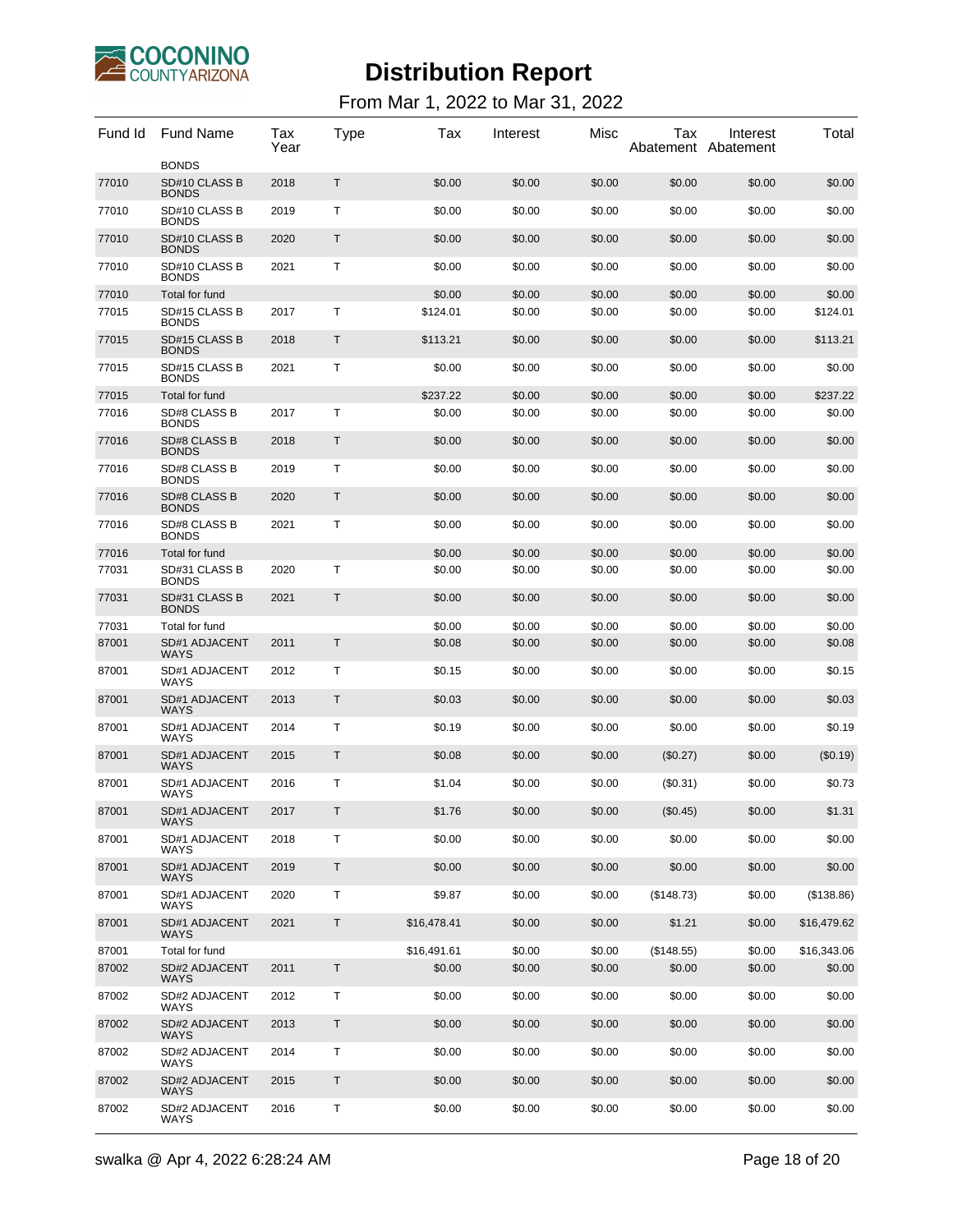

| Fund Id | <b>Fund Name</b>                    | Tax<br>Year | Type         | Tax        | Interest | Misc   | Tax<br>Abatement | Interest<br>Abatement | Total      |
|---------|-------------------------------------|-------------|--------------|------------|----------|--------|------------------|-----------------------|------------|
| 87002   | SD#2 ADJACENT<br><b>WAYS</b>        | 2017        | Т            | \$0.00     | \$0.00   | \$0.00 | \$0.00           | \$0.00                | \$0.00     |
| 87002   | SD#2 ADJACENT<br><b>WAYS</b>        | 2018        | Т            | \$0.00     | \$0.00   | \$0.00 | \$0.00           | \$0.00                | \$0.00     |
| 87002   | SD#2 ADJACENT<br><b>WAYS</b>        | 2019        | Т            | \$0.00     | \$0.00   | \$0.00 | \$0.00           | \$0.00                | \$0.00     |
| 87002   | SD#2 ADJACENT<br><b>WAYS</b>        | 2020        | Т            | \$0.00     | \$0.00   | \$0.00 | \$0.00           | \$0.00                | \$0.00     |
| 87002   | <b>SD#2 ADJACENT</b><br><b>WAYS</b> | 2021        | Т            | \$0.00     | \$0.00   | \$0.00 | \$0.00           | \$0.00                | \$0.00     |
| 87002   | Total for fund                      |             |              | \$0.00     | \$0.00   | \$0.00 | \$0.00           | \$0.00                | \$0.00     |
| 87004   | <b>SD#4 ADJACENT</b><br><b>WAYS</b> | 2021        | $\mathsf{T}$ | \$0.00     | \$0.00   | \$0.00 | \$0.00           | \$0.00                | \$0.00     |
| 87004   | Total for fund                      |             |              | \$0.00     | \$0.00   | \$0.00 | \$0.00           | \$0.00                | \$0.00     |
| 87005   | <b>SD#5 ADJACENT</b><br><b>WAYS</b> | 2021        | $\mathsf{T}$ | \$0.00     | \$0.00   | \$0.00 | \$0.00           | \$0.00                | \$0.00     |
| 87005   | Total for fund                      |             |              | \$0.00     | \$0.00   | \$0.00 | \$0.00           | \$0.00                | \$0.00     |
| 87006   | SD#6 ADJACENT<br><b>WAYS</b>        | 2020        | $\mathsf{T}$ | \$0.00     | \$0.00   | \$0.00 | \$0.00           | \$0.00                | \$0.00     |
| 87006   | SD#6 ADJACENT<br><b>WAYS</b>        | 2021        | т            | \$0.00     | \$0.00   | \$0.00 | \$0.00           | \$0.00                | \$0.00     |
| 87006   | Total for fund                      |             |              | \$0.00     | \$0.00   | \$0.00 | \$0.00           | \$0.00                | \$0.00     |
| 87009   | SD#9 ADJACENT<br>WAYS               | 2021        | Т            | \$0.00     | \$0.00   | \$0.00 | \$0.00           | \$0.00                | \$0.00     |
| 87009   | Total for fund                      |             |              | \$0.00     | \$0.00   | \$0.00 | \$0.00           | \$0.00                | \$0.00     |
| 87010   | SD#10 ADJACENT<br><b>WAYS</b>       | 2013        | T            | \$0.00     | \$0.00   | \$0.00 | \$0.00           | \$0.00                | \$0.00     |
| 87010   | SD#10 ADJACENT<br><b>WAYS</b>       | 2014        | T            | \$0.00     | \$0.00   | \$0.00 | \$0.00           | \$0.00                | \$0.00     |
| 87010   | SD#10 ADJACENT<br><b>WAYS</b>       | 2015        | Τ            | \$0.00     | \$0.00   | \$0.00 | \$0.00           | \$0.00                | \$0.00     |
| 87010   | SD#10 ADJACENT<br><b>WAYS</b>       | 2016        | T            | \$0.00     | \$0.00   | \$0.00 | \$0.00           | \$0.00                | \$0.00     |
| 87010   | SD#10 ADJACENT<br><b>WAYS</b>       | 2017        | Τ            | \$0.00     | \$0.00   | \$0.00 | \$0.00           | \$0.00                | \$0.00     |
| 87010   | SD#10 ADJACENT<br><b>WAYS</b>       | 2018        | T            | \$0.00     | \$0.00   | \$0.00 | \$0.00           | \$0.00                | \$0.00     |
| 87010   | SD#10 ADJACENT<br>WAYS              | 2019        | Т            | \$0.00     | \$0.00   | \$0.00 | \$0.00           | \$0.00                | \$0.00     |
| 87010   | SD#10 ADJACENT<br><b>WAYS</b>       | 2020        | T            | \$0.00     | \$0.00   | \$0.00 | \$0.00           | \$0.00                | \$0.00     |
| 87010   | SD#10 ADJACENT<br><b>WAYS</b>       | 2021        | Т            | \$0.00     | \$0.00   | \$0.00 | \$0.00           | \$0.00                | \$0.00     |
| 87010   | Total for fund                      |             |              | \$0.00     | \$0.00   | \$0.00 | \$0.00           | \$0.00                | \$0.00     |
| 87015   | SD#15 ADJACENT<br><b>WAYS</b>       | 2017        | Т            | \$0.00     | \$0.00   | \$0.00 | \$0.00           | \$0.00                | \$0.00     |
| 87015   | SD#15 ADJACENT<br><b>WAYS</b>       | 2018        | Т            | \$0.00     | \$0.00   | \$0.00 | \$0.00           | \$0.00                | \$0.00     |
| 87015   | SD#15 ADJACENT<br><b>WAYS</b>       | 2021        | т            | \$0.00     | \$0.00   | \$0.00 | \$0.00           | \$0.00                | \$0.00     |
| 87015   | Total for fund                      |             |              | \$0.00     | \$0.00   | \$0.00 | \$0.00           | \$0.00                | \$0.00     |
| 87016   | SD#8 ADJACENT<br><b>WAYS</b>        | 2017        | Τ            | \$0.25     | \$0.00   | \$0.00 | \$0.00           | \$0.00                | \$0.25     |
| 87016   | SD#8 ADJACENT<br><b>WAYS</b>        | 2018        | Τ            | \$2.26     | \$0.00   | \$0.00 | \$0.00           | \$0.00                | \$2.26     |
| 87016   | SD#8 ADJACENT<br>WAYS               | 2019        | Т            | \$0.00     | \$0.00   | \$0.00 | \$0.00           | \$0.00                | \$0.00     |
| 87016   | SD#8 ADJACENT<br><b>WAYS</b>        | 2020        | T            | \$26.16    | \$0.00   | \$0.00 | \$0.00           | \$0.00                | \$26.16    |
| 87016   | SD#8 ADJACENT<br><b>WAYS</b>        | 2021        | T            | \$3,156.25 | \$0.00   | \$0.00 | (\$0.64)         | \$0.00                | \$3,155.61 |
| 87016   | Total for fund                      |             |              | \$3,184.92 | \$0.00   | \$0.00 | (\$0.64)         | \$0.00                | \$3,184.28 |
| 87031   | SD#31 ADJACENT<br><b>WAYS</b>       | 2020        | Т            | \$0.00     | \$0.00   | \$0.00 | \$0.00           | \$0.00                | \$0.00     |
| 87031   | SD#31 ADJACENT<br><b>WAYS</b>       | 2021        | T            | \$0.00     | \$0.00   | \$0.00 | \$0.00           | \$0.00                | \$0.00     |
| 87031   | Total for fund                      |             |              | \$0.00     | \$0.00   | \$0.00 | \$0.00           | \$0.00                | \$0.00     |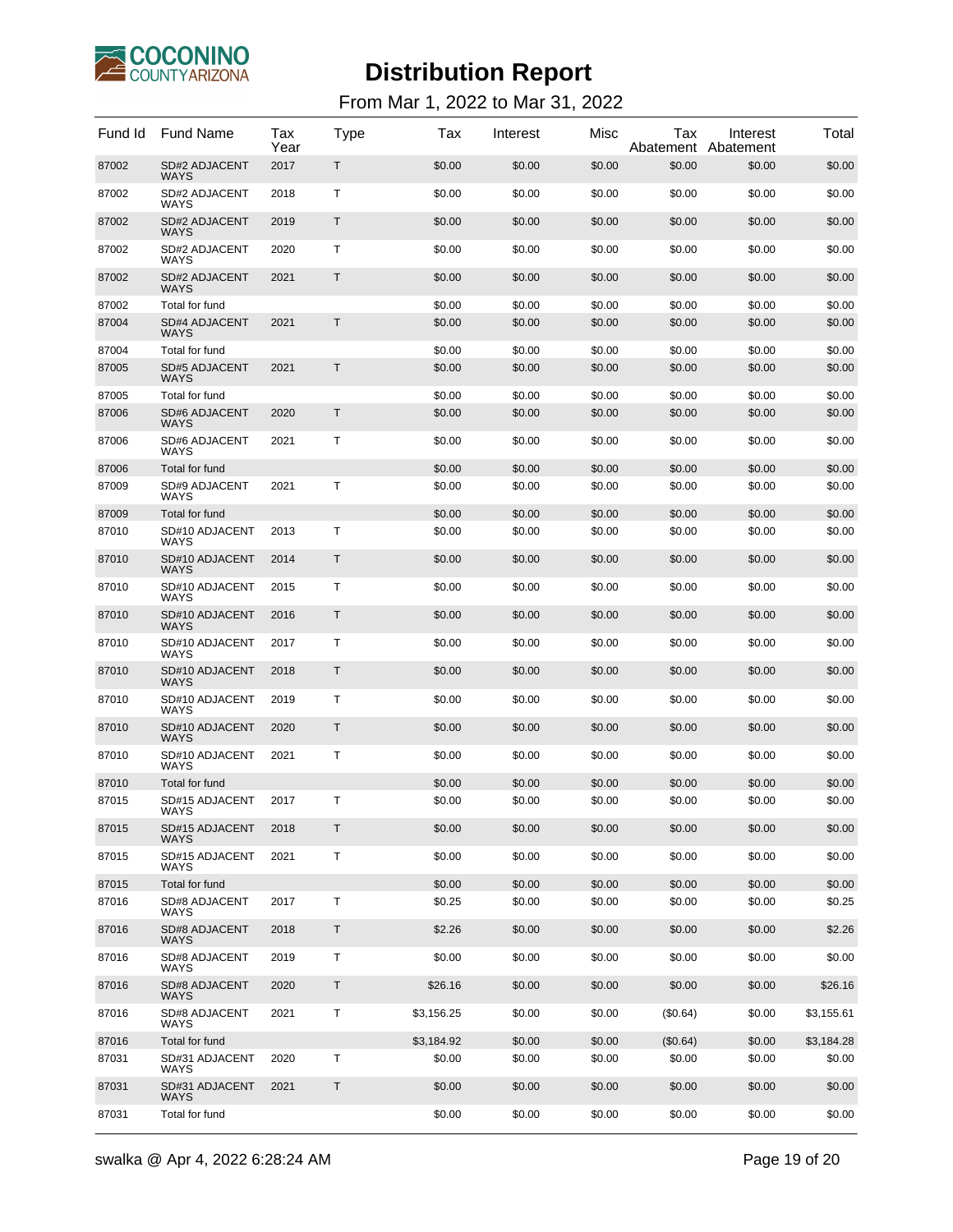

| Fund Id | <b>Fund Name</b>         | Tax<br>Year | Type | Tax            | Interest    | Misc        | Tax<br>Abatement | Interest<br>Abatement | Total                     |
|---------|--------------------------|-------------|------|----------------|-------------|-------------|------------------|-----------------------|---------------------------|
|         | <b>Yearly Type Total</b> | 2006        | T.   | \$85.86        | \$29.77     | \$0.00      | \$0.00           | \$0.00                | \$115.63                  |
|         | <b>Total For Year</b>    | 2006        |      | \$85.86        | \$29.77     | \$0.00      | \$0.00           | \$0.00                | \$115.63                  |
|         | <b>Yearly Type Total</b> | 2007        | T.   | \$125.70       | \$284.92    | \$0.00      | \$0.00           | \$0.00                | \$410.62                  |
|         | <b>Total For Year</b>    | 2007        |      | \$125.70       | \$284.92    | \$0.00      | \$0.00           | \$0.00                | \$410.62                  |
|         | <b>Yearly Type Total</b> | 2008        | T.   | \$156.38       | \$581.72    | \$0.00      | \$0.00           | \$0.00                | \$738.10                  |
|         | <b>Total For Year</b>    | 2008        |      | \$156.38       | \$581.72    | \$0.00      | \$0.00           | \$0.00                | \$738.10                  |
|         | <b>Yearly Type Total</b> | 2009        | T.   | \$166.44       | \$817.19    | \$0.00      | \$0.00           | \$0.00                | \$983.63                  |
|         | <b>Total For Year</b>    | 2009        |      | \$166.44       | \$817.19    | \$0.00      | \$0.00           | \$0.00                | \$983.63                  |
|         | Yearly Type Total        | 2010        | T    | \$55.28        | \$458.32    | \$0.00      | \$0.00           | \$0.00                | \$513.60                  |
|         | <b>Total For Year</b>    | 2010        |      | \$55.28        | \$458.32    | \$0.00      | \$0.00           | \$0.00                | \$513.60                  |
|         | Yearly Type Total        | 2011        | T.   | \$62.08        | \$238.97    | \$0.00      | \$0.00           | \$0.00                | \$301.05                  |
|         | <b>Total For Year</b>    | 2011        |      | \$62.08        | \$238.97    | \$0.00      | \$0.00           | \$0.00                | \$301.05                  |
|         | <b>Yearly Type Total</b> | 2012        | T.   | \$66.16        | \$221.39    | \$0.00      | \$0.00           | \$0.00                | \$287.55                  |
|         | <b>Total For Year</b>    | 2012        |      | \$66.16        | \$221.39    | \$0.00      | \$0.00           | \$0.00                | \$287.55                  |
|         | <b>Yearly Type Total</b> | 2013        | T    | \$256.98       | \$627.13    | \$0.00      | \$0.00           | \$0.00                | \$884.11                  |
|         | <b>Total For Year</b>    | 2013        |      | \$256.98       | \$627.13    | \$0.00      | \$0.00           | \$0.00                | \$884.11                  |
|         | Yearly Type Total        | 2014        | T    | \$281.08       | \$533.59    | \$0.00      | \$0.00           | \$0.00                | \$814.67                  |
|         | <b>Total For Year</b>    | 2014        |      | \$281.08       | \$533.59    | \$0.00      | \$0.00           | \$0.00                | \$814.67                  |
|         | <b>Yearly Type Total</b> | 2015        | T.   | \$360.83       | \$752.52    | \$0.00      | (\$103.80)       | \$0.00                | \$1,009.55                |
|         | <b>Total For Year</b>    | 2015        |      | \$360.83       | \$752.52    | \$0.00      | (\$103.80)       | \$0.00                | \$1,009.55                |
|         | Yearly Type Total        | 2016        | T    | \$717.64       | \$868.78    | \$0.00      | (\$91.74)        | \$0.00                | \$1,494.68                |
|         | <b>Total For Year</b>    | 2016        |      | \$717.64       | \$868.78    | \$0.00      | (\$91.74)        | \$0.00                | \$1,494.68                |
|         | Yearly Type Total        | 2017        | T.   | \$1,076.88     | \$977.85    | \$0.00      | (\$91.48)        | \$0.00                | \$1,963.25                |
|         | <b>Total For Year</b>    | 2017        |      | \$1,076.88     | \$977.85    | \$0.00      | (\$91.48)        | \$0.00                | \$1,963.25                |
|         | Yearly Type Total        | 2018        | T    | \$3,628.11     | \$581.76    | \$0.00      | (\$92.50)        | \$0.00                | \$4,117.37                |
|         | <b>Total For Year</b>    | 2018        |      | \$3,628.11     | \$581.76    | \$0.00      | (\$92.50)        | \$0.00                | \$4,117.37                |
|         | Yearly Type Total        | 2019        | T    | \$4,417.58     | \$784.51    | \$0.00      | (\$90.70)        | \$0.00                | \$5,111.39                |
|         | <b>Total For Year</b>    | 2019        |      | \$4,417.58     | \$784.51    | \$0.00      | (\$90.70)        | \$0.00                | \$5,111.39                |
|         | <b>Yearly Type Total</b> | 2020        | T    | \$9,615.22     | \$1,046.64  | (\$153.25)  | (\$41,601.58)    | (\$937.36)            | (\$32,030.33)             |
|         | <b>Total For Year</b>    | 2020        |      | \$9,615.22     | \$1,046.64  | (\$153.25)  | (\$41,601.58)    | (\$937.36)            | (\$32,030.33)             |
|         | Yearly Type Total        | 2021        | T.   | \$5,500,304.48 | \$25,700.70 | \$65,449.70 | (\$238.94)       | (\$3.59)              | \$5,591,212.35            |
|         | <b>Total For Year</b>    | 2021        |      | \$5,500,304.48 | \$25,700.70 | \$65,449.70 | (\$238.94)       | (\$3.59)              | \$5,591,212.35            |
|         | <b>Total For Type</b>    |             | T.   | \$5,521,376.70 | \$34,505.76 | \$65,296.45 | (\$42,310.74)    | (\$940.95)            | \$5,577,927.22            |
|         | <b>Grand Total</b>       |             |      | \$5,521,376.70 | \$34,505.76 | \$65,296.45 | (\$42,310.74)    |                       | (\$940.95) \$5,577,927.22 |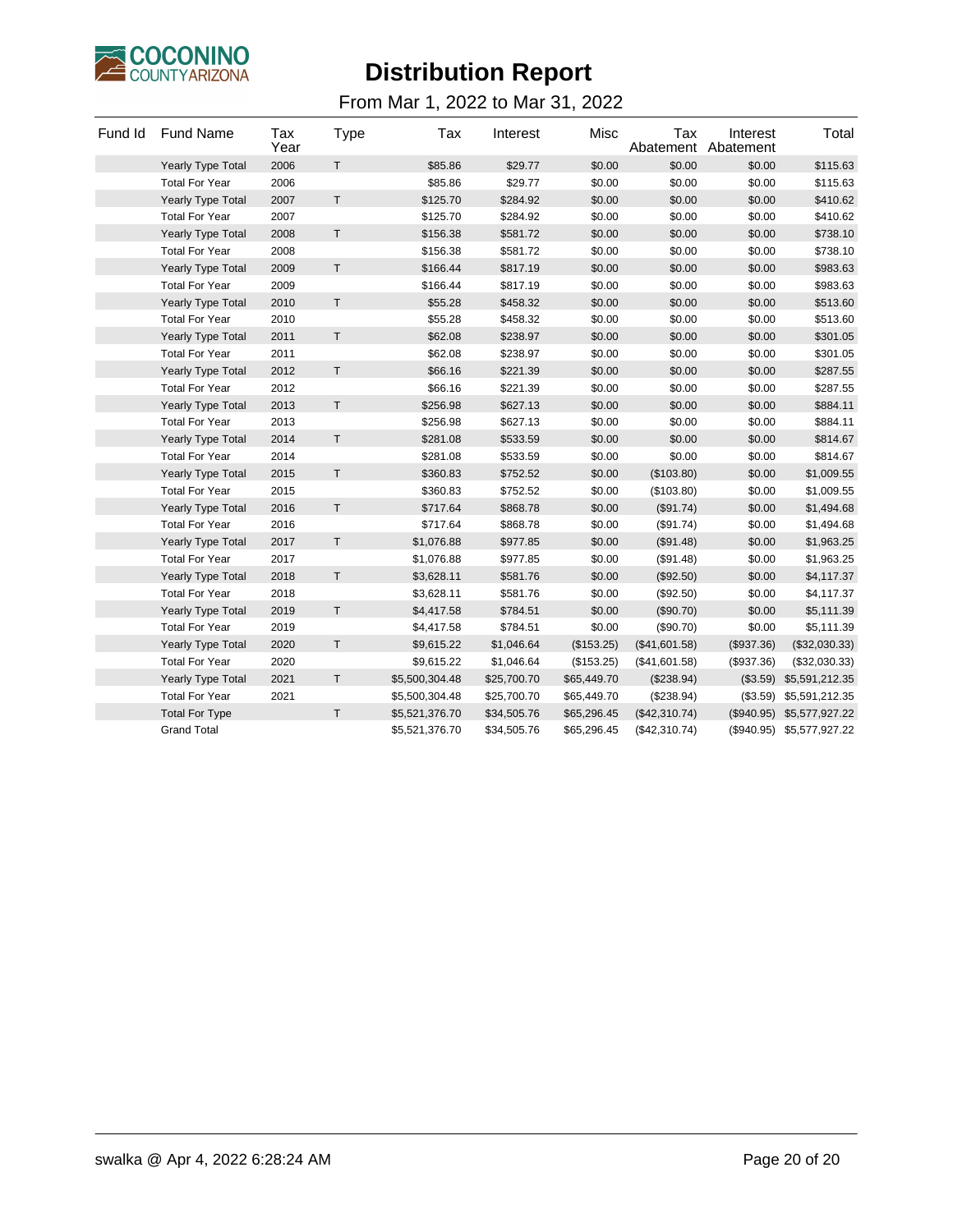

### **Authorities Taxes Receivable**

### Coconino County Treasurer, Start Year: 2006, Receivable On 03/31/22, Without Exemptions

| <b>Authority</b>                   | Year  |     | <b>Assessed Adjusted Assessed</b> | <b>Billed</b>  | Adjusted | Outstanding | <b>Collected</b> | <b>Percent</b><br><b>Collected</b> |
|------------------------------------|-------|-----|-----------------------------------|----------------|----------|-------------|------------------|------------------------------------|
| <b>Assessor Special Assessment</b> |       |     |                                   |                |          |             |                  |                                    |
| 20001 FLAG DWTN REV DIST           | 2014  | \$0 | \$0                               | \$127,502.00   | \$0.00   | \$0.00      | \$127,502.00     | 100%                               |
| 20001 FLAG DWTN REV DIST           | 2015  | \$0 | \$0                               | \$127,366.00   | \$0.00   | \$0.00      | \$127,366.00     | 100%                               |
| 20001 FLAG DWTN REV DIST           | 2016  | \$0 | \$0                               | \$131,906.00   | \$0.00   | \$0.00      | \$131,906.00     | 100%                               |
| 20001 FLAG DWTN REV DIST           | 2017  | \$0 | \$0                               | \$132,007.00   | \$0.00   | \$0.00      | \$132,007.00     | 100%                               |
| 20001 FLAG DWTN REV DIST           | 2018  | \$0 | \$0                               | \$150,530.00   | \$0.00   | \$0.00      | \$150,530.00     | 100%                               |
| 20001 FLAG DWTN REV DIST           | 2019  | \$0 | \$0                               | \$155,930.00   | \$0.00   | \$0.00      | \$155,930.00     | 100%                               |
| 20001 FLAG DWTN REV DIST           | 2020  | \$0 | \$0                               | \$155,936.00   | \$0.00   | \$0.00      | \$155,936.00     | 100%                               |
| 20001 FLAG DWTN REV DIST           | 2021  | \$0 | \$0                               | \$155,938.00   | \$0.00   | \$44,486.91 | \$111,451.09     | 71.47%                             |
| 20001                              | Total | \$0 | \$0                               | \$1,137,115.00 | \$0.00   | \$44,486.91 | \$1,092,628.09   | 96.09%                             |
| 28267 TUSAYAN SPECIAL SLID         | 2006  | \$0 | \$0                               | \$12,100.14    | \$0.00   | \$0.00      | \$12,100.14      | 100%                               |
| 28267 TUSAYAN SPECIAL SLID         | 2007  | \$0 | \$0                               | \$12,100.14    | \$0.00   | \$0.00      | \$12,100.14      | 100%                               |
| 28267 TUSAYAN SPECIAL SLID         | 2008  | \$0 | \$0                               | \$11,000.14    | \$0.00   | \$0.00      | \$11,000.14      | 100%                               |
| 28267 TUSAYAN SPECIAL SLID         | 2009  | \$0 | \$0                               | \$11,000.14    | \$0.00   | \$0.00      | \$11,000.14      | 100%                               |
| 28267 TUSAYAN SPECIAL SLID         | 2010  | \$0 | \$0                               | \$14,100.18    | \$0.00   | \$0.00      | \$14,100.18      | 100%                               |
| 28267 TUSAYAN SLID #87-48          | 2011  | \$0 | \$0                               | \$14,700.16    | \$0.00   | \$0.00      | \$14,700.16      | 100%                               |
| 28267 TUSAYAN SLID #87-48          | 2012  | \$0 | \$0                               | \$15,600.10    | \$0.00   | \$0.00      | \$15,600.10      | 100%                               |
| 28267 TUSAYAN SLID #87-48          | 2013  | \$0 | \$0                               | \$11,400.08    | \$0.00   | \$0.00      | \$11,400.08      | 100%                               |
| 28267 TUSAYAN SLID #87-48          | 2014  | \$0 | \$0                               | \$11,400.08    | \$0.00   | \$0.00      | \$11,400.08      | 100%                               |
| 28267 TUSAYAN SLID #87-48          | 2015  | \$0 | \$0                               | \$11,400.08    | \$0.00   | \$0.00      | \$11,400.08      | 100%                               |
| 28267 TUSAYAN SLID #87-48          | 2016  | \$0 | \$0                               | \$11,400.08    | \$0.00   | \$0.00      | \$11,400.08      | 100%                               |
| 28267 TUSAYAN SLID #87-48          | 2017  | \$0 | \$0                               | \$11,400.08    | \$0.00   | \$0.00      | \$11,400.08      | 100%                               |
| 28267 TUSAYAN SLID #87-48          | 2018  | \$0 | \$0                               | \$11,400.08    | \$0.00   | \$0.00      | \$11,400.08      | 100%                               |
| 28267 TUSAYAN SLID #87-48          | 2019  | \$0 | \$0                               | \$11,400.08    | \$0.00   | \$0.00      | \$11,400.08      | 100%                               |
| 28267 TUSAYAN SLID #87-48          | 2020  | \$0 | \$0                               | \$11,400.08    | \$0.00   | \$0.00      | \$11,400.08      | 100%                               |
| 28267 TUSAYAN SLID #87-48          | 2021  | \$0 | \$0                               | \$11,400.14    | \$0.00   | \$2,947.05  | \$8,453.09       | 74.15%                             |
| 28267                              | Total | \$0 | \$0                               | \$193,201.78   | \$0.00   | \$2,947.05  | \$190,254.73     | 98.47%                             |
| 28285 WID-MAJESTIC VIEW DOM        | 2014  | \$0 | \$0                               | \$26,200.24    | \$0.00   | \$0.00      | \$26,200.24      | 100%                               |
| 28285 WID-MAJESTIC VIEW DOM        | 2015  | \$0 | \$0                               | \$26,200.24    | \$0.00   | \$0.00      | \$26,200.24      | 100%                               |
| 28285 WID-MAJESTIC VIEW DOM        | 2016  | \$0 | \$0                               | \$26,200.24    | \$0.00   | \$0.00      | \$26,200.24      | 100%                               |
| 28285 WID-MAJESTIC VIEW DOM        | 2017  | \$0 | \$0                               | \$26,200.24    | \$0.00   | \$0.00      | \$26,200.24      | 100%                               |
| 28285 WID-MAJESTIC VIEW DOM        | 2018  | \$0 | \$0                               | \$27,000.20    | \$0.00   | \$0.00      | \$27,000.20      | 100%                               |
| 28285 WID-MAJESTIC VIEW DOM        | 2019  | \$0 | \$0                               | \$29,200.26    | \$0.00   | \$0.00      | \$29,200.26      | 100%                               |
| 28285 WID-MAJESTIC VIEW DOM        | 2020  | \$0 | \$0                               | \$29,200.54    | \$0.00   | \$0.00      | \$29,200.54      | 100%                               |
| 28285 WID-MAJESTIC VIEW DOM        | 2021  | \$0 | \$0                               | \$30,000.56    | \$0.00   | \$6,748.65  | \$23,251.91      | 77.5%                              |
| 28285                              | Total | \$0 | \$0                               | \$220,202.52   | \$0.00   | \$6,748.65  | \$213,453.87     | 96.94%                             |
| Total Assessor Special Asse        | 2006  | \$0 | \$0                               | \$12,100.14    | \$0.00   | \$0.00      | \$12,100.14      | 100%                               |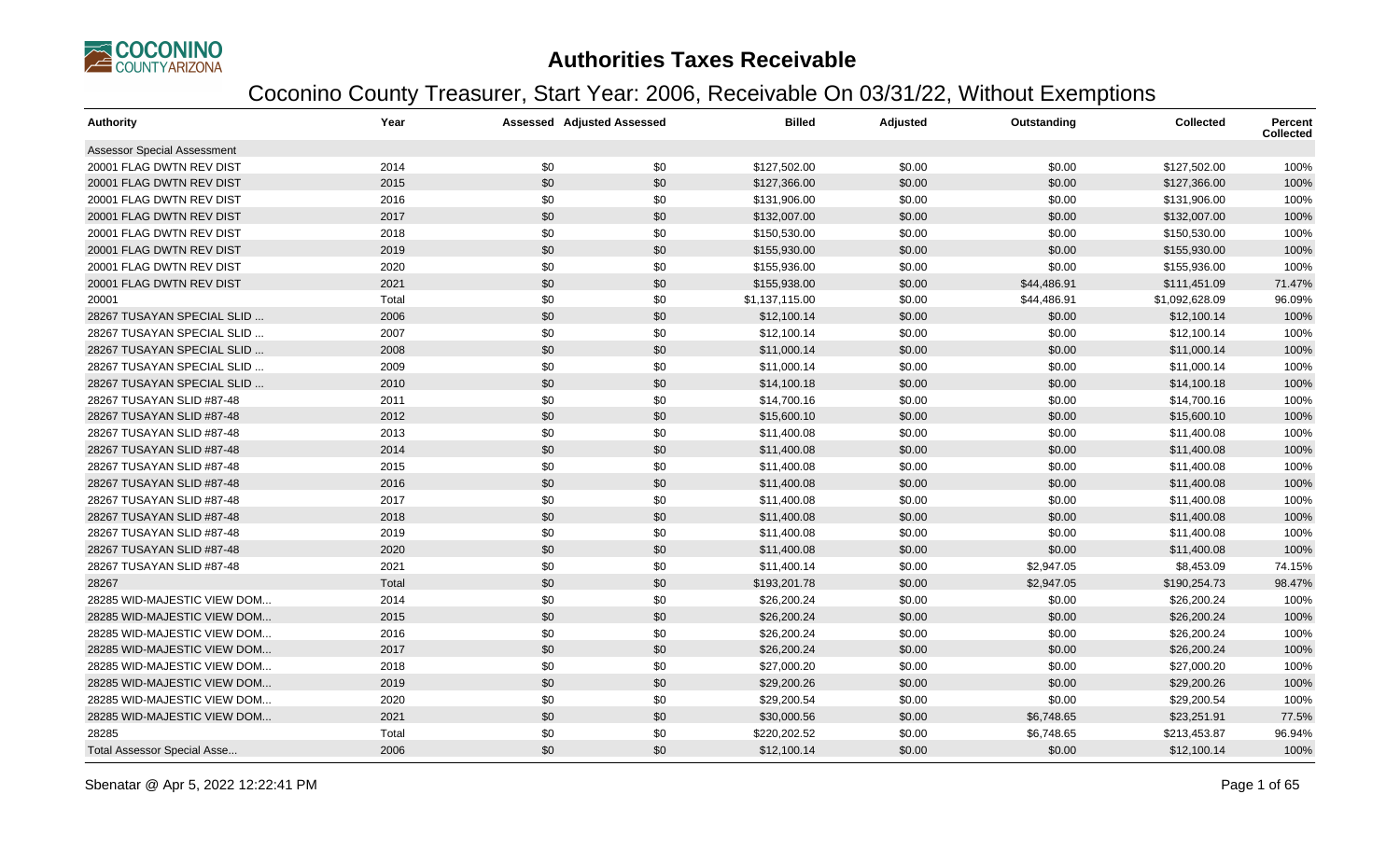

| <b>Authority</b>                   | Year  |                  | <b>Assessed Adjusted Assessed</b> | <b>Billed</b>    | Adjusted       | Outstanding    | <b>Collected</b> | Percent<br><b>Collected</b> |
|------------------------------------|-------|------------------|-----------------------------------|------------------|----------------|----------------|------------------|-----------------------------|
| Total Assessor Special Asse        | 2007  | \$0              | \$0                               | \$12,100.14      | \$0.00         | \$0.00         | \$12,100.14      | 100%                        |
| Total Assessor Special Asse        | 2008  | \$0              | \$0                               | \$11,000.14      | \$0.00         | \$0.00         | \$11,000.14      | 100%                        |
| Total Assessor Special Asse        | 2009  | \$0              | \$0                               | \$11,000.14      | \$0.00         | \$0.00         | \$11,000.14      | 100%                        |
| <b>Total Assessor Special Asse</b> | 2010  | \$0              | \$0                               | \$14,100.18      | \$0.00         | \$0.00         | \$14,100.18      | 100%                        |
| Total Assessor Special Asse        | 2011  | \$0              | \$0                               | \$14,700.16      | \$0.00         | \$0.00         | \$14,700.16      | 100%                        |
| Total Assessor Special Asse        | 2012  | \$0              | \$0                               | \$15,600.10      | \$0.00         | \$0.00         | \$15,600.10      | 100%                        |
| Total Assessor Special Asse        | 2013  | \$0              | \$0                               | \$11,400.08      | \$0.00         | \$0.00         | \$11,400.08      | 100%                        |
| Total Assessor Special Asse        | 2014  | \$0              | \$0                               | \$165,102.32     | \$0.00         | \$0.00         | \$165,102.32     | 100%                        |
| Total Assessor Special Asse        | 2015  | \$0              | \$0                               | \$164,966.32     | \$0.00         | \$0.00         | \$164,966.32     | 100%                        |
| <b>Total Assessor Special Asse</b> | 2016  | \$0              | \$0                               | \$169,506.32     | \$0.00         | \$0.00         | \$169,506.32     | 100%                        |
| Total Assessor Special Asse        | 2017  | \$0              | \$0                               | \$169,607.32     | \$0.00         | \$0.00         | \$169,607.32     | 100%                        |
| Total Assessor Special Asse        | 2018  | \$0              | \$0                               | \$188,930.28     | \$0.00         | \$0.00         | \$188,930.28     | 100%                        |
| Total Assessor Special Asse        | 2019  | \$0              | \$0                               | \$196,530.34     | \$0.00         | \$0.00         | \$196,530.34     | 100%                        |
| Total Assessor Special Asse        | 2020  | \$0              | \$0                               | \$196,536.62     | \$0.00         | \$0.00         | \$196,536.62     | 100%                        |
| Total Assessor Special Asse        | 2021  | \$0              | \$0                               | \$197,338.70     | \$0.00         | \$54,182.61    | \$143,156.09     | 72.54%                      |
| Total Assessor Special Asse        | Total | \$0              | \$0                               | \$1,550,519.30   | \$0.00         | \$54,182.61    | \$1,496,336.69   | 96.51%                      |
| Tax                                |       |                  |                                   |                  |                |                |                  |                             |
| 02000 COCONINO COUNTY              | 2006  | \$1,337,245,674  | (\$2,072,463)                     | \$6,330,312.23   | \$1,460.72     | \$447.82       | \$6,331,325.13   | 99.99%                      |
| 02000 COCONINO COUNTY              | 2007  | \$1,482,885,624  | (\$4,812,834)                     | \$6,634,094.47   | (\$2,978.69)   | \$835.11       | \$6,630,280.67   | 99.99%                      |
| 02000 COCONINO COUNTY              | 2008  | \$1,651,864,409  | (\$5,522,149)                     | \$7,325,537.35   | (\$4,773.43)   | \$1,418.80     | \$7,319,345.12   | 99.98%                      |
| 02000 COCONINO COUNTY              | 2009  | \$1,816,149,369  | (\$4,222,243)                     | \$7,319,230.45   | \$4,434.18     | \$1,596.22     | \$7,322,068.41   | 99.98%                      |
| 02000 COCONINO COUNTY              | 2010  | \$1,926,843,761  | (\$13,833,899)                    | \$7,630,765.06   | (\$48,406.17)  | \$2,078.73     | \$7,580,280.16   | 99.97%                      |
| 02000 COCONINO COUNTY              | 2011  | \$1,807,720,013  | (\$7,747,907)                     | \$7,774,868.78   | (\$33,530.16)  | \$5,663.90     | \$7,735,674.72   | 99.93%                      |
| 02000 COCONINO COUNTY              | 2012  | \$1,749,227,016  | (\$8,058,922)                     | \$7,836,341.33   | (\$36,370.73)  | \$6,612.45     | \$7,793,358.15   | 99.92%                      |
| 02000 COCONINO COUNTY              | 2013  | \$1,522,488,805  | (\$5,597,416)                     | \$8,321,922.86   | (\$31,748.14)  | \$9,934.88     | \$8,280,239.84   | 99.88%                      |
| 02000 COCONINO COUNTY              | 2014  | \$1,512,823,764  | (\$1,807,131)                     | \$8,541,404.28   | (\$10,202.68)  | \$10,803.27    | \$8,520,398.33   | 99.87%                      |
| 02000 COCONINO COUNTY              | 2015  | \$1,539,510,959  | (\$2,426,917)                     | \$8,828,937.74   | (\$13,959.99)  | \$11,856.38    | \$8,803,121.37   | 99.87%                      |
| 02000 COCONINO COUNTY              | 2016  | \$1,579,621,630  | (\$9,642,025)                     | \$9,142,852.45   | (\$55,509.60)  | \$12,737.90    | \$9,074,604.95   | 99.86%                      |
| 02000 COCONINO COUNTY              | 2017  | \$1,655,713,699  | (\$10,711,770)                    | \$9,401,146.20   | (\$60,821.41)  | \$13,356.35    | \$9,326,968.44   | 99.86%                      |
| 02000 COCONINO COUNTY              | 2018  | \$1,733,433,755  | (\$8,863,975)                     | \$9,688,161.17   | (\$49,821.69)  | \$14,866.54    | \$9,623,472.94   | 99.85%                      |
| 02000 COCONINO COUNTY              | 2019  | \$1,833,563,380  | (\$13,652,564)                    | \$9,925,084.58   | (\$73,861.14)  | \$15,601.32    | \$9,835,622.12   | 99.84%                      |
| 02000 COCONINO COUNTY              | 2020  | \$1,932,414,708  | (\$12,169,658)                    | \$10,228,277.13  | (\$64,407.19)  | \$21,326.34    | \$10,142,543.60  | 99.79%                      |
| 02000 COCONINO COUNTY              | 2021  | \$1,985,130,479  | (\$1,004,839)                     | \$10,282,971.64  | (\$5,205.05)   | \$3,031,077.68 | \$7,246,688.91   | 70.51%                      |
| 02000                              | Total | \$27,066,637,045 | (\$112, 146, 712)                 | \$135,211,907.72 | (\$485,701.17) | \$3,160,213.69 | \$131,565,992.86 | 97.65%                      |
| 02001 STATE SCHOOL TAX EQUA        | 2006  | \$1,442,186,897  | (\$2,285,756)                     | \$0.00           | \$0.00         | \$0.00         | \$0.00           | N/A                         |
| 02001 STATE SCHOOL TAX EQUA        | 2007  | \$1,712,061,975  | (\$5,993,602)                     | \$0.00           | \$0.00         | \$0.00         | \$0.00           | N/A                         |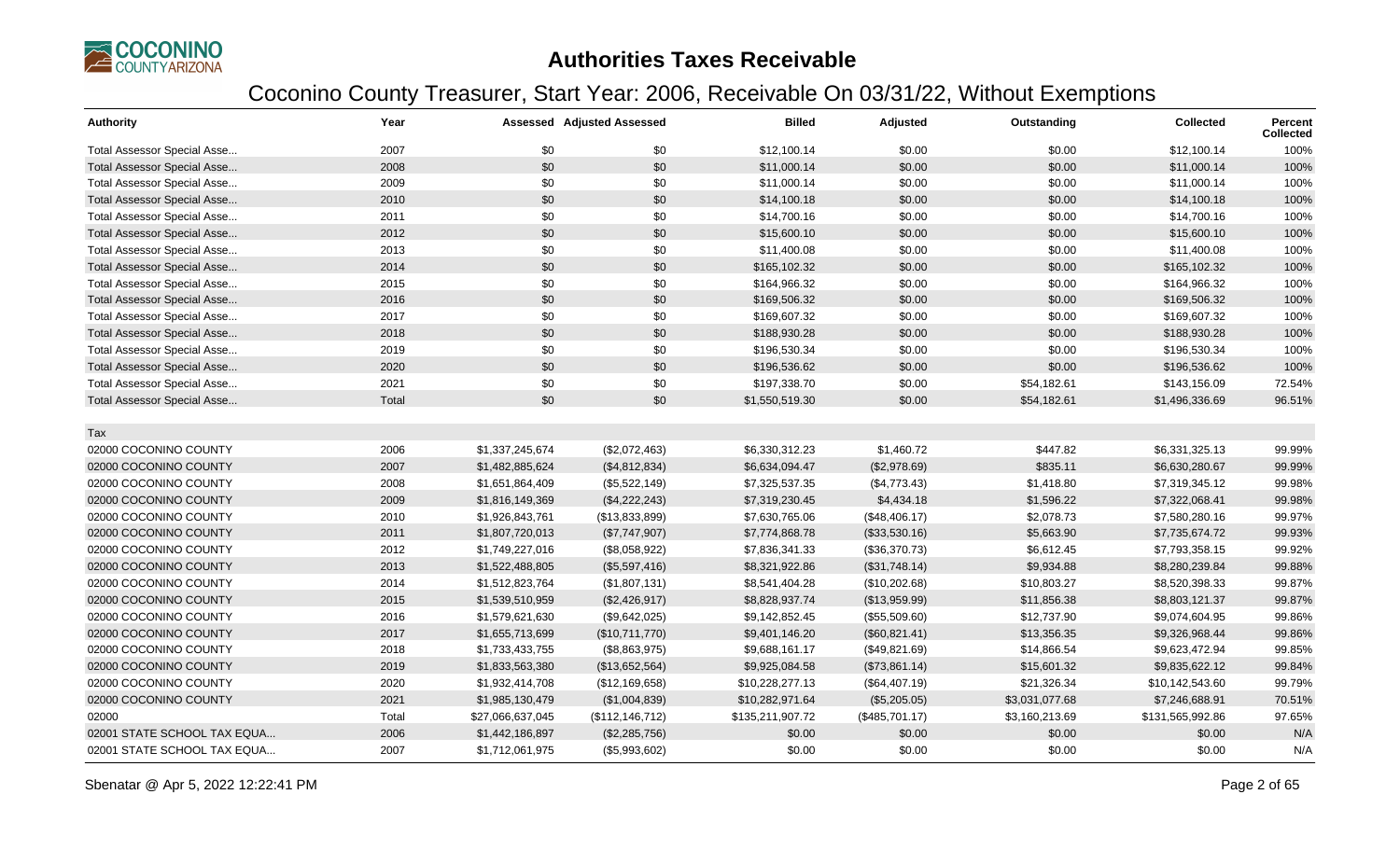

| <b>Authority</b>             | Year  |                  | <b>Assessed Adjusted Assessed</b> | <b>Billed</b>    | Adjusted       | Outstanding    | Collected       | <b>Percent</b><br><b>Collected</b> |
|------------------------------|-------|------------------|-----------------------------------|------------------|----------------|----------------|-----------------|------------------------------------|
| 02001 STATE SCHOOL TAX EQUA  | 2008  | \$2,019,130,467  | (\$7,031,183)                     | \$0.00           | \$0.00         | \$0.00         | \$0.00          | N/A                                |
| 02001 STATE SCHOOL TAX EQUA  | 2009  | \$1,816,149,369  | (\$4,222,243)                     | \$6,090,454.53   | \$3.689.74     | \$1,328.21     | \$6,092,816.06  | 99.98%                             |
| 02001 STATE SCHOOL TAX EQUA  | 2010  | \$1,926,843,761  | (\$13,833,899)                    | \$6,879,849.90   | (\$43,642.68)  | \$1,874.18     | \$6,834,333.04  | 99.97%                             |
| 02001 ST SCHL EQUALIZATION   | 2011  | \$1,807,720,013  | (\$7,747,907)                     | \$7,695,367.47   | (\$33,187.32)  | \$5,606.03     | \$7,656,574.12  | 99.93%                             |
| 02001 ST SCHL EQUALIZATION   | 2012  | \$1,749,227,016  | (\$8,058,922)                     | \$8,250,897.77   | (\$38,294.82)  | \$6,962.21     | \$8,205,640.74  | 99.92%                             |
| 02001 ST SCHL EQUALIZATION   | 2013  | \$1,522,488,805  | (\$5,597,416)                     | \$7,799,709.34   | (\$29,755.80)  | \$9,311.50     | \$7,760,642.04  | 99.88%                             |
| 02001 ST SCHL EQUALIZATION   | 2014  | \$1,512,823,764  | (\$1,807,131)                     | \$7,698,761.38   | (\$9,196.09)   | \$9,737.45     | \$7,679,827.84  | 99.87%                             |
| 02001 ST SCHL EQUALIZATION   | 2015  | \$1,539,510,959  | (\$2,426,917)                     | \$7,780,549.36   | (\$12,302.36)  | \$10,448.48    | \$7,757,798.52  | 99.87%                             |
| 02001 ST SCHL EQUALIZATION   | 2016  | \$1,579,621,630  | (\$9,642,025)                     | \$7,913,906.48   | (\$48,048.21)  | \$11,025.75    | \$7,854,832.52  | 99.86%                             |
| 02001 ST SCHL EQUALIZATION   | 2017  | \$1,655,713,699  | (\$10,711,770)                    | \$8,071,607.52   | (\$52,219.90)  | \$11,467.45    | \$8,007,920.17  | 99.86%                             |
| 02001 ST SCHL EQUALIZATION   | 2018  | \$1,733,433,755  | (\$8,863,975)                     | \$8,218,209.34   | (\$42,262.40)  | \$12,610.92    | \$8,163,336.02  | 99.85%                             |
| 02001 ST SCHL EQUALIZATION   | 2019  | \$1,833,563,380  | (\$13,652,564)                    | \$8,372,055.51   | (\$62,303.75)  | \$13,160.12    | \$8,296,591.64  | 99.84%                             |
| 02001 ST SCHL EQUALIZATION   | 2020  | \$1,932,414,708  | (\$12,169,658)                    | \$8,552,872.56   | (\$53,857.24)  | \$17,833.03    | \$8,481,182.29  | 99.79%                             |
| 02001 ST SCHL EQUALIZATION   | 2021  | \$1,985,130,479  | (\$1,004,839)                     | \$8,462,607.68   | (\$4,283.64)   | \$2,494,494.99 | \$5,963,829.05  | 70.51%                             |
| 02001                        | Total | \$27,768,020,677 | (\$115,049,807)                   | \$101,786,848.84 | (\$425,664.47) | \$2,605,860.32 | \$98,755,324.05 | 97.43%                             |
| 03000 MOBILE HOME RELOCATIO  | 2006  | \$0              | \$0                               | \$19,362.76      | (\$170.09)     | \$315.62       | \$18,877.05     | 98.36%                             |
| 03000 MOBILE HOME RELOCATIO  | 2007  | \$0              | \$0                               | \$19,340.73      | (\$152.56)     | \$412.61       | \$18,775.56     | 97.85%                             |
| 03000 MOBILE HOME RELOCATIO  | 2008  | \$0              | \$0                               | \$20,363.28      | (\$254.57)     | \$558.72       | \$19,549.99     | 97.22%                             |
| 03000 MOBILE HOME RELOCATIO  | 2009  | \$0              | \$0                               | \$20,751.26      | (\$302.44)     | \$684.95       | \$19,763.87     | 96.65%                             |
| 03000 MOBILE HOME RELOCATIO  | 2010  | \$0              | \$0                               | \$18,496.82      | (\$277.02)     | \$631.47       | \$17,588.33     | 96.53%                             |
| 03000 MOBILE HOME RELOCATION | 2011  | \$0              | \$0                               | \$23,201.80      | (\$578.63)     | \$854.48       | \$21,768.69     | 96.22%                             |
| 03000 MOBILE HOME RELOCATION | 2012  | \$0              | \$0                               | \$20,453.40      | (\$419.88)     | \$879.83       | \$19,153.69     | 95.61%                             |
| 03000 MOBILE HOME RELOCATION | 2013  | \$0              | \$0                               | \$17,989.38      | (\$205.99)     | \$999.37       | \$16,784.02     | 94.38%                             |
| 03000 MOBILE HOME RELOCATION | 2014  | \$0              | \$0                               | \$18,512.00      | (\$210.60)     | \$1,225.14     | \$17,076.26     | 93.31%                             |
| 03000 MOBILE HOME RELOCATION | 2015  | \$0              | \$0                               | \$20,301.96      | (\$187.36)     | \$1,516.35     | \$18,598.25     | 92.46%                             |
| 03000                        | Total | \$0              | \$0                               | \$198,773.39     | (\$2,759.14)   | \$8,078.54     | \$187,935.71    | 95.88%                             |
| 04151 CITY OF FLAGSTAFF      | 2006  | \$573,432,033    | (\$1,300,840)                     | \$4,396,803.49   | \$1,301.99     | \$125.38       | \$4,397,980.10  | 100%                               |
| 04151 CITY OF FLAGSTAFF      | 2007  | \$640,419,696    | (\$1,982,223)                     | \$4,647,921.34   | (\$2,761.71)   | \$202.49       | \$4,644,957.14  | 100%                               |
| 04151 CITY OF FLAGSTAFF      | 2008  | \$712,049,107    | (\$2,762,398)                     | \$4,911,645.73   | (\$2,349.57)   | \$464.92       | \$4,908,831.24  | 99.99%                             |
| 04151 CITY OF FLAGSTAFF      | 2009  | \$775,405,465    | (\$1,851,354)                     | \$5,120,435.74   | \$12,184.19    | \$541.43       | \$5,132,078.50  | 99.99%                             |
| 04151 CITY OF FLAGSTAFF      | 2010  | \$822,952,358    | (\$1,410,506)                     | \$5,323,096.20   | (\$7,968.51)   | \$692.93       | \$5,314,434.76  | 99.99%                             |
| 04151 CITY OF FLAGSTAFF      | 2011  | \$779,994,258    | (\$2,818,524)                     | \$5,390,551.30   | (\$19,714.25)  | \$2,673.63     | \$5,368,163.42  | 99.95%                             |
| 04151 CITY OF FLAGSTAFF      | 2012  | \$761,939,623    | (\$1,223,245)                     | \$5,433,505.08   | (\$8,928.16)   | \$3,144.54     | \$5,421,432.38  | 99.94%                             |
| 04151 CITY OF FLAGSTAFF      | 2013  | \$655,776,282    | (\$841,776)                       | \$5,527,538.68   | (\$8,591.84)   | \$4,409.15     | \$5,514,537.69  | 99.92%                             |
| 04151 CITY OF FLAGSTAFF      | 2014  | \$664,129,689    | (\$1,441,504)                     | \$5,590,643.98   | (\$12,146.86)  | \$5,130.82     | \$5,573,366.30  | 99.91%                             |
| 04151 CITY OF FLAGSTAFF      | 2015  | \$683,449,946    | (\$1,763,129)                     | \$5,627,301.93   | (\$14,519.92)  | \$5,085.59     | \$5,607,696.42  | 99.91%                             |
| 04151 CITY OF FLAGSTAFF      | 2016  | \$710,142,665    | (\$1,917,545)                     | \$5,767,068.96   | (\$15,572.38)  | \$5,351.52     | \$5,746,145.06  | 99.91%                             |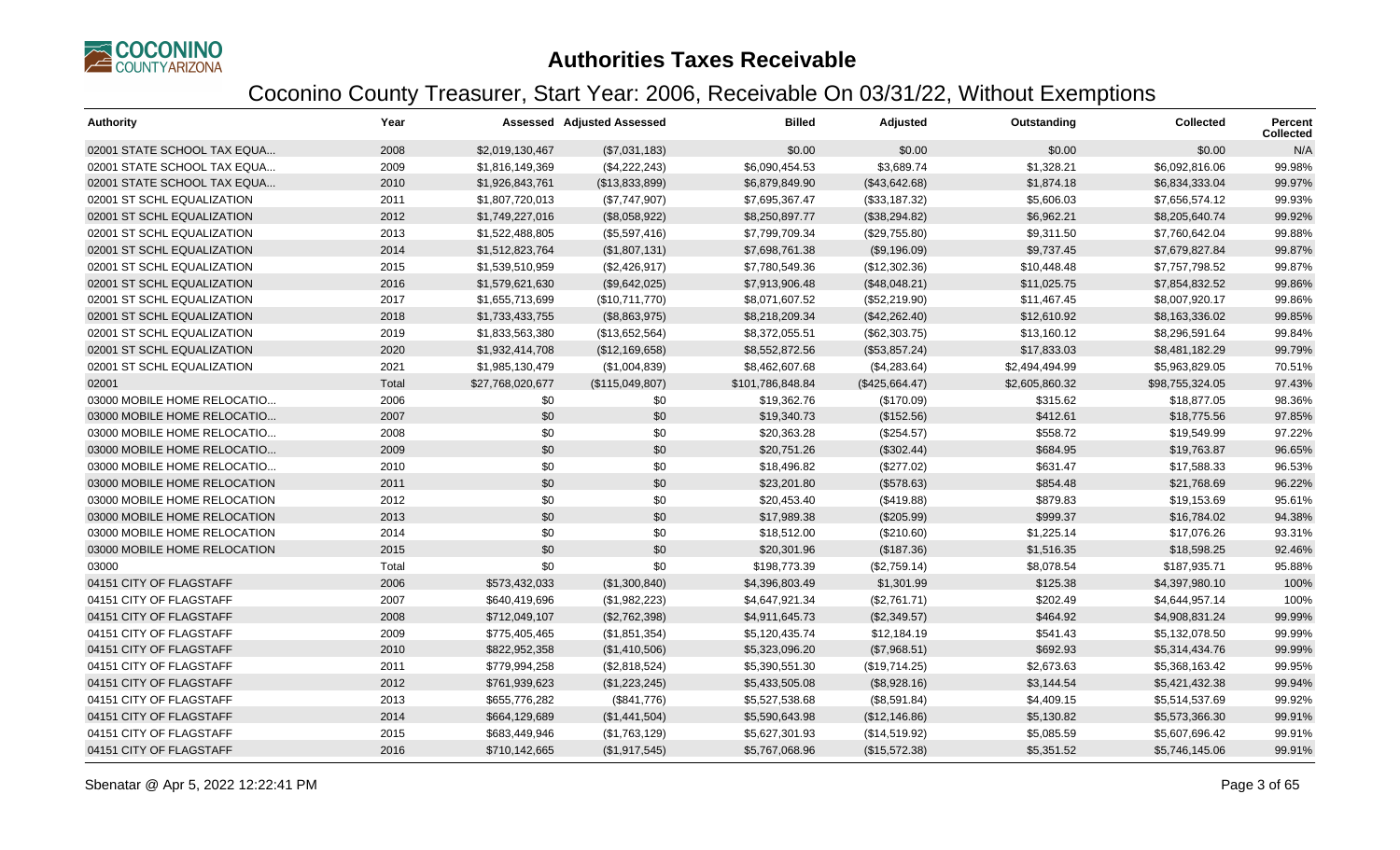

| <b>Authority</b>        | Year  |                  | <b>Assessed Adjusted Assessed</b> | <b>Billed</b>   | Adjusted       | Outstanding    | <b>Collected</b> | <b>Percent</b><br><b>Collected</b> |
|-------------------------|-------|------------------|-----------------------------------|-----------------|----------------|----------------|------------------|------------------------------------|
| 04151 CITY OF FLAGSTAFF | 2017  | \$750,588,859    | (\$172)                           | \$6,179,597.86  | (\$1.41)       | \$5,534.49     | \$6,174,061.96   | 99.91%                             |
| 04151 CITY OF FLAGSTAFF | 2018  | \$809,561,165    | (\$2,791,295)                     | \$6,746,882.81  | (\$23,262.66)  | \$6,513.70     | \$6,717,106.45   | 99.9%                              |
| 04151 CITY OF FLAGSTAFF | 2019  | \$868,642,301    | (\$2,900,866)                     | \$6,890,938.83  | (\$23,012.58)  | \$6,551.83     | \$6,861,374.42   | 99.9%                              |
| 04151 CITY OF FLAGSTAFF | 2020  | \$926,349,486    | (\$1,650,380)                     | \$6,956,884.77  | (\$12,394.36)  | \$7,978.53     | \$6,936,511.88   | 99.89%                             |
| 04151 CITY OF FLAGSTAFF | 2021  | \$977,587,596    | (\$409,212)                       | \$7,024,944.65  | (\$2,940.60)   | \$2,227,371.54 | \$4,794,632.51   | 68.28%                             |
| 04151                   | Total | \$12,112,420,529 | (\$27,064,969)                    | \$91,535,761.35 | (\$140,678.63) | \$2,281,772.49 | \$89,113,310.23  | 97.5%                              |
| 04152 TOWN OF FREDONIA  | 2006  | \$4,461,155      | (\$4,818)                         | \$0.00          | \$0.00         | \$0.00         | \$0.00           | N/A                                |
| 04152 TOWN OF FREDONIA  | 2007  | \$4,930,277      | (\$57,968)                        | \$0.00          | \$0.00         | \$0.00         | \$0.00           | N/A                                |
| 04152 TOWN OF FREDONIA  | 2008  | \$5,318,473      | (\$5,646)                         | \$0.00          | \$0.00         | \$0.00         | \$0.00           | N/A                                |
| 04152 TOWN OF FREDONIA  | 2009  | \$6,438,663      | (\$5,183)                         | \$0.00          | \$0.00         | \$0.00         | \$0.00           | N/A                                |
| 04152 TOWN OF FREDONIA  | 2010  | \$7,138,112      | (\$11,344)                        | \$0.00          | \$0.00         | \$0.00         | \$0.00           | N/A                                |
| 04152 TOWN OF FREDONIA  | 2011  | \$7,242,002      | (\$31,926)                        | \$0.00          | \$0.00         | \$0.00         | \$0.00           | N/A                                |
| 04152 TOWN OF FREDONIA  | 2012  | \$7,237,056      | (\$8,554)                         | \$0.00          | \$0.00         | \$0.00         | \$0.00           | N/A                                |
| 04152 TOWN OF FREDONIA  | 2013  | \$6,696,617      | \$1,361                           | \$0.00          | \$0.00         | \$0.00         | \$0.00           | N/A                                |
| 04152 TOWN OF FREDONIA  | 2014  | \$7,095,478      | (\$8,929)                         | \$0.00          | \$0.00         | \$0.00         | \$0.00           | N/A                                |
| 04152 TOWN OF FREDONIA  | 2015  | \$6,651,459      | (\$76,696)                        | \$0.00          | \$0.00         | \$0.00         | \$0.00           | N/A                                |
| 04152 TOWN OF FREDONIA  | 2016  | \$6,638,590      | \$1,380                           | \$0.00          | \$0.00         | \$0.00         | \$0.00           | N/A                                |
| 04152 TOWN OF FREDONIA  | 2017  | \$6,615,939      | \$13,844                          | \$0.00          | \$0.00         | \$0.00         | \$0.00           | N/A                                |
| 04152 TOWN OF FREDONIA  | 2018  | \$6,772,503      | \$7,639                           | \$0.00          | \$0.00         | \$0.00         | \$0.00           | N/A                                |
| 04152 TOWN OF FREDONIA  | 2019  | \$6,997,910      | (\$49,376)                        | \$0.00          | \$0.00         | \$0.00         | \$0.00           | N/A                                |
| 04152 TOWN OF FREDONIA  | 2020  | \$7,252,605      | (\$49,038)                        | \$0.00          | \$0.00         | \$0.00         | \$0.00           | N/A                                |
| 04152 TOWN OF FREDONIA  | 2021  | \$7,264,709      | (\$1,902)                         | \$0.00          | \$0.00         | \$0.00         | \$0.00           | N/A                                |
| 04152                   | Total | \$104,751,548    | (\$287, 156)                      | \$0.00          | \$0.00         | \$0.00         | \$0.00           | N/A                                |
| 04153 CITY OF WILLIAMS  | 2006  | \$31,219,265     | (\$6,077)                         | \$491,011.14    | \$369.03       | \$16.66        | \$491,363.51     | 100%                               |
| 04153 CITY OF WILLIAMS  | 2007  | \$37,179,961     | (\$58,062)                        | \$506,641.66    | (\$146.60)     | \$15.07        | \$506,479.99     | 100%                               |
| 04153 CITY OF WILLIAMS  | 2008  | \$42,718,059     | (\$26,231)                        | \$512,092.77    | \$70.00        | \$57.85        | \$512,104.92     | 99.99%                             |
| 04153 CITY OF WILLIAMS  | 2009  | \$47,118,182     | (\$640,268)                       | \$561,448.10    | (\$1,403.17)   | \$65.48        | \$559,979.45     | 99.99%                             |
| 04153 CITY OF WILLIAMS  | 2010  | \$50,653,314     | (\$9,655)                         | \$588,243.27    | (\$37.75)      | \$122.67       | \$588,082.85     | 99.98%                             |
| 04153 CITY OF WILLIAMS  | 2011  | \$46,033,278     | (\$102,408)                       | \$587,870.77    | (\$1,308.56)   | \$924.52       | \$585,637.69     | 99.84%                             |
| 04153 CITY OF WILLIAMS  | 2012  | \$44,137,356     | \$316                             | \$593,249.48    | \$52.96        | \$972.16       | \$592,330.28     | 99.84%                             |
| 04153 CITY OF WILLIAMS  | 2013  | \$39,047,172     | (\$55,075)                        | \$599,960.11    | (\$876.20)     | \$1,277.54     | \$597,806.37     | 99.79%                             |
| 04153 CITY OF WILLIAMS  | 2014  | \$38,117,141     | (\$56,581)                        | \$611,398.72    | (\$923.14)     | \$1,509.81     | \$608,965.77     | 99.75%                             |
| 04153 CITY OF WILLIAMS  | 2015  | \$38,301,173     | (\$117,594)                       | \$610,483.62    | (\$1,874.34)   | \$1,677.03     | \$606,932.25     | 99.72%                             |
| 04153 CITY OF WILLIAMS  | 2016  | \$40,814,361     | (\$18,235)                        | \$613,889.02    | (\$274.28)     | \$1,766.16     | \$611,848.58     | 99.71%                             |
| 04153 CITY OF WILLIAMS  | 2017  | \$44,008,269     | (\$2,199)                         | \$623,728.73    | (\$31.17)      | \$1,547.11     | \$622,150.45     | 99.75%                             |
| 04153 CITY OF WILLIAMS  | 2018  | \$46,274,857     | (\$13,952)                        | \$627,071.04    | (\$189.06)     | \$2,097.91     | \$624,784.07     | 99.67%                             |
| 04153 CITY OF WILLIAMS  | 2019  | \$48,301,166     | (\$3,262)                         | \$618,545.31    | (\$41.77)      | \$2,017.23     | \$616,486.31     | 99.67%                             |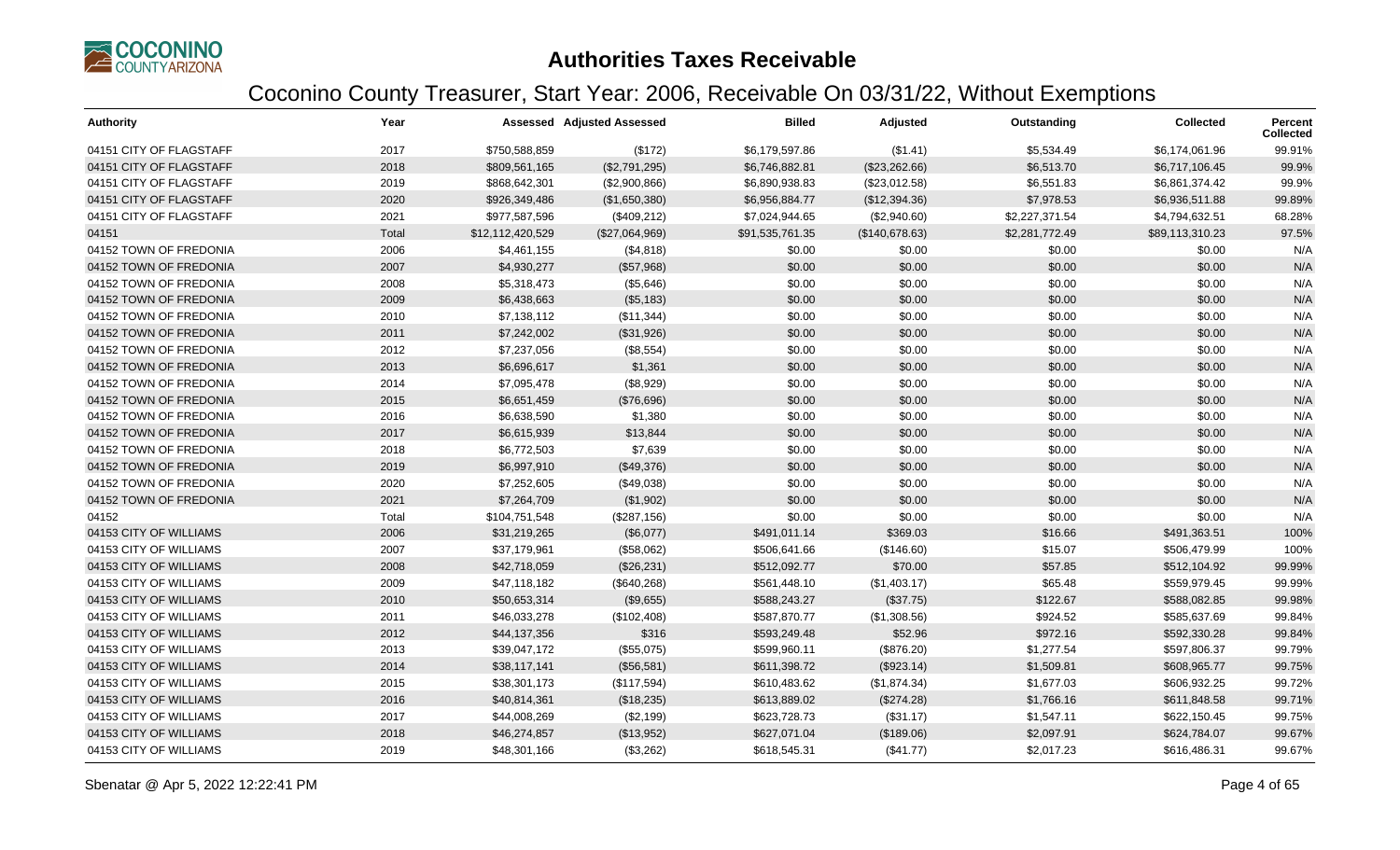

| <b>Authority</b>       | Year  |                 | <b>Assessed Adjusted Assessed</b> | <b>Billed</b>  | Adjusted     | Outstanding  | <b>Collected</b> | <b>Percent</b><br>Collected |
|------------------------|-------|-----------------|-----------------------------------|----------------|--------------|--------------|------------------|-----------------------------|
| 04153 CITY OF WILLIAMS | 2020  | \$51,896,701    | \$49,147                          | \$620,580.60   | \$587.70     | \$2,120.88   | \$619,047.42     | 99.66%                      |
| 04153 CITY OF WILLIAMS | 2021  | \$56,130,790    | (\$46, 816)                       | \$626,083.03   | (\$522.19)   | \$172,099.42 | \$453,461.42     | 72.49%                      |
| 04153                  | Total | \$701,951,045   | (\$1,106,952)                     | \$9,392,297.37 | (\$6,548.54) | \$188,287.50 | \$9,197,461.33   | 97.99%                      |
| 04156 CITY OF PAGE     | 2006  | \$52,987,413    | (\$24,983)                        | \$0.00         | \$0.00       | \$0.00       | \$0.00           | N/A                         |
| 04156 CITY OF PAGE     | 2007  | \$59,638,748    | (\$1,030,686)                     | \$0.00         | \$0.00       | \$0.00       | \$0.00           | N/A                         |
| 04156 CITY OF PAGE     | 2008  | \$61,978,477    | (\$117,826)                       | \$0.00         | \$0.00       | \$0.00       | \$0.00           | N/A                         |
| 04156 CITY OF PAGE     | 2009  | \$66,413,664    | (\$32,273)                        | \$0.00         | \$0.00       | \$0.00       | \$0.00           | N/A                         |
| 04156 CITY OF PAGE     | 2010  | \$68,589,724    | (\$29,064)                        | \$0.00         | \$0.00       | \$0.00       | \$0.00           | N/A                         |
| 04156 CITY OF PAGE     | 2011  | \$68,449,741    | (\$151,652)                       | \$0.00         | \$0.00       | \$0.00       | \$0.00           | N/A                         |
| 04156 CITY OF PAGE     | 2012  | \$67,114,409    | (\$8,561)                         | \$0.00         | \$0.00       | \$0.00       | \$0.00           | N/A                         |
| 04156 CITY OF PAGE     | 2013  | \$61,982,223    | (\$12,211)                        | \$0.00         | \$0.00       | \$0.00       | \$0.00           | N/A                         |
| 04156 CITY OF PAGE     | 2014  | \$63,221,831    | (\$30,810)                        | \$0.00         | \$0.00       | \$0.00       | \$0.00           | N/A                         |
| 04156 CITY OF PAGE     | 2015  | \$64,774,153    | (\$16,579)                        | \$0.00         | \$0.00       | \$0.00       | \$0.00           | N/A                         |
| 04156 CITY OF PAGE     | 2016  | \$67,084,820    | (\$174, 117)                      | \$0.00         | \$0.00       | \$0.00       | \$0.00           | N/A                         |
| 04156 CITY OF PAGE     | 2017  | \$69,124,428    | \$35,589                          | \$0.00         | \$0.00       | \$0.00       | \$0.00           | N/A                         |
| 04156 CITY OF PAGE     | 2018  | \$73,016,869    | \$52,636                          | \$0.00         | \$0.00       | \$0.00       | \$0.00           | N/A                         |
| 04156 CITY OF PAGE     | 2019  | \$78,419,609    | (\$867,962)                       | \$0.00         | \$0.00       | \$0.00       | \$0.00           | N/A                         |
| 04156 CITY OF PAGE     | 2020  | \$80,174,640    | \$204,270                         | \$0.00         | \$0.00       | \$0.00       | \$0.00           | N/A                         |
| 04156 CITY OF PAGE     | 2021  | \$84,436,487    | (\$10,606)                        | \$0.00         | \$0.00       | \$0.00       | \$0.00           | N/A                         |
| 04156                  | Total | \$1,087,407,236 | (\$2,214,835)                     | \$0.00         | \$0.00       | \$0.00       | \$0.00           | N/A                         |
| 04158 CITY OF SEDONA   | 2006  | \$106,938,212   | (\$152,394)                       | \$0.00         | \$0.00       | \$0.00       | \$0.00           | N/A                         |
| 04158 CITY OF SEDONA   | 2007  | \$121,539,701   | (\$114,327)                       | \$0.00         | \$0.00       | \$0.00       | \$0.00           | N/A                         |
| 04158 CITY OF SEDONA   | 2008  | \$132,545,636   | (\$274,768)                       | \$0.00         | \$0.00       | \$0.00       | \$0.00           | N/A                         |
| 04158 CITY OF SEDONA   | 2009  | \$147,682,724   | (\$457,885)                       | \$0.00         | \$0.00       | \$0.00       | \$0.00           | N/A                         |
| 04158 CITY OF SEDONA   | 2010  | \$153,610,113   | (\$1,097,167)                     | \$0.00         | \$0.00       | \$0.00       | \$0.00           | N/A                         |
| 04158 CITY OF SEDONA   | 2011  | \$135,637,191   | (\$531,390)                       | \$0.00         | \$0.00       | \$0.00       | \$0.00           | N/A                         |
| 04158 CITY OF SEDONA   | 2012  | \$123,232,687   | (\$245,056)                       | \$0.00         | \$0.00       | \$0.00       | \$0.00           | N/A                         |
| 04158 CITY OF SEDONA   | 2013  | \$107,554,817   | (\$811,357)                       | \$0.00         | \$0.00       | \$0.00       | \$0.00           | N/A                         |
| 04158 CITY OF SEDONA   | 2014  | \$107,173,505   | (\$26,092)                        | \$0.00         | \$0.00       | \$0.00       | \$0.00           | N/A                         |
| 04158 CITY OF SEDONA   | 2015  | \$110,720,920   | (\$2,107)                         | \$0.00         | \$0.00       | \$0.00       | \$0.00           | N/A                         |
| 04158 CITY OF SEDONA   | 2016  | \$114,586,706   | \$242,059                         | \$0.00         | \$0.00       | \$0.00       | \$0.00           | N/A                         |
| 04158 CITY OF SEDONA   | 2017  | \$120,509,038   | \$241,582                         | \$0.00         | \$0.00       | \$0.00       | \$0.00           | N/A                         |
| 04158 CITY OF SEDONA   | 2018  | \$125,106,972   | \$83,262                          | \$0.00         | \$0.00       | \$0.00       | \$0.00           | N/A                         |
| 04158 CITY OF SEDONA   | 2019  | \$130,181,002   | \$76,462                          | \$0.00         | \$0.00       | \$0.00       | \$0.00           | N/A                         |
| 04158 CITY OF SEDONA   | 2020  | \$136,630,646   | \$29,788                          | \$0.00         | \$0.00       | \$0.00       | \$0.00           | N/A                         |
| 04158 CITY OF SEDONA   | 2021  | \$141,197,856   | (\$149, 819)                      | \$0.00         | \$0.00       | \$0.00       | \$0.00           | N/A                         |
| 04158                  | Total | \$2,014,847,726 | (\$3,189,209)                     | \$0.00         | \$0.00       | \$0.00       | \$0.00           | N/A                         |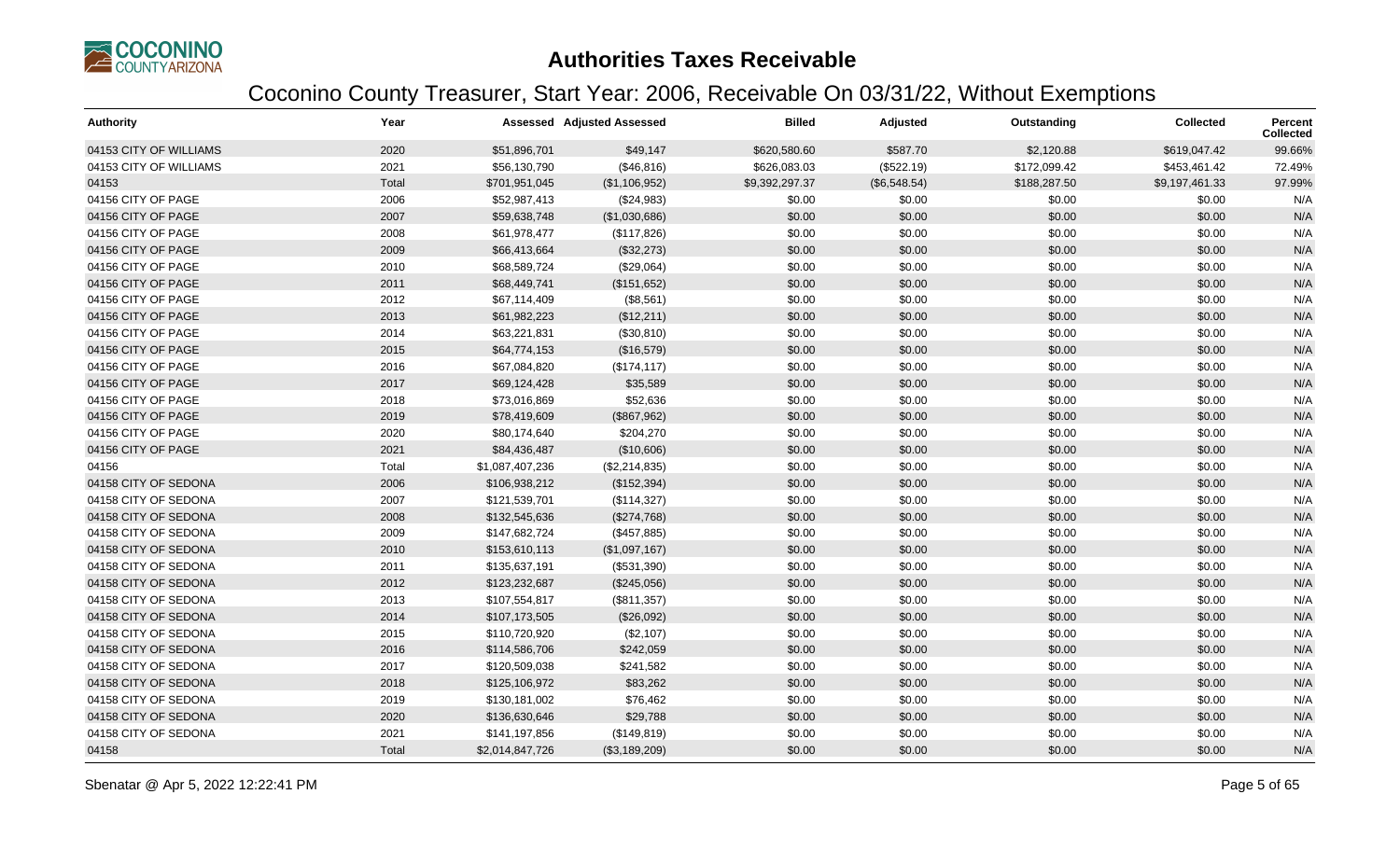

| <b>Authority</b>        | Year  |                  | <b>Assessed Adjusted Assessed</b> | <b>Billed</b>    | Adjusted         | Outstanding     | Collected          | Percent<br><b>Collected</b> |
|-------------------------|-------|------------------|-----------------------------------|------------------|------------------|-----------------|--------------------|-----------------------------|
| 04159 TOWN OF TUSAYAN   | 2011  | \$11,091,237     | (\$35,797)                        | \$0.00           | \$0.00           | \$0.00          | \$0.00             | N/A                         |
| 04159 TOWN OF TUSAYAN   | 2012  | \$10,843,309     | (\$46,000)                        | \$0.00           | \$0.00           | \$0.00          | \$0.00             | N/A                         |
| 04159 TOWN OF TUSAYAN   | 2013  | \$10,113,464     | (\$606)                           | \$0.00           | \$0.00           | \$0.00          | \$0.00             | N/A                         |
| 04159 TOWN OF TUSAYAN   | 2014  | \$10,222,702     | (\$2,992)                         | \$0.00           | \$0.00           | \$0.00          | \$0.00             | N/A                         |
| 04159 TOWN OF TUSAYAN   | 2015  | \$10,483,509     | \$513                             | \$0.00           | \$0.00           | \$0.00          | \$0.00             | N/A                         |
| 04159 TOWN OF TUSAYAN   | 2016  | \$10,622,843     | \$29,732                          | \$0.00           | \$0.00           | \$0.00          | \$0.00             | N/A                         |
| 04159 TOWN OF TUSAYAN   | 2017  | \$10,991,104     | \$22,283                          | \$0.00           | \$0.00           | \$0.00          | \$0.00             | N/A                         |
| 04159 TOWN OF TUSAYAN   | 2018  | \$12,201,378     | (\$12,023)                        | \$0.00           | \$0.00           | \$0.00          | \$0.00             | N/A                         |
| 04159 TOWN OF TUSAYAN   | 2019  | \$13,109,725     | \$39,922                          | \$0.00           | \$0.00           | \$0.00          | \$0.00             | N/A                         |
| 04159 TOWN OF TUSAYAN   | 2020  | \$14,184,464     | (\$33,547)                        | \$0.00           | \$0.00           | \$0.00          | \$0.00             | N/A                         |
| 04159 TOWN OF TUSAYAN   | 2021  | \$15,237,309     | \$0                               | \$0.00           | \$0.00           | \$0.00          | \$0.00             | N/A                         |
| 04159                   | Total | \$129,101,044    | (\$38,515)                        | \$0.00           | \$0.00           | \$0.00          | \$0.00             | N/A                         |
| 07001 FLAGSTAFF SD #1   | 2006  | \$901,187,548    | (\$1,764,238)                     | \$40,403,492.43  | \$10,815.51      | \$1,507.51      | \$40,412,800.43    | 100%                        |
| 07001 FLAGSTAFF SD #1   | 2007  | \$1,002,458,686  | (\$3,277,438)                     | \$35,607,078.85  | (\$11,141.10)    | \$2,015.81      | \$35,593,921.94    | 99.99%                      |
| 07001 FLAGSTAFF SD #1   | 2008  | \$1,129,552,719  | (\$3,552,260)                     | \$41,533,828.22  | (\$15, 157.14)   | \$4,173.06      | \$41,514,498.02    | 99.99%                      |
| 07001 FLAGSTAFF SD #1   | 2009  | \$1,244,766,505  | (\$2,519,080)                     | \$39,609,526.74  | \$52,203.86      | \$4,235.63      | \$39,657,494.97    | 99.99%                      |
| 07001 FLAGSTAFF SD #1   | 2010  | \$1,327,827,439  | (\$9,749,899)                     | \$48,162,876.16  | (\$302,875.65)   | \$5,997.96      | \$47,854,002.55    | 99.99%                      |
| 07001 SD#1 FLAGSTAFF    | 2011  | \$1,232,255,143  | (\$5,845,835)                     | \$45,681,770.50  | (\$218,592.90)   | \$23,870.40     | \$45,439,307.20    | 99.95%                      |
| 07001 SD#1 FLAGSTAFF    | 2012  | \$1,194,057,653  | (\$5,922,562)                     | \$43,203,463.39  | (\$215,740.37)   | \$26,830.56     | \$42,960,892.46    | 99.94%                      |
| 07001 SD#1 FLAGSTAFF    | 2013  | \$1,027,371,194  | (\$3,628,786)                     | \$40,892,452.60  | (\$152, 188.14)  | \$37,521.26     | \$40,702,743.20    | 99.91%                      |
| 07001 SD#1 FLAGSTAFF    | 2014  | \$1,027,760,904  | (\$1,513,445)                     | \$39,304,664.12  | (\$57,903.74)    | \$40,555.51     | \$39,206,204.87    | 99.9%                       |
| 07001 SD#1 FLAGSTAFF    | 2015  | \$1,051,458,031  | (\$2,083,140)                     | \$44,747,839.97  | (\$88,894.57)    | \$48,193.34     | \$44,610,752.06    | 99.89%                      |
| 07001 SD#1 FLAGSTAFF    | 2016  | \$1,087,227,284  | (\$7,284,211)                     | \$47,429,206.36  | (\$315,440.88)   | \$52,722.05     | \$47,061,043.43    | 99.89%                      |
| 07001 SD#1 FLAGSTAFF    | 2017  | \$1,146,791,212  | (\$7,858,758)                     | \$46,035,640.05  | (\$315,474.09)   | \$50,856.33     | \$45,669,309.63    | 99.89%                      |
| 07001 SD#1 FLAGSTAFF    | 2018  | \$1,222,915,523  | (\$7,431,885)                     | \$46,682,357.79  | (\$285,625.29)   | \$54,147.44     | \$46,342,585.06    | 99.88%                      |
| 07001 SD#1 FLAGSTAFF    | 2019  | \$1,303,416,207  | (\$10,251,531)                    | \$48,346,311.00  | (\$380, 249.81)  | \$56,729.52     | \$47,909,331.67    | 99.88%                      |
| 07001 SD#1 FLAGSTAFF    | 2020  | \$1,387,094,288  | (\$9,586,515)                     | \$49,702,363.17  | (\$343,458.28)   | \$68,625.06     | \$49,290,279.83    | 99.86%                      |
| 07001 SD#1 FLAGSTAFF    | 2021  | \$1,460,828,196  | (\$683,415)                       | \$50,468,692.11  | (\$23,610.64)    | \$15,704,348.55 | \$34,740,732.92    | 68.87%                      |
| 07001                   | Total | \$18,746,968,532 | (\$82,952,998)                    | \$707,811,563.46 | (\$2,663,333.23) | \$16,182,329.99 | \$688,965,900.24   | 97.71%                      |
| 07001 S FLAGSTAFF SD #1 | 2006  | \$0              | \$0                               | (\$6,182,885.25) | (\$579.18)       | (\$507.15)      | $(\$6,182,957.28)$ | 99.99%                      |
| 07001_S FLAGSTAFF SD #1 | 2007  | \$0              | \$0                               | (\$5,935,511.32) | (\$3.04)         | (\$691.33)      | (\$5,934,823.03)   | 99.99%                      |
| 07001 S FLAGSTAFF SD #1 | 2008  | \$0              | \$0                               | (\$7,160,830.47) | \$1,396.70       | (\$1,109.56)    | (\$7,158,324.21)   | 99.98%                      |
| 07001 S FLAGSTAFF SD #1 | 2009  | \$0              | \$0                               | (\$7,311,922.73) | \$501.04         | (\$1,179.86)    | (\$7,310,241.83)   | 99.98%                      |
| 07001_S FLAGSTAFF SD #1 | 2010  | \$0              | \$0                               | (\$9,133,720.35) | \$303.23         | (\$1,524.90)    | (\$9,131,892.22)   | 99.98%                      |
| 07001_S SD#1 FLAGSTAFF  | 2011  | \$0              | \$0                               | (\$8,306,653.68) | \$1,429.90       | (\$1,886.93)    | (\$8,303,336.85)   | 99.98%                      |
| 07001_S SD#1 FLAGSTAFF  | 2012  | \$0              | \$0                               | (\$5,519,537.84) | (\$24,569.77)    | (\$1,253.88)    | (\$5,542,853.73)   | 99.98%                      |
| 07001_S SD#1 FLAGSTAFF  | 2013  | \$0              | \$0                               | (\$5,256,492.96) | (\$2,689.42)     | (\$1,561.32)    | (\$5,257,621.06)   | 99.97%                      |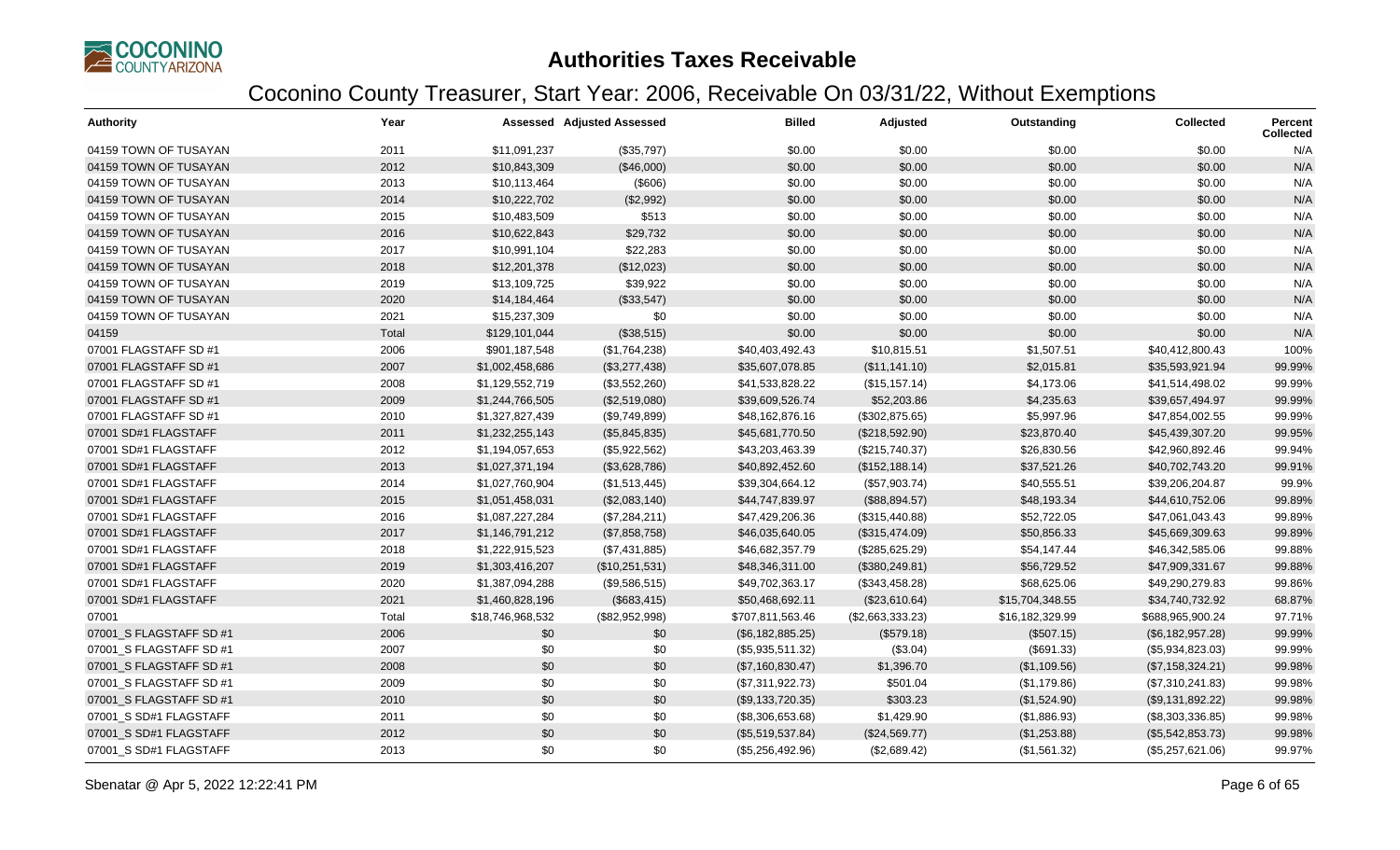

| <b>Authority</b>            | Year  |                 | <b>Assessed Adjusted Assessed</b> | <b>Billed</b>      | Adjusted       | Outstanding      | <b>Collected</b>   | Percent<br><b>Collected</b> |
|-----------------------------|-------|-----------------|-----------------------------------|--------------------|----------------|------------------|--------------------|-----------------------------|
| 07001_S SD#1 FLAGSTAFF      | 2014  | \$0             | \$0                               | (\$5,421,212.34)   | (\$1,586.28)   | (\$1,973.27)     | (\$5,420,825.35)   | 99.96%                      |
| 07001_S SD#1 FLAGSTAFF      | 2015  | \$0             | \$0                               | (\$6,302,753.20)   | (\$2,133.94)   | (\$2,801.70)     | (\$6,302,085.44)   | 99.96%                      |
| 07001_S SD#1 FLAGSTAFF      | 2016  | \$0             | \$0                               | (\$6,581,991.22)   | (\$3,677.28)   | (\$2,920.79)     | (\$6,582,747.71)   | 99.96%                      |
| 07001_S SD#1 FLAGSTAFF      | 2017  | \$0             | \$0                               | (\$6,761,780.88)   | (\$378.56)     | (\$3,952.60)     | (\$6,758,206.84)   | 99.94%                      |
| 07001_S SD#1 FLAGSTAFF      | 2018  | \$0             | \$0                               | (\$6,857,058.46)   | \$276.02       | (\$4,379.41)     | (\$6,852,403.03)   | 99.94%                      |
| 07001 S SD#1 FLAGSTAFF      | 2019  | \$0             | \$0                               | (\$7,058,458.78)   | (\$631.56)     | (\$4,843.93)     | (\$7,054,246.41)   | 99.93%                      |
| 07001_S SD#1 FLAGSTAFF      | 2020  | \$0             | \$0                               | (\$7,264,572.54)   | \$668.40       | (\$7,490.91)     | (\$7,256,413.23)   | 99.9%                       |
| 07001_S SD#1 FLAGSTAFF      | 2021  | \$0             | \$0                               | (\$7,252,853.00)   | (\$31,879.22)  | (\$2,536,501.94) | (\$4,748,230.28)   | 65.18%                      |
| 07001_S                     | Total | \$0             | \$0                               | (\$108,308,235.02) | (\$63,552.96)  | (\$2,574,579.48) | (\$105,797,208.50) | 97.62%                      |
| 07001 SE SD#1 DESEGREGATION | 2019  | \$1,303,416,207 | (\$10,251,531)                    | \$2,240,572.33     | (\$17,622.39)  | \$2,629.09       | \$2,220,320.85     | 99.88%                      |
| 07001 SE SD#1 DESEGREGATION | 2020  | \$1,387,094,288 | (\$9,586,515)                     | \$2,244,318.58     | (\$15,508.93)  | \$3,098.78       | \$2,225,710.87     | 99.86%                      |
| 07001_SE                    | Total | \$2,690,510,495 | (\$19,838,046)                    | \$4,484,890.91     | (\$33,131.32)  | \$5,727.87       | \$4,446,031.72     | 99.87%                      |
| 07002 WILLIAMS SD #2        | 2006  | \$74,348,513    | (\$42,410)                        | \$2,602,172.23     | \$675.93       | \$206.21         | \$2,602,641.95     | 99.99%                      |
| 07002 WILLIAMS SD #2        | 2007  | \$83,572,083    | (\$140,374)                       | \$2,952,983.89     | (\$628.01)     | \$858.86         | \$2,951,497.02     | 99.97%                      |
| 07002 WILLIAMS SD #2        | 2008  | \$96,389,532    | (\$68,123)                        | \$3,149,297.60     | \$87.14        | \$2,575.92       | \$3,146,808.82     | 99.92%                      |
| 07002 WILLIAMS SD #2        | 2009  | \$109,528,235   | (\$669,528)                       | \$3,074,384.76     | (\$3,527.01)   | \$3,225.82       | \$3,067,631.93     | 99.89%                      |
| 07002 WILLIAMS SD #2        | 2010  | \$117,896,702   | (\$1,313,763)                     | \$3,619,578.67     | (\$38,868.18)  | \$6,528.90       | \$3,574,181.59     | 99.82%                      |
| 07002 SD#2 WILLIAMS         | 2011  | \$118,347,942   | (\$706,400)                       | \$3,665,366.91     | (\$22,024.47)  | \$11,419.79      | \$3,631,922.65     | 99.69%                      |
| 07002 SD#2 WILLIAMS         | 2012  | \$116,713,314   | (\$1,114,144)                     | \$3,883,013.84     | (\$37,022.39)  | \$14,542.42      | \$3,831,449.03     | 99.62%                      |
| 07002 SD#2 WILLIAMS         | 2013  | \$110,722,308   | (\$755,809)                       | \$4,001,944.72     | (\$27,433.04)  | \$19,310.71      | \$3,955,200.97     | 99.51%                      |
| 07002 SD#2 WILLIAMS         | 2014  | \$99,831,742    | (\$109,219)                       | \$4,107,482.81     | (\$4,337.67)   | \$17,638.93      | \$4,085,506.21     | 99.57%                      |
| 07002 SD#2 WILLIAMS         | 2015  | \$97,849,484    | (\$189,205)                       | \$3,919,253.94     | (\$7,578.42)   | \$19,213.26      | \$3,892,462.26     | 99.51%                      |
| 07002 SD#2 WILLIAMS         | 2016  | \$98,974,076    | (\$1,278,106)                     | \$3,943,937.03     | (\$50,929.98)  | \$19,724.68      | \$3,873,282.37     | 99.49%                      |
| 07002 SD#2 WILLIAMS         | 2017  | \$104,758,678   | (\$1,866,053)                     | \$4,104,892.98     | (\$73,119.43)  | \$20,189.26      | \$4,011,584.29     | 99.5%                       |
| 07002 SD#2 WILLIAMS         | 2018  | \$106,610,737   | (\$1,027,990)                     | \$4,204,192.14     | (\$40,529.30)  | \$22,604.57      | \$4,141,058.27     | 99.46%                      |
| 07002 SD#2 WILLIAMS         | 2019  | \$110,580,593   | (\$1,703,843)                     | \$4,143,831.93     | (\$63,848.12)  | \$23,095.37      | \$4,056,888.44     | 99.43%                      |
| 07002 SD#2 WILLIAMS         | 2020  | \$115,447,883   | (\$1,651,446)                     | \$4,358,318.11     | (\$62,343.74)  | \$27,894.38      | \$4,268,079.99     | 99.35%                      |
| 07002 SD#2 WILLIAMS         | 2021  | \$122,578,926   | (\$149, 120)                      | \$4,548,509.60     | (\$5,533.38)   | \$1,285,840.31   | \$3,257,135.91     | 71.7%                       |
| 07002                       | Total | \$1,684,150,748 | (\$12,785,533)                    | \$60,279,161.16    | (\$436,960.07) | \$1,494,869.39   | \$58,347,331.70    | 97.5%                       |
| 07002 S WILLIAMS SD #2      | 2006  | \$0             | \$0                               | (\$179,658.02)     | (\$161.13)     | (\$34.62)        | (\$179,784.53)     | 99.98%                      |
| 07002 S WILLIAMS SD #2      | 2007  | \$0             | \$0                               | (\$237,363.89)     | \$231.23       | (\$62.60)        | (\$237,070.06)     | 99.97%                      |
| 07002 S WILLIAMS SD #2      | 2008  | \$0             | \$0                               | (\$275,636.73)     | \$84.23        | (\$143.14)       | (\$275,409.36)     | 99.95%                      |
| 07002 S WILLIAMS SD #2      | 2009  | \$0             | \$0                               | (\$283,992.77)     | \$345.68       | (\$152.57)       | (\$283,494.52)     | 99.95%                      |
| 07002 S WILLIAMS SD #2      | 2010  | \$0             | \$0                               | (\$365,635.53)     | \$380.98       | (\$295.27)       | (\$364,959.28)     | 99.92%                      |
| 07002 S SD#2 WILLIAMS       | 2011  | \$0             | \$0                               | (\$347,019.68)     | \$520.74       | (\$218.06)       | (\$346,280.88)     | 99.94%                      |
| 07002_S SD#2 WILLIAMS       | 2012  | \$0             | \$0                               | (\$243,071.78)     | (\$1,977.34)   | (\$211.62)       | (\$244, 837.50)    | 99.91%                      |
| 07002 S SD#2 WILLIAMS       | 2013  | \$0             | \$0                               | (\$231, 232.16)    | \$67.61        | (\$184.56)       | (\$230,979.99)     | 99.92%                      |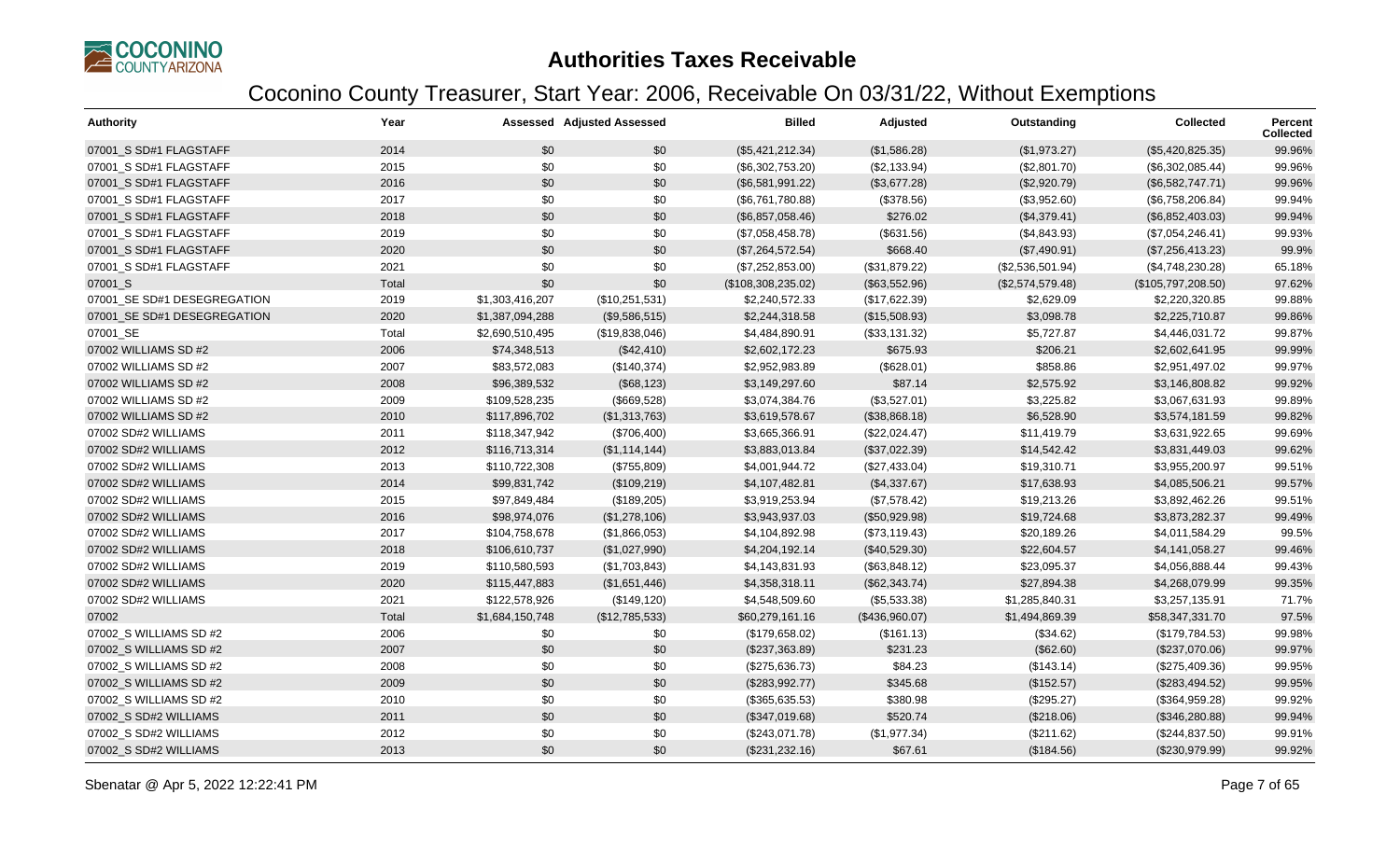

| <b>Authority</b>             | Year  |               | <b>Assessed Adjusted Assessed</b> | <b>Billed</b>    | Adjusted      | Outstanding    | <b>Collected</b> | Percent<br><b>Collected</b> |
|------------------------------|-------|---------------|-----------------------------------|------------------|---------------|----------------|------------------|-----------------------------|
| 07002_S SD#2 WILLIAMS        | 2014  | \$0           | \$0                               | (\$252,641.44)   | \$244.54      | (\$297.70)     | (\$252,099.20)   | 99.88%                      |
| 07002 S SD#2 WILLIAMS        | 2015  | \$0           | \$0                               | (\$265,270.66)   | \$392.78      | (\$334.64)     | (\$264,543.24)   | 99.87%                      |
| 07002_S SD#2 WILLIAMS        | 2016  | \$0           | \$0                               | (\$272,375.22)   | (\$85.44)     | (\$354.92)     | (\$272,105.74)   | 99.87%                      |
| 07002_S SD#2 WILLIAMS        | 2017  | \$0           | \$0                               | (\$283,380.76)   | \$245.12      | (\$395.64)     | (\$282,740.00)   | 99.86%                      |
| 07002 S SD#2 WILLIAMS        | 2018  | \$0           | \$0                               | (\$300, 296.16)  | \$44.46       | (\$510.24)     | (\$299,741.46)   | 99.83%                      |
| 07002 S SD#2 WILLIAMS        | 2019  | \$0           | \$0                               | (\$299,431.62)   | \$28.66       | (\$807.70)     | (\$298,595.26)   | 99.73%                      |
| 07002_S SD#2 WILLIAMS        | 2020  | \$0           | \$0                               | (\$320,756.66)   | \$70.18       | (\$1,279.86)   | (\$319,406.62)   | 99.6%                       |
| 07002 S SD#2 WILLIAMS        | 2021  | \$0           | \$0                               | (\$339,871.96)   | (\$2,037.56)  | (\$106,987.84) | (\$234,921.68)   | 68.71%                      |
| 07002_S                      | Total | \$0           | \$0                               | (\$4,497,635.04) | (\$1,605.26)  | (\$112,270.98) | (\$4,386,969.32) | 97.5%                       |
| 07004 GRAND CANYON SD #4     | 2006  | \$14,952,798  | (\$9,087)                         | \$619,829.53     | (\$31.04)     | \$149.49       | \$619,649.00     | 99.98%                      |
| 07004 GRAND CANYON SD #4     | 2007  | \$15,237,798  | (\$1,619)                         | \$935,697.90     | \$356.59      | \$328.57       | \$935,725.92     | 99.96%                      |
| 07004 GRAND CANYON SD #4     | 2008  | \$14,629,815  | (\$1,227,394)                     | \$1,075,695.12   | (\$38,948.32) | \$393.48       | \$1,036,353.32   | 99.96%                      |
| 07004 GRAND CANYON SD #4     | 2009  | \$14,338,139  | (\$40,590)                        | \$661,416.77     | \$1,251.54    | \$271.72       | \$662,396.59     | 99.96%                      |
| 07004 GRAND CANYON SD #4     | 2010  | \$15,425,370  | (\$1,003,923)                     | \$567,775.30     | (\$36,915.08) | \$199.51       | \$530,660.71     | 99.96%                      |
| 07004 SD#4 GRAND CANYON      | 2011  | \$14,190,230  | \$5,960                           | \$659,703.72     | \$270.88      | \$248.95       | \$659,725.65     | 99.96%                      |
| 07004 SD#4 GRAND CANYON      | 2012  | \$13,883,646  | (\$52,223)                        | \$929,676.70     | (\$3,622.96)  | \$322.77       | \$925,730.97     | 99.97%                      |
| 07004 SD#4 GRAND CANYON      | 2013  | \$12,985,861  | (\$2,072)                         | \$954,941.11     | (\$514.15)    | \$366.82       | \$954,060.14     | 99.96%                      |
| 07004 SD#4 GRAND CANYON      | 2014  | \$13,098,185  | (\$2,759)                         | \$1,584,801.73   | (\$545.91)    | \$1,322.24     | \$1,582,933.58   | 99.92%                      |
| 07004 SD#4 GRAND CANYON      | 2015  | \$13,325,860  | \$48,677                          | \$1,612,349.12   | \$5,687.83    | \$1,340.49     | \$1,616,696.46   | 99.92%                      |
| 07004 SD#4 GRAND CANYON      | 2016  | \$13,946,318  | \$39,194                          | \$1,687,365.07   | \$4,530.26    | \$1,058.56     | \$1,690,836.77   | 99.94%                      |
| 07004 SD#4 GRAND CANYON      | 2017  | \$14,924,240  | \$61,354                          | \$1,805,683.85   | \$7,423.27    | \$1,287.71     | \$1,811,819.41   | 99.93%                      |
| 07004 SD#4 GRAND CANYON      | 2018  | \$16,143,676  | \$132,266                         | \$1,953,223.09   | \$16,002.86   | \$1,336.23     | \$1,967,889.72   | 99.93%                      |
| 07004 SD#4 GRAND CANYON      | 2019  | \$17,104,730  | \$93,365                          | \$2,069,501.30   | \$11,296.25   | \$2,127.21     | \$2,078,670.34   | 99.9%                       |
| 07004 SD#4 GRAND CANYON      | 2020  | \$18,526,495  | (\$24,100)                        | \$2,241,520.61   | (\$2,915.87)  | \$2,453.40     | \$2,236,151.34   | 99.89%                      |
| 07004 SD#4 GRAND CANYON      | 2021  | \$20,047,790  | \$308                             | \$2,329,172.11   | \$35.78       | \$737,994.50   | \$1,591,213.39   | 68.32%                      |
| 07004                        | Total | \$242,760,951 | (\$1,982,643)                     | \$21,688,353.03  | (\$36,638.07) | \$751,201.65   | \$20,900,513.31  | 96.53%                      |
| 07004 ASAE SD#4 GRAND CANYON | 2014  | \$0           | \$0                               | (\$3,956.37)     | \$31.75       | (\$143.63)     | (\$3,780.99)     | 96.34%                      |
| 07004 ASAE SD#4 GRAND CANYON | 2015  | \$0           | \$0                               | (\$4,056.15)     | \$32.75       | (\$147.84)     | (\$3,875.56)     | 96.33%                      |
| 07004_ASAE SD#4 GRAND CANYON | 2016  | \$0           | \$0                               | (\$3,445.84)     | \$33.05       | (\$93.57)      | (\$3,319.22)     | 97.26%                      |
| 07004 ASAE SD#4 GRAND CANYON | 2017  | \$0           | \$0                               | (\$3,557.10)     | \$3.34        | (\$101.32)     | (\$3,452.44)     | 97.15%                      |
| 07004 ASAE SD#4 GRAND CANYON | 2018  | \$0           | \$0                               | (\$3,653.94)     | \$3.44        | (\$96.18)      | (\$3,554.32)     | 97.37%                      |
| 07004 ASAE SD#4 GRAND CANYON | 2019  | \$0           | \$0                               | (\$3,637.06)     | \$0.00        | (\$202.42)     | (\$3,434.64)     | 94.43%                      |
| 07004 ASAE SD#4 GRAND CANYON | 2020  | \$0           | \$0                               | (\$3,676.48)     | \$0.00        | (\$149.97)     | (\$3,526.51)     | 95.92%                      |
| 07004_ASAE SD#4 GRAND CANYON | 2021  | \$0           | \$0                               | (\$2,672.44)     | \$0.00        | (\$368.69)     | (\$2,303.75)     | 86.2%                       |
| 07004_ASAE                   | Total | \$0           | \$0                               | (\$28,655.38)    | \$104.33      | (\$1,303.62)   | (\$27, 247.43)   | 95.43%                      |
| 07004 S GRAND CANYON SD #4   | 2007  | \$0           | \$0                               | (\$813.41)       | \$3.38        | (\$7.46)       | (\$802.57)       | 99.08%                      |
| 07004_S SD#4 GRAND CANYON    | 2011  | \$0           | \$0                               | (\$397.76)       | \$6.56        | (\$4.00)       | (\$387.20)       | 98.98%                      |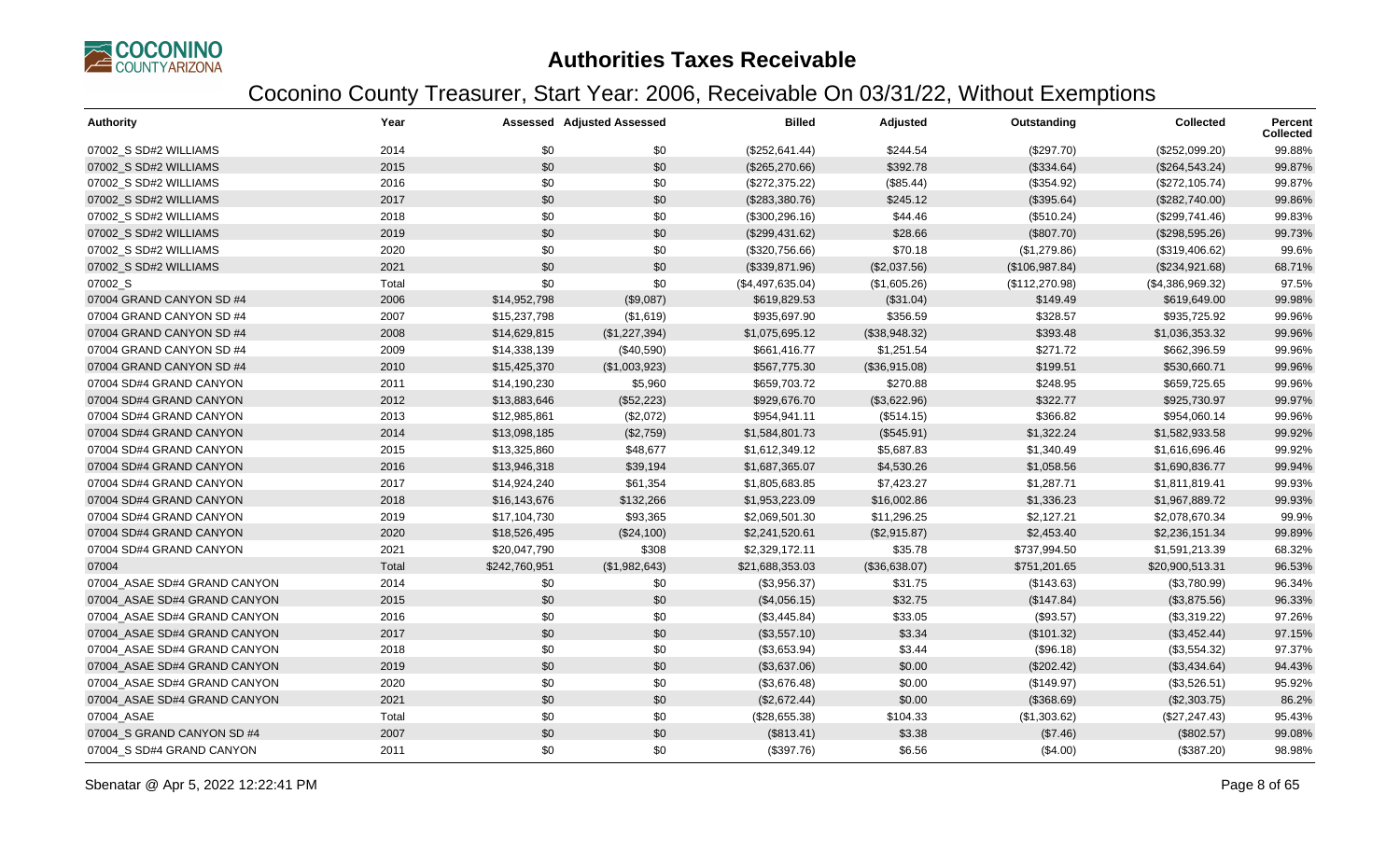

| <b>Authority</b>             | Year  |               | <b>Assessed Adjusted Assessed</b> | <b>Billed</b>  | Adjusted   | Outstanding  | <b>Collected</b> | Percent<br><b>Collected</b> |
|------------------------------|-------|---------------|-----------------------------------|----------------|------------|--------------|------------------|-----------------------------|
| 07004 S SD#4 GRAND CANYON    | 2012  | \$0           | \$0                               | (\$2,098.14)   | \$88.06    | (\$27.38)    | (\$1,982.70)     | 98.64%                      |
| 07004_S SD#4 GRAND CANYON    | 2013  | \$0           | \$0                               | (\$2,130.66)   | \$59.52    | (\$20.48)    | (\$2,050.66)     | 99.01%                      |
| 07004 S SD#4 GRAND CANYON    | 2014  | \$0           | \$0                               | (\$4,018.68)   | \$32.26    | (\$145.96)   | (\$3,840.46)     | 96.34%                      |
| 07004 S SD#4 GRAND CANYON    | 2015  | \$0           | \$0                               | (\$4,309.84)   | \$34.76    | (\$157.20)   | (\$4,117.88)     | 96.32%                      |
| 07004 S SD#4 GRAND CANYON    | 2016  | \$0           | \$0                               | (\$3,910.58)   | \$37.94    | (\$107.60)   | (\$3,765.04)     | 97.22%                      |
| 07004 S SD#4 GRAND CANYON    | 2017  | \$0           | \$0                               | (\$3,888.56)   | \$3.64     | (\$112.04)   | (\$3,772.88)     | 97.12%                      |
| 07004 S SD#4 GRAND CANYON    | 2018  | \$0           | \$0                               | (\$3,826.38)   | \$3.66     | (\$102.14)   | (\$3,720.58)     | 97.33%                      |
| 07004_S SD#4 GRAND CANYON    | 2019  | \$0           | \$0                               | (\$3,614.08)   | \$0.00     | (\$204.78)   | (\$3,409.30)     | 94.33%                      |
| 07004 S SD#4 GRAND CANYON    | 2020  | \$0           | \$0                               | (\$3,481.42)   | \$0.00     | (\$145.59)   | (\$3,335.83)     | 95.82%                      |
| 07004 S SD#4 GRAND CANYON    | 2021  | \$0           | \$0                               | (\$3,234.64)   | \$0.00     | (\$462.30)   | (\$2,772.34)     | 85.71%                      |
| 07004_S                      | Total | \$0           | \$0                               | (\$35,724.15)  | \$269.78   | (\$1,496.93) | (\$33,957.44)    | 95.78%                      |
| 07005 CHEVELON BUTTE SD #5   | 2006  | \$39,900,507  | \$0                               | \$445,199.70   | \$186.50   | \$3.23       | \$445,382.97     | 100%                        |
| 07005 CHEVELON BUTTE SD #5   | 2007  | \$47,033,696  | (\$18,555)                        | \$524,462.40   | \$474.92   | \$5.74       | \$524,931.58     | 100%                        |
| 07005 CHEVELON BUTTE SD #5   | 2008  | \$54,422,846  | (\$21,572)                        | \$498,753.49   | \$98.06    | \$4.97       | \$498,846.58     | 100%                        |
| 07005 CHEVELON BUTTE SD #5   | 2009  | \$63,273,215  | (\$104,017)                       | \$565,229.74   | (\$158.37) | \$5.13       | \$565,066.24     | 100%                        |
| 07005 CHEVELON BUTTE SD #5   | 2010  | \$70,172,830  | (\$45,708)                        | \$481,755.57   | (\$39.96)  | \$6.78       | \$481,708.83     | 100%                        |
| 07005 SD#5 CHEVELON BUTTE    | 2011  | \$65,822,343  | (\$64,760)                        | \$452,016.38   | (\$293.73) | \$30.73      | \$451,691.92     | 99.99%                      |
| 07005 SD#5 CHEVELON BUTTE    | 2012  | \$61,973,327  | (\$9,155)                         | \$488,323.32   | (\$75.23)  | \$35.08      | \$488,213.01     | 99.99%                      |
| 07005 SD#5 CHEVELON BUTTE    | 2013  | \$47,244,590  | (\$9,730)                         | \$397,373.78   | (\$85.07)  | \$67.85      | \$397,220.86     | 99.98%                      |
| 07005 SD#5 CHEVELON BUTTE    | 2014  | \$45,608,407  | (\$9,957)                         | \$465,616.04   | (\$101.65) | \$82.38      | \$465,432.01     | 99.98%                      |
| 07005 SD#5 CHEVELON BUTTE    | 2015  | \$47,176,839  | (\$3,123)                         | \$564,471.11   | (\$37.38)  | \$143.02     | \$564,290.71     | 99.97%                      |
| 07005 SD#5 CHEVELON BUTTE    | 2016  | \$47,321,207  | (\$58)                            | \$533,877.84   | (\$0.65)   | \$179.94     | \$533,697.25     | 99.97%                      |
| 07005 SD#5 CHEVELON BUTTE    | 2017  | \$49,013,826  | \$936                             | \$552,238.85   | \$10.54    | \$182.41     | \$552,066.98     | 99.97%                      |
| 07005 SD#5 CHEVELON BUTTE    | 2018  | \$50,670,403  | \$2,173                           | \$535,585.94   | \$22.97    | \$214.89     | \$535,394.02     | 99.96%                      |
| 07005 SD#5 CHEVELON BUTTE    | 2019  | \$52,590,088  | (\$1,383)                         | \$546,042.59   | (\$14.36)  | \$177.09     | \$545,851.14     | 99.97%                      |
| 07005 SD#5 CHEVELON BUTTE    | 2020  | \$55,594,820  | \$1,769                           | \$560,840.67   | \$17.85    | \$134.98     | \$560,723.54     | 99.98%                      |
| 07005 SD#5 CHEVELON BUTTE    | 2021  | \$58,407,428  | (\$408)                           | \$572,042.04   | (\$4.00)   | \$143,956.71 | \$428,081.33     | 74.83%                      |
| 07005                        | Total | \$856,226,372 | (\$283,548)                       | \$8,183,829.46 | \$0.44     | \$145,230.93 | \$8,038,598.97   | 98.23%                      |
| 07005_S CHEVELON BUTTE SD #5 | 2006  | \$0           | \$0                               | (\$100,381.02) | \$0.00     | (\$1.16)     | (\$100,379.86)   | 100%                        |
| 07005_S CHEVELON BUTTE SD #5 | 2007  | \$0           | \$0                               | (\$95,710.42)  | (\$21.18)  | (\$1.66)     | (\$95,729.94)    | 100%                        |
| 07005_S CHEVELON BUTTE SD #5 | 2008  | \$0           | \$0                               | (\$119,993.93) | \$7.05     | (\$1.84)     | (\$119,985.04)   | 100%                        |
| 07005 S CHEVELON BUTTE SD #5 | 2009  | \$0           | \$0                               | (\$129,563.99) | \$29.38    | (\$1.77)     | (\$129,532.84)   | 100%                        |
| 07005 S CHEVELON BUTTE SD #5 | 2010  | \$0           | \$0                               | (\$114,469.23) | \$10.71    | (\$2.37)     | (\$114,456.15)   | 100%                        |
| 07005 S SD#5 CHEVELON BUTTE  | 2011  | \$0           | \$0                               | (\$106,317.33) | \$25.39    | (\$2.39)     | (\$106, 289.55)  | 100%                        |
| 07005 S SD#5 CHEVELON BUTTE  | 2012  | \$0           | \$0                               | (\$25,688.32)  | (\$349.11) | (\$1.18)     | (\$26,036.25)    | 100%                        |
| 07005 S SD#5 CHEVELON BUTTE  | 2013  | \$0           | \$0                               | (\$25,544.02)  | \$0.04     | (\$1.32)     | (\$25,542.66)    | 99.99%                      |
| 07005_S SD#5 CHEVELON BUTTE  | 2014  | \$0           | \$0                               | (\$28,796.29)  | \$10.62    | (\$1.57)     | (\$28,784.10)    | 99.99%                      |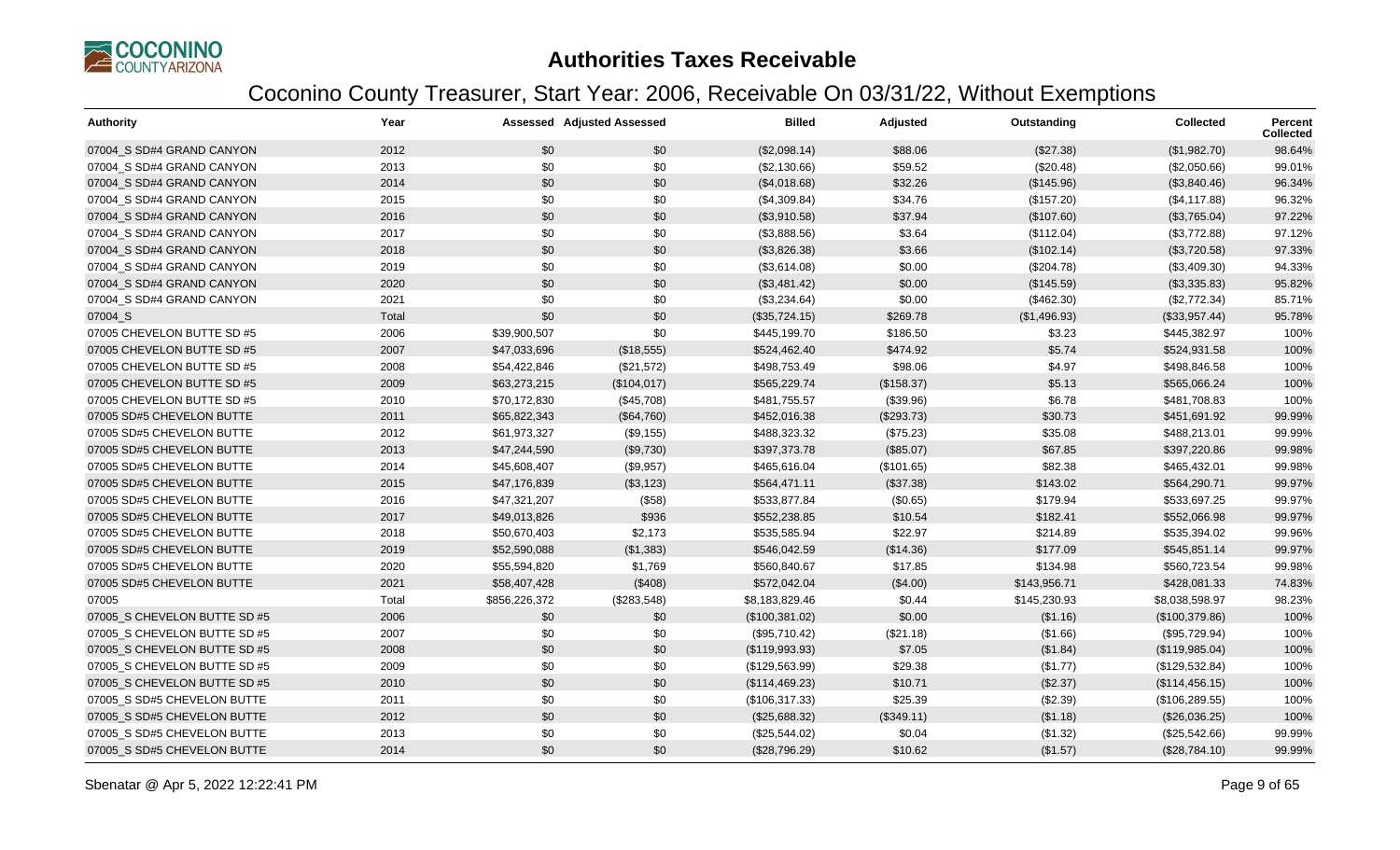

| <b>Authority</b>            | Year  |               | <b>Assessed Adjusted Assessed</b> | <b>Billed</b>   | Adjusted      | Outstanding  | <b>Collected</b> | Percent<br><b>Collected</b> |
|-----------------------------|-------|---------------|-----------------------------------|-----------------|---------------|--------------|------------------|-----------------------------|
| 07005_S SD#5 CHEVELON BUTTE | 2015  | \$0           | \$0                               | (\$37,897.71)   | \$0.00        | (\$2.11)     | (\$37,895.60)    | 99.99%                      |
| 07005 S SD#5 CHEVELON BUTTE | 2016  | \$0           | \$0                               | (\$30,873.32)   | (\$102.42)    | \$0.00       | (\$30,975.74)    | 100%                        |
| 07005_S SD#5 CHEVELON BUTTE | 2017  | \$0           | \$0                               | (\$32,040.23)   | \$0.00        | \$0.00       | (\$32,040.23)    | 100%                        |
| 07005_S SD#5 CHEVELON BUTTE | 2018  | \$0           | \$0                               | (\$30,799.21)   | (\$75.46)     | \$0.00       | (\$30,874.67)    | 100%                        |
| 07005 S SD#5 CHEVELON BUTTE | 2019  | \$0           | \$0                               | (\$31,417.79)   | \$0.00        | \$0.00       | (\$31,417.79)    | 100%                        |
| 07005 S SD#5 CHEVELON BUTTE | 2020  | \$0           | \$0                               | (\$33,877.75)   | \$0.00        | \$0.00       | (\$33,877.75)    | 100%                        |
| 07005_S SD#5 CHEVELON BUTTE | 2021  | \$0           | \$0                               | (\$35,243.31)   | (\$297.82)    | (\$9,820.68) | (\$25,720.45)    | 72.37%                      |
| 07005_S                     | Total | \$0           | \$0                               | (\$978,613.87)  | (\$762.80)    | (\$9,838.05) | (\$969,538.62)   | 99%                         |
| 07006 FREDONIA SD #6        | 2006  | \$14,159,762  | (\$6,254)                         | \$335,582.05    | (\$152.62)    | \$207.86     | \$335,221.57     | 99.94%                      |
| 07006 FREDONIA SD #6        | 2007  | \$15,796,310  | (\$59,657)                        | \$549,442.30    | (\$1,525.36)  | \$351.76     | \$547,565.18     | 99.94%                      |
| 07006 FREDONIA SD #6        | 2008  | \$17,266,323  | (\$12,769)                        | \$533,681.02    | (\$498.82)    | \$474.63     | \$532,707.57     | 99.91%                      |
| 07006 FREDONIA SD #6        | 2009  | \$19,692,069  | (\$11,259)                        | \$585,261.21    | (\$342.07)    | \$471.62     | \$584,447.52     | 99.92%                      |
| 07006 FREDONIA SD #6        | 2010  | \$22,663,431  | (\$17,264)                        | \$338,863.22    | (\$276.84)    | \$214.88     | \$338,371.50     | 99.94%                      |
| 07006 SD#6 FREDONIA         | 2011  | \$23,417,707  | (\$36,586)                        | \$846,435.05    | (\$1,367.50)  | \$520.20     | \$844,547.35     | 99.94%                      |
| 07006 SD#6 FREDONIA         | 2012  | \$23,194,589  | (\$12,532)                        | \$901,040.64    | (\$721.86)    | \$631.48     | \$899,687.30     | 99.93%                      |
| 07006 SD#6 FREDONIA         | 2013  | \$20,916,388  | (\$1,998)                         | \$976,147.79    | (\$136.08)    | \$699.05     | \$975,312.66     | 99.93%                      |
| 07006 SD#6 FREDONIA         | 2014  | \$21,954,524  | (\$12,348)                        | \$1,190,657.86  | (\$723.01)    | \$1,054.44   | \$1,188,880.41   | 99.91%                      |
| 07006 SD#6 FREDONIA         | 2015  | \$21,153,598  | (\$79,928)                        | \$1,158,180.26  | (\$4,376.11)  | \$1,730.72   | \$1,152,073.43   | 99.85%                      |
| 07006 SD#6 FREDONIA         | 2016  | \$20,405,963  | \$11,254                          | \$935,979.22    | \$516.19      | \$1,774.01   | \$934,721.40     | 99.81%                      |
| 07006 SD#6 FREDONIA         | 2017  | \$19,980,697  | (\$122,813)                       | \$1,169,152.03  | (\$7,186.29)  | \$2,252.58   | \$1,159,713.16   | 99.81%                      |
| 07006 SD#6 FREDONIA         | 2018  | \$20,094,509  | \$4,011                           | \$1,156,319.83  | \$230.83      | \$3,818.75   | \$1,152,731.91   | 99.67%                      |
| 07006 SD#6 FREDONIA         | 2019  | \$20,096,814  | (\$44,329)                        | \$1,047,405.22  | (\$1,923.70)  | \$4,028.98   | \$1,041,452.54   | 99.61%                      |
| 07006 SD#6 FREDONIA         | 2020  | \$20,426,318  | (\$49,038)                        | \$1,123,263.79  | (\$2,696.63)  | \$4,678.16   | \$1,115,889.00   | 99.58%                      |
| 07006 SD#6 FREDONIA         | 2021  | \$20,733,858  | (\$1,902)                         | \$1,119,338.93  | (\$102.68)    | \$242,851.00 | \$876,385.25     | 78.3%                       |
| 07006                       | Total | \$321,952,860 | (\$453, 412)                      | \$13,966,750.42 | (\$21,282.55) | \$265,760.12 | \$13,679,707.75  | 98.09%                      |
| 07006 S FREDONIA SD #6      | 2006  | \$0           | \$0                               | (\$34,338.02)   | \$47.48       | (\$64.67)    | (\$34,225.87)    | 99.81%                      |
| 07006_S FREDONIA SD #6      | 2007  | \$0           | \$0                               | (\$69,614.41)   | \$86.83       | (\$130.13)   | (\$69,397.45)    | 99.81%                      |
| 07006 S FREDONIA SD #6      | 2008  | \$0           | \$0                               | (\$68,292.27)   | \$17.63       | (\$136.48)   | (\$68,138.16)    | 99.8%                       |
| 07006_S FREDONIA SD #6      | 2009  | \$0           | \$0                               | (\$78,817.91)   | (\$23.79)     | (\$141.20)   | (\$78,700.50)    | 99.82%                      |
| 07006 S FREDONIA SD #6      | 2010  | \$0           | \$0                               | (\$37,455.93)   | \$37.50       | (\$52.92)    | (\$37,365.51)    | 99.86%                      |
| 07006 S SD#6 FREDONIA       | 2011  | \$0           | \$0                               | (\$96,932.34)   | \$155.98      | (\$136.20)   | (\$96,640.16)    | 99.86%                      |
| 07006_S SD#6 FREDONIA       | 2012  | \$0           | \$0                               | (\$91,770.74)   | (\$229.73)    | (\$93.50)    | (\$91,906.97)    | 99.9%                       |
| 07006 S SD#6 FREDONIA       | 2013  | \$0           | \$0                               | (\$81,604.28)   | \$25.28       | (\$83.40)    | (\$81,495.60)    | 99.9%                       |
| 07006_S SD#6 FREDONIA       | 2014  | \$0           | \$0                               | (\$97,407.90)   | \$189.34      | (\$101.93)   | (\$97,116.63)    | 99.9%                       |
| 07006_S SD#6 FREDONIA       | 2015  | \$0           | \$0                               | (\$96,156.08)   | \$146.08      | (\$247.88)   | (\$95,762.12)    | 99.74%                      |
| 07006 S SD#6 FREDONIA       | 2016  | \$0           | \$0                               | (\$94,382.40)   | \$29.42       | (\$168.32)   | (\$94,184.66)    | 99.82%                      |
| 07006 S SD#6 FREDONIA       | 2017  | \$0           | \$0                               | (\$92,422.22)   | \$13.28       | (\$170.74)   | (\$92,238.20)    | 99.82%                      |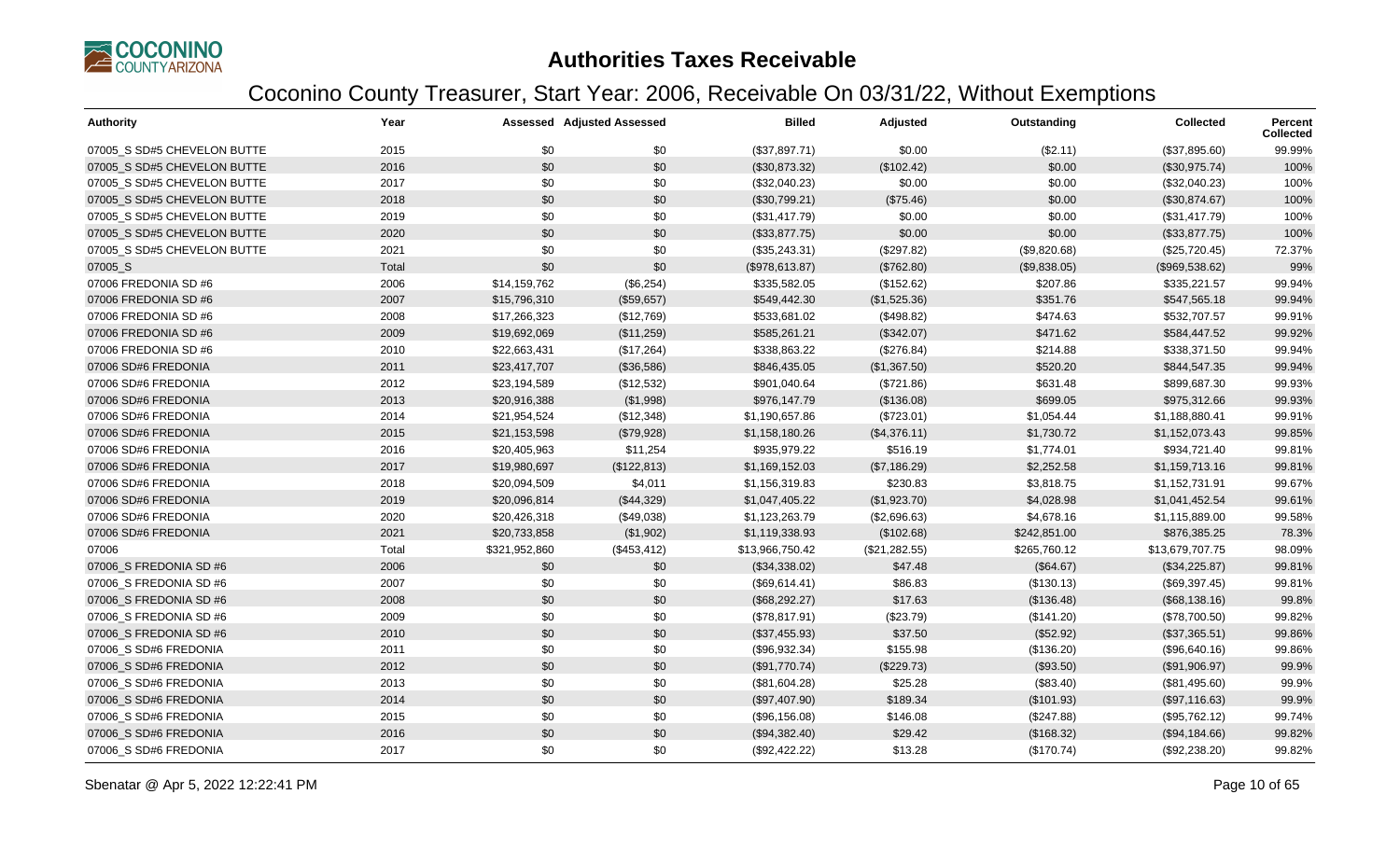

| <b>Authority</b>               | Year  |                 | <b>Assessed Adjusted Assessed</b> | <b>Billed</b>    | Adjusted      | Outstanding   | <b>Collected</b> | Percent<br><b>Collected</b> |
|--------------------------------|-------|-----------------|-----------------------------------|------------------|---------------|---------------|------------------|-----------------------------|
| 07006 S SD#6 FREDONIA          | 2018  | \$0             | \$0                               | (\$90,923.98)    | \$24.20       | (\$171.64)    | (\$90,728.14)    | 99.81%                      |
| 07006_S SD#6 FREDONIA          | 2019  | \$0             | \$0                               | (\$87,833.56)    | \$14.80       | (\$144.68)    | (\$87,674.08)    | 99.84%                      |
| 07006 S SD#6 FREDONIA          | 2020  | \$0             | \$0                               | (\$89,165.92)    | \$20.48       | (\$225.86)    | (\$88,919.58)    | 99.75%                      |
| 07006 S SD#6 FREDONIA          | 2021  | \$0             | \$0                               | (\$89,153.50)    | \$0.00        | (\$24,545.56) | (\$64,607.94)    | 72.47%                      |
| 07006_S                        | Total | \$0             | \$0                               | (\$1,296,271.46) | \$554.78      | (\$26,615.11) | (\$1,269,101.57) | 97.95%                      |
| 07009 SEDONA OAK CREEK SD #9   | 2006  | \$120,527,563   | (\$182,929)                       | \$2,092,441.62   | \$853.66      | \$3.33        | \$2,093,291.95   | 100%                        |
| 07009 SEDONA OAK CREEK SD #9   | 2007  | \$136,993,087   | (\$234,413)                       | \$2,104,591.17   | (\$128.94)    | \$3.19        | \$2,104,459.04   | 100%                        |
| 07009 SEDONA OAK CREEK SD #9   | 2008  | \$149,347,005   | (\$411,682)                       | \$2,182,591.41   | (\$433.03)    | \$3.24        | \$2,182,155.14   | 100%                        |
| 07009 SEDONA OAK CREEK SD #9   | 2009  | \$166,632,564   | (\$575,430)                       | \$2,100,340.45   | (\$3,408.08)  | \$4.14        | \$2,096,928.23   | 100%                        |
| 07009 SEDONA OAK CREEK SD #9   | 2010  | \$172,932,181   | (\$1,137,021)                     | \$1,672,266.27   | (\$9,976.97)  | \$20.31       | \$1,662,268.99   | 100%                        |
| 07009 SD#9 SEDONA OAK CREEK    | 2011  | \$154,402,511   | (\$544, 844)                      | \$1,705,993.43   | (\$6,035.74)  | \$28.55       | \$1,699,929.14   | 100%                        |
| 07009 SD#9 SEDONA OAK CREEK    | 2012  | \$141,984,528   | (\$245,411)                       | \$2,007,904.34   | (\$3,495.32)  | \$34.85       | \$2,004,374.17   | 100%                        |
| 07009 SD#9 SEDONA OAK CREEK    | 2013  | \$121,257,830   | (\$811,357)                       | \$1,626,310.20   | (\$10,902.32) | \$91.95       | \$1,615,315.93   | 99.99%                      |
| 07009 SD#9 SEDONA OAK CREEK    | 2014  | \$121,008,718   | (\$26,092)                        | \$1,675,607.36   | (\$361.30)    | \$239.50      | \$1,675,006.56   | 99.99%                      |
| 07009 SD#9 SEDONA OAK CREEK    | 2015  | \$125,336,268   | (\$33,018)                        | \$1,553,417.66   | (\$409.23)    | \$181.30      | \$1,552,827.13   | 99.99%                      |
| 07009 SD#9 SEDONA OAK CREEK    | 2016  | \$129,593,920   | \$226,987                         | \$1,683,554.51   | \$2,948.81    | \$138.51      | \$1,686,364.81   | 99.99%                      |
| 07009 SD#9 SEDONA OAK CREEK    | 2017  | \$136,176,552   | \$233,927                         | \$1,546,965.48   | \$2,657.41    | \$54.11       | \$1,549,568.78   | 100%                        |
| 07009 SD#9 SEDONA OAK CREEK    | 2018  | \$141,260,741   | \$58,562                          | \$1,563,615.39   | \$648.24      | \$53.34       | \$1,564,210.29   | 100%                        |
| 07009 SD#9 SEDONA OAK CREEK    | 2019  | \$146,902,924   | \$40,101                          | \$1,408,798.87   | \$384.57      | \$16.13       | \$1,409,167.31   | 100%                        |
| 07009 SD#9 SEDONA OAK CREEK    | 2020  | \$153,876,949   | \$29,788                          | \$1,423,669.25   | \$275.61      | \$90.69       | \$1,423,854.17   | 99.99%                      |
| 07009 SD#9 SEDONA OAK CREEK    | 2021  | \$159,673,674   | (\$149,819)                       | \$1,305,651.55   | (\$1,225.07)  | \$286,357.87  | \$1,018,068.61   | 78.05%                      |
| 07009                          | Total | \$2,277,907,015 | (\$3,762,651)                     | \$27,653,718.96  | (\$28,607.70) | \$287,321.01  | \$27,337,790.25  | 98.96%                      |
| 07009 S SEDONA OAK CREEK SD #9 | 2006  | \$0             | \$0                               | (\$344,733.69)   | (\$260.32)    | (\$1.19)      | (\$344,992.82)   | 100%                        |
| 07009 S SEDONA OAK CREEK SD #9 | 2007  | \$0             | \$0                               | (\$361, 240.22)  | \$65.68       | (\$1.17)      | (\$361,173.37)   | 100%                        |
| 07009_S SEDONA OAK CREEK SD #9 | 2008  | \$0             | \$0                               | (\$371,857.22)   | \$11.22       | (\$1.18)      | (\$371, 844.82)  | 100%                        |
| 07009_S SEDONA OAK CREEK SD #9 | 2009  | \$0             | \$0                               | (\$382,582.54)   | \$43.26       | (\$1.17)      | (\$382,538.11)   | 100%                        |
| 07009 S SEDONA OAK CREEK SD #9 | 2010  | \$0             | \$0                               | (\$326,653.10)   | \$9.13        | (\$1.08)      | (\$326,642.89)   | 100%                        |
| 07009 S SD#9 SEDONA OAK CRE    | 2011  | \$0             | \$0                               | (\$313,456.22)   | \$6.89        | (\$1.25)      | (\$313,448.08)   | 100%                        |
| 07009 S SD#9 SEDONA OAK CRE    | 2012  | \$0             | \$0                               | (\$246,582.82)   | (\$802.74)    | (\$0.86)      | (\$247,384.70)   | 100%                        |
| 07009_S SD#9 SEDONA OAK CRE    | 2013  | \$0             | \$0                               | (\$206,313.14)   | (\$846.67)    | \$0.00        | (\$207, 159.81)  | 100%                        |
| 07009 S SD#9 SEDONA OAK CRE    | 2014  | \$0             | \$0                               | (\$230,311.32)   | (\$260.29)    | \$0.00        | (\$230,571.61)   | 100%                        |
| 07009 S SD#9 SEDONA OAK CRE    | 2015  | \$0             | \$0                               | (\$222,034.51)   | (\$953.46)    | \$0.00        | (\$222,987.97)   | 100%                        |
| 07009 S SD#9 SEDONA OAK CRE    | 2016  | \$0             | \$0                               | (\$245,060.67)   | (\$443.30)    | \$0.00        | $(\$245,503.97)$ | 100%                        |
| 07009 S SD#9 SEDONA OAK CRE    | 2017  | \$0             | \$0                               | (\$226,305.85)   | \$0.00        | \$0.00        | (\$226,305.85)   | 100%                        |
| 07009 S SD#9 SEDONA OAK CRE    | 2018  | \$0             | \$0                               | (\$225,477.07)   | \$4.20        | \$0.00        | (\$225,472.87)   | 100%                        |
| 07009 S SD#9 SEDONA OAK CRE    | 2019  | \$0             | \$0                               | (\$194,905.44)   | \$0.00        | \$0.00        | (\$194,905.44)   | 100%                        |
| 07009 S SD#9 SEDONA OAK CRE    | 2020  | \$0             | \$0                               | (\$194, 423.13)  | \$4.47        | \$0.00        | (\$194,418.66)   | 100%                        |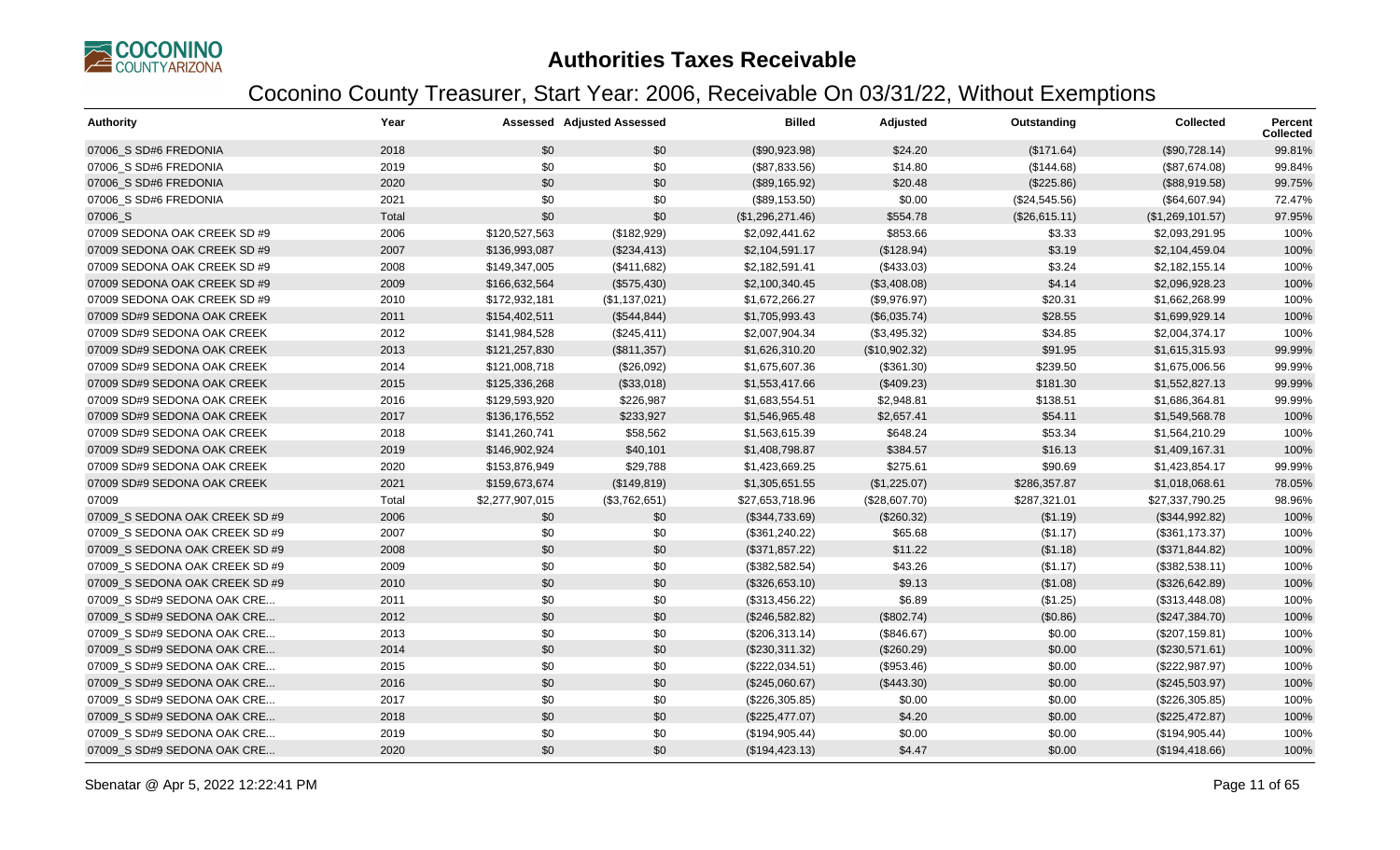

| <b>Authority</b>            | Year  |               | <b>Assessed Adjusted Assessed</b> | <b>Billed</b>    | Adjusted       | Outstanding   | Collected        | Percent<br><b>Collected</b> |
|-----------------------------|-------|---------------|-----------------------------------|------------------|----------------|---------------|------------------|-----------------------------|
| 07009 S SD#9 SEDONA OAK CRE | 2021  | \$0           | \$0                               | (\$179,561.81)   | (\$710.37)     | (\$42,561.55) | (\$137,710.63)   | 76.39%                      |
| 07009_S                     | Total | \$0           | \$0                               | (\$4,271,498.75) | (\$4,132.30)   | (\$42,569.45) | (\$4,233,061.60) | 99%                         |
| 07010 MAINE SD #10          | 2006  | \$22,981,613  | (\$37,282)                        | \$1,235,207.41   | (\$65.40)      | \$0.00        | \$1,235,142.01   | 100%                        |
| 07010 MAINE SD #10          | 2007  | \$25,397,263  | (\$48,475)                        | \$1,334,637.66   | \$142.41       | \$6.98        | \$1,334,773.09   | 100%                        |
| 07010 MAINE SD #10          | 2008  | \$30,745,932  | (\$68,363)                        | \$1,575,526.32   | (\$320.42)     | \$6.87        | \$1,575,199.03   | 100%                        |
| 07010 MAINE SD #10          | 2009  | \$35,450,897  | (\$20,287)                        | \$1,621,085.52   | \$45.79        | \$6.20        | \$1,621,125.11   | 100%                        |
| 07010 MAINE SD #10          | 2010  | \$38,038,627  | (\$526,478)                       | \$1,635,985.36   | (\$21,668.98)  | \$9.15        | \$1,614,307.23   | 100%                        |
| 07010 SD#10 MAINE           | 2011  | \$39,755,924  | (\$391,963)                       | \$1,520,902.38   | (\$15,007.90)  | \$1,476.14    | \$1,504,418.34   | 99.9%                       |
| 07010 SD#10 MAINE           | 2012  | \$39,131,355  | (\$769,436)                       | \$1,820,273.30   | (\$35,808.24)  | \$1,654.48    | \$1,782,810.58   | 99.91%                      |
| 07010 SD#10 MAINE           | 2013  | \$29,714,736  | (\$445,259)                       | \$1,756,468.30   | (\$26,342.87)  | \$2,137.10    | \$1,727,988.33   | 99.88%                      |
| 07010 SD#10 MAINE           | 2014  | \$28,347,134  | (\$25,735)                        | \$1,580,948.65   | (\$1,435.28)   | \$2,460.19    | \$1,577,053.18   | 99.84%                      |
| 07010 SD#10 MAINE           | 2015  | \$28,174,006  | (\$9,685)                         | \$1,716,585.54   | (\$590.09)     | \$3,333.54    | \$1,712,661.91   | 99.81%                      |
| 07010 SD#10 MAINE           | 2016  | \$28,927,286  | (\$995,775)                       | \$1,755,422.38   | (\$60,427.59)  | \$3,353.45    | \$1,691,641.34   | 99.8%                       |
| 07010 SD#10 MAINE           | 2017  | \$29,887,253  | (\$1,174,345)                     | \$1,581,513.23   | (\$62,141.63)  | \$3,093.17    | \$1,516,278.43   | 99.8%                       |
| 07010 SD#10 MAINE           | 2018  | \$30,958,869  | (\$640, 415)                      | \$1,613,049.69   | (\$33,367.54)  | \$2,947.27    | \$1,576,734.88   | 99.81%                      |
| 07010 SD#10 MAINE           | 2019  | \$32,769,112  | (\$1,055,412)                     | \$1,693,572.83   | (\$54,545.81)  | \$2,985.15    | \$1,636,041.87   | 99.82%                      |
| 07010 SD#10 MAINE           | 2020  | \$34,455,926  | (\$1,081,847)                     | \$1,745,983.91   | (\$54,820.44)  | \$3,308.90    | \$1,687,854.57   | 99.8%                       |
| 07010 SD#10 MAINE           | 2021  | \$36,180,627  | (\$2,887)                         | \$1,582,396.13   | (\$126.27)     | \$429,583.76  | \$1,152,686.10   | 72.85%                      |
| 07010                       | Total | \$510,916,560 | (\$7,293,644)                     | \$25,769,558.61  | (\$366,480.26) | \$456,362.35  | \$24,946,716.00  | 98.2%                       |
| 07010_S MAINE SD #10        | 2006  | \$0           | \$0                               | (\$141,369.48)   | (\$105.03)     | \$0.00        | (\$141, 474.51)  | 100%                        |
| 07010 S MAINE SD #10        | 2007  | \$0           | \$0                               | (\$163,085.39)   | (\$94.94)      | (\$1.58)      | (\$163, 178.75)  | 100%                        |
| 07010 S MAINE SD #10        | 2008  | \$0           | \$0                               | (\$166,490.06)   | (\$15.06)      | (\$1.34)      | (\$166,503.78)   | 100%                        |
| 07010 S MAINE SD #10        | 2009  | \$0           | \$0                               | (\$187, 142.65)  | \$111.57       | (\$1.28)      | (\$187,029.80)   | 100%                        |
| 07010_S MAINE SD #10        | 2010  | \$0           | \$0                               | (\$196,683.37)   | \$176.82       | (\$0.65)      | (\$196,505.90)   | 100%                        |
| 07010 S SD#10 MAINE         | 2011  | \$0           | \$0                               | (\$165,996.26)   | \$195.70       | (\$0.56)      | (\$165,800.00)   | 100%                        |
| 07010 S SD#10 MAINE         | 2012  | \$0           | \$0                               | (\$111, 813.90)  | (\$1,499.40)   | \$0.00        | (\$113,313.30)   | 100%                        |
| 07010 S SD#10 MAINE         | 2013  | \$0           | \$0                               | (\$97,803.40)    | \$228.80       | \$0.00        | (\$97,574.60)    | 100%                        |
| 07010 S SD#10 MAINE         | 2014  | \$0           | \$0                               | (\$93,226.78)    | \$216.18       | \$0.00        | (\$93,010.60)    | 100%                        |
| 07010_S SD#10 MAINE         | 2015  | \$0           | \$0                               | (\$135,765.82)   | \$144.18       | \$0.00        | (\$135,621.64)   | 100%                        |
| 07010_S SD#10 MAINE         | 2016  | \$0           | \$0                               | (\$134,740.28)   | \$0.00         | (\$32.20)     | (\$134,708.08)   | 99.98%                      |
| 07010 S SD#10 MAINE         | 2017  | \$0           | \$0                               | (\$141,651.22)   | \$1.02         | (\$65.36)     | (\$141,584.84)   | 99.95%                      |
| 07010 S SD#10 MAINE         | 2018  | \$0           | \$0                               | (\$149,700.58)   | \$0.00         | (\$82.26)     | (\$149,618.32)   | 99.95%                      |
| 07010 S SD#10 MAINE         | 2019  | \$0           | \$0                               | (\$149,005.72)   | \$0.00         | (\$61.56)     | (\$148,944.16)   | 99.96%                      |
| 07010_S SD#10 MAINE         | 2020  | \$0           | \$0                               | (\$151,631.46)   | \$0.00         | (\$62.44)     | (\$151,569.02)   | 99.96%                      |
| 07010_S SD#10 MAINE         | 2021  | \$0           | \$0                               | (\$162,601.32)   | (\$707.70)     | (\$52,514.34) | (\$110,794.68)   | 67.84%                      |
| 07010_S                     | Total | \$0           | \$0                               | (\$2,348,707.69) | (\$1,347.86)   | (\$52,823.57) | (\$2,297,231.98) | 97.75%                      |
| 07015 TUBA CITY SD #15      | 2006  | \$15,683,601  | \$0                               | \$0.00           | \$0.00         | \$0.00        | \$0.00           | N/A                         |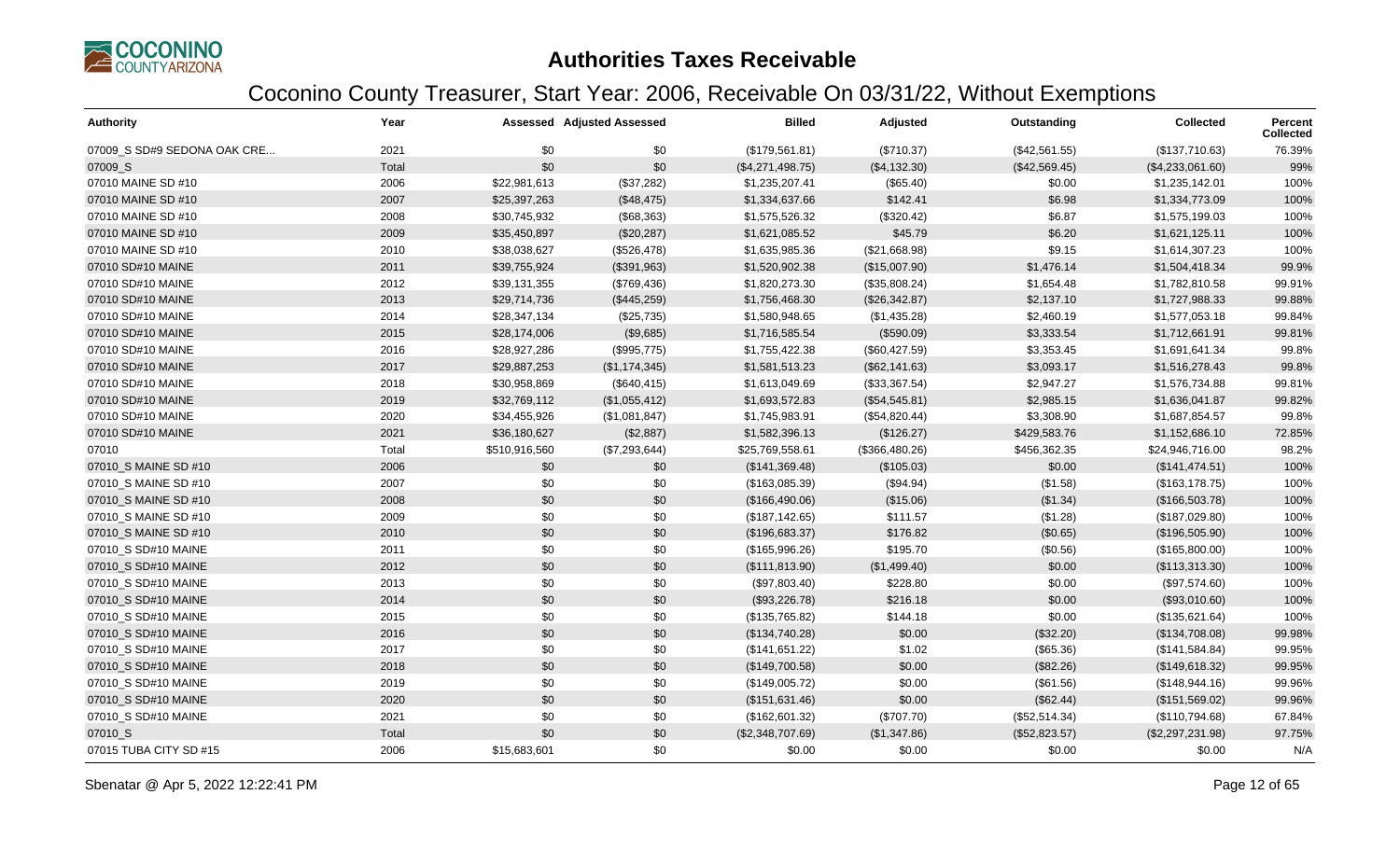

| <b>Authority</b>       | Year  |                 | <b>Assessed Adjusted Assessed</b> | <b>Billed</b>   | Adjusted      | Outstanding    | <b>Collected</b> | Percent<br>Collected |
|------------------------|-------|-----------------|-----------------------------------|-----------------|---------------|----------------|------------------|----------------------|
| 07015 TUBA CITY SD #15 | 2007  | \$15,257,970    | \$0                               | \$0.00          | \$0.00        | \$0.00         | \$0.00           | N/A                  |
| 07015 TUBA CITY SD #15 | 2008  | \$14,439,661    | \$0                               | \$0.00          | \$0.00        | \$0.00         | \$0.00           | N/A                  |
| 07015 TUBA CITY SD #15 | 2009  | \$12,978,414    | (\$16,081)                        | \$0.00          | \$0.00        | \$0.00         | \$0.00           | N/A                  |
| 07015 TUBA CITY SD #15 | 2010  | \$12,302,670    | \$0                               | \$0.00          | \$0.00        | \$0.00         | \$0.00           | N/A                  |
| 07015 SD#15 TUBA CITY  | 2011  | \$11,008,145    | (\$14,532)                        | \$0.00          | \$0.00        | \$0.00         | \$0.00           | N/A                  |
| 07015 SD#15 TUBA CITY  | 2012  | \$12,007,357    | (\$28,594)                        | \$0.00          | \$0.00        | \$0.00         | \$0.00           | N/A                  |
| 07015 SD#15 TUBA CITY  | 2013  | \$11,615,803    | (\$2,514)                         | \$0.00          | \$0.00        | \$0.00         | \$0.00           | N/A                  |
| 07015 SD#15 TUBA CITY  | 2014  | \$12,560,784    | (\$30,865)                        | \$0.00          | \$0.00        | \$0.00         | \$0.00           | N/A                  |
| 07015 SD#15 TUBA CITY  | 2015  | \$12,907,443    | (\$30,358)                        | \$0.00          | \$0.00        | \$0.00         | \$0.00           | N/A                  |
| 07015 SD#15 TUBA CITY  | 2016  | \$12,763,111    | (\$11,032)                        | \$0.00          | \$0.00        | \$0.00         | \$0.00           | N/A                  |
| 07015 SD#15 TUBA CITY  | 2017  | \$12,883,021    | (\$42,406)                        | \$0.00          | \$0.00        | \$0.00         | \$0.00           | N/A                  |
| 07015 SD#15 TUBA CITY  | 2018  | \$12,697,013    | (\$30,141)                        | \$0.00          | \$0.00        | \$0.00         | \$0.00           | N/A                  |
| 07015 SD#15 TUBA CITY  | 2019  | \$12,732,945    | \$42,659                          | \$0.00          | \$0.00        | \$0.00         | \$0.00           | N/A                  |
| 07015 SD#15 TUBA CITY  | 2020  | \$12,960,317    | (\$9,906)                         | \$0.00          | \$0.00        | \$0.00         | \$0.00           | N/A                  |
| 07015 SD#15 TUBA CITY  | 2021  | \$12,483,466    | \$0                               | \$0.00          | \$0.00        | \$0.00         | \$0.00           | N/A                  |
| 07015                  | Total | \$207,281,721   | (\$173,770)                       | \$0.00          | \$0.00        | \$0.00         | \$0.00           | N/A                  |
| 07016 PAGE SD #8       | 2006  | \$129,259,275   | (\$30,263)                        | \$1,307,422.87  | (\$119.32)    | \$409.03       | \$1,306,894.52   | 99.97%               |
| 07016 PAGE SD #8       | 2007  | \$136,446,256   | (\$1,030,686)                     | \$3,922,773.69  | (\$9,800.38)  | \$2,464.30     | \$3,910,509.01   | 99.94%               |
| 07016 PAGE SD #8       | 2008  | \$139,643,939   | (\$117,826)                       | \$3,018,007.95  | (\$1,547.08)  | \$2,149.42     | \$3,014,311.45   | 99.93%               |
| 07016 PAGE SD #8       | 2009  | \$142,866,240   | (\$32,273)                        | \$1,856,155.38  | (\$251.15)    | \$1,376.79     | \$1,854,527.44   | 99.93%               |
| 07016 PAGE SD #8       | 2010  | \$142,185,128   | (\$29,064)                        | \$2,867,839.30  | (\$487.73)    | \$1,929.22     | \$2,865,422.35   | 99.93%               |
| 07016 SD#8 PAGE        | 2011  | \$141,045,296   | (\$144,901)                       | \$4,295,313.67  | (\$4,710.07)  | \$4,620.15     | \$4,285,983.45   | 99.89%               |
| 07016 SD#8 PAGE        | 2012  | \$139,651,977   | \$104,072                         | \$4,684,588.83  | \$3,179.21    | \$4,323.73     | \$4,683,444.31   | 99.91%               |
| 07016 SD#8 PAGE        | 2013  | \$135,087,422   | \$76,885                          | \$5,763,234.63  | \$3,228.46    | \$6,080.60     | \$5,760,382.49   | 99.89%               |
| 07016 SD#8 PAGE        | 2014  | \$137,560,652   | (\$38,990)                        | \$6,045,378.06  | (\$1,727.82)  | \$7,198.44     | \$6,036,451.80   | 99.88%               |
| 07016 SD#8 PAGE        | 2015  | \$137,043,431   | (\$37,309)                        | \$5,616,176.59  | (\$1,528.97)  | \$7,098.72     | \$5,607,548.90   | 99.87%               |
| 07016 SD#8 PAGE        | 2016  | \$135,458,164   | (\$356,748)                       | \$5,623,003.74  | (\$14,808.96) | \$8,173.26     | \$5,600,021.52   | 99.85%               |
| 07016 SD#8 PAGE        | 2017  | \$136,218,620   | \$60,980                          | \$5,912,977.32  | \$2,646.97    | \$10,051.96    | \$5,905,572.33   | 99.83%               |
| 07016 SD#8 PAGE        | 2018  | \$126,971,184   | \$68,583                          | \$5,274,002.26  | \$2,848.70    | \$11,313.70    | \$5,265,537.26   | 99.79%               |
| 07016 SD#8 PAGE        | 2019  | \$132,159,301   | (\$767,206)                       | \$5,266,679.82  | (\$30,573.97) | \$12,505.81    | \$5,223,600.04   | 99.76%               |
| 07016 SD#8 PAGE        | 2020  | \$128,539,242   | \$204,668                         | \$4,956,730.82  | \$7,892.40    | \$34,875.28    | \$4,929,747.94   | 99.3%                |
| 07016 SD#8 PAGE        | 2021  | \$88,507,904    | (\$10,274)                        | \$4,595,949.44  | (\$533.49)    | \$1,201,187.75 | \$3,394,228.20   | 73.86%               |
| 07016                  | Total | \$2,128,644,031 | (\$2,080,352)                     | \$71,006,234.37 | (\$46,293.20) | \$1,315,758.16 | \$69,644,183.01  | 98.15%               |
| 07016_S PAGE SD #8     | 2006  | \$0             | \$0                               | (\$64,638.13)   | \$37.73       | (\$127.96)     | (\$64,472.44)    | 99.8%                |
| 07016 S PAGE SD #8     | 2007  | \$0             | \$0                               | (\$205,190.29)  | \$72.38       | (\$433.21)     | (\$204,684.70)   | 99.79%               |
| 07016_S PAGE SD #8     | 2008  | \$0             | \$0                               | (\$161,927.51)  | \$524.46      | (\$413.52)     | (\$160,989.53)   | 99.74%               |
| 07016_S PAGE SD #8     | 2009  | \$0             | \$0                               | (\$111, 646.25) | \$131.92      | (\$289.74)     | (\$111, 224.59)  | 99.74%               |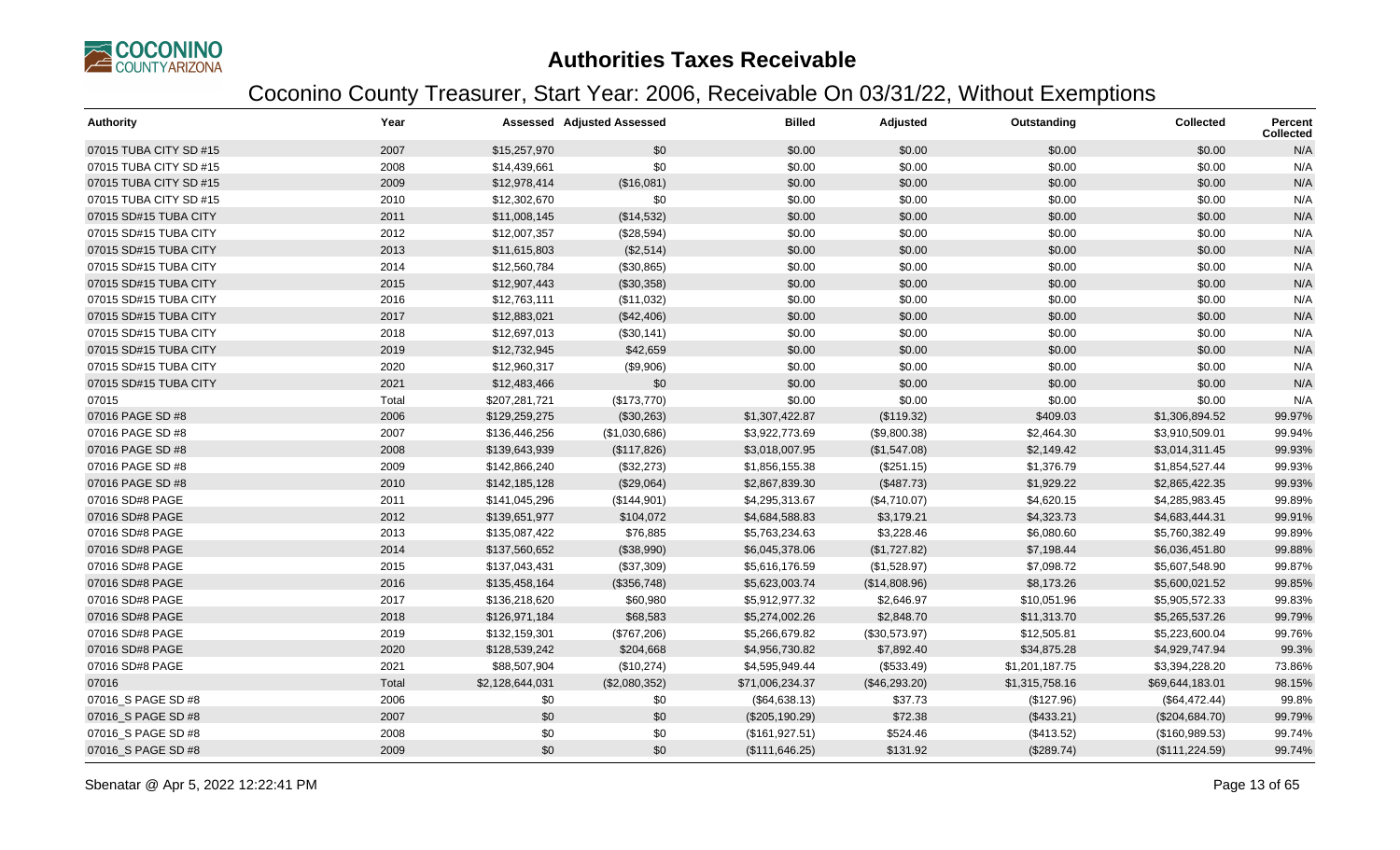

| <b>Authority</b>        | Year  |              | <b>Assessed Adjusted Assessed</b> | <b>Billed</b>    | Adjusted     | Outstanding    | <b>Collected</b> | Percent<br><b>Collected</b> |
|-------------------------|-------|--------------|-----------------------------------|------------------|--------------|----------------|------------------|-----------------------------|
| 07016_S PAGE SD #8      | 2010  | \$0          | \$0                               | (\$195,617.76)   | \$61.75      | (\$434.25)     | (\$195, 121.76)  | 99.78%                      |
| 07016 S SD#8 PAGE       | 2011  | \$0          | \$0                               | (\$297, 281.30)  | \$342.01     | (\$774.26)     | (\$296,165.03)   | 99.74%                      |
| 07016_S SD#8 PAGE       | 2012  | \$0          | \$0                               | (\$279,327.62)   | (\$1,161.58) | (\$835.85)     | (\$279,653.35)   | 99.7%                       |
| 07016_S SD#8 PAGE       | 2013  | \$0          | \$0                               | (\$332,583.24)   | \$221.04     | (\$1,319.27)   | (\$331,042.93)   | 99.6%                       |
| 07016_S SD#8 PAGE       | 2014  | \$0          | \$0                               | (\$364,809.04)   | (\$26.84)    | (\$1,606.71)   | (\$363,229.17)   | 99.56%                      |
| 07016_S SD#8 PAGE       | 2015  | \$0          | \$0                               | (\$364,997.14)   | \$142.48     | (\$1,718.62)   | (\$363,136.04)   | 99.53%                      |
| 07016_S SD#8 PAGE       | 2016  | \$0          | \$0                               | (\$380,678.48)   | \$295.20     | (\$2,107.88)   | (\$378,275.40)   | 99.45%                      |
| 07016 S SD#8 PAGE       | 2017  | \$0          | \$0                               | (\$368,529.70)   | \$115.08     | (\$2,338.42)   | (\$366,076.20)   | 99.37%                      |
| 07016_S SD#8 PAGE       | 2018  | \$0          | \$0                               | (\$377,569.92)   | \$120.82     | (\$2,456.58)   | (\$374,992.52)   | 99.35%                      |
| 07016 S SD#8 PAGE       | 2019  | \$0          | \$0                               | (\$363,743.44)   | \$212.60     | (\$2,728.06)   | (\$360, 802.78)  | 99.25%                      |
| 07016 S SD#8 PAGE       | 2020  | \$0          | \$0                               | (\$367,890.64)   | \$35.78      | (\$3,561.95)   | (\$364, 292.91)  | 99.03%                      |
| 07016_S SD#8 PAGE       | 2021  | \$0          | \$0                               | (\$368,712.04)   | (\$800.72)   | (\$129,758.71) | (\$239,754.05)   | 64.88%                      |
| 07016_S                 | Total | \$0          | \$0                               | (\$4,605,142.50) | \$324.11     | (\$150,904.99) | (\$4,453,913.40) | 96.72%                      |
| 07031 ASH FORK SD #31   | 2006  | \$3,994,132  | \$0                               | \$404,709.73     | (\$107.09)   | \$192.17       | \$404,410.47     | 99.95%                      |
| 07031 ASH FORK SD #31   | 2007  | \$4,453,757  | (\$1,617)                         | \$452,889.28     | (\$185.45)   | \$230.71       | \$452,473.12     | 99.95%                      |
| 07031 ASH FORK SD #31   | 2008  | \$5,203,591  | (\$42,160)                        | \$473,357.75     | (\$1,607.49) | \$266.04       | \$471,484.22     | 99.94%                      |
| 07031 ASH FORK SD #31   | 2009  | \$6,394,175  | (\$11,535)                        | \$547,559.95     | (\$54.95)    | \$1,171.46     | \$546,333.54     | 99.79%                      |
| 07031 ASH FORK SD #31   | 2010  | \$7,190,584  | (\$10,779)                        | \$550,410.43     | (\$545.78)   | \$1,450.56     | \$548,414.09     | 99.74%                      |
| 07031 SD#31 ASH FORK    | 2011  | \$7,280,697  | (\$4,046)                         | \$573,821.89     | (\$377.99)   | \$6,154.51     | \$567,289.39     | 98.93%                      |
| 07031 SD#31 ASH FORK    | 2012  | \$6,437,016  | (\$8,937)                         | \$460,976.27     | (\$670.04)   | \$6,962.29     | \$453,343.94     | 98.49%                      |
| 07031 SD#31 ASH FORK    | 2013  | \$5,389,602  | (\$16,776)                        | \$398,005.05     | (\$1,240.46) | \$8,412.47     | \$388,352.12     | 97.88%                      |
| 07031 SD#31 ASH FORK    | 2014  | \$4,919,166  | (\$37,721)                        | \$363,270.75     | (\$2,785.61) | \$9,108.29     | \$351,376.85     | 97.47%                      |
| 07031 SD#31 ASH FORK    | 2015  | \$4,894,885  | (\$9,828)                         | \$361,476.20     | (\$725.76)   | \$9,144.17     | \$351,606.27     | 97.47%                      |
| 07031 SD#31 ASH FORK    | 2016  | \$4,798,245  | \$6,472                           | \$354,332.28     | \$477.96     | \$9,714.47     | \$345,095.77     | 97.26%                      |
| 07031 SD#31 ASH FORK    | 2017  | \$4,869,449  | (\$4,591)                         | \$413,464.16     | (\$389.82)   | \$11,991.11    | \$401,083.23     | 97.1%                       |
| 07031 SD#31 ASH FORK    | 2018  | \$4,904,233  | \$861                             | \$416,332.29     | \$73.10      | \$12,944.67    | \$403,460.72     | 96.89%                      |
| 07031 SD#31 ASH FORK    | 2019  | \$5,029,857  | (\$4,615)                         | \$421,909.56     | (\$387.10)   | \$13,574.85    | \$407,947.61     | 96.78%                      |
| 07031 SD#31 ASH FORK    | 2020  | \$5,301,527  | (\$3,031)                         | \$395,649.03     | (\$226.19)   | \$13,016.34    | \$382,406.50     | 96.71%                      |
| 07031 SD#31 ASH FORK    | 2021  | \$5,575,789  | (\$7,322)                         | \$416,093.90     | (\$546.40)   | \$104,831.50   | \$310,716.00     | 74.77%                      |
| 07031                   | Total | \$86,636,705 | (\$155,625)                       | \$7,004,258.52   | (\$9,299.07) | \$209,165.61   | \$6,785,793.84   | 97.01%                      |
| 07031 S ASH FORK SD #31 | 2006  | \$0          | \$0                               | (\$13,455.62)    | \$0.00       | (\$18.95)      | (\$13,436.67)    | 99.86%                      |
| 07031 S ASH FORK SD #31 | 2007  | \$0          | \$0                               | (\$22,115.78)    | \$10.97      | (\$29.50)      | (\$22,075.31)    | 99.87%                      |
| 07031 S ASH FORK SD #31 | 2008  | \$0          | \$0                               | (\$24,073.98)    | (\$71.62)    | (\$30.20)      | (\$24,115.40)    | 99.87%                      |
| 07031_S ASH FORK SD #31 | 2009  | \$0          | \$0                               | (\$43,183.22)    | \$25.36      | (\$50.82)      | (\$43,107.04)    | 99.88%                      |
| 07031_S ASH FORK SD #31 | 2010  | \$0          | \$0                               | (\$39,930.19)    | \$206.38     | (\$61.81)      | (\$39,662.00)    | 99.84%                      |
| 07031 S SD#31 ASH FORK  | 2011  | \$0          | \$0                               | (\$25,883.24)    | \$62.52      | (\$63.12)      | (\$25,757.60)    | 99.76%                      |
| 07031_S SD#31 ASH FORK  | 2012  | \$0          | \$0                               | (\$17,285.32)    | (\$182.04)   | (\$97.98)      | (\$17,369.38)    | 99.44%                      |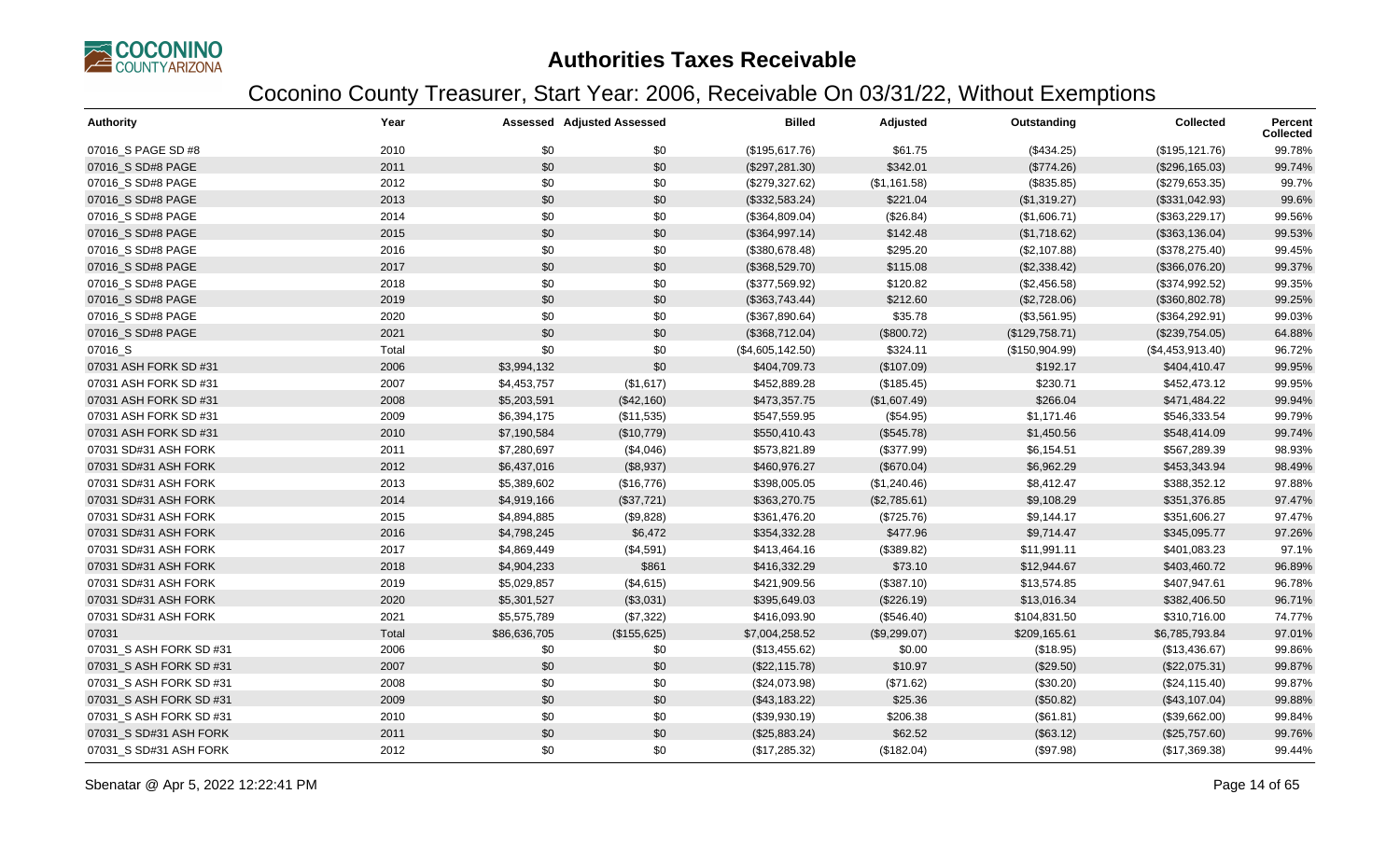

| <b>Authority</b>             | Year  |               | <b>Assessed Adjusted Assessed</b> | <b>Billed</b>  | Adjusted   | Outstanding   | <b>Collected</b> | Percent<br><b>Collected</b> |
|------------------------------|-------|---------------|-----------------------------------|----------------|------------|---------------|------------------|-----------------------------|
| 07031 S SD#31 ASH FORK       | 2013  | \$0           | \$0                               | (\$13,455.10)  | \$88.41    | (\$212.68)    | (\$13,154.01)    | 98.41%                      |
| 07031_S SD#31 ASH FORK       | 2014  | \$0           | \$0                               | (\$11,504.14)  | \$83.78    | (\$183.02)    | (\$11,237.34)    | 98.4%                       |
| 07031 S SD#31 ASH FORK       | 2015  | \$0           | \$0                               | (\$24,769.82)  | \$16.90    | (\$320.24)    | (\$24,432.68)    | 98.71%                      |
| 07031_S SD#31 ASH FORK       | 2016  | \$0           | \$0                               | (\$25,160.38)  | \$30.46    | (\$354.18)    | (\$24,775.74)    | 98.59%                      |
| 07031 S SD#31 ASH FORK       | 2017  | \$0           | \$0                               | (\$24,708.46)  | \$9.98     | (\$514.37)    | (\$24,184.11)    | 97.92%                      |
| 07031 S SD#31 ASH FORK       | 2018  | \$0           | \$0                               | (\$26,783.64)  | \$144.90   | (\$501.25)    | (\$26,137.49)    | 98.12%                      |
| 07031_S SD#31 ASH FORK       | 2019  | \$0           | \$0                               | (\$26,341.10)  | \$0.00     | (\$421.58)    | (\$25,919.52)    | 98.4%                       |
| 07031 S SD#31 ASH FORK       | 2020  | \$0           | \$0                               | (\$27,111.60)  | \$7.10     | (\$479.98)    | (\$26,624.52)    | 98.23%                      |
| 07031 S SD#31 ASH FORK       | 2021  | \$0           | \$0                               | (\$27,779.36)  | (\$96.92)  | (\$9,694.07)  | (\$18,182.21)    | 65.22%                      |
| 07031_S                      | Total | \$0           | \$0                               | (\$393,540.95) | \$336.18   | (\$13,033.75) | (\$380,171.02)   | 96.69%                      |
| 07990 MIN SCHOOL TAX SD #5   | 2006  | \$39,900,507  | \$0                               | \$345,115.75   | \$144.57   | \$2.50        | \$345,257.82     | 100%                        |
| 07990 MIN SCHOOL TAX SD #5   | 2007  | \$47,033,696  | (\$18,555)                        | \$329,226.97   | \$298.12   | \$3.61        | \$329,521.48     | 100%                        |
| 07990 MIN SCHOOL TAX SD #5   | 2008  | \$54,422,846  | (\$21,572)                        | \$432,472.51   | \$85.03    | \$4.32        | \$432,553.22     | 100%                        |
| 07990 MIN SCHOOL TAX SD #5   | 2009  | \$63,273,215  | (\$104,017)                       | \$502,116.32   | (\$140.68) | \$4.56        | \$501,971.08     | 100%                        |
| 07990 MIN SCHOOL TAX SD #5   | 2010  | \$70,172,830  | (\$45,708)                        | \$602,492.63   | (\$49.96)  | \$8.49        | \$602,434.18     | 100%                        |
| 07990 SD#5 MINIMUM SCHOOL T  | 2011  | \$65,822,343  | (\$64,760)                        | \$710,208.06   | (\$461.50) | \$48.29       | \$709,698.27     | 99.99%                      |
| 07990 SD#5 MINIMUM SCHOOL T  | 2012  | \$61,973,327  | (\$9,155)                         | \$859,352.37   | (\$132.39) | \$61.74       | \$859,158.24     | 99.99%                      |
| 07990 SD#5 MINIMUM SCHOOL T  | 2013  | \$47,244,590  | (\$9,730)                         | \$705,077.47   | (\$150.94) | \$120.41      | \$704,806.12     | 99.98%                      |
| 07990 SD#5 MINIMUM SCHOOL T  | 2014  | \$45,608,407  | (\$9,957)                         | \$600,252.02   | (\$131.04) | \$106.21      | \$600,014.77     | 99.98%                      |
| 07990 SD#5 MINIMUM SCHOOL T  | 2015  | \$47,176,839  | (\$3,123)                         | \$557,488.94   | (\$36.91)  | \$141.25      | \$557,310.78     | 99.97%                      |
| 07990 SD#5 MINIMUM SCHOOL T  | 2016  | \$47,321,207  | (\$58)                            | \$515,753.81   | (\$0.63)   | \$173.83      | \$515,579.35     | 99.97%                      |
| 07990 SD#5 MINIMUM SCHOOL T  | 2017  | \$49,013,826  | \$936                             | \$656,491.27   | \$12.53    | \$216.85      | \$656,286.95     | 99.97%                      |
| 07990 SD#5 MINIMUM SCHOOL T  | 2018  | \$50,670,403  | \$2,173                           | \$691,752.06   | \$29.66    | \$277.55      | \$691,504.17     | 99.96%                      |
| 07990 SD#5 MINIMUM SCHOOL T  | 2019  | \$52,590,088  | (\$1,383)                         | \$705,863.77   | (\$18.55)  | \$228.91      | \$705,616.31     | 99.97%                      |
| 07990 SD#5 MINIMUM SCHOOL T  | 2020  | \$55,594,820  | \$1,769                           | \$711,836.26   | \$22.65    | \$171.34      | \$711,687.57     | 99.98%                      |
| 07990 SD#5 MINIMUM SCHOOL T  | 2021  | \$58,407,428  | (\$408)                           | \$706,554.27   | (\$4.94)   | \$177,807.27  | \$528,742.06     | 74.83%                      |
| 07990                        | Total | \$856,226,372 | (\$283,548)                       | \$9,632,054.48 | (\$534.98) | \$179,377.13  | \$9,452,142.37   | 98.14%                      |
| 07990_S MIN SCHOOL TAX SD #5 | 2006  | \$0           | \$0                               | (\$77,893.07)  | \$0.00     | (\$0.90)      | (\$77,892.17)    | 100%                        |
| 07990 S MIN SCHOOL TAX SD #5 | 2007  | \$0           | \$0                               | (\$76,806.13)  | (\$17.00)  | (\$1.33)      | (\$76,821.80)    | 100%                        |
| 07990 S MIN SCHOOL TAX SD #5 | 2008  | \$0           | \$0                               | (\$106,704.81) | \$6.27     | (\$1.63)      | (\$106,696.91)   | 100%                        |
| 07990_S MIN SCHOOL TAX SD #5 | 2009  | \$0           | \$0                               | (\$130,579.20) | \$29.61    | (\$1.78)      | (\$130,547.81)   | 100%                        |
| 07990 S MIN SCHOOL TAX SD #5 | 2010  | \$0           | \$0                               | (\$163,561.51) | \$15.30    | (\$3.40)      | (\$163,542.81)   | 100%                        |
| 07990 S SD#5 MINIMUM SCHOOL  | 2011  | \$0           | \$0                               | (\$190,006.47) | \$45.39    | (\$4.27)      | (\$189,956.81)   | 100%                        |
| 07990_S SD#5 MINIMUM SCHOOL  | 2012  | \$0           | \$0                               | (\$51,376.64)  | (\$698.23) | (\$2.36)      | (\$52,072.51)    | 100%                        |
| 07990 S SD#5 MINIMUM SCHOOL  | 2013  | \$0           | \$0                               | (\$45,322.84)  | \$0.06     | (\$2.34)      | (\$45,320.44)    | 99.99%                      |
| 07990_S SD#5 MINIMUM SCHOOL  | 2014  | \$0           | \$0                               | (\$36,196.09)  | \$13.36    | (\$1.97)      | (\$36,180.76)    | 99.99%                      |
| 07990 S SD#5 MINIMUM SCHOOL  | 2015  | \$0           | \$0                               | (\$37,422.13)  | \$0.00     | (\$2.09)      | (\$37,420.04)    | 99.99%                      |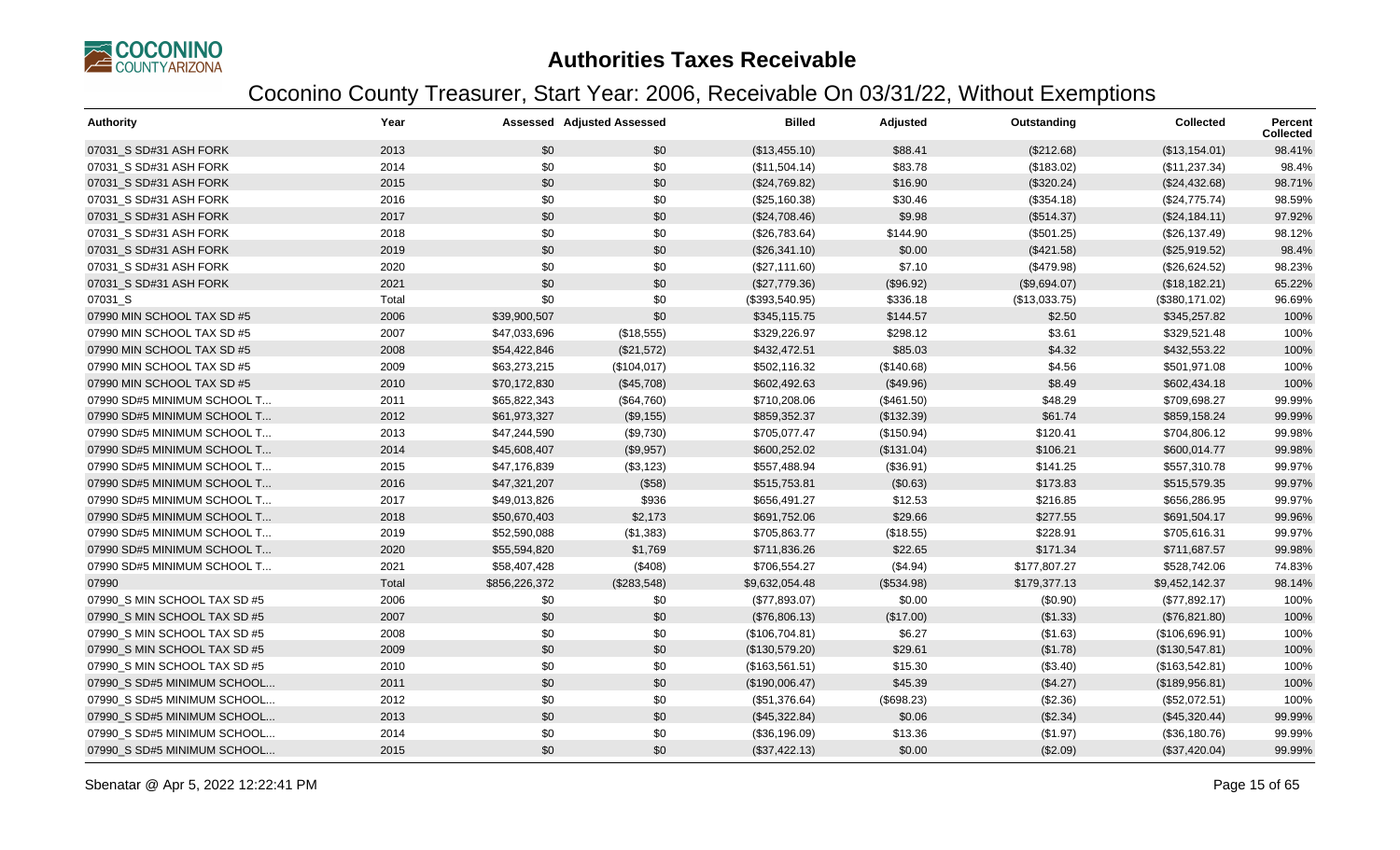

| <b>Authority</b>             | Year  |                 | <b>Assessed Adjusted Assessed</b> | <b>Billed</b>    | Adjusted        | Outstanding    | <b>Collected</b> | <b>Percent</b><br><b>Collected</b> |
|------------------------------|-------|-----------------|-----------------------------------|------------------|-----------------|----------------|------------------|------------------------------------|
| 07990 S SD#5 MINIMUM SCHOOL  | 2016  | \$0             | \$0                               | (\$29,814.16)    | (\$98.90)       | \$0.00         | (\$29,913.06)    | 100%                               |
| 07990 S SD#5 MINIMUM SCHOOL  | 2017  | \$0             | \$0                               | (\$38,146.33)    | \$0.00          | \$0.00         | (\$38,146.33)    | 100%                               |
| 07990 S SD#5 MINIMUM SCHOOL  | 2018  | \$0             | \$0                               | (\$39,850.49)    | (\$97.64)       | \$0.00         | (\$39,948.13)    | 100%                               |
| 07990_S SD#5 MINIMUM SCHOOL  | 2019  | \$0             | \$0                               | (\$40,642.45)    | \$0.00          | \$0.00         | (\$40,642.45)    | 100%                               |
| 07990 S SD#5 MINIMUM SCHOOL  | 2020  | \$0             | \$0                               | (\$43,021.19)    | \$0.00          | \$0.00         | (\$43,021.19)    | 100%                               |
| 07990 S SD#5 MINIMUM SCHOOL  | 2021  | \$0             | \$0                               | (\$43,549.79)    | (\$368.02)      | (\$12,135.32)  | (\$31,782.49)    | 72.37%                             |
| 07990_S                      | Total | \$0             | \$0                               | (\$1,150,893.30) | (\$1,169.80)    | (\$12, 157.39) | (\$1,139,905.71) | 98.94%                             |
| 07991 MIN SCHOOL TAX SD #9   | 2006  | \$120,527,563   | (\$182,929)                       | \$209,413.14     | \$85.43         | \$0.33         | \$209,498.24     | 100%                               |
| 07991 MIN SCHOOL TAX SD #9   | 2007  | \$136,993,087   | (\$234,413)                       | \$225,129.55     | (\$13.79)       | \$0.34         | \$225,115.42     | 100%                               |
| 07991 MIN SCHOOL TAX SD #9   | 2008  | \$149,347,005   | (\$411,682)                       | \$335,334.07     | (\$66.52)       | \$0.50         | \$335,267.05     | 100%                               |
| 07991 MIN SCHOOL TAX SD #9   | 2009  | \$166,632,564   | (\$575,430)                       | \$0.00           | \$0.00          | \$0.00         | \$0.00           | N/A                                |
| 07991 MIN SCHOOL TAX SD #9   | 2010  | \$172,932,181   | (\$1,137,021)                     | \$0.00           | \$0.00          | \$0.00         | \$0.00           | N/A                                |
| 07991 SD#9 MINIMUM SCHOOL T  | 2011  | \$154,402,511   | (\$544, 844)                      | \$1,025,232.72   | (\$3,627.24)    | \$17.16        | \$1,021,588.32   | 100%                               |
| 07991 SD#9 MINIMUM SCHOOL T  | 2012  | \$141,984,528   | (\$245,411)                       | \$0.00           | \$0.00          | \$0.00         | \$0.00           | N/A                                |
| 07991 SD#9 MINIMUM SCHOOL T  | 2013  | \$0             | \$120,446,473                     | \$0.00           | \$868,047.01    | \$49.41        | \$867,997.60     | 99.99%                             |
| 07991 SD#9 MINIMUM SCHOOL T  | 2014  | \$121,008,718   | (\$26,092)                        | \$1,018,046.13   | (\$219.51)      | \$145.51       | \$1,017,681.11   | 99.99%                             |
| 07991 SD#9 MINIMUM SCHOOL T  | 2015  | \$125,336,268   | (\$33,018)                        | \$1,110,729.97   | (\$292.61)      | \$129.64       | \$1,110,307.72   | 99.99%                             |
| 07991 SD#9 MINIMUM SCHOOL T  | 2016  | \$129,593,920   | \$226,987                         | \$1,156,366.47   | \$2,025.42      | \$95.14        | \$1,158,296.75   | 99.99%                             |
| 07991 SD#9 MINIMUM SCHOOL T  | 2017  | \$136,176,552   | \$233,927                         | \$1,155,594.10   | \$1,985.10      | \$40.42        | \$1,157,538.78   | 100%                               |
| 07991 SD#9 MINIMUM SCHOOL T  | 2018  | \$141,260,741   | \$58,562                          | \$1,273,607.05   | \$528.00        | \$43.45        | \$1,274,091.60   | 100%                               |
| 07991 SD#9 MINIMUM SCHOOL T  | 2019  | \$146,902,924   | \$40,101                          | \$1,427,161.73   | \$389.58        | \$16.33        | \$1,427,534.98   | 100%                               |
| 07991 SD#9 MINIMUM SCHOOL T  | 2020  | \$153,876,949   | \$29,788                          | \$1,453,367.49   | \$281.36        | \$92.58        | \$1,453,556.27   | 99.99%                             |
| 07991 SD#9 MINIMUM SCHOOL T  | 2021  | \$159,673,674   | (\$149, 819)                      | \$1,564,163.20   | (\$1,467.63)    | \$343,055.12   | \$1,219,640.45   | 78.05%                             |
| 07991                        | Total | \$2,156,649,185 | \$117,495,179                     | \$11,954,145.62  | \$867,654.60    | \$343,685.93   | \$12,478,114.29  | 97.32%                             |
| 07991 IR SD#9 MINIMUM SCHOO  | 2013  | \$121,257,830   | (\$121, 257, 830)                 | \$952,237.84     | (\$952, 237.99) | \$0.00         | (\$0.15)         | 100%                               |
| 07991 IR S SD#9 MINIMUM SCH  | 2013  | \$0             | \$0                               | (\$121,829.70)   | \$121,829.70    | \$0.00         | \$0.00           | N/A                                |
| 07991 S MIN SCHOOL TAX SD #9 | 2006  | \$0             | \$0                               | (\$34,807.52)    | (\$26.29)       | (\$0.12)       | (\$34,833.69)    | 100%                               |
| 07991 S MIN SCHOOL TAX SD #9 | 2007  | \$0             | \$0                               | (\$38,914.60)    | \$7.08          | (\$0.13)       | (\$38,907.39)    | 100%                               |
| 07991_S MIN SCHOOL TAX SD #9 | 2008  | \$0             | \$0                               | (\$59,454.13)    | \$1.79          | (\$0.19)       | (\$59,452.15)    | 100%                               |
| 07991 S SD#9 MINIMUM SCHOOL  | 2011  | \$0             | \$0                               | (\$189,471.94)   | \$4.17          | (\$0.75)       | (\$189,467.02)   | 100%                               |
| 07991 S SD#9 MINIMUM SCHOOL  | 2013  | \$0             | \$0                               | \$0.00           | (\$112, 237.95) | \$0.00         | (\$112, 237.95)  | 100%                               |
| 07991 S SD#9 MINIMUM SCHOOL  | 2014  | \$0             | \$0                               | (\$133,983.98)   | (\$151.43)      | \$0.00         | (\$134, 135.41)  | 100%                               |
| 07991 S SD#9 MINIMUM SCHOOL  | 2015  | \$0             | \$0                               | (\$158,772.39)   | (\$681.80)      | \$0.00         | (\$159,454.19)   | 100%                               |
| 07991_S SD#9 MINIMUM SCHOOL  | 2016  | \$0             | \$0                               | (\$168,344.29)   | (\$304.52)      | \$0.00         | (\$168, 648.81)  | 100%                               |
| 07991_S SD#9 MINIMUM SCHOOL  | 2017  | \$0             | \$0                               | (\$169,022.33)   | \$0.00          | \$0.00         | (\$169,022.33)   | 100%                               |
| 07991 S SD#9 MINIMUM SCHOOL  | 2018  | \$0             | \$0                               | (\$183,688.49)   | \$3.42          | \$0.00         | (\$183,685.07)   | 100%                               |
| 07991_S SD#9 MINIMUM SCHOOL  | 2019  | \$0             | \$0                               | (\$197,446.18)   | \$0.00          | \$0.00         | (\$197,446.18)   | 100%                               |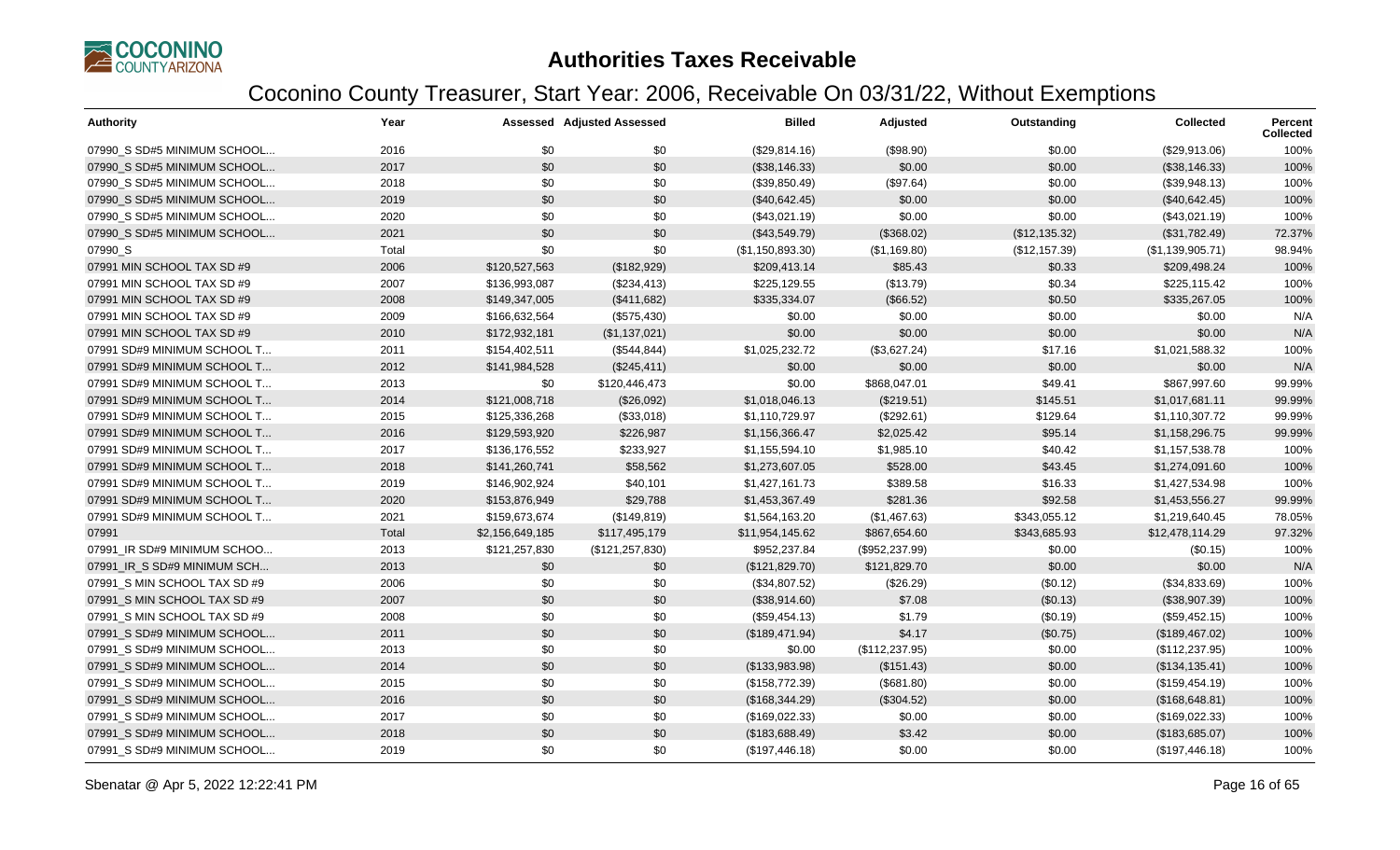

| <b>Authority</b>            | Year  |                  | <b>Assessed Adjusted Assessed</b> | <b>Billed</b>    | Adjusted        | Outstanding    | <b>Collected</b> | <b>Percent</b><br><b>Collected</b> |
|-----------------------------|-------|------------------|-----------------------------------|------------------|-----------------|----------------|------------------|------------------------------------|
| 07991 S SD#9 MINIMUM SCHOOL | 2020  | \$0              | \$0                               | (\$198,475.45)   | \$4.57          | \$0.00         | (\$198,470.88)   | 100%                               |
| 07991 S SD#9 MINIMUM SCHOOL | 2021  | \$0              | \$0                               | (\$215, 111.23)  | (\$851.01)      | (\$50,987.84)  | (\$164,974.40)   | 76.39%                             |
| 07991 S                     | Total | \$0              | \$0                               | (\$1,747,492.53) | (\$114, 231.97) | (\$50,989.03)  | (\$1,810,735.47) | 97.26%                             |
| 07999 COUNTY EDUCATION DIST | 2006  | \$250,362        | \$0                               | \$4,918.43       | \$0.00          | \$0.00         | \$4,918.43       | 100%                               |
| 07999 COUNTY EDUCATION DIST | 2007  | \$238,718        | \$0                               | \$4,303.82       | \$0.00          | \$0.00         | \$4,303.82       | 100%                               |
| 07999 COUNTY EDUCATION DIST | 2008  | \$223,046        | \$0                               | \$3,271.98       | \$0.00          | \$0.00         | \$3,271.98       | 100%                               |
| 07999 COUNTY EDUCATION DIST | 2009  | \$228,916        | (\$222,163)                       | \$4,911.56       | (\$1,717.25)    | \$0.00         | \$3,194.31       | 100%                               |
| 07999 COUNTY EDUCATION DIST | 2010  | \$208,799        | \$0                               | \$3,089.65       | \$0.00          | \$0.00         | \$3,089.65       | 100%                               |
| 07999 COUNTY EDUC DISTRICT  | 2011  | \$194,075        | \$0                               | \$3,431.63       | \$0.00          | \$0.00         | \$3,431.63       | 100%                               |
| 07999 COUNTY EDUC DISTRICT  | 2012  | \$192,254        | \$0                               | \$3,765.28       | (\$0.28)        | \$0.00         | \$3,765.00       | 100%                               |
| 07999 COUNTY EDUC DISTRICT  | 2013  | \$183,071        | \$0                               | \$3,893.01       | \$0.00          | \$0.00         | \$3,893.01       | 100%                               |
| 07999 COUNTY EDUC DISTRICT  | 2014  | \$173,548        | \$0                               | \$3,665.87       | \$0.00          | \$0.00         | \$3,665.87       | 100%                               |
| 07999 COUNTY EDUC DISTRICT  | 2015  | \$191,114        | \$0                               | \$4,008.98       | \$0.00          | \$0.00         | \$4,008.98       | 100%                               |
| 07999 COUNTY EDUC DISTRICT  | 2016  | \$206,056        | (\$2)                             | \$4,284.53       | (\$0.03)        | \$0.00         | \$4,284.50       | 100%                               |
| 07999 COUNTY EDUC DISTRICT  | 2017  | \$210,151        | ( \$1)                            | \$4,252.21       | (\$0.01)        | \$0.00         | \$4,252.20       | 100%                               |
| 07999 COUNTY EDUC DISTRICT  | 2018  | \$206,867        | \$0                               | \$4,070.96       | \$0.00          | \$0.00         | \$4,070.96       | 100%                               |
| 07999 COUNTY EDUC DISTRICT  | 2019  | \$180,809        | (\$370)                           | \$3,427.05       | (\$7.01)        | \$0.00         | \$3,420.04       | 100%                               |
| 07999 COUNTY EDUC DISTRICT  | 2020  | \$190,943        | \$0                               | \$3,507.83       | \$0.00          | \$0.00         | \$3,507.83       | 100%                               |
| 07999 COUNTY EDUC DISTRICT  | 2021  | \$112,821        | \$0                               | \$1,996.30       | \$0.00          | \$146.24       | \$1,850.06       | 92.67%                             |
| 07999                       | Total | \$3,191,550      | (\$222,536)                       | \$60,799.09      | (\$1,724.58)    | \$146.24       | \$58,928.27      | 99.75%                             |
| 08150 COMMUNITY COLLEGE     | 2006  | \$1,337,245,674  | (\$2,072,463)                     | \$5,368,849.84   | \$1,238.84      | \$379.77       | \$5,369,708.91   | 99.99%                             |
| 08150 COMMUNITY COLLEGE     | 2007  | \$1,482,885,624  | (\$4,812,834)                     | \$5,626,039.07   | (\$2,526.09)    | \$708.21       | \$5,622,804.77   | 99.99%                             |
| 08150 COMMUNITY COLLEGE     | 2008  | \$1,651,864,409  | (\$5,522,149)                     | \$6,167,095.98   | (\$4,018.58)    | \$1,194.41     | \$6,161,882.99   | 99.98%                             |
| 08150 COMMUNITY COLLEGE     | 2009  | \$1,816,149,369  | (\$4,222,243)                     | \$6,206,515.83   | \$3,760.01      | \$1,353.49     | \$6,208,922.35   | 99.98%                             |
| 08150 COMMUNITY COLLEGE     | 2010  | \$1,926,843,761  | (\$13,833,899)                    | \$6,470,610.74   | (\$41,046.63)   | \$1,762.68     | \$6,427,801.43   | 99.97%                             |
| 08150 COMMUNITY COLLEGE     | 2011  | \$1,807,720,013  | (\$7,747,907)                     | \$6,593,189.93   | (\$28,434.01)   | \$4,803.10     | \$6,559,952.82   | 99.93%                             |
| 08150 COMMUNITY COLLEGE     | 2012  | \$1,749,227,016  | (\$8,058,922)                     | \$6,778,085.42   | (\$31,459.07)   | \$5,719.47     | \$6,740,906.88   | 99.92%                             |
| 08150 COMMUNITY COLLEGE     | 2013  | \$1,522,488,805  | (\$5,597,416)                     | \$7,058,257.25   | (\$26,927.19)   | \$8,426.24     | \$7,022,903.82   | 99.88%                             |
| 08150 COMMUNITY COLLEGE     | 2014  | \$1,512,823,764  | (\$1,807,131)                     | \$7,243,401.28   | (\$8,652.16)    | \$9,161.47     | \$7,225,587.65   | 99.87%                             |
| 08150 COMMUNITY COLLEGE     | 2015  | \$1,539,510,959  | (\$2,426,917)                     | \$7,488,047.56   | (\$11,839.88)   | \$10,055.71    | \$7,466,151.97   | 99.87%                             |
| 08150 COMMUNITY COLLEGE     | 2016  | \$1,579,621,630  | (\$9,642,025)                     | \$7,754,364.66   | (\$47,079.61)   | \$10,803.47    | \$7,696,481.58   | 99.86%                             |
| 08150 COMMUNITY COLLEGE     | 2017  | \$1,655,713,699  | (\$10,711,770)                    | \$7,973,920.39   | (\$51,587.91)   | \$11,328.66    | \$7,911,003.82   | 99.86%                             |
| 08150 COMMUNITY COLLEGE     | 2018  | \$1,733,433,755  | (\$8,863,975)                     | \$8,218,209.34   | (\$42,262.40)   | \$12,610.92    | \$8,163,336.02   | 99.85%                             |
| 08150 COMMUNITY COLLEGE     | 2019  | \$1,833,563,380  | (\$13,652,564)                    | \$8,419,728.19   | (\$62,658.52)   | \$13,235.10    | \$8,343,834.57   | 99.84%                             |
| 08150 COMMUNITY COLLEGE     | 2020  | \$1,932,414,708  | (\$12,169,658)                    | \$8,676,547.20   | (\$54,636.04)   | \$18,090.90    | \$8,603,820.26   | 99.79%                             |
| 08150 COMMUNITY COLLEGE     | 2021  | \$1,985,130,479  | (\$1,004,839)                     | \$8,722,659.74   | (\$4,415.26)    | \$2,571,149.72 | \$6,147,094.76   | 70.51%                             |
| 08150                       | Total | \$27,066,637,045 | (\$112, 146, 712)                 | \$114,765,522.42 | (\$412,544.50)  | \$2,680,783.32 | \$111,672,194.60 | 97.66%                             |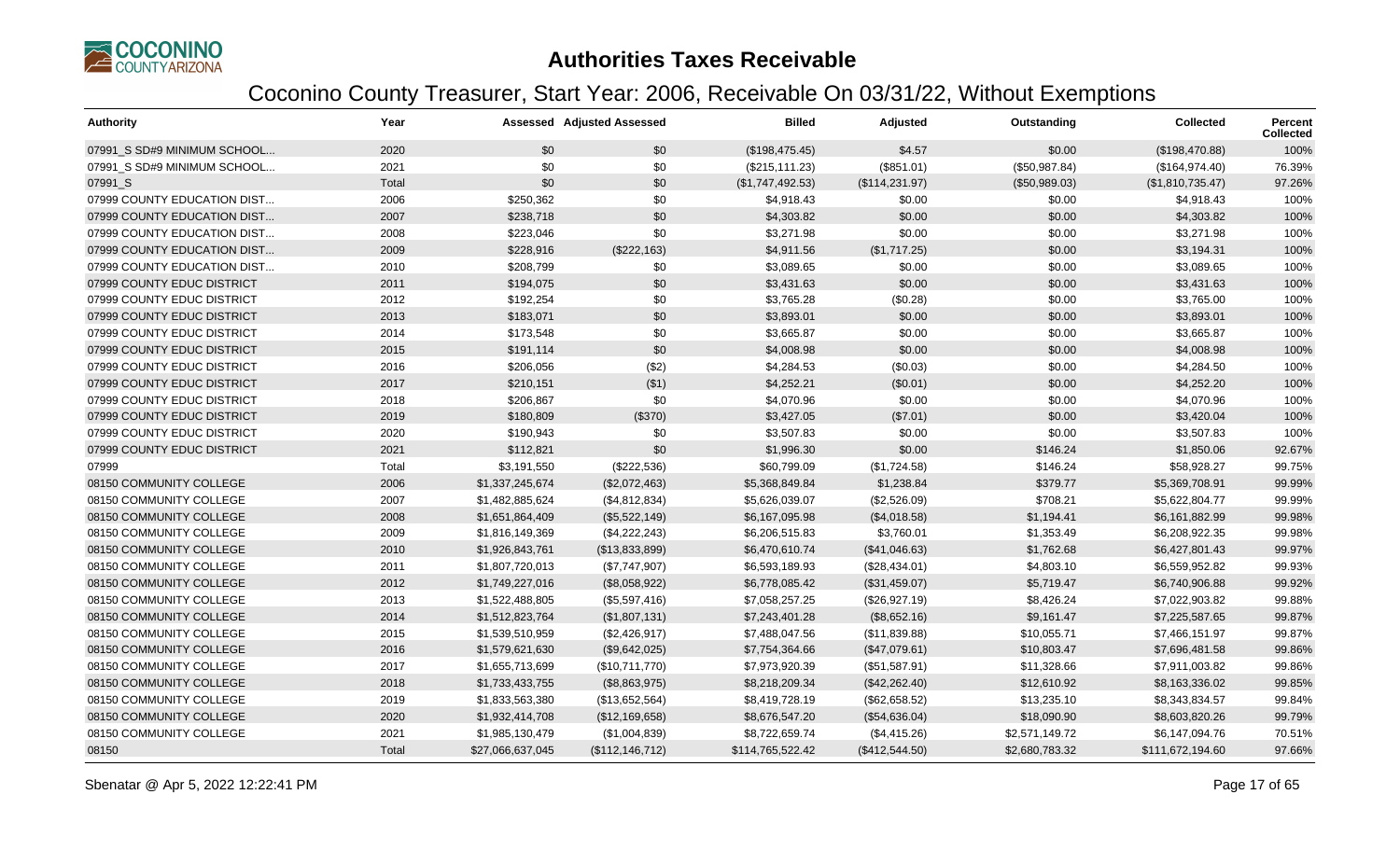

| <b>Authority</b>            | Year  |                 | <b>Assessed Adjusted Assessed</b> | <b>Billed</b>   | Adjusted       | Outstanding  | <b>Collected</b> | Percent<br><b>Collected</b> |
|-----------------------------|-------|-----------------|-----------------------------------|-----------------|----------------|--------------|------------------|-----------------------------|
| 10000 BONDS SD # 1          | 2006  | \$139,677,831   | (\$203,406)                       | \$265,640.43    | \$74.42        | \$0.36       | \$265,714.49     | 100%                        |
| 10000 BONDS SD # 1          | 2007  | \$176,879,361   | (\$344,541)                       | \$644,960.87    | (\$113.25)     | \$0.76       | \$644,846.86     | 100%                        |
| 10000 BONDS SD # 1          | 2008  | \$190,942,461   | (\$606,989)                       | \$0.00          | \$0.00         | \$0.00       | \$0.00           | N/A                         |
| 10000 BONDS SD # 1          | 2009  | \$192,718,012   | (\$716,600)                       | \$0.00          | \$0.00         | \$0.00       | \$0.00           | N/A                         |
| 10000                       | Total | \$700,217,665   | (\$1,871,536)                     | \$910,601.30    | (\$38.83)      | \$1.12       | \$910,561.35     | 100%                        |
| 10010 SD # 9 BI-COUNTY TAX  | 2006  | \$139,677,831   | (\$203,406)                       | \$0.00          | \$0.00         | \$0.00       | \$0.00           | N/A                         |
| 10010 SD # 9 BI-COUNTY TAX  | 2007  | \$176,879,361   | (\$344,541)                       | \$0.00          | \$0.00         | \$0.00       | \$0.00           | N/A                         |
| 10010                       | Total | \$316,557,192   | (\$547,947)                       | \$0.00          | \$0.00         | \$0.00       | \$0.00           | N/A                         |
| 10375 WILLIAMS HOSPITAL DIS | 2006  | \$85,556,072    | (\$56,275)                        | \$991,815.27    | \$176.01       | \$90.00      | \$991,901.28     | 99.99%                      |
| 10375 WILLIAMS HOSPITAL DIS | 2007  | \$106,283,269   | (\$191,365)                       | \$1,070,505.22  | (\$537.31)     | \$290.07     | \$1,069,677.84   | 99.97%                      |
| 10375 WILLIAMS HOSPITAL DIS | 2008  | \$130,858,347   | (\$140,818)                       | \$1,437,690.63  | (\$521.10)     | \$1,374.21   | \$1,435,795.32   | 99.9%                       |
| 10375 WILLIAMS HOSPITAL DIS | 2009  | \$149,988,547   | (\$707,223)                       | \$1,488,922.12  | (\$1,313.51)   | \$1,777.27   | \$1,485,831.34   | 99.88%                      |
| 10375 WILLIAMS HOSPITAL DIS | 2010  | \$140,900,692   | (\$1,339,907)                     | \$1,457,802.97  | (\$13,282.64)  | \$3,036.57   | \$1,441,483.76   | 99.79%                      |
| 10375 HOSP DIST WILLIAMS    | 2011  | \$130,471,442   | (\$710,511)                       | \$1,260,785.62  | (\$6,918.03)   | \$4,796.48   | \$1,249,071.11   | 99.62%                      |
| 10375 HOSP DIST WILLIAMS    | 2012  | \$124,868,823   | (\$1,124,431)                     | \$1,211,225.27  | (\$10,905.33)  | \$5,562.27   | \$1,194,757.67   | 99.54%                      |
| 10375 HOSP DIST WILLIAMS    | 2013  | \$116,976,089   | (\$781,889)                       | \$1,134,302.92  | (\$7,613.45)   | \$6,464.09   | \$1,120,225.38   | 99.43%                      |
| 10375 HOSP DIST WILLIAMS    | 2014  | \$105,529,627   | (\$148,581)                       | \$1,023,313.75  | (\$1,404.14)   | \$5,392.69   | \$1,016,516.92   | 99.47%                      |
| 10375 HOSP DIST WILLIAMS    | 2015  | \$107,902,627   | (\$199,413)                       | \$996,331.59    | (\$1,930.03)   | \$5,854.50   | \$988,547.06     | 99.41%                      |
| 10375 HOSP DIST WILLIAMS    | 2016  | \$110,090,264   | (\$1,290,460)                     | \$1,006,286.80  | (\$12,331.01)  | \$6,076.07   | \$987,879.72     | 99.39%                      |
| 10375 HOSP DIST WILLIAMS    | 2017  | \$118,249,471   | (\$1,875,103)                     | \$1,330,021.34  | (\$22,694.68)  | \$7,964.65   | \$1,299,362.01   | 99.39%                      |
| 10375 HOSP DIST WILLIAMS    | 2018  | \$122,415,705   | (\$1,031,869)                     | \$1,352,898.51  | (\$12,458.25)  | \$8,804.45   | \$1,331,635.81   | 99.34%                      |
| 10375 HOSP DIST WILLIAMS    | 2019  | \$129,654,323   | (\$1,711,958)                     | \$1,726,061.42  | (\$25,507.28)  | \$11,615.89  | \$1,688,938.25   | 99.32%                      |
| 10375 HOSP DIST WILLIAMS    | 2020  | \$136,321,015   | (\$1,654,525)                     | \$1,727,962.55  | (\$23,675.57)  | \$13,072.24  | \$1,691,214.74   | 99.23%                      |
| 10375 HOSP DIST WILLIAMS    | 2021  | \$146,937,212   | (\$229,373)                       | \$1,727,651.19  | (\$2,108.99)   | \$486,086.69 | \$1,239,455.51   | 71.83%                      |
| 10375                       | Total | \$1,963,003,525 | (\$13,193,701)                    | \$20,943,577.17 | (\$143,025.31) | \$568,258.14 | \$20,232,293.72  | 97.27%                      |
| 10376 PAGE HOSPITAL DISTRIC | 2006  | \$138,775,647   | (\$27,684)                        | \$1,198,175.04  | (\$188.17)     | \$406.13     | \$1,197,580.74   | 99.97%                      |
| 10376 PAGE HOSPITAL DISTRIC | 2007  | \$148,600,989   | (\$1,483,356)                     | \$1,166,922.45  | (\$5,891.82)   | \$455.91     | \$1,160,574.72   | 99.96%                      |
| 10376 PAGE HOSPITAL DISTRIC | 2008  | \$153,625,692   | (\$127,635)                       | \$1,251,889.91  | (\$706.30)     | \$569.40     | \$1,250,614.21   | 99.95%                      |
| 10376 PAGE HOSPITAL DISTRIC | 2009  | \$159,210,366   | (\$39,365)                        | \$1,307,207.05  | $(\$213.39)$   | \$692.18     | \$1,306,301.48   | 99.95%                      |
| 10376 PAGE HOSPITAL DISTRIC | 2010  | \$159,170,951   | (\$35,443)                        | \$1,449,963.54  | (\$274.75)     | \$685.51     | \$1,449,003.28   | 99.95%                      |
| 10376 HOSP DIST PAGE        | 2011  | \$156,745,455   | (\$152,280)                       | \$1,544,256.78  | (\$1,596.42)   | \$1,296.05   | \$1,541,364.31   | 99.92%                      |
| 10376 HOSP DIST PAGE        | 2012  | \$153,779,974   | \$98,980                          | \$1,514,271.06  | \$852.24       | \$1,410.29   | \$1,513,713.01   | 99.91%                      |
| 10376 HOSP DIST PAGE        | 2013  | \$147,727,962   | \$80,973                          | \$1,454,677.22  | \$785.40       | \$1,547.45   | \$1,453,915.17   | 99.89%                      |
| 10376 HOSP DIST PAGE        | 2014  | \$150,713,217   | (\$27,914)                        | \$1,484,072.05  | (\$278.05)     | \$1,696.71   | \$1,482,097.29   | 99.89%                      |
| 10376 HOSP DIST PAGE        | 2015  | \$151,152,443   | (\$23,534)                        | \$1,485,430.58  | (\$206.71)     | \$1,835.55   | \$1,483,388.32   | 99.88%                      |
| 10376 HOSP DIST PAGE        | 2016  | \$148,963,271   | (\$811,669)                       | \$1,465,734.94  | (\$3,528.32)   | \$2,031.95   | \$1,460,174.67   | 99.86%                      |
| 10376 HOSP DIST PAGE        | 2017  | \$149,409,218   | (\$83,602)                        | \$1,539,713.43  | (\$809.58)     | \$2,490.42   | \$1,536,413.43   | 99.84%                      |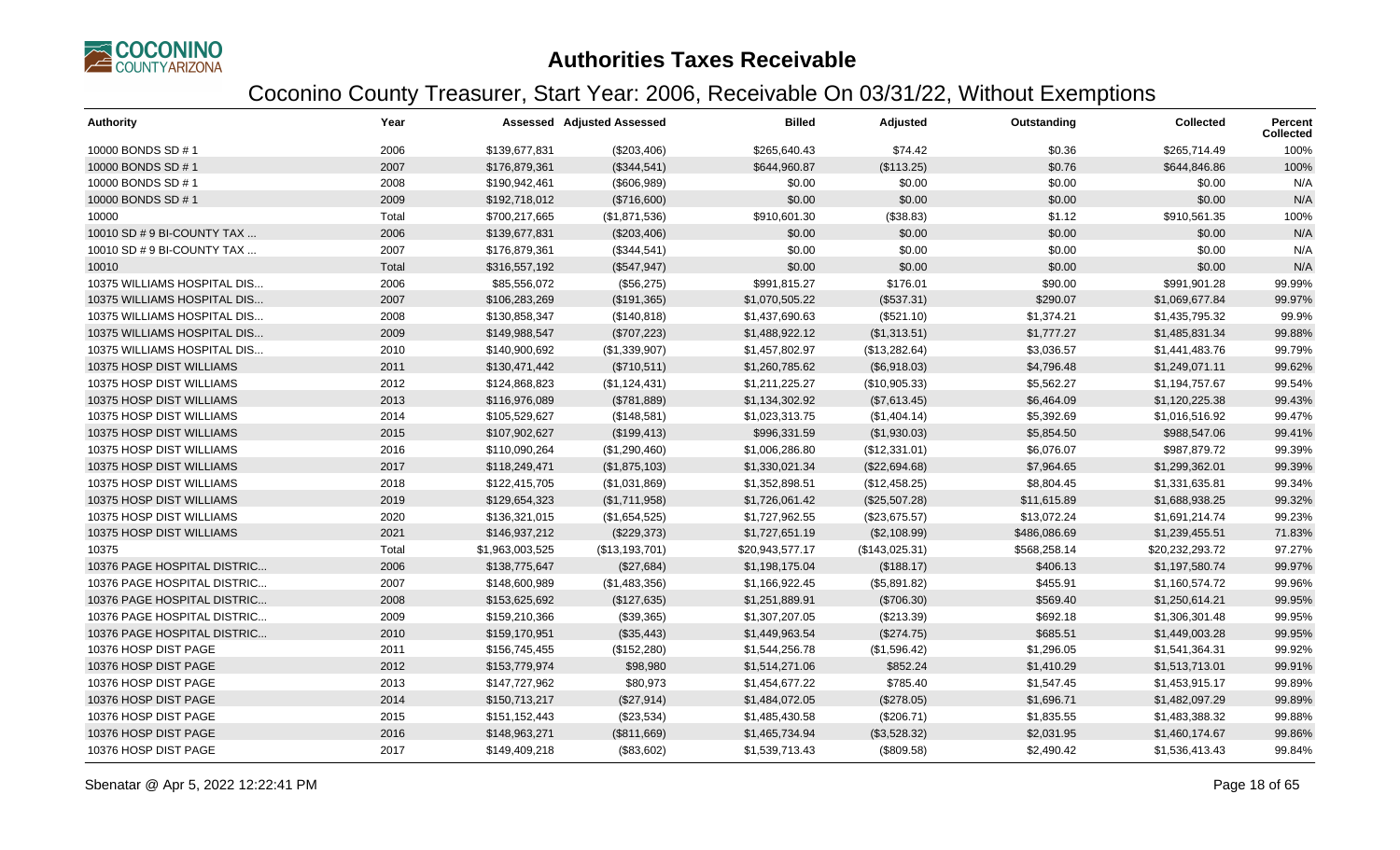

| <b>Authority</b>     | Year  |                 | <b>Assessed Adjusted Assessed</b> | <b>Billed</b>   | Adjusted       | Outstanding  | <b>Collected</b> | <b>Percent</b><br><b>Collected</b> |
|----------------------|-------|-----------------|-----------------------------------|-----------------|----------------|--------------|------------------|------------------------------------|
| 10376 HOSP DIST PAGE | 2018  | \$141,172,714   | \$67,790                          | \$1,556,778.39  | \$774.38       | \$3,276.68   | \$1,554,276.09   | 99.79%                             |
| 10376 HOSP DIST PAGE | 2019  | \$147,729,219   | (\$750,557)                       | \$1,618,128.00  | (\$8,508.47)   | \$3,803.59   | \$1,605,815.94   | 99.76%                             |
| 10376 HOSP DIST PAGE | 2020  | \$145,173,553   | \$205,283                         | \$1,573,182.18  | \$2,320.93     | \$10,456.64  | \$1,565,046.47   | 99.34%                             |
| 10376 HOSP DIST PAGE | 2021  | \$108,121,622   | (\$8,792)                         | \$1,115,959.03  | (\$114.88)     | \$285,772.69 | \$830,071.46     | 74.39%                             |
| 10376                | Total | \$2,360,072,293 | (\$3,118,805)                     | \$22,726,361.65 | (\$17,583.91)  | \$318,427.15 | \$22,390,350.59  | 98.6%                              |
| 11201 SEDONA FD      | 2006  | \$139,630,807   | (\$203,406)                       | \$2,445,865.18  | \$685.46       | \$3.36       | \$2,446,547.28   | 100%                               |
| 11201 SEDONA FD      | 2007  | \$176,825,235   | (\$344,541)                       | \$3,095,572.65  | (\$543.73)     | \$3.64       | \$3,095,025.28   | 100%                               |
| 11201 SEDONA FD      | 2008  | \$190,888,991   | (\$606,989)                       | \$3,227,681.00  | (\$1,884.52)   | \$3.76       | \$3,225,792.72   | 100%                               |
| 11201 SEDONA FD      | 2009  | \$192,665,904   | (\$716,600)                       | \$2,988,890.23  | (\$5,604.87)   | \$5.08       | \$2,983,280.28   | 100%                               |
| 11201 SEDONA FD      | 2010  | \$184,533,385   | (\$1,361,930)                     | \$2,583,214.06  | (\$17,568.82)  | \$29.41      | \$2,565,615.83   | 100%                               |
| 11201 FD SEDONA      | 2011  | \$156,613,067   | (\$557,091)                       | \$2,192,584.25  | (\$7,819.30)   | \$36.17      | \$2,184,728.78   | 100%                               |
| 11201 FD SEDONA      | 2012  | \$142,645,125   | (\$258,745)                       | \$2,325,116.70  | (\$4,250.20)   | \$54.27      | \$2,320,812.23   | 100%                               |
| 11201 FD SEDONA      | 2013  | \$123,074,608   | (\$811,464)                       | \$2,486,107.31  | (\$16,422.37)  | \$144.89     | \$2,469,540.05   | 99.99%                             |
| 11201 FD SEDONA      | 2014  | \$123,820,465   | (\$26,092)                        | \$2,641,090.22  | (\$556.54)     | \$370.22     | \$2,640,163.46   | 99.99%                             |
| 11201 FD SEDONA      | 2015  | \$137,505,960   | (\$24,972)                        | \$3,039,404.42  | (\$800.68)     | \$354.73     | \$3,038,249.01   | 99.99%                             |
| 11201 FD SEDONA      | 2016  | \$141,838,098   | \$228,304                         | \$3,170,790.51  | \$5,885.98     | \$260.87     | \$3,176,415.62   | 99.99%                             |
| 11201 FD SEDONA      | 2017  | \$152,162,838   | \$241,343                         | \$3,461,100.57  | \$6,136.46     | \$121.06     | \$3,467,115.97   | 100%                               |
| 11201 FD SEDONA      | 2018  | \$155,771,488   | \$84,751                          | \$3,494,255.63  | \$2,078.13     | \$119.24     | \$3,496,214.52   | 100%                               |
| 11201 FD SEDONA      | 2019  | \$160,677,912   | \$73,408                          | \$3,677,567.27  | \$1,838.48     | \$42.11      | \$3,679,363.64   | 100%                               |
| 11201 FD SEDONA      | 2020  | \$170,864,320   | \$22,309                          | \$3,815,532.60  | \$738.65       | \$243.03     | \$3,816,028.22   | 99.99%                             |
| 11201 FD SEDONA      | 2021  | \$177,308,409   | (\$149, 819)                      | \$3,973,959.11  | (\$3,728.70)   | \$871,575.90 | \$3,098,654.51   | 78.05%                             |
| 11201                | Total | \$2,526,826,612 | (\$4,411,534)                     | \$48,618,731.71 | (\$41,816.57)  | \$873,367.74 | \$47,703,547.40  | 98.2%                              |
| 11206 SUMMIT FD      | 2006  | \$79,236,132    | (\$221,354)                       | \$1,986,847.30  | (\$483.28)     | \$316.49     | \$1,986,047.53   | 99.98%                             |
| 11206 SUMMIT FD      | 2007  | \$99,467,654    | (\$163, 639)                      | \$2,293,073.00  | (\$595.95)     | \$307.70     | \$2,292,169.35   | 99.99%                             |
| 11206 SUMMIT FD      | 2008  | \$130,835,554   | (\$196,336)                       | \$3,145,067.94  | (\$1,173.27)   | \$397.59     | \$3,143,497.08   | 99.99%                             |
| 11206 SUMMIT FD      | 2009  | \$128,769,766   | (\$303,700)                       | \$3,095,219.80  | (\$1,249.36)   | \$502.86     | \$3,093,467.58   | 99.98%                             |
| 11206 SUMMIT FD      | 2010  | \$160,032,677   | (\$1,162,931)                     | \$4,019,932.77  | (\$9,120.82)   | \$635.93     | \$4,010,176.02   | 99.98%                             |
| 11206 FD SUMMIT      | 2011  | \$136,644,984   | (\$665, 105)                      | \$3,943,574.04  | (\$19, 119.24) | \$3,091.02   | \$3,921,363.78   | 99.92%                             |
| 11206 FD SUMMIT      | 2012  | \$126,341,092   | (\$487,779)                       | \$3,929,207.60  | (\$15,062.11)  | \$3,748.75   | \$3,910,396.74   | 99.9%                              |
| 11206 FD SUMMIT      | 2013  | \$101,043,061   | (\$418,751)                       | \$3,283,899.92  | (\$13,738.58)  | \$4,891.57   | \$3,265,269.77   | 99.85%                             |
| 11206 FD SUMMIT      | 2014  | \$99,775,663    | (\$21,044)                        | \$3,242,709.18  | (\$727.25)     | \$5,578.21   | \$3,236,403.72   | 99.83%                             |
| 11206 FD SUMMIT      | 2015  | \$106,977,533   | (\$24,921)                        | \$3,339,327.56  | (\$637.82)     | \$6,127.99   | \$3,332,561.75   | 99.82%                             |
| 11206 FD SUMMIT      | 2016  | \$112,764,501   | (\$495,322)                       | \$3,463,987.13  | (\$15,983.80)  | \$6,204.07   | \$3,441,799.26   | 99.82%                             |
| 11206 FD SUMMIT      | 2017  | \$129,796,801   | (\$798, 121)                      | \$3,653,769.30  | (\$25,798.76)  | \$6,485.45   | \$3,621,485.09   | 99.82%                             |
| 11206 FD SUMMIT      | 2018  | \$144,593,904   | (\$428,917)                       | \$3,871,929.32  | (\$13,899.64)  | \$6,686.74   | \$3,851,342.94   | 99.83%                             |
| 11206 FD SUMMIT      | 2019  | \$153,777,917   | (\$782,086)                       | \$4,090,433.28  | (\$25,352.39)  | \$7,277.22   | \$4,057,803.67   | 99.82%                             |
| 11206 FD SUMMIT      | 2020  | \$168,532,996   | (\$848,822)                       | \$4,365,206.10  | (\$27,372.30)  | \$9,650.28   | \$4,328,183.52   | 99.78%                             |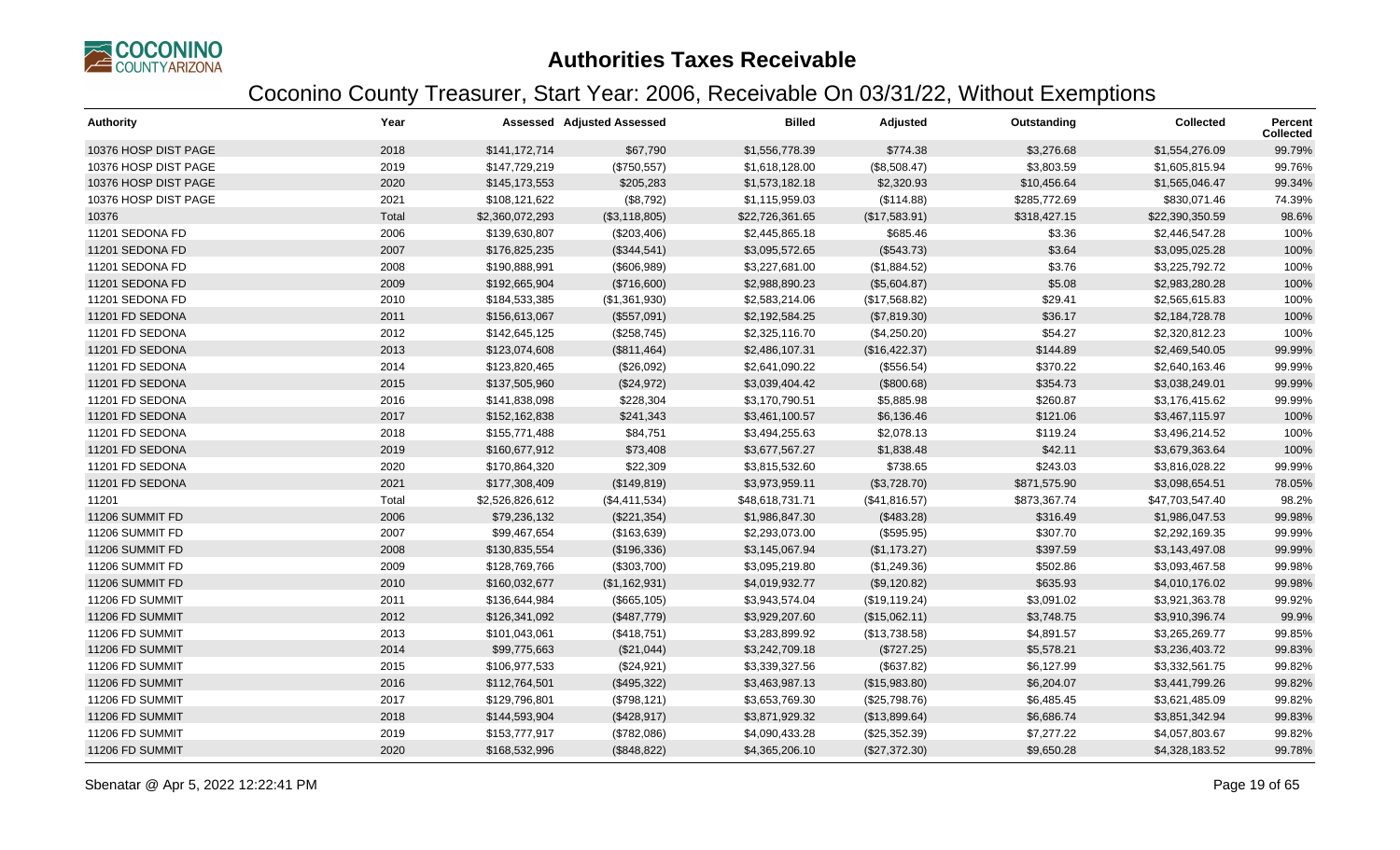

| <b>Authority</b>              | Year  |                 | <b>Assessed Adjusted Assessed</b> | <b>Billed</b>   | Adjusted        | Outstanding    | <b>Collected</b> | Percent<br><b>Collected</b> |
|-------------------------------|-------|-----------------|-----------------------------------|-----------------|-----------------|----------------|------------------|-----------------------------|
| 11206 FD SUMMIT               | 2021  | \$177,959,952   | (\$2,555)                         | \$4,617,991.79  | \$37.44         | \$1,495,376.71 | \$3,122,652.52   | 67.62%                      |
| 11206                         | Total | \$2,056,550,187 | (\$7,021,383)                     | \$56,342,176.03 | (\$170, 277.13) | \$1,557,278.58 | \$54,614,620.32  | 97.23%                      |
| 11240 HIGHLANDS FD            | 2006  | \$84,770,046    | (\$134,315)                       | \$2,547,250.45  | (\$60.22)       | \$16.06        | \$2,547,174.17   | 100%                        |
| 11240 HIGHLANDS FD            | 2007  | \$92,296,947    | (\$159,057)                       | \$2,775,444.97  | (\$72.19)       | \$88.49        | \$2,775,284.29   | 100%                        |
| 11240 HIGHLANDS FD            | 2008  | \$112,791,956   | (\$87,948)                        | \$3,050,187.94  | $(\$293.83)$    | \$150.33       | \$3,049,743.78   | 100%                        |
| 11240 HIGHLANDS FD            | 2009  | \$119,065,974   | (\$62,228)                        | \$3,217,952.53  | (\$228.21)      | \$165.29       | \$3,217,559.03   | 99.99%                      |
| 11240 HIGHLANDS FD            | 2010  | \$114,152,439   | (\$68,764)                        | \$3,217,679.18  | (\$1,385.18)    | \$386.40       | \$3,215,907.60   | 99.99%                      |
| 11240 FD HIGHLANDS            | 2011  | \$93,927,798    | (\$59,065)                        | \$2,770,870.27  | (\$1,753.29)    | \$1,971.98     | \$2,767,145.00   | 99.93%                      |
| 11240 FD HIGHLANDS            | 2012  | \$90,856,034    | (\$56,030)                        | \$2,852,879.66  | (\$1,780.85)    | \$2,415.57     | \$2,848,683.24   | 99.92%                      |
| 11240 FD HIGHLANDS            | 2013  | \$83,657,208    | (\$19,830)                        | \$2,660,299.64  | (\$631.35)      | \$2,876.57     | \$2,656,791.72   | 99.89%                      |
| 11240 FD HIGHLANDS            | 2014  | \$86,782,122    | (\$15,658)                        | \$2,820,419.24  | (\$289.62)      | \$2,901.30     | \$2,817,228.32   | 99.9%                       |
| 11240 FD HIGHLANDS            | 2015  | \$88,381,855    | (\$70,635)                        | \$2,811,645.06  | (\$1,502.20)    | \$3,189.80     | \$2,806,953.06   | 99.89%                      |
| 11240 FD HIGHLANDS            | 2016  | \$92,021,646    | (\$85,544)                        | \$2,877,133.73  | (\$2,044.18)    | \$4,076.28     | \$2,871,013.27   | 99.86%                      |
| 11240 FD HIGHLANDS            | 2017  | \$97,653,033    | (\$325,595)                       | \$2,995,526.01  | (\$8,736.91)    | \$4,359.12     | \$2,982,429.98   | 99.85%                      |
| 11240 FD HIGHLANDS            | 2018  | \$104,930,410   | (\$360,797)                       | \$3,147,970.10  | (\$11,754.90)   | \$5,047.95     | \$3,131,167.25   | 99.84%                      |
| 11240 FD HIGHLANDS            | 2019  | \$109,513,586   | (\$469,459)                       | \$3,297,913.46  | (\$10,963.15)   | \$5,471.31     | \$3,281,479.00   | 99.83%                      |
| 11240 FD HIGHLANDS            | 2020  | \$115,864,388   | (\$148,210)                       | \$3,436,418.85  | (\$4,816.82)    | \$5,513.80     | \$3,426,088.23   | 99.84%                      |
| 11240 FD HIGHLANDS            | 2021  | \$118,438,786   | (\$780)                           | \$3,520,179.07  | (\$25.34)       | \$984,711.55   | \$2,535,442.18   | 72.03%                      |
| 11240                         | Total | \$1,605,104,228 | (\$2,123,915)                     | \$47,999,770.16 | (\$46,338.24)   | \$1,023,341.80 | \$46,930,090.12  | 97.87%                      |
| 11241 PINEWOOD FD             | 2006  | \$49,845,434    | (\$81,375)                        | \$1,064,304.20  | \$5.07          | \$0.00         | \$1,064,309.27   | 100%                        |
| 11241 PINEWOOD FD             | 2007  | \$60,980,531    | (\$132,005)                       | \$1,301,816.93  | (\$369.53)      | \$0.00         | \$1,301,447.40   | 100%                        |
| 11241 PINEWOOD FD             | 2008  | \$75,186,948    | (\$118,914)                       | \$1,603,401.41  | \$94.41         | \$0.00         | \$1,603,495.82   | 100%                        |
| 11241 PINEWOOD FD             | 2009  | \$80,664,208    | (\$60, 144)                       | \$1,723,630.65  | (\$419.86)      | \$0.00         | \$1,723,210.79   | 100%                        |
| 11241 PINEWOOD FD             | 2010  | \$79,927,690    | (\$140,302)                       | \$1,766,171.60  | (\$2,096.15)    | \$8.75         | \$1,764,066.70   | 100%                        |
| 11241 FD PINEWOOD             | 2011  | \$68,581,505    | (\$95,417)                        | \$1,733,054.82  | (\$2,567.85)    | \$407.91       | \$1,730,079.06   | 99.98%                      |
| 11241 FD PINEWOOD             | 2012  | \$65,234,415    | (\$42,728)                        | \$1,757,937.61  | (\$1,301.98)    | \$870.35       | \$1,755,765.28   | 99.95%                      |
| 11241 FD PINEWOOD             | 2013  | \$53,060,019    | (\$14,952)                        | \$1,714,899.03  | (\$642.91)      | \$1,369.49     | \$1,712,886.63   | 99.92%                      |
| 11241 FD PINEWOOD             | 2014  | \$52,113,777    | (\$6,585)                         | \$1,693,177.35  | (\$366.74)      | \$1,339.58     | \$1,691,471.03   | 99.92%                      |
| 11241 FD PINEWOOD             | 2015  | \$56,690,345    | (\$12,290)                        | \$1,757,813.82  | (\$525.28)      | \$1,491.70     | \$1,755,796.84   | 99.92%                      |
| 11241 FD PINEWOOD             | 2016  | \$59,698,432    | (\$14,768)                        | \$1,837,681.34  | (\$606.22)      | \$1,543.17     | \$1,835,531.95   | 99.92%                      |
| 11241 FD PINEWOOD             | 2017  | \$60,927,356    | (\$88,571)                        | \$2,054,478.21  | (\$2,576.41)    | \$1,569.18     | \$2,050,332.62   | 99.92%                      |
| 11241 FD PINEWOOD             | 2018  | \$64,383,788    | \$12,856                          | \$2,156,316.88  | (\$2,326.89)    | \$1,582.30     | \$2,152,407.69   | 99.93%                      |
| 11241 FD PINEWOOD             | 2019  | \$70,837,950    | (\$124,708)                       | \$2,268,202.28  | (\$4,370.76)    | \$2,378.72     | \$2,261,452.80   | 99.89%                      |
| 11241 FD PINEWOOD             | 2020  | \$74,617,980    | (\$94,680)                        | \$2,398,375.69  | (\$4,253.41)    | \$3,000.16     | \$2,391,122.12   | 99.87%                      |
| 11241 FD PINEWOOD             | 2021  | \$78,588,769    | \$0                               | \$2,513,358.22  | \$0.00          | \$670,028.24   | \$1,843,329.98   | 73.34%                      |
| 11241                         | Total | \$1,051,339,147 | (\$1,014,583)                     | \$29,344,620.04 | (\$22,324.51)   | \$685,589.55   | \$28,636,705.98  | 97.66%                      |
| 11242 FOREST LAKES ESTATES FD | 2006  | \$16,356,481    | \$0                               | \$303,767.28    | \$0.00          | \$5.37         | \$303,761.91     | 100%                        |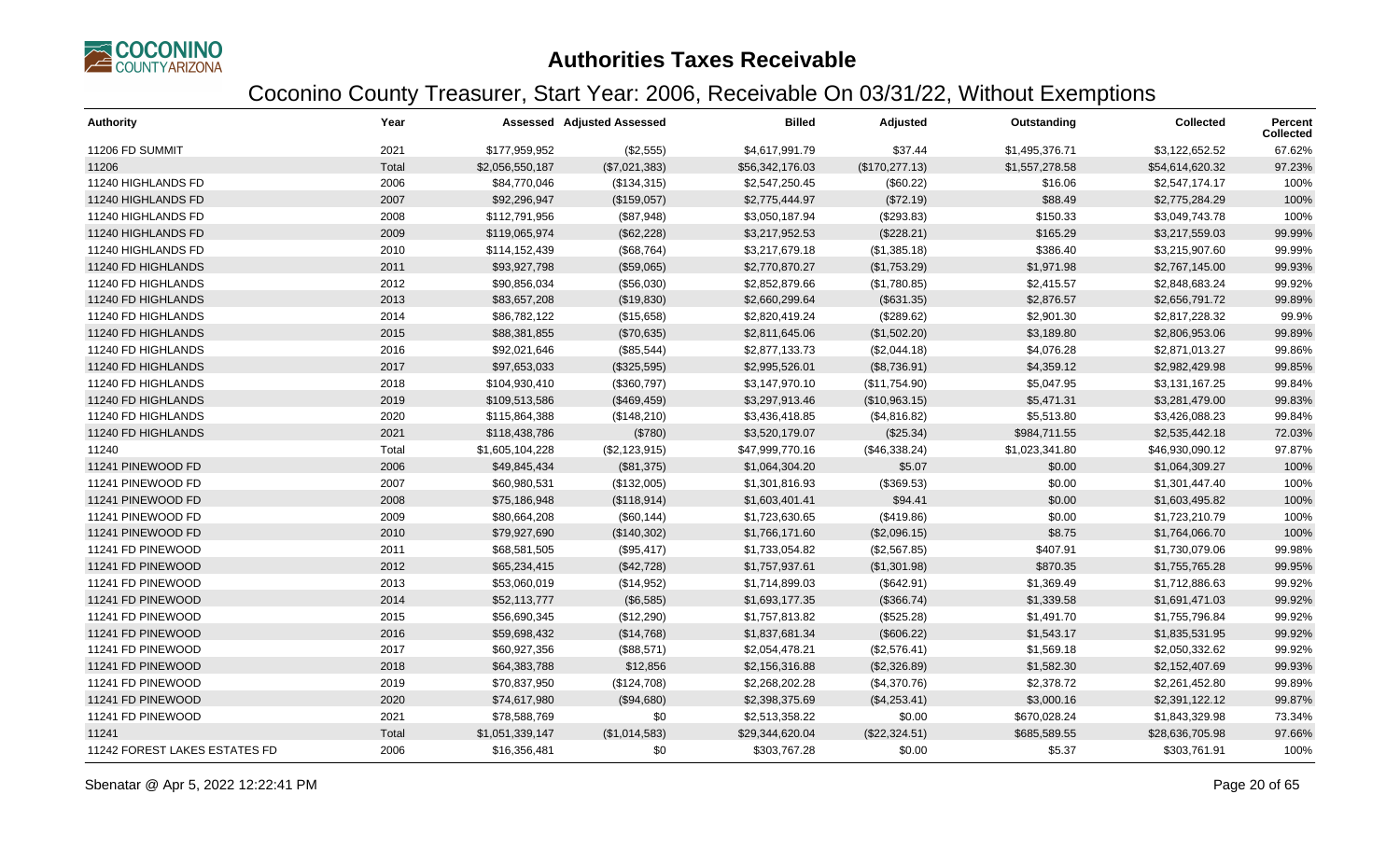

| <b>Authority</b>                     | Year  |               | <b>Assessed Adjusted Assessed</b> | <b>Billed</b>  | Adjusted     | Outstanding  | <b>Collected</b> | Percent<br><b>Collected</b> |
|--------------------------------------|-------|---------------|-----------------------------------|----------------|--------------|--------------|------------------|-----------------------------|
| 11242 FOREST LAKES ESTATES FD        | 2007  | \$17,864,811  | \$0                               | \$331,675.08   | \$121.71     | \$5.83       | \$331,790.96     | 100%                        |
| 11242 FOREST LAKES ESTATES FD        | 2008  | \$24,174,688  | (\$201)                           | \$448,947.22   | (\$3.72)     | \$6.38       | \$448,937.12     | 100%                        |
| 11242 FOREST LAKES ESTATES FD        | 2009  | \$27,832,230  | (\$61,637)                        | \$660,114.01   | (\$1,152.71) | \$8.86       | \$658,952.44     | 100%                        |
| <b>11242 FOREST LAKES ESTATES FD</b> | 2010  | \$26,693,119  | (\$40,635)                        | \$517,536.97   | (\$122.02)   | \$7.04       | \$517,407.91     | 100%                        |
| 11242 FD FOREST LAKES ESTAT          | 2011  | \$23,104,547  | (\$29,889)                        | \$561,814.53   | (\$192.09)   | \$13.73      | \$561,608.71     | 100%                        |
| 11242 FD FOREST LAKES ESTAT          | 2012  | \$21,628,187  | (\$5,270)                         | \$606,194.82   | (\$162.24)   | \$23.77      | \$606,008.81     | 100%                        |
| 11242 FD FOREST LAKES ESTAT          | 2013  | \$16,184,967  | (\$6,171)                         | \$526,011.14   | (\$211.06)   | \$143.20     | \$525,656.88     | 99.97%                      |
| 11242 FD FOREST LAKES ESTAT          | 2014  | \$15,082,037  | (\$5,410)                         | \$490,165.91   | (\$175.82)   | \$143.23     | \$489,846.86     | 99.97%                      |
| 11242 FD FOREST LAKES ESTAT          | 2015  | \$16,764,027  | (\$863)                           | \$513,452.97   | (\$23.70)    | \$146.40     | \$513,282.87     | 99.97%                      |
| 11242 FD FOREST LAKES ESTAT          | 2016  | \$16,924,133  | (\$818)                           | \$530,592.47   | (\$24.93)    | \$272.49     | \$530,295.05     | 99.95%                      |
| 11242 FD FOREST LAKES ESTAT          | 2017  | \$17,701,114  | \$247                             | \$554,275.46   | \$8.93       | \$276.66     | \$554,007.73     | 99.95%                      |
| 11242 FD FOREST LAKES ESTAT          | 2018  | \$18,600,632  | \$0                               | \$578,752.00   | \$0.00       | \$281.07     | \$578,470.93     | 99.95%                      |
| 11242 FD FOREST LAKES ESTAT          | 2019  | \$20,642,764  | (\$2,970)                         | \$607,686.48   | (\$67.28)    | \$167.69     | \$607,451.51     | 99.97%                      |
| 11242 FD FOREST LAKES ESTAT          | 2020  | \$22,727,447  | \$120                             | \$643,626.70   | \$3.89       | \$171.81     | \$643,458.78     | 99.97%                      |
| 11242 FD FOREST LAKES ESTAT          | 2021  | \$22,714,639  | (\$408)                           | \$676,604.70   | (\$13.26)    | \$149,044.27 | \$527,547.17     | 77.97%                      |
| 11242                                | Total | \$324,995,823 | (\$153,905)                       | \$8,551,217.74 | (\$2,014.30) | \$150,717.80 | \$8,398,485.64   | 98.24%                      |
| 11245 FORT VALLEY FD                 | 2006  | \$13,715,637  | \$0                               | \$342,829.39   | \$0.00       | \$0.00       | \$342,829.39     | 100%                        |
| 11245 FORT VALLEY FD                 | 2007  | \$33,019,140  | (\$58,149)                        | \$825,167.63   | (\$59.57)    | \$0.00       | \$825,108.06     | 100%                        |
| 11245 FORT VALLEY FD                 | 2008  | \$43,398,092  | (\$243,017)                       | \$1,041,149.31 | (\$421.63)   | \$0.00       | \$1,040,727.68   | 100%                        |
| 11245 FORT VALLEY FD                 | 2009  | \$43,830,776  | (\$89,183)                        | \$1,051,445.04 | (\$115.64)   | \$0.00       | \$1,051,329.40   | 100%                        |
| 11245                                | Total | \$133,963,645 | (\$390,349)                       | \$3,260,591.37 | (\$596.84)   | \$0.00       | \$3,259,994.53   | 100%                        |
| 11246 GREENEHAVEN FD                 | 2006  | \$6,266,832   | \$0                               | \$56,979.58    | \$0.00       | \$0.00       | \$56,979.58      | 100%                        |
| 11246 GREENEHAVEN FD                 | 2007  | \$7,068,176   | \$0                               | \$77,304.72    | \$0.00       | \$0.00       | \$77,304.72      | 100%                        |
| 11246 GREENEHAVEN FD                 | 2008  | \$8,718,498   | (\$5,659)                         | \$95,717.98    | (\$61.76)    | \$0.00       | \$95,656.22      | 100%                        |
| 11246 GREENEHAVEN FD                 | 2009  | \$9,826,985   | (\$4,583)                         | \$107,697.96   | (\$50.06)    | \$0.00       | \$107,647.90     | 100%                        |
| 11246 GREENEHAVEN FD                 | 2010  | \$11,612,544  | (\$4,583)                         | \$110,877.76   | (\$43.76)    | \$0.00       | \$110,834.00     | 100%                        |
| 11246 FD GREENEHAVEN                 | 2011  | \$11,772,336  | (\$4,583)                         | \$102,984.95   | (\$40.10)    | \$0.00       | \$102,944.85     | 100%                        |
| 11246 FD GREENEHAVEN                 | 2012  | \$10,522,019  | (\$3,150)                         | \$102,326.91   | (\$30.63)    | \$0.00       | \$102,296.28     | 100%                        |
| 11246 FD GREENEHAVEN                 | 2013  | \$8,922,876   | (\$2,983)                         | \$121,146.18   | (\$40.54)    | \$0.00       | \$121,105.64     | 100%                        |
| 11246 FD GREENEHAVEN                 | 2014  | \$9,067,148   | (\$3,043)                         | \$121,363.20   | (\$40.74)    | \$0.00       | \$121,322.46     | 100%                        |
| 11246 FD GREENEHAVEN                 | 2015  | \$9,084,896   | (\$2,837)                         | \$121,186.90   | (\$38.27)    | \$71.09      | \$121,077.54     | 99.94%                      |
| 11246 FD GREENEHAVEN                 | 2016  | \$8,661,257   | \$0                               | \$121,145.97   | \$0.00       | \$0.00       | \$121,145.97     | 100%                        |
| 11246 FD GREENEHAVEN                 | 2017  | \$8,534,348   | (\$140,047)                       | \$139,349.46   | (\$2,306.72) | \$0.00       | \$137,042.74     | 100%                        |
| 11246 FD GREENEHAVEN                 | 2018  | \$8,653,735   | \$0                               | \$150,807.22   | \$0.00       | \$207.79     | \$150,599.43     | 99.86%                      |
| 11246 FD GREENEHAVEN                 | 2019  | \$9,061,351   | \$0                               | \$161,552.59   | \$0.00       | \$294.19     | \$161,258.40     | 99.82%                      |
| 11246 FD GREENEHAVEN                 | 2020  | \$9,040,312   | \$0                               | \$193,354.11   | \$0.00       | \$253.80     | \$193,100.31     | 99.87%                      |
| 11246 FD GREENEHAVEN                 | 2021  | \$9,205,614   | \$0                               | \$212,460.74   | \$0.00       | \$56,049.71  | \$156,411.03     | 73.62%                      |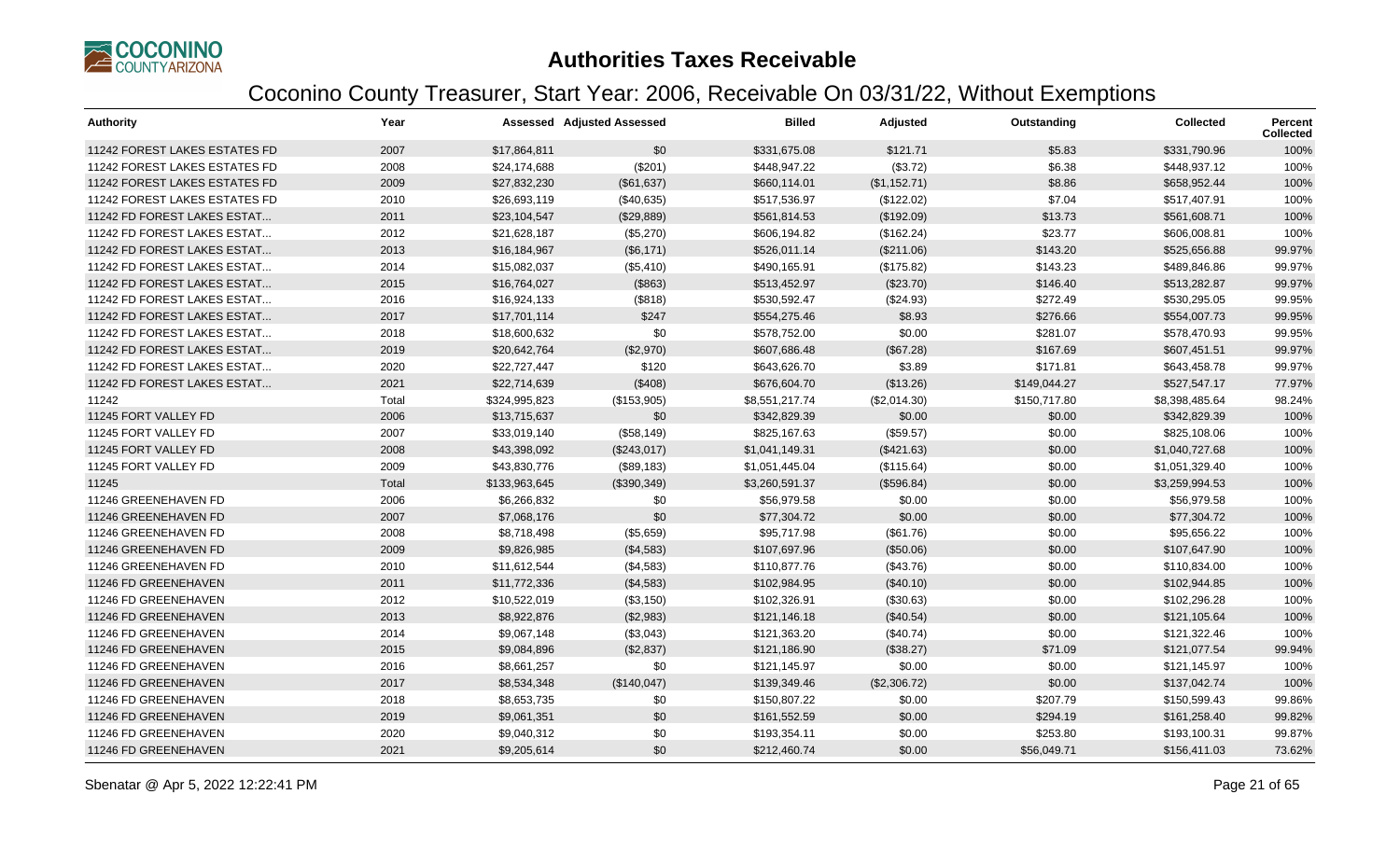

| <b>Authority</b>             | Year  |               | <b>Assessed Adjusted Assessed</b> | <b>Billed</b>  | Adjusted     | Outstanding | <b>Collected</b> | Percent<br><b>Collected</b> |
|------------------------------|-------|---------------|-----------------------------------|----------------|--------------|-------------|------------------|-----------------------------|
| 11246                        | Total | \$146,018,927 | (\$171,468)                       | \$1,996,256.23 | (\$2,652.58) | \$56,876.58 | \$1,936,727.07   | 97.15%                      |
| 11247 MORMON LAKE FD         | 2006  | \$5,007,225   | (\$7,823)                         | \$84,430.32    | (\$11.27)    | \$0.00      | \$84,419.05      | 100%                        |
| 11247 MORMON LAKE FD         | 2007  | \$5,913,893   | \$0                               | \$99,584.95    | \$0.00       | \$0.00      | \$99,584.95      | 100%                        |
| 11247 MORMON LAKE FD         | 2008  | \$7,038,468   | (\$24,081)                        | \$122,000.66   | (\$77.02)    | \$0.00      | \$121,923.64     | 100%                        |
| 11247 MORMON LAKE FD         | 2009  | \$7,808,897   | \$0                               | \$135,244.41   | \$6.19       | \$0.00      | \$135,250.60     | 100%                        |
| 11247 MORMON LAKE FD         | 2010  | \$8,033,216   | \$0                               | \$138,103.32   | \$0.00       | \$0.00      | \$138,103.32     | 100%                        |
| 11247 FD MORMON LAKE         | 2011  | \$7,048,731   | \$0                               | \$123,352.91   | \$0.00       | \$0.00      | \$123,352.91     | 100%                        |
| 11247 FD MORMON LAKE         | 2012  | \$6,642,011   | \$760                             | \$116,235.28   | \$13.28      | \$5.51      | \$116,243.05     | 100%                        |
| 11247 FD MORMON LAKE         | 2013  | \$5,390,375   | (\$28,537)                        | \$96,487.64    | (\$510.87)   | \$827.34    | \$95,149.43      | 99.14%                      |
| 11247 FD MORMON LAKE         | 2014  | \$5,415,025   | (\$28,415)                        | \$96,929.00    | (\$508.63)   | \$807.82    | \$95,612.55      | 99.16%                      |
| 11247 FD MORMON LAKE         | 2015  | \$6,242,993   | (\$31,270)                        | \$103,499.92   | (\$558.11)   | \$894.38    | \$102,047.43     | 99.13%                      |
| 11247 FD MORMON LAKE         | 2016  | \$6,468,512   | (\$45,249)                        | \$170,336.62   | (\$1,274.17) | \$1,464.70  | \$167,597.75     | 99.13%                      |
| 11247 FD MORMON LAKE         | 2017  | \$7,037,963   | \$6,060                           | \$208,382.37   | \$196.95     | \$1,848.46  | \$206,730.86     | 99.11%                      |
| 11247 FD MORMON LAKE         | 2018  | \$7,469,120   | (\$1,101)                         | \$219,040.40   | (\$35.78)    | \$2,077.34  | \$216,927.28     | 99.05%                      |
| 11247 FD MORMON LAKE         | 2019  | \$8,440,336   | \$7,733                           | \$231,314.36   | \$251.32     | \$2,680.41  | \$228,885.27     | 98.84%                      |
| 11247 FD MORMON LAKE         | 2020  | \$9,051,880   | \$0                               | \$242,377.57   | \$0.00       | \$3,078.17  | \$239,299.40     | 98.73%                      |
| 11247 FD MORMON LAKE         | 2021  | \$9,302,866   | \$0                               | \$254,702.14   | \$0.00       | \$74,357.29 | \$180,344.85     | 70.81%                      |
| 11247                        | Total | \$112,311,511 | (\$151,923)                       | \$2,442,021.87 | (\$2,508.11) | \$88,041.42 | \$2,351,472.34   | 96.39%                      |
| 11249 SHERWOOD FOREST EST FD | 2006  | \$3,245,909   | \$0                               | \$48,706.83    | \$0.00       | \$0.00      | \$48,706.83      | 100%                        |
| 11249 SHERWOOD FOREST EST FD | 2007  | \$4,015,583   | \$0                               | \$60,284.08    | \$0.00       | \$0.00      | \$60,284.08      | 100%                        |
| 11249 SHERWOOD FOREST EST FD | 2008  | \$6,979,160   | \$0                               | \$104,735.52   | \$0.00       | \$0.00      | \$104,735.52     | 100%                        |
| 11249 SHERWOOD FOREST EST FD | 2009  | \$7,457,054   | \$0                               | \$112,064.00   | \$0.00       | \$0.00      | \$112,064.00     | 100%                        |
| 11249 SHERWOOD FOREST EST FD | 2010  | \$5,560,142   | \$0                               | \$83,351.82    | \$0.00       | \$0.00      | \$83,351.82      | 100%                        |
| 11249 FD SHERWOOD FOREST EST | 2011  | \$5,610,646   | \$0                               | \$90,157.56    | \$0.00       | \$56.04     | \$90,101.52      | 99.94%                      |
| 11249 FD SHERWOOD FOREST EST | 2012  | \$4,826,809   | (\$32,853)                        | \$90,743.82    | (\$617.65)   | \$66.37     | \$90,059.80      | 99.93%                      |
| 11249 FD SHERWOOD FOREST EST | 2013  | \$3,153,297   | (\$860)                           | \$90,814.72    | (\$24.80)    | \$103.70    | \$90,686.22      | 99.89%                      |
| 11249 FD SHERWOOD FOREST EST | 2014  | \$3,607,254   | (\$22,739)                        | \$103,889.19   | (\$654.88)   | \$105.52    | \$103,128.79     | 99.9%                       |
| 11249 FD SHERWOOD FOREST EST | 2015  | \$3,706,994   | \$0                               | \$101,411.47   | \$0.00       | \$214.49    | \$101,196.98     | 99.79%                      |
| 11249 FD SHERWOOD FOREST EST | 2016  | \$3,867,797   | \$0                               | \$101,692.39   | \$0.00       | \$210.01    | \$101,482.38     | 99.79%                      |
| 11249 FD SHERWOOD FOREST EST | 2017  | \$4,064,787   | \$0                               | \$123,560.39   | \$0.00       | \$249.46    | \$123,310.93     | 99.8%                       |
| 11249 FD SHERWOOD FOREST EST | 2018  | \$5,213,341   | \$0                               | \$118,177.67   | \$0.00       | \$112.15    | \$118,065.52     | 99.91%                      |
| 11249 FD SHERWOOD FOREST EST | 2019  | \$5,853,001   | (\$2,947)                         | \$143,357.15   | (\$85.09)    | \$128.85    | \$143,143.21     | 99.91%                      |
| 11249 FD SHERWOOD FOREST EST | 2020  | \$6,448,873   | (\$3,014)                         | \$143,351.29   | (\$81.77)    | \$120.39    | \$143,149.13     | 99.92%                      |
| 11249 FD SHERWOOD FOREST EST | 2021  | \$6,966,581   | (\$2,938)                         | \$150,179.38   | (\$83.14)    | \$34,158.08 | \$115,938.16     | 77.24%                      |
| 11249                        | Total | \$80,577,228  | (\$65,351)                        | \$1,666,477.28 | (\$1,547.33) | \$35,525.06 | \$1,629,404.89   | 97.87%                      |
| 11250 THE WOODS FD           | 2006  | \$667,624     | \$0                               | \$3,214.50     | \$0.00       | \$0.00      | \$3,214.50       | 100%                        |
| 11250 THE WOODS FD           | 2007  | \$946,917     | \$0                               | \$3,938.92     | \$0.00       | \$0.00      | \$3,938.92       | 100%                        |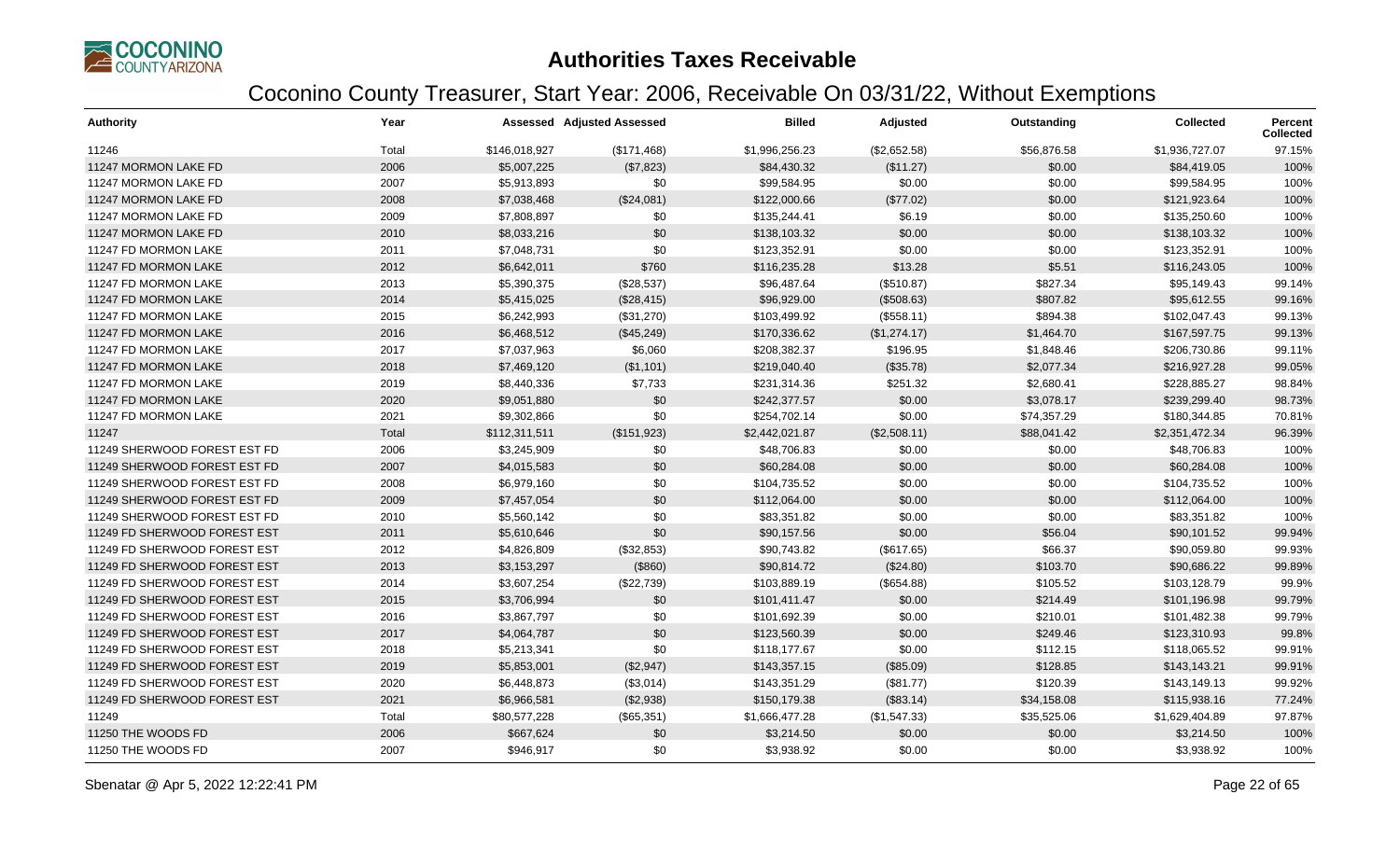

| <b>Authority</b>              | Year  |              | <b>Assessed Adjusted Assessed</b> | <b>Billed</b>  | Adjusted     | Outstanding | <b>Collected</b> | <b>Percent</b><br><b>Collected</b> |
|-------------------------------|-------|--------------|-----------------------------------|----------------|--------------|-------------|------------------|------------------------------------|
| 11250 THE WOODS FD            | 2008  | \$1,124,992  | \$0                               | \$4,715.02     | \$0.00       | \$0.00      | \$4,715.02       | 100%                               |
| 11250 THE WOODS FD            | 2009  | \$1,253,880  | (\$7,936)                         | \$3,874.86     | (\$10.15)    | \$0.00      | \$3,864.71       | 100%                               |
| 11250 THE WOODS FD            | 2010  | \$1,298,490  | (\$5,134)                         | \$3,551.24     | (\$14.08)    | \$0.00      | \$3,537.16       | 100%                               |
| 11250 FD THE WOODS            | 2011  | \$1,041,409  | (\$5,208)                         | \$2,811.80     | (\$14.06)    | \$9.42      | \$2,788.32       | 99.66%                             |
| 11250 FD THE WOODS            | 2012  | \$1,051,853  | \$0                               | \$3,155.52     | (\$0.02)     | \$21.18     | \$3,134.32       | 99.33%                             |
| 11250 FD THE WOODS            | 2013  | \$901,721    | \$0                               | \$3,156.04     | (\$0.02)     | \$25.21     | \$3,130.81       | 99.2%                              |
| 11250 FD THE WOODS            | 2014  | \$932,722    | \$0                               | \$3,730.90     | \$0.00       | \$29.32     | \$3,701.58       | 99.21%                             |
| 11250 FD THE WOODS            | 2015  | \$960,045    | \$0                               | \$5,647.64     | \$0.00       | \$44.69     | \$5,602.95       | 99.21%                             |
| 11250 FD THE WOODS            | 2016  | \$1,008,740  | \$0                               | \$5,901.93     | \$0.00       | \$45.39     | \$5,856.54       | 99.23%                             |
| 11250 FD THE WOODS            | 2017  | \$926,006    | \$0                               | \$5,435.51     | \$0.00       | \$46.06     | \$5,389.45       | 99.15%                             |
| 11250 FD THE WOODS            | 2018  | \$1,078,884  | \$0                               | \$7,124.02     | \$0.00       | \$58.41     | \$7,065.61       | 99.18%                             |
| 11250 FD THE WOODS            | 2019  | \$1,202,568  | \$0                               | \$10,765.43    | \$0.00       | \$84.06     | \$10,681.37      | 99.22%                             |
| 11250 FD THE WOODS            | 2020  | \$1,311,687  | \$0                               | \$11,661.25    | \$0.00       | \$86.42     | \$11,574.83      | 99.26%                             |
| 11250 FD THE WOODS            | 2021  | \$1,423,716  | \$0                               | \$12,584.87    | \$0.00       | \$2,833.30  | \$9,751.57       | 77.49%                             |
| 11250                         | Total | \$17,131,254 | (\$18,278)                        | \$91,269.45    | (\$38.33)    | \$3,283.46  | \$87,947.66      | 96.4%                              |
| 11251 KAIBAB ESTATES WEST FD  | 2006  | \$1,954,951  | \$0                               | \$40,671.60    | \$0.00       | \$5.04      | \$40,666.56      | 99.99%                             |
| 11251 KAIBAB ESTATES WEST FD  | 2007  | \$2,327,712  | (\$1,617)                         | \$48,647.50    | (\$16.17)    | \$5.54      | \$48,625.79      | 99.99%                             |
| 11251 KAIBAB ESTATES WEST FD  | 2008  | \$3,185,208  | (\$40,990)                        | \$66,824.84    | (\$338.72)   | \$6.04      | \$66,480.08      | 99.99%                             |
| 11251 KAIBAB ESTATES WEST FD  | 2009  | \$4,560,143  | (\$4,925)                         | \$93,914.51    | \$90.63      | \$209.35    | \$93,795.79      | 99.78%                             |
| 11251 KAIBAB ESTATES WEST FD  | 2010  | \$4,561,055  | (\$13,015)                        | \$85,125.24    | (\$109.31)   | \$229.85    | \$84,786.08      | 99.73%                             |
| 11251 FD KAIBAB ESTATES WEST  | 2011  | \$3,925,420  | (\$3,418)                         | \$73,728.38    | (\$64.20)    | \$992.10    | \$72,672.08      | 98.65%                             |
| 11251 FD KAIBAB ESTATES WEST  | 2012  | \$3,363,398  | (\$2,480)                         | \$78,965.85    | (\$58.96)    | \$1,453.42  | \$77,453.47      | 98.16%                             |
| 11251 FD KAIBAB ESTATES WEST  | 2013  | \$2,866,816  | (\$12, 117)                       | \$67,307.34    | (\$284.77)   | \$1,642.09  | \$65,380.48      | 97.55%                             |
| 11251 FD KAIBAB ESTATES WEST  | 2014  | \$2,697,961  | (\$32,452)                        | \$63,342.58    | (\$761.91)   | \$1,545.95  | \$61,034.72      | 97.53%                             |
| 11251 FD KAIBAB ESTATES WEST  | 2015  | \$3,046,071  | (\$11,082)                        | \$64,801.66    | $(\$205.07)$ | \$1,572.93  | \$63,023.66      | 97.56%                             |
| 11251 FD KAIBAB ESTATES WEST  | 2016  | \$2,946,109  | \$5,250                           | \$64,960.05    | \$151.95     | \$1,727.99  | \$63,384.01      | 97.35%                             |
| 11251 FD KAIBAB ESTATES WEST  | 2017  | \$2,899,058  | (\$5,683)                         | \$66,289.78    | (\$107.79)   | \$1,778.75  | \$64,403.24      | 97.31%                             |
| 11251 FD KAIBAB ESTATES WEST  | 2018  | \$3,054,676  | (\$213)                           | \$66,651.35    | \$20.21      | \$1,866.85  | \$64,804.71      | 97.2%                              |
| 11251 FD KAIBAB ESTATES WEST  | 2019  | \$3,160,063  | (\$4,247)                         | \$66,621.53    | (\$96.45)    | \$1,987.16  | \$64,537.92      | 97.01%                             |
| 11251 FD KAIBAB ESTATES WEST  | 2020  | \$3,507,265  | (\$3,031)                         | \$73,061.35    | (\$71.17)    | \$2,028.53  | \$70,961.65      | 97.22%                             |
| 11251 FD KAIBAB ESTATES WEST  | 2021  | \$3,559,571  | (\$3,149)                         | \$75,710.67    | (\$75.24)    | \$19,257.16 | \$56,378.27      | 74.54%                             |
| 11251                         | Total | \$51,615,477 | (\$133,169)                       | \$1,096,624.23 | (\$1,926.97) | \$36,308.75 | \$1,058,388.51   | 96.68%                             |
| 11252 MT. ELDEN LOOKOUT RD FD | 2006  | \$10,779,096 | \$0                               | \$269,349.19   | \$0.00       | \$0.00      | \$269,349.19     | 100%                               |
| 11523 BLUE RIDGE FD           | 2006  | \$23,364,147 | \$0                               | \$420,670.89   | \$262.67     | \$0.00      | \$420,933.56     | 100%                               |
| 11523 BLUE RIDGE FD           | 2007  | \$29,325,190 | (\$19,251)                        | \$528,232.54   | \$627.48     | \$3.62      | \$528,856.40     | 100%                               |
| 11523 BLUE RIDGE FD           | 2008  | \$40,429,317 | (\$27,616)                        | \$727,920.46   | \$158.72     | \$3.62      | \$728,075.56     | 100%                               |
| 11523 BLUE RIDGE FD           | 2009  | \$50,279,403 | (\$67,014)                        | \$785,631.77   | (\$69.68)    | \$3.14      | \$785,558.95     | 100%                               |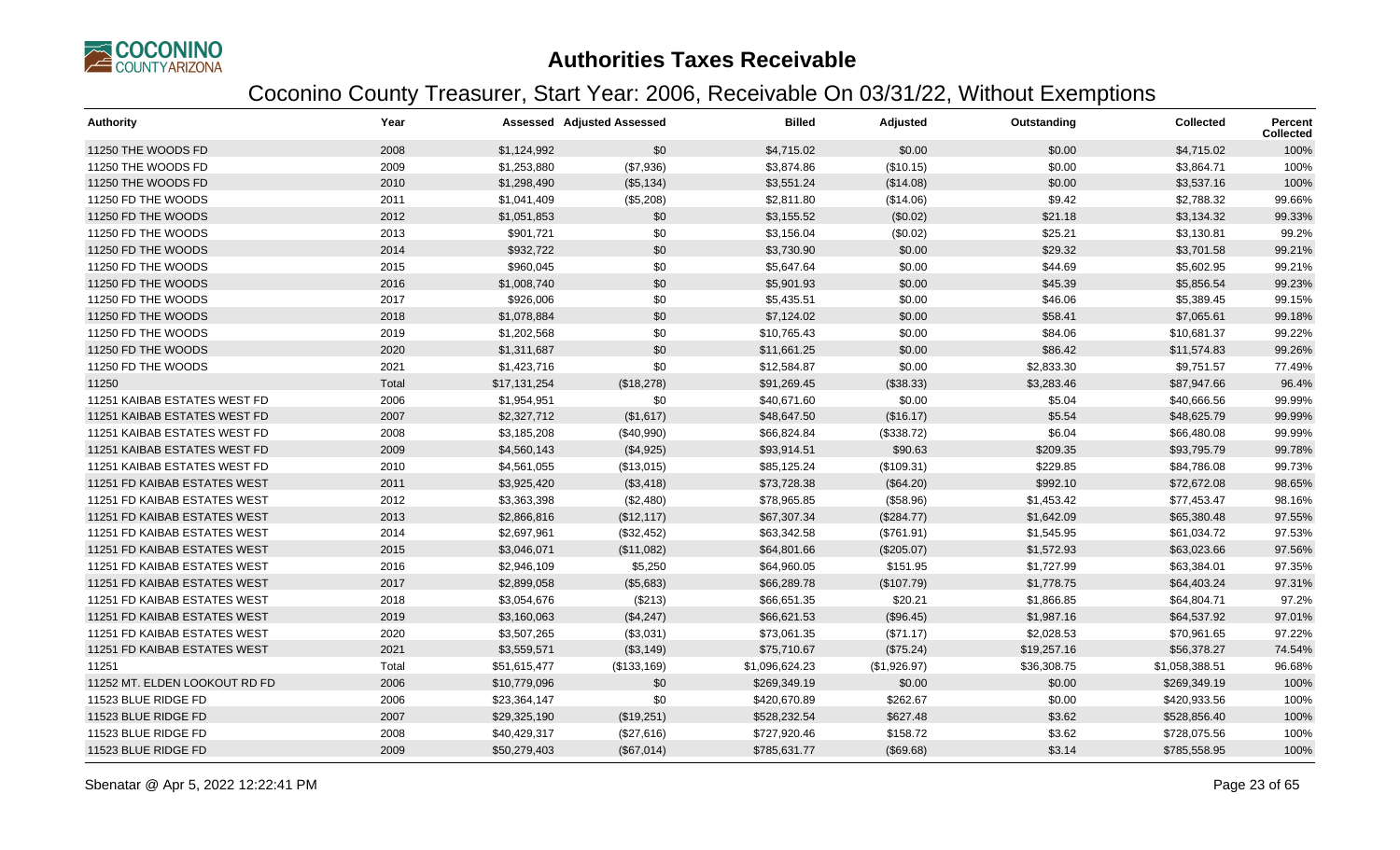

| <b>Authority</b>    | Year  |               | <b>Assessed Adjusted Assessed</b> | <b>Billed</b>   | Adjusted      | Outstanding  | <b>Collected</b> | Percent<br><b>Collected</b> |
|---------------------|-------|---------------|-----------------------------------|-----------------|---------------|--------------|------------------|-----------------------------|
| 11523 BLUE RIDGE FD | 2010  | \$46,740,122  | $($ \$650)                        | \$843,836.09    | (\$11.75)     | \$3.63       | \$843,820.71     | 100%                        |
| 11523 FD BLUE RIDGE | 2011  | \$39,052,155  | (\$31,938)                        | \$683,413.00    | (\$558.90)    | \$61.04      | \$682,793.06     | 99.99%                      |
| 11523 FD BLUE RIDGE | 2012  | \$35,742,640  | \$0                               | \$625,494.29    | (\$0.23)      | \$61.78      | \$625,432.28     | 99.99%                      |
| 11523 FD BLUE RIDGE | 2013  | \$26,555,464  | \$1,543                           | \$520,486.61    | \$29.50       | \$70.59      | \$520,445.52     | 99.99%                      |
| 11523 FD BLUE RIDGE | 2014  | \$26,819,407  | \$523                             | \$525,660.68    | \$10.25       | \$71.81      | \$525,599.12     | 99.99%                      |
| 11523 FD BLUE RIDGE | 2015  | \$27,866,177  | (\$2,394)                         | \$567,909.74    | (\$50.50)     | \$157.15     | \$567,702.09     | 99.97%                      |
| 11523 FD BLUE RIDGE | 2016  | \$27,992,113  | \$711                             | \$605,104.54    | \$16.14       | \$171.75     | \$604,948.93     | 99.97%                      |
| 11523 FD BLUE RIDGE | 2017  | \$28,467,647  | \$661                             | \$673,817.00    | \$16.18       | \$188.06     | \$673,645.12     | 99.97%                      |
| 11523 FD BLUE RIDGE | 2018  | \$30,010,276  | \$2,173                           | \$753,526.15    | \$57.56       | \$309.57     | \$753,274.14     | 99.96%                      |
| 11523 FD BLUE RIDGE | 2019  | \$33,199,329  | \$687                             | \$821,193.18    | \$18.96       | \$328.29     | \$820,883.85     | 99.96%                      |
| 11523 FD BLUE RIDGE | 2020  | \$35,363,068  | \$1,649                           | \$939,658.47    | \$49.15       | \$241.20     | \$939,466.42     | 99.97%                      |
| 11523 FD BLUE RIDGE | 2021  | \$34,989,120  | \$0                               | \$992,271.90    | \$0.00        | \$238,662.03 | \$753,609.87     | 75.95%                      |
| 11523               | Total | \$536,195,575 | (\$140,916)                       | \$11,014,827.31 | \$555.55      | \$240,337.28 | \$10,775,045.58  | 97.82%                      |
| 11524 JUNIPINE FD   | 2006  | \$1,040,572   | \$0                               | \$23,128.85     | \$149.56      | \$4.80       | \$23,273.61      | 99.98%                      |
| 11524 JUNIPINE FD   | 2007  | \$1,435,122   | (\$4,494)                         | \$31,015.46     | \$298.99      | \$5.20       | \$31,309.25      | 99.98%                      |
| 11524 JUNIPINE FD   | 2008  | \$2,630,453   | \$0                               | \$55,056.14     | \$603.06      | \$5.70       | \$55,653.50      | 99.99%                      |
| 11524 JUNIPINE FD   | 2009  | \$2,954,575   | \$0                               | \$60,997.82     | \$9.70        | \$6.20       | \$61,001.32      | 99.99%                      |
| 11524 JUNIPINE FD   | 2010  | \$2,794,578   | \$0                               | \$61,531.87     | \$0.00        | \$130.27     | \$61,401.60      | 99.79%                      |
| 11524 FD JUNIPINE   | 2011  | \$2,313,968   | \$16,922                          | \$61,290.00     | \$448.21      | \$96.21      | \$61,642.00      | 99.84%                      |
| 11524 FD JUNIPINE   | 2012  | \$2,289,636   | \$19,698                          | \$66,738.45     | \$572.70      | \$322.77     | \$66,988.38      | 99.52%                      |
| 11524 FD JUNIPINE   | 2013  | \$2,081,781   | \$689                             | \$67,480.66     | \$22.04       | \$466.91     | \$67,035.79      | 99.31%                      |
| 11524 FD JUNIPINE   | 2014  | \$1,321,313   | \$2,840                           | \$42,942.75     | \$92.30       | \$199.20     | \$42,835.85      | 99.54%                      |
| 11524 FD JUNIPINE   | 2015  | \$1,401,042   | \$0                               | \$42,646.33     | \$0.00        | \$191.20     | \$42,455.13      | 99.55%                      |
| 11524 FD JUNIPINE   | 2016  | \$1,338,332   | \$0                               | \$42,129.86     | \$0.00        | \$191.16     | \$41,938.70      | 99.55%                      |
| 11524 FD JUNIPINE   | 2017  | \$1,502,023   | \$8,561                           | \$44,840.65     | \$278.23      | \$196.38     | \$44,922.50      | 99.56%                      |
| 11524 FD JUNIPINE   | 2018  | \$1,558,088   | \$8,204                           | \$46,591.94     | \$266.63      | \$198.35     | \$46,660.22      | 99.58%                      |
| 11524 FD JUNIPINE   | 2019  | \$1,617,517   | \$6,412                           | \$48,449.95     | \$208.40      | \$197.73     | \$48,460.62      | 99.59%                      |
| 11524 FD JUNIPINE   | 2020  | \$1,755,021   | \$1,592                           | \$48,469.62     | \$48.43       | \$241.32     | \$48,276.73      | 99.5%                       |
| 11524 FD JUNIPINE   | 2021  | \$1,841,764   | \$8,183                           | \$48,175.16     | \$237.05      | \$14,690.38  | \$33,721.83      | 69.66%                      |
| 11524               | Total | \$29,875,785  | \$68,607                          | \$791,485.51    | \$3,235.30    | \$17,143.78  | \$777,577.03     | 97.84%                      |
| 11525 TUSAYAN FD    | 2006  | \$11,517,825  | \$0                               | \$318,267.62    | \$1.65        | \$34.02      | \$318,235.25     | 99.99%                      |
| 11525 TUSAYAN FD    | 2007  | \$11,948,135  | (\$1,327)                         | \$333,981.32    | (\$36.49)     | \$75.66      | \$333,869.17     | 99.98%                      |
| 11525 TUSAYAN FD    | 2008  | \$11,384,918  | (\$1,216,617)                     | \$336,054.82    | (\$16,489.48) | \$76.45      | \$319,488.89     | 99.98%                      |
| 11525 TUSAYAN FD    | 2009  | \$11,096,576  | \$0                               | \$340,645.38    | \$5.79        | \$96.27      | \$340,554.90     | 99.97%                      |
| 11525 TUSAYAN FD    | 2010  | \$11,279,874  | (\$5,625)                         | \$338,220.76    | (\$168.75)    | \$106.08     | \$337,945.93     | 99.97%                      |
| 11525 FD TUSAYAN    | 2011  | \$11,417,351  | (\$35,797)                        | \$342,520.56    | (\$1,073.92)  | \$104.25     | \$341,342.39     | 99.97%                      |
| 11525 FD TUSAYAN    | 2012  | \$10,676,789  | (\$46,000)                        | \$346,995.69    | (\$1,495.25)  | \$155.96     | \$345,344.48     | 99.95%                      |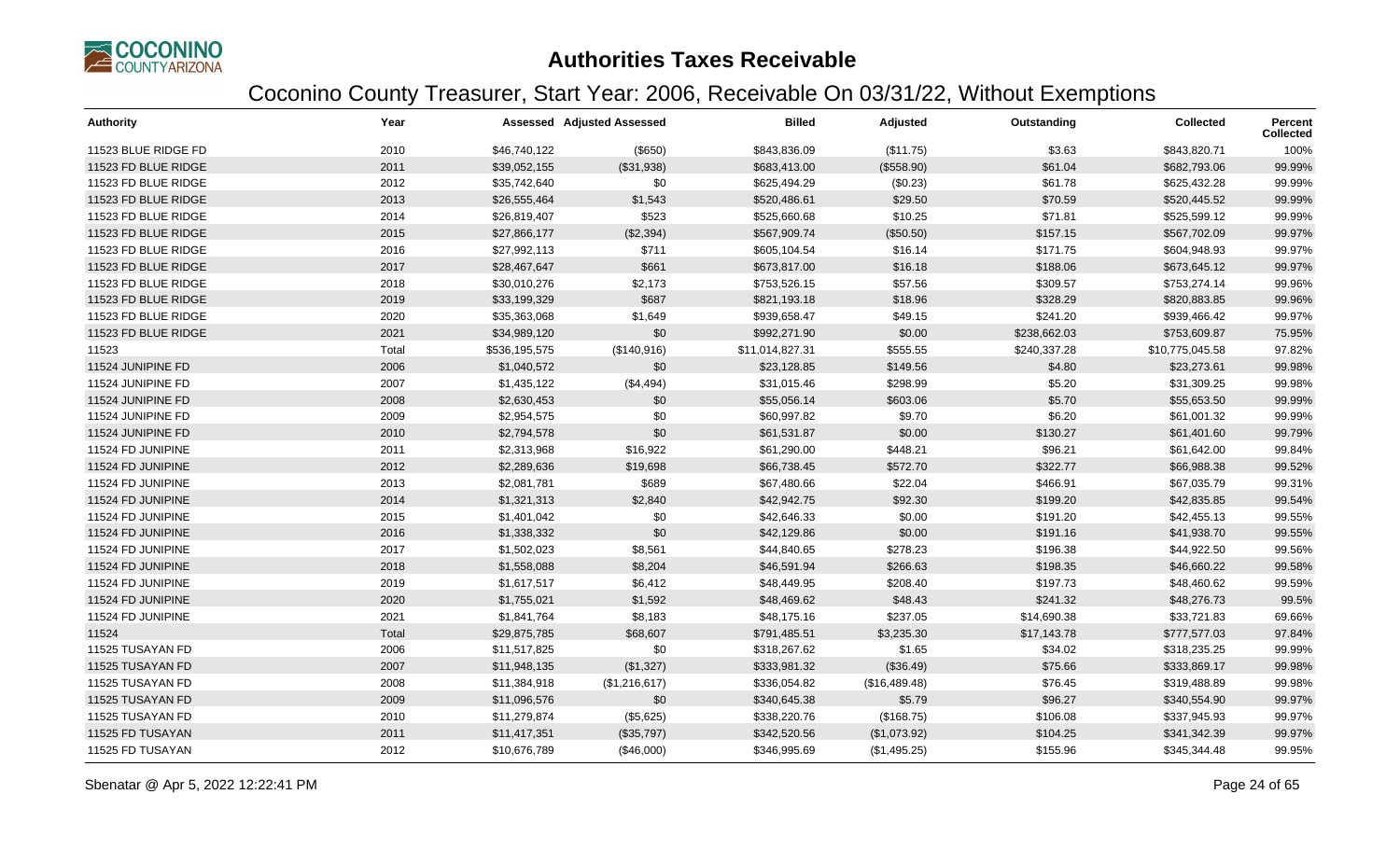

| <b>Authority</b>          | Year  |               | <b>Assessed Adjusted Assessed</b> | <b>Billed</b>  | Adjusted       | Outstanding  | <b>Collected</b> | <b>Percent</b><br><b>Collected</b> |
|---------------------------|-------|---------------|-----------------------------------|----------------|----------------|--------------|------------------|------------------------------------|
| 11525 FD TUSAYAN          | 2013  | \$10,045,073  | (\$640)                           | \$326,464.88   | (\$183.34)     | \$142.19     | \$326,139.35     | 99.96%                             |
| 11525 FD TUSAYAN          | 2014  | \$10,115,586  | (\$2,992)                         | \$325,377.94   | (\$96.24)      | \$53.18      | \$325,228.52     | 99.98%                             |
| 11525 FD TUSAYAN          | 2015  | \$10,358,789  | (\$257)                           | \$325,458.28   | \$16.49        | \$55.85      | \$325,418.92     | 99.98%                             |
| 11525 FD TUSAYAN          | 2016  | \$10,382,633  | \$296,859                         | \$333,303.93   | \$9,650.93     | \$27.36      | \$342,927.50     | 99.99%                             |
| 11525 FD TUSAYAN          | 2017  | \$10,721,429  | \$286,592                         | \$345,534.16   | \$9,316.52     | \$27.75      | \$354,822.93     | 99.99%                             |
| 11525 FD TUSAYAN          | 2018  | \$12,716,931  | \$297,925                         | \$412,500.90   | \$10,427.39    | \$29.89      | \$422,898.40     | 99.99%                             |
| 11525 FD TUSAYAN          | 2019  | \$14,360,582  | \$323,640                         | \$445,089.10   | \$11,411.30    | \$26.80      | \$456,473.60     | 99.99%                             |
| 11525 FD TUSAYAN          | 2020  | \$16,330,572  | (\$33,547)                        | \$493,143.21   | (\$1,174.15)   | \$33.87      | \$491,935.19     | 99.99%                             |
| 11525 FD TUSAYAN          | 2021  | \$19,688,657  | \$0                               | \$530,079.80   | \$0.00         | \$177,892.39 | \$352,187.41     | 66.44%                             |
| 11525                     | Total | \$194,041,720 | (\$137,786)                       | \$5,893,638.35 | \$20,112.45    | \$178,937.97 | \$5,734,812.83   | 96.97%                             |
| 11526 PARKS/BELLMONT FD   | 2006  | \$17,962,516  | (\$43,821)                        | \$280,536.56   | \$59.48        | \$0.00       | \$280,596.04     | 100%                               |
| 11526 PONDEROSA FD        | 2007  | \$22,129,532  | (\$947,862)                       | \$344,321.22   | (\$2,674.21)   | \$0.00       | \$341,647.01     | 100%                               |
| 11526 PONDEROSA FD        | 2008  | \$29,897,364  | (\$75,342)                        | \$463,969.15   | \$3.51         | \$0.00       | \$463,972.66     | 100%                               |
| 11526 PONDEROSA FD        | 2009  | \$32,041,190  | (\$32,475)                        | \$498,186.62   | (\$84.22)      | \$0.00       | \$498,102.40     | 100%                               |
| 11526 PONDEROSA FD        | 2010  | \$29,786,177  | (\$359,491)                       | \$514,985.37   | (\$535.84)     | \$2.50       | \$514,447.03     | 100%                               |
| 11526 FD PONDEROSA        | 2011  | \$27,334,126  | (\$64,317)                        | \$472,880.15   | (\$1,130.79)   | \$424.91     | \$471,324.45     | 99.91%                             |
| 11526 FD PONDEROSA        | 2012  | \$28,687,837  | \$1,460                           | \$496,299.10   | \$8.89         | \$464.29     | \$495,843.70     | 99.91%                             |
| 11526 FD PONDEROSA        | 2013  | \$22,574,572  | (\$5,699)                         | \$553,077.57   | (\$169.35)     | \$761.66     | \$552,146.56     | 99.86%                             |
| 11526 FD PONDEROSA        | 2014  | \$21,626,981  | \$26,189                          | \$529,860.37   | \$641.63       | \$771.49     | \$529,730.51     | 99.85%                             |
| 11526 FD PONDEROSA        | 2015  | \$21,812,298  | (\$45,292)                        | \$526,435.02   | (\$1,108.77)   | \$876.64     | \$524,449.61     | 99.83%                             |
| 11526 FD PONDEROSA        | 2016  | \$22,563,325  | \$9,137                           | \$575,382.02   | \$317.18       | \$818.08     | \$574,881.12     | 99.86%                             |
| 11526 FD PONDEROSA        | 2017  | \$25,059,760  | \$115,695                         | \$652,131.45   | \$3,308.87     | \$562.05     | \$654,878.27     | 99.91%                             |
| 11526 FD PONDEROSA        | 2018  | \$28,249,945  | \$6,945                           | \$740,388.51   | \$213.89       | \$496.12     | \$740,106.28     | 99.93%                             |
| 11526 FD PONDEROSA        | 2019  | \$31,943,771  | (\$120,210)                       | \$791,595.22   | (\$3,702.48)   | \$627.65     | \$787,265.09     | 99.92%                             |
| 11526 FD PONDEROSA        | 2020  | \$35,939,725  | (\$399,355)                       | \$882,756.88   | (\$12,300.14)  | \$1,473.31   | \$868,983.43     | 99.83%                             |
| 11526 FD PONDEROSA        | 2021  | \$41,631,577  | (\$281,041)                       | \$1,097,897.29 | (\$9,133.84)   | \$319,067.44 | \$769,696.01     | 70.69%                             |
| 11526                     | Total | \$439,240,696 | (\$2,215,479)                     | \$9,420,702.50 | (\$26, 286.19) | \$326,346.14 | \$9,068,070.17   | 96.53%                             |
| 11527 WESTWOOD ESTATES FD | 2006  | \$3,077,560   | (\$42,160)                        | \$52,008.72    | (\$14.42)      | \$0.00       | \$51,994.30      | 100%                               |
| 11527 WESTWOOD ESTATES FD | 2007  | \$4,137,362   | (\$54,383)                        | \$69,915.92    | (\$36.40)      | \$0.00       | \$69,879.52      | 100%                               |
| 11527 WESTWOOD ESTATES FD | 2008  | \$4,581,909   | (\$58,886)                        | \$77,463.99    | (\$35.26)      | \$0.00       | \$77,428.73      | 100%                               |
| 11527 WESTWOOD ESTATES FD | 2009  | \$5,124,922   | \$0                               | \$81,992.59    | \$0.00         | \$0.00       | \$81,992.59      | 100%                               |
| 11527 WESTWOOD ESTATES FD | 2010  | \$4,902,149   | \$0                               | \$80,885.96    | \$0.00         | \$0.00       | \$80,885.96      | 100%                               |
| 11527 FD WESTWOOD ESTATES | 2011  | \$4,467,285   | \$0                               | \$73,710.16    | \$0.00         | \$0.00       | \$73,710.16      | 100%                               |
| 11527 FD WESTWOOD ESTATES | 2012  | \$4,364,131   | \$0                               | \$86,846.19    | \$0.00         | \$0.00       | \$86,846.19      | 100%                               |
| 11527 FD WESTWOOD ESTATES | 2013  | \$3,098,801   | \$0                               | \$62,285.83    | \$0.00         | \$0.00       | \$62,285.83      | 100%                               |
| 11527 FD WESTWOOD ESTATES | 2014  | \$2,902,830   | \$0                               | \$69,667.97    | \$0.00         | \$0.00       | \$69,667.97      | 100%                               |
| 11527 FD WESTWOOD ESTATES | 2015  | \$3,055,374   | \$0                               | \$51,940.80    | \$0.00         | \$0.00       | \$51,940.80      | 100%                               |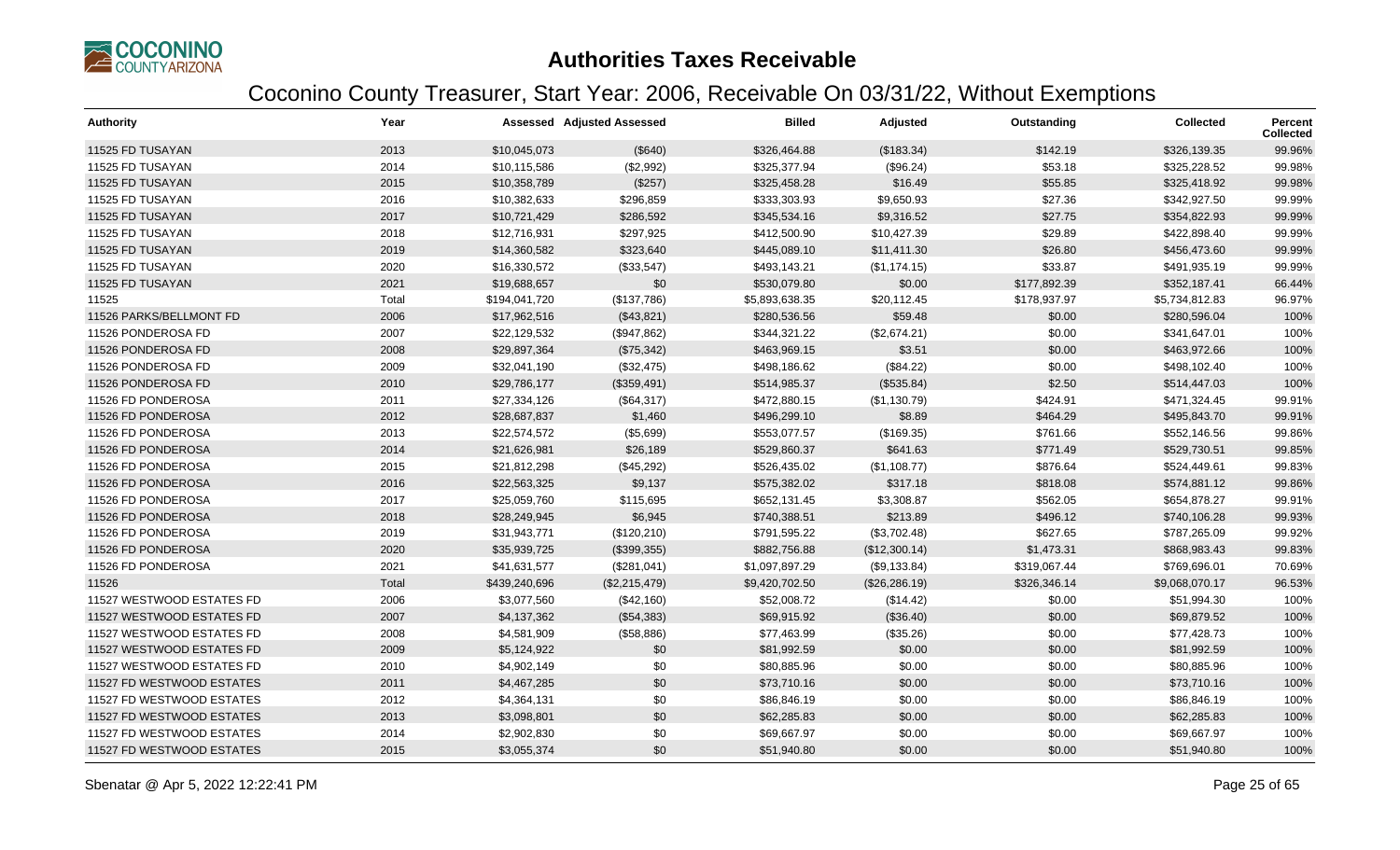

| <b>Authority</b>           | Year  |               | Assessed Adjusted Assessed | <b>Billed</b>  | Adjusted     | Outstanding | <b>Collected</b> | Percent<br><b>Collected</b> |
|----------------------------|-------|---------------|----------------------------|----------------|--------------|-------------|------------------|-----------------------------|
| 11527 FD WESTWOOD ESTATES  | 2016  | \$3,070,972   | (\$354)                    | \$61,176.25    | (\$7.11)     | \$0.00      | \$61,169.14      | 100%                        |
| 11527 FD WESTWOOD ESTATES  | 2017  | \$3,790,732   | \$0                        | \$55,103.07    | \$0.00       | \$0.00      | \$55,103.07      | 100%                        |
| 11527 FD WESTWOOD ESTATES  | 2018  | \$4,001,577   | \$0                        | \$60,218.90    | \$0.00       | \$0.00      | \$60,218.90      | 100%                        |
| 11527 FD WESTWOOD ESTATES  | 2019  | \$4,360,178   | \$0                        | \$67,776.82    | \$0.00       | \$0.00      | \$67,776.82      | 100%                        |
| 11527 FD WESTWOOD ESTATES  | 2020  | \$4,718,309   | \$0                        | \$72,341.81    | \$0.00       | \$0.00      | \$72,341.81      | 100%                        |
| 11527 FD WESTWOOD ESTATES  | 2021  | \$4,788,420   | \$0                        | \$69,347.66    | \$0.00       | \$17,144.24 | \$52,203.42      | 75.28%                      |
| 11527                      | Total | \$64,442,511  | (\$155,783)                | \$1,092,682.64 | (\$93.19)    | \$17,144.24 | \$1,075,445.21   | 98.43%                      |
| 11528 FLAGSTAFF RANCH FD   | 2006  | \$12,496,613  | \$0                        | \$374,898.68   | \$0.00       | \$0.00      | \$374,898.68     | 100%                        |
| 11528 FLAGSTAFF RANCH FD   | 2007  | \$14,814,751  | (\$8,442)                  | \$444,443.11   | (\$241.29)   | \$0.00      | \$444,201.82     | 100%                        |
| 11528 FLAGSTAFF RANCH FD   | 2008  | \$19,118,347  | (\$270,355)                | \$477,960.88   | (\$3,435.50) | \$0.00      | \$474,525.38     | 100%                        |
| 11528 FLAGSTAFF RANCH FD   | 2009  | \$19,034,534  | (\$53,285)                 | \$418,755.17   | (\$345.06)   | \$0.00      | \$418,410.11     | 100%                        |
| 11528 FLAGSTAFF RANCH FD   | 2010  | \$15,901,227  | (\$87,189)                 | \$387,978.34   | (\$523.79)   | \$0.00      | \$387,454.55     | 100%                        |
| 11528 FD FLAGSTAFF RANCH   | 2011  | \$10,503,016  | \$0                        | \$341,348.38   | \$0.00       | \$0.00      | \$341,348.38     | 100%                        |
| 11528 FD FLAGSTAFF RANCH   | 2012  | \$8,943,019   | \$0                        | \$227,152.79   | \$0.00       | \$0.00      | \$227,152.79     | 100%                        |
| 11528 FD FLAGSTAFF RANCH   | 2013  | \$6,334,264   | \$0                        | \$162,157.01   | (\$0.01)     | \$0.00      | \$162,157.00     | 100%                        |
| 11528 FD FLAGSTAFF RANCH   | 2014  | \$6,264,669   | \$0                        | \$134,690.23   | \$0.00       | \$0.00      | \$134,690.23     | 100%                        |
| 11528 FD FLAGSTAFF RANCH   | 2015  | \$7,022,270   | (\$5,490)                  | \$197,309.99   | \$0.00       | \$0.00      | \$197,309.99     | 100%                        |
| 11528 FD FLAGSTAFF RANCH   | 2016  | \$8,392,861   | \$3,091                    | \$232,066.12   | \$100.44     | \$0.00      | \$232,166.56     | 100%                        |
| 11528 FD FLAGSTAFF RANCH   | 2017  | \$10,439,851  | \$1,798                    | \$256,994.27   | \$58.44      | \$0.00      | \$257,052.71     | 100%                        |
| 11528 FD FLAGSTAFF RANCH   | 2018  | \$12,033,506  | \$4,623                    | \$284,903.87   | \$150.25     | \$0.00      | \$285,054.12     | 100%                        |
| 11528 FD FLAGSTAFF RANCH   | 2019  | \$13,732,763  | \$6,030                    | \$329,099.97   | \$195.98     | \$0.00      | \$329,295.95     | 100%                        |
| 11528 FD FLAGSTAFF RANCH   | 2020  | \$15,349,305  | \$9,707                    | \$307,862.50   | \$265.98     | \$0.00      | \$308,128.48     | 100%                        |
| 11528 FD FLAGSTAFF RANCH   | 2021  | \$16,595,401  | \$0                        | \$301,598.60   | \$0.00       | \$73,454.05 | \$228,144.55     | 75.65%                      |
| 11528                      | Total | \$196,976,397 | (\$399,512)                | \$4,879,219.91 | (\$3,774.56) | \$73,454.05 | \$4,801,991.30   | 98.49%                      |
| 11529 LOCKETT RANCHES FIRE | 2006  | \$8,246,705   | \$0                        | \$136,031.42   | \$0.00       | \$0.00      | \$136,031.42     | 100%                        |
| 11529 LOCKETT RANCHES FIRE | 2007  | \$10,964,158  | \$0                        | \$128,231.52   | \$0.00       | \$0.00      | \$128,231.52     | 100%                        |
| 11529 LOCKETT RANCHES FIRE | 2008  | \$15,016,708  | \$0                        | \$204,143.44   | \$0.00       | \$0.00      | \$204,143.44     | 100%                        |
| 11529 LOCKETT RANCHES FIRE | 2009  | \$16,092,455  | \$0                        | \$220,371.25   | \$0.00       | \$0.00      | \$220,371.25     | 100%                        |
| 11529 LOCKETT RANCHES FIRE | 2010  | \$15,398,243  | \$0                        | \$206,323.70   | \$0.00       | \$0.00      | \$206,323.70     | 100%                        |
| 11529 FD LOCKETT RANCHES   | 2011  | \$13,211,045  | \$0                        | \$7,926.62     | \$0.00       | \$0.00      | \$7,926.62       | 100%                        |
| 11529 FD LOCKETT RANCHES   | 2012  | \$11,464,547  | \$0                        | \$115,791.95   | \$0.00       | \$0.00      | \$115,791.95     | 100%                        |
| 11529 FD LOCKETT RANCHES   | 2013  | \$9,202,946   | \$0                        | \$138,044.21   | \$0.00       | \$0.00      | \$138,044.21     | 100%                        |
| 11529 FD LOCKETT RANCHES   | 2014  | \$8,414,631   | \$0                        | \$141,365.69   | \$0.00       | \$0.00      | \$141,365.69     | 100%                        |
| 11529 FD LOCKETT RANCHES   | 2015  | \$9,013,333   | (\$1,482)                  | \$138,805.14   | (\$23.25)    | \$0.00      | \$138,781.89     | 100%                        |
| 11529 FD LOCKETT RANCHES   | 2016  | \$9,233,633   | (\$1,433)                  | \$144,918.84   | (\$22.93)    | \$0.00      | \$144,895.91     | 100%                        |
| 11529 FD LOCKETT RANCHES   | 2017  | \$10,428,535  | (\$1,211)                  | \$156,455.13   | (\$19.75)    | \$0.00      | \$156,435.38     | 100%                        |
| 11529 FD LOCKETT RANCHES   | 2018  | \$11,719,024  | (\$4,532)                  | \$152,092.64   | (\$67.98)    | \$0.00      | \$152,024.66     | 100%                        |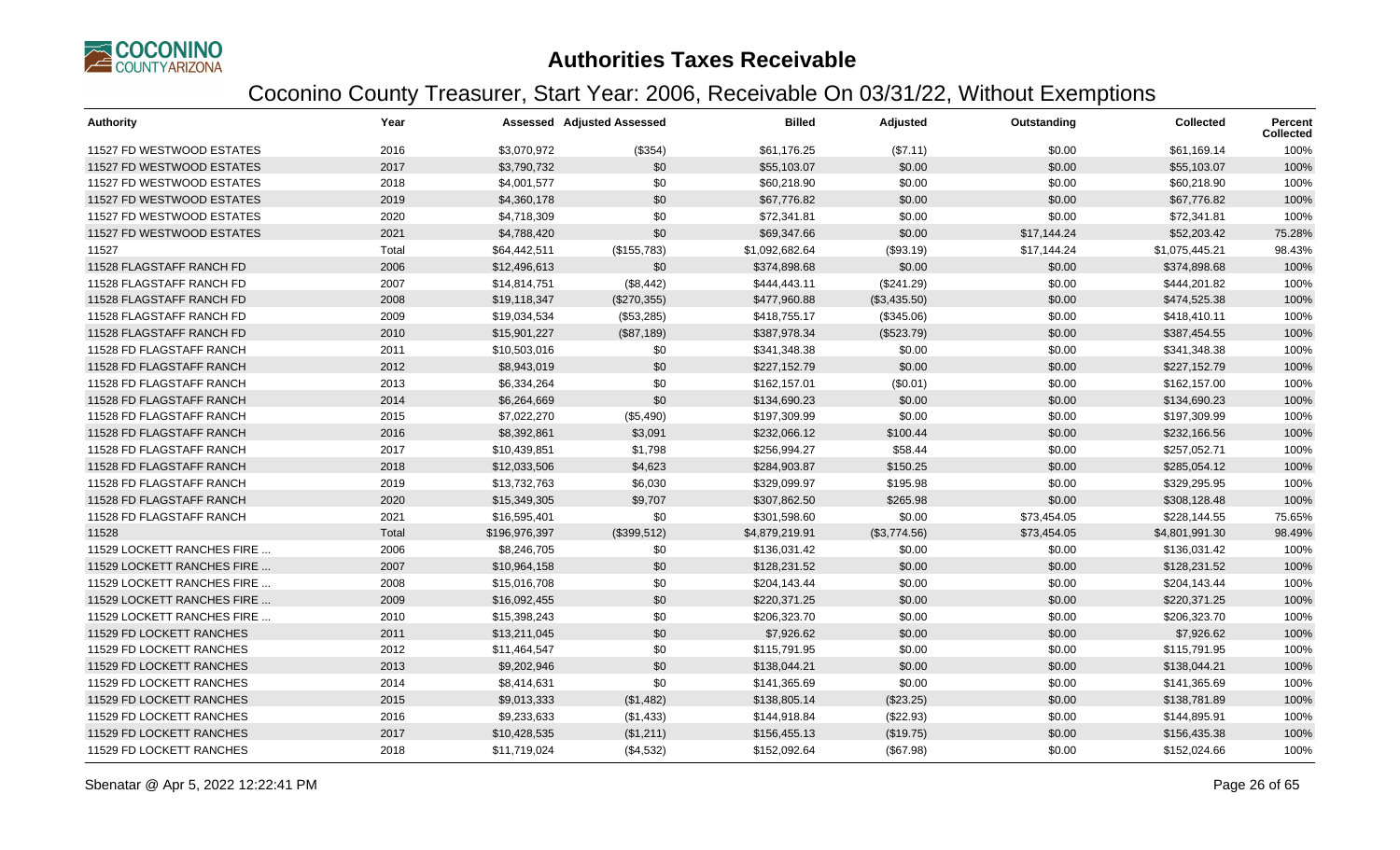

| <b>Authority</b>              | Year  |                  | <b>Assessed Adjusted Assessed</b> | <b>Billed</b>   | Adjusted      | Outstanding    | <b>Collected</b> | Percent<br><b>Collected</b> |
|-------------------------------|-------|------------------|-----------------------------------|-----------------|---------------|----------------|------------------|-----------------------------|
| 11529 FD LOCKETT RANCHES      | 2019  | \$12,381,901     | (\$5,985)                         | \$152,054.69    | (\$83.77)     | \$0.00         | \$151,970.92     | 100%                        |
| 11529 FD LOCKETT RANCHES      | 2020  | \$13,179,860     | \$0                               | \$154,470.87    | \$0.00        | \$0.00         | \$154,470.87     | 100%                        |
| 11529 FD LOCKETT RANCHES      | 2021  | \$13,401,026     | \$0                               | \$189,201.71    | \$0.00        | \$44,141.29    | \$145,060.42     | 76.67%                      |
| 11529                         | Total | \$187,368,750    | (\$14,643)                        | \$2,386,228.82  | (\$217.68)    | \$44,141.29    | \$2,341,869.85   | 98.15%                      |
| 11900 FIRE DISTRICT ASSISTA   | 2006  | \$1,442,186,897  | (\$2,285,756)                     | \$1,475,444.40  | \$277.49      | \$96.96        | \$1,475,624.93   | 99.99%                      |
| 11900 FIRE DISTRICT ASSISTA   | 2007  | \$1,712,061,975  | (\$5,993,602)                     | \$1,743,109.69  | (\$1,529.75)  | \$193.53       | \$1,741,386.41   | 99.99%                      |
| 11900 FIRE DISTRICT ASSISTA   | 2008  | \$2,019,130,467  | (\$7,031,183)                     | \$1,999,546.18  | (\$1,967.51)  | \$368.64       | \$1,997,210.03   | 99.98%                      |
| 11900 FIRE DISTRICT ASSISTA   | 2009  | \$2,127,799,723  | (\$4,970,582)                     | \$1,948,491.69  | \$1,487.49    | \$412.23       | \$1,949,566.95   | 99.98%                      |
| 11900 FIRE DISTRICT ASSISTA   | 2010  | \$2,056,578,525  | (\$14,962,869)                    | \$1,906,681.23  | (\$12,315.35) | \$547.82       | \$1,893,818.06   | 99.97%                      |
| 11900 FD ASSISTANCE FUND      | 2011  | \$1,836,493,334  | (\$7,751,039)                     | \$1,809,921.61  | (\$7,683.31)  | \$1,347.30     | \$1,800,891.00   | 99.93%                      |
| 11900 FD ASSISTANCE FUND      | 2012  | \$1,758,991,343  | (\$8,166,683)                     | \$1,759,019.75  | (\$8,236.27)  | \$1,552.66     | \$1,749,230.82   | 99.91%                      |
| 11900 FD ASSISTANCE FUND      | 2013  | \$1,531,349,420  | (\$5,638,383)                     | \$1,531,347.91  | (\$5,846.82)  | \$1,866.52     | \$1,523,634.57   | 99.88%                      |
| 11900 FD ASSISTANCE FUND      | 2014  | \$1,528,131,272  | (\$1,845,337)                     | \$1,528,130.42  | (\$1,845.38)  | \$1,932.42     | \$1,524,352.62   | 99.87%                      |
| 11900 FD ASSISTANCE FUND      | 2015  | \$1,601,434,510  | (\$2,769,645)                     | \$1,539,485.42  | (\$2,434.17)  | \$2,067.57     | \$1,534,983.68   | 99.87%                      |
| 11900 FD ASSISTANCE FUND      | 2016  | \$1,677,453,437  | (\$12,515,038)                    | \$1,579,622.18  | (\$9,590.46)  | \$2,200.80     | \$1,567,830.92   | 99.86%                      |
| 11900 FD ASSISTANCE FUND      | 2017  | \$1,812,240,672  | (\$11,359,052)                    | \$1,655,714.88  | (\$10,711.81) | \$2,352.38     | \$1,642,650.69   | 99.86%                      |
| 11900 FD ASSISTANCE FUND      | 2018  | \$1,944,597,023  | (\$9,323,056)                     | \$1,733,433.47  | (\$8,914.27)  | \$2,659.97     | \$1,721,859.23   | 99.85%                      |
| 11900 FD ASSISTANCE FUND      | 2019  | \$2,081,957,141  | (\$13,388,682)                    | \$1,833,563.38  | (\$13,645.13) | \$2,882.05     | \$1,817,036.20   | 99.84%                      |
| 11900 FD ASSISTANCE FUND      | 2020  | \$2,260,817,288  | (\$12,377,158)                    | \$1,932,417.27  | (\$12,168.41) | \$4,029.33     | \$1,916,219.53   | 99.79%                      |
| 11900 FD ASSISTANCE FUND      | 2021  | \$2,332,253,855  | (\$1,092,579)                     | \$1,985,130.67  | (\$1,004.84)  | \$585,150.38   | \$1,398,975.45   | 70.51%                      |
| 11900                         | Total | \$29,723,476,882 | (\$121,470,644)                   | \$27,961,060.15 | (\$96,128.50) | \$609,660.56   | \$27,255,271.09  | 97.81%                      |
| 14900 COCONINO CO LIBRARY D   | 2006  | \$1,442,186,897  | (\$2,285,756)                     | \$2,801,868.94  | \$526.91      | \$184.13       | \$2,802,211.72   | 99.99%                      |
| 14900 COCONINO CO LIBRARY D   | 2007  | \$1,712,061,975  | (\$5,993,602)                     | \$3,843,556.93  | (\$3,373.11)  | \$426.69       | \$3,839,757.13   | 99.99%                      |
| 14900 COCONINO CO LIBRARY D   | 2008  | \$2,019,130,467  | (\$7,031,183)                     | \$4,717,036.36  | (\$4,641.36)  | \$869.60       | \$4,711,525.40   | 99.98%                      |
| 14900 COCONINO CO LIBRARY D   | 2009  | \$2,127,799,723  | (\$4,970,582)                     | \$5,101,858.09  | \$3,894.83    | \$1,079.37     | \$5,104,673.55   | 99.98%                      |
| 14900 COCONINO CO LIBRARY D   | 2010  | \$2,056,578,525  | (\$14,962,869)                    | \$4,879,042.63  | (\$31,514.00) | \$1,401.82     | \$4,846,126.81   | 99.97%                      |
| <b>14900 LIBRARY DISTRICT</b> | 2011  | \$1,836,493,334  | (\$7,751,039)                     | \$4,344,913.17  | (\$18,444.57) | \$3,234.37     | \$4,323,234.23   | 99.93%                      |
| <b>14900 LIBRARY DISTRICT</b> | 2012  | \$1,758,991,343  | (\$8,166,683)                     | \$4,163,599.78  | (\$19,495.24) | \$3,675.26     | \$4,140,429.28   | 99.91%                      |
| <b>14900 LIBRARY DISTRICT</b> | 2013  | \$1,531,349,420  | (\$5,638,383)                     | \$3,914,125.27  | (\$14,944.46) | \$4,770.87     | \$3,894,409.94   | 99.88%                      |
| 14900 LIBRARY DISTRICT        | 2014  | \$1,528,131,272  | (\$1,845,337)                     | \$3,905,901.40  | (\$4,716.83)  | \$4,939.37     | \$3,896,245.20   | 99.87%                      |
| <b>14900 LIBRARY DISTRICT</b> | 2015  | \$1,601,434,510  | (\$2,769,645)                     | \$3,934,924.74  | (\$6,221.80)  | \$5,284.84     | \$3,923,418.10   | 99.87%                      |
| <b>14900 LIBRARY DISTRICT</b> | 2016  | \$1,677,453,437  | (\$12,515,038)                    | \$4,037,514.29  | (\$24,513.18) | \$5,625.19     | \$4,007,375.92   | 99.86%                      |
| <b>14900 LIBRARY DISTRICT</b> | 2017  | \$1,812,240,672  | (\$11,359,052)                    | \$4,232,007.32  | (\$27,379.28) | \$6,012.58     | \$4,198,615.46   | 99.86%                      |
| 14900 LIBRARY DISTRICT        | 2018  | \$1,944,597,023  | (\$9,323,056)                     | \$4,430,656.06  | (\$22,784.79) | \$6,798.98     | \$4,401,072.29   | 99.85%                      |
| <b>14900 LIBRARY DISTRICT</b> | 2019  | \$2,081,957,141  | (\$13,388,682)                    | \$4,686,588.07  | (\$34,877.00) | \$7,366.54     | \$4,644,344.53   | 99.84%                      |
| <b>14900 LIBRARY DISTRICT</b> | 2020  | \$2,260,817,288  | (\$12,377,158)                    | \$4,939,258.46  | (\$31,102.41) | \$10,298.89    | \$4,897,857.16   | 99.79%                      |
| <b>14900 LIBRARY DISTRICT</b> | 2021  | \$2,332,253,855  | (\$1,092,579)                     | \$5,073,994.03  | (\$2,568.35)  | \$1,495,644.39 | \$3,575,781.29   | 70.51%                      |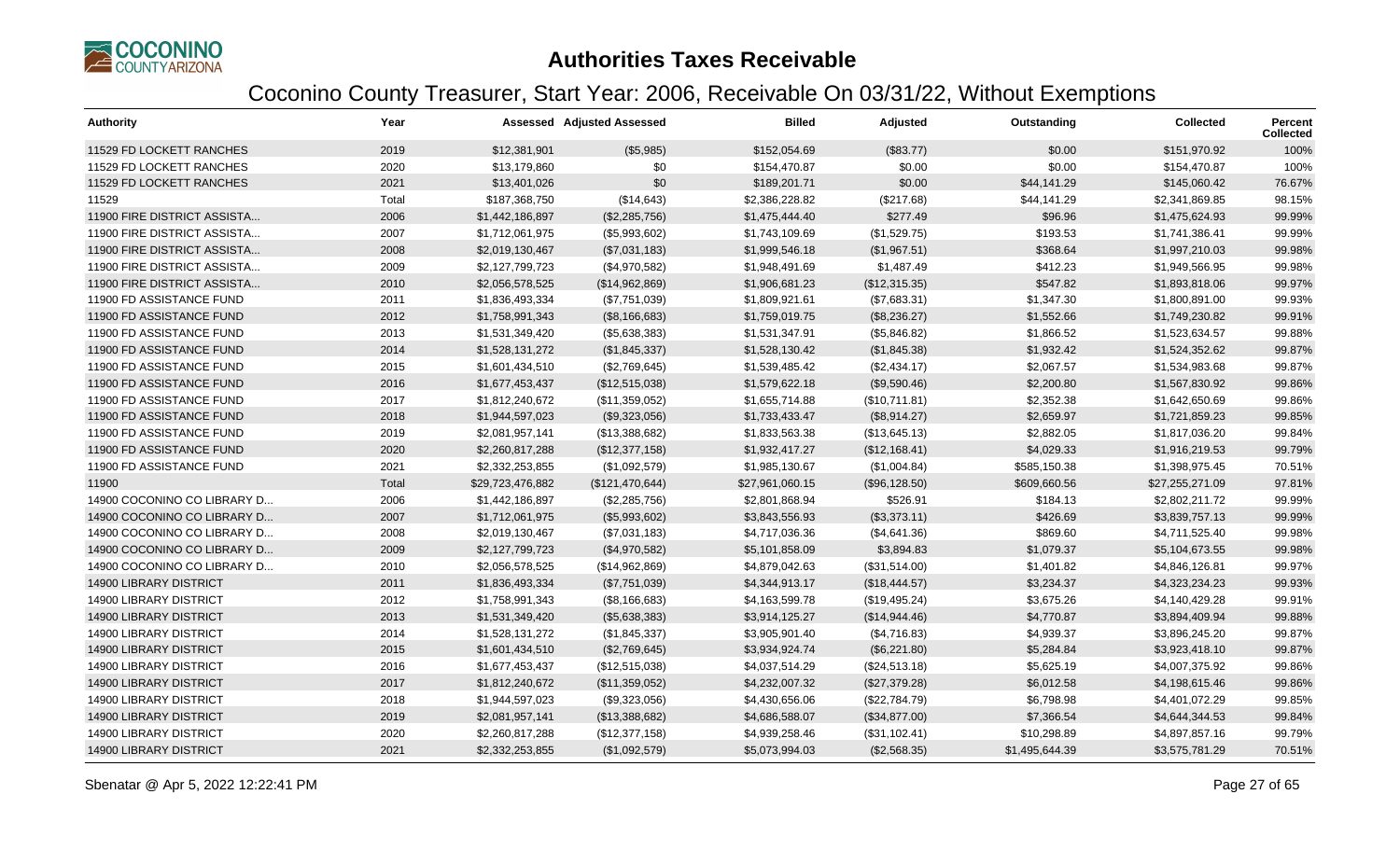

| <b>Authority</b>            | Year  |                  | Assessed Adjusted Assessed | <b>Billed</b>   | Adjusted        | Outstanding    | <b>Collected</b> | <b>Percent</b><br><b>Collected</b> |
|-----------------------------|-------|------------------|----------------------------|-----------------|-----------------|----------------|------------------|------------------------------------|
| 14900                       | Total | \$29,723,476,882 | (\$121,470,644)            | \$69,006,845.54 | (\$242, 154.64) | \$1,557,612.89 | \$67,207,078.01  | 97.73%                             |
| 15000 COCONINO COUNTY FCD # | 2006  | \$0              | \$0                        | \$1,237,476.22  | (\$163.12)      | \$2.42         | \$1,237,310.68   | 100%                               |
| 15000 COCONINO COUNTY FCD # | 2007  | \$0              | \$0                        | \$1,508,802.78  | (\$638.94)      | \$114.28       | \$1,508,049.56   | 99.99%                             |
| 15000 COCONINO COUNTY FCD # | 2008  | \$0              | \$0                        | \$2,013,976.03  | (\$2,835.89)    | \$348.64       | \$2,010,791.50   | 99.98%                             |
| 15000 COCONINO COUNTY FCD # | 2009  | \$0              | \$0                        | \$1,961,279.66  | (\$1,631.07)    | \$402.51       | \$1,959,246.08   | 99.98%                             |
| 15000 COCONINO COUNTY FCD # | 2010  | \$0              | \$0                        | \$1,849,809.06  | (\$3,421.84)    | \$605.16       | \$1,845,782.06   | 99.97%                             |
| 15000 FLOOD CONTROL DIST    | 2011  | \$0              | \$0                        | \$3,172,190.62  | (\$3,271.64)    | \$2,853.16     | \$3,166,065.82   | 99.91%                             |
| 15000 FLOOD CONTROL DIST    | 2012  | \$0              | \$0                        | \$2,959,706.38  | (\$2,099.69)    | \$3,143.08     | \$2,954,463.61   | 99.89%                             |
| 15000 FLOOD CONTROL DIST    | 2013  | \$0              | \$0                        | \$2,468,505.92  | (\$4,050.72)    | \$3,710.00     | \$2,460,745.20   | 99.85%                             |
| 15000 FLOOD CONTROL DIST    | 2014  | \$0              | \$0                        | \$2,426,088.40  | (\$1,245.82)    | \$3,356.21     | \$2,421,486.37   | 99.86%                             |
| 15000 FLOOD CONTROL DIST    | 2015  | \$0              | \$80                       | \$2,446,776.96  | (\$1,686.54)    | \$3,714.92     | \$2,441,375.50   | 99.85%                             |
| 15000 FLOOD CONTROL DIST    | 2016  | \$0              | \$75                       | \$2,493,594.98  | (\$2,413.42)    | \$3,831.54     | \$2,487,350.02   | 99.85%                             |
| 15000 FLOOD CONTROL DIST    | 2017  | \$0              | \$0                        | \$2,608,872.56  | (\$3,181.40)    | \$3,837.85     | \$2.601.853.31   | 99.85%                             |
| 15000 FLOOD CONTROL DIST    | 2018  | \$0              | \$0                        | \$2,712,668.14  | (\$4,894.66)    | \$2,888.80     | \$2,704,884.68   | 99.89%                             |
| 15000 FLOOD CONTROL DIST    | 2019  | \$0              | \$0                        | \$3,631,636.00  | (\$4,969.16)    | \$3,577.46     | \$3,623,089.38   | 99.9%                              |
| 15000 FLOOD CONTROL DIST    | 2020  | \$0              | \$0                        | \$3,857,431.90  | (\$5,149.08)    | \$4,641.28     | \$3,847,641.54   | 99.88%                             |
| 15000 FLOOD CONTROL DIST    | 2021  | \$0              | \$0                        | \$4,698,597.02  | (\$1,440.10)    | \$1,348,084.51 | \$3,349,072.41   | 71.3%                              |
| 15000                       | Total | \$0              | \$155                      | \$42,047,412.63 | (\$43,093.09)   | \$1,385,111.82 | \$40,619,207.72  | 96.7%                              |
| 17250 FOREST LAKES ESTATES  | 2006  | \$16,125,004     | \$0                        | \$218,531.23    | \$0.00          | \$3.92         | \$218,527.31     | 100%                               |
| 17250 FOREST LAKES ESTATES  | 2007  | \$17,616,225     | \$0                        | \$238,593.36    | \$88.79         | \$4.25         | \$238,677.90     | 100%                               |
| 17250 FOREST LAKES ESTATES  | 2008  | \$23,779,947     | (\$201)                    | \$334,181.18    | (\$2.82)        | \$4.83         | \$334,173.53     | 100%                               |
| 17250 FOREST LAKES ESTATES  | 2009  | \$27,388,401     | (\$61,637)                 | \$379,905.35    | (\$674.13)      | \$5.18         | \$379,226.04     | 100%                               |
| 17250 FOREST LAKES ESTATES  | 2010  | \$26,198,891     | (\$39,637)                 | \$358,997.70    | (\$72.52)       | \$4.98         | \$358,920.20     | 100%                               |
| 17250 WID FOREST LAKES ESTA | 2011  | \$22,569,484     | (\$29,889)                 | \$315,972.84    | (\$110.56)      | \$7.90         | \$315,854.38     | 100%                               |
| 17250 WID-FOREST LAKES ESTA | 2012  | \$21,138,571     | (\$5,270)                  | \$288,308.98    | (\$78.95)       | \$11.57        | \$288,218.46     | 100%                               |
| 17250 WID-FOREST LAKES ESTA | 2013  | \$15,802,546     | (\$6,171)                  | \$252,840.60    | (\$103.91)      | \$71.48        | \$252,665.21     | 99.97%                             |
| 17250 WID-FOREST LAKES ESTA | 2014  | \$14,722,580     | (\$2,826)                  | \$245,263.29    | (\$47.08)       | \$73.41        | \$245,142.80     | 99.97%                             |
| 17250 WID-FOREST LAKES ESTA | 2015  | \$16,373,982     | (\$863)                    | \$254,823.64    | (\$12.02)       | \$74.29        | \$254,737.33     | 99.97%                             |
| 17250 WID-FOREST LAKES ESTA | 2016  | \$16,575,884     | (\$818)                    | \$270,620.89    | (\$12.97)       | \$141.74       | \$270,466.18     | 99.95%                             |
| 17250 WID-FOREST LAKES ESTA | 2017  | \$17,348,742     | (\$387)                    | \$272,279.86    | (\$5.84)        | \$138.52       | \$272,135.50     | 99.95%                             |
| 17250 WID-FOREST LAKES ESTA | 2018  | \$18,220,911     | \$0                        | \$297,735.05    | \$0.00          | \$147.39       | \$297,587.66     | 99.95%                             |
| 17250 WID-FOREST LAKES ESTA | 2019  | \$20,227,968     | (\$6,510)                  | \$318,975.77    | (\$97.53)       | \$89.70        | \$318,788.54     | 99.97%                             |
| 17250 WID-FOREST LAKES ESTA | 2020  | \$22,286,991     | \$0                        | \$311,064.82    | \$0.00          | \$84.61        | \$310,980.21     | 99.97%                             |
| 17250 WID-FOREST LAKES ESTA | 2021  | \$22,269,585     | (\$408)                    | \$360,058.48    | (\$7.19)        | \$79,934.58    | \$280,116.71     | 77.8%                              |
| 17250                       | Total | \$318,645,712    | (\$154, 617)               | \$4,718,153.04  | (\$1,136.73)    | \$80,798.35    | \$4,636,217.96   | 98.29%                             |
| 20001SD FLAG DWTN REV DIST  | 2014  | \$7,892,200      | \$0                        | \$0.00          | \$0.00          | \$0.00         | \$0.00           | N/A                                |
| 20001SD FLAG DWTN REV DIST  | 2015  | \$8,066,973      | \$0                        | \$0.00          | \$0.00          | \$0.00         | \$0.00           | N/A                                |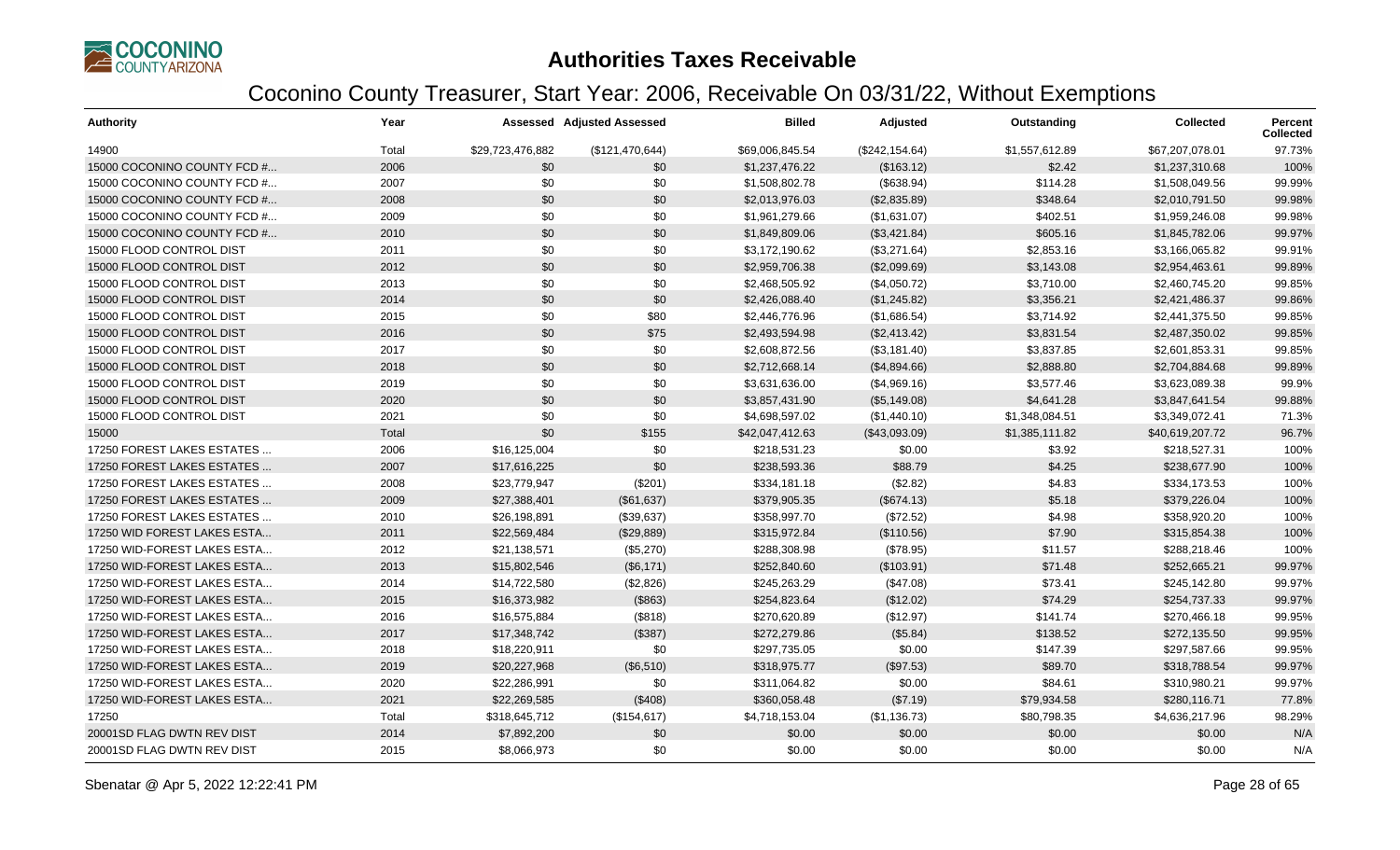

| <b>Authority</b>              | Year  |                 | <b>Assessed Adjusted Assessed</b> | <b>Billed</b> | Adjusted | Outstanding | <b>Collected</b> | Percent<br>Collected |
|-------------------------------|-------|-----------------|-----------------------------------|---------------|----------|-------------|------------------|----------------------|
| 20001SD FLAG DWTN REV DIST    | 2016  | \$9,212,639     | \$0                               | \$0.00        | \$0.00   | \$0.00      | \$0.00           | N/A                  |
| 20001SD FLAG DWTN REV DIST    | 2017  | \$10,026,368    | \$0                               | \$0.00        | \$0.00   | \$0.00      | \$0.00           | N/A                  |
| 20001SD FLAG DWTN REV DIST    | 2018  | \$12,520,837    | \$0                               | \$0.00        | \$0.00   | \$0.00      | \$0.00           | N/A                  |
| 20001SD FLAG DWTN REV DIST    | 2019  | \$13,224,360    | \$0                               | \$0.00        | \$0.00   | \$0.00      | \$0.00           | N/A                  |
| 20001SD FLAG DWTN REV DIST    | 2020  | \$15,034,511    | \$0                               | \$0.00        | \$0.00   | \$0.00      | \$0.00           | N/A                  |
| 20001SD FLAG DWTN REV DIST    | 2021  | \$15,604,069    | \$0                               | \$0.00        | \$0.00   | \$0.00      | \$0.00           | N/A                  |
| 20001SD                       | Total | \$91,581,957    | \$0                               | \$0.00        | \$0.00   | \$0.00      | \$0.00           | N/A                  |
| 23900 NAVAJO INDIAN RESERVA   | 2006  | \$106,286,182   | (\$5,280)                         | \$0.00        | \$0.00   | \$0.00      | \$0.00           | N/A                  |
| 23900 NAVAJO INDIAN RESERVA   | 2007  | \$105,950,088   | \$0                               | \$0.00        | \$0.00   | \$0.00      | \$0.00           | N/A                  |
| 23900 NAVAJO INDIAN RESERVA   | 2008  | \$106,654,372   | \$0                               | \$0.00        | \$0.00   | \$0.00      | \$0.00           | N/A                  |
| 23900 NAVAJO INDIAN RESERVA   | 2009  | \$108,200,411   | (\$16,081)                        | \$0.00        | \$0.00   | \$0.00      | \$0.00           | N/A                  |
| 23900 NAVAJO INDIAN RESERVA   | 2010  | \$107,207,530   | (\$2,901,636)                     | \$0.00        | \$0.00   | \$0.00      | \$0.00           | N/A                  |
| 23900 RES NAVAJO INDIAN       | 2011  | \$100,166,827   | (\$892,096)                       | \$0.00        | \$0.00   | \$0.00      | \$0.00           | N/A                  |
| 23900 RES NAVAJO INDIAN       | 2012  | \$101,302,452   | (\$1,665,017)                     | \$0.00        | \$0.00   | \$0.00      | \$0.00           | N/A                  |
| 23900 RES NAVAJO INDIAN       | 2013  | \$101,883,592   | (\$956,939)                       | \$0.00        | \$0.00   | \$0.00      | \$0.00           | N/A                  |
| 23900 RES NAVAJO INDIAN       | 2014  | \$101,379,429   | (\$49,229)                        | \$0.00        | \$0.00   | \$0.00      | \$0.00           | N/A                  |
| 23900 RES NAVAJO INDIAN       | 2015  | \$97,691,729    | (\$59,486)                        | \$0.00        | \$0.00   | \$0.00      | \$0.00           | N/A                  |
| 23900 RES NAVAJO INDIAN       | 2016  | \$94,953,516    | (\$2,184,624)                     | \$0.00        | \$0.00   | \$0.00      | \$0.00           | N/A                  |
| 23900 RES NAVAJO INDIAN       | 2017  | \$95,527,447    | (\$2,878,892)                     | \$0.00        | \$0.00   | \$0.00      | \$0.00           | N/A                  |
| 23900 RES NAVAJO INDIAN       | 2018  | \$81,640,227    | (\$1,629,599)                     | \$0.00        | \$0.00   | \$0.00      | \$0.00           | N/A                  |
| 23900 RES NAVAJO INDIAN       | 2019  | \$83,284,384    | (\$2,308,163)                     | \$0.00        | \$0.00   | \$0.00      | \$0.00           | N/A                  |
| 23900 RES NAVAJO INDIAN       | 2020  | \$78,286,747    | (\$2,726,275)                     | \$0.00        | \$0.00   | \$0.00      | \$0.00           | N/A                  |
| 23900 RES NAVAJO INDIAN       | 2021  | \$32,626,861    | \$332                             | \$0.00        | \$0.00   | \$0.00      | \$0.00           | N/A                  |
| 23900                         | Total | \$1,503,041,794 | (\$18,272,985)                    | \$0.00        | \$0.00   | \$0.00      | \$0.00           | N/A                  |
| 23901 HOPI INDIAN RESERVATION | 2006  | \$338,112       | \$0                               | \$0.00        | \$0.00   | \$0.00      | \$0.00           | N/A                  |
| 23901 HOPI INDIAN RESERVATION | 2007  | \$422,431       | \$0                               | \$0.00        | \$0.00   | \$0.00      | \$0.00           | N/A                  |
| 23901 HOPI INDIAN RESERVATION | 2008  | \$612,204       | \$0                               | \$0.00        | \$0.00   | \$0.00      | \$0.00           | N/A                  |
| 23901 HOPI INDIAN RESERVATION | 2009  | \$636,541       | \$0                               | \$0.00        | \$0.00   | \$0.00      | \$0.00           | N/A                  |
| 23901 HOPI INDIAN RESERVATION | 2010  | \$665,270       | \$0                               | \$0.00        | \$0.00   | \$0.00      | \$0.00           | N/A                  |
| 23901 RES HOPI INDIAN         | 2011  | \$553,750       | \$4,529                           | \$0.00        | \$0.00   | \$0.00      | \$0.00           | N/A                  |
| 23901 RES HOPI INDIAN         | 2012  | \$576,692       | \$4,747                           | \$0.00        | \$0.00   | \$0.00      | \$0.00           | N/A                  |
| 23901 RES HOPI INDIAN         | 2013  | \$564,720       | \$9,701                           | \$0.00        | \$0.00   | \$0.00      | \$0.00           | N/A                  |
| 23901 RES HOPI INDIAN         | 2014  | \$580,693       | \$3,946                           | \$0.00        | \$0.00   | \$0.00      | \$0.00           | N/A                  |
| 23901 RES HOPI INDIAN         | 2015  | \$593,542       | (\$1,987)                         | \$0.00        | \$0.00   | \$0.00      | \$0.00           | N/A                  |
| 23901 RES HOPI INDIAN         | 2016  | \$586,978       | \$2,807                           | \$0.00        | \$0.00   | \$0.00      | \$0.00           | N/A                  |
| 23901 RES HOPI INDIAN         | 2017  | \$578,640       | \$2,703                           | \$0.00        | \$0.00   | \$0.00      | \$0.00           | N/A                  |
| 23901 RES HOPI INDIAN         | 2018  | \$429,243       | \$1,915                           | \$0.00        | \$0.00   | \$0.00      | \$0.00           | N/A                  |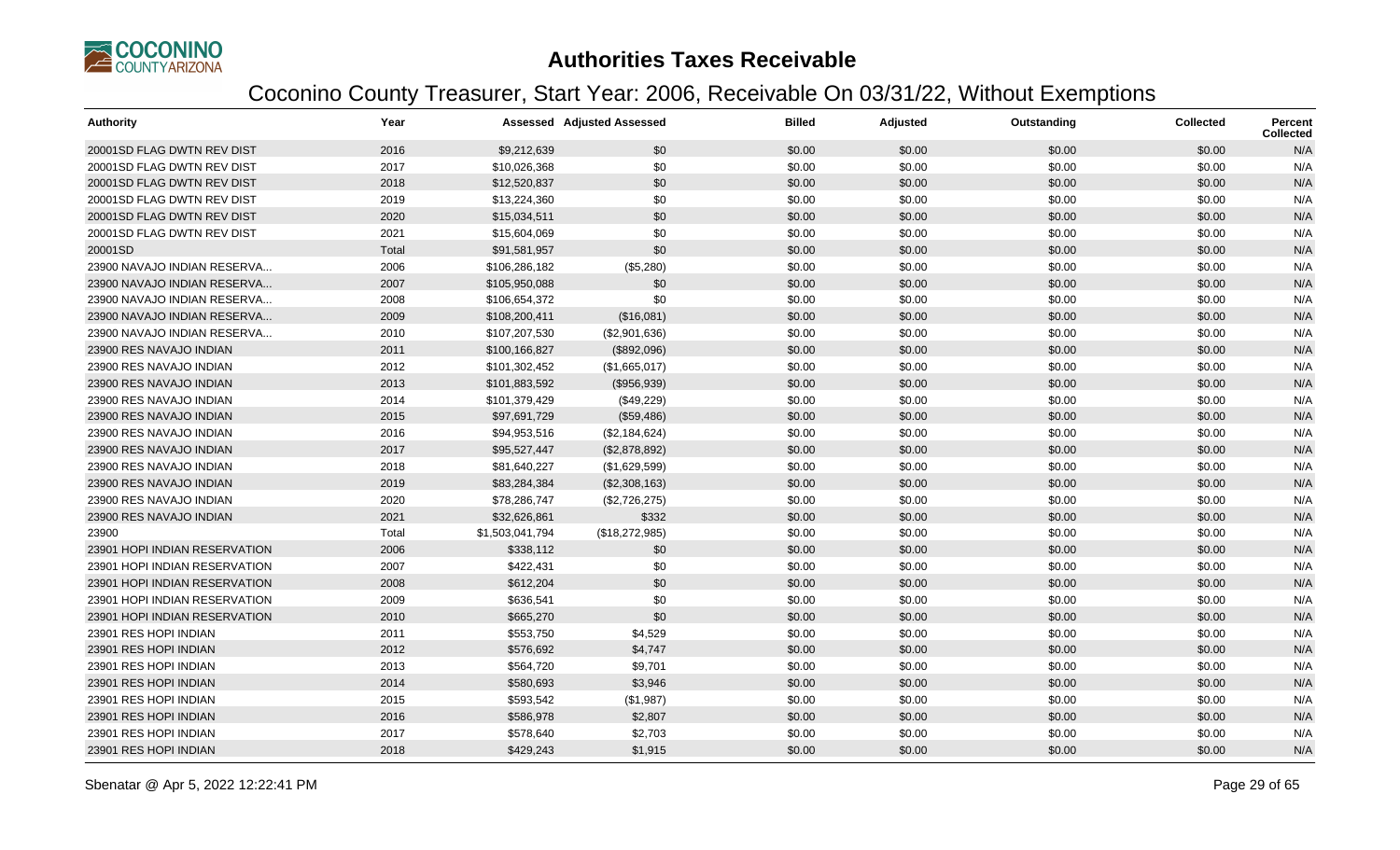

| <b>Authority</b>            | Year  |             | <b>Assessed Adjusted Assessed</b> | <b>Billed</b> | Adjusted | Outstanding | <b>Collected</b> | <b>Percent</b><br><b>Collected</b> |
|-----------------------------|-------|-------------|-----------------------------------|---------------|----------|-------------|------------------|------------------------------------|
| 23901 RES HOPI INDIAN       | 2019  | \$379,171   | \$17,087                          | \$0.00        | \$0.00   | \$0.00      | \$0.00           | N/A                                |
| 23901 RES HOPI INDIAN       | 2020  | \$357,359   | \$390                             | \$0.00        | \$0.00   | \$0.00      | \$0.00           | N/A                                |
| 23901 RES HOPI INDIAN       | 2021  | \$338,344   | \$0                               | \$0.00        | \$0.00   | \$0.00      | \$0.00           | N/A                                |
| 23901                       | Total | \$8,213,690 | \$45,838                          | \$0.00        | \$0.00   | \$0.00      | \$0.00           | N/A                                |
| 23902 HAVASUPAI INDIAN RESE | 2006  | \$6,362     | \$0                               | \$0.00        | \$0.00   | \$0.00      | \$0.00           | N/A                                |
| 23902 HAVASUPAI INDIAN RESE | 2007  | \$6,028     | \$0                               | \$0.00        | \$0.00   | \$0.00      | \$0.00           | N/A                                |
| 23902 HAVASUPAI INDIAN RESE | 2008  | \$9,176     | \$0                               | \$0.00        | \$0.00   | \$0.00      | \$0.00           | N/A                                |
| 23902 HAVASUPAI INDIAN RESE | 2009  | \$9,373     | (\$9,373)                         | \$0.00        | \$0.00   | \$0.00      | \$0.00           | N/A                                |
| 23902 HAVASUPAI INDIAN RESE | 2010  | \$8,311     | \$0                               | \$0.00        | \$0.00   | \$0.00      | \$0.00           | N/A                                |
| 23902 RES HAVASUPAI INDIAN  | 2011  | \$8,874     | \$0                               | \$0.00        | \$0.00   | \$0.00      | \$0.00           | N/A                                |
| 23902 RES HAVASUPAI INDIAN  | 2012  | \$8,749     | \$0                               | \$0.00        | \$0.00   | \$0.00      | \$0.00           | N/A                                |
| 23902 RES HAVASUPAI INDIAN  | 2013  | \$8,238     | \$0                               | \$0.00        | \$0.00   | \$0.00      | \$0.00           | N/A                                |
| 23902 RES HAVASUPAI INDIAN  | 2014  | \$7,757     | \$0                               | \$0.00        | \$0.00   | \$0.00      | \$0.00           | N/A                                |
| 23902 RES HAVASUPAI INDIAN  | 2015  | \$25,486    | \$0                               | \$0.00        | \$0.00   | \$0.00      | \$0.00           | N/A                                |
| 23902 RES HAVASUPAI INDIAN  | 2016  | \$24,664    | (\$2)                             | \$0.00        | \$0.00   | \$0.00      | \$0.00           | N/A                                |
| 23902 RES HAVASUPAI INDIAN  | 2017  | \$24,326    | ( \$1)                            | \$0.00        | \$0.00   | \$0.00      | \$0.00           | N/A                                |
| 23902 RES HAVASUPAI INDIAN  | 2018  | \$24,941    | \$0                               | \$0.00        | \$0.00   | \$0.00      | \$0.00           | N/A                                |
| 23902 RES HAVASUPAI INDIAN  | 2019  | \$25,278    | (\$370)                           | \$0.00        | \$0.00   | \$0.00      | \$0.00           | N/A                                |
| 23902 RES HAVASUPAI INDIAN  | 2020  | \$24,153    | \$0                               | \$0.00        | \$0.00   | \$0.00      | \$0.00           | N/A                                |
| 23902 RES HAVASUPAI INDIAN  | 2021  | \$20,654    | \$0                               | \$0.00        | \$0.00   | \$0.00      | \$0.00           | N/A                                |
| 23902                       | Total | \$242,370   | (\$9,746)                         | \$0.00        | \$0.00   | \$0.00      | \$0.00           | N/A                                |
| 23903 KAIBAB INDIAN RESERVA | 2006  | \$171,976   | \$0                               | \$0.00        | \$0.00   | \$0.00      | \$0.00           | N/A                                |
| 23903 KAIBAB INDIAN RESERVA | 2007  | \$166,472   | \$0                               | \$0.00        | \$0.00   | \$0.00      | \$0.00           | N/A                                |
| 23903 KAIBAB INDIAN RESERVA | 2008  | \$158,262   | \$0                               | \$0.00        | \$0.00   | \$0.00      | \$0.00           | N/A                                |
| 23903 KAIBAB INDIAN RESERVA | 2009  | \$153,297   | \$0                               | \$0.00        | \$0.00   | \$0.00      | \$0.00           | N/A                                |
| 23903 KAIBAB INDIAN RESERVA | 2010  | \$141,468   | \$0                               | \$0.00        | \$0.00   | \$0.00      | \$0.00           | N/A                                |
| 23903 RES KAIBAB INDIAN     | 2011  | \$138,926   | \$0                               | \$0.00        | \$0.00   | \$0.00      | \$0.00           | N/A                                |
| 23903 RES KAIBAB INDIAN     | 2012  | \$134,904   | \$0                               | \$0.00        | \$0.00   | \$0.00      | \$0.00           | N/A                                |
| 23903 RES KAIBAB INDIAN     | 2013  | \$132,742   | \$0                               | \$0.00        | \$0.00   | \$0.00      | \$0.00           | N/A                                |
| 23903 RES KAIBAB INDIAN     | 2014  | \$128,876   | \$0                               | \$0.00        | \$0.00   | \$0.00      | \$0.00           | N/A                                |
| 23903 RES KAIBAB INDIAN     | 2015  | \$137,155   | \$0                               | \$0.00        | \$0.00   | \$0.00      | \$0.00           | N/A                                |
| 23903 RES KAIBAB INDIAN     | 2016  | \$130,585   | \$0                               | \$0.00        | \$0.00   | \$0.00      | \$0.00           | N/A                                |
| 23903 RES KAIBAB INDIAN     | 2017  | \$44,031    | \$0                               | \$0.00        | \$0.00   | \$0.00      | \$0.00           | N/A                                |
| 23903 RES KAIBAB INDIAN     | 2018  | \$59,114    | \$0                               | \$0.00        | \$0.00   | \$0.00      | \$0.00           | N/A                                |
| 23903 RES KAIBAB INDIAN     | 2019  | \$73,485    | \$0                               | \$0.00        | \$0.00   | \$0.00      | \$0.00           | N/A                                |
| 23903 RES KAIBAB INDIAN     | 2020  | \$61,936    | \$0                               | \$0.00        | \$0.00   | \$0.00      | \$0.00           | N/A                                |
| 23903 RES KAIBAB INDIAN     | 2021  | \$61,174    | \$0                               | \$0.00        | \$0.00   | \$0.00      | \$0.00           | N/A                                |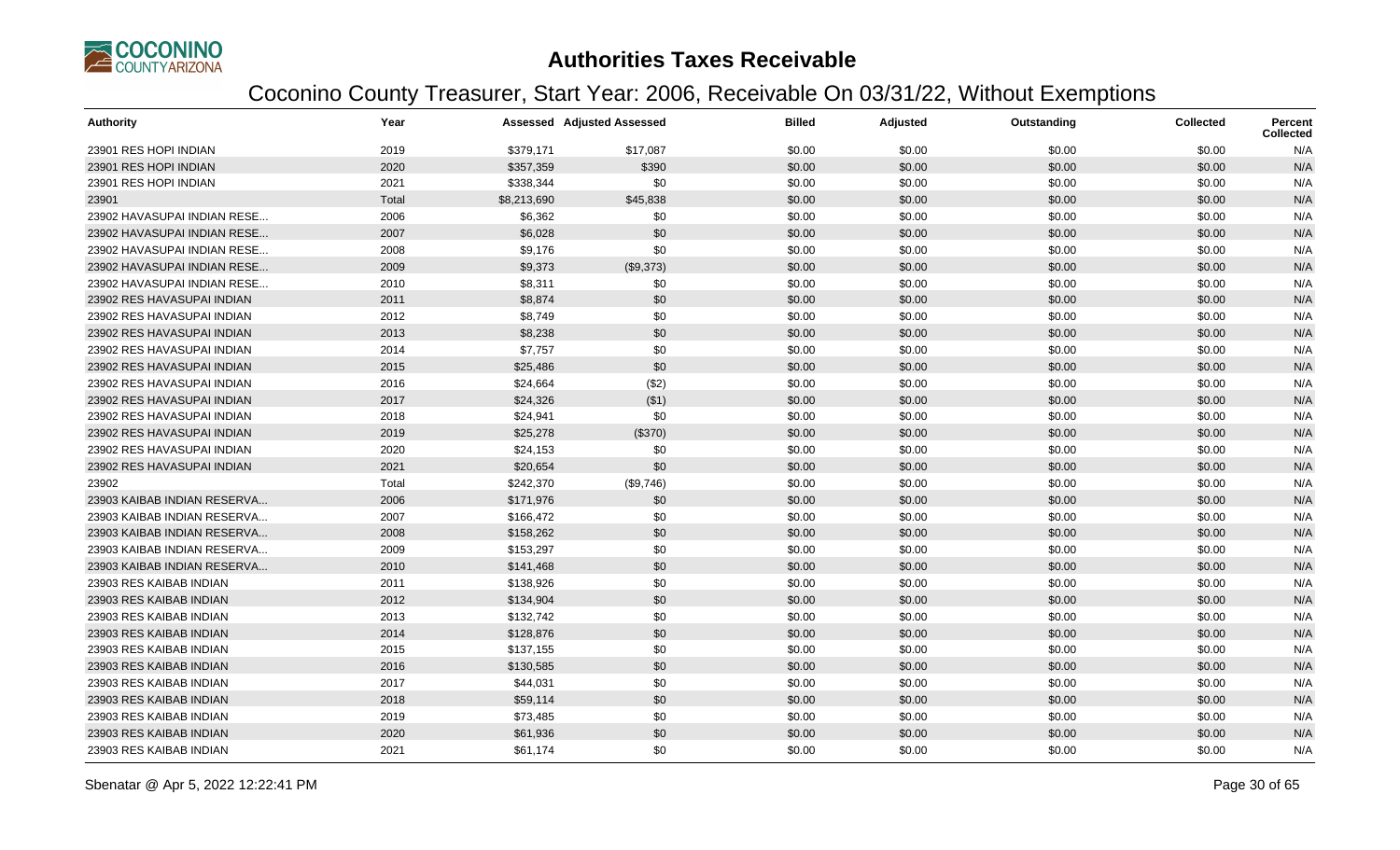

| <b>Authority</b>            | Year  |               | <b>Assessed Adjusted Assessed</b> | <b>Billed</b> | Adjusted | Outstanding | <b>Collected</b> | Percent<br>Collected |
|-----------------------------|-------|---------------|-----------------------------------|---------------|----------|-------------|------------------|----------------------|
| 23903                       | Total | \$1,894,403   | \$0                               | \$0.00        | \$0.00   | \$0.00      | \$0.00           | N/A                  |
| 23904 HUALAPAI INDIAN RESER | 2006  | \$153,897     | \$0                               | \$0.00        | \$0.00   | \$0.00      | \$0.00           | N/A                  |
| 23904 HUALAPAI INDIAN RESER | 2007  | \$147,867     | \$0                               | \$0.00        | \$0.00   | \$0.00      | \$0.00           | N/A                  |
| 23904 HUALAPAI INDIAN RESER | 2008  | \$132,339     | \$0                               | \$0.00        | \$0.00   | \$0.00      | \$0.00           | N/A                  |
| 23904 HUALAPAI INDIAN RESER | 2009  | \$131,404     | (\$131,404)                       | \$0.00        | \$0.00   | \$0.00      | \$0.00           | N/A                  |
| 23904 HUALAPAI INDIAN RESER | 2010  | \$123,750     | \$0                               | \$0.00        | \$0.00   | \$0.00      | \$0.00           | N/A                  |
| 23904 RES HUALAPAI INDIAN   | 2011  | \$117,184     | \$0                               | \$0.00        | \$0.00   | \$0.00      | \$0.00           | N/A                  |
| 23904 RES HUALAPAI INDIAN   | 2012  | \$114,075     | \$0                               | \$0.00        | \$0.00   | \$0.00      | \$0.00           | N/A                  |
| 23904 RES HUALAPAI INDIAN   | 2013  | \$110,062     | \$0                               | \$0.00        | \$0.00   | \$0.00      | \$0.00           | N/A                  |
| 23904 RES HUALAPAI INDIAN   | 2014  | \$107,950     | \$0                               | \$0.00        | \$0.00   | \$0.00      | \$0.00           | N/A                  |
| 23904 RES HUALAPAI INDIAN   | 2015  | \$102,472     | \$0                               | \$0.00        | \$0.00   | \$0.00      | \$0.00           | N/A                  |
| 23904 RES HUALAPAI INDIAN   | 2016  | \$99,304      | \$0                               | \$0.00        | \$0.00   | \$0.00      | \$0.00           | N/A                  |
| 23904 RES HUALAPAI INDIAN   | 2017  | \$111,843     | \$0                               | \$0.00        | \$0.00   | \$0.00      | \$0.00           | N/A                  |
| 23904 RES HUALAPAI INDIAN   | 2018  | \$105,533     | \$0                               | \$0.00        | \$0.00   | \$0.00      | \$0.00           | N/A                  |
| 23904 RES HUALAPAI INDIAN   | 2019  | \$100,684     | \$0                               | \$0.00        | \$0.00   | \$0.00      | \$0.00           | N/A                  |
| 23904 RES HUALAPAI INDIAN   | 2020  | \$106,000     | \$0                               | \$0.00        | \$0.00   | \$0.00      | \$0.00           | N/A                  |
| 23904 RES HUALAPAI INDIAN   | 2021  | \$37,216      | \$0                               | \$0.00        | \$0.00   | \$0.00      | \$0.00           | N/A                  |
| 23904                       | Total | \$1,801,580   | (\$131,404)                       | \$0.00        | \$0.00   | \$0.00      | \$0.00           | N/A                  |
| 28267SD TUSAYAN SLID #87-48 | 2011  | \$8,956,199   | (\$27,274)                        | \$0.00        | \$0.00   | \$0.00      | \$0.00           | N/A                  |
| 28267SD TUSAYAN SLID #87-48 | 2012  | \$8,203,924   | \$0                               | \$0.00        | \$0.00   | \$0.00      | \$0.00           | N/A                  |
| 28267SD TUSAYAN SLID #87-48 | 2013  | \$7,559,183   | \$0                               | \$0.00        | \$0.00   | \$0.00      | \$0.00           | N/A                  |
| 28267SD TUSAYAN SLID #87-48 | 2014  | \$7,634,452   | (\$2,064)                         | \$0.00        | \$0.00   | \$0.00      | \$0.00           | N/A                  |
| 28267SD TUSAYAN SLID #87-48 | 2015  | \$7,682,860   | \$1,183                           | \$0.00        | \$0.00   | \$0.00      | \$0.00           | N/A                  |
| 28267SD TUSAYAN SLID #87-48 | 2016  | \$7,567,631   | \$64,400                          | \$0.00        | \$0.00   | \$0.00      | \$0.00           | N/A                  |
| 28267SD TUSAYAN SLID #87-48 | 2017  | \$7,763,226   | \$61,572                          | \$0.00        | \$0.00   | \$0.00      | \$0.00           | N/A                  |
| 28267SD TUSAYAN SLID #87-48 | 2018  | \$9,558,502   | \$57,127                          | \$0.00        | \$0.00   | \$0.00      | \$0.00           | N/A                  |
| 28267SD TUSAYAN SLID #87-48 | 2019  | \$10,898,977  | \$24,128                          | \$0.00        | \$0.00   | \$0.00      | \$0.00           | N/A                  |
| 28267SD TUSAYAN SLID #87-48 | 2020  | \$12,148,161  | (\$36,309)                        | \$0.00        | \$0.00   | \$0.00      | \$0.00           | N/A                  |
| 28267SD TUSAYAN SLID #87-48 | 2021  | \$15,160,212  | \$0                               | \$0.00        | \$0.00   | \$0.00      | \$0.00           | N/A                  |
| 28267SD                     | Total | \$103,133,327 | \$142,763                         | \$0.00        | \$0.00   | \$0.00      | \$0.00           | N/A                  |
| 28268 WILLIAMS COMMUNITY FA | 2006  | \$1,492,920   | \$0                               | \$3,572.83    | \$0.00   | \$0.00      | \$3,572.83       | 100%                 |
| 28268 WILLIAMS COMMUNITY FA | 2007  | \$1,761,105   | \$0                               | \$3,495.34    | \$0.00   | \$0.00      | \$3,495.34       | 100%                 |
| 28268 WILLIAMS COMMUNITY FA | 2008  | \$1,675,567   | \$0                               | \$3,598.69    | \$0.00   | \$0.00      | \$3,598.69       | 100%                 |
| 28268 WILLIAMS COMMUNITY FA | 2009  | \$1,734,861   | \$0                               | \$4,927.56    | \$0.00   | \$0.00      | \$4,927.56       | 100%                 |
| 28268 WILLIAMS COMMUNITY FA | 2010  | \$1,901,831   | \$0                               | \$5,014.57    | \$0.00   | \$0.00      | \$5,014.57       | 100%                 |
| 28268 WILLIAMS COM FAC DIST | 2011  | \$1,824,039   | \$0                               | \$7,520.04    | \$0.00   | \$0.00      | \$7,520.04       | 100%                 |
| 28268 WILLIAMS COM FAC DIST | 2012  | \$1,798,148   | \$0                               | \$7,568.41    | (\$0.04) | \$0.00      | \$7,568.37       | 100%                 |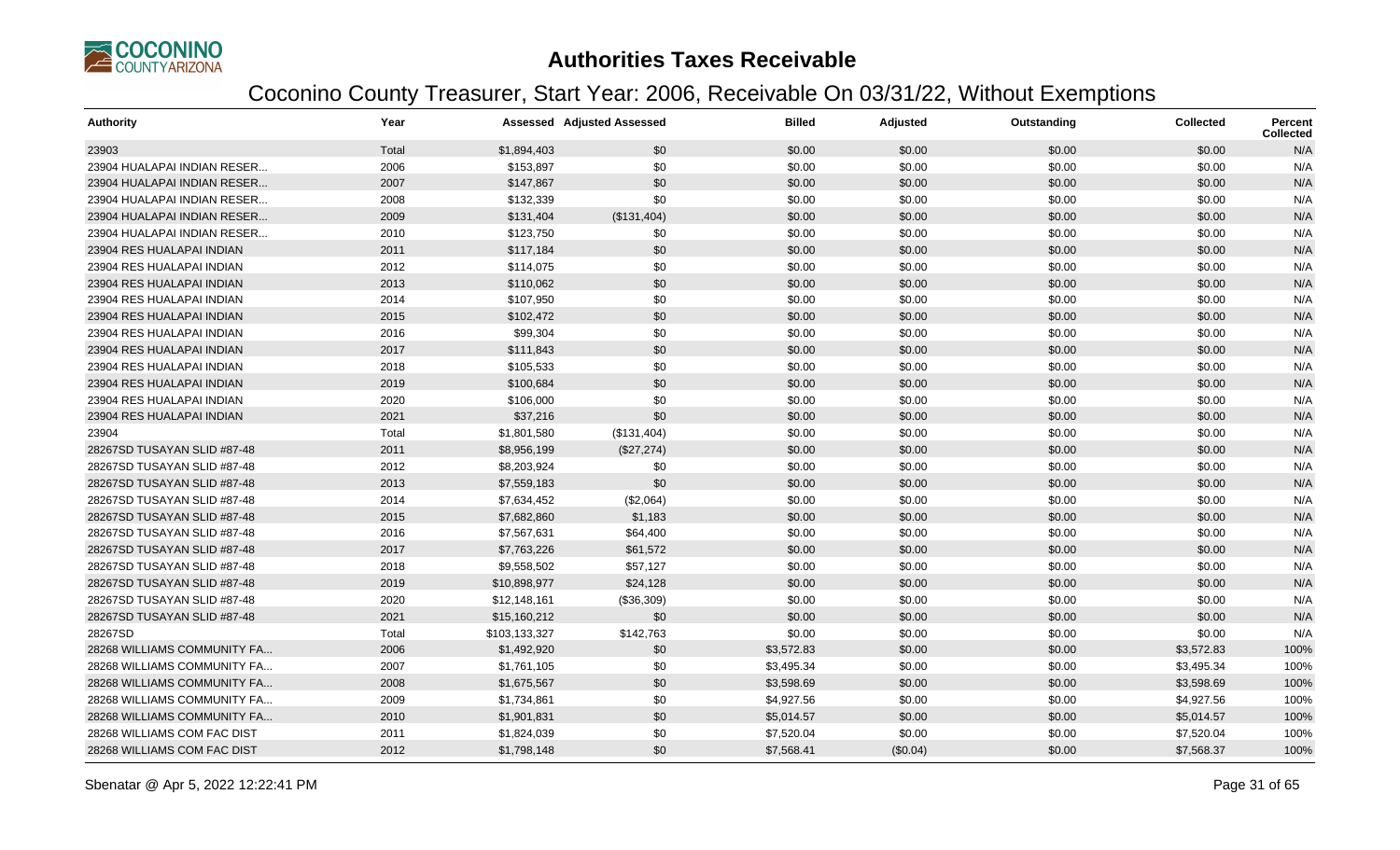

| <b>Authority</b>            | Year  |              | <b>Assessed Adjusted Assessed</b> | <b>Billed</b> | Adjusted  | Outstanding | <b>Collected</b> | Percent<br><b>Collected</b> |
|-----------------------------|-------|--------------|-----------------------------------|---------------|-----------|-------------|------------------|-----------------------------|
| 28268 WILLIAMS COM FAC DIST | 2013  | \$1,556,876  | \$0                               | \$7,564.84    | (\$0.02)  | \$0.00      | \$7,564.82       | 100%                        |
| 28268 WILLIAMS COM FAC DIST | 2014  | \$1,582,409  | \$0                               | \$7,502.20    | \$0.00    | \$0.00      | \$7,502.20       | 100%                        |
| 28268 WILLIAMS COM FAC DIST | 2015  | \$1,640,238  | \$0                               | \$7,466.11    | \$0.00    | \$0.00      | \$7,466.11       | 100%                        |
| 28268 WILLIAMS COM FAC DIST | 2016  | \$1,856,570  | \$0                               | \$7,540.66    | \$0.00    | \$0.00      | \$7,540.66       | 100%                        |
| 28268 WILLIAMS COM FAC DIST | 2017  | \$1,941,689  | \$0                               | \$7,482.33    | \$0.00    | \$0.00      | \$7,482.33       | 100%                        |
| 28268 WILLIAMS COM FAC DIST | 2018  | \$2,059,917  | (\$4,562)                         | \$7,618.52    | (\$19.83) | \$0.00      | \$7,598.69       | 100%                        |
| 28268 WILLIAMS COM FAC DIST | 2019  | \$2,147,367  | \$0                               | \$7,594.65    | \$0.00    | \$0.00      | \$7,594.65       | 100%                        |
| 28268 WILLIAMS COM FAC DIST | 2020  | \$2,217,055  | \$0                               | \$7,411.27    | \$0.00    | \$0.00      | \$7,411.27       | 100%                        |
| 28268 WILLIAMS COM FAC DIST | 2021  | \$2,378,730  | \$0                               | \$7,502.33    | \$0.00    | \$2,276.32  | \$5,226.01       | 69.66%                      |
| 28268                       | Total | \$29,569,322 | (\$4,562)                         | \$103,380.35  | (\$19.89) | \$2,276.32  | \$101,084.14     | 97.8%                       |
| 28269 TONOWANDA CID         | 2006  | \$582,332    | \$0                               | \$0.00        | \$0.00    | \$0.00      | \$0.00           | N/A                         |
| 28269 TONOWANDA CID         | 2007  | \$697,193    | \$0                               | \$0.00        | \$0.00    | \$0.00      | \$0.00           | N/A                         |
| 28269 TONOWANDA CID         | 2008  | \$863,576    | \$0                               | \$0.00        | \$0.00    | \$0.00      | \$0.00           | N/A                         |
| 28269 TONOWANDA CID         | 2009  | \$1,092,086  | \$0                               | \$0.00        | \$0.00    | \$0.00      | \$0.00           | N/A                         |
| 28269 TONOWANDA CID         | 2010  | \$1,018,265  | \$0                               | \$0.00        | \$0.00    | \$0.00      | \$0.00           | N/A                         |
| 28269 CID-TONOWANDA         | 2011  | \$853,482    | \$0                               | \$0.00        | \$0.00    | \$0.00      | \$0.00           | N/A                         |
| 28269 CID-TONOWANDA         | 2012  | \$846,654    | \$0                               | \$0.00        | \$0.00    | \$0.00      | \$0.00           | N/A                         |
| 28269 CID-TONOWANDA         | 2013  | \$729,432    | \$0                               | \$0.00        | \$0.00    | \$0.00      | \$0.00           | N/A                         |
| 28269 CID-TONOWANDA         | 2014  | \$733,759    | \$0                               | \$0.00        | \$0.00    | \$0.00      | \$0.00           | N/A                         |
| 28269 CID-TONOWANDA         | 2015  | \$768,435    | \$0                               | \$0.00        | \$0.00    | \$0.00      | \$0.00           | N/A                         |
| 28269                       | Total | \$8,185,214  | \$0                               | \$0.00        | \$0.00    | \$0.00      | \$0.00           | N/A                         |
| 28270 PAWNEE CID            | 2006  | \$2,394,670  | \$0                               | \$0.00        | \$0.00    | \$0.00      | \$0.00           | N/A                         |
| 28270 PAWNEE CID            | 2007  | \$2,887,390  | \$0                               | \$0.00        | \$0.00    | \$0.00      | \$0.00           | N/A                         |
| 28270 PAWNEE CID            | 2008  | \$3,477,345  | \$0                               | \$0.00        | \$0.00    | \$0.00      | \$0.00           | N/A                         |
| 28270 PAWNEE CID            | 2009  | \$4,286,796  | \$0                               | \$0.00        | \$0.00    | \$0.00      | \$0.00           | N/A                         |
| 28270 PAWNEE CID            | 2010  | \$3,965,106  | \$0                               | \$0.00        | \$0.00    | \$0.00      | \$0.00           | N/A                         |
| 28270 CID-PAWNEE            | 2011  | \$3,319,233  | \$0                               | \$0.00        | \$0.00    | \$0.00      | \$0.00           | N/A                         |
| 28270 CID-PAWNEE            | 2012  | \$3,303,763  | \$0                               | \$0.00        | \$0.00    | \$0.00      | \$0.00           | N/A                         |
| 28270 CID-PAWNEE            | 2013  | \$2,781,458  | \$0                               | \$0.00        | \$0.00    | \$0.00      | \$0.00           | N/A                         |
| 28270 CID-PAWNEE            | 2014  | \$2,819,450  | (\$4,194)                         | \$0.00        | \$0.00    | \$0.00      | \$0.00           | N/A                         |
| 28270 CID-PAWNEE            | 2015  | \$3,027,125  | \$0                               | \$0.00        | \$0.00    | \$0.00      | \$0.00           | N/A                         |
| 28270                       | Total | \$32,262,336 | (\$4,194)                         | \$0.00        | \$0.00    | \$0.00      | \$0.00           | N/A                         |
| 28271 SHOSHONE CID          | 2006  | \$663,108    | \$0                               | \$0.00        | \$0.00    | \$0.00      | \$0.00           | N/A                         |
| 28271 SHOSHONE CID          | 2007  | \$813,501    | \$0                               | \$0.00        | \$0.00    | \$0.00      | \$0.00           | N/A                         |
| 28271 SHOSHONE CID          | 2008  | \$967,302    | \$0                               | \$0.00        | \$0.00    | \$0.00      | \$0.00           | N/A                         |
| 28271 SHOSHONE CID          | 2009  | \$1,161,484  | \$0                               | \$0.00        | \$0.00    | \$0.00      | \$0.00           | N/A                         |
| 28271 SHOSHONE CID          | 2010  | \$1,056,384  | \$0                               | \$0.00        | \$0.00    | \$0.00      | \$0.00           | N/A                         |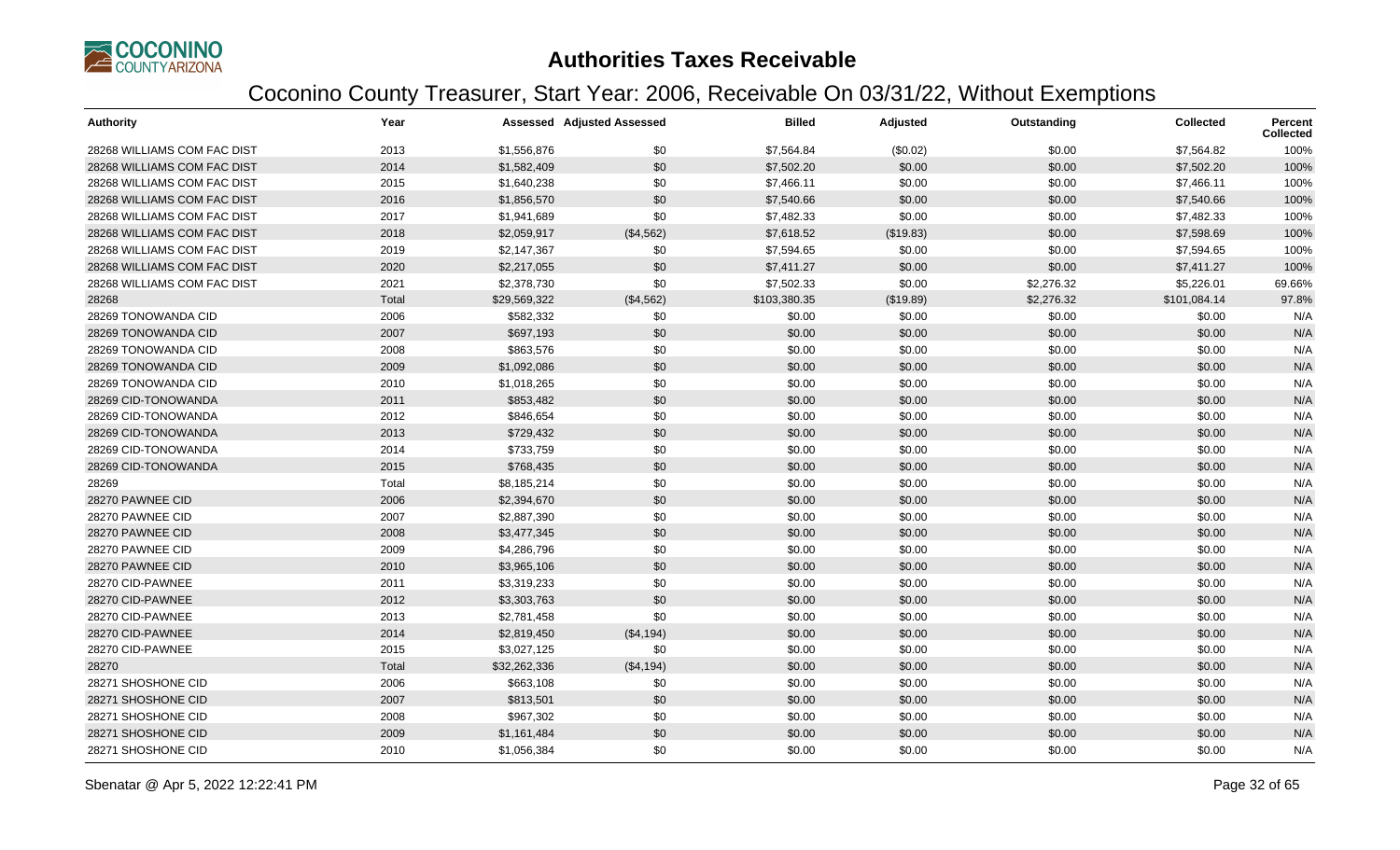

| <b>Authority</b>     | Year  |             | <b>Assessed Adjusted Assessed</b> | <b>Billed</b> | Adjusted | Outstanding | <b>Collected</b> | <b>Percent</b><br><b>Collected</b> |
|----------------------|-------|-------------|-----------------------------------|---------------|----------|-------------|------------------|------------------------------------|
| 28271 CID-SHOSHONE   | 2011  | \$876,763   | \$0                               | \$0.00        | \$0.00   | \$0.00      | \$0.00           | N/A                                |
| 28271 CID-SHOSHONE   | 2012  | \$874,365   | \$0                               | \$0.00        | \$0.00   | \$0.00      | \$0.00           | N/A                                |
| 28271 CID-SHOSHONE   | 2013  | \$749,089   | \$0                               | \$0.00        | \$0.00   | \$0.00      | \$0.00           | N/A                                |
| 28271 CID-SHOSHONE   | 2014  | \$759,367   | \$0                               | \$0.00        | \$0.00   | \$0.00      | \$0.00           | N/A                                |
| 28271 CID-SHOSHONE   | 2015  | \$803,716   | \$0                               | \$0.00        | \$0.00   | \$0.00      | \$0.00           | N/A                                |
| 28271                | Total | \$8,725,079 | \$0                               | \$0.00        | \$0.00   | \$0.00      | \$0.00           | N/A                                |
| 28272 LUPINE CID     | 2006  | \$430,773   | \$0                               | \$0.00        | \$0.00   | \$0.00      | \$0.00           | N/A                                |
| 28272 LUPINE CID     | 2007  | \$512,258   | \$0                               | \$0.00        | \$0.00   | \$0.00      | \$0.00           | N/A                                |
| 28272 LUPINE CID     | 2008  | \$707,432   | \$0                               | \$0.00        | \$0.00   | \$0.00      | \$0.00           | N/A                                |
| 28272 LUPINE CID     | 2009  | \$719,208   | \$0                               | \$0.00        | \$0.00   | \$0.00      | \$0.00           | N/A                                |
| 28272 LUPINE CID     | 2010  | \$665,947   | (\$35,391)                        | \$0.00        | \$0.00   | \$0.00      | \$0.00           | N/A                                |
| 28272 CID-LUPINE     | 2011  | \$460,706   | \$0                               | \$0.00        | \$0.00   | \$0.00      | \$0.00           | N/A                                |
| 28272 CID-LUPINE     | 2012  | \$456,655   | \$0                               | \$0.00        | \$0.00   | \$0.00      | \$0.00           | N/A                                |
| 28272 CID-LUPINE     | 2013  | \$333,994   | \$0                               | \$0.00        | \$0.00   | \$0.00      | \$0.00           | N/A                                |
| 28272 CID-LUPINE     | 2014  | \$343,859   | \$0                               | \$0.00        | \$0.00   | \$0.00      | \$0.00           | N/A                                |
| 28272 CID-LUPINE     | 2015  | \$363,043   | (\$5,695)                         | \$0.00        | \$0.00   | \$0.00      | \$0.00           | N/A                                |
| 28272                | Total | \$4,993,875 | (\$41,086)                        | \$0.00        | \$0.00   | \$0.00      | \$0.00           | N/A                                |
| 28273 HASHKNIFE CID  | 2006  | \$266,280   | \$0                               | \$0.00        | \$0.00   | \$0.00      | \$0.00           | N/A                                |
| 28273 HASHKNIFE CID  | 2007  | \$538,766   | \$0                               | \$0.00        | \$0.00   | \$0.00      | \$0.00           | N/A                                |
| 28273 HASHKNIFE CID  | 2008  | \$675,006   | \$0                               | \$0.00        | \$0.00   | \$0.00      | \$0.00           | N/A                                |
| 28273 HASHKNIFE CID  | 2009  | \$624,442   | \$0                               | \$0.00        | \$0.00   | \$0.00      | \$0.00           | N/A                                |
| 28273 HASHKNIFE CID  | 2010  | \$625,221   | \$0                               | \$0.00        | \$0.00   | \$0.00      | \$0.00           | N/A                                |
| 28273 CID-HASHKNIFE  | 2011  | \$538,080   | \$0                               | \$0.00        | \$0.00   | \$0.00      | \$0.00           | N/A                                |
| 28273 CID-HASHKNIFE  | 2012  | \$497,763   | \$0                               | \$0.00        | \$0.00   | \$0.00      | \$0.00           | N/A                                |
| 28273 CID-HASHKNIFE  | 2013  | \$371,882   | \$0                               | \$0.00        | \$0.00   | \$0.00      | \$0.00           | N/A                                |
| 28273 CID-HASHKNIFE  | 2014  | \$358,204   | \$0                               | \$0.00        | \$0.00   | \$0.00      | \$0.00           | N/A                                |
| 28273 CID-HASHKNIFE  | 2015  | \$432,459   | \$0                               | \$0.00        | \$0.00   | \$0.00      | \$0.00           | N/A                                |
| 28273 CID-HASHKNIFE  | 2016  | \$515,182   | \$0                               | \$0.00        | \$0.00   | \$0.00      | \$0.00           | N/A                                |
| 28273 CID-HASHKNIFE  | 2017  | \$587,127   | \$0                               | \$0.00        | \$0.00   | \$0.00      | \$0.00           | N/A                                |
| 28273 CID-HASHKNIFE  | 2018  | \$628,292   | \$0                               | \$0.00        | \$0.00   | \$0.00      | \$0.00           | N/A                                |
| 28273 CID-HASHKNIFE  | 2019  | \$728,136   | \$0                               | \$0.00        | \$0.00   | \$0.00      | \$0.00           | N/A                                |
| 28273 CID-HASHKNIFE  | 2020  | \$826,018   | \$0                               | \$0.00        | \$0.00   | \$0.00      | \$0.00           | N/A                                |
| 28273 CID-HASHKNIFE  | 2021  | \$863,791   | \$0                               | \$0.00        | \$0.00   | \$0.00      | \$0.00           | N/A                                |
| 28273                | Total | \$9,076,649 | \$0                               | \$0.00        | \$0.00   | \$0.00      | \$0.00           | N/A                                |
| 28275 RODEO ROAD CID | 2006  | \$369,907   | \$0                               | \$0.00        | \$0.00   | \$0.00      | \$0.00           | N/A                                |
| 28275 RODEO ROAD CID | 2007  | \$421,443   | (\$25, 185)                       | \$0.00        | \$0.00   | \$0.00      | \$0.00           | N/A                                |
| 28275 RODEO ROAD CID | 2008  | \$601,917   | (\$38,509)                        | \$0.00        | \$0.00   | \$0.00      | \$0.00           | N/A                                |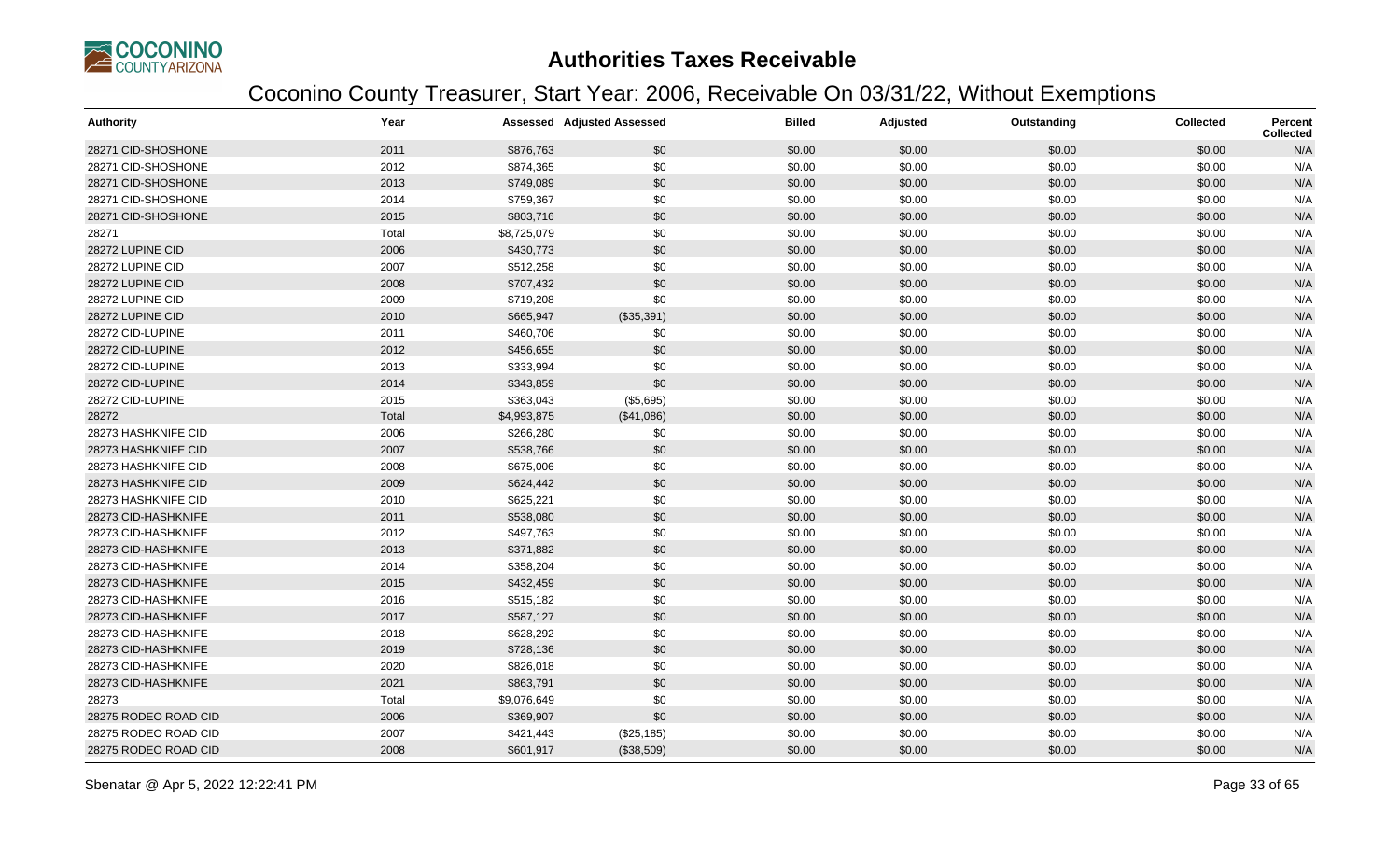

| <b>Authority</b>          | Year  |             | <b>Assessed Adjusted Assessed</b> | <b>Billed</b> | Adjusted | Outstanding | <b>Collected</b> | Percent<br><b>Collected</b> |
|---------------------------|-------|-------------|-----------------------------------|---------------|----------|-------------|------------------|-----------------------------|
| 28275 RODEO ROAD CID      | 2009  | \$584,327   | \$0                               | \$0.00        | \$0.00   | \$0.00      | \$0.00           | N/A                         |
| 28275 RODEO ROAD CID      | 2010  | \$551,913   | \$0                               | \$0.00        | \$0.00   | \$0.00      | \$0.00           | N/A                         |
| 28275 CID-RODEO ROAD      | 2011  | \$381,762   | \$0                               | \$0.00        | \$0.00   | \$0.00      | \$0.00           | N/A                         |
| 28275 CID-RODEO ROAD      | 2012  | \$374,685   | \$0                               | \$0.00        | \$0.00   | \$0.00      | \$0.00           | N/A                         |
| 28275                     | Total | \$3,285,954 | (\$63,694)                        | \$0.00        | \$0.00   | \$0.00      | \$0.00           | N/A                         |
| 28276 BUCKBOARD TRAIL CID | 2006  | \$615,462   | \$0                               | \$0.00        | \$0.00   | \$0.00      | \$0.00           | N/A                         |
| 28276 BUCKBOARD TRAIL CID | 2007  | \$779,961   | \$0                               | \$0.00        | \$0.00   | \$0.00      | \$0.00           | N/A                         |
| 28276 BUCKBOARD TRAIL CID | 2008  | \$1,045,613 | \$0                               | \$0.00        | \$0.00   | \$0.00      | \$0.00           | N/A                         |
| 28276 BUCKBOARD TRAIL CID | 2009  | \$1,007,813 | \$0                               | \$0.00        | \$0.00   | \$0.00      | \$0.00           | N/A                         |
| 28276 BUCKBOARD TRAIL CID | 2010  | \$924,596   | \$0                               | \$0.00        | \$0.00   | \$0.00      | \$0.00           | N/A                         |
| 28276 CID-BUCKBOARD TRAIL | 2011  | \$618,979   | \$0                               | \$0.00        | \$0.00   | \$0.00      | \$0.00           | N/A                         |
| 28276 CID-BUCKBOARD TRAIL | 2012  | \$614,637   | \$0                               | \$0.00        | \$0.00   | \$0.00      | \$0.00           | N/A                         |
| 28276 CID-BUCKBOARD TRAIL | 2013  | \$574,455   | \$0                               | \$0.00        | \$0.00   | \$0.00      | \$0.00           | N/A                         |
| 28276 CID-BUCKBOARD TRAIL | 2014  | \$586,627   | \$0                               | \$0.00        | \$0.00   | \$0.00      | \$0.00           | N/A                         |
| 28276                     | Total | \$6,768,143 | \$0                               | \$0.00        | \$0.00   | \$0.00      | \$0.00           | N/A                         |
| 28277 PINON CID           | 2006  | \$604,039   | \$0                               | \$0.00        | \$0.00   | \$0.00      | \$0.00           | N/A                         |
| 28277 PINON CID           | 2007  | \$770,868   | \$0                               | \$0.00        | \$0.00   | \$0.00      | \$0.00           | N/A                         |
| 28277 PINON CID           | 2008  | \$1,045,467 | \$0                               | \$0.00        | \$0.00   | \$0.00      | \$0.00           | N/A                         |
| 28277 PINON CID           | 2009  | \$1,048,298 | \$0                               | \$0.00        | \$0.00   | \$0.00      | \$0.00           | N/A                         |
| 28277 PINON CID           | 2010  | \$991,764   | \$0                               | \$0.00        | \$0.00   | \$0.00      | \$0.00           | N/A                         |
| 28277 CID-PINON           | 2011  | \$728,093   | \$0                               | \$0.00        | \$0.00   | \$0.00      | \$0.00           | N/A                         |
| 28277 CID-PINON           | 2012  | \$722,710   | \$0                               | \$0.00        | \$0.00   | \$0.00      | \$0.00           | N/A                         |
| 28277 CID-PINON           | 2013  | \$585,055   | \$0                               | \$0.00        | \$0.00   | \$0.00      | \$0.00           | N/A                         |
| 28277 CID-PINON           | 2014  | \$595,802   | \$0                               | \$0.00        | \$0.00   | \$0.00      | \$0.00           | N/A                         |
| 28277 CID-PINON           | 2015  | \$634,466   | \$0                               | \$0.00        | \$0.00   | \$0.00      | \$0.00           | N/A                         |
| 28277                     | Total | \$7,726,562 | \$0                               | \$0.00        | \$0.00   | \$0.00      | \$0.00           | N/A                         |
| 28278 OAKWOOD PINES CID   | 2006  | \$997,911   | \$0                               | \$0.00        | \$0.00   | \$0.00      | \$0.00           | N/A                         |
| 28278 OAKWOOD PINES CID   | 2007  | \$1,152,387 | \$0                               | \$0.00        | \$0.00   | \$0.00      | \$0.00           | N/A                         |
| 28278 OAKWOOD PINES CID   | 2008  | \$1,401,322 | \$0                               | \$0.00        | \$0.00   | \$0.00      | \$0.00           | N/A                         |
| 28278 OAKWOOD PINES CID   | 2009  | \$1,345,810 | \$0                               | \$0.00        | \$0.00   | \$0.00      | \$0.00           | N/A                         |
| 28278 OAKWOOD PINES CID   | 2010  | \$1,322,146 | \$0                               | \$0.00        | \$0.00   | \$0.00      | \$0.00           | N/A                         |
| 28278 CID-OAKWOOD PINES   | 2011  | \$1,103,387 | \$0                               | \$0.00        | \$0.00   | \$0.00      | \$0.00           | N/A                         |
| 28278 CID-OAKWOOD PINES   | 2012  | \$956,515   | \$0                               | \$0.00        | \$0.00   | \$0.00      | \$0.00           | N/A                         |
| 28278 CID-OAKWOOD PINES   | 2013  | \$705,064   | \$0                               | \$0.00        | \$0.00   | \$0.00      | \$0.00           | N/A                         |
| 28278 CID-OAKWOOD PINES   | 2014  | \$722,442   | \$0                               | \$0.00        | \$0.00   | \$0.00      | \$0.00           | N/A                         |
| 28278                     | Total | \$9,706,984 | \$0                               | \$0.00        | \$0.00   | \$0.00      | \$0.00           | N/A                         |
| 28279 TOHO TOLANI CID     | 2006  | \$7,447,268 | \$0                               | \$0.00        | \$0.00   | \$0.00      | \$0.00           | N/A                         |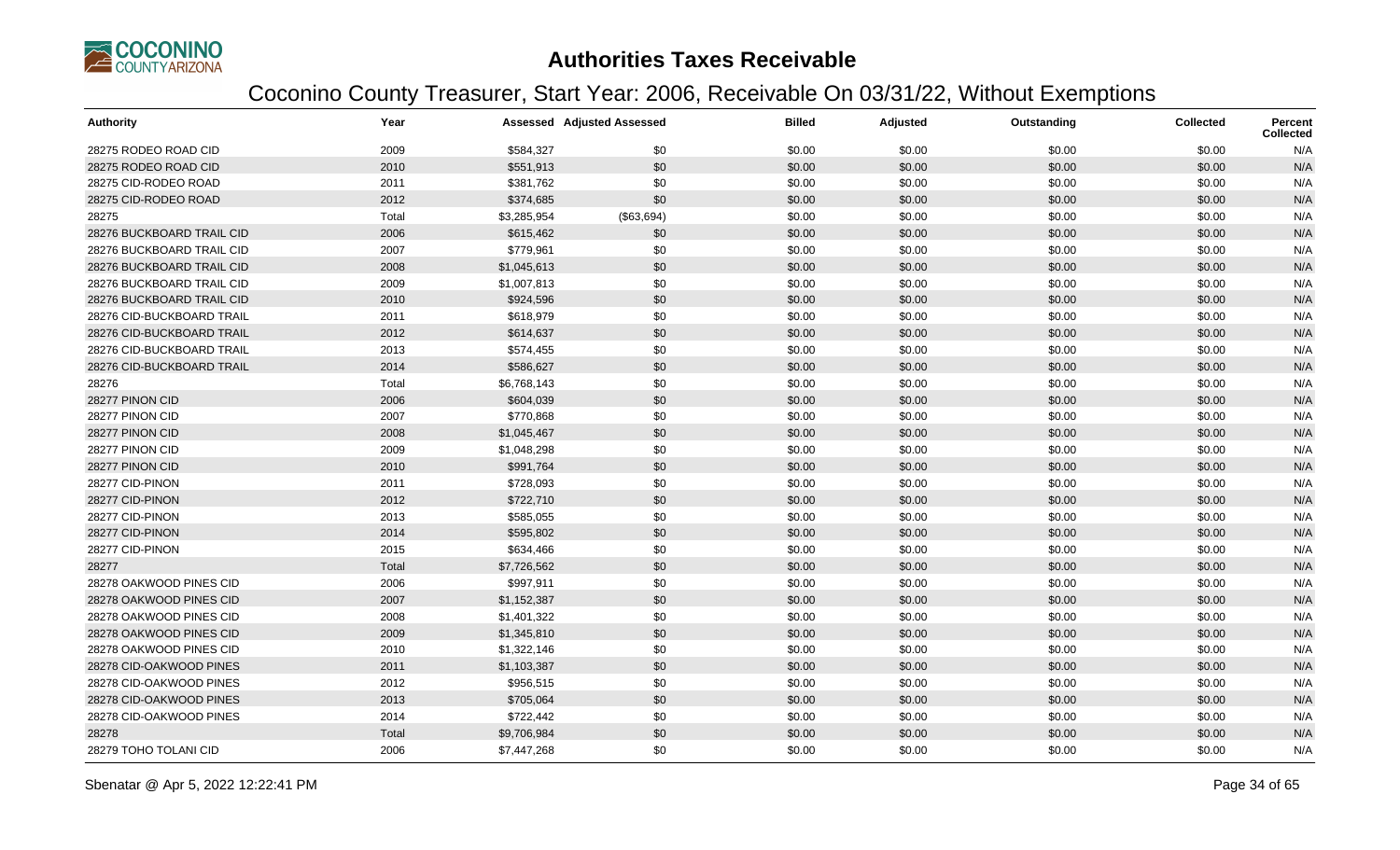

| <b>Authority</b>          | Year  |               | <b>Assessed Adjusted Assessed</b> | <b>Billed</b> | Adjusted | Outstanding | <b>Collected</b> | Percent<br>Collected |
|---------------------------|-------|---------------|-----------------------------------|---------------|----------|-------------|------------------|----------------------|
| 28279 TOHO TOLANI CID     | 2007  | \$8,974,981   | (\$26,831)                        | \$0.00        | \$0.00   | \$0.00      | \$0.00           | N/A                  |
| 28279 TOHO TOLANI CID     | 2008  | \$11,014,811  | (\$19,506)                        | \$0.00        | \$0.00   | \$0.00      | \$0.00           | N/A                  |
| 28279 TOHO TOLANI CID     | 2009  | \$12,205,562  | (\$27,535)                        | \$0.00        | \$0.00   | \$0.00      | \$0.00           | N/A                  |
| 28279 TOHO TOLANI CID     | 2010  | \$11,062,129  | (\$330)                           | \$0.00        | \$0.00   | \$0.00      | \$0.00           | N/A                  |
| 28279 CID-TOHO TOLANI     | 2011  | \$9,948,636   | (\$3,067)                         | \$0.00        | \$0.00   | \$0.00      | \$0.00           | N/A                  |
| 28279 CID-TOHO TOLANI     | 2012  | \$9,908,187   | \$5,092                           | \$0.00        | \$0.00   | \$0.00      | \$0.00           | N/A                  |
| 28279 CID-TOHO TOLANI     | 2013  | \$9,062,707   | (\$7,339)                         | \$0.00        | \$0.00   | \$0.00      | \$0.00           | N/A                  |
| 28279 CID-TOHO TOLANI     | 2014  | \$8,901,056   | (\$7,490)                         | \$0.00        | \$0.00   | \$0.00      | \$0.00           | N/A                  |
| 28279 CID-TOHO TOLANI     | 2015  | \$8,759,196   | (\$6,566)                         | \$0.00        | \$0.00   | \$0.00      | \$0.00           | N/A                  |
| 28279 CID-TOHO TOLANI     | 2016  | \$9,157,684   | (\$8,005)                         | \$0.00        | \$0.00   | \$0.00      | \$0.00           | N/A                  |
| 28279 CID-TOHO TOLANI     | 2017  | \$10,004,717  | (\$1,213)                         | \$0.00        | \$0.00   | \$0.00      | \$0.00           | N/A                  |
| 28279 CID-TOHO TOLANI     | 2018  | \$10,975,036  | (\$1,136)                         | \$0.00        | \$0.00   | \$0.00      | \$0.00           | N/A                  |
| 28279 CID-TOHO TOLANI     | 2019  | \$11,347,237  | (\$751)                           | \$0.00        | \$0.00   | \$0.00      | \$0.00           | N/A                  |
| 28279 CID-TOHO TOLANI     | 2020  | \$12,401,220  | (\$782)                           | \$0.00        | \$0.00   | \$0.00      | \$0.00           | N/A                  |
| 28279 CID-TOHO TOLANI     | 2021  | \$13,161,380  | (\$780)                           | \$0.00        | \$0.00   | \$0.00      | \$0.00           | N/A                  |
| 28279                     | Total | \$164,331,807 | (\$106,239)                       | \$0.00        | \$0.00   | \$0.00      | \$0.00           | N/A                  |
| 28280 KIOWA COMANCHE CID  | 2006  | \$2,222,354   | \$0                               | \$0.00        | \$0.00   | \$0.00      | \$0.00           | N/A                  |
| 28280 KIOWA COMANCHE CID  | 2007  | \$2,694,711   | \$0                               | \$0.00        | \$0.00   | \$0.00      | \$0.00           | N/A                  |
| 28280 KIOWA COMANCHE CID  | 2008  | \$3,268,201   | \$0                               | \$0.00        | \$0.00   | \$0.00      | \$0.00           | N/A                  |
| 28280 KIOWA COMANCHE CID  | 2009  | \$4,312,186   | \$0                               | \$0.00        | \$0.00   | \$0.00      | \$0.00           | N/A                  |
| 28280 KIOWA COMANCHE CID  | 2010  | \$3,999,017   | (\$522)                           | \$0.00        | \$0.00   | \$0.00      | \$0.00           | N/A                  |
| 28280 CID-KIOWA COMANCHE  | 2011  | \$3,407,363   | (\$894)                           | \$0.00        | \$0.00   | \$0.00      | \$0.00           | N/A                  |
| 28280 CID-KIOWA COMANCHE  | 2012  | \$3,429,355   | (\$875)                           | \$0.00        | \$0.00   | \$0.00      | \$0.00           | N/A                  |
| 28280 CID-KIOWA COMANCHE  | 2013  | \$2,950,190   | (\$289)                           | \$0.00        | \$0.00   | \$0.00      | \$0.00           | N/A                  |
| 28280 CID-KIOWA COMANCHE  | 2014  | \$3,009,083   | (\$1,556)                         | \$0.00        | \$0.00   | \$0.00      | \$0.00           | N/A                  |
| 28280 CID-KIOWA COMANCHE  | 2015  | \$3,171,600   | \$0                               | \$0.00        | \$0.00   | \$0.00      | \$0.00           | N/A                  |
| 28280                     | Total | \$32,464,060  | (\$4,136)                         | \$0.00        | \$0.00   | \$0.00      | \$0.00           | N/A                  |
| 28281 LINDA LANE CID      | 2006  | \$254,080     | \$0                               | \$0.00        | \$0.00   | \$0.00      | \$0.00           | N/A                  |
| 28281 LINDA LANE CID      | 2007  | \$303,286     | \$0                               | \$0.00        | \$0.00   | \$0.00      | \$0.00           | N/A                  |
| 28281 LINDA LANE CID      | 2008  | \$454,309     | \$0                               | \$0.00        | \$0.00   | \$0.00      | \$0.00           | N/A                  |
| 28281 LINDA LANE CID      | 2009  | \$438,576     | \$0                               | \$0.00        | \$0.00   | \$0.00      | \$0.00           | N/A                  |
| 28281 LINDA LANE CID      | 2010  | \$497,694     | \$0                               | \$0.00        | \$0.00   | \$0.00      | \$0.00           | N/A                  |
| 28281 CID-LINDA LANE      | 2011  | \$346,937     | \$0                               | \$0.00        | \$0.00   | \$0.00      | \$0.00           | N/A                  |
| 28281 CID-LINDA LANE      | 2012  | \$340,747     | \$0                               | \$0.00        | \$0.00   | \$0.00      | \$0.00           | N/A                  |
| 28281                     | Total | \$2,635,629   | \$0                               | \$0.00        | \$0.00   | \$0.00      | \$0.00           | N/A                  |
| 28282 RIO ARROYO ROAD CID | 2006  | \$2,072,964   | \$0                               | \$0.00        | \$0.00   | \$0.00      | \$0.00           | N/A                  |
| 28282 RIO ARROYO ROAD CID | 2007  | \$2,618,369   | \$0                               | \$0.00        | \$0.00   | \$0.00      | \$0.00           | N/A                  |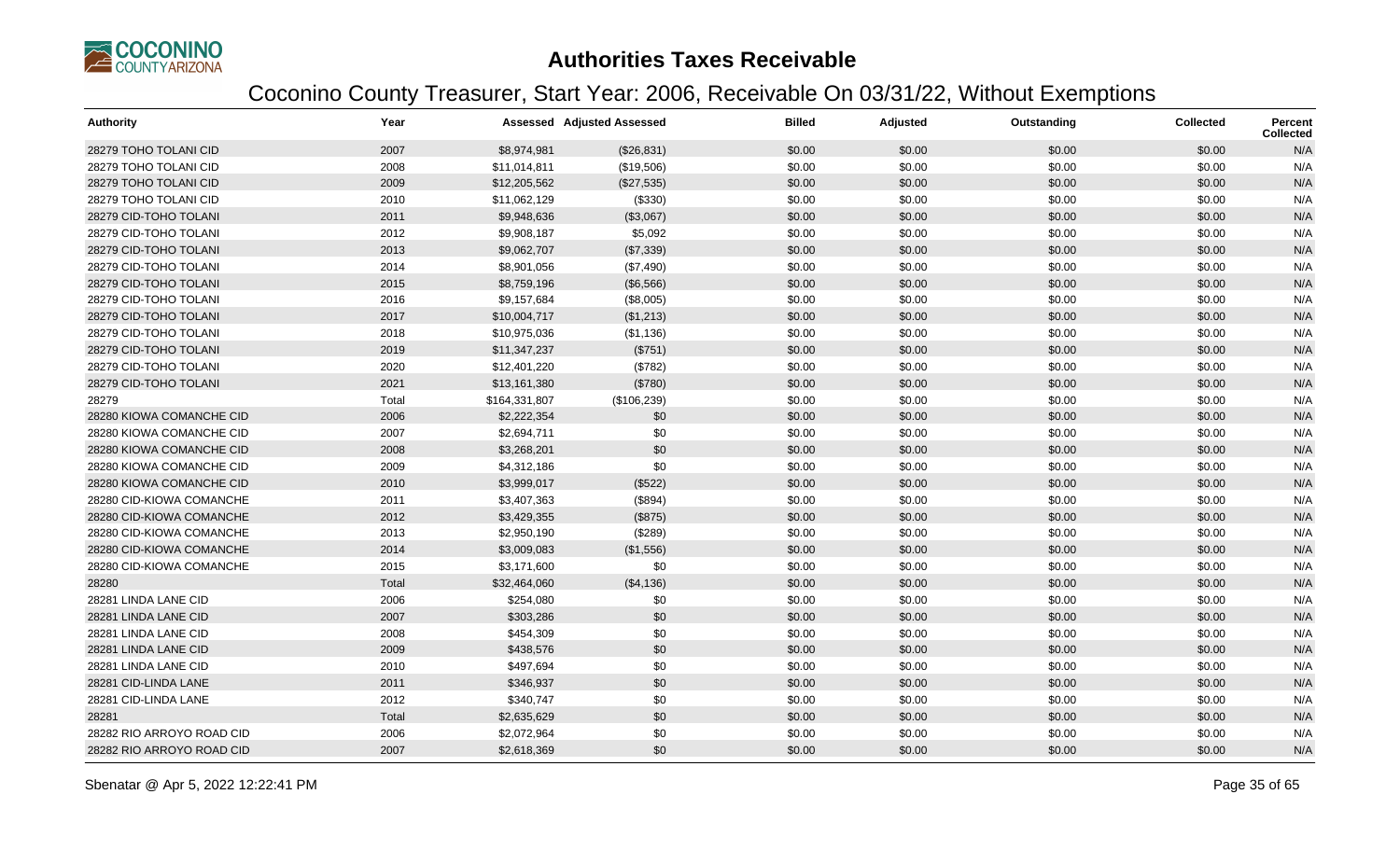

| <b>Authority</b>            | Year  |              | <b>Assessed Adjusted Assessed</b> | <b>Billed</b> | Adjusted | Outstanding | <b>Collected</b> | <b>Percent</b><br><b>Collected</b> |
|-----------------------------|-------|--------------|-----------------------------------|---------------|----------|-------------|------------------|------------------------------------|
| 28282 RIO ARROYO ROAD CID   | 2008  | \$3,614,931  | \$0                               | \$0.00        | \$0.00   | \$0.00      | \$0.00           | N/A                                |
| 28282 RIO ARROYO ROAD CID   | 2009  | \$3,445,705  | \$0                               | \$0.00        | \$0.00   | \$0.00      | \$0.00           | N/A                                |
| 28282 RIO ARROYO ROAD CID   | 2010  | \$3,266,940  | \$0                               | \$0.00        | \$0.00   | \$0.00      | \$0.00           | N/A                                |
| 28282 CID-RIO ARROYO ROAD   | 2011  | \$2,749,827  | \$0                               | \$0.00        | \$0.00   | \$0.00      | \$0.00           | N/A                                |
| 28282 CID-RIO ARROYO ROAD   | 2012  | \$2,548,311  | \$0                               | \$0.00        | \$0.00   | \$0.00      | \$0.00           | N/A                                |
| 28282 CID-RIO ARROYO ROAD   | 2013  | \$2,108,035  | \$0                               | \$0.00        | \$0.00   | \$0.00      | \$0.00           | N/A                                |
| 28282 CID-RIO ARROYO ROAD   | 2014  | \$2,019,168  | \$0                               | \$0.00        | \$0.00   | \$0.00      | \$0.00           | N/A                                |
| 28282 CID-RIO ARROYO ROAD   | 2015  | \$2,222,411  | \$0                               | \$0.00        | \$0.00   | \$0.00      | \$0.00           | N/A                                |
| 28282                       | Total | \$26,666,661 | \$0                               | \$0.00        | \$0.00   | \$0.00      | \$0.00           | N/A                                |
| 28283 NORTH STARDUST ANTELO | 2006  | \$952,353    | \$0                               | \$0.00        | \$0.00   | \$0.00      | \$0.00           | N/A                                |
| 28283 NORTH STARDUST ANTELO | 2007  | \$1,457,379  | \$0                               | \$0.00        | \$0.00   | \$0.00      | \$0.00           | N/A                                |
| 28283 NORTH STARDUST ANTELO | 2008  | \$1,925,590  | \$0                               | \$0.00        | \$0.00   | \$0.00      | \$0.00           | N/A                                |
| 28283 NORTH STARDUST ANTELO | 2009  | \$1,915,444  | \$0                               | \$0.00        | \$0.00   | \$0.00      | \$0.00           | N/A                                |
| 28283 NORTH STARDUST ANTELO | 2010  | \$1,826,312  | \$0                               | \$0.00        | \$0.00   | \$0.00      | \$0.00           | N/A                                |
| 28283 CID-N STARDUST ANTELO | 2011  | \$1,681,590  | \$0                               | \$0.00        | \$0.00   | \$0.00      | \$0.00           | N/A                                |
| 28283 CID-N STARDUST ANTELO | 2012  | \$1,510,277  | \$0                               | \$0.00        | \$0.00   | \$0.00      | \$0.00           | N/A                                |
| 28283 CID-N STARDUST ANTELO | 2013  | \$1,165,495  | (\$3,233)                         | \$0.00        | \$0.00   | \$0.00      | \$0.00           | N/A                                |
| 28283 CID-N STARDUST ANTELO | 2014  | \$1,005,389  | (\$2,866)                         | \$0.00        | \$0.00   | \$0.00      | \$0.00           | N/A                                |
| 28283 CID-N STARDUST ANTELO | 2015  | \$1,079,828  | \$0                               | \$0.00        | \$0.00   | \$0.00      | \$0.00           | N/A                                |
| 28283 CID-N STARDUST ANTELO | 2016  | \$1,277,443  | (\$217)                           | \$0.00        | \$0.00   | \$0.00      | \$0.00           | N/A                                |
| 28283 CID-N STARDUST ANTELO | 2017  | \$1,417,626  | (\$207)                           | \$0.00        | \$0.00   | \$0.00      | \$0.00           | N/A                                |
| 28283 CID-N STARDUST ANTELO | 2018  | \$1,624,791  | (\$249)                           | \$0.00        | \$0.00   | \$0.00      | \$0.00           | N/A                                |
| 28283 CID-N STARDUST ANTELO | 2019  | \$1,650,198  | (\$375)                           | \$0.00        | \$0.00   | \$0.00      | \$0.00           | N/A                                |
| 28283 CID-N STARDUST ANTELO | 2020  | \$1,754,744  | \$0                               | \$0.00        | \$0.00   | \$0.00      | \$0.00           | N/A                                |
| 28283 CID-N STARDUST ANTELO | 2021  | \$1,890,122  | \$0                               | \$0.00        | \$0.00   | \$0.00      | \$0.00           | N/A                                |
| 28283                       | Total | \$24,134,581 | (\$7,147)                         | \$0.00        | \$0.00   | \$0.00      | \$0.00           | N/A                                |
| 28284 FOXBORO RANCH WID     | 2006  | \$1,723,106  | \$0                               | \$0.00        | \$0.00   | \$0.00      | \$0.00           | N/A                                |
| 28284 FOXBORO RANCH WID     | 2007  | \$2,303,701  | \$0                               | \$0.00        | \$0.00   | \$0.00      | \$0.00           | N/A                                |
| 28284 FOXBORO RANCH WID     | 2008  | \$3,565,736  | \$0                               | \$0.00        | \$0.00   | \$0.00      | \$0.00           | N/A                                |
| 28284 FOXBORO RANCH WID     | 2009  | \$1,699,261  | \$0                               | \$0.00        | \$0.00   | \$0.00      | \$0.00           | N/A                                |
| 28284 FOXBORO RANCH WID     | 2010  | \$1,715,798  | \$0                               | \$0.00        | \$0.00   | \$0.00      | \$0.00           | N/A                                |
| 28284 WID-FOXBORO RANCH     | 2011  | \$1,719,368  | \$0                               | \$0.00        | \$0.00   | \$0.00      | \$0.00           | N/A                                |
| 28284 WID-FOXBORO RANCH     | 2012  | \$1,693,081  | \$0                               | \$0.00        | \$0.00   | \$0.00      | \$0.00           | N/A                                |
| 28284 WID-FOXBORO RANCH     | 2013  | \$1,650,096  | \$0                               | \$0.00        | \$0.00   | \$0.00      | \$0.00           | N/A                                |
| 28284 WID-FOXBORO RANCH     | 2014  | \$1,416,792  | \$0                               | \$0.00        | \$0.00   | \$0.00      | \$0.00           | N/A                                |
| 28284 WID-FOXBORO RANCH     | 2015  | \$1,612,972  | (\$41,433)                        | \$0.00        | \$0.00   | \$0.00      | \$0.00           | N/A                                |
| 28284 WID-FOXBORO RANCH     | 2016  | \$1,572,406  | \$0                               | \$0.00        | \$0.00   | \$0.00      | \$0.00           | N/A                                |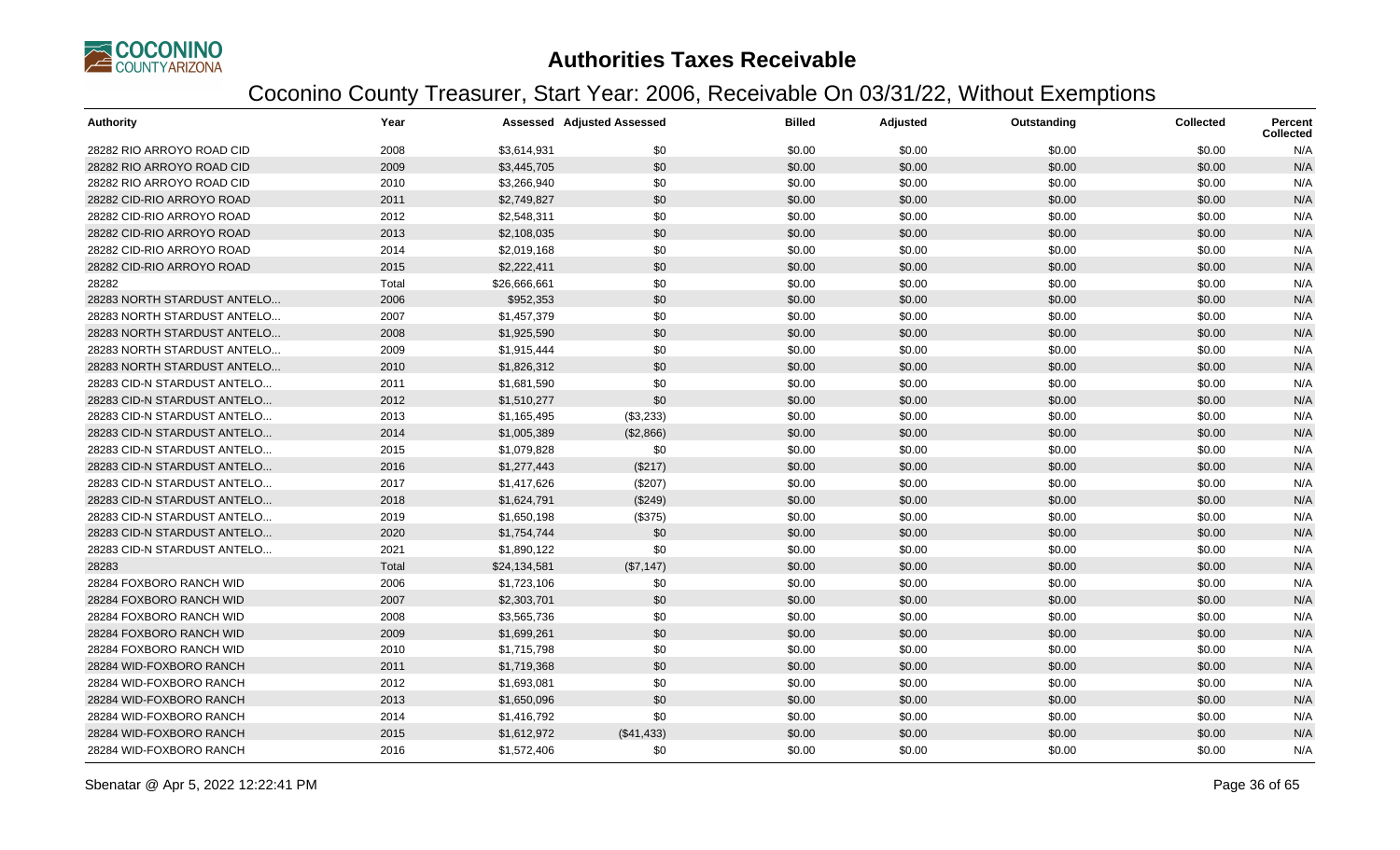

| <b>Authority</b>            | Year  |              | <b>Assessed Adjusted Assessed</b> | <b>Billed</b> | Adjusted   | Outstanding | <b>Collected</b> | <b>Percent</b><br><b>Collected</b> |
|-----------------------------|-------|--------------|-----------------------------------|---------------|------------|-------------|------------------|------------------------------------|
| 28284 WID-FOXBORO RANCH     | 2017  | \$1,616,007  | \$0                               | \$0.00        | \$0.00     | \$0.00      | \$0.00           | N/A                                |
| 28284 WID-FOXBORO RANCH     | 2018  | \$1,655,383  | \$0                               | \$0.00        | \$0.00     | \$0.00      | \$0.00           | N/A                                |
| 28284 WID-FOXBORO RANCH     | 2019  | \$1,772,109  | \$0                               | \$0.00        | \$0.00     | \$0.00      | \$0.00           | N/A                                |
| 28284                       | Total | \$25,715,816 | (\$41,433)                        | \$0.00        | \$0.00     | \$0.00      | \$0.00           | N/A                                |
| 28285 MAJESTIC VIEW DOMESTI | 2006  | \$246,770    | \$0                               | \$0.00        | \$0.00     | \$0.00      | \$0.00           | N/A                                |
| 28285 MAJESTIC VIEW DOMESTI | 2007  | \$650,842    | \$0                               | \$14,513.84   | \$0.00     | \$0.00      | \$14,513.84      | 100%                               |
| 28285 MAJESTIC VIEW DOMESTI | 2008  | \$774,696    | \$0                               | \$17,275.79   | \$0.00     | \$0.00      | \$17,275.79      | 100%                               |
| 28285 MAJESTIC VIEW DOMESTI | 2009  | \$783,278    | \$0                               | \$17,467.15   | \$0.00     | \$0.00      | \$17,467.15      | 100%                               |
| 28285 MAJESTIC VIEW DOMESTI | 2010  | \$2,328,213  | (\$2,774)                         | \$33,999.00   | (\$40.52)  | \$0.00      | \$33,958.48      | 100%                               |
| 28285 WID-MAJESTIC VIEW DOM | 2011  | \$2,171,171  | \$0                               | \$33,957.12   | \$0.00     | \$0.00      | \$33,957.12      | 100%                               |
| 28285 WID-MAJESTIC VIEW DOM | 2012  | \$2,004,169  | (\$16,963)                        | \$33,908.51   | (\$287.00) | \$0.00      | \$33,621.51      | 100%                               |
| 28285 WID-MAJESTIC VIEW DOM | 2013  | \$1,009,379  | \$0                               | \$34,000.88   | \$0.00     | \$0.00      | \$34,000.88      | 100%                               |
| 28285                       | Total | \$9,968,518  | (\$19,737)                        | \$185,122.29  | (\$327.52) | \$0.00      | \$184,794.77     | 100%                               |
| 28285SD WID-MAJESTIC VIEW D | 2014  | \$848,816    | \$0                               | \$0.00        | \$0.00     | \$0.00      | \$0.00           | N/A                                |
| 28285SD WID-MAJESTIC VIEW D | 2015  | \$823,774    | \$0                               | \$0.00        | \$0.00     | \$0.00      | \$0.00           | N/A                                |
| 28285SD WID-MAJESTIC VIEW D | 2016  | \$824,694    | (\$39)                            | \$0.00        | \$0.00     | \$0.00      | \$0.00           | N/A                                |
| 28285SD WID-MAJESTIC VIEW D | 2017  | \$1,030,172  | \$0                               | \$0.00        | \$0.00     | \$0.00      | \$0.00           | N/A                                |
| 28285SD WID-MAJESTIC VIEW D | 2018  | \$1,274,951  | \$0                               | \$0.00        | \$0.00     | \$0.00      | \$0.00           | N/A                                |
| 28285SD WID-MAJESTIC VIEW D | 2019  | \$1,643,751  | \$0                               | \$0.00        | \$0.00     | \$0.00      | \$0.00           | N/A                                |
| 28285SD WID-MAJESTIC VIEW D | 2020  | \$1,954,400  | \$0                               | \$0.00        | \$0.00     | \$0.00      | \$0.00           | N/A                                |
| 28285SD WID-MAJESTIC VIEW D | 2021  | \$2,492,541  | \$0                               | \$0.00        | \$0.00     | \$0.00      | \$0.00           | N/A                                |
| 28285SD                     | Total | \$10,893,099 | (\$39)                            | \$0.00        | \$0.00     | \$0.00      | \$0.00           | N/A                                |
| 28286 VALLE DOMESTIC WID    | 2008  | \$18,979     | \$0                               | \$0.00        | \$0.00     | \$0.00      | \$0.00           | N/A                                |
| 28286 VALLE DOMESTIC WID    | 2009  | \$24,083     | \$0                               | \$0.00        | \$0.00     | \$0.00      | \$0.00           | N/A                                |
| 28286 VALLE DOMESTIC WID    | 2010  | \$24,083     | \$0                               | \$0.00        | \$0.00     | \$0.00      | \$0.00           | N/A                                |
| 28286 WID-VALLE DOMESTIC    | 2011  | \$24,083     | \$0                               | \$0.00        | \$0.00     | \$0.00      | \$0.00           | N/A                                |
| 28286 WID-VALLE DOMESTIC    | 2012  | \$24,083     | \$0                               | \$0.00        | \$0.00     | \$0.00      | \$0.00           | N/A                                |
| 28286 WID-VALLE DOMESTIC    | 2013  | \$24,083     | \$0                               | \$0.00        | \$0.00     | \$0.00      | \$0.00           | N/A                                |
| 28286 WID-VALLE DOMESTIC    | 2014  | \$23,129     | \$0                               | \$0.00        | \$0.00     | \$0.00      | \$0.00           | N/A                                |
| 28286 WID-VALLE DOMESTIC    | 2015  | \$23,063     | \$0                               | \$0.00        | \$0.00     | \$0.00      | \$0.00           | N/A                                |
| 28286 WID-VALLE DOMESTIC    | 2016  | \$21,099     | \$0                               | \$0.00        | \$0.00     | \$0.00      | \$0.00           | N/A                                |
| 28286 WID-VALLE DOMESTIC    | 2017  | \$21,033     | \$0                               | \$0.00        | \$0.00     | \$0.00      | \$0.00           | N/A                                |
| 28286 WID-VALLE DOMESTIC    | 2018  | \$25,315     | \$0                               | \$0.00        | \$0.00     | \$0.00      | \$0.00           | N/A                                |
| 28286                       | Total | \$253,033    | \$0                               | \$0.00        | \$0.00     | \$0.00      | \$0.00           | N/A                                |
| 28287 ANASAZI TRAIL CID     | 2009  | \$491,345    | \$0                               | \$14,595.41   | \$0.00     | \$0.00      | \$14,595.41      | 100%                               |
| 28287 ANASAZI TRAIL CID     | 2010  | \$531,210    | \$0                               | \$14,172.69   | \$0.00     | \$0.00      | \$14,172.69      | 100%                               |
| 28287 CID-ANASAZI TRAIL     | 2011  | \$551,083    | \$0                               | \$0.00        | \$0.00     | \$0.00      | \$0.00           | N/A                                |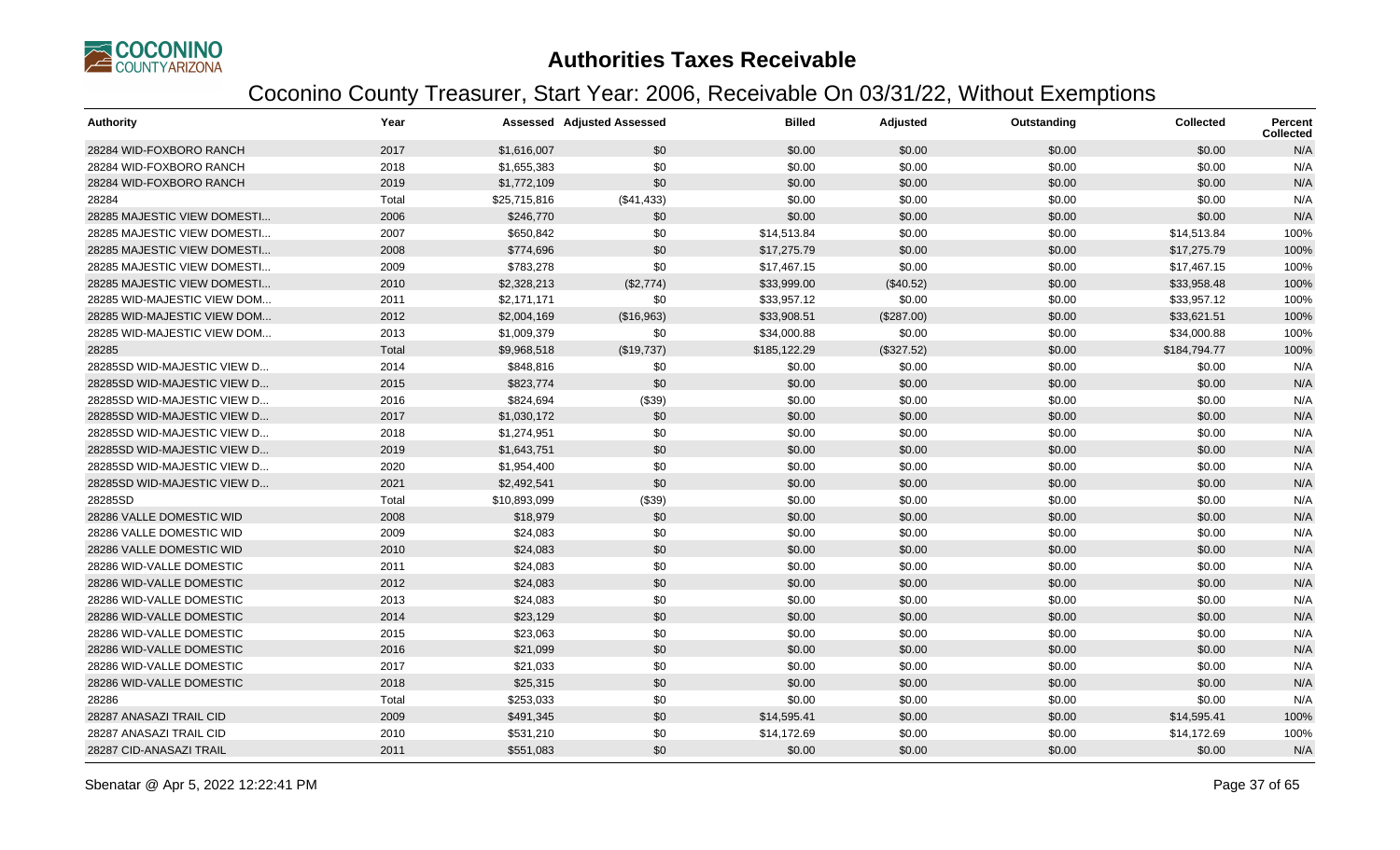

| <b>Authority</b>              | Year  |                 | <b>Assessed Adjusted Assessed</b> | <b>Billed</b>  | Adjusted       | Outstanding    | <b>Collected</b> | <b>Percent</b><br><b>Collected</b> |
|-------------------------------|-------|-----------------|-----------------------------------|----------------|----------------|----------------|------------------|------------------------------------|
| 28287 CID-ANASAZI TRAIL       | 2012  | \$548,212       | \$0                               | \$0.00         | \$0.00         | \$0.00         | \$0.00           | N/A                                |
| 28287 CID-ANASAZI TRAIL       | 2013  | \$283,935       | \$0                               | \$0.00         | \$0.00         | \$0.00         | \$0.00           | N/A                                |
| 28287 CID-ANASAZI TRAIL       | 2014  | \$295,802       | \$0                               | \$0.00         | \$0.00         | \$0.00         | \$0.00           | N/A                                |
| 28287 CID-ANASAZI TRAIL       | 2015  | \$317,146       | \$0                               | \$0.00         | \$0.00         | \$0.00         | \$0.00           | N/A                                |
| 28287 CID-ANASAZI TRAIL       | 2016  | \$354,386       | \$2,298                           | \$0.00         | \$0.00         | \$0.00         | \$0.00           | N/A                                |
| 28287 CID-ANASAZI TRAIL       | 2017  | \$497,281       | \$6,494                           | \$0.00         | \$0.00         | \$0.00         | \$0.00           | N/A                                |
| 28287 CID-ANASAZI TRAIL       | 2018  | \$562,648       | \$2,305                           | \$0.00         | \$0.00         | \$0.00         | \$0.00           | N/A                                |
| 28287 CID-ANASAZI TRAIL       | 2019  | \$581,389       | \$530                             | \$0.00         | \$0.00         | \$0.00         | \$0.00           | N/A                                |
| 28287 CID-ANASAZI TRAIL       | 2020  | \$628,420       | \$334                             | \$0.00         | \$0.00         | \$0.00         | \$0.00           | N/A                                |
| 28287 CID-ANASAZI TRAIL       | 2021  | \$653,276       | \$0                               | \$0.00         | \$0.00         | \$0.00         | \$0.00           | N/A                                |
| 28287                         | Total | \$6,296,133     | \$11,961                          | \$28,768.10    | \$0.00         | \$0.00         | \$28,768.10      | 100%                               |
| 28288 BADGER CREEK DWID       | 2010  | \$263,874       | \$0                               | \$0.00         | \$0.00         | \$0.00         | \$0.00           | N/A                                |
| 28288 WID-BADGER CREEK        | 2011  | \$262,775       | \$0                               | \$0.00         | \$0.00         | \$0.00         | \$0.00           | N/A                                |
| 28288 WID-BADGER CREEK        | 2012  | \$256,574       | \$0                               | \$0.00         | \$0.00         | \$0.00         | \$0.00           | N/A                                |
| 28288 WID-BADGER CREEK        | 2013  | \$205,938       | \$0                               | \$0.00         | \$0.00         | \$0.00         | \$0.00           | N/A                                |
| 28288 WID-BADGER CREEK        | 2014  | \$206,425       | \$0                               | \$0.00         | \$0.00         | \$0.00         | \$0.00           | N/A                                |
| 28288 WID-BADGER CREEK        | 2015  | \$209,525       | \$0                               | \$0.00         | \$0.00         | \$0.00         | \$0.00           | N/A                                |
| 28288 WID-BADGER CREEK        | 2016  | \$212,729       | \$0                               | \$0.00         | \$0.00         | \$0.00         | \$0.00           | N/A                                |
| 28288 WID-BADGER CREEK        | 2017  | \$222,148       | \$0                               | \$0.00         | \$0.00         | \$0.00         | \$0.00           | N/A                                |
| 28288 WID-BADGER CREEK        | 2018  | \$223,908       | \$0                               | \$0.00         | \$0.00         | \$0.00         | \$0.00           | N/A                                |
| 28288 WID-BADGER CREEK        | 2019  | \$234,137       | \$0                               | \$0.00         | \$0.00         | \$0.00         | \$0.00           | N/A                                |
| 28288 WID-BADGER CREEK        | 2020  | \$244,197       | \$0                               | \$0.00         | \$0.00         | \$0.00         | \$0.00           | N/A                                |
| 28288 WID-BADGER CREEK        | 2021  | \$246,064       | \$0                               | \$0.00         | \$0.00         | \$0.00         | \$0.00           | N/A                                |
| 28288                         | Total | \$2,788,294     | \$0                               | \$0.00         | \$0.00         | \$0.00         | \$0.00           | N/A                                |
| 28289 WID-BLUE RIDGE DOMESTIC | 2021  | \$12,159,670    | \$0                               | \$0.00         | \$0.00         | \$0.00         | \$0.00           | N/A                                |
| 29999 PUBLIC HEALTH SERVICE   | 2010  | \$2,056,578,525 | (\$14,962,869)                    | \$5,153,192.49 | (\$33,284.75)  | \$1,480.55     | \$5,118,427.19   | 99.97%                             |
| 29999 PUB HEALTH SERVICE      | 2011  | \$1,836,493,334 | (\$7,751,039)                     | \$4,589,050.62 | (\$19,480.99)  | \$3,416.09     | \$4,566,153.54   | 99.93%                             |
| 29999 PUB HEALTH SERVICE      | 2012  | \$1,758,991,343 | (\$8,166,683)                     | \$4,397,549.43 | (\$20,590.68)  | \$3,881.78     | \$4,373,076.97   | 99.91%                             |
| 29999 PUB HEALTH SERVICE      | 2013  | \$1,531,349,420 | (\$5,638,383)                     | \$3,828,369.77 | (\$14,617.06)  | \$4,666.34     | \$3,809,086.37   | 99.88%                             |
| 29999 PUB HEALTH SERVICE      | 2014  | \$1,528,131,272 | (\$1,845,337)                     | \$3,820,326.07 | (\$4,613.47)   | \$4,831.16     | \$3,810,881.44   | 99.87%                             |
| 29999 PUB HEALTH SERVICE      | 2015  | \$1,601,434,510 | (\$2,769,645)                     | \$3,848,713.49 | (\$6,085.47)   | \$5,168.99     | \$3,837,459.03   | 99.87%                             |
| 29999 PUB HEALTH SERVICE      | 2016  | \$1,677,453,437 | (\$12,515,038)                    | \$3,949,055.40 | (\$23,976.15)  | \$5,501.94     | \$3,919,577.31   | 99.86%                             |
| 29999 PUB HEALTH SERVICE      | 2017  | \$1,812,240,672 | (\$11,359,052)                    | \$4,139,287.28 | (\$26,779.48)  | \$5,880.86     | \$4,106,626.94   | 99.86%                             |
| 29999 PUB HEALTH SERVICE      | 2018  | \$1,944,597,023 | (\$9,323,056)                     | \$4,333,583.77 | (\$22, 285.58) | \$6,650.02     | \$4,304,648.17   | 99.85%                             |
| 29999 PUB HEALTH SERVICE      | 2019  | \$2,081,957,141 | (\$13,388,682)                    | \$4,583,908.53 | (\$34,112.86)  | \$7,205.14     | \$4,542,590.53   | 99.84%                             |
| 29999 PUB HEALTH SERVICE      | 2020  | \$2,260,817,288 | (\$12,377,158)                    | \$4,831,043.15 | (\$30,420.97)  | \$10,073.30    | \$4,790,548.88   | 99.79%                             |
| 29999 PUB HEALTH SERVICE      | 2021  | \$2,332,253,855 | (\$1,092,579)                     | \$4,962,826.77 | (\$2,512.08)   | \$1,462,876.07 | \$3,497,438.62   | 70.51%                             |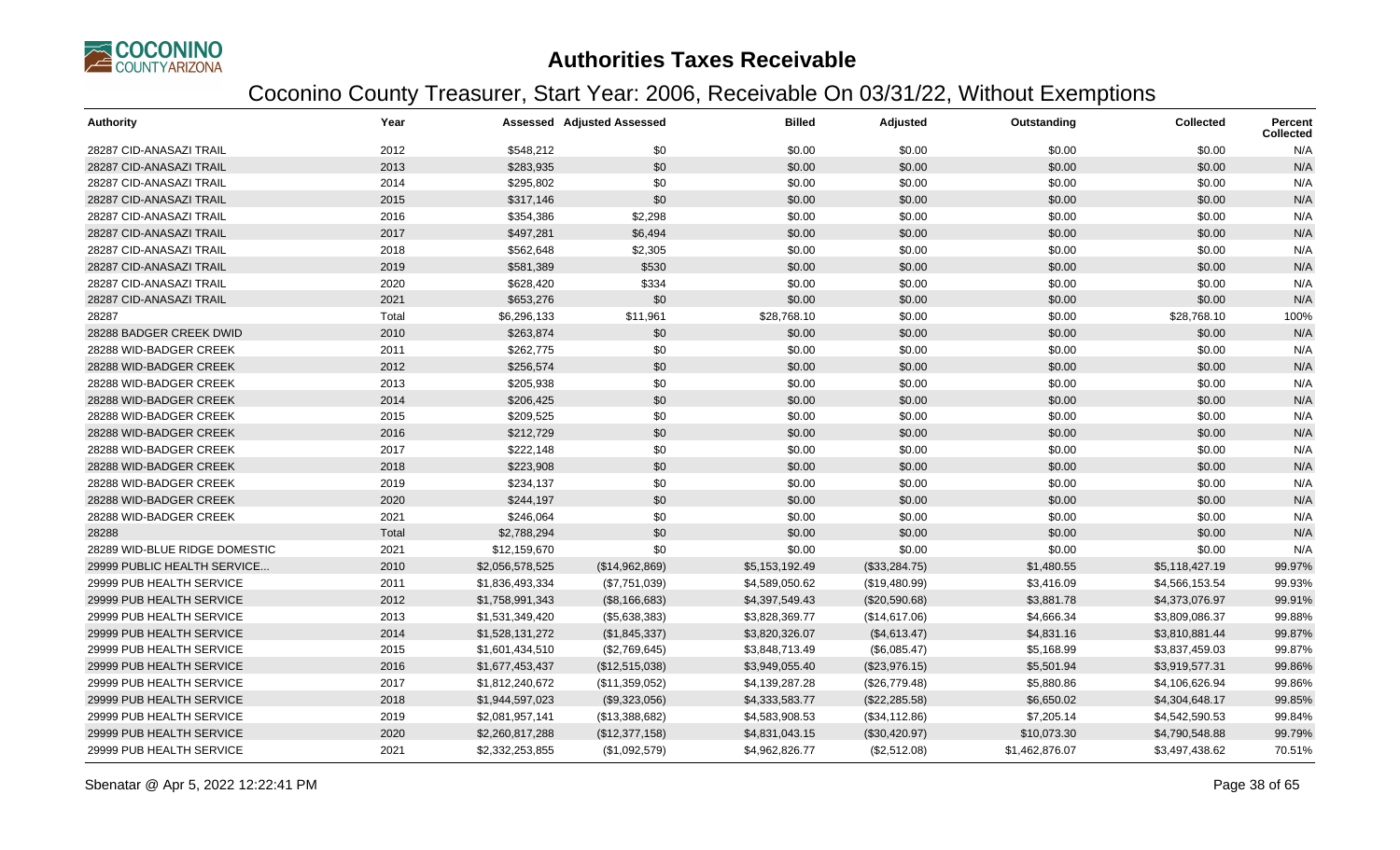

| <b>Authority</b>            | Year  |                  | <b>Assessed Adjusted Assessed</b> | <b>Billed</b>   | Adjusted       | Outstanding    | <b>Collected</b> | <b>Percent</b><br><b>Collected</b> |
|-----------------------------|-------|------------------|-----------------------------------|-----------------|----------------|----------------|------------------|------------------------------------|
| 29999                       | Total | \$22,422,297,820 | (\$101, 189, 521)                 | \$52,436,906.77 | (\$238,759.54) | \$1,521,632.24 | \$50,676,514.99  | 97.08%                             |
| 30001 JOINT VOCATIONAL TECH | 2006  | \$1,213,378,291  | (\$2,038,529)                     | \$622.209.71    | \$110.66       | \$47.11        | \$622,273.26     | 99.99%                             |
| 30001 JOINT VOCATIONAL TECH | 2007  | \$1,433,044,338  | (\$5,572,153)                     | \$731,057.85    | (\$773.17)     | \$94.61        | \$730,190.07     | 99.99%                             |
| 30001 JOINT VOCATIONAL TECH | 2008  | \$1,695,216,882  | (\$6,250,431)                     | \$863,117.13    | (\$956.33)     | \$186.71       | \$861,974.09     | 99.98%                             |
| 30001 JOINT VOCATIONAL TECH | 2009  | \$1,782,346,815  | (\$3,836,441)                     | \$904,033.35    | \$1,031.76     | \$219.14       | \$904,845.97     | 99.98%                             |
| 30001 JOINT VOCATIONAL TECH | 2010  | \$1,729,387,047  | (\$13,005,216)                    | \$866,540.86    | (\$5,763.44)   | \$282.64       | \$860,494.78     | 99.97%                             |
| 30001 JTED-CAVIAT           | 2011  | \$1,553,552,420  | (\$6,714,490)                     | \$776,343.18    | (\$3,386.80)   | \$616.50       | \$772,339.88     | 99.92%                             |
| 30001 JTED-CAVIAT           | 2012  | \$1,496,151,062  | (\$7,075,872)                     | \$748,089.67    | (\$3,570.32)   | \$699.68       | \$743,819.67     | 99.91%                             |
| 30001 JTED-CAVIAT           | 2013  | \$1,313,817,437  | (\$4,347,603)                     | \$656,908.14    | (\$2,275.02)   | \$842.10       | \$653,791.02     | 99.87%                             |
| 30001 JTED-CAVIAT           | 2014  | \$1,311,051,094  | (\$1,690,855)                     | \$655,525.07    | (\$845.46)     | \$850.09       | \$653,829.52     | 99.87%                             |
| 30001 JTED-CAVIAT           | 2015  | \$1,367,235,060  | (\$2,683,311)                     | \$660,402.39    | (\$1,174.12)   | \$914.07       | \$658,314.20     | 99.86%                             |
| 30001 JTED-CAVIAT           | 2016  | \$1,438,226,586  | (\$11,693,112)                    | \$678,006.30    | (\$4,408.55)   | \$973.93       | \$672,623.82     | 99.86%                             |
| 30001 JTED-CAVIAT           | 2017  | \$1,558,866,877  | (\$10,370,021)                    | \$711,337.41    | (\$4,862.64)   | \$1,031.49     | \$705,443.28     | 99.85%                             |
| 30001 JTED-CAVIAT           | 2018  | \$1,679,657,462  | (\$8,713,171)                     | \$746,367.48    | (\$4,152.65)   | \$1,170.77     | \$741,044.06     | 99.84%                             |
| 30001 JTED-CAVIAT           | 2019  | \$1,802,454,243  | (\$12,407,917)                    | \$791,678.97    | (\$6,333.08)   | \$1,277.18     | \$784,068.71     | 99.84%                             |
| 30001 JTED-CAVIAT           | 2020  | \$1,962,883,173  | (\$11,306,187)                    | \$835,018.23    | (\$5,552.58)   | \$1,831.96     | \$827,633.69     | 99.78%                             |
| 30001 JTED-CAVIAT           | 2021  | \$2,026,516,229  | (\$936,265)                       | \$856,348.26    | (\$422.20)     | \$261,600.64   | \$594,325.42     | 69.44%                             |
| 30001                       | Total | \$25,363,785,016 | (\$108,641,574)                   | \$12,102,984.00 | (\$43,333.94)  | \$272,638.62   | \$11,787,011.44  | 97.74%                             |
| 30002 VALLEY ACADEMY ED DIS | 2006  | \$139,677,831    | (\$203,406)                       | \$69,905.37     | \$19.58        | \$0.10         | \$69,924.85      | 100%                               |
| 30002 VALLEY ACADEMY ED DIS | 2007  | \$176,879,361    | (\$344,541)                       | \$88,471.99     | (\$15.54)      | \$0.10         | \$88,456.35      | 100%                               |
| 30002 VALLEY ACADEMY ED DIS | 2008  | \$190,942,461    | (\$606,989)                       | \$97,835.26     | (\$57.11)      | \$0.11         | \$97,778.04      | 100%                               |
| 30002 VALLEY ACADEMY ED DIS | 2009  | \$192,718,012    | (\$716,600)                       | \$96,441.87     | (\$180.80)     | \$0.16         | \$96,260.91      | 100%                               |
| 30002 VALLEY ACADEMY ED DIS | 2010  | \$184,533,385    | (\$1,361,930)                     | \$92,257.64     | (\$627.46)     | \$1.05         | \$91,629.13      | 100%                               |
| 30002 JTED-VALLEY ACAD      | 2011  | \$156,613,067    | (\$557,091)                       | \$78,306.58     | (\$279.26)     | \$1.29         | \$78,026.03      | 100%                               |
| 30002 JTED-VALLEY ACAD      | 2012  | \$142,645,134    | (\$258,745)                       | \$71,322.60     | (\$130.37)     | \$1.66         | \$71,190.57      | 100%                               |
| 30002 JTED-VALLEY ACAD      | 2013  | \$123,074,621    | (\$811,464)                       | \$61,537.32     | (\$406.49)     | \$3.59         | \$61,127.24      | 99.99%                             |
| 30002 JTED-VALLEY ACAD      | 2014  | \$123,820,465    | (\$26,092)                        | \$61,910.22     | (\$13.05)      | \$8.68         | \$61,888.49      | 99.99%                             |
| 30002 JTED-VALLEY ACAD      | 2015  | \$137,505,960    | (\$24,972)                        | \$62,668.12     | (\$16.51)      | \$7.31         | \$62,644.30      | 99.99%                             |
| 30002 JTED-VALLEY ACAD      | 2016  | \$141,853,339    | \$214,752                         | \$64,796.96     | \$113.49       | \$5.33         | \$64,905.12      | 99.99%                             |
| 30002 JTED-VALLEY ACAD      | 2017  | \$152,172,066    | \$233,849                         | \$68,088.27     | \$116.96       | \$2.38         | \$68,202.85      | 100%                               |
| 30002 JTED-VALLEY ACAD      | 2018  | \$155,798,842    | \$59,318                          | \$70,630.39     | \$29.28        | \$2.42         | \$70,657.25      | 100%                               |
| 30002 JTED-VALLEY ACAD      | 2019  | \$160,713,172    | \$40,086                          | \$73,451.48     | \$20.05        | \$0.84         | \$73,470.69      | 100%                               |
| 30002 JTED-VALLEY ACAD      | 2020  | \$170,864,320    | \$22,309                          | \$76,938.47     | \$14.89        | \$4.90         | \$76,948.46      | 99.99%                             |
| 30002 JTED-VALLEY ACAD      | 2021  | \$177,308,409    | (\$149, 819)                      | \$79,836.85     | (\$74.91)      | \$17,509.96    | \$62,251.98      | 78.05%                             |
| 30002                       | Total | \$2,527,120,445  | (\$4,491,335)                     | \$1,214,399.39  | (\$1,487.25)   | \$17,549.88    | \$1,195,362.26   | 98.55%                             |
| 30003 NORTHEAST AZ TECH INS | 2006  | \$15,695,313     | \$0                               | \$7,849.74      | \$1.63         | \$0.13         | \$7,851.24       | 100%                               |
| 30003 NORTHEAST AZ TECH INS | 2007  | \$15,278,358     | \$0                               | \$7,641.35      | \$2.58         | \$0.49         | \$7,643.44       | 99.99%                             |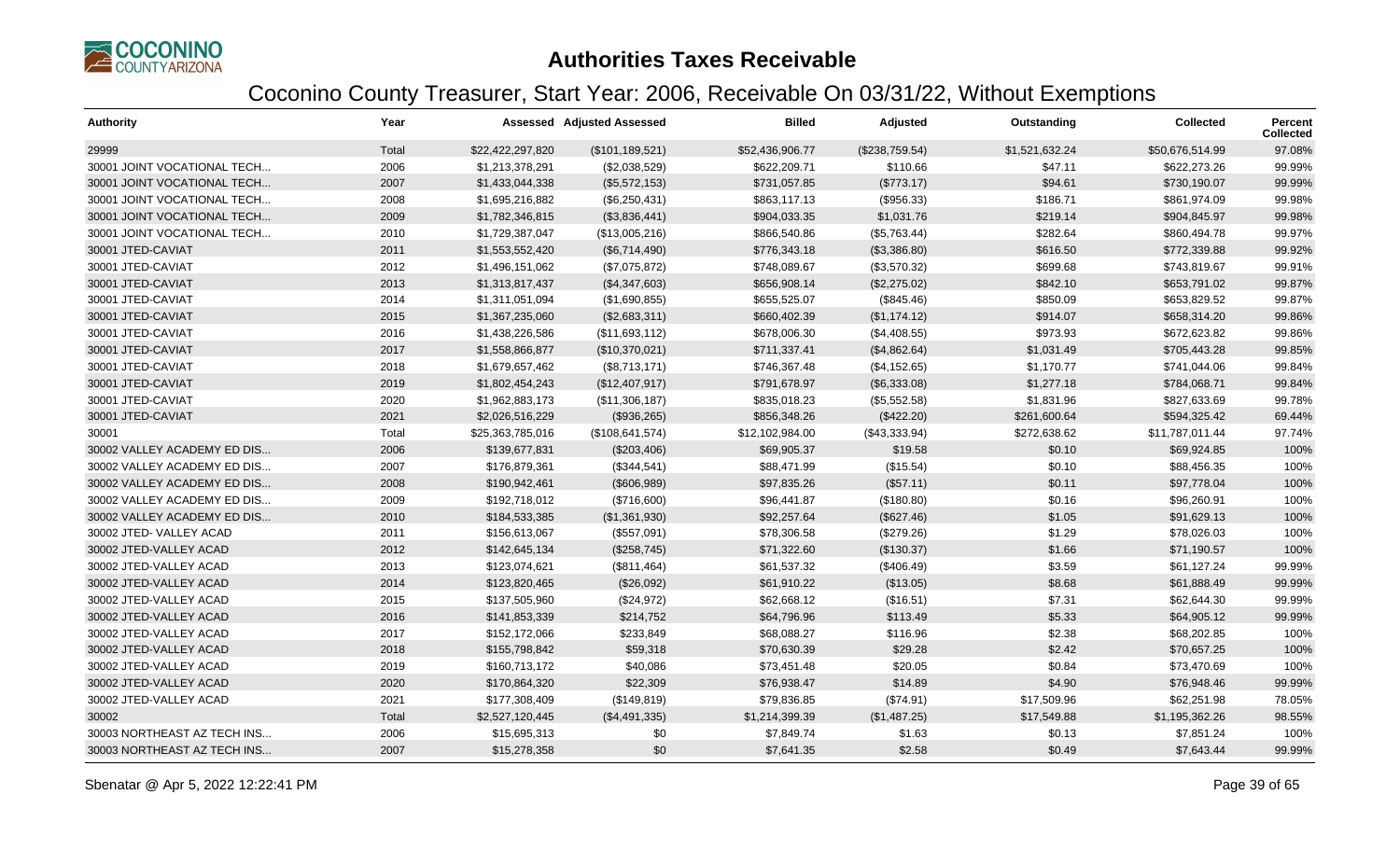

| <b>Authority</b>              | Year  |                  | <b>Assessed Adjusted Assessed</b> | <b>Billed</b> | Adjusted   | Outstanding | <b>Collected</b> | <b>Percent</b><br><b>Collected</b> |
|-------------------------------|-------|------------------|-----------------------------------|---------------|------------|-------------|------------------|------------------------------------|
| 30003 NORTHEAST AZ TECH INS   | 2008  | \$14,443,477     | \$0                               | \$7,217.83    | \$10.38    | \$0.53      | \$7,227.68       | 99.99%                             |
| 30003 NORTHEAST AZ TECH INS   | 2009  | \$12,978,414     | (\$16,081)                        | \$6,492.52    | \$1.72     | \$0.55      | \$6,493.69       | 99.99%                             |
| 30003 NORTHEAST AZ TECH INS   | 2010  | \$12,302,670     | \$0                               | \$6,144.39    | \$6.35     | \$1.42      | \$6,149.32       | 99.98%                             |
| 30003 JTED-NATIVE             | 2011  | \$11,010,385     | (\$14,532)                        | \$5,505.19    | (\$8.10)   | \$4.70      | \$5,492.39       | 99.91%                             |
| 30003 JTED-NATIVE             | 2012  | \$12,020,387     | (\$36,704)                        | \$6,010.19    | (\$18.83)  | \$4.27      | \$5,987.09       | 99.93%                             |
| 30003 JTED-NATIVE             | 2013  | \$11,624,431     | (\$2,680)                         | \$5,812.21    | (\$3.13)   | \$6.76      | \$5,802.32       | 99.88%                             |
| 30003 JTED-NATIVE             | 2014  | \$12,576,631     | (\$31,207)                        | \$6,288.32    | (\$15.61)  | \$18.86     | \$6,253.85       | 99.7%                              |
| 30003 JTED-NATIVE             | 2015  | \$13,102,041     | (\$35,488)                        | \$6,453.73    | (\$15.18)  | \$17.13     | \$6,421.42       | 99.73%                             |
| 30003 JTED-NATIVE             | 2016  | \$12,897,851     | (\$12,488)                        | \$6,381.55    | (\$5.52)   | \$19.73     | \$6,356.30       | 99.69%                             |
| 30003 JTED-NATIVE             | 2017  | \$13,048,064     | (\$43,813)                        | \$6,441.51    | (\$21.20)  | \$34.42     | \$6,385.89       | 99.46%                             |
| 30003 JTED-NATIVE             | 2018  | \$12,852,221     | (\$30,748)                        | \$6,348.51    | (\$15.07)  | \$42.15     | \$6,291.29       | 99.33%                             |
| 30003 JTED-NATIVE             | 2019  | \$13,425,017     | \$42,659                          | \$6,366.47    | \$21.33    | \$44.72     | \$6,343.08       | 99.3%                              |
| 30003 JTED-NATIVE             | 2020  | \$13,761,637     | (\$9,906)                         | \$6,480.16    | (\$4.95)   | \$51.22     | \$6,423.99       | 99.21%                             |
| 30003 JTED-NATIVE             | 2021  | \$13,226,177     | \$0                               | \$6,241.75    | \$0.00     | \$497.75    | \$5,744.00       | 92.03%                             |
| 30003                         | Total | \$210,243,074    | (\$190,988)                       | \$103,675.42  | (\$63.60)  | \$744.83    | \$102,866.99     | 99.28%                             |
| 30004 CCRASD #99              | 2008  | \$2,019,130,467  | (\$7,031,183)                     | \$191,314.59  | (\$188.26) | \$35.28     | \$191,091.05     | 99.98%                             |
| 30004 CCRASD #99              | 2009  | \$2,127,799,723  | (\$4,970,582)                     | \$0.00        | \$0.00     | \$0.00      | \$0.00           | N/A                                |
| 30004 CCRASD #99              | 2010  | \$2,056,578,525  | (\$14,962,869)                    | \$0.00        | \$0.00     | \$0.00      | \$0.00           | N/A                                |
| 30004 RURAL ACCOMOD SCHOOL    | 2011  | \$1,836,493,334  | (\$7,751,039)                     | \$0.00        | \$0.00     | \$0.00      | \$0.00           | N/A                                |
| 30004 RURAL ACCOMOD SCHOOL    | 2012  | \$1,758,991,343  | (\$8,166,683)                     | \$0.00        | \$0.00     | \$0.00      | \$0.00           | N/A                                |
| 30004 RURAL ACCOMOD SCHOOL    | 2013  | \$1,531,349,420  | (\$5,638,383)                     | \$0.00        | \$0.00     | \$0.00      | \$0.00           | N/A                                |
| 30004 RURAL ACCOMOD SCHOOL    | 2014  | \$1,528,131,272  | (\$1,845,337)                     | \$0.00        | \$0.00     | \$0.00      | \$0.00           | N/A                                |
| 30004 RURAL ACCOMOD SCHOOL    | 2015  | \$1,601,434,510  | (\$2,769,645)                     | \$0.00        | \$0.00     | \$0.00      | \$0.00           | N/A                                |
| 30004 RURAL ACCOMOD SCHOOL    | 2016  | \$1,677,453,437  | (\$12,515,038)                    | \$0.00        | \$0.00     | \$0.00      | \$0.00           | N/A                                |
| 30004 RURAL ACCOMOD SCHOOL    | 2017  | \$1,812,240,672  | (\$11,359,052)                    | \$0.00        | \$0.00     | \$0.00      | \$0.00           | N/A                                |
| 30004 RURAL ACCOMOD SCHOOL    | 2018  | \$1,944,597,023  | (\$9,323,056)                     | \$0.00        | \$0.00     | \$0.00      | \$0.00           | N/A                                |
| 30004 RURAL ACCOMOD SCHOOL    | 2019  | \$2,081,957,141  | (\$13,388,682)                    | \$0.00        | \$0.00     | \$0.00      | \$0.00           | N/A                                |
| 30004 RURAL ACCOMOD SCHOOL    | 2020  | \$2,260,817,288  | (\$12,377,158)                    | \$0.00        | \$0.00     | \$0.00      | \$0.00           | N/A                                |
| 30004 RURAL ACCOMOD SCHOOL    | 2021  | \$2,332,253,855  | (\$1,092,579)                     | \$0.00        | \$0.00     | \$0.00      | \$0.00           | N/A                                |
| 30004                         | Total | \$26,569,228,010 | (\$113,191,286)                   | \$191,314.59  | (\$188.26) | \$35.28     | \$191,091.05     | 99.98%                             |
| 30005 MOUNTAIN INSTITUTE JTED | 2009  | \$9,174,217      | (\$19,984)                        | \$4,710.98    | (\$0.41)   | \$7.79      | \$4,702.78       | 99.83%                             |
| 30005 MOUNTAIN INSTITUTE JTED | 2010  | \$8,901,792      | (\$13,015)                        | \$4,429.90    | (\$4.38)   | \$10.39     | \$4,415.13       | 99.77%                             |
| 30005 JTED-MOUNTAIN INSTIT    | 2011  | \$7,439,978      | (\$4,046)                         | \$3,720.16    | (\$2.41)   | \$39.19     | \$3,678.56       | 98.95%                             |
| 30005 JTED-MOUNTAIN INSTIT    | 2012  | \$6,516,602      | (\$9,020)                         | \$3,258.38    | (\$5.00)   | \$50.53     | \$3,202.85       | 98.45%                             |
| 30005 JTED-MOUNTAIN INSTIT    | 2013  | \$5,461,842      | (\$19,581)                        | \$2,730.80    | (\$9.80)   | \$58.72     | \$2,662.28       | 97.84%                             |
| 30005 JTED-MOUNTAIN INSTIT    | 2014  | \$4,963,135      | (\$38,673)                        | \$2,481.61    | (\$19.34)  | \$62.53     | \$2,399.74       | 97.46%                             |
| 30005 JTED-MOUNTAIN INSTIT    | 2015  | \$5,382,191      | (\$12,277)                        | \$2,447.48    | (\$4.92)   | \$61.92     | \$2,380.64       | 97.46%                             |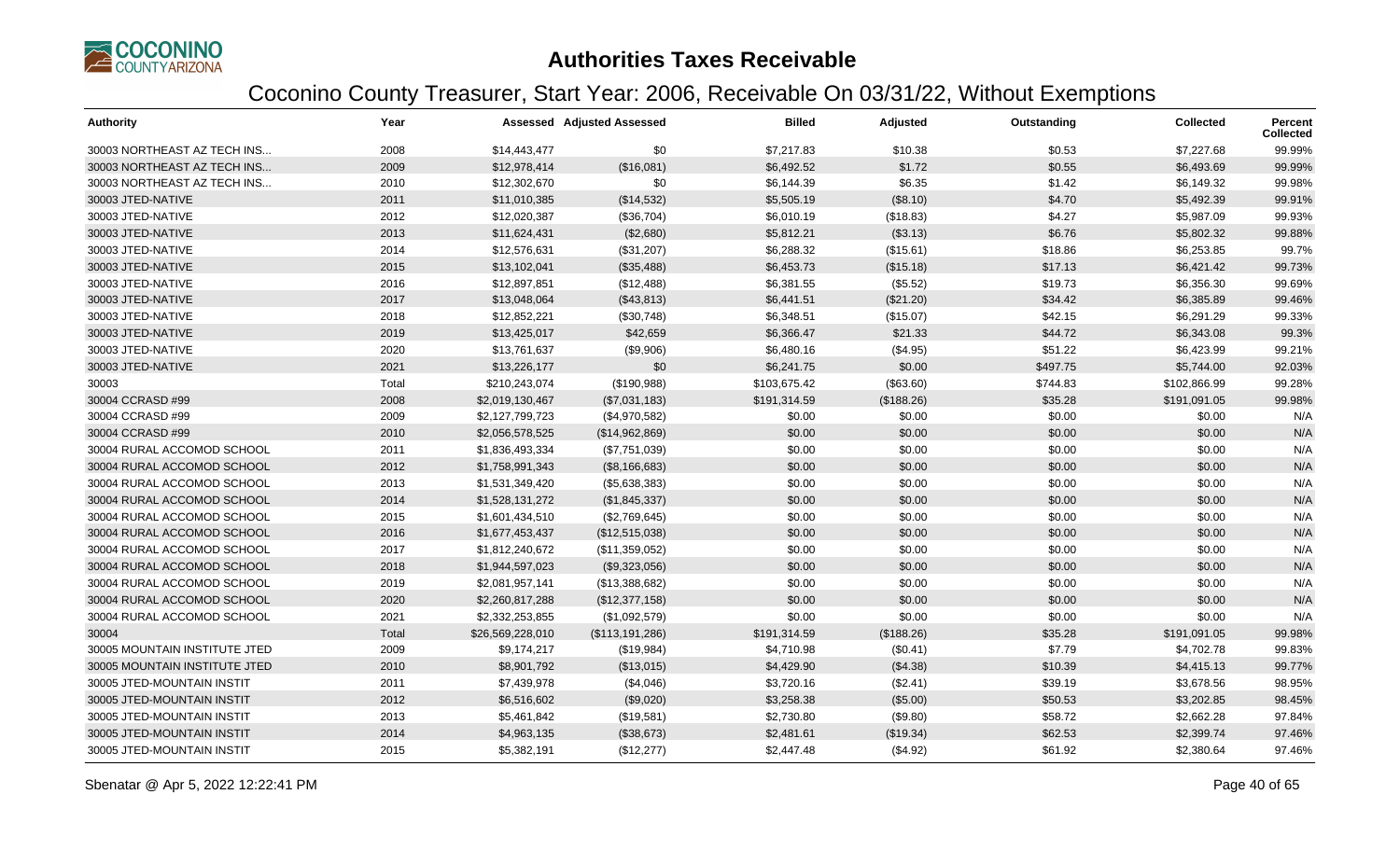

| <b>Authority</b>            | Year  |                  | <b>Assessed Adjusted Assessed</b> | <b>Billed</b> | Adjusted     | Outstanding | <b>Collected</b> | <b>Percent</b><br><b>Collected</b> |
|-----------------------------|-------|------------------|-----------------------------------|---------------|--------------|-------------|------------------|------------------------------------|
| 30005 JTED-MOUNTAIN INSTIT  | 2016  | \$5,113,813      | \$5,250                           | \$2,398.91    | \$3.24       | \$65.77     | \$2,336.38       | 97.26%                             |
| 30005 JTED-MOUNTAIN INSTIT  | 2017  | \$4,995,075      | (\$5,683)                         | \$2,434.62    | (\$2.30)     | \$70.61     | \$2,361.71       | 97.1%                              |
| 30005 JTED-MOUNTAIN INSTIT  | 2018  | \$5,338,826      | (\$213)                           | \$2,452.34    | \$0.43       | \$76.26     | \$2,376.51       | 96.89%                             |
| 30005 JTED-MOUNTAIN INSTIT  | 2019  | \$5,489,083      | (\$4,643)                         | \$2,514.78    | (\$2.30)     | \$80.91     | \$2,431.57       | 96.78%                             |
| 30005 JTED-MOUNTAIN INSTIT  | 2020  | \$6,077,890      | (\$3,031)                         | \$2,650.91    | (\$1.52)     | \$87.22     | \$2,562.17       | 96.71%                             |
| 30005 JTED-MOUNTAIN INSTIT  | 2021  | \$6,201,887      | ( \$3,149)                        | \$2,788.07    | (\$3.66)     | \$702.42    | \$2,081.99       | 74.77%                             |
| 30005                       | Total | \$81,056,331     | (\$128,065)                       | \$39,018.94   | (\$52.37)    | \$1,374.26  | \$37,592.31      | 96.47%                             |
| 33206 FD SUMMIT BOND        | 2019  | \$153,777,917    | (\$782,086)                       | \$297,531.82  | (\$1,844.10) | \$529.33    | \$295,158.39     | 99.82%                             |
| 33206 FD SUMMIT BOND        | 2020  | \$168,532,996    | (\$848,822)                       | \$296,834.01  | (\$1,861.31) | \$656.22    | \$294,316.48     | 99.78%                             |
| 33206 FD SUMMIT BOND        | 2021  | \$177,959,952    | (\$2,555)                         | \$295,551.47  | \$2.40       | \$95,704.11 | \$199,849.76     | 67.62%                             |
| 33206                       | Total | \$500,270,865    | (\$1,633,463)                     | \$889,917.30  | (\$3,703.01) | \$96,889.66 | \$789,324.63     | 89.07%                             |
| 41206 FD SUMMIT BOND        | 2018  | \$144,593,904    | (\$428,917)                       | \$296,053.67  | (\$1,062.79) | \$511.28    | \$294,479.60     | 99.83%                             |
| 52000 COCONINO COUNTY       | 2006  | \$1,442,186,897  | (\$2,285,756)                     | \$0.00        | \$0.00       | \$0.00      | \$0.00           | N/A                                |
| 52000 COCONINO COUNTY       | 2007  | \$1,712,061,975  | (\$5,993,602)                     | \$0.00        | \$0.00       | \$0.00      | \$0.00           | N/A                                |
| 52000 COCONINO COUNTY       | 2008  | \$2,019,130,467  | (\$7,031,183)                     | \$0.00        | \$0.00       | \$0.00      | \$0.00           | N/A                                |
| 52000 COCONINO COUNTY       | 2009  | \$2,127,799,723  | (\$4,970,582)                     | \$0.00        | \$0.00       | \$0.00      | \$0.00           | N/A                                |
| 52000 COCONINO COUNTY       | 2010  | \$2,056,578,525  | (\$14,962,869)                    | \$0.00        | \$0.00       | \$0.00      | \$0.00           | N/A                                |
| 52000 COCONINO COUNTY       | 2011  | \$1,836,493,334  | (\$7,751,039)                     | \$0.00        | \$0.00       | \$0.00      | \$0.00           | N/A                                |
| 52000 COCONINO COUNTY       | 2012  | \$1,758,991,343  | (\$8,166,683)                     | \$0.00        | \$0.00       | \$0.00      | \$0.00           | N/A                                |
| 52000 COCONINO COUNTY       | 2013  | \$1,531,349,420  | (\$5,638,383)                     | \$0.00        | \$0.00       | \$0.00      | \$0.00           | N/A                                |
| 52000 COCONINO COUNTY       | 2014  | \$1,528,131,272  | (\$1,845,337)                     | \$0.00        | \$0.00       | \$0.00      | \$0.00           | N/A                                |
| 52000 COCONINO COUNTY       | 2015  | \$1,601,434,510  | (\$2,769,645)                     | \$0.00        | \$0.00       | \$0.00      | \$0.00           | N/A                                |
| 52000 COCONINO COUNTY       | 2016  | \$1,677,453,437  | (\$12,515,038)                    | \$0.00        | \$0.00       | \$0.00      | \$0.00           | N/A                                |
| 52000 COCONINO COUNTY       | 2017  | \$1,812,240,672  | (\$11,359,052)                    | \$0.00        | \$0.00       | \$0.00      | \$0.00           | N/A                                |
| 52000 COCONINO COUNTY       | 2018  | \$1,944,597,023  | (\$9,323,056)                     | \$0.00        | \$0.00       | \$0.00      | \$0.00           | N/A                                |
| 52000 COCONINO COUNTY       | 2019  | \$2,081,957,141  | (\$13,388,682)                    | \$0.00        | \$0.00       | \$0.00      | \$0.00           | N/A                                |
| 52000 COCONINO COUNTY       | 2020  | \$2,260,817,288  | (\$12,377,158)                    | \$0.00        | \$0.00       | \$0.00      | \$0.00           | N/A                                |
| 52000 COCONINO COUNTY       | 2021  | \$2,332,253,855  | (\$1,092,579)                     | \$0.00        | \$0.00       | \$0.00      | \$0.00           | N/A                                |
| 52000                       | Total | \$29,723,476,882 | (\$121,470,644)                   | \$0.00        | \$0.00       | \$0.00      | \$0.00           | N/A                                |
| 52001 STATE SCHOOL TAX EQUA | 2006  | \$1,442,186,897  | (\$2,285,756)                     | \$0.00        | \$0.00       | \$0.00      | \$0.00           | N/A                                |
| 52001 STATE SCHOOL TAX EQUA | 2007  | \$1,712,061,975  | (\$5,993,602)                     | \$0.00        | \$0.00       | \$0.00      | \$0.00           | N/A                                |
| 52001 STATE SCHOOL TAX EQUA | 2008  | \$2,019,130,467  | (\$7,031,183)                     | \$0.00        | \$0.00       | \$0.00      | \$0.00           | N/A                                |
| 52001 STATE SCHOOL TAX EQUA | 2009  | \$2,127,799,723  | (\$4,970,582)                     | \$0.00        | \$0.00       | \$0.00      | \$0.00           | N/A                                |
| 52001 STATE SCHOOL TAX EQUA | 2010  | \$2,056,578,525  | (\$14,962,869)                    | \$0.00        | \$0.00       | \$0.00      | \$0.00           | N/A                                |
| 52001 ST SCHL EQUALIZATION  | 2011  | \$1,836,493,334  | (\$7,751,039)                     | \$0.00        | \$0.00       | \$0.00      | \$0.00           | N/A                                |
| 52001 ST SCHL EQUALIZATION  | 2012  | \$1,758,991,343  | (\$8,166,683)                     | \$0.00        | \$0.00       | \$0.00      | \$0.00           | N/A                                |
| 52001 ST SCHL EQUALIZATION  | 2013  | \$1,531,349,420  | (\$5,638,383)                     | \$0.00        | \$0.00       | \$0.00      | \$0.00           | N/A                                |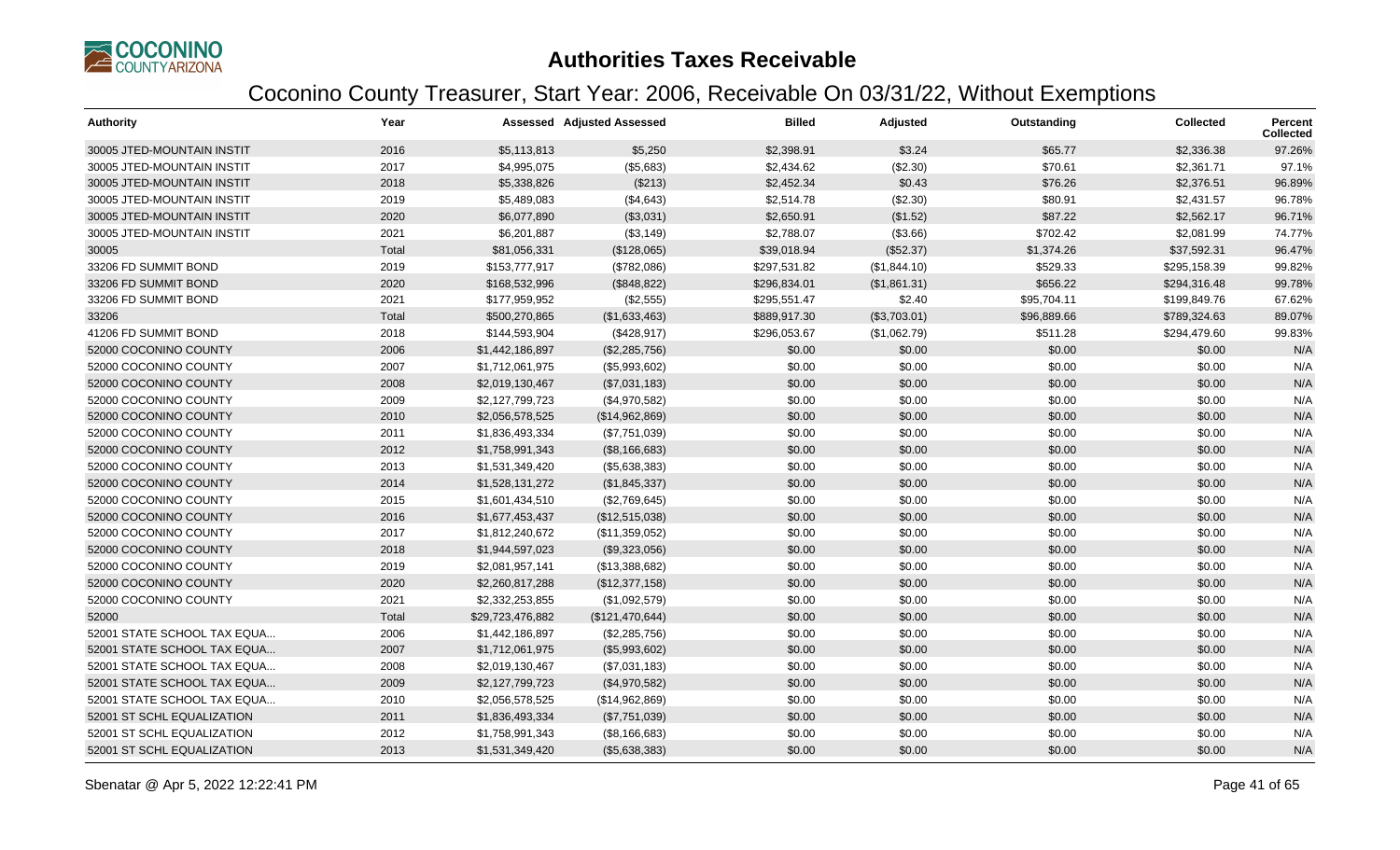

| <b>Authority</b>           | Year  |                  | <b>Assessed Adjusted Assessed</b> | <b>Billed</b>    | Adjusted       | Outstanding    | <b>Collected</b> | <b>Percent</b><br><b>Collected</b> |
|----------------------------|-------|------------------|-----------------------------------|------------------|----------------|----------------|------------------|------------------------------------|
| 52001 ST SCHL EQUALIZATION | 2014  | \$1,528,131,272  | (\$1,845,337)                     | \$0.00           | \$0.00         | \$0.00         | \$0.00           | N/A                                |
| 52001 ST SCHL EQUALIZATION | 2015  | \$1,601,434,510  | (\$2,769,645)                     | \$0.00           | \$0.00         | \$0.00         | \$0.00           | N/A                                |
| 52001 ST SCHL EQUALIZATION | 2016  | \$1,677,453,437  | (\$12,515,038)                    | \$0.00           | \$0.00         | \$0.00         | \$0.00           | N/A                                |
| 52001 ST SCHL EQUALIZATION | 2017  | \$1,812,240,672  | (\$11,359,052)                    | \$0.00           | \$0.00         | \$0.00         | \$0.00           | N/A                                |
| 52001 ST SCHL EQUALIZATION | 2018  | \$1,944,597,023  | (\$9,323,056)                     | \$0.00           | \$0.00         | \$0.00         | \$0.00           | N/A                                |
| 52001 ST SCHL EQUALIZATION | 2019  | \$2,081,957,141  | (\$13,388,682)                    | \$0.00           | \$0.00         | \$0.00         | \$0.00           | N/A                                |
| 52001 ST SCHL EQUALIZATION | 2020  | \$2,260,817,288  | (\$12,377,158)                    | \$0.00           | \$0.00         | \$0.00         | \$0.00           | N/A                                |
| 52001 ST SCHL EQUALIZATION | 2021  | \$2,332,253,855  | (\$1,092,579)                     | \$0.00           | \$0.00         | \$0.00         | \$0.00           | N/A                                |
| 52001                      | Total | \$29,723,476,882 | (\$121,470,644)                   | \$0.00           | \$0.00         | \$0.00         | \$0.00           | N/A                                |
| 54151 CITY OF FLAGSTAFF    | 2006  | \$616,692,697    | (\$1,431,929)                     | \$5,228,289.84   | \$1,242.92     | \$139.44       | \$5,229,393.32   | 100%                               |
| 54151 CITY OF FLAGSTAFF    | 2007  | \$739,709,912    | (\$2,348,027)                     | \$6,262,481.73   | (\$5,475.13)   | \$237.40       | \$6,256,769.20   | 100%                               |
| 54151 CITY OF FLAGSTAFF    | 2008  | \$868,649,633    | (\$3,558,503)                     | \$7,347,194.98   | (\$7,606.63)   | \$571.69       | \$7,339,016.66   | 99.99%                             |
| 54151 CITY OF FLAGSTAFF    | 2009  | \$904,071,313    | (\$2,260,911)                     | \$7,620,669.83   | \$20,473.95    | \$709.65       | \$7,640,434.13   | 99.99%                             |
| 54151 CITY OF FLAGSTAFF    | 2010  | \$873,242,524    | (\$2,129,557)                     | \$7,296,400.40   | (\$16,292.64)  | \$907.59       | \$7,279,200.17   | 99.99%                             |
| 54151 CITY OF FLAGSTAFF    | 2011  | \$789,881,198    | (\$2,794,336)                     | \$6,602,470.33   | (\$23,641.72)  | \$3,237.81     | \$6,575,590.80   | 99.95%                             |
| 54151 CITY OF FLAGSTAFF    | 2012  | \$765,147,729    | (\$1,282,196)                     | \$6,401,464.18   | (\$10,978.82)  | \$3,804.47     | \$6,386,680.89   | 99.94%                             |
| 54151 CITY OF FLAGSTAFF    | 2013  | \$658,871,078    | (\$861, 821)                      | \$5,512,116.44   | (\$8,657.93)   | \$4,426.76     | \$5,499,031.75   | 99.92%                             |
| 54151 CITY OF FLAGSTAFF    | 2014  | \$670,485,218    | (\$1,446,425)                     | \$5,609,279.74   | (\$12,112.99)  | \$5,114.93     | \$5,592,051.82   | 99.91%                             |
| 54151 CITY OF FLAGSTAFF    | 2015  | \$710,821,083    | (\$2,046,278)                     | \$5,717,513.39   | (\$14,752.65)  | \$5,167.13     | \$5,697,593.61   | 99.91%                             |
| 54151 CITY OF FLAGSTAFF    | 2016  | \$765,980,452    | (\$4,290,231)                     | \$5,941,052.58   | (\$16,042.17)  | \$5,513.00     | \$5,919,497.41   | 99.91%                             |
| 54151 CITY OF FLAGSTAFF    | 2017  | \$840,639,718    | (\$545,986)                       | \$6,279,426.80   | (\$1.46)       | \$5,623.93     | \$6,273,801.41   | 99.91%                             |
| 54151 CITY OF FLAGSTAFF    | 2018  | \$933,063,763    | (\$3,271,873)                     | \$6,780,631.06   | (\$23,351.95)  | \$6,538.69     | \$6,750,740.42   | 99.9%                              |
| 54151 CITY OF FLAGSTAFF    | 2019  | \$1,007,804,139  | (\$2,497,566)                     | \$7,267,062.22   | (\$24,268.62)  | \$6,909.45     | \$7,235,884.15   | 99.9%                              |
| 54151 CITY OF FLAGSTAFF    | 2020  | \$1,123,707,822  | (\$1,874,895)                     | \$7,410,794.63   | (\$13,203.03)  | \$8,499.05     | \$7,389,092.55   | 99.89%                             |
| 54151 CITY OF FLAGSTAFF    | 2021  | \$1,183,734,753  | (\$421,745)                       | \$7,820,701.25   | (\$3,273.71)   | \$2,479,679.07 | \$5,337,748.47   | 68.28%                             |
| 54151                      | Total | \$13,452,503,032 | (\$33,062,279)                    | \$105,097,549.40 | (\$157,942.58) | \$2,537,080.06 | \$102,402,526.76 | 97.58%                             |
| 54152 TOWN OF FREDONIA     | 2006  | \$4,739,578      | (\$4,818)                         | \$0.00           | \$0.00         | \$0.00         | \$0.00           | N/A                                |
| 54152 TOWN OF FREDONIA     | 2007  | \$5,133,342      | (\$59,660)                        | \$0.00           | \$0.00         | \$0.00         | \$0.00           | N/A                                |
| 54152 TOWN OF FREDONIA     | 2008  | \$6,141,917      | (\$5,646)                         | \$0.00           | \$0.00         | \$0.00         | \$0.00           | N/A                                |
| 54152 TOWN OF FREDONIA     | 2009  | \$8,494,381      | (\$5,183)                         | \$0.00           | \$0.00         | \$0.00         | \$0.00           | N/A                                |
| 54152 TOWN OF FREDONIA     | 2010  | \$8,583,001      | (\$14,575)                        | \$0.00           | \$0.00         | \$0.00         | \$0.00           | N/A                                |
| 54152 TOWN OF FREDONIA     | 2011  | \$7,689,984      | (\$34,293)                        | \$0.00           | \$0.00         | \$0.00         | \$0.00           | N/A                                |
| 54152 TOWN OF FREDONIA     | 2012  | \$7,448,611      | (\$10,507)                        | \$0.00           | \$0.00         | \$0.00         | \$0.00           | N/A                                |
| 54152 TOWN OF FREDONIA     | 2013  | \$6,767,655      | \$1,361                           | \$0.00           | \$0.00         | \$0.00         | \$0.00           | N/A                                |
| 54152 TOWN OF FREDONIA     | 2014  | \$7,182,227      | (\$7,882)                         | \$0.00           | \$0.00         | \$0.00         | \$0.00           | N/A                                |
| 54152 TOWN OF FREDONIA     | 2015  | \$6,766,536      | (\$81,485)                        | \$0.00           | \$0.00         | \$0.00         | \$0.00           | N/A                                |
| 54152 TOWN OF FREDONIA     | 2016  | \$6,723,449      | \$1,362                           | \$0.00           | \$0.00         | \$0.00         | \$0.00           | N/A                                |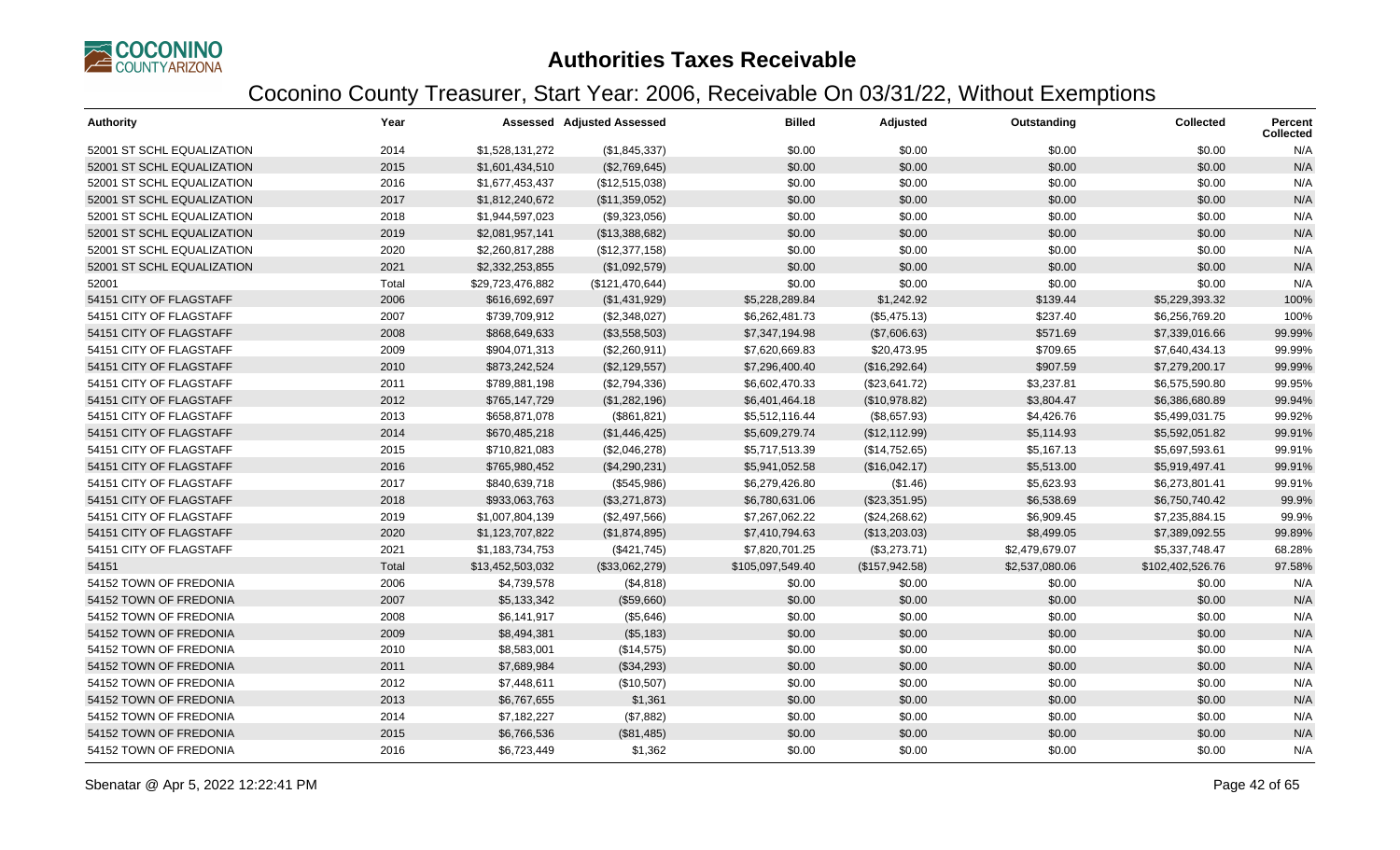

| <b>Authority</b>       | Year  |               | <b>Assessed Adjusted Assessed</b> | <b>Billed</b> | Adjusted | Outstanding | <b>Collected</b> | <b>Percent</b><br><b>Collected</b> |
|------------------------|-------|---------------|-----------------------------------|---------------|----------|-------------|------------------|------------------------------------|
| 54152 TOWN OF FREDONIA | 2017  | \$6,707,091   | \$13,844                          | \$0.00        | \$0.00   | \$0.00      | \$0.00           | N/A                                |
| 54152 TOWN OF FREDONIA | 2018  | \$6,848,810   | \$7,556                           | \$0.00        | \$0.00   | \$0.00      | \$0.00           | N/A                                |
| 54152 TOWN OF FREDONIA | 2019  | \$7,151,879   | (\$42,103)                        | \$0.00        | \$0.00   | \$0.00      | \$0.00           | N/A                                |
| 54152 TOWN OF FREDONIA | 2020  | \$7,522,740   | (\$42,971)                        | \$0.00        | \$0.00   | \$0.00      | \$0.00           | N/A                                |
| 54152 TOWN OF FREDONIA | 2021  | \$7,830,834   | (\$1,902)                         | \$0.00        | \$0.00   | \$0.00      | \$0.00           | N/A                                |
| 54152                  | Total | \$111,732,035 | (\$286,902)                       | \$0.00        | \$0.00   | \$0.00      | \$0.00           | N/A                                |
| 54153 CITY OF WILLIAMS | 2006  | \$34,885,561  | (\$7,921)                         | \$0.00        | \$0.00   | \$0.00      | \$0.00           | N/A                                |
| 54153 CITY OF WILLIAMS | 2007  | \$47,622,737  | (\$72,838)                        | \$0.00        | \$0.00   | \$0.00      | \$0.00           | N/A                                |
| 54153 CITY OF WILLIAMS | 2008  | \$55,009,331  | (\$41,730)                        | \$0.00        | \$0.00   | \$0.00      | \$0.00           | N/A                                |
| 54153 CITY OF WILLIAMS | 2009  | \$57,913,383  | (\$651,344)                       | \$0.00        | \$0.00   | \$0.00      | \$0.00           | N/A                                |
| 54153 CITY OF WILLIAMS | 2010  | \$55,529,035  | (\$12,179)                        | \$0.00        | \$0.00   | \$0.00      | \$0.00           | N/A                                |
| 54153 CITY OF WILLIAMS | 2011  | \$46,656,749  | (\$102,408)                       | \$0.00        | \$0.00   | \$0.00      | \$0.00           | N/A                                |
| 54153 CITY OF WILLIAMS | 2012  | \$44,315,861  | \$199                             | \$0.00        | \$0.00   | \$0.00      | \$0.00           | N/A                                |
| 54153 CITY OF WILLIAMS | 2013  | \$39,322,233  | (\$59,108)                        | \$0.00        | \$0.00   | \$0.00      | \$0.00           | N/A                                |
| 54153 CITY OF WILLIAMS | 2014  | \$38,594,508  | (\$56,581)                        | \$0.00        | \$0.00   | \$0.00      | \$0.00           | N/A                                |
| 54153 CITY OF WILLIAMS | 2015  | \$39,656,638  | (\$124,031)                       | \$0.00        | \$0.00   | \$0.00      | \$0.00           | N/A                                |
| 54153 CITY OF WILLIAMS | 2016  | \$44,185,050  | (\$34,080)                        | \$0.00        | \$0.00   | \$0.00      | \$0.00           | N/A                                |
| 54153 CITY OF WILLIAMS | 2017  | \$48,492,013  | (\$2,886)                         | \$0.00        | \$0.00   | \$0.00      | \$0.00           | N/A                                |
| 54153 CITY OF WILLIAMS | 2018  | \$52,246,958  | (\$8,826)                         | \$0.00        | \$0.00   | \$0.00      | \$0.00           | N/A                                |
| 54153 CITY OF WILLIAMS | 2019  | \$55,662,945  | (\$5,812)                         | \$0.00        | \$0.00   | \$0.00      | \$0.00           | N/A                                |
| 54153 CITY OF WILLIAMS | 2020  | \$60,471,172  | \$49,099                          | \$0.00        | \$0.00   | \$0.00      | \$0.00           | N/A                                |
| 54153 CITY OF WILLIAMS | 2021  | \$67,685,775  | (\$105,574)                       | \$0.00        | \$0.00   | \$0.00      | \$0.00           | N/A                                |
| 54153                  | Total | \$788,249,949 | (\$1,236,020)                     | \$0.00        | \$0.00   | \$0.00      | \$0.00           | N/A                                |
| 54156 CITY OF PAGE     | 2006  | \$54,376,305  | (\$26,248)                        | \$0.00        | \$0.00   | \$0.00      | \$0.00           | N/A                                |
| 54156 CITY OF PAGE     | 2007  | \$62,549,935  | (\$1,481,667)                     | \$0.00        | \$0.00   | \$0.00      | \$0.00           | N/A                                |
| 54156 CITY OF PAGE     | 2008  | \$64,757,825  | (\$120,392)                       | \$0.00        | \$0.00   | \$0.00      | \$0.00           | N/A                                |
| 54156 CITY OF PAGE     | 2009  | \$69,753,049  | (\$32,688)                        | \$0.00        | \$0.00   | \$0.00      | \$0.00           | N/A                                |
| 54156 CITY OF PAGE     | 2010  | \$70,600,868  | (\$29,072)                        | \$0.00        | \$0.00   | \$0.00      | \$0.00           | N/A                                |
| 54156 CITY OF PAGE     | 2011  | \$69,246,539  | (\$152,853)                       | \$0.00        | \$0.00   | \$0.00      | \$0.00           | N/A                                |
| 54156 CITY OF PAGE     | 2012  | \$67,622,095  | (\$12,132)                        | \$0.00        | \$0.00   | \$0.00      | \$0.00           | N/A                                |
| 54156 CITY OF PAGE     | 2013  | \$62,721,164  | (\$18,610)                        | \$0.00        | \$0.00   | \$0.00      | \$0.00           | N/A                                |
| 54156 CITY OF PAGE     | 2014  | \$64,352,219  | (\$32,222)                        | \$0.00        | \$0.00   | \$0.00      | \$0.00           | N/A                                |
| 54156 CITY OF PAGE     | 2015  | \$67,225,970  | (\$19,364)                        | \$0.00        | \$0.00   | \$0.00      | \$0.00           | N/A                                |
| 54156 CITY OF PAGE     | 2016  | \$69,544,228  | (\$633,342)                       | \$0.00        | \$0.00   | \$0.00      | \$0.00           | N/A                                |
| 54156 CITY OF PAGE     | 2017  | \$71,571,666  | \$29,201                          | \$0.00        | \$0.00   | \$0.00      | \$0.00           | N/A                                |
| 54156 CITY OF PAGE     | 2018  | \$76,107,046  | \$51,843                          | \$0.00        | \$0.00   | \$0.00      | \$0.00           | N/A                                |
| 54156 CITY OF PAGE     | 2019  | \$83,078,607  | (\$868,215)                       | \$0.00        | \$0.00   | \$0.00      | \$0.00           | N/A                                |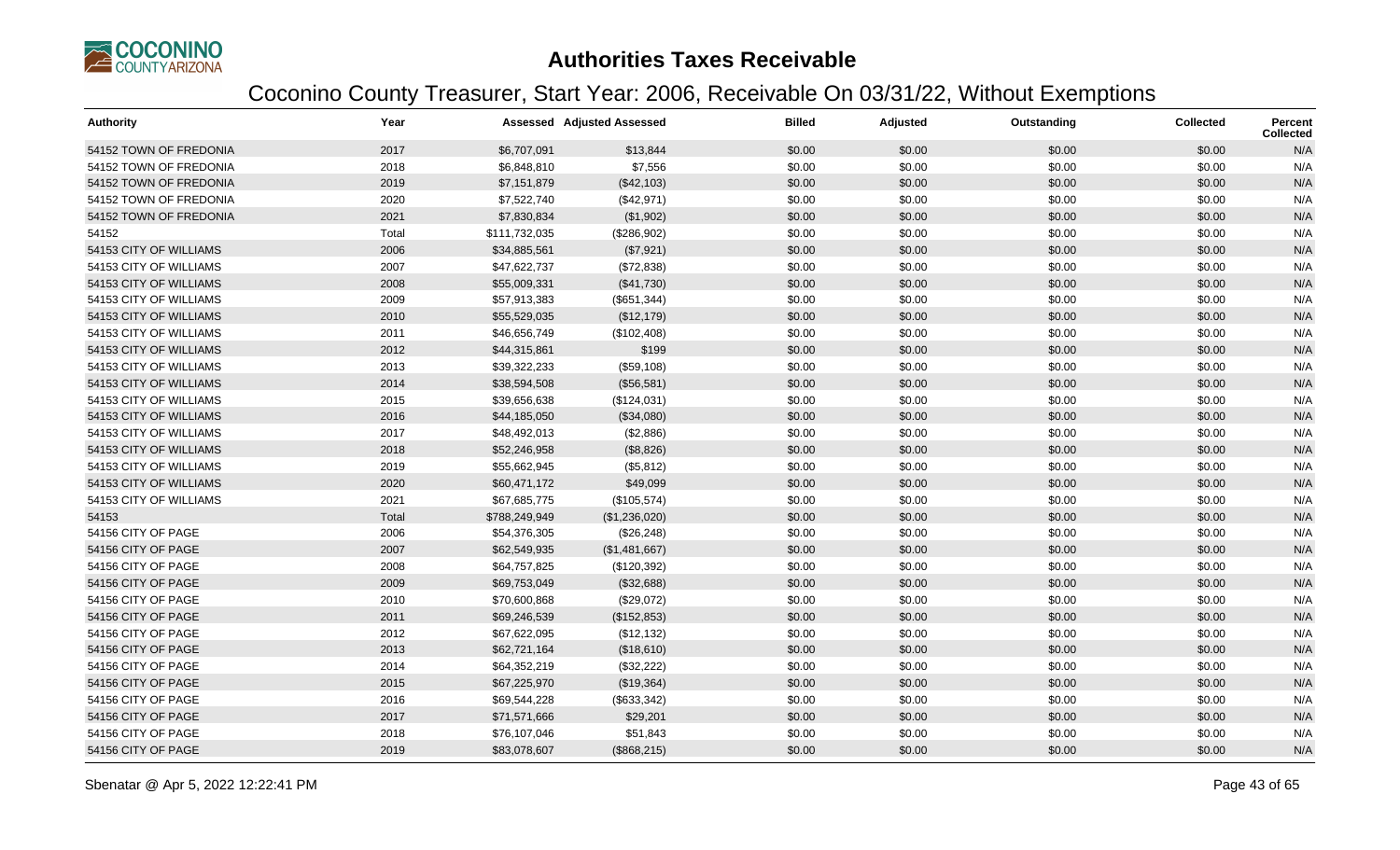

| <b>Authority</b>             | Year  |                 | <b>Assessed Adjusted Assessed</b> | <b>Billed</b>   | Adjusted      | Outstanding | <b>Collected</b> | Percent<br><b>Collected</b> |
|------------------------------|-------|-----------------|-----------------------------------|-----------------|---------------|-------------|------------------|-----------------------------|
| 54156 CITY OF PAGE           | 2020  | \$85,828,366    | \$204,270                         | \$0.00          | \$0.00        | \$0.00      | \$0.00           | N/A                         |
| 54156 CITY OF PAGE           | 2021  | \$92,427,151    | (\$9,124)                         | \$0.00          | \$0.00        | \$0.00      | \$0.00           | N/A                         |
| 54156                        | Total | \$1,131,763,033 | (\$3,150,615)                     | \$0.00          | \$0.00        | \$0.00      | \$0.00           | N/A                         |
| 54158 CITY OF SEDONA         | 2006  | \$122,490,212   | (\$160, 146)                      | \$0.00          | \$0.00        | \$0.00      | \$0.00           | N/A                         |
| 54158 CITY OF SEDONA         | 2007  | \$156,093,263   | (\$156,253)                       | \$0.00          | \$0.00        | \$0.00      | \$0.00           | N/A                         |
| 54158 CITY OF SEDONA         | 2008  | \$169,928,594   | (\$412,958)                       | \$0.00          | \$0.00        | \$0.00      | \$0.00           | N/A                         |
| 54158 CITY OF SEDONA         | 2009  | \$169,967,752   | (\$553,752)                       | \$0.00          | \$0.00        | \$0.00      | \$0.00           | N/A                         |
| 54158 CITY OF SEDONA         | 2010  | \$163,254,186   | (\$1,322,076)                     | \$0.00          | \$0.00        | \$0.00      | \$0.00           | N/A                         |
| 54158 CITY OF SEDONA         | 2011  | \$137,559,645   | (\$543,637)                       | \$0.00          | \$0.00        | \$0.00      | \$0.00           | N/A                         |
| 54158 CITY OF SEDONA         | 2012  | \$123,720,926   | (\$258,385)                       | \$0.00          | \$0.00        | \$0.00      | \$0.00           | N/A                         |
| 54158 CITY OF SEDONA         | 2013  | \$109,317,892   | (\$811,464)                       | \$0.00          | \$0.00        | \$0.00      | \$0.00           | N/A                         |
| 54158 CITY OF SEDONA         | 2014  | \$109,927,253   | (\$26,092)                        | \$0.00          | \$0.00        | \$0.00      | \$0.00           | N/A                         |
| 54158 CITY OF SEDONA         | 2015  | \$121,171,116   | \$5,939                           | \$0.00          | \$0.00        | \$0.00      | \$0.00           | N/A                         |
| 54158 CITY OF SEDONA         | 2016  | \$125,641,057   | \$229,824                         | \$0.00          | \$0.00        | \$0.00      | \$0.00           | N/A                         |
| 54158 CITY OF SEDONA         | 2017  | \$134,626,298   | \$241,504                         | \$0.00          | \$0.00        | \$0.00      | \$0.00           | N/A                         |
| 54158 CITY OF SEDONA         | 2018  | \$138,042,259   | \$84,018                          | \$0.00          | \$0.00        | \$0.00      | \$0.00           | N/A                         |
| 54158 CITY OF SEDONA         | 2019  | \$142,412,647   | \$76,447                          | \$0.00          | \$0.00        | \$0.00      | \$0.00           | N/A                         |
| 54158 CITY OF SEDONA         | 2020  | \$152,417,007   | \$22,309                          | \$0.00          | \$0.00        | \$0.00      | \$0.00           | N/A                         |
| 54158 CITY OF SEDONA         | 2021  | \$157,428,222   | (\$149, 819)                      | \$0.00          | \$0.00        | \$0.00      | \$0.00           | N/A                         |
| 54158                        | Total | \$2,233,998,329 | (\$3,734,541)                     | \$0.00          | \$0.00        | \$0.00      | \$0.00           | N/A                         |
| 54159 TOWN OF TUSAYAN        | 2011  | \$11,445,383    | (\$35,797)                        | \$0.00          | \$0.00        | \$0.00      | \$0.00           | N/A                         |
| 54159 TOWN OF TUSAYAN        | 2012  | \$10,869,237    | (\$46,000)                        | \$0.00          | \$0.00        | \$0.00      | \$0.00           | N/A                         |
| 54159 TOWN OF TUSAYAN        | 2013  | \$10,206,380    | (\$640)                           | \$0.00          | \$0.00        | \$0.00      | \$0.00           | N/A                         |
| 54159 TOWN OF TUSAYAN        | 2014  | \$10,423,296    | (\$2,992)                         | \$0.00          | \$0.00        | \$0.00      | \$0.00           | N/A                         |
| 54159 TOWN OF TUSAYAN        | 2015  | \$10,726,455    | (\$257)                           | \$0.00          | \$0.00        | \$0.00      | \$0.00           | N/A                         |
| 54159 TOWN OF TUSAYAN        | 2016  | \$10,750,871    | \$29,639                          | \$0.00          | \$0.00        | \$0.00      | \$0.00           | N/A                         |
| 54159 TOWN OF TUSAYAN        | 2017  | \$11,080,716    | \$22,213                          | \$0.00          | \$0.00        | \$0.00      | \$0.00           | N/A                         |
| 54159 TOWN OF TUSAYAN        | 2018  | \$13,135,554    | (\$12,023)                        | \$0.00          | \$0.00        | \$0.00      | \$0.00           | N/A                         |
| 54159 TOWN OF TUSAYAN        | 2019  | \$14,755,176    | \$37,525                          | \$0.00          | \$0.00        | \$0.00      | \$0.00           | N/A                         |
| 54159 TOWN OF TUSAYAN        | 2020  | \$16,425,584    | (\$33,547)                        | \$0.00          | \$0.00        | \$0.00      | \$0.00           | N/A                         |
| 54159 TOWN OF TUSAYAN        | 2021  | \$19,780,830    | \$0                               | \$0.00          | \$0.00        | \$0.00      | \$0.00           | N/A                         |
| 54159                        | Total | \$139,599,482   | (\$41,879)                        | \$0.00          | \$0.00        | \$0.00      | \$0.00           | N/A                         |
| 57001 SD #1 BUDGET OVERRIDES | 2006  | \$970,594,323   | (\$1,935,385)                     | \$5,429,698.05  | \$1,224.49    | \$188.75    | \$5,430,733.79   | 100%                        |
| 57001 SD #1 BUDGET OVERRIDES | 2007  | \$1,159,433,738 | (\$3,837,770)                     | \$5,662,649.46  | (\$3,428.96)  | \$278.24    | \$5,658,942.26   | 100%                        |
| 57001 SD #1 BUDGET OVERRIDES | 2008  | \$1,393,483,885 | (\$4,797,566)                     | \$8,012,315.80  | (\$6,908.06)  | \$654.61    | \$8,004,753.13   | 99.99%                      |
| 57001 SD #1 BUDGET OVERRIDES | 2009  | \$1,456,713,789 | (\$3,064,064)                     | \$5,858,840.85  | \$8,765.25    | \$545.46    | \$5,867,060.64   | 99.99%                      |
| 57001 SD #1 BUDGET OVERRIDES | 2010  | \$1,411,636,745 | (\$10,624,383)                    | \$10,390,430.61 | (\$67,470.03) | \$1,229.64  | \$10,321,730.94  | 99.99%                      |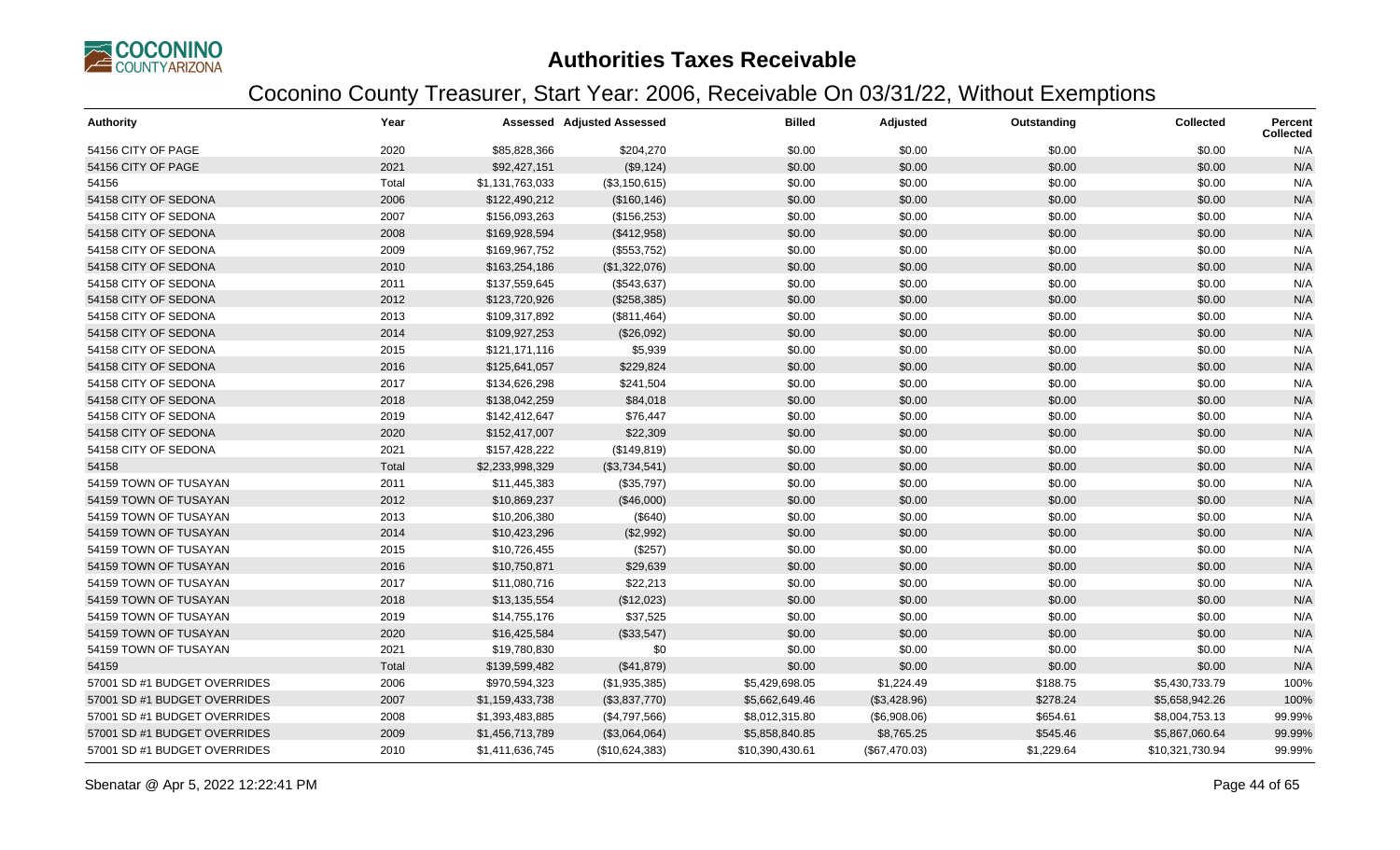

| <b>Authority</b>             | Year  |                  | <b>Assessed Adjusted Assessed</b> | <b>Billed</b>    | Adjusted       | Outstanding    | <b>Collected</b> | <b>Percent</b><br><b>Collected</b> |
|------------------------------|-------|------------------|-----------------------------------|------------------|----------------|----------------|------------------|------------------------------------|
| 57001 SD#1 BUDGET OVERRIDES  | 2011  | \$1,248,962,221  | (\$5,828,592)                     | \$9,937,586.35   | (\$46,754.63)  | \$5,129.07     | \$9,885,702.65   | 99.95%                             |
| 57001 SD#1 BUDGET OVERRIDES  | 2012  | \$1,200,126,973  | (\$5,993,714)                     | \$9,552,038.33   | (\$48,069.10)  | \$6,085.32     | \$9,497,883.91   | 99.94%                             |
| 57001 SD#1 BUDGET OVERRIDES  | 2013  | \$1,032,267,381  | (\$3,651,677)                     | \$7,288,840.54   | (\$27,139.03)  | \$6,766.98     | \$7,254,934.53   | 99.91%                             |
| 57001 SD#1 BUDGET OVERRIDES  | 2014  | \$1,036,352,176  | (\$1,526,440)                     | \$7,397,481.97   | (\$10,901.07)  | \$7,628.32     | \$7,378,952.58   | 99.9%                              |
| 57001 SD#1 BUDGET OVERRIDES  | 2015  | \$1,090,173,006  | (\$2,418,885)                     | \$7,638,642.66   | (\$15, 174.67) | \$8,226.85     | \$7,615,241.14   | 99.89%                             |
| 57001 SD#1 BUDGET OVERRIDES  | 2016  | \$1,160,583,306  | (\$9,631,487)                     | \$8,012,864.50   | (\$53,291.71)  | \$8,907.03     | \$7,950,665.76   | 99.89%                             |
| 57001 SD#1 BUDGET OVERRIDES  | 2017  | \$1,271,463,065  | (\$8,493,658)                     | \$8,165,154.21   | (\$55,954.36)  | \$9,020.17     | \$8,100,179.68   | 99.89%                             |
| 57001 SD#1 BUDGET OVERRIDES  | 2018  | \$1,394,760,686  | (\$7,885,499)                     | \$8,646,011.86   | (\$52,900.49)  | \$10,028.67    | \$8,583,082.70   | 99.88%                             |
| 57001 SD#1 BUDGET OVERRIDES  | 2019  | \$1,501,705,612  | (\$9,986,087)                     | \$8,696,393.09   | (\$68,398.17)  | \$10,204.26    | \$8,617,790.66   | 99.88%                             |
| 57001 SD#1 BUDGET OVERRIDES  | 2020  | \$1,656,217,632  | (\$9,791,695)                     | \$8,859,369.83   | (\$61,220.91)  | \$12,232.21    | \$8,785,916.71   | 99.86%                             |
| 57001 SD#1 BUDGET OVERRIDES  | 2021  | \$1,742,560,826  | (\$699,655)                       | \$8,462,579.10   | (\$3,959.03)   | \$2,633,301.68 | \$5,825,318.39   | 68.87%                             |
| 57001                        | Total | \$20,727,035,364 | (\$90, 166, 557)                  | \$128,010,897.21 | (\$511,580.48) | \$2,720,427.26 | \$124,778,889.47 | 97.87%                             |
| 57001 SE SD#1 DESEGREGATION  | 2018  | \$1,394,760,686  | (\$7,885,499)                     | \$2,253,833.08   | (\$13,790.03)  | \$2,614.26     | \$2,237,428.79   | 99.88%                             |
| 57001_SE SD#1 DO NOT USE     | 2019  | \$1,501,705,612  | (\$9,986,087)                     | \$0.00           | \$0.00         | \$0.00         | \$0.00           | N/A                                |
| 57001 SE SD#1 DESEGREGATION  | 2021  | \$1,742,560,826  | (\$699,655)                       | \$2,242,371.66   | (\$1,049.04)   | \$697,759.03   | \$1,543,563.59   | 68.87%                             |
| 57001_SE                     | Total | \$4,639,027,124  | (\$18,571,241)                    | \$4,496,204.74   | (\$14,839.07)  | \$700,373.29   | \$3,780,992.38   | 84.37%                             |
| 57002 SD #2 BUDGET OVERRIDES | 2006  | \$81,303,536     | (\$56,275)                        | \$387,212.34     | \$76.91        | \$28.21        | \$387,261.04     | 99.99%                             |
| 57002 SD #2 BUDGET OVERRIDES | 2007  | \$101,377,173    | (\$189,748)                       | \$408,800.48     | (\$207.52)     | \$106.86       | \$408,486.10     | 99.97%                             |
| 57002 SD #2 BUDGET OVERRIDES | 2008  | \$124,334,855    | (\$92,191)                        | \$399,964.80     | (\$95.43)      | \$390.43       | \$399,478.94     | 99.9%                              |
| 57002 SD #2 BUDGET OVERRIDES | 2009  | \$140,814,330    | (\$687,239)                       | \$371,414.90     | (\$346.40)     | \$432.53       | \$370,635.97     | 99.88%                             |
| 57002 SD #2 BUDGET OVERRIDES | 2010  | \$131,998,900    | (\$1,326,892)                     | \$372,445.45     | (\$3,589.18)   | \$769.49       | \$368,086.78     | 99.79%                             |
| 57002 SD#2 BUDGET OVERRIDES  | 2011  | \$123,031,464    | (\$706,465)                       | \$373,084.84     | (\$2,156.51)   | \$1,267.22     | \$369,661.11     | 99.66%                             |
| 57002 SD#2 BUDGET OVERRIDES  | 2012  | \$118,352,221    | (\$1,115,411)                     | \$370,204.50     | (\$3,485.45)   | \$1,477.54     | \$365,241.51     | 99.6%                              |
| 57002 SD#2 BUDGET OVERRIDES  | 2013  | \$111,514,247    | (\$762,308)                       | \$382,712.69     | (\$2,627.29)   | \$1,884.73     | \$378,200.67     | 99.5%                              |
| 57002 SD#2 BUDGET OVERRIDES  | 2014  | \$100,566,492    | (\$109,908)                       | \$377,925.86     | (\$398.83)     | \$1,620.01     | \$375,907.02     | 99.57%                             |
| 57002 SD#2 BUDGET OVERRIDES  | 2015  | \$102,520,436    | (\$187, 136)                      | \$390,329.31     | (\$754.74)     | \$1,914.39     | \$387,660.18     | 99.51%                             |
| 57002 SD#2 BUDGET OVERRIDES  | 2016  | \$104,976,451    | (\$1,295,710)                     | \$383,726.73     | (\$4,955.21)   | \$1,919.35     | \$376,852.17     | 99.49%                             |
| 57002 SD#2 BUDGET OVERRIDES  | 2017  | \$113,254,396    | (\$1,869,420)                     | \$408,354.33     | (\$7,273.88)   | \$2,008.58     | \$399,071.87     | 99.5%                              |
| 57002 SD#2 BUDGET OVERRIDES  | 2018  | \$117,076,879    | (\$1,031,656)                     | \$445,417.37     | (\$4,293.94)   | \$2,394.87     | \$438,728.56     | 99.46%                             |
| 57002 SD#2 BUDGET OVERRIDES  | 2019  | \$124,165,240    | (\$1,707,315)                     | \$424,740.55     | (\$6,544.46)   | \$2,366.88     | \$415,829.21     | 99.43%                             |
| 57002 SD#2 BUDGET OVERRIDES  | 2020  | \$130,243,125    | (\$1,651,494)                     | \$424,741.58     | (\$6,075.67)   | \$2,719.02     | \$415,946.89     | 99.35%                             |
| 57002 SD#2 BUDGET OVERRIDES  | 2021  | \$140,735,325    | (\$226, 224)                      | \$424,979.28     | (\$517.00)     | \$120,139.61   | \$304,322.67     | 71.7%                              |
| 57002                        | Total | \$1,866,265,070  | (\$13,015,392)                    | \$6,346,055.01   | (\$43,244.60)  | \$141,439.72   | \$6,161,370.69   | 97.76%                             |
| 57004 SD #4 BUDGET OVERRIDES | 2006  | \$15,028,375     | (\$9,087)                         | \$60,664.71      | (\$3.03)       | \$14.57        | \$60,647.11      | 99.98%                             |
| 57004 SD #4 BUDGET OVERRIDES | 2007  | \$15,520,836     | (\$1,619)                         | \$228,264.21     | \$86.17        | \$79.38        | \$228,271.00     | 99.97%                             |
| 57004 SD #4 BUDGET OVERRIDES | 2008  | \$14,841,671     | (\$1,227,393)                     | \$182,411.34     | (\$6,577.13)   | \$66.43        | \$175,767.78     | 99.96%                             |
| 57004 SD #4 BUDGET OVERRIDES | 2009  | \$14,536,401     | (\$40,590)                        | \$242,931.96     | \$457.32       | \$99.27        | \$243,290.01     | 99.96%                             |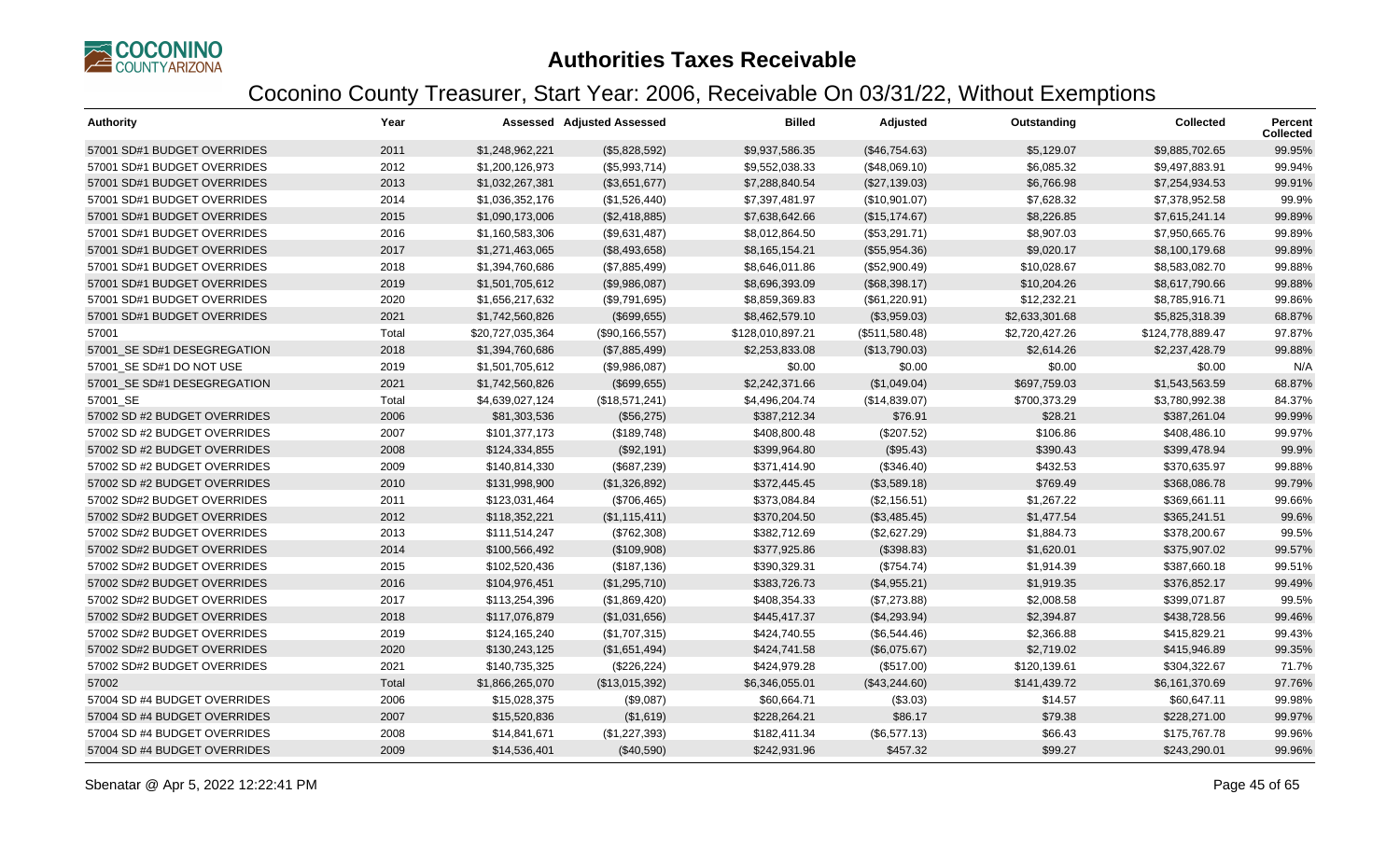

| <b>Authority</b>             | Year  |               | <b>Assessed Adjusted Assessed</b> | <b>Billed</b>  | Adjusted      | Outstanding | <b>Collected</b> | <b>Percent</b><br><b>Collected</b> |
|------------------------------|-------|---------------|-----------------------------------|----------------|---------------|-------------|------------------|------------------------------------|
| 57004 SD #4 BUDGET OVERRIDES | 2010  | \$15,526,845  | (\$1,003,923)                     | \$266,588.13   | (\$17,218.02) | \$93.02     | \$249.277.09     | 99.96%                             |
| 57004 SD#4 BUDGET OVERRIDES  | 2011  | \$14,569,791  | \$5,960                           | \$153,492.72   | \$61.39       | \$56.43     | \$153,497.68     | 99.96%                             |
| 57004 SD#4 BUDGET OVERRIDES  | 2012  | \$13,928,478  | (\$52,596)                        | \$156,932.16   | (\$616.49)    | \$76.37     | \$156,239.30     | 99.95%                             |
| 57004 SD#4 BUDGET OVERRIDES  | 2013  | \$13,083,403  | (\$2,106)                         | \$177,450.21   | (\$96.39)     | \$78.03     | \$177,275.79     | 99.96%                             |
| 57004 SD#4 BUDGET OVERRIDES  | 2014  | \$13,303,143  | (\$2,755)                         | \$130,809.79   | (\$44.48)     | \$109.69    | \$130,655.62     | 99.92%                             |
| 57004 SD#4 BUDGET OVERRIDES  | 2015  | \$13,605,140  | \$47,907                          | \$162,455.59   | \$573.08      | \$135.09    | \$162,893.58     | 99.92%                             |
| 57004 SD#4 BUDGET OVERRIDES  | 2016  | \$14,138,348  | \$38,855                          | \$182,041.32   | \$488.75      | \$114.20    | \$182,415.87     | 99.94%                             |
| 57004 SD#4 BUDGET OVERRIDES  | 2017  | \$15,191,004  | \$61,278                          | \$190,149.85   | \$781.70      | \$135.61    | \$190,795.94     | 99.93%                             |
| 57004 SD#4 BUDGET OVERRIDES  | 2018  | \$17,279,646  | \$132,266                         | \$191,205.70   | \$1,566.58    | \$130.81    | \$192,641.47     | 99.93%                             |
| 57004 SD#4 BUDGET OVERRIDES  | 2019  | \$19,044,177  | \$90,968                          | \$199,612.22   | \$1,089.57    | \$205.17    | \$200,496.62     | 99.9%                              |
| 57004 SD#4 BUDGET OVERRIDES  | 2020  | \$21,118,685  | (\$24,368)                        | \$203,884.05   | (\$265.21)    | \$223.15    | \$203,395.69     | 99.89%                             |
| 57004 SD#4 BUDGET OVERRIDES  | 2021  | \$25,019,510  | \$308                             | \$193,701.73   | \$2.98        | \$61,374.11 | \$132,330.60     | 68.32%                             |
| 57004                        | Total | \$255,735,453 | (\$1,986,895)                     | \$2,922,595.69 | (\$19,713.21) | \$62,991.33 | \$2,839,891.15   | 97.83%                             |
| 57005 SD #5 BUDGET OVERRIDES | 2006  | \$43,892,550  | \$0                               | \$0.00         | \$0.00        | \$0.00      | \$0.00           | N/A                                |
| 57005 SD #5 BUDGET OVERRIDES | 2007  | \$52,333,860  | (\$19,251)                        | \$0.00         | \$0.00        | \$0.00      | \$0.00           | N/A                                |
| 57005 SD #5 BUDGET OVERRIDES | 2008  | \$69,584,548  | (\$27,817)                        | \$0.00         | \$0.00        | \$0.00      | \$0.00           | N/A                                |
| 57005 SD #5 BUDGET OVERRIDES | 2009  | \$84,011,590  | (\$128,651)                       | \$0.00         | \$0.00        | \$0.00      | \$0.00           | N/A                                |
| 57005 SD #5 BUDGET OVERRIDES | 2010  | \$79,175,188  | (\$45,708)                        | \$0.00         | \$0.00        | \$0.00      | \$0.00           | N/A                                |
| 57005 SD#5 BUDGET OVERRIDES  | 2011  | \$66,868,458  | (\$65, 822)                       | \$0.00         | \$0.00        | \$0.00      | \$0.00           | N/A                                |
| 57005 SD#5 BUDGET OVERRRIDES | 2012  | \$62,136,033  | (\$10,466)                        | \$0.00         | \$0.00        | \$0.00      | \$0.00           | N/A                                |
| 57005 SD#5 BUDGET OVERRRIDES | 2013  | \$47,321,585  | (\$10,827)                        | \$0.00         | \$0.00        | \$0.00      | \$0.00           | N/A                                |
| 57005 SD#5 BUDGET OVERRRIDES | 2014  | \$46,454,104  | (\$9,988)                         | \$0.00         | \$0.00        | \$0.00      | \$0.00           | N/A                                |
| 57005 SD#5 BUDGET OVERRRIDES | 2015  | \$49,145,623  | (\$3,257)                         | \$0.00         | \$0.00        | \$0.00      | \$0.00           | N/A                                |
| 57005 SD#5 BUDGET OVERRIDES  | 2016  | \$49,302,210  | (\$109)                           | \$0.00         | \$0.00        | \$0.00      | \$0.00           | N/A                                |
| 57005 SD#5 BUDGET OVERRIDES  | 2017  | \$50,670,625  | \$908                             | \$0.00         | \$0.00        | \$0.00      | \$0.00           | N/A                                |
| 57005 SD#5 BUDGET OVERRIDES  | 2018  | \$53,069,229  | \$2,173                           | \$0.00         | \$0.00        | \$0.00      | \$0.00           | N/A                                |
| 57005 SD#5 BUDGET OVERRIDES  | 2019  | \$58,130,528  | (\$2,283)                         | \$0.00         | \$0.00        | \$0.00      | \$0.00           | N/A                                |
| 57005 SD#5 BUDGET OVERRIDES  | 2020  | \$62,556,510  | \$1,769                           | \$0.00         | \$0.00        | \$0.00      | \$0.00           | N/A                                |
| 57005 SD#5 BUDGET OVERRIDES  | 2021  | \$62,165,850  | (\$408)                           | \$0.00         | \$0.00        | \$0.00      | \$0.00           | N/A                                |
| 57005                        | Total | \$936,818,491 | (\$319,737)                       | \$0.00         | \$0.00        | \$0.00      | \$0.00           | N/A                                |
| 57006 SD #6 BUDGET OVERRIDES | 2006  | \$15,803,890  | (\$6,254)                         | \$0.00         | \$0.00        | \$0.00      | \$0.00           | N/A                                |
| 57006 SD #6 BUDGET OVERRIDES | 2007  | \$17,354,633  | (\$61,349)                        | \$278,944.33   | (\$733.06)    | \$162.82    | \$278,048.45     | 99.94%                             |
| 57006 SD #6 BUDGET OVERRIDES | 2008  | \$20,091,447  | (\$12,889)                        | \$230,322.69   | (\$186.80)    | \$176.47    | \$229,959.42     | 99.92%                             |
| 57006 SD #6 BUDGET OVERRIDES | 2009  | \$24,070,523  | (\$11,860)                        | \$208,232.01   | (\$104.94)    | \$137.55    | \$207,989.52     | 99.93%                             |
| 57006 SD #6 BUDGET OVERRIDES | 2010  | \$26,028,285  | (\$20,946)                        | \$134,616.89   | (\$114.81)    | \$74.32     | \$134,427.76     | 99.94%                             |
| 57006 SD#6 BUDGET OVERRIDES  | 2011  | \$25,146,850  | (\$39,291)                        | \$70,989.67    | (\$114.45)    | \$40.62     | \$70,834.60      | 99.94%                             |
| 57006 SD#6 BUDGET OVERRIDES  | 2012  | \$23,583,208  | (\$14,638)                        | \$0.00         | \$0.00        | \$0.00      | \$0.00           | N/A                                |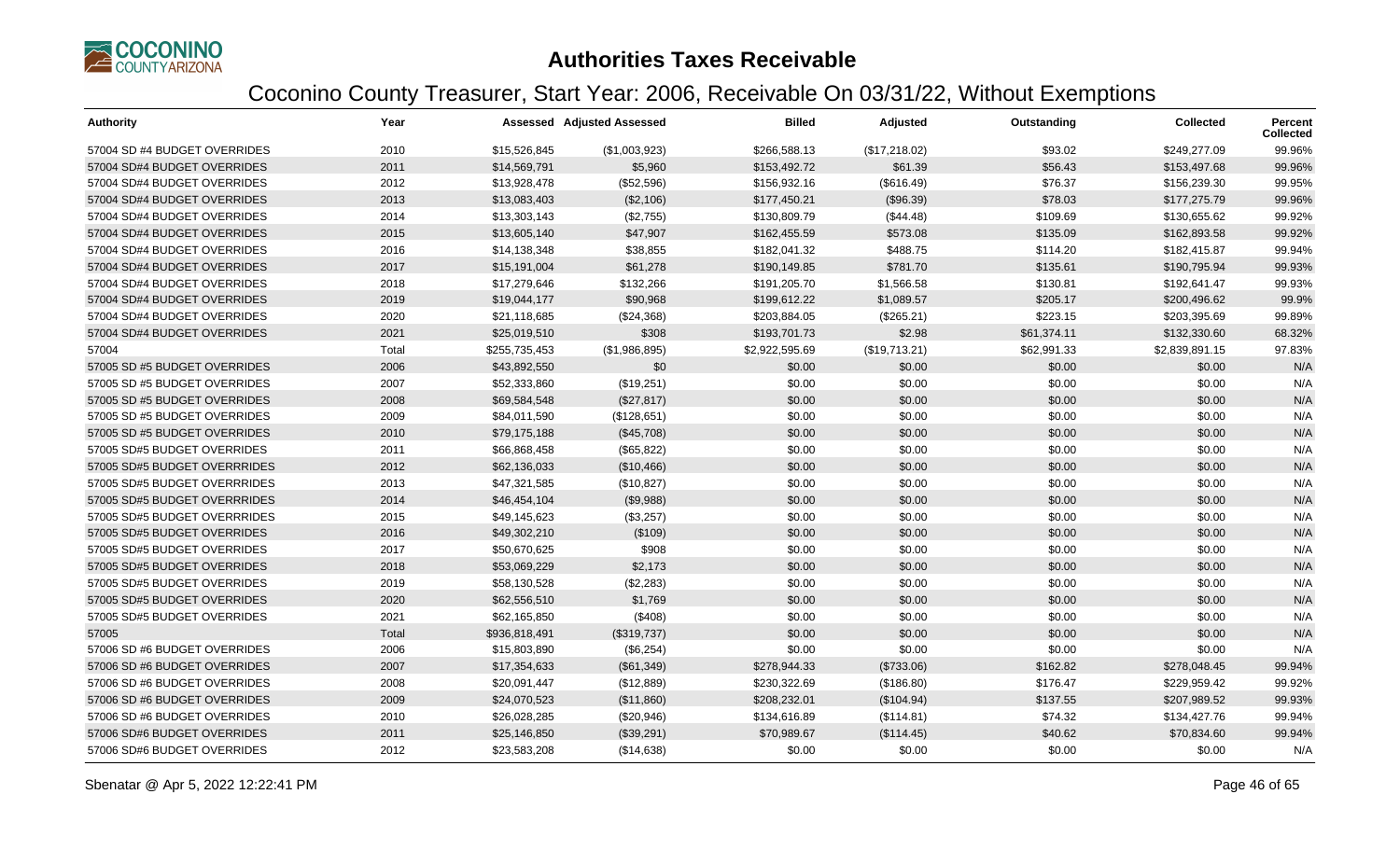

| <b>Authority</b>              | Year  |                 | Assessed Adjusted Assessed | <b>Billed</b>  | <b>Adjusted</b> | Outstanding | <b>Collected</b> | <b>Percent</b><br><b>Collected</b> |
|-------------------------------|-------|-----------------|----------------------------|----------------|-----------------|-------------|------------------|------------------------------------|
| 57006 SD#6 BUDGET OVERRIDES   | 2013  | \$21,125,451    | (\$1,998)                  | \$0.00         | \$0.00          | \$0.00      | \$0.00           | N/A                                |
| 57006 SD#6 BUDGET OVERRIDES   | 2014  | \$22,137,843    | (\$11,301)                 | \$0.00         | \$0.00          | \$0.00      | \$0.00           | N/A                                |
| 57006 SD#6 BUDGET OVERRIDES   | 2015  | \$21,438,127    | (\$84,797)                 | \$0.00         | \$0.00          | \$0.00      | \$0.00           | N/A                                |
| 57006 SD#6 BUDGET OVERRIDES   | 2016  | \$20,608,865    | \$11,203                   | \$0.00         | \$0.00          | \$0.00      | \$0.00           | N/A                                |
| 57006 SD#6 BUDGET OVERRIDES   | 2017  | \$20,290,618    | (\$122,813)                | \$0.00         | \$0.00          | \$0.00      | \$0.00           | N/A                                |
| 57006 SD#6 BUDGET OVERRIDES   | 2018  | \$20,477,315    | \$3,928                    | \$0.00         | \$0.00          | \$0.00      | \$0.00           | N/A                                |
| 57006 SD#6 BUDGET OVERRIDES   | 2019  | \$20,718,582    | (\$37,056)                 | \$0.00         | \$0.00          | \$0.00      | \$0.00           | N/A                                |
| 57006 SD#6 BUDGET OVERRIDES   | 2020  | \$21,109,232    | (\$42,971)                 | \$0.00         | \$0.00          | \$0.00      | \$0.00           | N/A                                |
| 57006 SD#6 BUDGET OVERRIDES   | 2021  | \$21,701,485    | (\$1,902)                  | \$0.00         | \$0.00          | \$0.00      | \$0.00           | N/A                                |
| 57006                         | Total | \$341,686,354   | (\$454,934)                | \$923,105.59   | (\$1,254.06)    | \$591.78    | \$921,259.75     | 99.94%                             |
| 57009 SD #9 BUDGET OVERRIDES  | 2006  | \$139,677,831   | (\$203,406)                | \$232,645.08   | \$65.18         | \$0.32      | \$232,709.94     | 100%                               |
| 57009 SD #9 BUDGET OVERRIDES  | 2007  | \$176,879,361   | (\$344,541)                | \$243,651.89   | (\$42.78)       | \$0.29      | \$243,608.82     | 100%                               |
| 57009 SD #9 BUDGET OVERRIDES  | 2008  | \$190,942,461   | (\$606,989)                | \$231,282.53   | (\$135.00)      | \$0.27      | \$231,147.26     | 100%                               |
| 57009 SD #9 BUDGET OVERRIDES  | 2009  | \$192,718,012   | (\$716,600)                | \$213,908.06   | (\$401.02)      | \$0.36      | \$213,506.68     | 100%                               |
| 57009 SD #9 BUDGET OVERRIDES  | 2010  | \$184,533,385   | (\$1,361,930)              | \$213,299.67   | (\$1,450.69)    | \$2.43      | \$211,846.55     | 100%                               |
| 57009 SD#9 BUDGET OVERRIDES   | 2011  | \$156,613,067   | (\$557,091)                | \$224,113.44   | (\$799.24)      | \$3.69      | \$223,310.51     | 100%                               |
| 57009 SD#9 BUDGET OVERRIDES   | 2012  | \$142,645,134   | (\$258,745)                | \$236,363.11   | (\$432.08)      | \$5.52      | \$235,925.51     | 100%                               |
| 57009 SD#9 BUDGET OVERRIDES   | 2013  | \$123,074,621   | (\$811,464)                | \$138,335.88   | (\$913.79)      | \$8.06      | \$137,414.03     | 99.99%                             |
| 57009 SD#9 BUDGET OVERRIDES   | 2014  | \$123,820,465   | (\$26,092)                 | \$233,773.00   | (\$49.26)       | \$32.76     | \$233,690.98     | 99.99%                             |
| 57009 SD#9 BUDGET OVERRIDES   | 2015  | \$137,505,960   | (\$24,972)                 | \$234,629.49   | (\$61.81)       | \$27.38     | \$234,540.30     | 99.99%                             |
| 57009 SD#9 BUDGET OVERRIDES   | 2016  | \$141,853,339   | \$214,752                  | \$225,363.85   | \$394.73        | \$18.54     | \$225,740.04     | 99.99%                             |
| 57009 SD#9 BUDGET OVERRIDES   | 2017  | \$152,172,066   | \$233,849                  | \$232,044.80   | \$398.62        | \$8.11      | \$232,435.31     | 100%                               |
| 57009 SD#9 BUDGET OVERRIDES   | 2018  | \$155,798,842   | \$59,318                   | \$200,731.53   | \$83.22         | \$6.84      | \$200,807.91     | 100%                               |
| 57009 SD#9 BUDGET OVERRIDES   | 2019  | \$160,713,172   | \$40,086                   | \$195,087.13   | \$53.25         | \$2.23      | \$195,138.15     | 100%                               |
| 57009 SD#9 BUDGET OVERRIDES   | 2020  | \$170,864,320   | \$22,309                   | \$194,038.82   | \$37.56         | \$12.36     | \$194,064.02     | 99.99%                             |
| 57009 SD#9 BUDGET OVERRIDES   | 2021  | \$177,308,409   | (\$149, 819)               | \$181,708.67   | (\$170.49)      | \$39,852.67 | \$141,685.51     | 78.05%                             |
| 57009                         | Total | \$2,527,120,445 | (\$4,491,335)              | \$3,430,976.95 | (\$3,423.60)    | \$39,981.83 | \$3,387,571.52   | 98.83%                             |
| 57010 SD #10 BUDGET OVERRIDES | 2006  | \$25,040,014    | (\$43,821)                 | \$0.00         | \$0.00          | \$0.00      | \$0.00           | N/A                                |
| 57010 SD #10 BUDGET OVERRIDES | 2007  | \$29,381,244    | (\$56,040)                 | \$0.00         | \$0.00          | \$0.00      | \$0.00           | N/A                                |
| 57010 SD #10 BUDGET OVERRIDES | 2008  | \$42,196,561    | (\$97,319)                 | \$0.00         | \$0.00          | \$0.00      | \$0.00           | N/A                                |
| 57010 SD #10 BUDGET OVERRIDES | 2009  | \$46,341,759    | (\$30,662)                 | \$0.00         | \$0.00          | \$0.00      | \$0.00           | N/A                                |
| 57010 SD #10 BUDGET OVERRIDES | 2010  | \$42,069,644    | (\$537,000)                | \$0.00         | \$0.00          | \$0.00      | \$0.00           | N/A                                |
| 57010 SD#10 BUDGET OVERRIDES  | 2011  | \$40,814,951    | (\$395,058)                | \$0.00         | \$0.00          | \$0.00      | \$0.00           | N/A                                |
| 57010 SD#10 BUDGET OVERRIDES  | 2012  | \$39,329,872    | (\$775,876)                | \$0.00         | \$0.00          | \$0.00      | \$0.00           | N/A                                |
| 57010 SD#10 BUDGET OVERRIDES  | 2013  | \$29,866,434    | (\$446,228)                | \$0.00         | \$0.00          | \$0.00      | \$0.00           | N/A                                |
| 57010 SD#10 BUDGET OVERRIDES  | 2014  | \$29,092,295    | (\$48,522)                 | \$0.00         | \$0.00          | \$0.00      | \$0.00           | N/A                                |
| 57010 SD#10 BUDGET OVERRIDES  | 2015  | \$28,872,303    | (\$10,340)                 | \$0.00         | \$0.00          | \$0.00      | \$0.00           | N/A                                |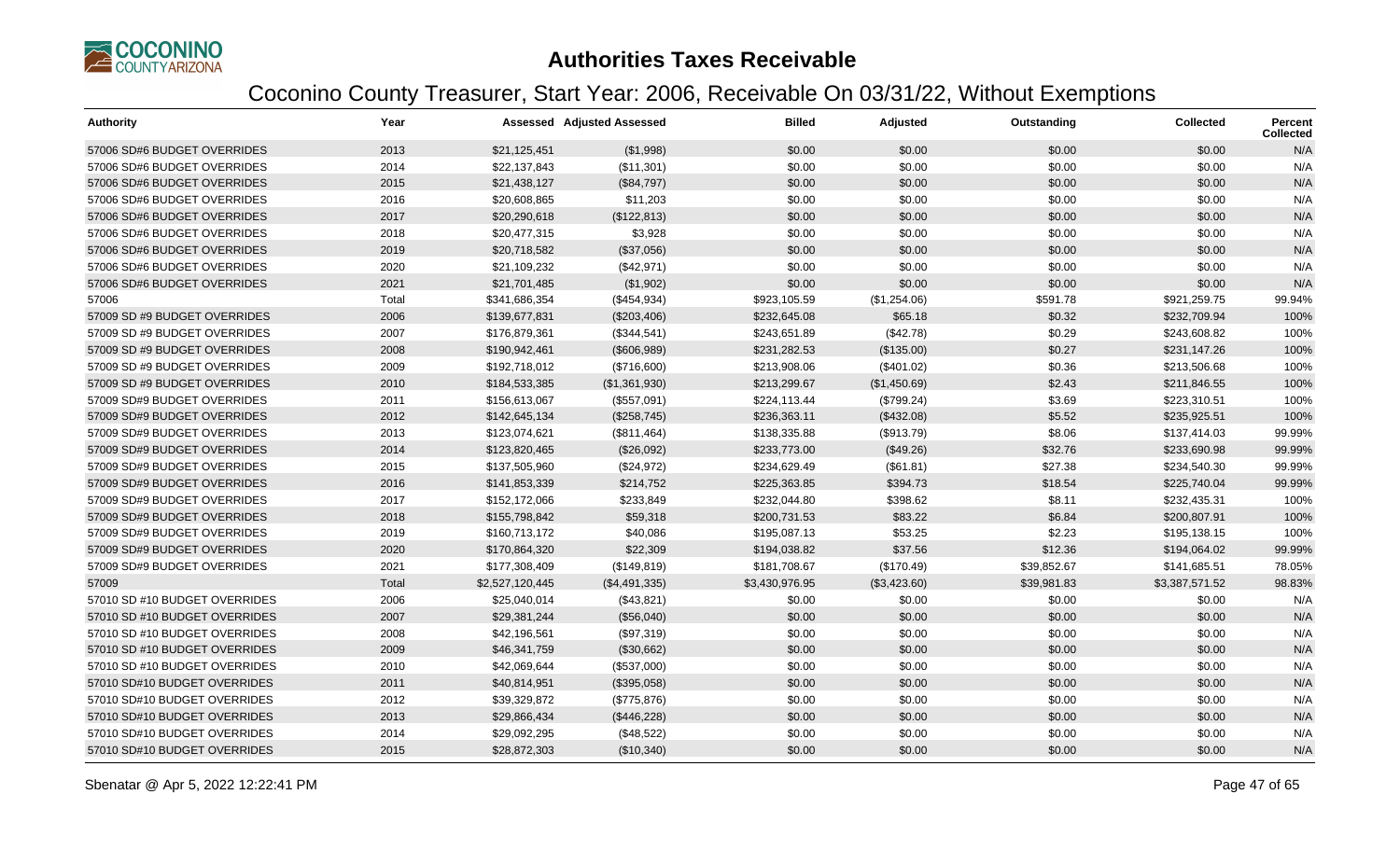

| <b>Authority</b>              | Year  |               | <b>Assessed Adjusted Assessed</b> | <b>Billed</b>  | Adjusted     | Outstanding | <b>Collected</b> | <b>Percent</b><br><b>Collected</b> |
|-------------------------------|-------|---------------|-----------------------------------|----------------|--------------|-------------|------------------|------------------------------------|
| 57010 SD#10 BUDGET OVERRIDES  | 2016  | \$29,853,482  | (\$1,029,329)                     | \$0.00         | \$0.00       | \$0.00      | \$0.00           | N/A                                |
| 57010 SD#10 BUDGET OVERRIDES  | 2017  | \$32,277,814  | (\$1,174,291)                     | \$0.00         | \$0.00       | \$0.00      | \$0.00           | N/A                                |
| 57010 SD#10 BUDGET OVERRIDES  | 2018  | \$37,673,577  | (\$640, 415)                      | \$0.00         | \$0.00       | \$0.00      | \$0.00           | N/A                                |
| 57010 SD#10 BUDGET OVERRIDES  | 2019  | \$41,564,290  | (\$1,056,214)                     | \$0.00         | \$0.00       | \$0.00      | \$0.00           | N/A                                |
| 57010 SD#10 BUDGET OVERRIDES  | 2020  | \$44,482,817  | (\$1,082,112)                     | \$0.00         | \$0.00       | \$0.00      | \$0.00           | N/A                                |
| 57010 SD#10 BUDGET OVERRIDES  | 2021  | \$46,722,483  | (\$2,938)                         | \$0.00         | \$0.00       | \$0.00      | \$0.00           | N/A                                |
| 57010                         | Total | \$585,579,540 | (\$7,426,165)                     | \$0.00         | \$0.00       | \$0.00      | \$0.00           | N/A                                |
| 57015 SD #15 BUDGET OVERRIDES | 2006  | \$15,695,313  | \$0                               | \$0.00         | \$0.00       | \$0.00      | \$0.00           | N/A                                |
| 57015 SD #15 BUDGET OVERRIDES | 2007  | \$15,278,358  | \$0                               | \$0.00         | \$0.00       | \$0.00      | \$0.00           | N/A                                |
| 57015 SD #15 BUDGET OVERRIDES | 2008  | \$14,443,477  | \$0                               | \$0.00         | \$0.00       | \$0.00      | \$0.00           | N/A                                |
| 57015 SD #15 BUDGET OVERRIDES | 2009  | \$12,978,414  | (\$16,081)                        | \$0.00         | \$0.00       | \$0.00      | \$0.00           | N/A                                |
| 57015 SD #15 BUDGET OVERRIDES | 2010  | \$12,302,670  | \$0                               | \$0.00         | \$0.00       | \$0.00      | \$0.00           | N/A                                |
| 57015 SD#15 BUDGET OVERRIDES  | 2011  | \$11,010,385  | (\$14,532)                        | \$0.00         | \$0.00       | \$0.00      | \$0.00           | N/A                                |
| 57015 SD#15 BUDGET OVERRIDES  | 2012  | \$12,020,387  | (\$36,704)                        | \$0.00         | \$0.00       | \$0.00      | \$0.00           | N/A                                |
| 57015 SD#15 BUDGET OVERRIDES  | 2013  | \$11,624,431  | (\$2,680)                         | \$0.00         | \$0.00       | \$0.00      | \$0.00           | N/A                                |
| 57015 SD#15 BUDGET OVERRIDES  | 2014  | \$12,576,631  | (\$31,207)                        | \$0.00         | \$0.00       | \$0.00      | \$0.00           | N/A                                |
| 57015 SD#15 BUDGET OVERRIDES  | 2015  | \$13,102,041  | (\$35,488)                        | \$0.00         | \$0.00       | \$0.00      | \$0.00           | N/A                                |
| 57015 SD#15 BUDGET OVERRIDES  | 2016  | \$12,897,851  | (\$12,488)                        | \$0.00         | \$0.00       | \$0.00      | \$0.00           | N/A                                |
| 57015 SD#15 BUDGET OVERRIDES  | 2017  | \$13,048,064  | (\$43,813)                        | \$0.00         | \$0.00       | \$0.00      | \$0.00           | N/A                                |
| 57015 SD#15 BUDGET OVERRIDES  | 2018  | \$12,852,221  | (\$30,748)                        | \$0.00         | \$0.00       | \$0.00      | \$0.00           | N/A                                |
| 57015 SD#15 BUDGET OVERRIDES  | 2019  | \$13,425,017  | \$42,659                          | \$0.00         | \$0.00       | \$0.00      | \$0.00           | N/A                                |
| 57015 SD#15 BUDGET OVERRIDES  | 2020  | \$13,761,637  | (\$9,906)                         | \$0.00         | \$0.00       | \$0.00      | \$0.00           | N/A                                |
| 57015 SD#15 BUDGET OVERRIDES  | 2021  | \$13,226,177  | \$0                               | \$0.00         | \$0.00       | \$0.00      | \$0.00           | N/A                                |
| 57015                         | Total | \$210,243,074 | (\$190,988)                       | \$0.00         | \$0.00       | \$0.00      | \$0.00           | N/A                                |
| 57016 SD #8 BUDGET OVERRIDES  | 2006  | \$130,648,167 | (\$31,528)                        | \$1,451,553.29 | (\$143.15)   | \$449.22    | \$1,450,960.92   | 99.97%                             |
| 57016 SD #8 BUDGET OVERRIDES  | 2007  | \$139,357,958 | (\$1,481,667)                     | \$1,578,746.36 | (\$8,309.89) | \$980.25    | \$1,569,456.22   | 99.94%                             |
| 57016 SD #8 BUDGET OVERRIDES  | 2008  | \$142,465,024 | (\$120,392)                       | \$1,600,321.80 | (\$831.44)   | \$1,197.15  | \$1,598,293.21   | 99.93%                             |
| 57016 SD #8 BUDGET OVERRIDES  | 2009  | \$146,211,772 | (\$32,688)                        | \$1,619,916.86 | (\$214.16)   | \$1,174.13  | \$1,618,528.57   | 99.93%                             |
| 57016 SD #8 BUDGET OVERRIDES  | 2010  | \$144,196,272 | (\$29,072)                        | \$1,616,809.33 | (\$266.73)   | \$1,072.36  | \$1,615,470.24   | 99.93%                             |
| 57016 SD#8 BUDGET OVERRIDES   | 2011  | \$141,842,094 | (\$146, 102)                      | \$1,606,899.45 | (\$1,765.76) | \$1,718.70  | \$1,603,414.99   | 99.89%                             |
| 57016 SD#8 BUDGET OVERRIDES   | 2012  | \$140,160,182 | \$100,487                         | \$1,193,603.59 | \$755.26     | \$1,182.87  | \$1,193,175.98   | 99.9%                              |
| 57016 SD#8 BUDGET OVERRIDES   | 2013  | \$135,826,955 | \$70,486                          | \$741,886.70   | \$378.40     | \$840.54    | \$741,424.56     | 99.89%                             |
| 57016 SD#8 BUDGET OVERRIDES   | 2014  | \$138,691,440 | (\$40,451)                        | \$245,899.81   | (\$72.29)    | \$298.91    | \$245,528.61     | 99.88%                             |
| 57016 SD#8 BUDGET OVERRIDES   | 2015  | \$139,498,351 | (\$40,400)                        | \$133,206.24   | (\$36.27)    | \$168.36    | \$133,001.61     | 99.87%                             |
| 57016 SD#8 BUDGET OVERRIDES   | 2016  | \$137,919,616 | (\$815,973)                       | \$0.00         | \$0.00       | \$0.00      | \$0.00           | N/A                                |
| 57016 SD#8 BUDGET OVERRIDES   | 2017  | \$138,667,794 | \$54,592                          | \$0.00         | \$0.00       | \$0.00      | \$0.00           | N/A                                |
| 57016 SD#8 BUDGET OVERRIDES   | 2018  | \$130,062,936 | \$67,790                          | \$0.00         | \$0.00       | \$0.00      | \$0.00           | N/A                                |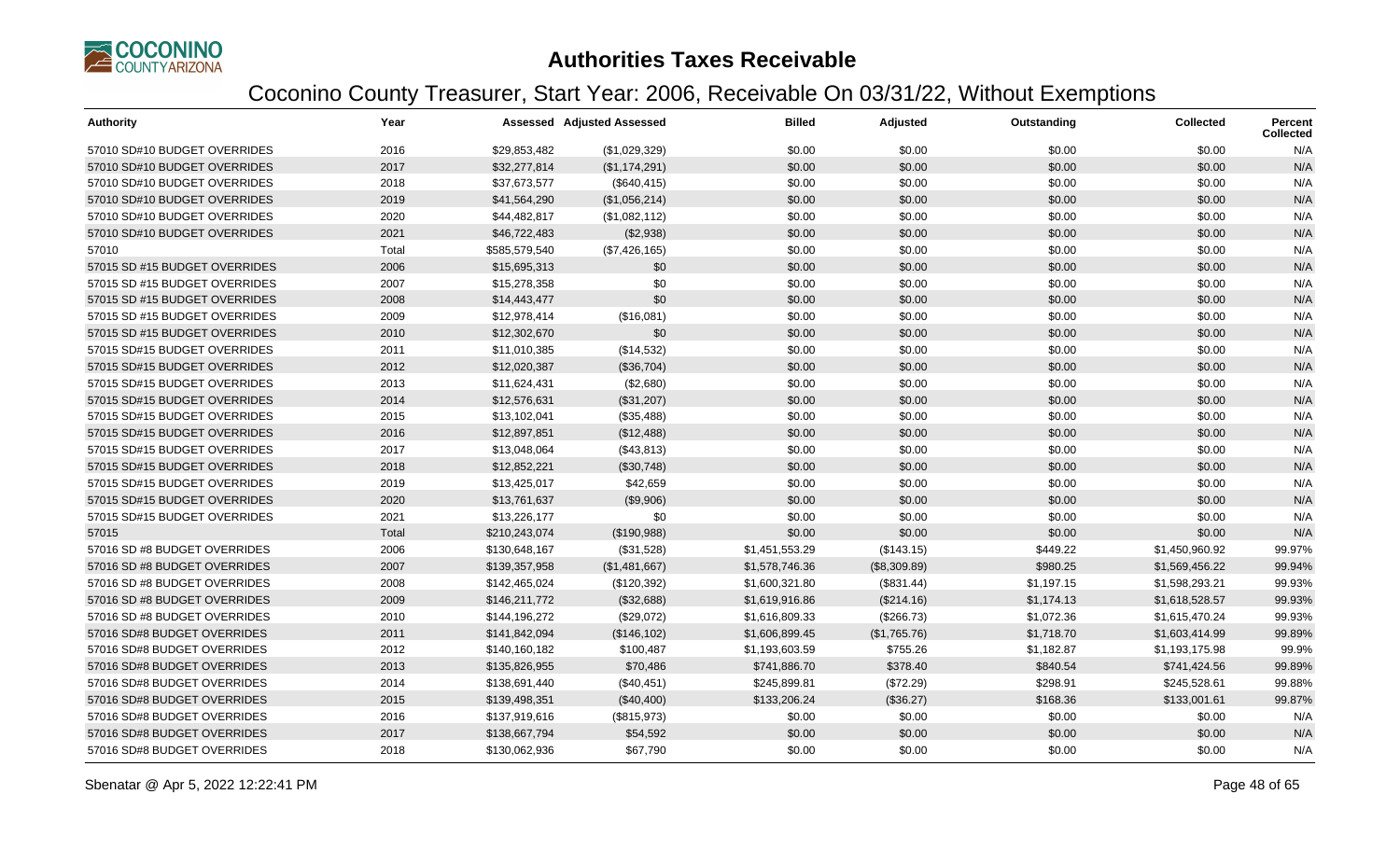

| <b>Authority</b>               | Year  |                 | <b>Assessed Adjusted Assessed</b> | <b>Billed</b>   | Adjusted      | Outstanding | <b>Collected</b> | Percent<br><b>Collected</b> |
|--------------------------------|-------|-----------------|-----------------------------------|-----------------|---------------|-------------|------------------|-----------------------------|
| 57016 SD#8 BUDGET OVERRIDES    | 2019  | \$136,820,632   | (\$768,427)                       | \$0.00          | \$0.00        | \$0.00      | \$0.00           | N/A                         |
| 57016 SD#8 BUDGET OVERRIDES    | 2020  | \$134,194,499   | \$204,341                         | \$0.00          | \$0.00        | \$0.00      | \$0.00           | N/A                         |
| 57016 SD#8 BUDGET OVERRIDES    | 2021  | \$96,499,083    | (\$8,792)                         | \$0.00          | \$0.00        | \$0.00      | \$0.00           | N/A                         |
| 57016                          | Total | \$2,173,062,775 | (\$3,017,796)                     | \$11,788,843.43 | (\$10,506.03) | \$9,082.49  | \$11,769,254.91  | 99.92%                      |
| 57031 SD #31 BUDGET OVERRIDES  | 2006  | \$4,252,536     | \$0                               | \$0.00          | \$0.00        | \$0.00      | \$0.00           | N/A                         |
| 57031 SD #31 BUDGET OVERRIDES  | 2007  | \$4,906,096     | (\$1,617)                         | \$0.00          | \$0.00        | \$0.00      | \$0.00           | N/A                         |
| 57031 SD #31 BUDGET OVERRIDES  | 2008  | \$6,523,492     | (\$48,627)                        | \$0.00          | \$0.00        | \$0.00      | \$0.00           | N/A                         |
| 57031 SD #31 BUDGET OVERRIDES  | 2009  | \$9,174,217     | (\$19,984)                        | \$0.00          | \$0.00        | \$0.00      | \$0.00           | N/A                         |
| 57031 SD #31 BUDGET OVERRIDES  | 2010  | \$8,901,792     | (\$13,015)                        | \$0.00          | \$0.00        | \$0.00      | \$0.00           | N/A                         |
| 57031 SD#31 BUDGET OVERRIDES   | 2011  | \$7,439,978     | (\$4,046)                         | \$0.00          | \$0.00        | \$0.00      | \$0.00           | N/A                         |
| 57031 SD#31 BUDGET OVERRIDES   | 2012  | \$6,516,602     | (\$9,020)                         | \$0.00          | \$0.00        | \$0.00      | \$0.00           | N/A                         |
| 57031 SD#31 BUDGET OVERRIDES   | 2013  | \$5,461,842     | (\$19,581)                        | \$0.00          | \$0.00        | \$0.00      | \$0.00           | N/A                         |
| 57031 SD#31 BUDGET OVERRIDES   | 2014  | \$4,963,135     | (\$38,673)                        | \$0.00          | \$0.00        | \$0.00      | \$0.00           | N/A                         |
| 57031 SD#31 BUDGET OVERRIDES   | 2015  | \$5,382,191     | (\$12,277)                        | \$0.00          | \$0.00        | \$0.00      | \$0.00           | N/A                         |
| 57031 SD#31 BUDGET OVERRIDES   | 2016  | \$5,113,813     | \$5,250                           | \$0.00          | \$0.00        | \$0.00      | \$0.00           | N/A                         |
| 57031 SD#31 BUDGET OVERRIDES   | 2017  | \$4,995,075     | (\$5,683)                         | \$0.00          | \$0.00        | \$0.00      | \$0.00           | N/A                         |
| 57031 SD#31 BUDGET OVERRIDES   | 2018  | \$5,338,826     | (\$213)                           | \$0.00          | \$0.00        | \$0.00      | \$0.00           | N/A                         |
| 57031 SD#31 BUDGET OVERRIDES   | 2019  | \$5,489,083     | (\$4,643)                         | \$0.00          | \$0.00        | \$0.00      | \$0.00           | N/A                         |
| 57031 SD#31 BUDGET OVERRIDES   | 2020  | \$6,077,890     | (\$3,031)                         | \$0.00          | \$0.00        | \$0.00      | \$0.00           | N/A                         |
| 57031 SD#31 BUDGET OVERRIDES   | 2021  | \$6,201,887     | ( \$3,149)                        | \$0.00          | \$0.00        | \$0.00      | \$0.00           | N/A                         |
| 57031                          | Total | \$96,738,455    | (\$178,309)                       | \$0.00          | \$0.00        | \$0.00      | \$0.00           | N/A                         |
| 57990 MINIMUM SCHOOL TAX SD #5 | 2006  | \$43,892,550    | \$0                               | \$0.00          | \$0.00        | \$0.00      | \$0.00           | N/A                         |
| 57990 MINIMUM SCHOOL TAX SD #5 | 2007  | \$52,333,860    | (\$19,251)                        | \$0.00          | \$0.00        | \$0.00      | \$0.00           | N/A                         |
| 57990 MINIMUM SCHOOL TAX SD #5 | 2008  | \$69,584,548    | (\$27,817)                        | \$0.00          | \$0.00        | \$0.00      | \$0.00           | N/A                         |
| 57990 MINIMUM SCHOOL TAX SD #5 | 2009  | \$84,011,590    | (\$128,651)                       | \$0.00          | \$0.00        | \$0.00      | \$0.00           | N/A                         |
| 57990 MINIMUM SCHOOL TAX SD #5 | 2010  | \$79,175,188    | (\$45,708)                        | \$0.00          | \$0.00        | \$0.00      | \$0.00           | N/A                         |
| 57990 SD#5 MINIMUM SCHOOL T    | 2011  | \$66,868,458    | (\$65, 822)                       | \$0.00          | \$0.00        | \$0.00      | \$0.00           | N/A                         |
| 57990 SD#5 MINIMUM SCHOOL T    | 2012  | \$62,136,033    | (\$10,466)                        | \$0.00          | \$0.00        | \$0.00      | \$0.00           | N/A                         |
| 57990 SD#5 MINIMUM SCHOOL T    | 2013  | \$47,321,585    | (\$10,827)                        | \$0.00          | \$0.00        | \$0.00      | \$0.00           | N/A                         |
| 57990 SD#5 MINIMUM SCHOOL T    | 2014  | \$46,454,104    | (\$9,988)                         | \$0.00          | \$0.00        | \$0.00      | \$0.00           | N/A                         |
| 57990 SD#5 MINIMUM SCHOOL T    | 2015  | \$49,145,623    | (\$3,257)                         | \$0.00          | \$0.00        | \$0.00      | \$0.00           | N/A                         |
| 57990 SD#5 MINIMUM SCHOOL T    | 2016  | \$49,302,210    | (\$109)                           | \$0.00          | \$0.00        | \$0.00      | \$0.00           | N/A                         |
| 57990 SD#5 MINIMUM SCHOOL T    | 2017  | \$50,670,625    | \$908                             | \$0.00          | \$0.00        | \$0.00      | \$0.00           | N/A                         |
| 57990 SD#5 MINIMUM SCHOOL T    | 2018  | \$53,069,229    | \$2,173                           | \$0.00          | \$0.00        | \$0.00      | \$0.00           | N/A                         |
| 57990 SD#5 MINIMUM SCHOOL T    | 2019  | \$58,130,528    | (\$2,283)                         | \$0.00          | \$0.00        | \$0.00      | \$0.00           | N/A                         |
| 57990 SD#5 MINIMUM SCHOOL T    | 2020  | \$62,556,510    | \$1,769                           | \$0.00          | \$0.00        | \$0.00      | \$0.00           | N/A                         |
| 57990 SD#5 MINIMUM SCHOOL T    | 2021  | \$62,165,850    | (\$408)                           | \$0.00          | \$0.00        | \$0.00      | \$0.00           | N/A                         |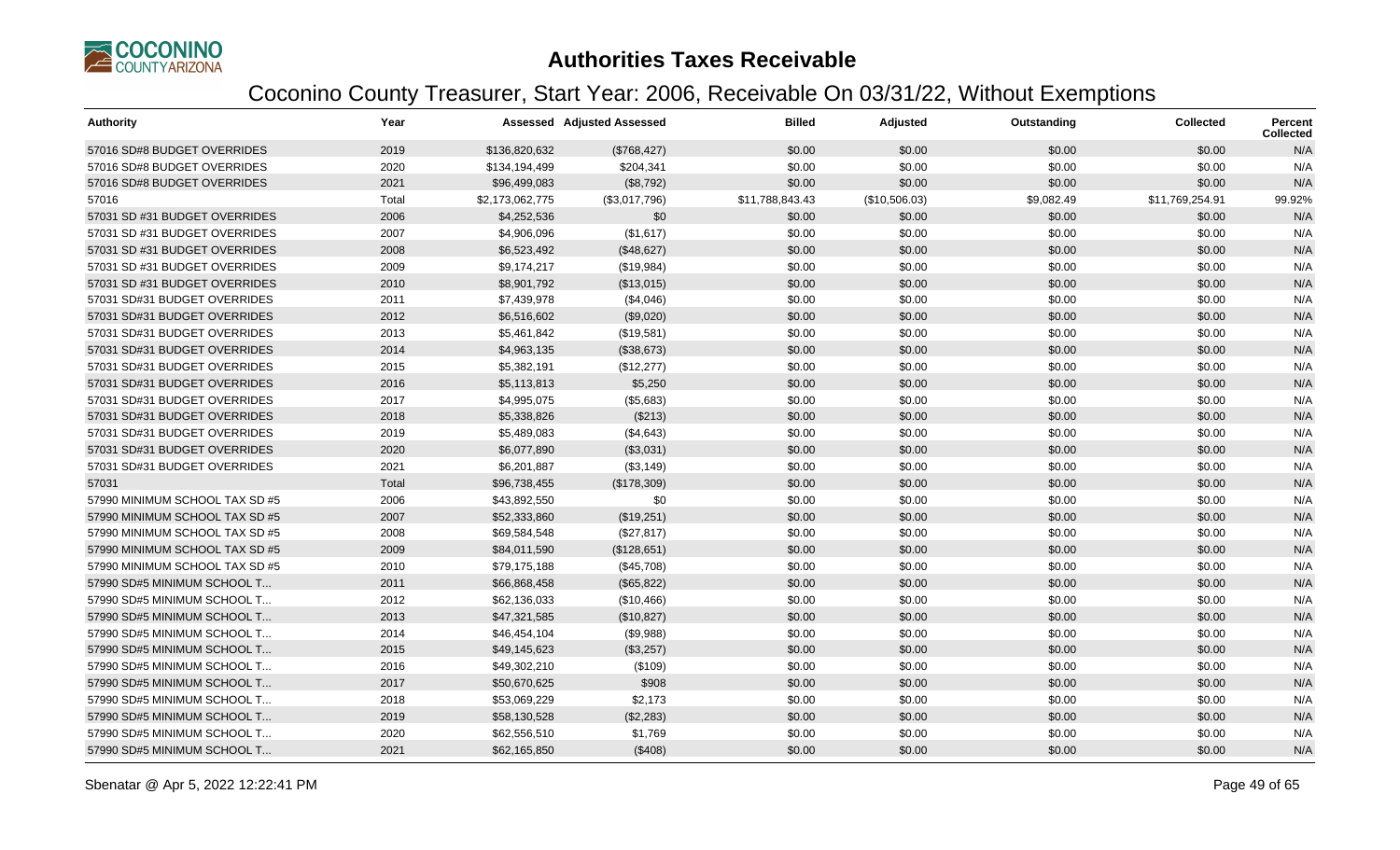

| <b>Authority</b>            | Year  |                 | <b>Assessed Adjusted Assessed</b> | <b>Billed</b>  | Adjusted     | Outstanding | <b>Collected</b> | <b>Percent</b><br><b>Collected</b> |
|-----------------------------|-------|-----------------|-----------------------------------|----------------|--------------|-------------|------------------|------------------------------------|
| 57990                       | Total | \$936,818,491   | (\$319,737)                       | \$0.00         | \$0.00       | \$0.00      | \$0.00           | N/A                                |
| 57991 MIN SCHOOL TAX SD # 9 | 2006  | \$139,677,831   | (\$203,406)                       | \$0.00         | \$0.00       | \$0.00      | \$0.00           | N/A                                |
| 57991 MIN SCHOOL TAX SD # 9 | 2007  | \$176,879,361   | (\$344,541)                       | \$0.00         | \$0.00       | \$0.00      | \$0.00           | N/A                                |
| 57991 MIN SCHOOL TAX SD # 9 | 2008  | \$190,942,461   | (\$606,989)                       | \$0.00         | \$0.00       | \$0.00      | \$0.00           | N/A                                |
| 57991 MIN SCHOOL TAX SD # 9 | 2009  | \$192,718,012   | (\$716,600)                       | \$0.00         | \$0.00       | \$0.00      | \$0.00           | N/A                                |
| 57991 MIN SCHOOL TAX SD # 9 | 2010  | \$184,533,385   | (\$1,361,930)                     | \$0.00         | \$0.00       | \$0.00      | \$0.00           | N/A                                |
| 57991 SD#9 MINIMUM SCHOOL T | 2011  | \$156,613,067   | (\$557,091)                       | \$0.00         | \$0.00       | \$0.00      | \$0.00           | N/A                                |
| 57991 SD#9 MINIMUM SCHOOL T | 2012  | \$142,645,134   | (\$258,745)                       | \$0.00         | \$0.00       | \$0.00      | \$0.00           | N/A                                |
| 57991 SD#9 MINIMUM SCHOOL T | 2013  | \$123,074,621   | (\$811,464)                       | \$0.00         | \$0.00       | \$0.00      | \$0.00           | N/A                                |
| 57991 SD#9 MINIMUM SCHOOL T | 2014  | \$123,820,465   | (\$26,092)                        | \$0.00         | \$0.00       | \$0.00      | \$0.00           | N/A                                |
| 57991 SD#9 MINIMUM SCHOOL T | 2015  | \$137,505,960   | (\$24,972)                        | \$0.00         | \$0.00       | \$0.00      | \$0.00           | N/A                                |
| 57991 SD#9 MINIMUM SCHOOL T | 2016  | \$141,853,339   | \$214,752                         | \$0.00         | \$0.00       | \$0.00      | \$0.00           | N/A                                |
| 57991 SD#9 MINIMUM SCHOOL T | 2017  | \$152,172,066   | \$233,849                         | \$0.00         | \$0.00       | \$0.00      | \$0.00           | N/A                                |
| 57991 SD#9 MINIMUM SCHOOL T | 2018  | \$155,798,842   | \$59,318                          | \$0.00         | \$0.00       | \$0.00      | \$0.00           | N/A                                |
| 57991 SD#9 MINIMUM SCHOOL T | 2019  | \$160,713,172   | \$40,086                          | \$0.00         | \$0.00       | \$0.00      | \$0.00           | N/A                                |
| 57991 SD#9 MINIMUM SCHOOL T | 2020  | \$170,864,320   | \$22,309                          | \$0.00         | \$0.00       | \$0.00      | \$0.00           | N/A                                |
| 57991 SD#9 MINIMUM SCHOOL T | 2021  | \$177,308,409   | (\$149,819)                       | \$0.00         | \$0.00       | \$0.00      | \$0.00           | N/A                                |
| 57991                       | Total | \$2,527,120,445 | (\$4,491,335)                     | \$0.00         | \$0.00       | \$0.00      | \$0.00           | N/A                                |
| 57999 COUNTY EDUCATION DIST | 2006  | \$250,362       | \$0                               | \$0.00         | \$0.00       | \$0.00      | \$0.00           | N/A                                |
| 57999 COUNTY EDUCATION DIST | 2007  | \$238,718       | \$0                               | \$0.00         | \$0.00       | \$0.00      | \$0.00           | N/A                                |
| 57999 COUNTY EDUCATION DIST | 2008  | \$223,046       | \$0                               | \$0.00         | \$0.00       | \$0.00      | \$0.00           | N/A                                |
| 57999 COUNTY EDUCATION DIST | 2009  | \$228,916       | (\$222,163)                       | \$0.00         | \$0.00       | \$0.00      | \$0.00           | N/A                                |
| 57999 COUNTY EDUCATION DIST | 2010  | \$208,799       | \$0                               | \$0.00         | \$0.00       | \$0.00      | \$0.00           | N/A                                |
| 57999 COUNTY EDUC DISTRICT  | 2011  | \$194,075       | \$0                               | \$0.00         | \$0.00       | \$0.00      | \$0.00           | N/A                                |
| 57999 COUNTY EDUC DISTRICT  | 2012  | \$192,253       | \$0                               | \$0.00         | \$0.00       | \$0.00      | \$0.00           | N/A                                |
| 57999 COUNTY EDUC DISTRICT  | 2013  | \$183,070       | \$0                               | \$0.00         | \$0.00       | \$0.00      | \$0.00           | N/A                                |
| 57999 COUNTY EDUC DISTRICT  | 2014  | \$173,548       | \$0                               | \$0.00         | \$0.00       | \$0.00      | \$0.00           | N/A                                |
| 57999 COUNTY EDUC DISTRICT  | 2015  | \$191,332       | \$0                               | \$0.00         | \$0.00       | \$0.00      | \$0.00           | N/A                                |
| 57999 COUNTY EDUC DISTRICT  | 2016  | \$206,156       | (\$2)                             | \$0.00         | \$0.00       | \$0.00      | \$0.00           | N/A                                |
| 57999 COUNTY EDUC DISTRICT  | 2017  | \$210,151       | (\$1)                             | \$0.00         | \$0.00       | \$0.00      | \$0.00           | N/A                                |
| 57999 COUNTY EDUC DISTRICT  | 2018  | \$206,866       | \$0                               | \$0.00         | \$0.00       | \$0.00      | \$0.00           | N/A                                |
| 57999 COUNTY EDUC DISTRICT  | 2019  | \$180,808       | (\$370)                           | \$0.00         | \$0.00       | \$0.00      | \$0.00           | N/A                                |
| 57999 COUNTY EDUC DISTRICT  | 2020  | \$190,941       | \$0                               | \$0.00         | \$0.00       | \$0.00      | \$0.00           | N/A                                |
| 57999 COUNTY EDUC DISTRICT  | 2021  | \$112,820       | \$0                               | \$0.00         | \$0.00       | \$0.00      | \$0.00           | N/A                                |
| 57999                       | Total | \$3,191,861     | (\$222,536)                       | \$0.00         | \$0.00       | \$0.00      | \$0.00           | N/A                                |
| 58150 COMMUNITY COLLEGE     | 2006  | \$1,442,186,897 | (\$2,285,756)                     | \$1,990,374.52 | \$374.29     | \$130.80    | \$1,990,618.01   | 99.99%                             |
| 58150 COMMUNITY COLLEGE     | 2007  | \$1,712,061,975 | (\$5,993,602)                     | \$2,001,089.96 | (\$1,756.17) | \$222.16    | \$1,999,111.63   | 99.99%                             |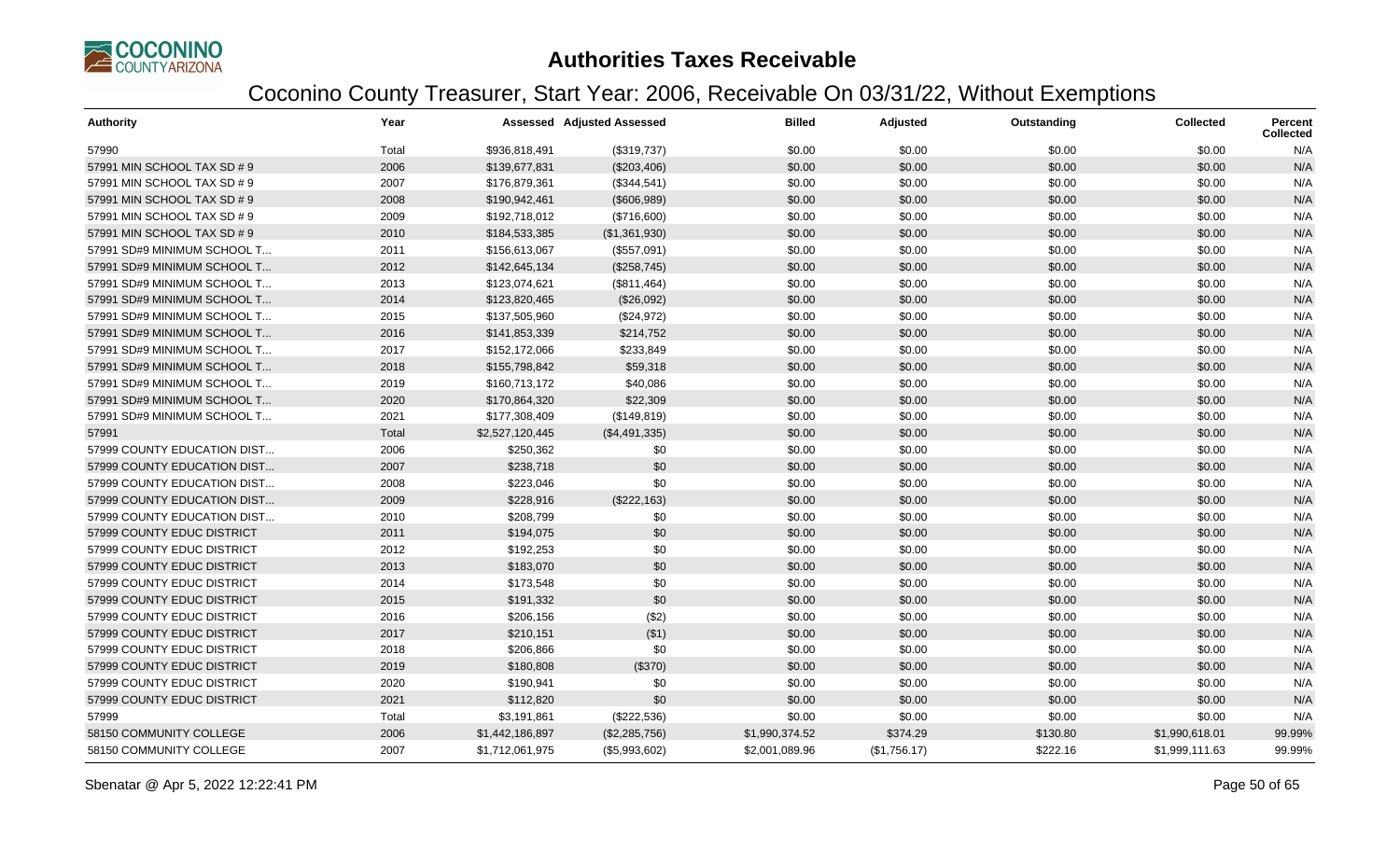

| <b>Authority</b>          | Year  |                  | <b>Assessed Adjusted Assessed</b> | <b>Billed</b>   | Adjusted      | Outstanding | <b>Collected</b> | Percent<br><b>Collected</b> |
|---------------------------|-------|------------------|-----------------------------------|-----------------|---------------|-------------|------------------|-----------------------------|
| 58150 COMMUNITY COLLEGE   | 2008  | \$2,019,130,467  | (\$7,031,183)                     | \$2,038,631.95  | (\$2,005.96)  | \$375.81    | \$2,036,250.18   | 99.98%                      |
| 58150 COMMUNITY COLLEGE   | 2009  | \$2,127,799,723  | (\$4,970,582)                     | \$1,935,559.19  | \$1,477.63    | \$409.48    | \$1,936,627.34   | 99.98%                      |
| 58150 COMMUNITY COLLEGE   | 2010  | \$2,056,578,525  | (\$14,962,869)                    | \$1,970,580.79  | (\$12,728.06) | \$566.17    | \$1,957,286.56   | 99.97%                      |
| 58150 COMMUNITY COLLEGE   | 2011  | \$1,836,493,334  | (\$7,751,039)                     | \$1,991,647.91  | (\$8,454.73)  | \$1,482.55  | \$1,981,710.63   | 99.93%                      |
| 58150 COMMUNITY COLLEGE   | 2012  | \$1,758,991,343  | (\$8,166,683)                     | \$1,850,488.78  | (\$8,664.56)  | \$1,633.41  | \$1,840,190.81   | 99.91%                      |
| 58150 COMMUNITY COLLEGE   | 2013  | \$1,531,349,420  | (\$5,638,383)                     | \$1,903,465.43  | (\$7,267.59)  | \$2,320.15  | \$1,893,877.69   | 99.88%                      |
| 58150 COMMUNITY COLLEGE   | 2014  | \$1,528,131,272  | (\$1,845,337)                     | \$1,937,669.40  | (\$2,339.97)  | \$2,450.36  | \$1,932,879.07   | 99.87%                      |
| 58150 COMMUNITY COLLEGE   | 2015  | \$1,601,434,510  | (\$2,769,645)                     | \$1,910,501.36  | (\$3,020.81)  | \$2,565.84  | \$1,904,914.71   | 99.87%                      |
| 58150 COMMUNITY COLLEGE   | 2016  | \$1,677,453,437  | (\$12,515,038)                    | \$2,061,406.90  | (\$12,515.53) | \$2,872.05  | \$2,046,019.32   | 99.86%                      |
| 58150 COMMUNITY COLLEGE   | 2017  | \$1,812,240,672  | (\$11,359,052)                    | \$2,195,477.98  | (\$14,203.82) | \$3,119.22  | \$2,178,154.94   | 99.86%                      |
| 58150 COMMUNITY COLLEGE   | 2018  | \$1,944,597,023  | (\$9,323,056)                     | \$2,111,322.03  | (\$10,857.55) | \$3,239.88  | \$2,097,224.60   | 99.85%                      |
| 58150 COMMUNITY COLLEGE   | 2019  | \$2,081,957,141  | (\$13,388,682)                    | \$0.00          | \$0.00        | \$0.00      | \$0.00           | N/A                         |
| 58150 COMMUNITY COLLEGE   | 2020  | \$2,260,817,288  | (\$12,377,158)                    | \$0.00          | \$0.00        | \$0.00      | \$0.00           | N/A                         |
| 58150 COMMUNITY COLLEGE   | 2021  | \$2,332,253,855  | (\$1,092,579)                     | \$0.00          | \$0.00        | \$0.00      | \$0.00           | N/A                         |
| 58150                     | Total | \$29,723,476,882 | (\$121,470,644)                   | \$25,898,216.20 | (\$81,962.83) | \$21,387.88 | \$25,794,865.49  | 99.92%                      |
| 67001 SD #1 CLASS A BONDS | 2006  | \$970,594,323    | (\$1,935,385)                     | \$9,583,744.10  | \$2,161.32    | \$333.18    | \$9,585,572.24   | 100%                        |
| 67001 SD #1 CLASS A BONDS | 2007  | \$1,159,433,738  | (\$3,837,770)                     | \$9,526,977.31  | (\$5,768.93)  | \$468.12    | \$9,520,740.26   | 100%                        |
| 67001 SD #1 CLASS A BONDS | 2008  | \$1,393,483,885  | (\$4,797,566)                     | \$9,272,505.26  | (\$7,994.59)  | \$757.56    | \$9,263,753.11   | 99.99%                      |
| 67001 SD #1 CLASS A BONDS | 2009  | \$1,456,713,789  | (\$3,064,064)                     | \$5,118,931.92  | \$7,658.30    | \$476.57    | \$5,126,113.65   | 99.99%                      |
| 67001 SD #1 CLASS A BONDS | 2010  | \$1,411,636,745  | (\$10,624,383)                    | \$4,360,962.58  | (\$28,317.82) | \$516.11    | \$4,332,128.65   | 99.99%                      |
| 67001 SD#1 CLASS A BONDS  | 2011  | \$1,248,962,221  | (\$5,828,592)                     | \$0.00          | \$0.00        | \$0.00      | \$0.00           | N/A                         |
| 67001 SD#1 CLASS A BONDS  | 2012  | \$1,200,126,973  | (\$5,993,714)                     | \$0.00          | \$0.00        | \$0.00      | \$0.00           | N/A                         |
| 67001 SD#1 CLASS A BONDS  | 2013  | \$1,032,267,381  | (\$3,651,677)                     | \$0.00          | \$0.00        | \$0.00      | \$0.00           | N/A                         |
| 67001 SD#1 CLASS A BONDS  | 2014  | \$1,036,352,176  | (\$1,526,440)                     | \$0.00          | \$0.00        | \$0.00      | \$0.00           | N/A                         |
| 67001 SD#1 CLASS A BONDS  | 2015  | \$1,090,173,006  | (\$2,418,885)                     | \$0.00          | \$0.00        | \$0.00      | \$0.00           | N/A                         |
| 67001 SD#1 CLASS A BONDS  | 2016  | \$1,160,583,306  | (\$9,631,487)                     | \$0.00          | \$0.00        | \$0.00      | \$0.00           | N/A                         |
| 67001 SD#1 CLASS A BONDS  | 2017  | \$1,271,463,065  | (\$8,493,658)                     | \$0.00          | \$0.00        | \$0.00      | \$0.00           | N/A                         |
| 67001 SD#1 CLASS A BONDS  | 2018  | \$1,394,760,686  | (\$7,885,499)                     | \$0.00          | \$0.00        | \$0.00      | \$0.00           | N/A                         |
| 67001 SD#1 CLASS A BONDS  | 2019  | \$1,501,705,612  | (\$9,986,087)                     | \$0.00          | \$0.00        | \$0.00      | \$0.00           | N/A                         |
| 67001 SD#1 CLASS A BONDS  | 2020  | \$1,656,217,632  | (\$9,791,695)                     | \$0.00          | \$0.00        | \$0.00      | \$0.00           | N/A                         |
| 67001 SD#1 CLASS A BONDS  | 2021  | \$1,742,560,826  | (\$699,655)                       | \$0.00          | \$0.00        | \$0.00      | \$0.00           | N/A                         |
| 67001                     | Total | \$20,727,035,364 | (\$90, 166, 557)                  | \$37,863,121.17 | (\$32,261.72) | \$2,551.54  | \$37,828,307.91  | 99.99%                      |
| 67002 SD #2 CLASS A BONDS | 2006  | \$81,303,536     | (\$56,275)                        | \$416,941.96    | \$82.81       | \$30.38     | \$416,994.39     | 99.99%                      |
| 67002 SD #2 CLASS A BONDS | 2007  | \$101,377,173    | (\$189,748)                       | \$465,587.46    | (\$236.35)    | \$121.70    | \$465,229.41     | 99.97%                      |
| 67002 SD #2 CLASS A BONDS | 2008  | \$124,334,855    | (\$92,191)                        | \$471,780.59    | (\$112.57)    | \$460.53    | \$471,207.49     | 99.9%                       |
| 67002 SD #2 CLASS A BONDS | 2009  | \$140,814,330    | (\$687,239)                       | \$0.00          | \$0.00        | \$0.00      | \$0.00           | N/A                         |
| 67002 SD #2 CLASS A BONDS | 2010  | \$131,998,900    | (\$1,326,892)                     | \$0.00          | \$0.00        | \$0.00      | \$0.00           | N/A                         |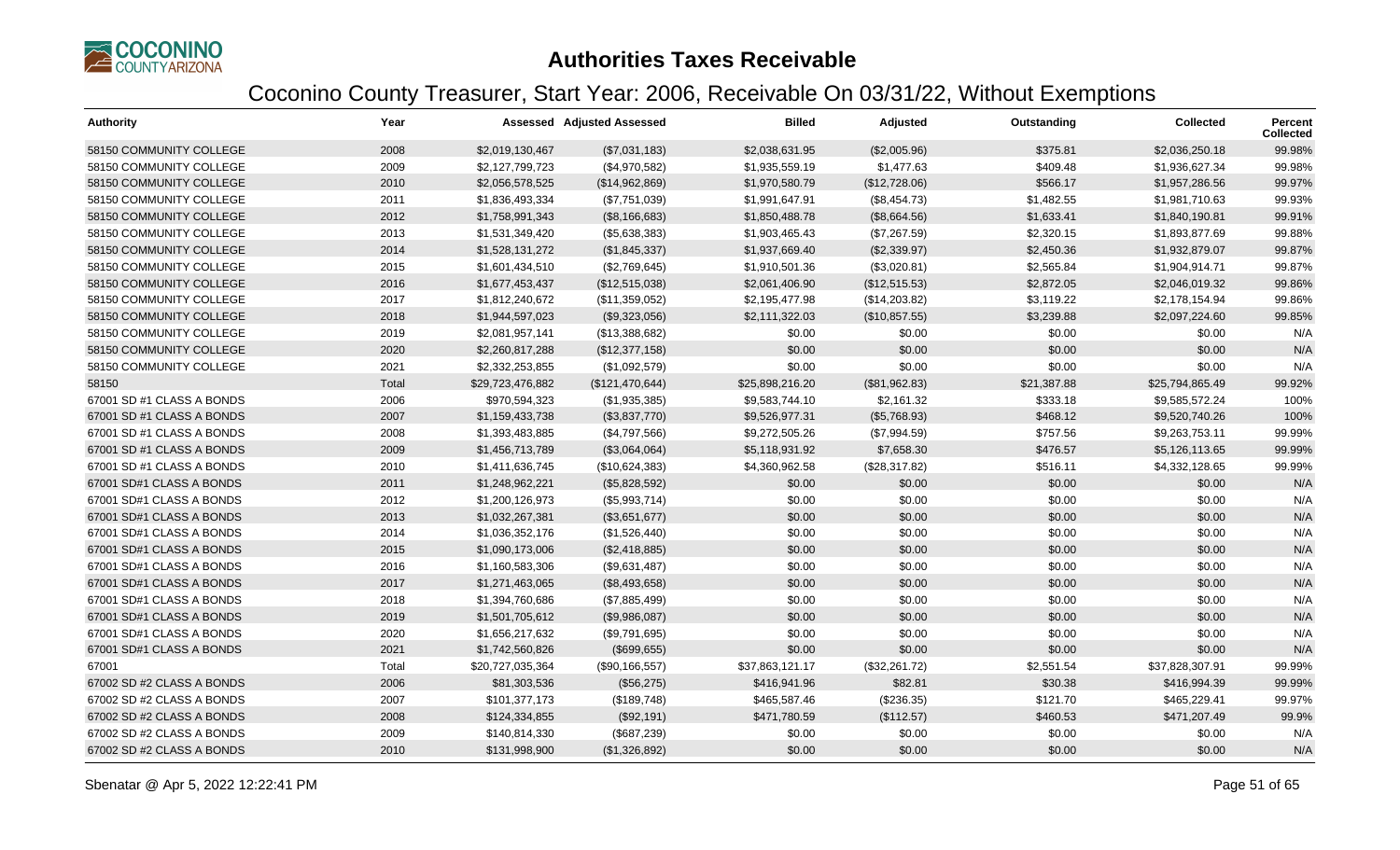

| <b>Authority</b>          | Year  |                 | <b>Assessed Adjusted Assessed</b> | <b>Billed</b>  | Adjusted      | Outstanding | <b>Collected</b> | <b>Percent</b><br><b>Collected</b> |
|---------------------------|-------|-----------------|-----------------------------------|----------------|---------------|-------------|------------------|------------------------------------|
| 67002 SD#2 CLASS A BONDS  | 2011  | \$123,031,464   | (\$706,465)                       | \$0.00         | \$0.00        | \$0.00      | \$0.00           | N/A                                |
| 67002 SD#2 CLASS A BONDS  | 2012  | \$118,352,221   | (\$1,115,411)                     | \$0.00         | \$0.00        | \$0.00      | \$0.00           | N/A                                |
| 67002 SD#2 CLASS A BONDS  | 2013  | \$111,514,247   | (\$762,308)                       | \$0.00         | \$0.00        | \$0.00      | \$0.00           | N/A                                |
| 67002 SD#2 CLASS A BONDS  | 2014  | \$100,566,492   | (\$109,908)                       | \$0.00         | \$0.00        | \$0.00      | \$0.00           | N/A                                |
| 67002 SD#2 CLASS A BONDS  | 2015  | \$102,520,436   | (\$187, 136)                      | \$0.00         | \$0.00        | \$0.00      | \$0.00           | N/A                                |
| 67002 SD#2 CLASS A BONDS  | 2016  | \$104,976,451   | (\$1,295,710)                     | \$0.00         | \$0.00        | \$0.00      | \$0.00           | N/A                                |
| 67002 SD#2 CLASS A BONDS  | 2017  | \$113,254,396   | (\$1,869,420)                     | \$0.00         | \$0.00        | \$0.00      | \$0.00           | N/A                                |
| 67002 SD#2 CLASS A BONDS  | 2018  | \$117,076,879   | (\$1,031,656)                     | \$0.00         | \$0.00        | \$0.00      | \$0.00           | N/A                                |
| 67002 SD#2 CLASS A BONDS  | 2019  | \$124,165,240   | (\$1,707,315)                     | \$0.00         | \$0.00        | \$0.00      | \$0.00           | N/A                                |
| 67002 SD#2 CLASS A BONDS  | 2020  | \$130,243,125   | (\$1,651,494)                     | \$0.00         | \$0.00        | \$0.00      | \$0.00           | N/A                                |
| 67002 SD#2 CLASS A BONDS  | 2021  | \$140,735,325   | (\$226, 224)                      | \$0.00         | \$0.00        | \$0.00      | \$0.00           | N/A                                |
| 67002                     | Total | \$1,866,265,070 | (\$13,015,392)                    | \$1,354,310.01 | (\$266.11)    | \$612.61    | \$1,353,431.29   | 99.95%                             |
| 67004 SD #4 CLASS A BONDS | 2006  | \$15,028,375    | (\$9,087)                         | \$436,032.34   | (\$21.77)     | \$104.71    | \$435,905.86     | 99.98%                             |
| 67004 SD #4 CLASS A BONDS | 2007  | \$15,520,836    | (\$1,619)                         | \$394,022.81   | \$148.74      | \$137.02    | \$394,034.53     | 99.97%                             |
| 67004 SD #4 CLASS A BONDS | 2008  | \$14,841,671    | (\$1,227,393)                     | \$477,210.99   | (\$17,206.57) | \$173.81    | \$459,830.61     | 99.96%                             |
| 67004 SD #4 CLASS A BONDS | 2009  | \$14,536,401    | (\$40,590)                        | \$585,525.24   | \$1,102.24    | \$239.26    | \$586,388.22     | 99.96%                             |
| 67004 SD #4 CLASS A BONDS | 2010  | \$15,526,845    | (\$1,003,923)                     | \$473,684.39   | (\$30,593.65) | \$165.30    | \$442,925.44     | 99.96%                             |
| 67004 SD#4 CLASS A BONDS  | 2011  | \$14,569,791    | \$5,960                           | \$321,380.40   | \$128.53      | \$118.13    | \$321,390.80     | 99.96%                             |
| 67004 SD#4 CLASS A BONDS  | 2012  | \$13,928,478    | (\$52,596)                        | \$307,833.30   | (\$1,209.28)  | \$149.81    | \$306,474.21     | 99.95%                             |
| 67004 SD#4 CLASS A BONDS  | 2013  | \$13,083,403    | (\$2,106)                         | \$0.00         | \$0.00        | \$0.00      | \$0.00           | N/A                                |
| 67004 SD#4 CLASS A BONDS  | 2014  | \$13,303,143    | (\$2,755)                         | \$0.00         | \$0.00        | \$0.00      | \$0.00           | N/A                                |
| 67004 SD#4 CLASS A BONDS  | 2015  | \$13,605,140    | \$47,907                          | \$0.00         | \$0.00        | \$0.00      | \$0.00           | N/A                                |
| 67004 SD#4 CLASS A BONDS  | 2016  | \$14,138,348    | \$38,855                          | \$0.00         | \$0.00        | \$0.00      | \$0.00           | N/A                                |
| 67004 SD#4 CLASS A BONDS  | 2017  | \$15,191,004    | \$61,278                          | \$0.00         | \$0.00        | \$0.00      | \$0.00           | N/A                                |
| 67004 SD#4 CLASS A BONDS  | 2018  | \$17,279,646    | \$132,266                         | \$0.00         | \$0.00        | \$0.00      | \$0.00           | N/A                                |
| 67004 SD#4 CLASS A BONDS  | 2019  | \$19,044,177    | \$90,968                          | \$0.00         | \$0.00        | \$0.00      | \$0.00           | N/A                                |
| 67004 SD#4 CLASS A BONDS  | 2020  | \$21,118,685    | (\$24,368)                        | \$0.00         | \$0.00        | \$0.00      | \$0.00           | N/A                                |
| 67004 SD#4 CLASS A BONDS  | 2021  | \$25,019,510    | \$308                             | \$0.00         | \$0.00        | \$0.00      | \$0.00           | N/A                                |
| 67004                     | Total | \$255,735,453   | (\$1,986,895)                     | \$2,995,689.47 | (\$47,651.76) | \$1,088.04  | \$2,946,949.67   | 99.96%                             |
| 67005 SD #5 CLASS A BONDS | 2006  | \$43,892,550    | \$0                               | \$0.00         | \$0.00        | \$0.00      | \$0.00           | N/A                                |
| 67005 SD #5 CLASS A BONDS | 2007  | \$52,333,860    | (\$19,251)                        | \$0.00         | \$0.00        | \$0.00      | \$0.00           | N/A                                |
| 67005 SD #5 CLASS A BONDS | 2008  | \$69,584,548    | (\$27,817)                        | \$0.00         | \$0.00        | \$0.00      | \$0.00           | N/A                                |
| 67005 SD #5 CLASS A BONDS | 2009  | \$84,011,590    | (\$128,651)                       | \$0.00         | \$0.00        | \$0.00      | \$0.00           | N/A                                |
| 67005 SD #5 CLASS A BONDS | 2010  | \$79,175,188    | (\$45,708)                        | \$0.00         | \$0.00        | \$0.00      | \$0.00           | N/A                                |
| 67005 SD#5 CLASS A BONDS  | 2011  | \$66,868,458    | (\$65, 822)                       | \$0.00         | \$0.00        | \$0.00      | \$0.00           | N/A                                |
| 67005 SD#5 CLASS A BONDS  | 2012  | \$62,136,033    | (\$10,466)                        | \$0.00         | \$0.00        | \$0.00      | \$0.00           | N/A                                |
| 67005 SD#5 CLASS A BONDS  | 2013  | \$47,321,585    | (\$10,827)                        | \$0.00         | \$0.00        | \$0.00      | \$0.00           | N/A                                |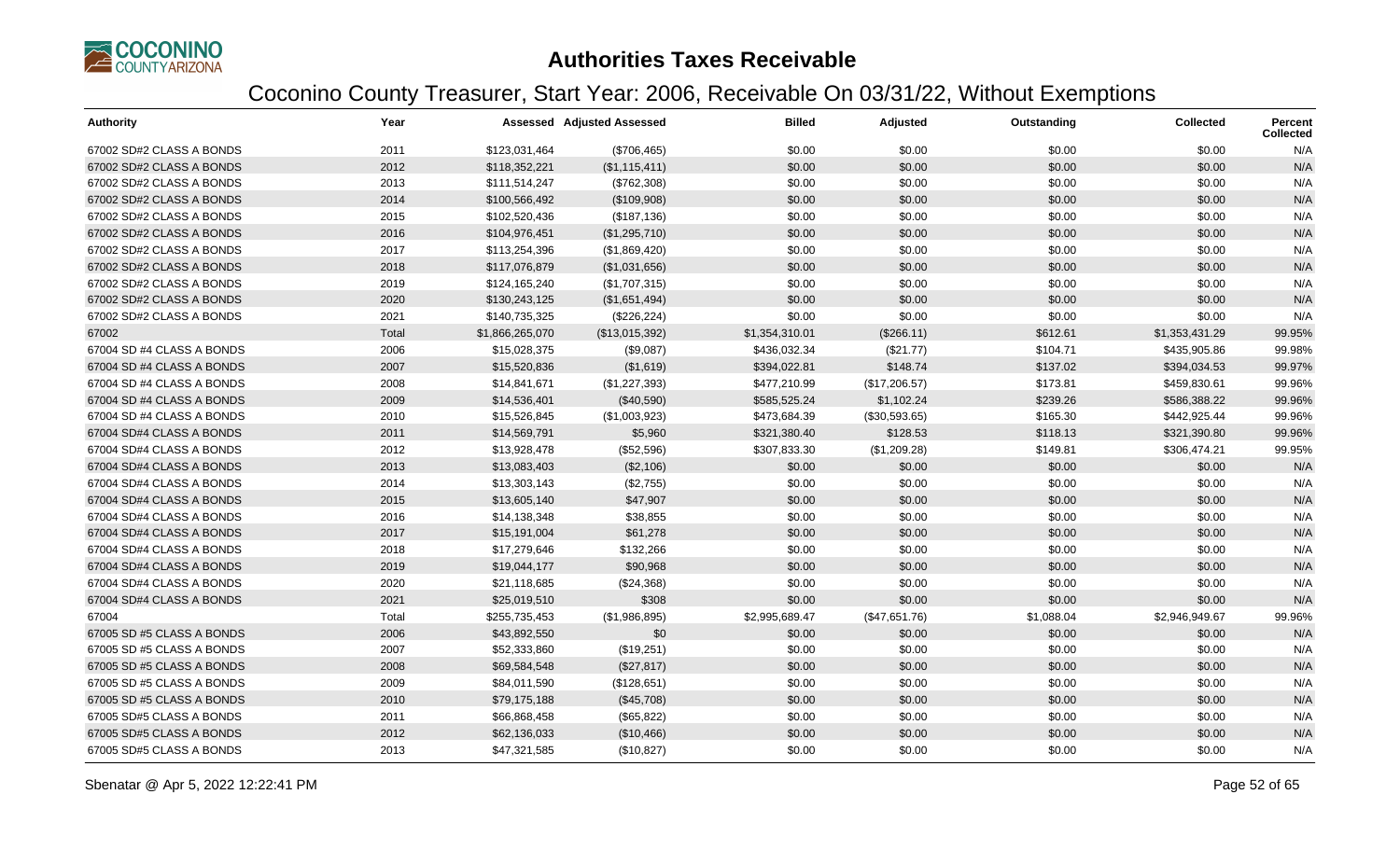

| <b>Authority</b>          | Year  |               | <b>Assessed Adjusted Assessed</b> | <b>Billed</b>  | Adjusted      | Outstanding | <b>Collected</b> | <b>Percent</b><br><b>Collected</b> |
|---------------------------|-------|---------------|-----------------------------------|----------------|---------------|-------------|------------------|------------------------------------|
| 67005 SD#5 CLASS A BONDS  | 2014  | \$46,454,104  | (\$9,988)                         | \$0.00         | \$0.00        | \$0.00      | \$0.00           | N/A                                |
| 67005 SD#5 CLASS A BONDS  | 2015  | \$49,145,623  | (\$3,257)                         | \$0.00         | \$0.00        | \$0.00      | \$0.00           | N/A                                |
| 67005 SD#5 CLASS A BONDS  | 2016  | \$49,302,210  | (\$109)                           | \$0.00         | \$0.00        | \$0.00      | \$0.00           | N/A                                |
| 67005 SD#5 CLASS A BONDS  | 2017  | \$50,670,625  | \$908                             | \$0.00         | \$0.00        | \$0.00      | \$0.00           | N/A                                |
| 67005 SD#5 CLASS A BONDS  | 2018  | \$53,069,229  | \$2,173                           | \$0.00         | \$0.00        | \$0.00      | \$0.00           | N/A                                |
| 67005 SD#5 CLASS A BONDS  | 2019  | \$58,130,528  | (\$2,283)                         | \$0.00         | \$0.00        | \$0.00      | \$0.00           | N/A                                |
| 67005 SD#5 CLASS A BONDS  | 2020  | \$62,556,510  | \$1,769                           | \$0.00         | \$0.00        | \$0.00      | \$0.00           | N/A                                |
| 67005 SD#5 CLASS A BONDS  | 2021  | \$62,165,850  | (\$408)                           | \$0.00         | \$0.00        | \$0.00      | \$0.00           | N/A                                |
| 67005                     | Total | \$936,818,491 | (\$319,737)                       | \$0.00         | \$0.00        | \$0.00      | \$0.00           | N/A                                |
| 67006 SD #6 CLASS A BONDS | 2006  | \$15,803,890  | (\$6,254)                         | \$0.00         | \$0.00        | \$0.00      | \$0.00           | N/A                                |
| 67006 SD #6 CLASS A BONDS | 2007  | \$17,354,633  | (\$61,349)                        | \$0.00         | \$0.00        | \$0.00      | \$0.00           | N/A                                |
| 67006 SD #6 CLASS A BONDS | 2008  | \$20,091,447  | (\$12,889)                        | \$0.00         | \$0.00        | \$0.00      | \$0.00           | N/A                                |
| 67006 SD #6 CLASS A BONDS | 2009  | \$24,070,523  | (\$11,860)                        | \$0.00         | \$0.00        | \$0.00      | \$0.00           | N/A                                |
| 67006 SD #6 CLASS A BONDS | 2010  | \$26,028,285  | (\$20,946)                        | \$0.00         | \$0.00        | \$0.00      | \$0.00           | N/A                                |
| 67006 SD#6 CLASS A BONDS  | 2011  | \$25,146,850  | (\$39,291)                        | \$0.00         | \$0.00        | \$0.00      | \$0.00           | N/A                                |
| 67006 SD#6 CLASS A BONDS  | 2012  | \$23,583,208  | (\$14,638)                        | \$0.00         | \$0.00        | \$0.00      | \$0.00           | N/A                                |
| 67006 SD#6 CLASS A BONDS  | 2013  | \$21,125,451  | (\$1,998)                         | \$0.00         | \$0.00        | \$0.00      | \$0.00           | N/A                                |
| 67006 SD#6 CLASS A BONDS  | 2014  | \$22,137,843  | (\$11,301)                        | \$0.00         | \$0.00        | \$0.00      | \$0.00           | N/A                                |
| 67006 SD#6 CLASS A BONDS  | 2015  | \$21,438,127  | (\$84,797)                        | \$0.00         | \$0.00        | \$0.00      | \$0.00           | N/A                                |
| 67006 SD#6 CLASS A BONDS  | 2016  | \$20,608,865  | \$11,203                          | \$0.00         | \$0.00        | \$0.00      | \$0.00           | N/A                                |
| 67006 SD#6 CLASS A BONDS  | 2017  | \$20,290,618  | (\$122,813)                       | \$0.00         | \$0.00        | \$0.00      | \$0.00           | N/A                                |
| 67006 SD#6 CLASS A BONDS  | 2018  | \$20,477,315  | \$3,928                           | \$0.00         | \$0.00        | \$0.00      | \$0.00           | N/A                                |
| 67006 SD#6 CLASS A BONDS  | 2019  | \$20,718,582  | (\$37,056)                        | \$0.00         | \$0.00        | \$0.00      | \$0.00           | N/A                                |
| 67006 SD#6 CLASS A BONDS  | 2020  | \$21,109,232  | (\$42,971)                        | \$0.00         | \$0.00        | \$0.00      | \$0.00           | N/A                                |
| 67006 SD#6 CLASS A BONDS  | 2021  | \$21,701,485  | (\$1,902)                         | \$0.00         | \$0.00        | \$0.00      | \$0.00           | N/A                                |
| 67006                     | Total | \$341,686,354 | (\$454,934)                       | \$0.00         | \$0.00        | \$0.00      | \$0.00           | N/A                                |
| 67009 SD #9 CLASS A BONDS | 2006  | \$139,677,831 | (\$203,406)                       | \$976,578.08   | \$273.59      | \$1.34      | \$976,850.33     | 100%                               |
| 67009 SD #9 CLASS A BONDS | 2007  | \$176,879,361 | (\$344,541)                       | \$0.00         | \$0.00        | \$0.00      | \$0.00           | N/A                                |
| 67009 SD #9 CLASS A BONDS | 2008  | \$190,942,461 | (\$606,989)                       | \$686,216.44   | (\$400.55)    | \$0.80      | \$685,815.09     | 100%                               |
| 67009 SD #9 CLASS A BONDS | 2009  | \$192,718,012 | (\$716,600)                       | \$1,493,884.55 | (\$2,800.63)  | \$2.54      | \$1,491,081.38   | 100%                               |
| 67009 SD #9 CLASS A BONDS | 2010  | \$184,533,385 | (\$1,361,930)                     | \$1,615,246.84 | (\$10,985.53) | \$18.39     | \$1,604,242.92   | 100%                               |
| 67009 SD#9 CLASS A BONDS  | 2011  | \$156,613,067 | (\$557,091)                       | \$0.00         | \$0.00        | \$0.00      | \$0.00           | N/A                                |
| 67009 SD#9 CLASS A BONDS  | 2012  | \$142,645,134 | (\$258,745)                       | \$0.00         | \$0.00        | \$0.00      | \$0.00           | N/A                                |
| 67009 SD#9 CLASS A BONDS  | 2013  | \$123,074,621 | (\$811,464)                       | \$0.00         | \$0.00        | \$0.00      | \$0.00           | N/A                                |
| 67009 SD#9 CLASS A BONDS  | 2014  | \$123,820,465 | (\$26,092)                        | \$0.00         | \$0.00        | \$0.00      | \$0.00           | N/A                                |
| 67009 SD#9 CLASS A BONDS  | 2015  | \$137,505,960 | (\$24,972)                        | \$0.00         | \$0.00        | \$0.00      | \$0.00           | N/A                                |
| 67009 SD#9 CLASS A BONDS  | 2016  | \$141,853,339 | \$214,752                         | \$0.00         | \$0.00        | \$0.00      | \$0.00           | N/A                                |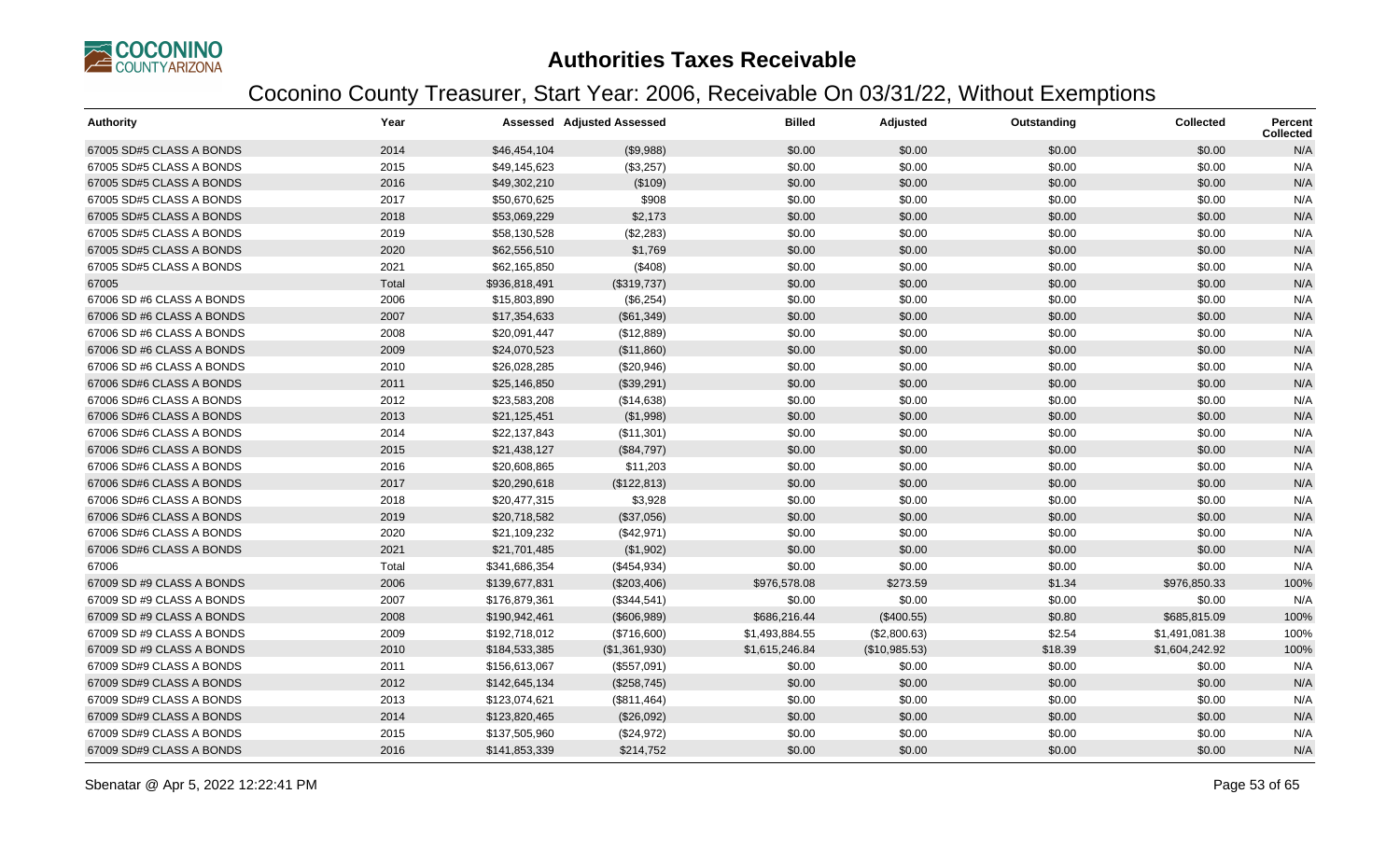

| <b>Authority</b>           | Year  |                 | <b>Assessed Adjusted Assessed</b> | <b>Billed</b>  | Adjusted      | Outstanding | <b>Collected</b> | Percent<br><b>Collected</b> |
|----------------------------|-------|-----------------|-----------------------------------|----------------|---------------|-------------|------------------|-----------------------------|
| 67009 SD#9 CLASS A BONDS   | 2017  | \$152,172,066   | \$233,849                         | \$0.00         | \$0.00        | \$0.00      | \$0.00           | N/A                         |
| 67009 SD#9 CLASS A BONDS   | 2018  | \$155,798,842   | \$59,318                          | \$0.00         | \$0.00        | \$0.00      | \$0.00           | N/A                         |
| 67009 SD#9 CLASS A BONDS   | 2019  | \$160,713,172   | \$40,086                          | \$0.00         | \$0.00        | \$0.00      | \$0.00           | N/A                         |
| 67009 SD#9 CLASS A BONDS   | 2020  | \$170,864,320   | \$22,309                          | \$0.00         | \$0.00        | \$0.00      | \$0.00           | N/A                         |
| 67009 SD#9 CLASS A BONDS   | 2021  | \$177,308,409   | (\$149, 819)                      | \$0.00         | \$0.00        | \$0.00      | \$0.00           | N/A                         |
| 67009                      | Total | \$2,527,120,445 | (\$4,491,335)                     | \$4,771,925.91 | (\$13,913.12) | \$23.07     | \$4,757,989.72   | 100%                        |
| 67010 SD #10 CLASS A BONDS | 2006  | \$25,040,014    | (\$43,821)                        | \$0.00         | \$0.00        | \$0.00      | \$0.00           | N/A                         |
| 67010 SD #10 CLASS A BONDS | 2007  | \$29,381,244    | (\$56,040)                        | \$0.00         | \$0.00        | \$0.00      | \$0.00           | N/A                         |
| 67010 SD #10 CLASS A BONDS | 2008  | \$42,196,561    | (\$97,319)                        | \$0.00         | \$0.00        | \$0.00      | \$0.00           | N/A                         |
| 67010 SD #10 CLASS A BONDS | 2009  | \$46,341,759    | (\$30,662)                        | \$0.00         | \$0.00        | \$0.00      | \$0.00           | N/A                         |
| 67010 SD #10 CLASS A BONDS | 2010  | \$42,069,644    | (\$537,000)                       | \$0.00         | \$0.00        | \$0.00      | \$0.00           | N/A                         |
| 67010 SD#10 CLASS A BONDS  | 2011  | \$40,814,951    | (\$395,058)                       | \$0.00         | \$0.00        | \$0.00      | \$0.00           | N/A                         |
| 67010 SD#10 CLASS A BONDS  | 2012  | \$39,329,872    | (\$775,876)                       | \$0.00         | \$0.00        | \$0.00      | \$0.00           | N/A                         |
| 67010 SD#10 CLASS A BONDS  | 2013  | \$29,866,434    | (\$446,228)                       | \$0.00         | \$0.00        | \$0.00      | \$0.00           | N/A                         |
| 67010 SD#10 CLASS A BONDS  | 2014  | \$29,092,295    | (\$48,522)                        | \$0.00         | \$0.00        | \$0.00      | \$0.00           | N/A                         |
| 67010 SD#10 CLASS A BONDS  | 2015  | \$28,872,303    | (\$10,340)                        | \$0.00         | \$0.00        | \$0.00      | \$0.00           | N/A                         |
| 67010 SD#10 CLASS A BONDS  | 2016  | \$29,853,482    | (\$1,029,329)                     | \$0.00         | \$0.00        | \$0.00      | \$0.00           | N/A                         |
| 67010 SD#10 CLASS A BONDS  | 2017  | \$32,277,814    | (\$1,174,291)                     | \$0.00         | \$0.00        | \$0.00      | \$0.00           | N/A                         |
| 67010 SD#10 CLASS A BONDS  | 2018  | \$37,673,577    | (\$640, 415)                      | \$0.00         | \$0.00        | \$0.00      | \$0.00           | N/A                         |
| 67010 SD#10 CLASS A BONDS  | 2019  | \$41,564,290    | (\$1,056,214)                     | \$0.00         | \$0.00        | \$0.00      | \$0.00           | N/A                         |
| 67010 SD#10 CLASS A BONDS  | 2020  | \$44,482,817    | (\$1,082,112)                     | \$0.00         | \$0.00        | \$0.00      | \$0.00           | N/A                         |
| 67010 SD#10 CLASS A BONDS  | 2021  | \$46,722,483    | (\$2,938)                         | \$0.00         | \$0.00        | \$0.00      | \$0.00           | N/A                         |
| 67010                      | Total | \$585,579,540   | (\$7,426,165)                     | \$0.00         | \$0.00        | \$0.00      | \$0.00           | N/A                         |
| 67015 SD #15 CLASS A BONDS | 2006  | \$15,695,313    | \$0                               | \$742,176.71   | \$154.88      | \$12.48     | \$742,319.11     | 100%                        |
| 67015 SD #15 CLASS A BONDS | 2007  | \$15,278,358    | \$0                               | \$721,954.01   | \$243.30      | \$46.58     | \$722,150.73     | 99.99%                      |
| 67015 SD #15 CLASS A BONDS | 2008  | \$14,443,477    | \$0                               | \$668,457.62   | \$961.76      | \$49.23     | \$669,370.15     | 99.99%                      |
| 67015 SD #15 CLASS A BONDS | 2009  | \$12,978,414    | (\$16,081)                        | \$0.00         | \$0.00        | \$0.00      | \$0.00           | N/A                         |
| 67015 SD #15 CLASS A BONDS | 2010  | \$12,302,670    | \$0                               | \$0.00         | \$0.00        | \$0.00      | \$0.00           | N/A                         |
| 67015 SD#15 CLASS A BONDS  | 2011  | \$11,010,385    | (\$14,532)                        | \$0.00         | \$0.00        | \$0.00      | \$0.00           | N/A                         |
| 67015 SD#15 CLASS A BONDS  | 2012  | \$12,020,387    | (\$36,704)                        | \$0.00         | \$0.00        | \$0.00      | \$0.00           | N/A                         |
| 67015 SD#15 CLASS A BONDS  | 2013  | \$11,624,431    | (\$2,680)                         | \$0.00         | \$0.00        | \$0.00      | \$0.00           | N/A                         |
| 67015 SD#15 CLASS A BONDS  | 2014  | \$12,576,631    | (\$31,207)                        | \$0.00         | \$0.00        | \$0.00      | \$0.00           | N/A                         |
| 67015 SD#15 CLASS A BONDS  | 2015  | \$13,102,041    | (\$35,488)                        | \$0.00         | \$0.00        | \$0.00      | \$0.00           | N/A                         |
| 67015 SD#15 CLASS A BONDS  | 2016  | \$12,897,851    | (\$12,488)                        | \$0.00         | \$0.00        | \$0.00      | \$0.00           | N/A                         |
| 67015 SD#15 CLASS A BONDS  | 2017  | \$13,048,064    | (\$43,813)                        | \$0.00         | \$0.00        | \$0.00      | \$0.00           | N/A                         |
| 67015 SD#15 CLASS A BONDS  | 2018  | \$12,852,221    | (\$30,748)                        | \$0.00         | \$0.00        | \$0.00      | \$0.00           | N/A                         |
| 67015 SD#15 CLASS A BONDS  | 2019  | \$13,425,017    | \$42,659                          | \$0.00         | \$0.00        | \$0.00      | \$0.00           | N/A                         |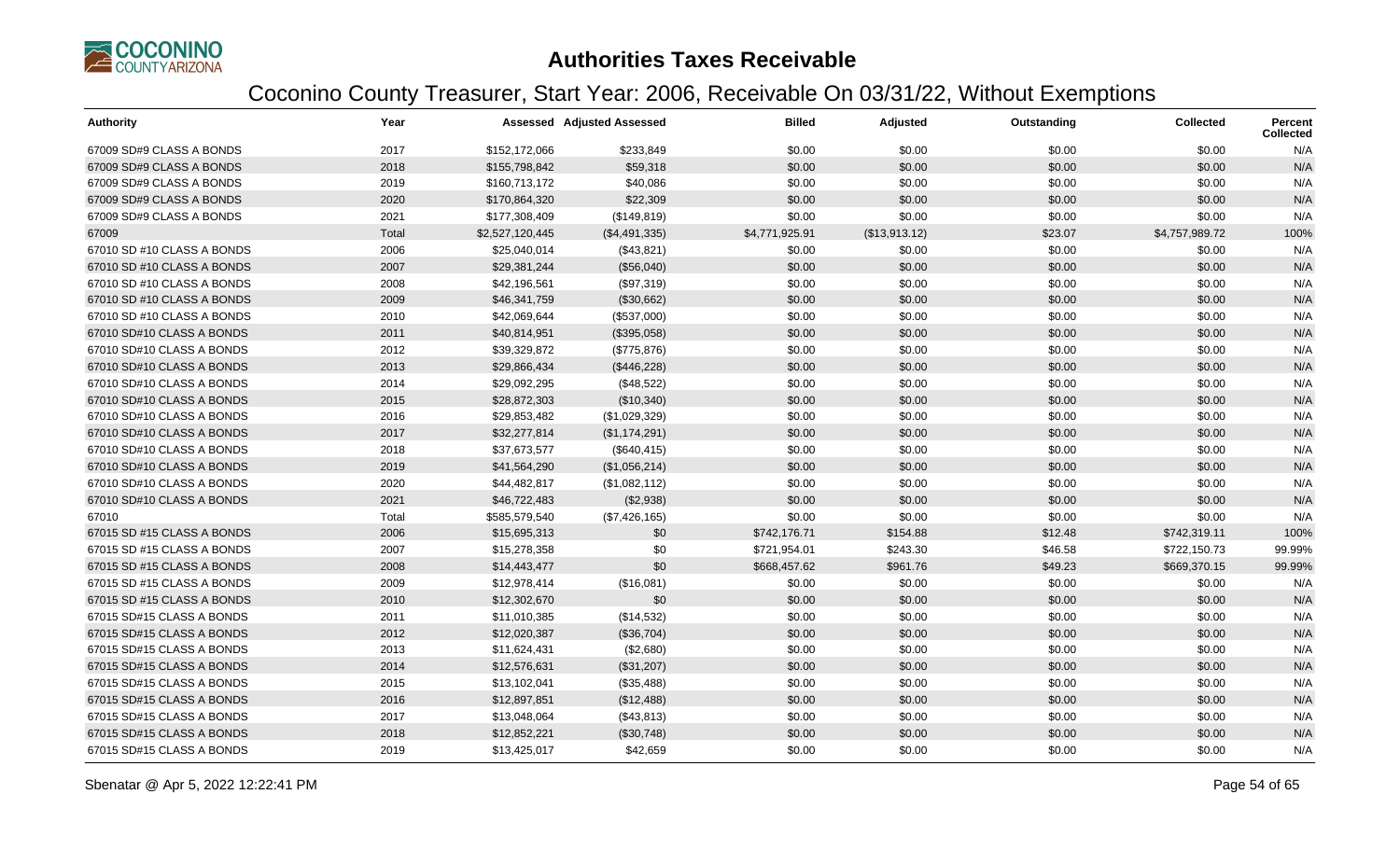

| <b>Authority</b>           | Year  |                 | <b>Assessed Adjusted Assessed</b> | <b>Billed</b>  | Adjusted   | Outstanding | <b>Collected</b> | Percent<br><b>Collected</b> |
|----------------------------|-------|-----------------|-----------------------------------|----------------|------------|-------------|------------------|-----------------------------|
| 67015 SD#15 CLASS A BONDS  | 2020  | \$13,761,637    | (\$9,906)                         | \$0.00         | \$0.00     | \$0.00      | \$0.00           | N/A                         |
| 67015 SD#15 CLASS A BONDS  | 2021  | \$13,226,177    | \$0                               | \$0.00         | \$0.00     | \$0.00      | \$0.00           | N/A                         |
| 67015                      | Total | \$210,243,074   | (\$190,988)                       | \$2,132,588.34 | \$1,359.94 | \$108.29    | \$2,133,839.99   | 99.99%                      |
| 67016 SD #8 CLASS A BONDS  | 2006  | \$130,648,167   | (\$31,528)                        | \$2,482,547.14 | (\$244.81) | \$768.28    | \$2,481,534.05   | 99.97%                      |
| 67016 SD #8 CLASS A BONDS  | 2007  | \$139,357,958   | (\$1,481,667)                     | \$0.00         | \$0.00     | \$0.00      | \$0.00           | N/A                         |
| 67016 SD #8 CLASS A BONDS  | 2008  | \$142,465,024   | (\$120,392)                       | \$0.00         | \$0.00     | \$0.00      | \$0.00           | N/A                         |
| 67016 SD #8 CLASS A BONDS  | 2009  | \$146,211,772   | (\$32,688)                        | \$0.00         | \$0.00     | \$0.00      | \$0.00           | N/A                         |
| 67016 SD #8 CLASS A BONDS  | 2010  | \$144,196,272   | (\$29,072)                        | \$0.00         | \$0.00     | \$0.00      | \$0.00           | N/A                         |
| 67016 SD#8 CLASS A BONDS   | 2011  | \$141,842,094   | (\$146, 102)                      | \$0.00         | \$0.00     | \$0.00      | \$0.00           | N/A                         |
| 67016 SD#8 CLASS A BONDS   | 2012  | \$140,160,182   | \$100,487                         | \$0.00         | \$0.00     | \$0.00      | \$0.00           | N/A                         |
| 67016 SD#8 CLASS A BONDS   | 2013  | \$135,826,955   | \$70,486                          | \$0.00         | \$0.00     | \$0.00      | \$0.00           | N/A                         |
| 67016 SD#8 CLASS A BONDS   | 2014  | \$138,691,440   | (\$40,451)                        | \$0.00         | \$0.00     | \$0.00      | \$0.00           | N/A                         |
| 67016 SD#8 CLASS A BONDS   | 2015  | \$139,498,351   | (\$40,400)                        | \$0.00         | \$0.00     | \$0.00      | \$0.00           | N/A                         |
| 67016 SD#8 CLASS A BONDS   | 2016  | \$137,919,616   | (\$815,973)                       | \$0.00         | \$0.00     | \$0.00      | \$0.00           | N/A                         |
| 67016 SD#8 CLASS A BONDS   | 2017  | \$138,667,794   | \$54,592                          | \$0.00         | \$0.00     | \$0.00      | \$0.00           | N/A                         |
| 67016 SD#8 CLASS A BONDS   | 2018  | \$130,062,936   | \$67,790                          | \$0.00         | \$0.00     | \$0.00      | \$0.00           | N/A                         |
| 67016 SD#8 CLASS A BONDS   | 2019  | \$136,820,632   | (\$768,427)                       | \$0.00         | \$0.00     | \$0.00      | \$0.00           | N/A                         |
| 67016 SD#8 CLASS A BONDS   | 2020  | \$134,194,499   | \$204,341                         | \$0.00         | \$0.00     | \$0.00      | \$0.00           | N/A                         |
| 67016 SD#8 CLASS A BONDS   | 2021  | \$96,499,083    | (\$8,792)                         | \$0.00         | \$0.00     | \$0.00      | \$0.00           | N/A                         |
| 67016                      | Total | \$2,173,062,775 | (\$3,017,796)                     | \$2,482,547.14 | (\$244.81) | \$768.28    | \$2,481,534.05   | 99.97%                      |
| 67031 SD #31 CLASS A BONDS | 2006  | \$4,252,536     | \$0                               | \$0.00         | \$0.00     | \$0.00      | \$0.00           | N/A                         |
| 67031 SD #31 CLASS A BONDS | 2007  | \$4,906,096     | (\$1,617)                         | \$0.00         | \$0.00     | \$0.00      | \$0.00           | N/A                         |
| 67031 SD #31 CLASS A BONDS | 2008  | \$6,523,492     | (\$48,627)                        | \$0.00         | \$0.00     | \$0.00      | \$0.00           | N/A                         |
| 67031 SD #31 CLASS A BONDS | 2009  | \$9,174,217     | (\$19,984)                        | \$0.00         | \$0.00     | \$0.00      | \$0.00           | N/A                         |
| 67031 SD #31 CLASS A BONDS | 2010  | \$8,901,792     | (\$13,015)                        | \$0.00         | \$0.00     | \$0.00      | \$0.00           | N/A                         |
| 67031 SD#31 CLASS A BONDS  | 2011  | \$7,439,978     | (\$4,046)                         | \$0.00         | \$0.00     | \$0.00      | \$0.00           | N/A                         |
| 67031 SD#31 CLASS A BONDS  | 2012  | \$6,516,602     | (\$9,020)                         | \$0.00         | \$0.00     | \$0.00      | \$0.00           | N/A                         |
| 67031 SD#31 CLASS A BONDS  | 2013  | \$5,461,842     | (\$19,581)                        | \$0.00         | \$0.00     | \$0.00      | \$0.00           | N/A                         |
| 67031 SD#31 CLASS A BONDS  | 2014  | \$4,963,135     | (\$38,673)                        | \$0.00         | \$0.00     | \$0.00      | \$0.00           | N/A                         |
| 67031 SD#31 CLASS A BONDS  | 2015  | \$5,382,191     | (\$12,277)                        | \$0.00         | \$0.00     | \$0.00      | \$0.00           | N/A                         |
| 67031 SD#31 CLASS A BONDS  | 2016  | \$5,113,813     | \$5,250                           | \$0.00         | \$0.00     | \$0.00      | \$0.00           | N/A                         |
| 67031 SD#31 CLASS A BONDS  | 2017  | \$4,995,075     | (\$5,683)                         | \$0.00         | \$0.00     | \$0.00      | \$0.00           | N/A                         |
| 67031 SD#31 CLASS A BONDS  | 2018  | \$5,338,826     | (\$213)                           | \$0.00         | \$0.00     | \$0.00      | \$0.00           | N/A                         |
| 67031 SD#31 CLASS A BONDS  | 2019  | \$5,489,083     | (\$4,643)                         | \$0.00         | \$0.00     | \$0.00      | \$0.00           | N/A                         |
| 67031 SD#31 CLASS A BONDS  | 2020  | \$6,077,890     | (\$3,031)                         | \$0.00         | \$0.00     | \$0.00      | \$0.00           | N/A                         |
| 67031 SD#31 CLASS A BONDS  | 2021  | \$6,201,887     | (\$3,149)                         | \$0.00         | \$0.00     | \$0.00      | \$0.00           | N/A                         |
| 67031                      | Total | \$96,738,455    | (\$178,309)                       | \$0.00         | \$0.00     | \$0.00      | \$0.00           | N/A                         |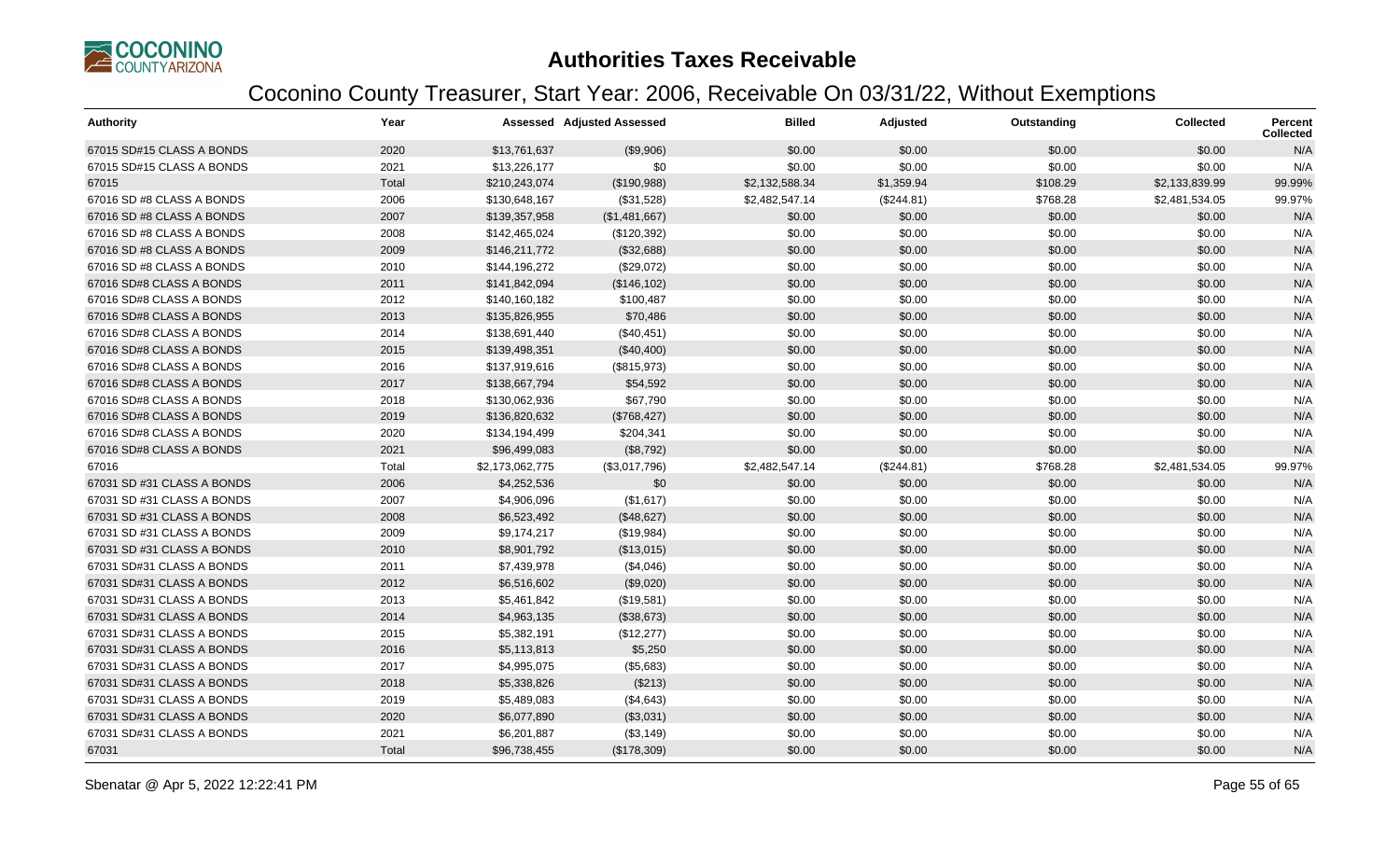

| <b>Authority</b>          | Year  |                  | <b>Assessed Adjusted Assessed</b> | <b>Billed</b>   | Adjusted       | Outstanding    | <b>Collected</b> | <b>Percent</b><br><b>Collected</b> |
|---------------------------|-------|------------------|-----------------------------------|-----------------|----------------|----------------|------------------|------------------------------------|
| 77001 SD #1 CLASS B BONDS | 2006  | \$970,594,323    | (\$1,935,385)                     | \$0.00          | \$0.00         | \$0.00         | \$0.00           | N/A                                |
| 77001 SD #1 CLASS B BONDS | 2007  | \$1,159,433,738  | (\$3,837,770)                     | \$0.00          | \$0.00         | \$0.00         | \$0.00           | N/A                                |
| 77001 SD #1 CLASS B BONDS | 2008  | \$1,393,483,885  | (\$4,797,566)                     | \$0.00          | \$0.00         | \$0.00         | \$0.00           | N/A                                |
| 77001 SD #1 CLASS B BONDS | 2009  | \$1,456,713,789  | (\$3,064,064)                     | \$0.00          | \$0.00         | \$0.00         | \$0.00           | N/A                                |
| 77001 SD #1 CLASS B BONDS | 2010  | \$1,411,636,745  | (\$10,624,383)                    | \$0.00          | \$0.00         | \$0.00         | \$0.00           | N/A                                |
| 77001 SD#1 CLASS B BONDS  | 2011  | \$1,248,962,221  | (\$5,828,592)                     | \$5,216,577.48  | (\$24,543.09)  | \$2,692.41     | \$5,189,341.98   | 99.95%                             |
| 77001 SD#1 CLASS B BONDS  | 2012  | \$1,200,126,973  | (\$5,993,714)                     | \$4,935,039.74  | (\$24,834.80)  | \$3,143.94     | \$4,907,061.00   | 99.94%                             |
| 77001 SD#1 CLASS B BONDS  | 2013  | \$1,032,267,381  | (\$3,651,677)                     | \$5,139,659.67  | (\$19,136.85)  | \$4,771.70     | \$5,115,751.12   | 99.91%                             |
| 77001 SD#1 CLASS B BONDS  | 2014  | \$1,036,352,176  | (\$1,526,440)                     | \$6,453,365.11  | (\$9,509.78)   | \$6,654.76     | \$6,437,200.57   | 99.9%                              |
| 77001 SD#1 CLASS B BONDS  | 2015  | \$1,090,173,006  | (\$2,418,885)                     | \$4,747,208.76  | (\$9,430.64)   | \$5,112.72     | \$4,732,665.40   | 99.89%                             |
| 77001 SD#1 CLASS B BONDS  | 2016  | \$1,160,583,306  | (\$9,631,487)                     | \$4,787,061.40  | (\$31,837.63)  | \$5,321.26     | \$4,749,902.51   | 99.89%                             |
| 77001 SD#1 CLASS B BONDS  | 2017  | \$1,271,463,065  | (\$8,493,658)                     | \$4,771,798.67  | (\$32,700.31)  | \$5,271.49     | \$4,733,826.87   | 99.89%                             |
| 77001 SD#1 CLASS B BONDS  | 2018  | \$1,394,760,686  | (\$7,885,499)                     | \$5,367,375.68  | (\$32,840.19)  | \$6,225.71     | \$5,328,309.78   | 99.88%                             |
| 77001 SD#1 CLASS B BONDS  | 2019  | \$1,501,705,612  | (\$9,986,087)                     | \$7,417,741.76  | (\$58,341.43)  | \$8,703.92     | \$7,350,696.41   | 99.88%                             |
| 77001 SD#1 CLASS B BONDS  | 2020  | \$1,656,217,632  | (\$9,791,695)                     | \$7,598,501.31  | (\$52,507.93)  | \$10,491.30    | \$7,535,502.08   | 99.86%                             |
| 77001 SD#1 CLASS B BONDS  | 2021  | \$1,742,560,826  | (\$699,655)                       | \$8,756,205.57  | (\$4,096.38)   | \$2,724,669.50 | \$6,027,439.69   | 68.87%                             |
| 77001                     | Total | \$20,727,035,364 | (\$90, 166, 557)                  | \$65,190,535.15 | (\$299,779.03) | \$2,783,058.71 | \$62,107,697.41  | 95.71%                             |
| 77002 SD #2 CLASS B BONDS | 2006  | \$81,303,536     | (\$56,275)                        | \$0.00          | \$0.00         | \$0.00         | \$0.00           | N/A                                |
| 77002 SD #2 CLASS B BONDS | 2007  | \$101,377,173    | (\$189,748)                       | \$0.00          | \$0.00         | \$0.00         | \$0.00           | N/A                                |
| 77002 SD #2 CLASS B BONDS | 2008  | \$124,334,855    | (\$92,191)                        | \$0.00          | \$0.00         | \$0.00         | \$0.00           | N/A                                |
| 77002 SD #2 CLASS B BONDS | 2009  | \$140,814,330    | (\$687,239)                       | \$0.00          | \$0.00         | \$0.00         | \$0.00           | N/A                                |
| 77002 SD #2 CLASS B BONDS | 2010  | \$131,998,900    | (\$1,326,892)                     | \$0.00          | \$0.00         | \$0.00         | \$0.00           | N/A                                |
| 77002 SD#2 CLASS B BONDS  | 2011  | \$123,031,464    | (\$706,465)                       | \$0.00          | \$0.00         | \$0.00         | \$0.00           | N/A                                |
| 77002 SD#2 CLASS B BONDS  | 2012  | \$118,352,221    | (\$1,115,411)                     | \$0.00          | \$0.00         | \$0.00         | \$0.00           | N/A                                |
| 77002 SD#2 CLASS B BONDS  | 2013  | \$111,514,247    | (\$762,308)                       | \$0.00          | \$0.00         | \$0.00         | \$0.00           | N/A                                |
| 77002 SD#2 CLASS B BONDS  | 2014  | \$100,566,492    | (\$109,908)                       | \$0.00          | \$0.00         | \$0.00         | \$0.00           | N/A                                |
| 77002 SD#2 CLASS B BONDS  | 2015  | \$102,520,436    | (\$187, 136)                      | \$0.00          | \$0.00         | \$0.00         | \$0.00           | N/A                                |
| 77002 SD#2 CLASS B BONDS  | 2016  | \$104,976,451    | (\$1,295,710)                     | \$0.00          | \$0.00         | \$0.00         | \$0.00           | N/A                                |
| 77002 SD#2 CLASS B BONDS  | 2017  | \$113,254,396    | (\$1,869,420)                     | \$0.00          | \$0.00         | \$0.00         | \$0.00           | N/A                                |
| 77002 SD#2 CLASS B BONDS  | 2018  | \$117,076,879    | (\$1,031,656)                     | \$0.00          | \$0.00         | \$0.00         | \$0.00           | N/A                                |
| 77002 SD#2 CLASS B BONDS  | 2019  | \$124,165,240    | (\$1,707,315)                     | \$0.00          | \$0.00         | \$0.00         | \$0.00           | N/A                                |
| 77002 SD#2 CLASS B BONDS  | 2020  | \$130,243,125    | (\$1,651,494)                     | \$0.00          | \$0.00         | \$0.00         | \$0.00           | N/A                                |
| 77002 SD#2 CLASS B BONDS  | 2021  | \$140,735,325    | (\$226, 224)                      | \$0.00          | \$0.00         | \$0.00         | \$0.00           | N/A                                |
| 77002                     | Total | \$1,866,265,070  | (\$13,015,392)                    | \$0.00          | \$0.00         | \$0.00         | \$0.00           | N/A                                |
| 77004 SD #4 CLASS B BONDS | 2006  | \$15,028,375     | (\$9,087)                         | \$0.00          | \$0.00         | \$0.00         | \$0.00           | N/A                                |
| 77004 SD #4 CLASS B BONDS | 2007  | \$15,520,836     | (\$1,619)                         | \$0.00          | \$0.00         | \$0.00         | \$0.00           | N/A                                |
| 77004 SD #4 CLASS B BONDS | 2008  | \$14,841,671     | (\$1,227,393)                     | \$0.00          | \$0.00         | \$0.00         | \$0.00           | N/A                                |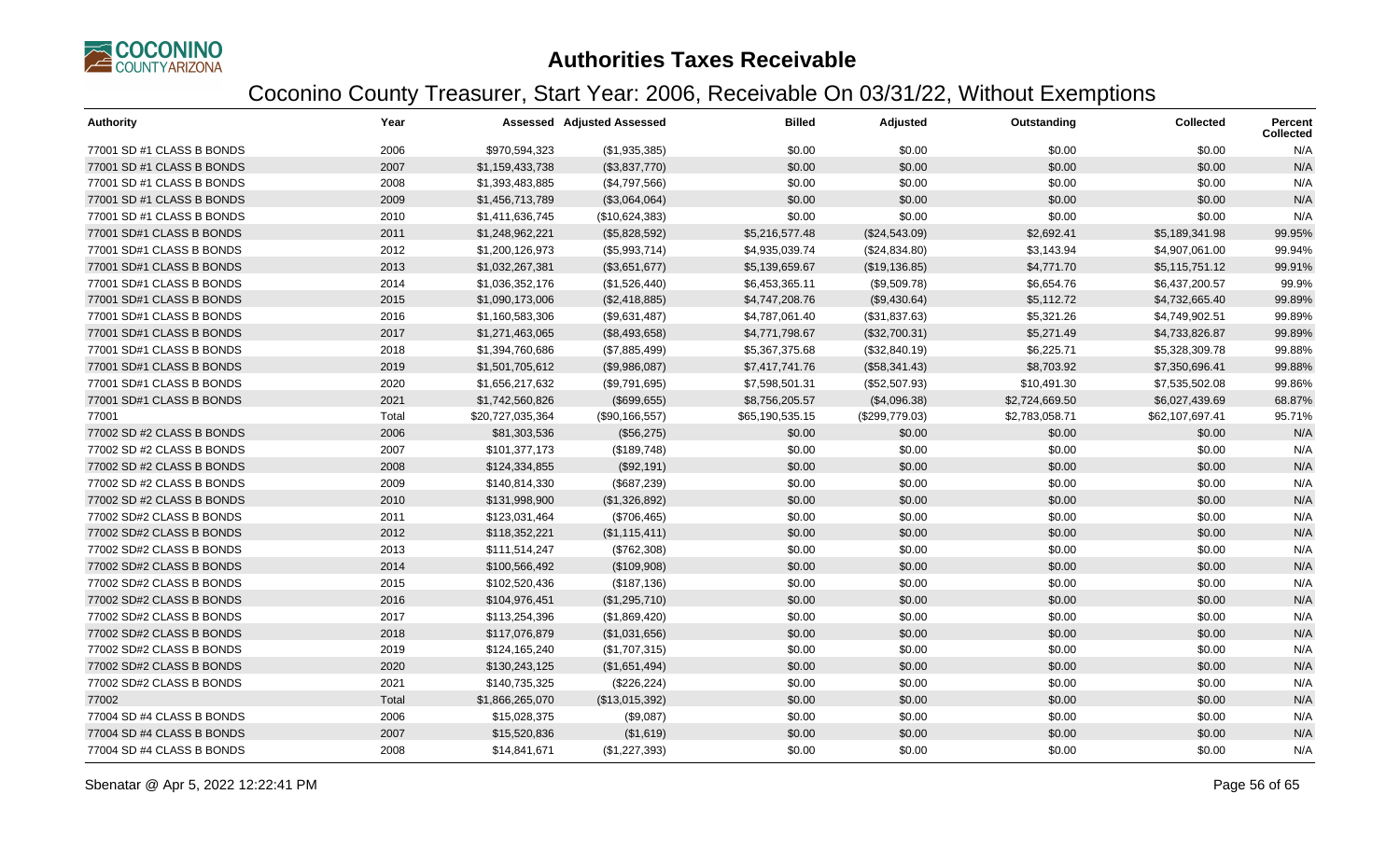

| <b>Authority</b>          | Year  |               | <b>Assessed Adjusted Assessed</b> | <b>Billed</b> | <b>Adjusted</b> | Outstanding | <b>Collected</b> | <b>Percent</b><br><b>Collected</b> |
|---------------------------|-------|---------------|-----------------------------------|---------------|-----------------|-------------|------------------|------------------------------------|
| 77004 SD #4 CLASS B BONDS | 2009  | \$14,536,401  | (\$40,590)                        | \$0.00        | \$0.00          | \$0.00      | \$0.00           | N/A                                |
| 77004 SD #4 CLASS B BONDS | 2010  | \$15,526,845  | (\$1,003,923)                     | \$0.00        | \$0.00          | \$0.00      | \$0.00           | N/A                                |
| 77004 SD#4 CLASS B BONDS  | 2011  | \$14,569,791  | \$5,960                           | \$99,817.63   | \$39.93         | \$36.69     | \$99,820.87      | 99.96%                             |
| 77004 SD#4 CLASS B BONDS  | 2012  | \$13,928,478  | (\$52,596)                        | \$93,000.45   | (\$365.34)      | \$45.26     | \$92,589.85      | 99.95%                             |
| 77004 SD#4 CLASS B BONDS  | 2013  | \$13,083,403  | (\$2,106)                         | \$423,392.03  | (\$229.99)      | \$186.18    | \$422,975.86     | 99.96%                             |
| 77004 SD#4 CLASS B BONDS  | 2014  | \$13,303,143  | (\$2,755)                         | \$0.00        | \$0.00          | \$0.00      | \$0.00           | N/A                                |
| 77004 SD#4 CLASS B BONDS  | 2015  | \$13,605,140  | \$47,907                          | \$0.00        | \$0.00          | \$0.00      | \$0.00           | N/A                                |
| 77004 SD#4 CLASS B BONDS  | 2016  | \$14,138,348  | \$38,855                          | \$0.00        | \$0.00          | \$0.00      | \$0.00           | N/A                                |
| 77004 SD#4 CLASS B BONDS  | 2017  | \$15,191,004  | \$61,278                          | \$0.00        | \$0.00          | \$0.00      | \$0.00           | N/A                                |
| 77004 SD#4 CLASS B BONDS  | 2018  | \$17,279,646  | \$132,266                         | \$0.00        | \$0.00          | \$0.00      | \$0.00           | N/A                                |
| 77004 SD#4 CLASS B BONDS  | 2019  | \$19,044,177  | \$90,968                          | \$0.00        | \$0.00          | \$0.00      | \$0.00           | N/A                                |
| 77004 SD#4 CLASS B BONDS  | 2020  | \$21,118,685  | (\$24,368)                        | \$0.00        | \$0.00          | \$0.00      | \$0.00           | N/A                                |
| 77004 SD#4 CLASS B BONDS  | 2021  | \$25,019,510  | \$308                             | \$0.00        | \$0.00          | \$0.00      | \$0.00           | N/A                                |
| 77004                     | Total | \$255,735,453 | (\$1,986,895)                     | \$616,210.11  | (\$555.40)      | \$268.13    | \$615,386.58     | 99.96%                             |
| 77005 SD #5 CLASS B BONDS | 2006  | \$43,892,550  | \$0                               | \$0.00        | \$0.00          | \$0.00      | \$0.00           | N/A                                |
| 77005 SD #5 CLASS B BONDS | 2007  | \$52,333,860  | (\$19,251)                        | \$0.00        | \$0.00          | \$0.00      | \$0.00           | N/A                                |
| 77005 SD #5 CLASS B BONDS | 2008  | \$69,584,548  | (\$27,817)                        | \$0.00        | \$0.00          | \$0.00      | \$0.00           | N/A                                |
| 77005 SD #5 CLASS B BONDS | 2009  | \$84,011,590  | (\$128,651)                       | \$0.00        | \$0.00          | \$0.00      | \$0.00           | N/A                                |
| 77005 SD #5 CLASS B BONDS | 2010  | \$79,175,188  | (\$45,708)                        | \$0.00        | \$0.00          | \$0.00      | \$0.00           | N/A                                |
| 77005 SD#5 CLASS B BONDS  | 2011  | \$66,868,458  | (\$65,822)                        | \$0.00        | \$0.00          | \$0.00      | \$0.00           | N/A                                |
| 77005 SD#5 CLASS B BONDS  | 2012  | \$62,136,033  | (\$10,466)                        | \$0.00        | \$0.00          | \$0.00      | \$0.00           | N/A                                |
| 77005 SD#5 CLASS B BONDS  | 2013  | \$47,321,585  | (\$10,827)                        | \$0.00        | \$0.00          | \$0.00      | \$0.00           | N/A                                |
| 77005 SD#5 CLASS B BONDS  | 2014  | \$46,454,104  | (\$9,988)                         | \$0.00        | \$0.00          | \$0.00      | \$0.00           | N/A                                |
| 77005 SD#5 CLASS B BONDS  | 2015  | \$49,145,623  | (\$3,257)                         | \$0.00        | \$0.00          | \$0.00      | \$0.00           | N/A                                |
| 77005 SD#5 CLASS B BONDS  | 2016  | \$49,302,210  | (\$109)                           | \$0.00        | \$0.00          | \$0.00      | \$0.00           | N/A                                |
| 77005 SD#5 CLASS B BONDS  | 2017  | \$50,670,625  | \$908                             | \$0.00        | \$0.00          | \$0.00      | \$0.00           | N/A                                |
| 77005 SD#5 CLASS B BONDS  | 2018  | \$53,069,229  | \$2,173                           | \$0.00        | \$0.00          | \$0.00      | \$0.00           | N/A                                |
| 77005 SD#5 CLASS B BONDS  | 2019  | \$58,130,528  | (\$2,283)                         | \$0.00        | \$0.00          | \$0.00      | \$0.00           | N/A                                |
| 77005 SD#5 CLASS B BONDS  | 2020  | \$62,556,510  | \$1,769                           | \$0.00        | \$0.00          | \$0.00      | \$0.00           | N/A                                |
| 77005 SD#5 CLASS B BONDS  | 2021  | \$62,165,850  | (\$408)                           | \$0.00        | \$0.00          | \$0.00      | \$0.00           | N/A                                |
| 77005                     | Total | \$936,818,491 | (\$319,737)                       | \$0.00        | \$0.00          | \$0.00      | \$0.00           | N/A                                |
| 77006 SD #6 CLASS B BONDS | 2006  | \$15,803,890  | (\$6,254)                         | \$0.00        | \$0.00          | \$0.00      | \$0.00           | N/A                                |
| 77006 SD #6 CLASS B BONDS | 2007  | \$17,354,633  | (\$61,349)                        | \$0.00        | \$0.00          | \$0.00      | \$0.00           | N/A                                |
| 77006 SD #6 CLASS B BONDS | 2008  | \$20,091,447  | (\$12,889)                        | \$0.00        | \$0.00          | \$0.00      | \$0.00           | N/A                                |
| 77006 SD #6 CLASS B BONDS | 2009  | \$24,070,523  | (\$11,860)                        | \$0.00        | \$0.00          | \$0.00      | \$0.00           | N/A                                |
| 77006 SD #6 CLASS B BONDS | 2010  | \$26,028,285  | (\$20,946)                        | \$0.00        | \$0.00          | \$0.00      | \$0.00           | N/A                                |
| 77006 SD#6 CLASS B BONDS  | 2011  | \$25,146,850  | (\$39,291)                        | \$0.00        | \$0.00          | \$0.00      | \$0.00           | N/A                                |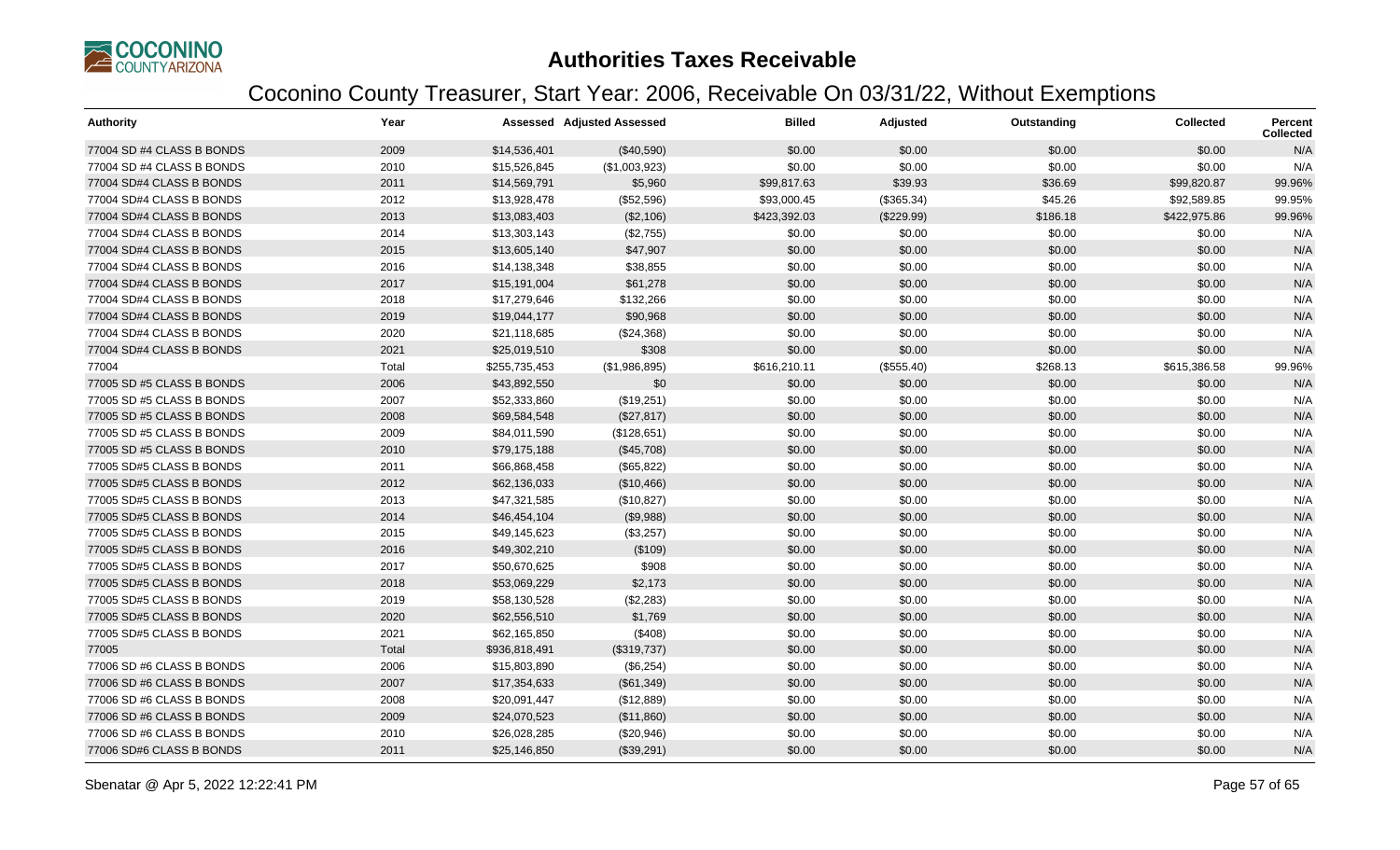

| <b>Authority</b>           | Year  |                 | <b>Assessed Adjusted Assessed</b> | <b>Billed</b>   | Adjusted      | Outstanding  | <b>Collected</b> | <b>Percent</b><br><b>Collected</b> |
|----------------------------|-------|-----------------|-----------------------------------|-----------------|---------------|--------------|------------------|------------------------------------|
| 77006 SD#6 CLASS B BONDS   | 2012  | \$23,583,208    | (\$14,638)                        | \$0.00          | \$0.00        | \$0.00       | \$0.00           | N/A                                |
| 77006 SD#6 CLASS B BONDS   | 2013  | \$21,125,451    | (\$1,998)                         | \$0.00          | \$0.00        | \$0.00       | \$0.00           | N/A                                |
| 77006 SD#6 CLASS B BONDS   | 2014  | \$22,137,843    | (\$11,301)                        | \$0.00          | \$0.00        | \$0.00       | \$0.00           | N/A                                |
| 77006 SD#6 CLASS B BONDS   | 2015  | \$21,438,127    | (\$84,797)                        | \$0.00          | \$0.00        | \$0.00       | \$0.00           | N/A                                |
| 77006 SD#6 CLASS B BONDS   | 2016  | \$20,608,865    | \$11,203                          | \$0.00          | \$0.00        | \$0.00       | \$0.00           | N/A                                |
| 77006 SD#6 CLASS B BONDS   | 2017  | \$20,290,618    | (\$122,813)                       | \$0.00          | \$0.00        | \$0.00       | \$0.00           | N/A                                |
| 77006 SD#6 CLASS B BONDS   | 2018  | \$20,477,315    | \$3,928                           | \$0.00          | \$0.00        | \$0.00       | \$0.00           | N/A                                |
| 77006 SD#6 CLASS B BONDS   | 2019  | \$20,718,582    | (\$37,056)                        | \$0.00          | \$0.00        | \$0.00       | \$0.00           | N/A                                |
| 77006 SD#6 CLASS B BONDS   | 2020  | \$21,109,232    | (\$42,971)                        | \$0.00          | \$0.00        | \$0.00       | \$0.00           | N/A                                |
| 77006 SD#6 CLASS B BONDS   | 2021  | \$21,701,485    | (\$1,902)                         | \$0.00          | \$0.00        | \$0.00       | \$0.00           | N/A                                |
| 77006                      | Total | \$341,686,354   | (\$454,934)                       | \$0.00          | \$0.00        | \$0.00       | \$0.00           | N/A                                |
| 77009 SD #9 CLASS B BONDS  | 2006  | \$139,677,831   | (\$203,406)                       | \$0.00          | \$0.00        | \$0.00       | \$0.00           | N/A                                |
| 77009 SD #9 CLASS B BONDS  | 2007  | \$176,879,361   | (\$344,541)                       | \$0.00          | \$0.00        | \$0.00       | \$0.00           | N/A                                |
| 77009 SD #9 CLASS B BONDS  | 2008  | \$190,942,461   | (\$606,989)                       | \$0.00          | \$0.00        | \$0.00       | \$0.00           | N/A                                |
| 77009 SD #9 CLASS B BONDS  | 2009  | \$192,718,012   | (\$716,600)                       | \$0.00          | \$0.00        | \$0.00       | \$0.00           | N/A                                |
| 77009 SD #9 CLASS B BONDS  | 2010  | \$184,533,385   | (\$1,361,930)                     | \$0.00          | \$0.00        | \$0.00       | \$0.00           | N/A                                |
| 77009 SD#9 CLASS B BONDS   | 2011  | \$156,613,067   | (\$557,091)                       | \$1,527,918.00  | (\$5,448.94)  | \$25.20      | \$1,522,443.86   | 100%                               |
| 77009 SD#9 CLASS B BONDS   | 2012  | \$142,645,134   | (\$258,745)                       | \$1,717,448.27  | (\$3,139.53)  | \$40.09      | \$1,714,268.65   | 100%                               |
| 77009 SD#9 CLASS B BONDS   | 2013  | \$123,074,621   | (\$811,464)                       | \$1,601,200.97  | (\$10,576.99) | \$93.32      | \$1,590,530.66   | 99.99%                             |
| 77009 SD#9 CLASS B BONDS   | 2014  | \$123,820,465   | (\$26,092)                        | \$1,553,575.19  | (\$327.38)    | \$217.77     | \$1,553,030.04   | 99.99%                             |
| 77009 SD#9 CLASS B BONDS   | 2015  | \$137,505,960   | (\$24,972)                        | \$1,508,547.28  | (\$397.41)    | \$176.07     | \$1,507,973.80   | 99.99%                             |
| 77009 SD#9 CLASS B BONDS   | 2016  | \$141,853,339   | \$214,752                         | \$1,578,713.23  | \$2,765.15    | \$129.87     | \$1,581,348.51   | 99.99%                             |
| 77009 SD#9 CLASS B BONDS   | 2017  | \$152,172,066   | \$233,849                         | \$1,460,084.78  | \$2,508.16    | \$51.06      | \$1,462,541.88   | 100%                               |
| 77009 SD#9 CLASS B BONDS   | 2018  | \$155,798,842   | \$59,318                          | \$1,487,334.52  | \$616.60      | \$50.74      | \$1,487,900.38   | 100%                               |
| 77009 SD#9 CLASS B BONDS   | 2019  | \$160,713,172   | \$40,086                          | \$1,454,192.42  | \$396.96      | \$16.65      | \$1,454,572.73   | 100%                               |
| 77009 SD#9 CLASS B BONDS   | 2020  | \$170,864,320   | \$22,309                          | \$1,479,834.53  | \$286.48      | \$94.25      | \$1,480,026.76   | 99.99%                             |
| 77009 SD#9 CLASS B BONDS   | 2021  | \$177,308,409   | (\$149, 819)                      | \$1,254,715.96  | (\$1,177.28)  | \$275,186.57 | \$978,352.11     | 78.05%                             |
| 77009                      | Total | \$2,527,120,445 | (\$4,491,335)                     | \$16,623,565.15 | (\$14,494.18) | \$276,081.59 | \$16,332,989.38  | 98.34%                             |
| 77010 SD #10 CLASS B BONDS | 2006  | \$25,040,014    | (\$43,821)                        | \$0.00          | \$0.00        | \$0.00       | \$0.00           | N/A                                |
| 77010 SD #10 CLASS B BONDS | 2007  | \$29,381,244    | (\$56,040)                        | \$0.00          | \$0.00        | \$0.00       | \$0.00           | N/A                                |
| 77010 SD #10 CLASS B BONDS | 2008  | \$42,196,561    | (\$97,319)                        | \$0.00          | \$0.00        | \$0.00       | \$0.00           | N/A                                |
| 77010 SD #10 CLASS B BONDS | 2009  | \$46,341,759    | (\$30,662)                        | \$0.00          | \$0.00        | \$0.00       | \$0.00           | N/A                                |
| 77010 SD #10 CLASS B BONDS | 2010  | \$42,069,644    | (\$537,000)                       | \$0.00          | \$0.00        | \$0.00       | \$0.00           | N/A                                |
| 77010 SD#10 CLASS B BONDS  | 2011  | \$40,814,951    | (\$395,058)                       | \$0.00          | \$0.00        | \$0.00       | \$0.00           | N/A                                |
| 77010 SD#10 CLASS B BONDS  | 2012  | \$39,329,872    | (\$775,876)                       | \$0.00          | \$0.00        | \$0.00       | \$0.00           | N/A                                |
| 77010 SD#10 CLASS B BONDS  | 2013  | \$29,866,434    | (\$446,228)                       | \$0.00          | \$0.00        | \$0.00       | \$0.00           | N/A                                |
| 77010 SD#10 CLASS B BONDS  | 2014  | \$29,092,295    | (\$48,522)                        | \$0.00          | \$0.00        | \$0.00       | \$0.00           | N/A                                |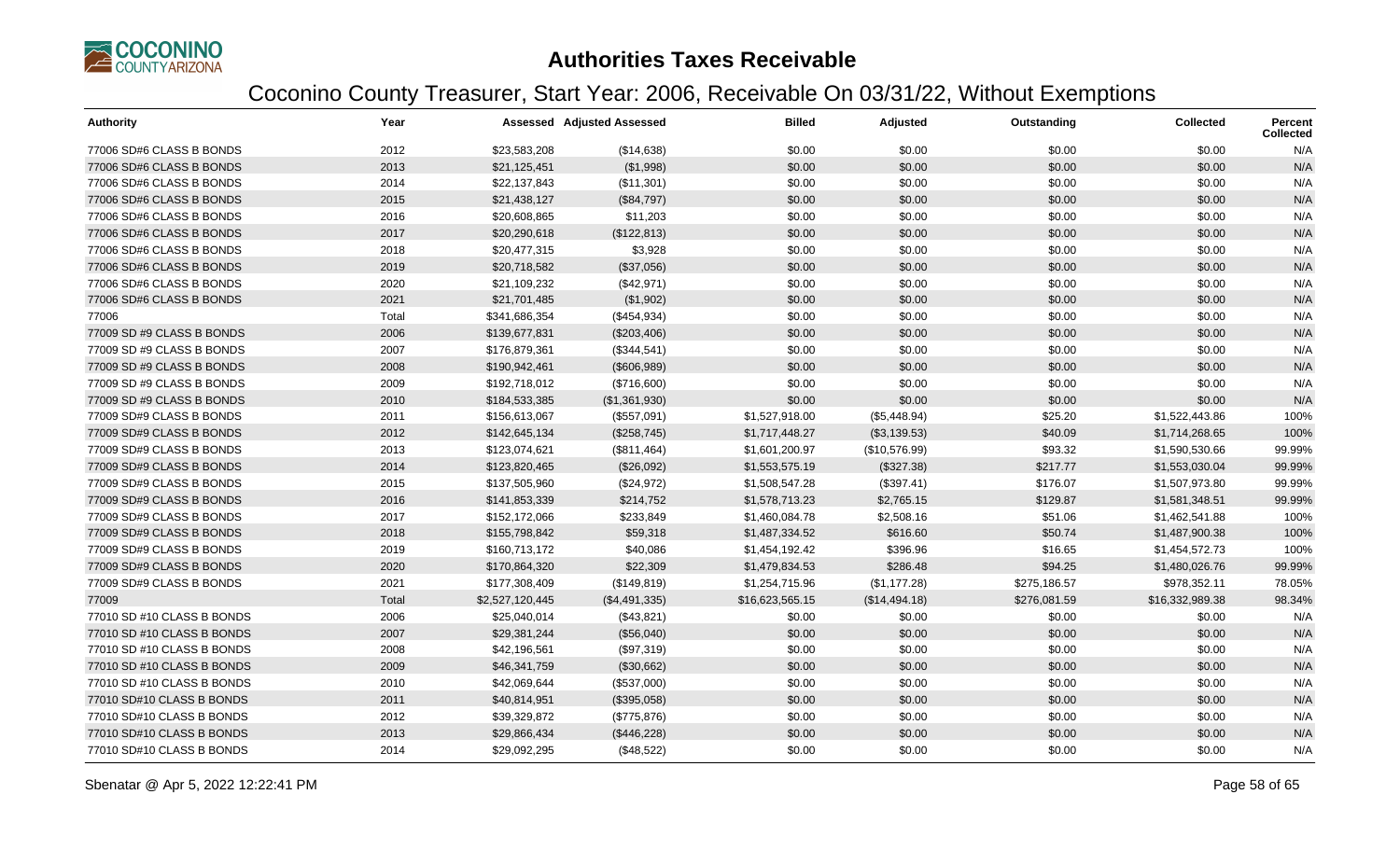

| <b>Authority</b>           | Year  |               | <b>Assessed Adjusted Assessed</b> | <b>Billed</b>  | Adjusted     | Outstanding | <b>Collected</b> | <b>Percent</b><br><b>Collected</b> |
|----------------------------|-------|---------------|-----------------------------------|----------------|--------------|-------------|------------------|------------------------------------|
| 77010 SD#10 CLASS B BONDS  | 2015  | \$28,872,303  | (\$10,340)                        | \$0.00         | \$0.00       | \$0.00      | \$0.00           | N/A                                |
| 77010 SD#10 CLASS B BONDS  | 2016  | \$29,853,482  | (\$1,029,329)                     | \$0.00         | \$0.00       | \$0.00      | \$0.00           | N/A                                |
| 77010 SD#10 CLASS B BONDS  | 2017  | \$32,277,814  | (\$1,174,291)                     | \$0.00         | \$0.00       | \$0.00      | \$0.00           | N/A                                |
| 77010 SD#10 CLASS B BONDS  | 2018  | \$37,673,577  | (\$640, 415)                      | \$0.00         | \$0.00       | \$0.00      | \$0.00           | N/A                                |
| 77010 SD#10 CLASS B BONDS  | 2019  | \$41,564,290  | (\$1,056,214)                     | \$0.00         | \$0.00       | \$0.00      | \$0.00           | N/A                                |
| 77010 SD#10 CLASS B BONDS  | 2020  | \$44,482,817  | (\$1,082,112)                     | \$0.00         | \$0.00       | \$0.00      | \$0.00           | N/A                                |
| 77010 SD#10 CLASS B BONDS  | 2021  | \$46,722,483  | (\$2,938)                         | \$0.00         | \$0.00       | \$0.00      | \$0.00           | N/A                                |
| 77010                      | Total | \$585,579,540 | (\$7,426,165)                     | \$0.00         | \$0.00       | \$0.00      | \$0.00           | N/A                                |
| 77015 SD #15 CLASS B BONDS | 2006  | \$15,695,313  | \$0                               | \$0.00         | \$0.00       | \$0.00      | \$0.00           | N/A                                |
| 77015 SD #15 CLASS B BONDS | 2007  | \$15,278,358  | \$0                               | \$0.00         | \$0.00       | \$0.00      | \$0.00           | N/A                                |
| 77015 SD #15 CLASS B BONDS | 2008  | \$14,443,477  | \$0                               | \$0.00         | \$0.00       | \$0.00      | \$0.00           | N/A                                |
| 77015 SD #15 CLASS B BONDS | 2009  | \$12,978,414  | (\$16,081)                        | \$0.00         | \$0.00       | \$0.00      | \$0.00           | N/A                                |
| 77015 SD #15 CLASS B BONDS | 2010  | \$12,302,670  | \$0                               | \$0.00         | \$0.00       | \$0.00      | \$0.00           | N/A                                |
| 77015 SD#15 CLASS B BONDS  | 2011  | \$11,010,385  | (\$14,532)                        | \$0.00         | \$0.00       | \$0.00      | \$0.00           | N/A                                |
| 77015 SD#15 CLASS B BONDS  | 2012  | \$12,020,387  | (\$36,704)                        | \$0.00         | \$0.00       | \$0.00      | \$0.00           | N/A                                |
| 77015 SD#15 CLASS B BONDS  | 2013  | \$11,624,431  | (\$2,680)                         | \$0.00         | \$0.00       | \$0.00      | \$0.00           | N/A                                |
| 77015 SD#15 CLASS B BONDS  | 2014  | \$12,576,631  | (\$31,207)                        | \$0.00         | \$0.00       | \$0.00      | \$0.00           | N/A                                |
| 77015 SD#15 CLASS B BONDS  | 2015  | \$13,102,041  | (\$35,488)                        | \$528,056.37   | (\$1,241.96) | \$1,402.00  | \$525,412.41     | 99.73%                             |
| 77015 SD#15 CLASS B BONDS  | 2016  | \$12,897,851  | (\$12,488)                        | \$523,147.07   | (\$452.18)   | \$1,617.11  | \$521,077.78     | 99.69%                             |
| 77015 SD#15 CLASS B BONDS  | 2017  | \$13,048,064  | (\$43,813)                        | \$535,560.09   | (\$1,762.84) | \$2,861.96  | \$530,935.29     | 99.46%                             |
| 77015 SD#15 CLASS B BONDS  | 2018  | \$12,852,221  | (\$30,748)                        | \$537,286.94   | (\$1,275.43) | \$3,567.44  | \$532,444.07     | 99.33%                             |
| 77015 SD#15 CLASS B BONDS  | 2019  | \$13,425,017  | \$42,659                          | \$502,951.33   | \$1,685.03   | \$3,532.22  | \$501,104.14     | 99.3%                              |
| 77015 SD#15 CLASS B BONDS  | 2020  | \$13,761,637  | (\$9,906)                         | \$0.00         | \$0.00       | \$0.00      | \$0.00           | N/A                                |
| 77015 SD#15 CLASS B BONDS  | 2021  | \$13,226,177  | \$0                               | \$0.00         | \$0.00       | \$0.00      | \$0.00           | N/A                                |
| 77015                      | Total | \$210,243,074 | (\$190,988)                       | \$2,627,001.80 | (\$3,047.38) | \$12,980.73 | \$2,610,973.69   | 99.51%                             |
| 77016 SD #8 CLASS B BONDS  | 2006  | \$130,648,167 | (\$31,528)                        | \$0.00         | \$0.00       | \$0.00      | \$0.00           | N/A                                |
| 77016 SD #8 CLASS B BONDS  | 2007  | \$139,357,958 | (\$1,481,667)                     | \$0.00         | \$0.00       | \$0.00      | \$0.00           | N/A                                |
| 77016 SD #8 CLASS B BONDS  | 2008  | \$142,465,024 | (\$120,392)                       | \$0.00         | \$0.00       | \$0.00      | \$0.00           | N/A                                |
| 77016 SD #8 CLASS B BONDS  | 2009  | \$146,211,772 | (\$32,688)                        | \$0.00         | \$0.00       | \$0.00      | \$0.00           | N/A                                |
| 77016 SD #8 CLASS B BONDS  | 2010  | \$144,196,272 | (\$29,072)                        | \$0.00         | \$0.00       | \$0.00      | \$0.00           | N/A                                |
| 77016 SD#8 CLASS B BONDS   | 2011  | \$141,842,094 | (\$146, 102)                      | \$0.00         | \$0.00       | \$0.00      | \$0.00           | N/A                                |
| 77016 SD#8 CLASS B BONDS   | 2012  | \$140,160,182 | \$100,487                         | \$0.00         | \$0.00       | \$0.00      | \$0.00           | N/A                                |
| 77016 SD#8 CLASS B BONDS   | 2013  | \$135,826,955 | \$70,486                          | \$0.00         | \$0.00       | \$0.00      | \$0.00           | N/A                                |
| 77016 SD#8 CLASS B BONDS   | 2014  | \$138,691,440 | (\$40,451)                        | \$0.00         | \$0.00       | \$0.00      | \$0.00           | N/A                                |
| 77016 SD#8 CLASS B BONDS   | 2015  | \$139,498,351 | (\$40,400)                        | \$0.00         | \$0.00       | \$0.00      | \$0.00           | N/A                                |
| 77016 SD#8 CLASS B BONDS   | 2016  | \$137,919,616 | (\$815,973)                       | \$0.00         | \$0.00       | \$0.00      | \$0.00           | N/A                                |
| 77016 SD#8 CLASS B BONDS   | 2017  | \$138,667,794 | \$54,592                          | \$0.00         | \$0.00       | \$0.00      | \$0.00           | N/A                                |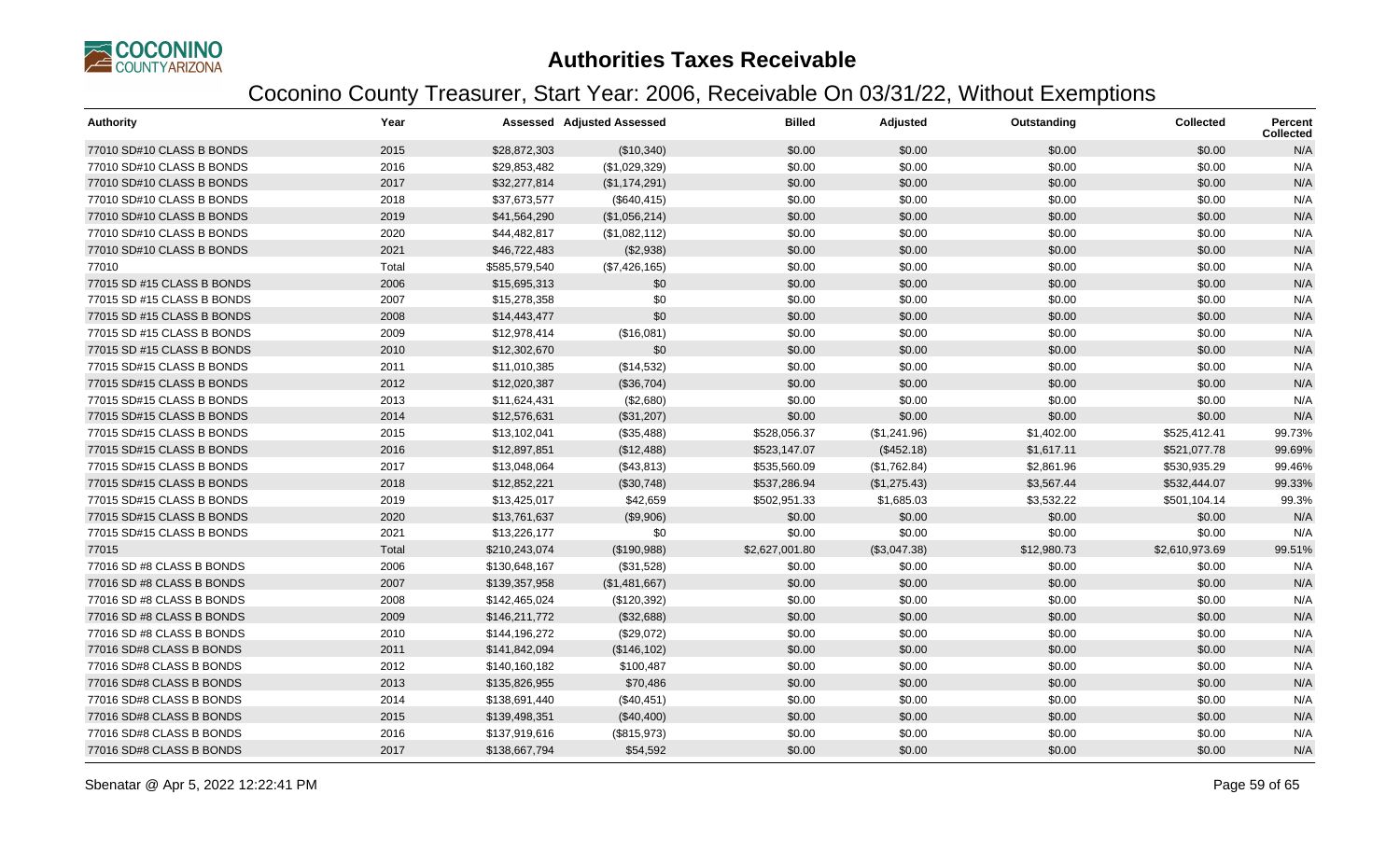

| <b>Authority</b>           | Year  |                  | <b>Assessed Adjusted Assessed</b> | <b>Billed</b>  | Adjusted       | Outstanding  | <b>Collected</b> | <b>Percent</b><br><b>Collected</b> |
|----------------------------|-------|------------------|-----------------------------------|----------------|----------------|--------------|------------------|------------------------------------|
| 77016 SD#8 CLASS B BONDS   | 2018  | \$130,062,936    | \$67,790                          | \$0.00         | \$0.00         | \$0.00       | \$0.00           | N/A                                |
| 77016 SD#8 CLASS B BONDS   | 2019  | \$136,820,632    | (\$768,427)                       | \$0.00         | \$0.00         | \$0.00       | \$0.00           | N/A                                |
| 77016 SD#8 CLASS B BONDS   | 2020  | \$134,194,499    | \$204,341                         | \$0.00         | \$0.00         | \$0.00       | \$0.00           | N/A                                |
| 77016 SD#8 CLASS B BONDS   | 2021  | \$96,499,083     | (\$8,792)                         | \$0.00         | \$0.00         | \$0.00       | \$0.00           | N/A                                |
| 77016                      | Total | \$2,173,062,775  | (\$3,017,796)                     | \$0.00         | \$0.00         | \$0.00       | \$0.00           | N/A                                |
| 77031 SD #31 CLASS B BONDS | 2006  | \$4,252,536      | \$0                               | \$0.00         | \$0.00         | \$0.00       | \$0.00           | N/A                                |
| 77031 SD #31 CLASS B BONDS | 2007  | \$4,906,096      | (\$1,617)                         | \$0.00         | \$0.00         | \$0.00       | \$0.00           | N/A                                |
| 77031 SD #31 CLASS B BONDS | 2008  | \$6,523,492      | (\$48,627)                        | \$0.00         | \$0.00         | \$0.00       | \$0.00           | N/A                                |
| 77031 SD #31 CLASS B BONDS | 2009  | \$9,174,217      | (\$19,984)                        | \$0.00         | \$0.00         | \$0.00       | \$0.00           | N/A                                |
| 77031 SD #31 CLASS B BONDS | 2010  | \$8,901,792      | (\$13,015)                        | \$0.00         | \$0.00         | \$0.00       | \$0.00           | N/A                                |
| 77031 SD#31 CLASS B BONDS  | 2011  | \$7,439,978      | (\$4,046)                         | \$0.00         | \$0.00         | \$0.00       | \$0.00           | N/A                                |
| 77031 SD#31 CLASS B BONDS  | 2012  | \$6,516,602      | (\$9,020)                         | \$0.00         | \$0.00         | \$0.00       | \$0.00           | N/A                                |
| 77031 SD#31 CLASS B BONDS  | 2013  | \$5,461,842      | (\$19,581)                        | \$0.00         | \$0.00         | \$0.00       | \$0.00           | N/A                                |
| 77031 SD#31 CLASS B BONDS  | 2014  | \$4,963,135      | (\$38,673)                        | \$0.00         | \$0.00         | \$0.00       | \$0.00           | N/A                                |
| 77031 SD#31 CLASS B BONDS  | 2015  | \$5,382,191      | (\$12,277)                        | \$0.00         | \$0.00         | \$0.00       | \$0.00           | N/A                                |
| 77031 SD#31 CLASS B BONDS  | 2016  | \$5,113,813      | \$5,250                           | \$0.00         | \$0.00         | \$0.00       | \$0.00           | N/A                                |
| 77031 SD#31 CLASS B BONDS  | 2017  | \$4,995,075      | (\$5,683)                         | \$0.00         | \$0.00         | \$0.00       | \$0.00           | N/A                                |
| 77031 SD#31 CLASS B BONDS  | 2018  | \$5,338,826      | (\$213)                           | \$0.00         | \$0.00         | \$0.00       | \$0.00           | N/A                                |
| 77031 SD#31 CLASS B BONDS  | 2019  | \$5,489,083      | (\$4,643)                         | \$0.00         | \$0.00         | \$0.00       | \$0.00           | N/A                                |
| 77031 SD#31 CLASS B BONDS  | 2020  | \$6,077,890      | (\$3,031)                         | \$0.00         | \$0.00         | \$0.00       | \$0.00           | N/A                                |
| 77031 SD#31 CLASS B BONDS  | 2021  | \$6,201,887      | (\$3,149)                         | \$0.00         | \$0.00         | \$0.00       | \$0.00           | N/A                                |
| 77031                      | Total | \$96,738,455     | (\$178,309)                       | \$0.00         | \$0.00         | \$0.00       | \$0.00           | N/A                                |
| 87001 SD#1 ADJACENT WAYS   | 2011  | \$1,232,255,143  | (\$5,845,835)                     | \$278,337.15   | (\$1,331.88)   | \$145.45     | \$276,859.82     | 99.95%                             |
| 87001 SD#1 ADJACENT WAYS   | 2012  | \$1,194,057,653  | (\$5,922,562)                     | \$548,073.34   | (\$2,736.87)   | \$340.35     | \$544,996.12     | 99.94%                             |
| 87001 SD#1 ADJACENT WAYS   | 2013  | \$1,027,371,194  | (\$3,628,786)                     | \$98,627.64    | (\$367.06)     | \$90.50      | \$98,170.08      | 99.91%                             |
| 87001 SD#1 ADJACENT WAYS   | 2014  | \$1,027,760,904  | (\$1,513,445)                     | \$266,190.12   | (\$392.16)     | \$274.65     | \$265,523.31     | 99.9%                              |
| 87001 SD#1 ADJACENT WAYS   | 2015  | \$1,051,458,031  | (\$2,083,140)                     | \$227,109.03   | (\$451.18)     | \$244.57     | \$226,413.28     | 99.89%                             |
| 87001 SD#1 ADJACENT WAYS   | 2016  | \$1,087,227,284  | (\$7,284,211)                     | \$308,772.56   | (\$2,053.57)   | \$343.21     | \$306,375.78     | 99.89%                             |
| 87001 SD#1 ADJACENT WAYS   | 2017  | \$1,146,791,212  | (\$7,858,758)                     | \$449,542.18   | (\$3,080.64)   | \$496.62     | \$445,964.92     | 99.89%                             |
| 87001 SD#1 ADJACENT WAYS   | 2018  | \$1,222,915,523  | (\$7,431,885)                     | \$0.00         | \$0.00         | \$0.00       | \$0.00           | N/A                                |
| 87001 SD#1 ADJACENT WAYS   | 2019  | \$1,303,416,207  | (\$10,251,531)                    | \$0.00         | \$0.00         | \$0.00       | \$0.00           | N/A                                |
| 87001 SD#1 ADJACENT WAYS   | 2020  | \$1,387,094,288  | (\$9,586,515)                     | \$500,741.04   | (\$3,460.27)   | \$691.37     | \$496,589.40     | 99.86%                             |
| 87001 SD#1 ADJACENT WAYS   | 2021  | \$1,460,828,196  | (\$683,415)                       | \$534,663.10   | (\$250.13)     | \$166,371.18 | \$368,041.79     | 68.87%                             |
| 87001                      | Total | \$13,141,175,635 | (\$62,090,083)                    | \$3,212,056.16 | (\$14, 123.76) | \$168,997.90 | \$3,028,934.50   | 94.72%                             |
| 87002 SD#2 ADJACENT WAYS   | 2011  | \$118,347,942    | (\$706,400)                       | \$0.00         | \$0.00         | \$0.00       | \$0.00           | N/A                                |
| 87002 SD#2 ADJACENT WAYS   | 2012  | \$116,713,314    | (\$1,114,144)                     | \$0.00         | \$0.00         | \$0.00       | \$0.00           | N/A                                |
| 87002 SD#2 ADJACENT WAYS   | 2013  | \$110,722,308    | (\$755,809)                       | \$0.00         | \$0.00         | \$0.00       | \$0.00           | N/A                                |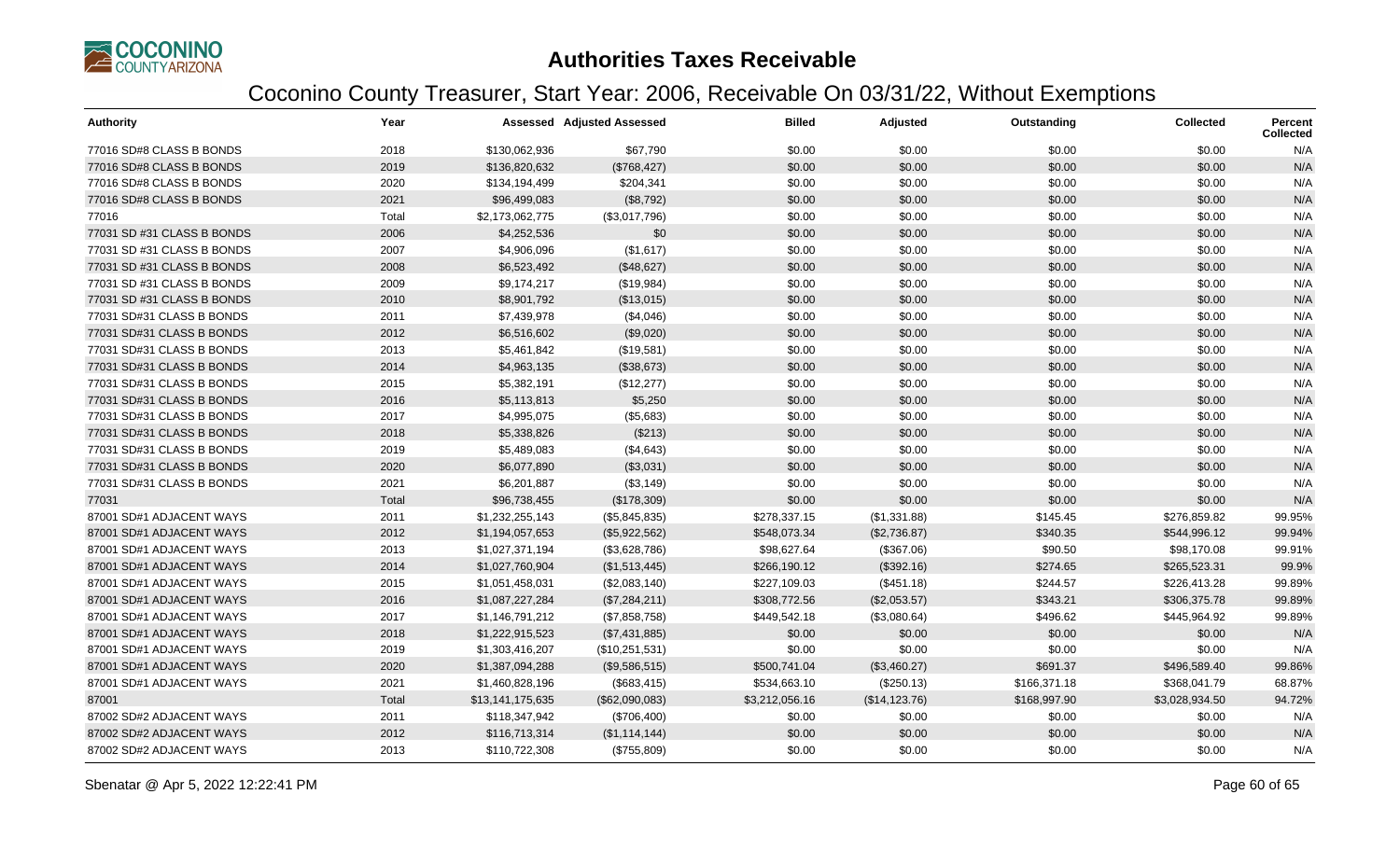

| <b>Authority</b>         | Year  |                 | <b>Assessed Adjusted Assessed</b> | <b>Billed</b> | Adjusted | Outstanding | <b>Collected</b> | <b>Percent</b><br><b>Collected</b> |
|--------------------------|-------|-----------------|-----------------------------------|---------------|----------|-------------|------------------|------------------------------------|
| 87002 SD#2 ADJACENT WAYS | 2014  | \$99,831,742    | (\$109,219)                       | \$0.00        | \$0.00   | \$0.00      | \$0.00           | N/A                                |
| 87002 SD#2 ADJACENT WAYS | 2015  | \$97,849,484    | (\$189,205)                       | \$0.00        | \$0.00   | \$0.00      | \$0.00           | N/A                                |
| 87002 SD#2 ADJACENT WAYS | 2016  | \$98,974,076    | (\$1,278,106)                     | \$0.00        | \$0.00   | \$0.00      | \$0.00           | N/A                                |
| 87002 SD#2 ADJACENT WAYS | 2017  | \$104,758,678   | (\$1,866,053)                     | \$0.00        | \$0.00   | \$0.00      | \$0.00           | N/A                                |
| 87002 SD#2 ADJACENT WAYS | 2018  | \$106,610,737   | (\$1,027,990)                     | \$0.00        | \$0.00   | \$0.00      | \$0.00           | N/A                                |
| 87002 SD#2 ADJACENT WAYS | 2019  | \$110,580,593   | (\$1,703,843)                     | \$0.00        | \$0.00   | \$0.00      | \$0.00           | N/A                                |
| 87002 SD#2 ADJACENT WAYS | 2020  | \$115,447,883   | (\$1,651,446)                     | \$0.00        | \$0.00   | \$0.00      | \$0.00           | N/A                                |
| 87002 SD#2 ADJACENT WAYS | 2021  | \$122,578,926   | (\$149, 120)                      | \$0.00        | \$0.00   | \$0.00      | \$0.00           | N/A                                |
| 87002                    | Total | \$1,202,415,683 | (\$10,551,335)                    | \$0.00        | \$0.00   | \$0.00      | \$0.00           | N/A                                |
| 87004 SD#4 ADJACENT WAYS | 2011  | \$14,190,230    | \$5,960                           | \$0.00        | \$0.00   | \$0.00      | \$0.00           | N/A                                |
| 87004 SD#4 ADJACENT WAYS | 2012  | \$13,883,646    | (\$52,223)                        | \$0.00        | \$0.00   | \$0.00      | \$0.00           | N/A                                |
| 87004 SD#4 ADJACENT WAYS | 2013  | \$12,985,861    | (\$2,072)                         | \$0.00        | \$0.00   | \$0.00      | \$0.00           | N/A                                |
| 87004 SD#4 ADJACENT WAYS | 2014  | \$13,098,185    | (\$2,759)                         | \$0.00        | \$0.00   | \$0.00      | \$0.00           | N/A                                |
| 87004 SD#4 ADJACENT WAYS | 2015  | \$13,325,860    | \$48,677                          | \$0.00        | \$0.00   | \$0.00      | \$0.00           | N/A                                |
| 87004 SD#4 ADJACENT WAYS | 2016  | \$13,946,318    | \$39,194                          | \$0.00        | \$0.00   | \$0.00      | \$0.00           | N/A                                |
| 87004 SD#4 ADJACENT WAYS | 2017  | \$14,924,240    | \$61,354                          | \$0.00        | \$0.00   | \$0.00      | \$0.00           | N/A                                |
| 87004 SD#4 ADJACENT WAYS | 2018  | \$16,143,676    | \$132,266                         | \$0.00        | \$0.00   | \$0.00      | \$0.00           | N/A                                |
| 87004 SD#4 ADJACENT WAYS | 2019  | \$17,104,730    | \$93,365                          | \$0.00        | \$0.00   | \$0.00      | \$0.00           | N/A                                |
| 87004 SD#4 ADJACENT WAYS | 2020  | \$18,526,495    | (\$24,100)                        | \$0.00        | \$0.00   | \$0.00      | \$0.00           | N/A                                |
| 87004 SD#4 ADJACENT WAYS | 2021  | \$20,047,790    | \$308                             | \$0.00        | \$0.00   | \$0.00      | \$0.00           | N/A                                |
| 87004                    | Total | \$168,177,031   | \$299,970                         | \$0.00        | \$0.00   | \$0.00      | \$0.00           | N/A                                |
| 87005 SD#5 ADJACENT WAYS | 2011  | \$65,822,343    | (\$64,760)                        | \$0.00        | \$0.00   | \$0.00      | \$0.00           | N/A                                |
| 87005 SD#5 ADJACENT WAYS | 2012  | \$61,973,327    | (\$9,155)                         | \$0.00        | \$0.00   | \$0.00      | \$0.00           | N/A                                |
| 87005 SD#5 ADJACENT WAYS | 2013  | \$47,244,590    | (\$9,730)                         | \$0.00        | \$0.00   | \$0.00      | \$0.00           | N/A                                |
| 87005 SD#5 ADJACENT WAYS | 2014  | \$45,608,407    | (\$9,957)                         | \$0.00        | \$0.00   | \$0.00      | \$0.00           | N/A                                |
| 87005 SD#5 ADJACENT WAYS | 2015  | \$47,176,839    | (\$3,123)                         | \$0.00        | \$0.00   | \$0.00      | \$0.00           | N/A                                |
| 87005 SD#5 ADJACENT WAYS | 2016  | \$47,321,207    | (\$58)                            | \$0.00        | \$0.00   | \$0.00      | \$0.00           | N/A                                |
| 87005 SD#5 ADJACENT WAYS | 2017  | \$49,013,826    | \$936                             | \$0.00        | \$0.00   | \$0.00      | \$0.00           | N/A                                |
| 87005 SD#5 ADJACENT WAYS | 2018  | \$50,670,403    | \$2,173                           | \$0.00        | \$0.00   | \$0.00      | \$0.00           | N/A                                |
| 87005 SD#5 ADJACENT WAYS | 2019  | \$52,590,088    | (\$1,383)                         | \$0.00        | \$0.00   | \$0.00      | \$0.00           | N/A                                |
| 87005 SD#5 ADJACENT WAYS | 2020  | \$55,594,820    | \$1,769                           | \$0.00        | \$0.00   | \$0.00      | \$0.00           | N/A                                |
| 87005 SD#5 ADJACENT WAYS | 2021  | \$58,407,428    | (\$408)                           | \$0.00        | \$0.00   | \$0.00      | \$0.00           | N/A                                |
| 87005                    | Total | \$581,423,278   | (\$93,696)                        | \$0.00        | \$0.00   | \$0.00      | \$0.00           | N/A                                |
| 87006 SD#6 ADJACENT WAYS | 2011  | \$23,417,707    | (\$36,586)                        | \$0.00        | \$0.00   | \$0.00      | \$0.00           | N/A                                |
| 87006 SD#6 ADJACENT WAYS | 2012  | \$23,194,589    | (\$12,532)                        | \$0.00        | \$0.00   | \$0.00      | \$0.00           | N/A                                |
| 87006 SD#6 ADJACENT WAYS | 2013  | \$20,916,388    | (\$1,998)                         | \$0.00        | \$0.00   | \$0.00      | \$0.00           | N/A                                |
| 87006 SD#6 ADJACENT WAYS | 2014  | \$21,954,524    | (\$12,348)                        | \$0.00        | \$0.00   | \$0.00      | \$0.00           | N/A                                |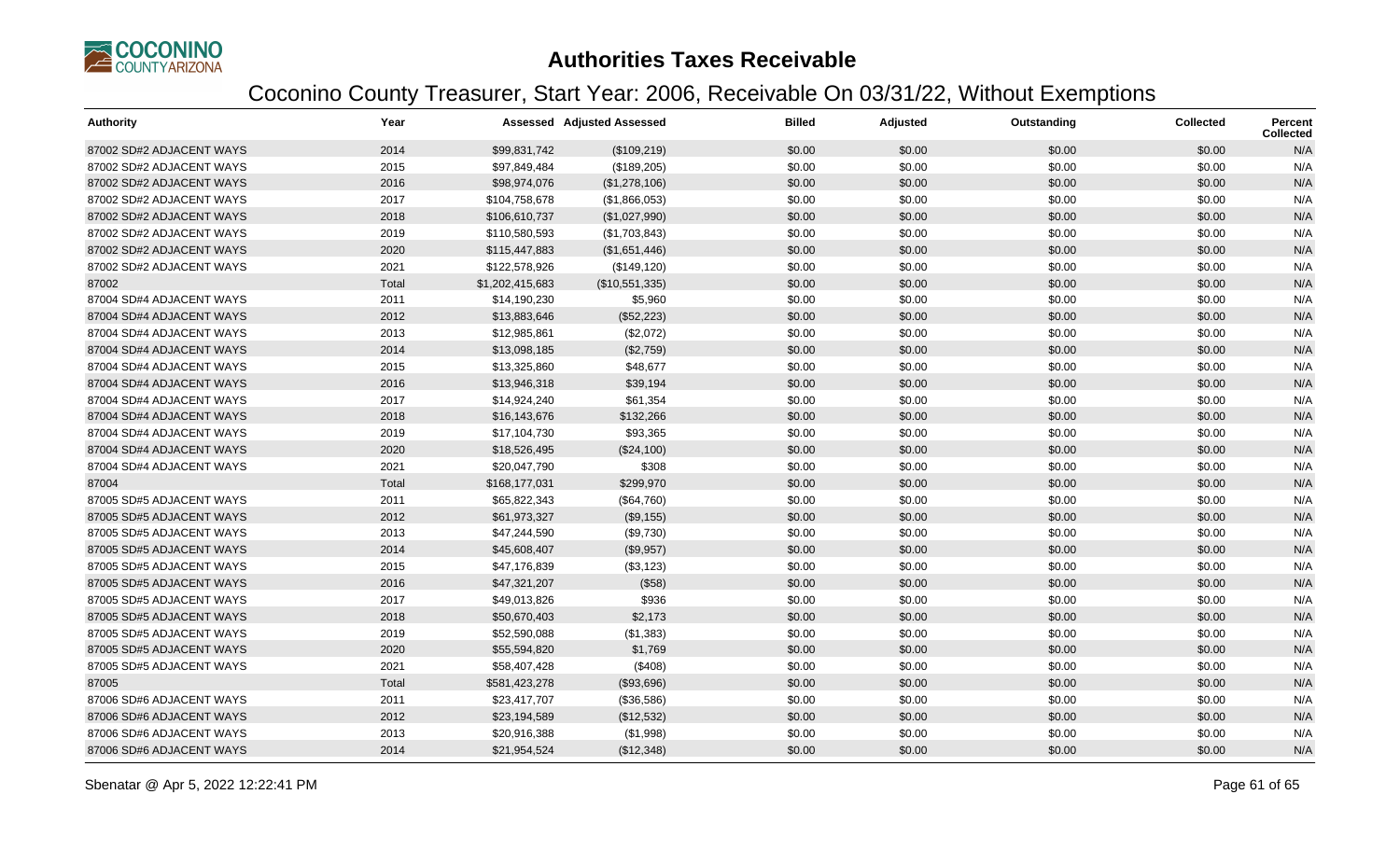

| <b>Authority</b>          | Year  |                 | <b>Assessed Adjusted Assessed</b> | <b>Billed</b> | Adjusted     | Outstanding | <b>Collected</b> | <b>Percent</b><br><b>Collected</b> |
|---------------------------|-------|-----------------|-----------------------------------|---------------|--------------|-------------|------------------|------------------------------------|
| 87006 SD#6 ADJACENT WAYS  | 2015  | \$21,153,598    | (\$79,928)                        | \$0.00        | \$0.00       | \$0.00      | \$0.00           | N/A                                |
| 87006 SD#6 ADJACENT WAYS  | 2016  | \$20,405,963    | \$11,254                          | \$0.00        | \$0.00       | \$0.00      | \$0.00           | N/A                                |
| 87006 SD#6 ADJACENT WAYS  | 2017  | \$19,980,697    | (\$122,813)                       | \$0.00        | \$0.00       | \$0.00      | \$0.00           | N/A                                |
| 87006 SD#6 ADJACENT WAYS  | 2018  | \$20,094,509    | \$4,011                           | \$0.00        | \$0.00       | \$0.00      | \$0.00           | N/A                                |
| 87006 SD#6 ADJACENT WAYS  | 2019  | \$20,096,814    | (\$44,329)                        | \$0.00        | \$0.00       | \$0.00      | \$0.00           | N/A                                |
| 87006 SD#6 ADJACENT WAYS  | 2020  | \$20,426,318    | (\$49,038)                        | \$0.00        | \$0.00       | \$0.00      | \$0.00           | N/A                                |
| 87006 SD#6 ADJACENT WAYS  | 2021  | \$20,733,858    | (\$1,902)                         | \$0.00        | \$0.00       | \$0.00      | \$0.00           | N/A                                |
| 87006                     | Total | \$232,374,965   | (\$346,209)                       | \$0.00        | \$0.00       | \$0.00      | \$0.00           | N/A                                |
| 87009 SD#9 ADJACENT WAYS  | 2011  | \$154,402,511   | (\$544, 844)                      | \$0.00        | \$0.00       | \$0.00      | \$0.00           | N/A                                |
| 87009 SD#9 ADJACENT WAYS  | 2012  | \$141,984,528   | (\$245,411)                       | \$0.00        | \$0.00       | \$0.00      | \$0.00           | N/A                                |
| 87009 SD#9 ADJACENT WAYS  | 2013  | \$121,257,830   | (\$811,357)                       | \$0.00        | \$0.00       | \$0.00      | \$0.00           | N/A                                |
| 87009 SD#9 ADJACENT WAYS  | 2014  | \$121,008,718   | (\$26,092)                        | \$0.00        | \$0.00       | \$0.00      | \$0.00           | N/A                                |
| 87009 SD#9 ADJACENT WAYS  | 2015  | \$125,336,268   | (\$33,018)                        | \$0.00        | \$0.00       | \$0.00      | \$0.00           | N/A                                |
| 87009 SD#9 ADJACENT WAYS  | 2016  | \$129,593,920   | \$226,987                         | \$0.00        | \$0.00       | \$0.00      | \$0.00           | N/A                                |
| 87009 SD#9 ADJACENT WAYS  | 2017  | \$136,176,552   | \$233,927                         | \$0.00        | \$0.00       | \$0.00      | \$0.00           | N/A                                |
| 87009 SD#9 ADJACENT WAYS  | 2018  | \$141,260,741   | \$58,562                          | \$0.00        | \$0.00       | \$0.00      | \$0.00           | N/A                                |
| 87009 SD#9 ADJACENT WAYS  | 2019  | \$146,902,924   | \$40,101                          | \$0.00        | \$0.00       | \$0.00      | \$0.00           | N/A                                |
| 87009 SD#9 ADJACENT WAYS  | 2020  | \$153,876,949   | \$29,788                          | \$0.00        | \$0.00       | \$0.00      | \$0.00           | N/A                                |
| 87009 SD#9 ADJACENT WAYS  | 2021  | \$159,673,674   | (\$149, 819)                      | \$0.00        | \$0.00       | \$0.00      | \$0.00           | N/A                                |
| 87009                     | Total | \$1,531,474,615 | (\$1,221,176)                     | \$0.00        | \$0.00       | \$0.00      | \$0.00           | N/A                                |
| 87010 SD#10 ADJACENT WAYS | 2011  | \$39,755,924    | (\$391,963)                       | \$0.00        | \$0.00       | \$0.00      | \$0.00           | N/A                                |
| 87010 SD#10 ADJACENT WAYS | 2012  | \$39,131,355    | (\$769,436)                       | \$0.00        | \$0.00       | \$0.00      | \$0.00           | N/A                                |
| 87010 SD#10 ADJACENT WAYS | 2013  | \$29,714,736    | (\$445,259)                       | \$0.00        | \$0.00       | \$0.00      | \$0.00           | N/A                                |
| 87010 SD#10 ADJACENT WAYS | 2014  | \$28,347,134    | (\$25,735)                        | \$0.00        | \$0.00       | \$0.00      | \$0.00           | N/A                                |
| 87010 SD#10 ADJACENT WAYS | 2015  | \$28,174,006    | (\$9,685)                         | \$0.00        | \$0.00       | \$0.00      | \$0.00           | N/A                                |
| 87010 SD#10 ADJACENT WAYS | 2016  | \$28,927,286    | (\$995,775)                       | \$0.00        | \$0.00       | \$0.00      | \$0.00           | N/A                                |
| 87010 SD#10 ADJACENT WAYS | 2017  | \$29,887,253    | (\$1,174,345)                     | \$0.00        | \$0.00       | \$0.00      | \$0.00           | N/A                                |
| 87010 SD#10 ADJACENT WAYS | 2018  | \$30,958,869    | (\$640, 415)                      | \$0.00        | \$0.00       | \$0.00      | \$0.00           | N/A                                |
| 87010 SD#10 ADJACENT WAYS | 2019  | \$32,769,112    | (\$1,055,412)                     | \$0.00        | \$0.00       | \$0.00      | \$0.00           | N/A                                |
| 87010 SD#10 ADJACENT WAYS | 2020  | \$34,455,926    | (\$1,081,847)                     | \$0.00        | \$0.00       | \$0.00      | \$0.00           | N/A                                |
| 87010 SD#10 ADJACENT WAYS | 2021  | \$36,180,627    | (\$2,887)                         | \$0.00        | \$0.00       | \$0.00      | \$0.00           | N/A                                |
| 87010                     | Total | \$358,302,228   | (\$6,592,759)                     | \$0.00        | \$0.00       | \$0.00      | \$0.00           | N/A                                |
| 87015 SD#15 ADJACENT WAYS | 2011  | \$11,008,145    | (\$14,532)                        | \$0.00        | \$0.00       | \$0.00      | \$0.00           | N/A                                |
| 87015 SD#15 ADJACENT WAYS | 2012  | \$12,007,357    | (\$28,594)                        | \$0.00        | \$0.00       | \$0.00      | \$0.00           | N/A                                |
| 87015 SD#15 ADJACENT WAYS | 2013  | \$11,615,803    | (\$2,514)                         | \$0.00        | \$0.00       | \$0.00      | \$0.00           | N/A                                |
| 87015 SD#15 ADJACENT WAYS | 2014  | \$12,560,784    | (\$30,865)                        | \$0.00        | \$0.00       | \$0.00      | \$0.00           | N/A                                |
| 87015 SD#15 ADJACENT WAYS | 2015  | \$12,907,443    | (\$30,358)                        | \$878,144.98  | (\$2,065.37) | \$2,331.53  | \$873,748.08     | 99.73%                             |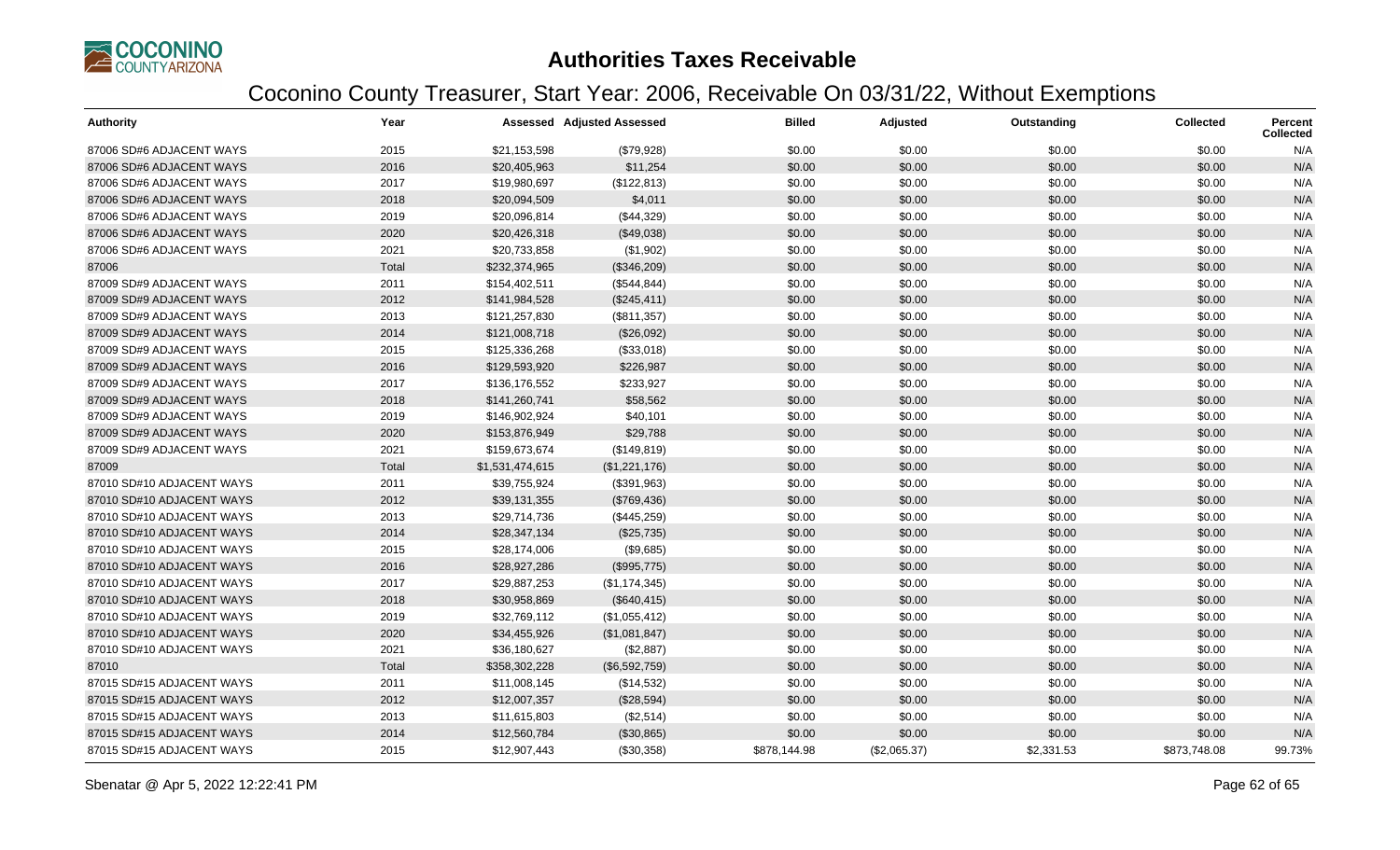

| Authority                 | Year  |                 | <b>Assessed Adjusted Assessed</b> | <b>Billed</b> | Adjusted     | Outstanding | <b>Collected</b> | <b>Percent</b><br><b>Collected</b> |
|---------------------------|-------|-----------------|-----------------------------------|---------------|--------------|-------------|------------------|------------------------------------|
| 87015 SD#15 ADJACENT WAYS | 2016  | \$12,763,111    | (\$11,032)                        | \$0.00        | \$0.00       | \$0.00      | \$0.00           | N/A                                |
| 87015 SD#15 ADJACENT WAYS | 2017  | \$12,883,021    | (\$42,406)                        | \$0.00        | \$0.00       | \$0.00      | \$0.00           | N/A                                |
| 87015 SD#15 ADJACENT WAYS | 2018  | \$12,697,013    | (\$30,141)                        | \$0.00        | \$0.00       | \$0.00      | \$0.00           | N/A                                |
| 87015 SD#15 ADJACENT WAYS | 2019  | \$12,732,945    | \$42,659                          | \$0.00        | \$0.00       | \$0.00      | \$0.00           | N/A                                |
| 87015 SD#15 ADJACENT WAYS | 2020  | \$12,960,317    | (\$9,906)                         | \$0.00        | \$0.00       | \$0.00      | \$0.00           | N/A                                |
| 87015 SD#15 ADJACENT WAYS | 2021  | \$12,483,466    | \$0                               | \$0.00        | \$0.00       | \$0.00      | \$0.00           | N/A                                |
| 87015                     | Total | \$136,619,405   | (\$157,689)                       | \$878,144.98  | (\$2,065.37) | \$2,331.53  | \$873,748.08     | 99.73%                             |
| 87016 SD#8 ADJACENT WAYS  | 2011  | \$141,045,296   | (\$144,901)                       | \$41,043.42   | (\$45.02)    | \$44.15     | \$40,954.25      | 99.89%                             |
| 87016 SD#8 ADJACENT WAYS  | 2012  | \$139,651,977   | \$104,072                         | \$0.00        | \$0.00       | \$0.00      | \$0.00           | N/A                                |
| 87016 SD#8 ADJACENT WAYS  | 2013  | \$135,087,422   | \$76,885                          | \$0.00        | \$0.00       | \$0.00      | \$0.00           | N/A                                |
| 87016 SD#8 ADJACENT WAYS  | 2014  | \$137,560,652   | (\$38,990)                        | \$40,167.72   | (\$11.47)    | \$47.83     | \$40,108.42      | 99.88%                             |
| 87016 SD#8 ADJACENT WAYS  | 2015  | \$137,043,431   | (\$37,309)                        | \$38,646.24   | (\$10.52)    | \$48.84     | \$38,586.88      | 99.87%                             |
| 87016 SD#8 ADJACENT WAYS  | 2016  | \$135,458,164   | (\$356,748)                       | \$40,231.07   | (\$105.95)   | \$58.48     | \$40,066.64      | 99.85%                             |
| 87016 SD#8 ADJACENT WAYS  | 2017  | \$136,218,620   | \$60,980                          | \$40,184.49   | \$17.99      | \$68.31     | \$40,134.17      | 99.83%                             |
| 87016 SD#8 ADJACENT WAYS  | 2018  | \$126,971,184   | \$68,583                          | \$34,028.27   | \$18.38      | \$72.99     | \$33,973.66      | 99.79%                             |
| 87016 SD#8 ADJACENT WAYS  | 2019  | \$132,159,301   | (\$767,206)                       | \$0.00        | \$0.00       | \$0.00      | \$0.00           | N/A                                |
| 87016 SD#8 ADJACENT WAYS  | 2020  | \$128,539,242   | \$204,668                         | \$69,154.12   | \$110.11     | \$486.57    | \$68,777.66      | 99.3%                              |
| 87016 SD#8 ADJACENT WAYS  | 2021  | \$88,507,904    | (\$10,274)                        | \$48,856.36   | (\$5.67)     | \$12,768.99 | \$36,081.70      | 73.86%                             |
| 87016                     | Total | \$1,438,243,193 | (\$840,240)                       | \$352,311.69  | (\$32.15)    | \$13,596.16 | \$338,683.38     | 96.14%                             |
| 87031 SD#31 ADJACENT WAYS | 2011  | \$7,280,697     | (\$4,046)                         | \$0.00        | \$0.00       | \$0.00      | \$0.00           | N/A                                |
| 87031 SD#31 ADJACENT WAYS | 2012  | \$6,437,016     | (\$8,937)                         | \$0.00        | \$0.00       | \$0.00      | \$0.00           | N/A                                |
| 87031 SD#31 ADJACENT WAYS | 2013  | \$5,389,602     | (\$16,776)                        | \$0.00        | \$0.00       | \$0.00      | \$0.00           | N/A                                |
| 87031 SD#31 ADJACENT WAYS | 2014  | \$4,919,166     | (\$37,721)                        | \$0.00        | \$0.00       | \$0.00      | \$0.00           | N/A                                |
| 87031 SD#31 ADJACENT WAYS | 2015  | \$4,894,885     | (\$9,828)                         | \$0.00        | \$0.00       | \$0.00      | \$0.00           | N/A                                |
| 87031 SD#31 ADJACENT WAYS | 2016  | \$4,798,245     | \$6,472                           | \$0.00        | \$0.00       | \$0.00      | \$0.00           | N/A                                |
| 87031 SD#31 ADJACENT WAYS | 2017  | \$4,869,449     | (\$4,591)                         | \$0.00        | \$0.00       | \$0.00      | \$0.00           | N/A                                |
| 87031 SD#31 ADJACENT WAYS | 2018  | \$4,904,233     | \$861                             | \$0.00        | \$0.00       | \$0.00      | \$0.00           | N/A                                |
| 87031 SD#31 ADJACENT WAYS | 2019  | \$5,029,857     | (\$4,615)                         | \$0.00        | \$0.00       | \$0.00      | \$0.00           | N/A                                |
| 87031 SD#31 ADJACENT WAYS | 2020  | \$5,301,527     | (\$3,031)                         | \$0.00        | \$0.00       | \$0.00      | \$0.00           | N/A                                |
| 87031 SD#31 ADJACENT WAYS | 2021  | \$5,575,789     | (\$7,322)                         | \$0.00        | \$0.00       | \$0.00      | \$0.00           | N/A                                |
| 87031                     | Total | \$59,400,466    | (\$89,534)                        | \$0.00        | \$0.00       | \$0.00      | \$0.00           | N/A                                |
| rounding                  | 2006  | \$0             | \$0                               | \$0.05        | \$0.09       | (\$0.03)    | \$0.17           | 121.43%                            |
| rounding                  | 2007  | \$0             | \$0                               | (\$0.01)      | (\$0.06)     | (\$0.01)    | (\$0.06)         | 85.71%                             |
| rounding                  | 2008  | \$0             | \$0                               | \$0.05        | (\$0.03)     | \$0.01      | \$0.01           | 50%                                |
| rounding                  | 2009  | \$0             | \$0                               | \$0.02        | \$0.00       | \$0.04      | (\$0.02)         | $-100%$                            |
| rounding                  | 2010  | \$0             | \$0                               | \$0.04        | \$0.06       | \$0.01      | \$0.09           | 90%                                |
| rounding                  | 2011  | \$0             | \$0                               | (\$0.09)      | \$0.05       | (\$0.03)    | (\$0.01)         | 25%                                |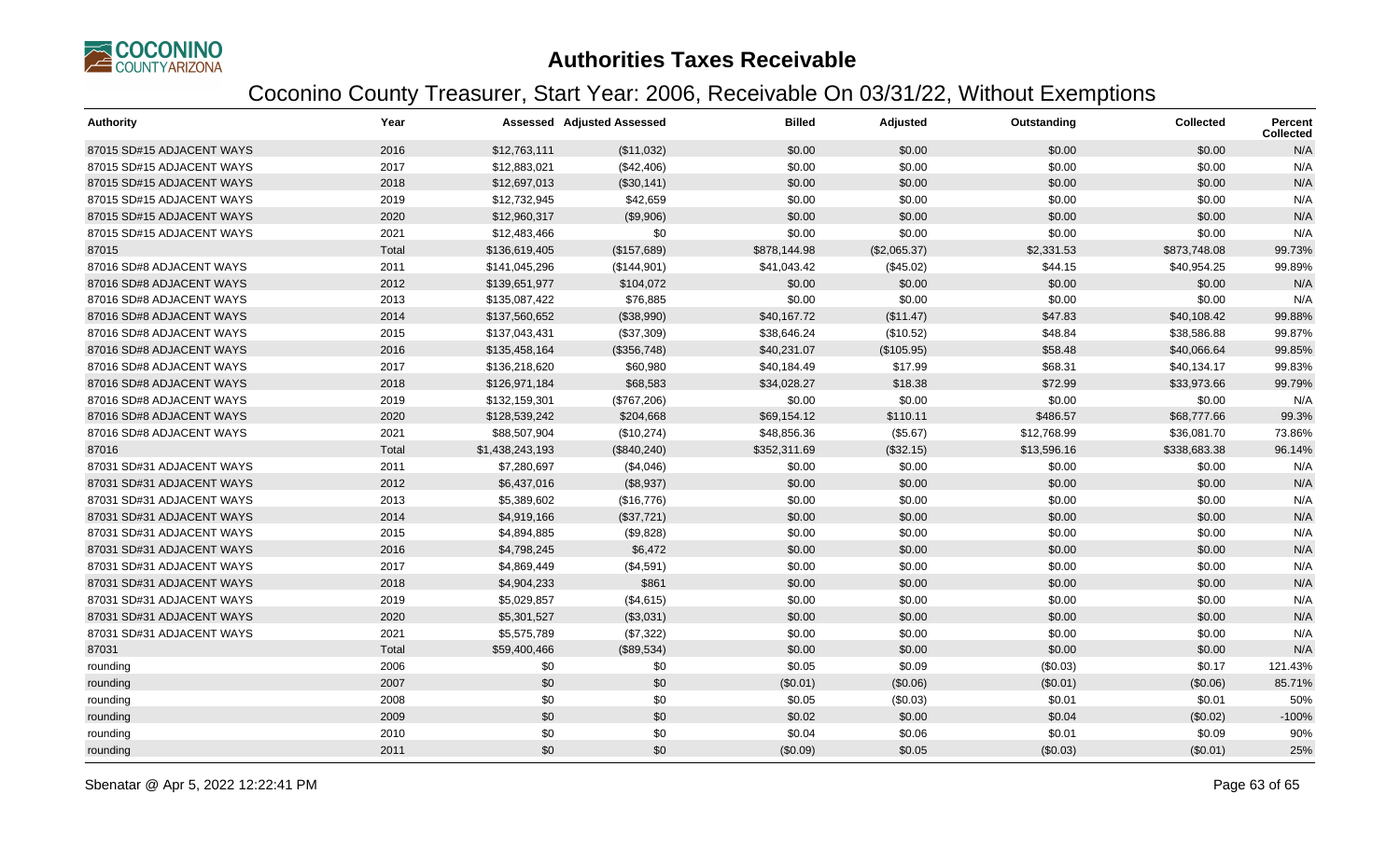

| <b>Authority</b>   | Year  |                   | Assessed Adjusted Assessed | <b>Billed</b>      | Adjusted         | Outstanding     | Collected          | Percent<br><b>Collected</b> |
|--------------------|-------|-------------------|----------------------------|--------------------|------------------|-----------------|--------------------|-----------------------------|
| rounding           | 2012  | \$0               | \$0                        | \$0.01             | (\$0.03)         | \$0.03          | (\$0.05)           | 250%                        |
| rounding           | 2013  | \$0               | \$0                        | \$0.01             | (\$0.07)         | \$0.05          | (\$0.11)           | 183.33%                     |
| rounding           | 2014  | \$0               | \$0                        | (\$0.03)           | \$0.05           | \$0.09          | (\$0.07)           | -350%                       |
| rounding           | 2015  | \$0               | \$0                        | \$0.00             | \$0.03           | \$0.12          | (\$0.09)           | $-300%$                     |
| rounding           | 2016  | \$0               | \$0                        | \$0.06             | \$0.01           | \$0.01          | \$0.06             | 85.71%                      |
| rounding           | 2017  | \$0               | \$0                        | (\$0.03)           | \$0.06           | (\$0.07)        | \$0.10             | 333.33%                     |
| rounding           | 2018  | \$0               | \$0                        | \$0.03             | \$0.00           | \$0.04          | (\$0.01)           | $-33.33%$                   |
| rounding           | 2019  | \$0               | \$0                        | \$0.12             | \$0.01           | (\$0.03)        | \$0.16             | 123.08%                     |
| rounding           | 2020  | \$0               | \$0                        | \$0.06             | \$0.03           | \$0.03          | \$0.06             | 66.67%                      |
| rounding           | 2021  | \$0               | \$0                        | \$0.01             | (\$0.04)         | \$0.07          | (\$0.10)           | 333.33%                     |
| rounding           | Total | \$0               | \$0                        | \$0.30             | \$0.16           | \$0.33          | \$0.13             | 28.26%                      |
| <b>Total Tax</b>   | 2006  | \$21,445,178,011  | (\$33,767,942)             | \$108,548,390.48   | \$22,113.71      | \$6,628.24      | \$108,563,875.95   | 99.99%                      |
| <b>Total Tax</b>   | 2007  | \$25,127,767,925  | (\$86,586,671)             | \$110,798,342.08   | (\$72,234.76)    | \$12,000.44     | \$110,714,106.88   | 99.99%                      |
| <b>Total Tax</b>   | 2008  | \$31,001,700,708  | (\$106,036,464)            | \$125,039,585.58   | (\$151,992.38)   | \$21,190.69     | \$124,866,402.51   | 99.98%                      |
| <b>Total Tax</b>   | 2009  | \$32,609,164,955  | (\$76,957,457)             | \$121,890,169.84   | \$96,710.69      | \$24,342.93     | \$121,962,537.60   | 99.98%                      |
| <b>Total Tax</b>   | 2010  | \$34,184,996,842  | (\$235,605,898)            | \$138,588,687.42   | (\$873,204.76)   | \$36,164.37     | \$137,679,318.29   | 99.97%                      |
| <b>Total Tax</b>   | 2011  | \$32,756,065,501  | (\$135,454,010)            | \$139,131,654.78   | (\$596,079.53)   | \$106,744.64    | \$138,428,830.61   | 99.92%                      |
| <b>Total Tax</b>   | 2012  | \$31,453,289,453  | (\$136,622,533)            | \$139,920,768.04   | (\$633,419.27)   | \$124,807.47    | \$139,162,541.30   | 99.91%                      |
| <b>Total Tax</b>   | 2013  | \$27,382,403,094  | (\$97,650,520)             | \$132,979,690.36   | (\$549, 842.82)  | \$164,771.27    | \$132,265,076.27   | 99.88%                      |
| <b>Total Tax</b>   | 2014  | \$27,316,822,933  | (\$32,864,735)             | \$133,425,771.55   | (\$167,445.13)   | \$174,552.88    | \$133,083,773.54   | 99.87%                      |
| <b>Total Tax</b>   | 2015  | \$28,389,973,285  | (\$47,464,020)             | \$138,693,006.67   | (\$228,394.89)   | \$193,467.69    | \$138,271,144.09   | 99.86%                      |
| <b>Total Tax</b>   | 2016  | \$29,544,071,532  | (\$195,264,469)            | \$142,788,626.80   | (\$803,988.83)   | \$202,954.66    | \$141,781,683.31   | 99.86%                      |
| <b>Total Tax</b>   | 2017  | \$31,620,949,445  | (\$182, 263, 505)          | \$145,791,934.34   | (\$836,052.14)   | \$211,989.07    | \$144,743,893.13   | 99.85%                      |
| <b>Total Tax</b>   | 2018  | \$35,217,914,989  | (\$163, 166, 838)          | \$152,440,663.74   | (\$724, 163.69)  | \$237,076.03    | \$151,479,424.02   | 99.84%                      |
| <b>Total Tax</b>   | 2019  | \$38,883,146,616  | (\$248, 257, 975)          | \$158,037,406.14   | (\$1,074,354.00) | \$251,371.62    | \$156,711,680.52   | 99.84%                      |
| <b>Total Tax</b>   | 2020  | \$40,219,071,219  | (\$215, 129, 048)          | \$162,618,869.76   | (\$950,239.84)   | \$329,266.22    | \$161,339,363.70   | 99.8%                       |
| <b>Total Tax</b>   | 2021  | \$41,773,351,028  | (\$20,019,929)             | \$165,938,753.34   | (\$125,770.42)   | \$48,753,202.11 | \$117,059,780.81   | 70.6%                       |
| <b>Total Tax</b>   | Total | \$508,925,867,536 | (\$2,013,112,014)          | \$2,216,632,320.92 | (\$7,668,358.06) | \$50,850,530.33 | \$2,158,113,432.53 | 97.7%                       |
| <b>Grand Total</b> | 2006  | \$21,445,178,011  | (\$33,767,942)             | \$108,560,490.62   | \$22,113.71      | \$6,628.24      | \$108,575,976.09   | 99.99%                      |
| <b>Grand Total</b> | 2007  | \$25,127,767,925  | (\$86,586,671)             | \$110,810,442.22   | (\$72,234.76)    | \$12,000.44     | \$110,726,207.02   | 99.99%                      |
| <b>Grand Total</b> | 2008  | \$31,001,700,708  | (\$106,036,464)            | \$125,050,585.72   | (\$151,992.38)   | \$21,190.69     | \$124,877,402.65   | 99.98%                      |
| <b>Grand Total</b> | 2009  | \$32,609,164,955  | (\$76,957,457)             | \$121,901,169.98   | \$96,710.69      | \$24,342.93     | \$121,973,537.74   | 99.98%                      |
| <b>Grand Total</b> | 2010  | \$34,184,996,842  | (\$235,605,898)            | \$138,602,787.60   | (\$873,204.76)   | \$36,164.37     | \$137,693,418.47   | 99.97%                      |
| <b>Grand Total</b> | 2011  | \$32,756,065,501  | (\$135,454,010)            | \$139,146,354.94   | (\$596,079.53)   | \$106,744.64    | \$138,443,530.77   | 99.92%                      |
| <b>Grand Total</b> | 2012  | \$31,453,289,453  | (\$136,622,533)            | \$139,936,368.14   | (\$633,419.27)   | \$124,807.47    | \$139,178,141.40   | 99.91%                      |
| <b>Grand Total</b> | 2013  | \$27,382,403,094  | (\$97,650,520)             | \$132,991,090.44   | (\$549,842.82)   | \$164,771.27    | \$132,276,476.35   | 99.88%                      |